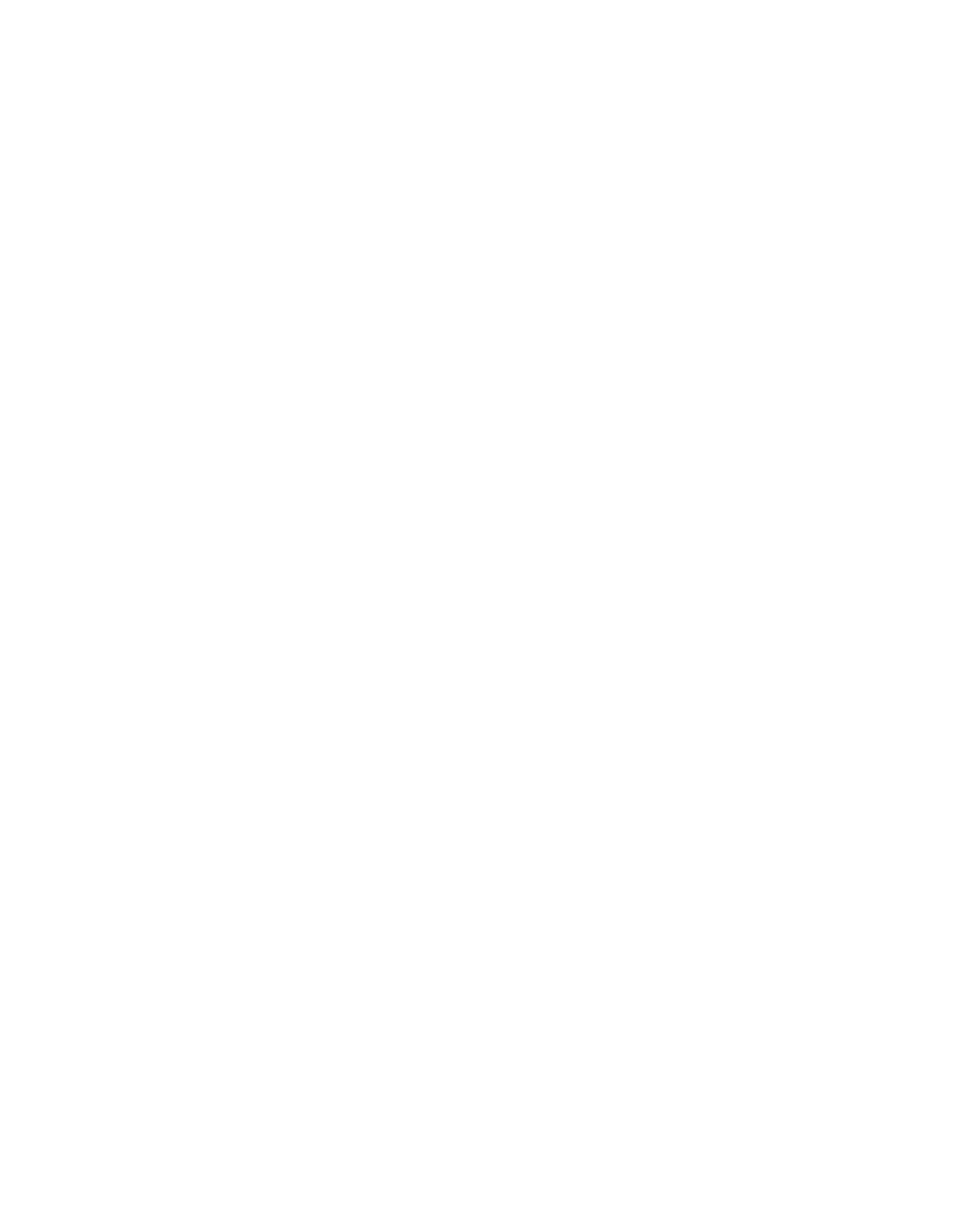## **Table of Contents**

|                                         | Page |
|-----------------------------------------|------|
|                                         |      |
| Summary Tables                          |      |
|                                         |      |
|                                         |      |
|                                         |      |
|                                         |      |
|                                         |      |
|                                         |      |
|                                         |      |
|                                         |      |
|                                         |      |
|                                         |      |
| AGRICULTURE AND AGRI-FOOD               |      |
|                                         |      |
|                                         |      |
|                                         |      |
|                                         |      |
| CANADIAN HERITAGE                       |      |
|                                         |      |
|                                         |      |
|                                         |      |
|                                         |      |
|                                         |      |
|                                         |      |
|                                         |      |
|                                         |      |
|                                         |      |
|                                         |      |
| CITIZENSHIP AND IMMIGRATION             |      |
|                                         |      |
|                                         |      |
|                                         |      |
| <b>ENVIRONMENT</b>                      |      |
|                                         |      |
|                                         |      |
| <b>FINANCE</b>                          |      |
|                                         |      |
|                                         |      |
|                                         |      |
| FOREIGN AFFAIRS AND INTERNATIONAL TRADE |      |
|                                         |      |
|                                         |      |
|                                         |      |
|                                         |      |
|                                         |      |
| <b>HEALTH</b>                           |      |
|                                         |      |
|                                         |      |
|                                         |      |
|                                         |      |
| INDIAN AFFAIRS AND NORTHERN DEVELOPMENT |      |
|                                         |      |
|                                         |      |
| <b>INDUSTRY</b>                         |      |
|                                         |      |
|                                         |      |
|                                         |      |
|                                         |      |
|                                         |      |
|                                         |      |
|                                         |      |
|                                         |      |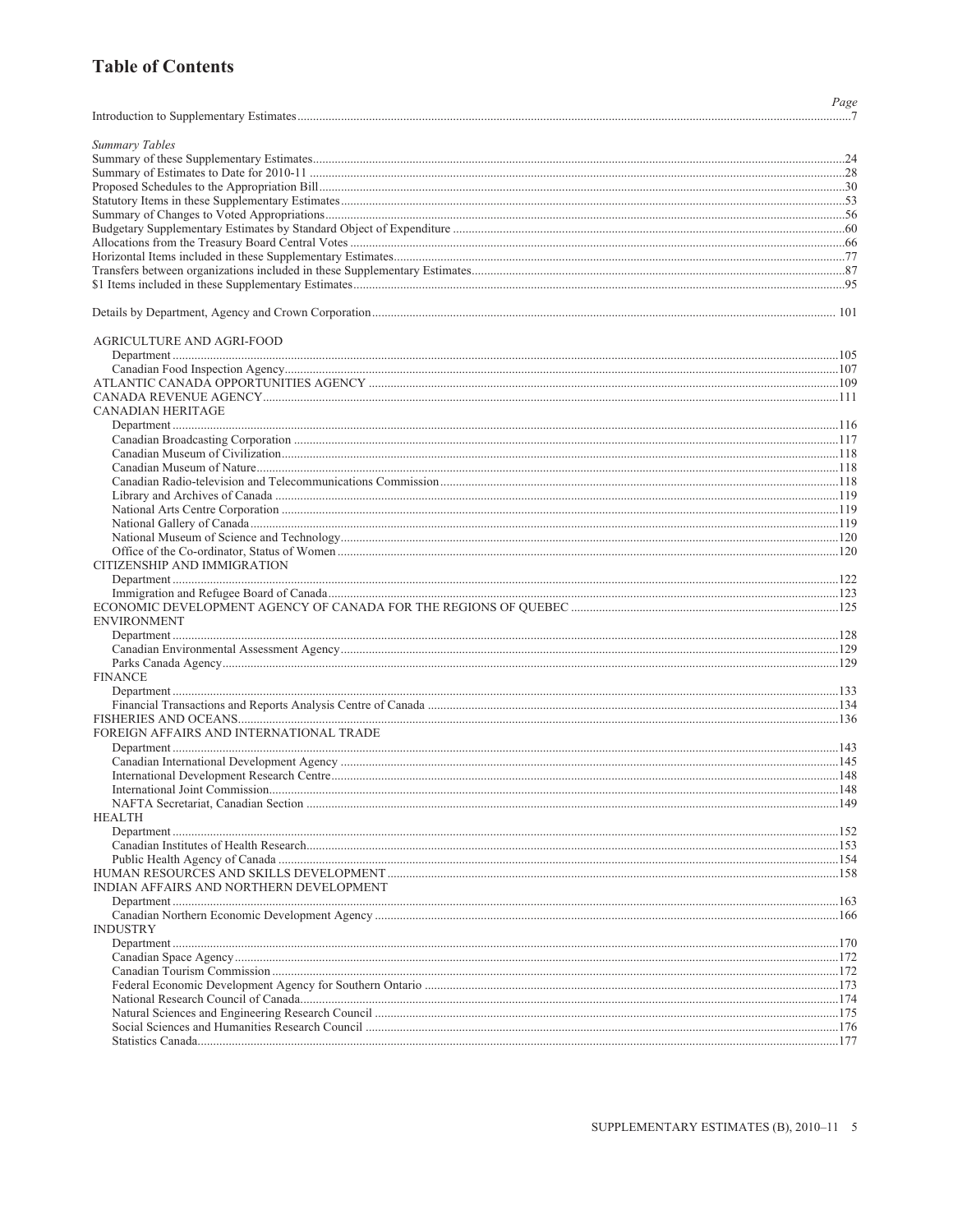### **Table of Contents**

| <b>JUSTICE</b>                           |  |
|------------------------------------------|--|
|                                          |  |
|                                          |  |
|                                          |  |
|                                          |  |
| <b>NATIONAL DEFENCE</b>                  |  |
|                                          |  |
|                                          |  |
| <b>NATURAL RESOURCES</b>                 |  |
|                                          |  |
|                                          |  |
|                                          |  |
| <b>NATURAL RESOURCES</b>                 |  |
|                                          |  |
| <b>PARLIAMENT</b>                        |  |
|                                          |  |
| PRIVY COUNCIL                            |  |
|                                          |  |
|                                          |  |
| PUBLIC SAFETY AND EMERGENCY PREPAREDNESS |  |
|                                          |  |
|                                          |  |
|                                          |  |
|                                          |  |
|                                          |  |
|                                          |  |
|                                          |  |
|                                          |  |
| <b>TRANSPORT</b>                         |  |
|                                          |  |
|                                          |  |
|                                          |  |
| <b>TRANSPORT</b>                         |  |
|                                          |  |
|                                          |  |
|                                          |  |
|                                          |  |
|                                          |  |
| <b>TREASURY BOARD</b>                    |  |
|                                          |  |
|                                          |  |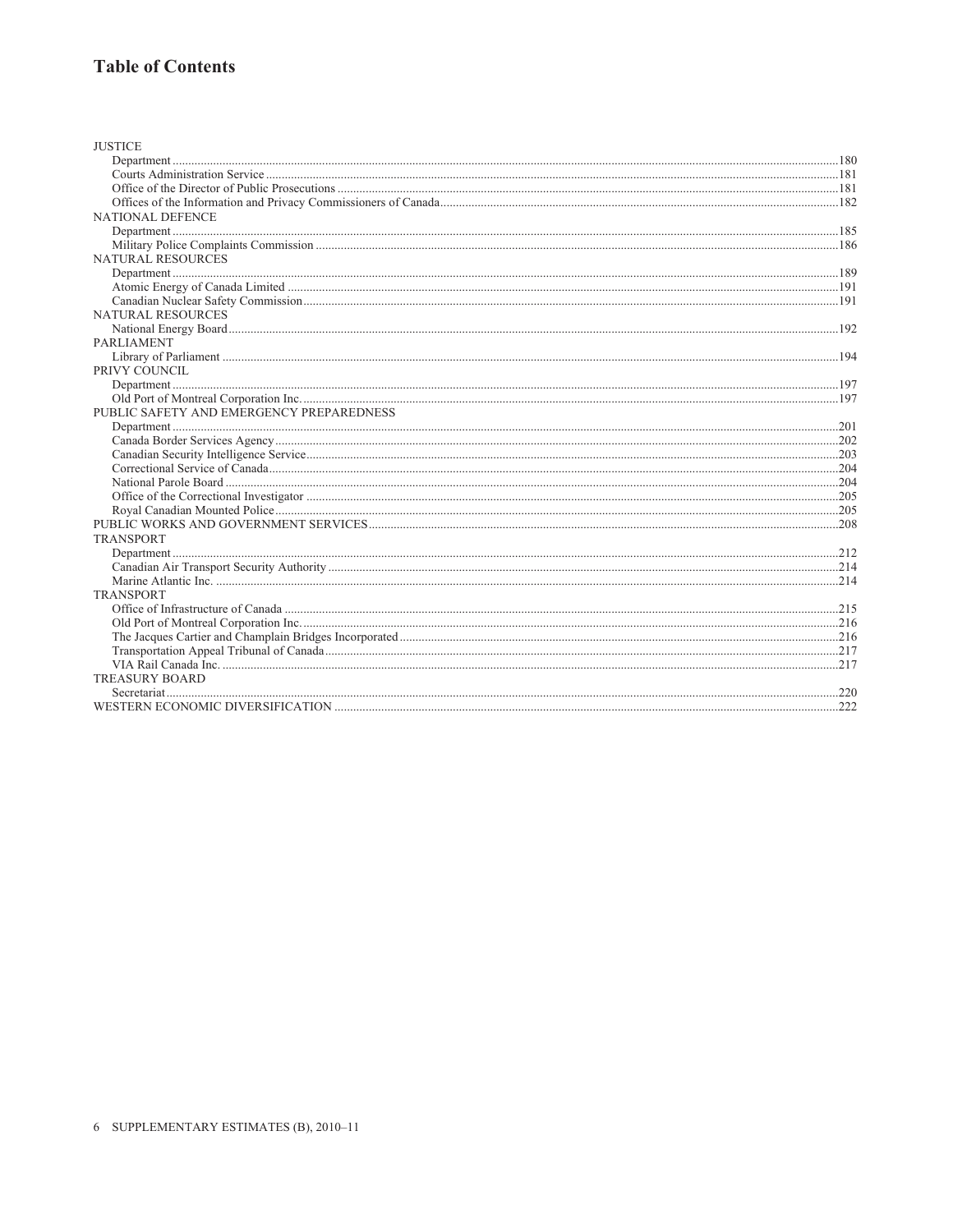#### <span id="page-4-0"></span>*Structure of these Supplementary Estimates*

This Supplementary Estimates document is presented in three distinct sections:

- 1. *Introduction to Supplementary Estimates*;
- 2. *Summary Tables*; and
- 3. *Detail by Department, Agency and Crown Corporation*.

#### *Purpose and General Information*

The purpose of Supplementary Estimates is to present to Parliament information on the Government of Canada's spending requirements which were either not sufficiently developed in time for inclusion in the Main Estimates, or have subsequently been refined to account for developments in particular programs and services. Supplementary Estimates also provide updated information on changes to expenditure forecasts of major statutory items as well as on such items as: transfers of money between Votes; debt deletion; loan guarantees; new or increased grants; and changes to Vote wording.

Supplementary Estimates documents are normally tabled in Parliament approximately one month in advance of the related Appropriation Act that provides the necessary authority for the Government of Canada to spend monies from the Consolidated Revenue Fund to carry out its programs and services. This period is intended to provide the various Standing Committees of Parliament with sufficient time to review proposed spending before the introduction of the Appropriation Act.

For the past three fiscal years, three Supplementary Estimates have been tabled each year: one in each of the three Parliamentary Supply periods ending June 23, December 10, and March 26. These Supplementary Estimates (B) are the second Supplementary Estimates planned for this fiscal year, for consideration by Parliament in the Supply period ending December 10, 2010.

#### *Summary of Estimates to Date – Fiscal Year ending March 31, 2011*

The 2010–11 Main Estimates were tabled on March 3, 2010 seeking Parliament's approval to spend \$96.3 billion in voted appropriations. The Main Estimates also presented information on \$162.7 billion in statutory requirements for a total Main Estimates of \$259.0 billion. *Appropriation Act No. 1, 2010*–*11* received royal assent on March 31, 2010 and provided interim supply of \$27.2 billion to departments, agencies and appropriation-dependent Crown corporations until the end of June 2010, when full supply for the remaining \$69.1 billion in Main Estimates was provided through *Appropriation Act No. 2, 2010–11* that received royal assent on June 30, 2010.

Supplementary Estimates (A), 2010-11 were tabled on May 25, 2010 seeking Parliament's approval for \$3.3 billion in voted appropriations. *Appropriation Act No 3, 2010–11* provided supply for the full amount sought in the Supplementary Estimates (A) and received royal assent on June 30, 2010.

The Supplementary Estimates (B), 2010–11 provide information in support of requests for Parliament's approval of \$4.4 billion in voted appropriations which represents an increase of 4.6% over Main Estimates. Also presented in this document is information related to a reduction of \$2 billion in forecast statutory expenditures.



http://www.tbssct.gc.ca/estpre/20102011/mebpd/toc-tdm-eng.asp

**Main Estimates – \$259.0 billion**   *\$96.3 billion in voted appropriations and \$162.7 billion in statutory expenditures* 

#### **Supplementary**

**Estimates (A) – \$2.6 billion**   *\$3.3 billion in voted appropriations and a decrease of \$0.7 billion in statutory expenditures* 

#### **These Supplementary Estimates – \$2.4 billion**

*\$4.4 billion in voted appropriations and a decrease of \$2.0 billion in statutory expenditures*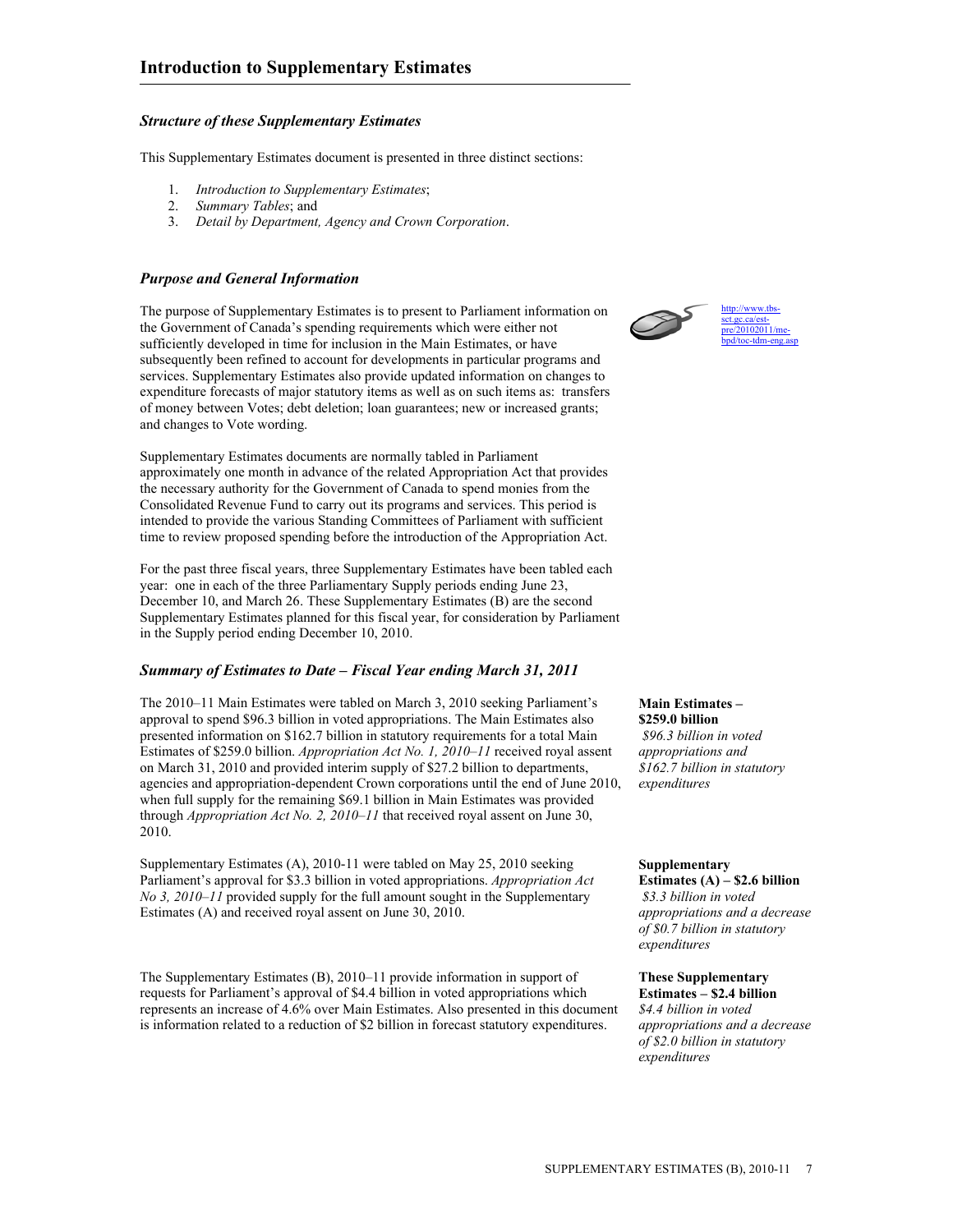| Table 1: Total 2010–11 Supplementary Estimates (B) (\$ millions) |  |  |  |
|------------------------------------------------------------------|--|--|--|
|------------------------------------------------------------------|--|--|--|

|                               | Budgetary | Non-Budgetary | Total     |
|-------------------------------|-----------|---------------|-----------|
| Voted Appropriations          | 4.359.7   |               | 4,359.7   |
| <b>Statutory Expenditures</b> | .215.4    | (809.4)       | (2,024.8) |
| Total                         | .144.3    | (809.4)       |           |

**Notes:** 

1. Budgetary expenditures include the cost of servicing the public debt; operating and capital expenditures; transfer payments to other levels of government, organizations or individuals; and payments to Crown corporations.

2. Non-budgetary expenditures (loans, investments and advances) are outlays that represent changes in the composition of the financial assets of the Government of Canada.

3. Voted Appropriations are those for which parliamentary authority is sought through an Appropriation bill.

4. Statutory Expenditures are those authorized by Parliament through enabling legislation.

Table 2 provides a reconciliation of the Estimates to-date and the Budget 2010 tabled on March 4, 2010.

**Table 2: 2010**–**11 Budgetary Expenditures (\$ billions)** 

| <b>Budget (March 2010)</b>                        |       | 280.5 |
|---------------------------------------------------|-------|-------|
| Estimates to-date:                                |       |       |
| 2010-11 Main Estimates*                           | 261.6 |       |
| Supplementary Estimates (A), 2010-11              | 1.9   |       |
| Supplementary Estimates (B), 2010-11              | 3.1   |       |
| <b>Total Estimates to-date</b>                    |       | 266.6 |
| Adjustments:                                      |       |       |
| Net adjustment, from net to gross basis of Budget |       |       |
| presentation**                                    | 16.4  |       |
| Other adjustments***                              | (2.5) |       |
| Total Adjustments                                 |       | 13.9  |
| <b>Total</b>                                      |       | 280.5 |
| Variance                                          |       |       |

\* Includes \$150.3 million for the Canada Revenue Agency, \$49.7 million for the Parks Canada Agency and \$157.9 million for the Canada Border Services Agency from within 2009-10 appropriations.

\*\* The Budget presents expenses on a gross basis, whereas Main Estimates are presented on a net basis. Certain revenues are netted against budgetary expenses.

\*\*\* Other adjustments consist of cash disbursements for capital acquisitions, expenditures charged to prior years and program expenses not yet allocated.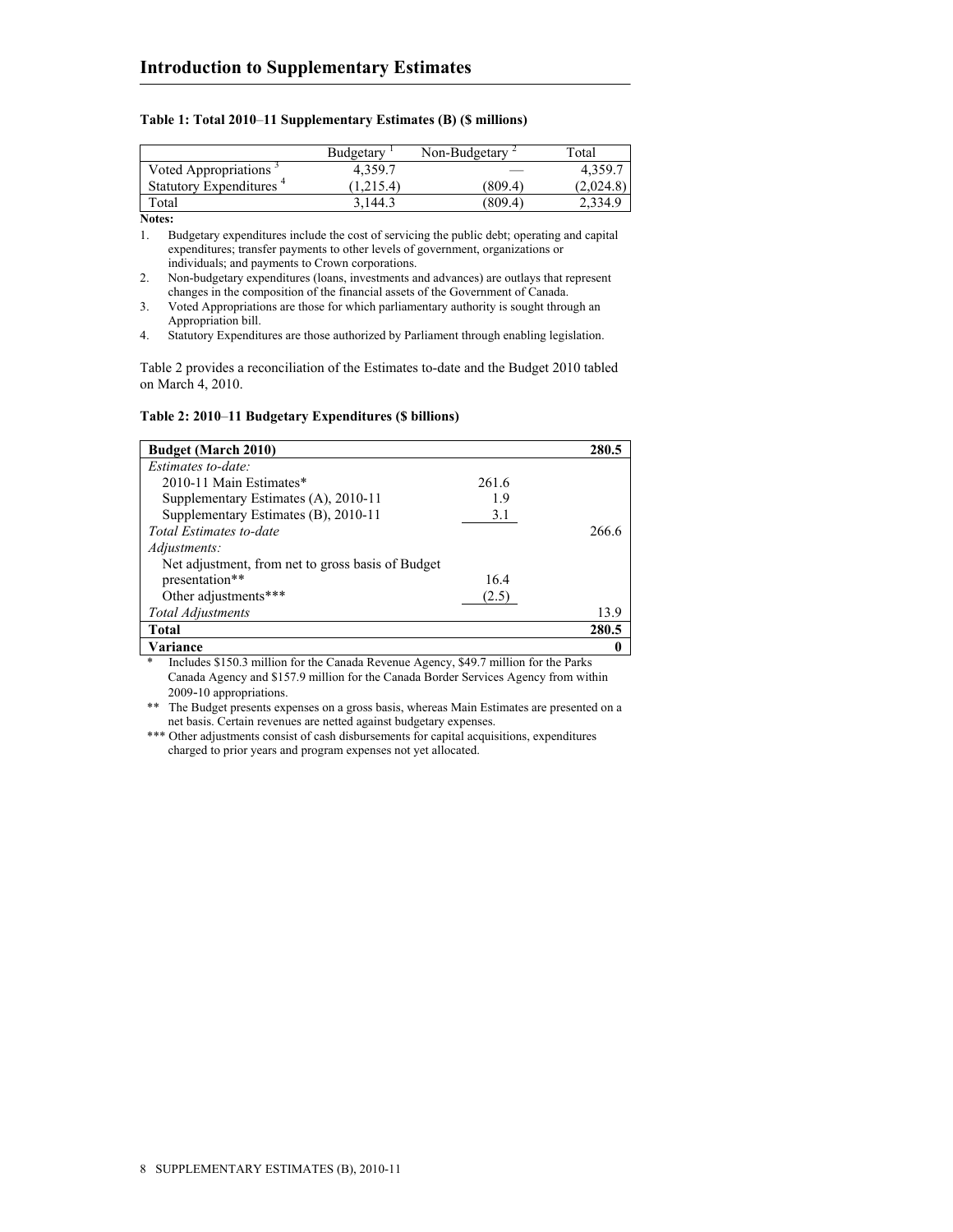#### *Highlights of these Supplementary Estimates*

The following provides an overview of the major items (voted and statutory) included in these Supplementary Estimates.

**Major voted initiatives included in these Supplementary Estimates requiring Parliamentary approval:**

#### **Funding to continue the implementation of the Investment Plan in support of the Canada First Defence Strategy – \$649.1 million**

This funding will support a number of major initiatives which increase the capability of the Canadian Forces, including Strategic Airlift (C-17s), Tactical Airlift (C-130Js), the Family of Land Combat Vehicles and growing the Regular Force strength. In addition, these resources will ensure that the equipment purchases have the personnel, spare parts, infrastructure and operations funding to fully utilize them.

#### **Funding for specific claims settlements – \$308.0 million**

Specific claims settlements seek to rectify historic wrongs - arising from alleged nonfulfillment of a legal obligation (e.g. a treaty) or the improper administration of lands and other assets under the *Indian Act*. This funding supports specific claims settlements anticipated for this fiscal year.

#### **Funding of awards to claimants resulting from the Independent Assessment Process and Alternative Dispute Resolution related to the Indian Residential Schools Settlement Agreement, including other settlement agreement costs that directly benefit claimants – \$294.6 million**

In 2006, funds were set aside as part of the Indian Residential Settlement Agreement to pay awards under the Alternative Dispute Resolution process and the Independent Assessment process for serious and sexual abuse. This amount was equally distributed over the six years of the Agreement with the understanding that it might need to be adjusted to reflect the timing and amount of claims and awards to be processed. As both the number of abuse-related claims and the level of payment awards continue to run significantly above what was originally expected, Indian Affairs and Northern Development is seeking an adjustment to continue to process these court-ordered payments.

#### **Funding to meet operational requirements such as ensuring continued isotope production, health and safety upgrades, new build reactor technology development, refurbishment project shortfalls and one-time employee reduction costs – \$294.0 million**

This funding will allow Atomic Energy of Canada Ltd. to meet costs associated with continued isotope production, including the repair and restart of the National Research Universal (NRU) reactor; winding down of the Dedicated Isotopes Facility; addressing infrastructure and operational upgrades related to health, safety, security and environmental priorities at Chalk River Laboratories; developing new build reactor technology; funding shortfalls in reactor life extension projects; and managing operational pressures.

#### **Funding for the Municipal Rural Infrastructure Fund to support smaller scale municipal infrastructure such as water and wastewater treatment, and cultural and recreation projects – \$184.2 million**

The Municipal Rural Infrastructure Fund provides funds for infrastructure projects to improve quality of life and economic opportunities for smaller communities.

*Voted items*

**National Defence**  *\$649.1 million* 

**Indian Affairs and Northern Development** *\$308.0 million* 

**Indian Affairs and Northern Development** *\$294.6 million* 

**Atomic Energy of Canada Limited**  *\$294.0 million* 

**Office of Infrastructure of Canada**  *\$184.2 million*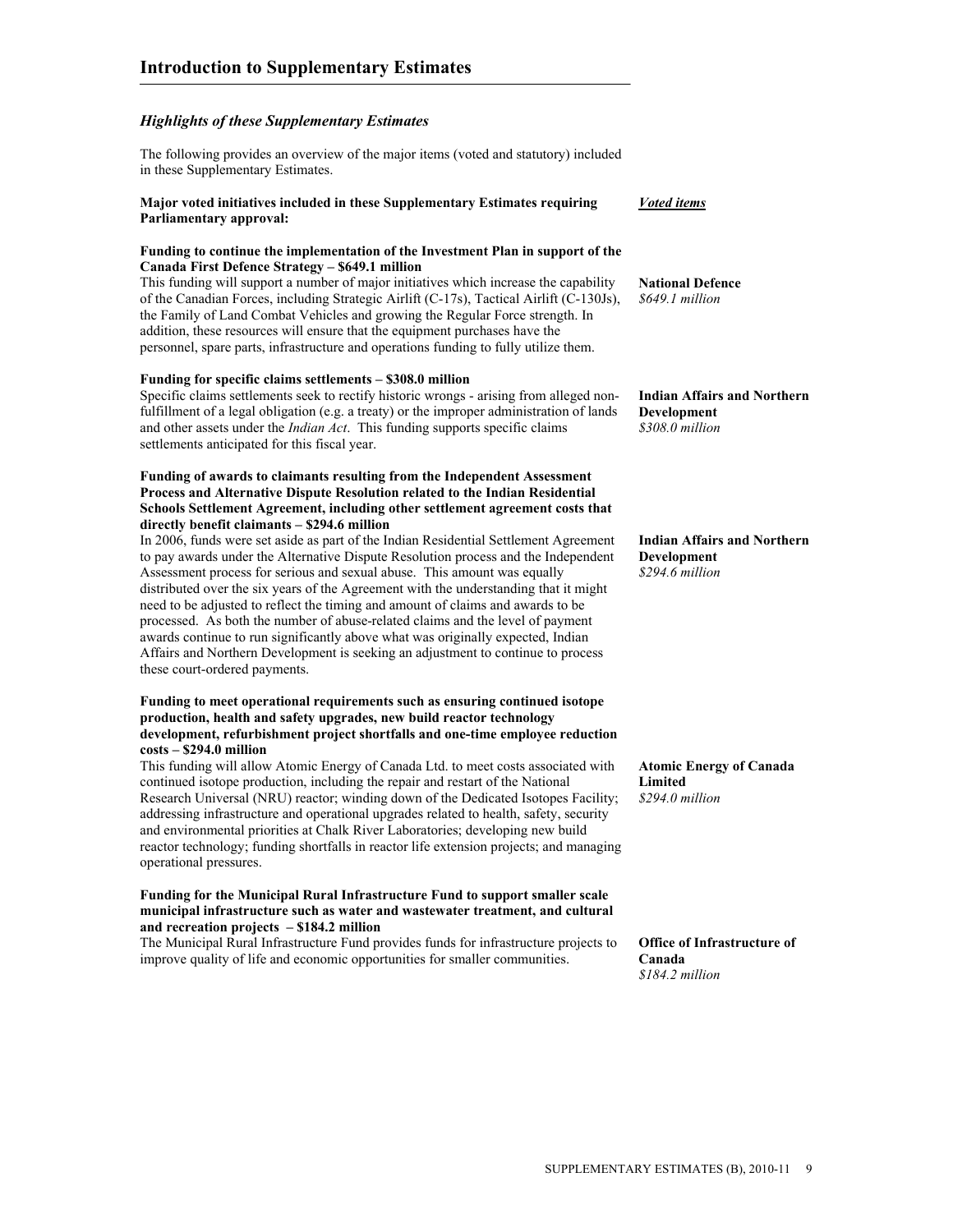#### **Funding to support maternal, newborn and child health programming activities in developing countries – \$173.5 million**

As committed at the G8 summit, Canada's contribution in countries such as Mali, Mozambique, Nigeria, Tanzania, Afghanistan, Ethiopia and Haiti focuses on the leading causes of death among mothers and children under the age of five in the developing world, concentrating on the part of the continuum of care where the highest incidence of maternal and child mortality occur. Specific efforts are: strengthening national health systems; improving nutrition; and preventing and treating leading diseases and illnesses.

#### **Funding for the Building Canada Fund consisting of a major infrastructure component relating to larger and strategic projects of national and regional significance – \$166.5 million**

This funding will support larger, strategic projects of national and regional significance, primarily on the national priorities of drinking water, wastewater, the core national highway system, public transit and green energy.

#### **Funding for the Canada Strategic Infrastructure Fund to support large-scale projects of major federal and regional significance in areas that are vital to sustaining economic growth and enhancing the quality of life of Canadians – \$162.3 million**

This funding will, through the Canada Strategic Infrastructure Fund, support infrastructure projects in the following five investment categories: highways and railways; local transportation; tourism or urban development; water or sewage; and broadband (telecommunications connectivity).

#### **Compensation adjustments – Transfers to departments and agencies for salary adjustments (for retroactive pay for the period prior to April 1, 2010) – \$137.1 million**

Funding will be used to compensate departments, agencies and appropriationdependent Crown corporations for the impact of collective bargaining agreements and other related adjustments to terms and conditions of service or employment. The costs result from agreements signed between April 1 and July 31, 2010 and relate to retroactive adjustments for the period prior to April 1, 2010.

#### **Funding for major capital projects – \$112.9 million**

This funding will support ongoing capital projects, including the Tactical Airlift Capability Project and the Medium Heavy Lift Helicopter Project, as well as funding six new infrastructure projects from resources for National Defence announced in Budgets 2005 and 2006 as well as the reprofiling of funds for 17 ongoing infrastructure projects. The timing of cash requirements for these projects has been amended to reflect updated project schedules.

#### **Funding for the Gas Tax Fund to support environmentally sustainable municipal infrastructure projects that contribute to cleaner air, cleaner water and reduced greenhouse gas – \$102.6 million**

The Gas Tax Fund provides predictable and long-term funding in support of environmentally sustainable municipal infrastructure, such as: public transit; drinking water; wastewater infrastructure; green energy; solid waste management; local roads and bridges.

**Canadian International Development Agency** *\$173.5 million* 

**Office of Infrastructure of Canada** *\$166.5 million*

**Office of Infrastructure of Canada** *\$162.3 million*

**Treasury Board Secretariat**  *\$137.1 million*

**National Defence**  *\$112.9 million* 

**Office of Infrastructure of Canada** *\$102.6 million*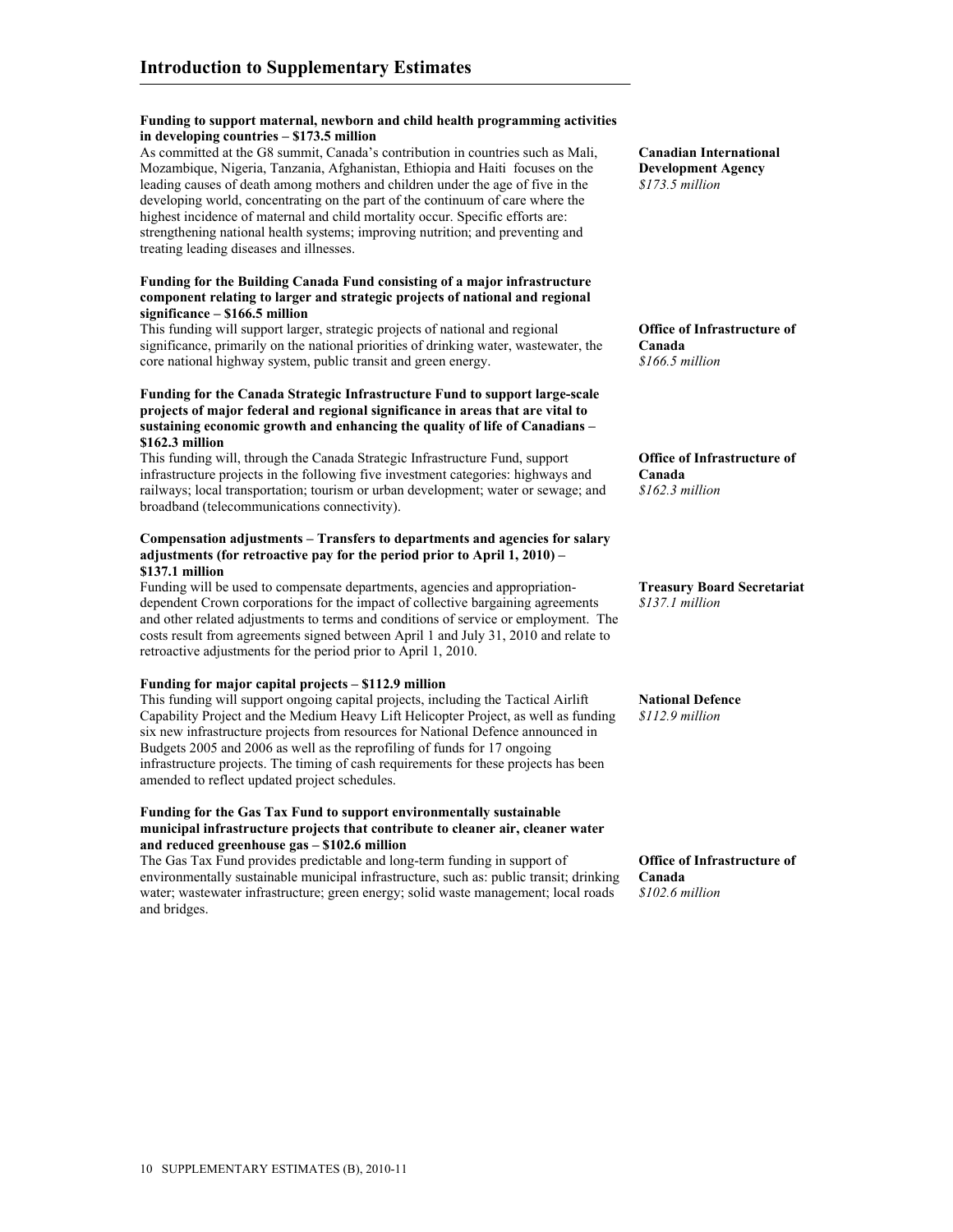#### **Significant updates to statutory forecasts included in these Supplementary Estimates for information purposes**

#### **The provision of funds for the enhanced Employment Insurance benefits in accordance with the** *Budget Implementation Act (2009)* **– \$2,900.0 million**

*Budget Implementation Act, 2009* introduced new Employment Insurance (EI) benefit enhancement measures and stipulated that the cost of these enhancements would be funded by the Consolidated Revenue Fund. These Supplementary Estimates include the statutory authority for the payment from the Consolidated Revenue Fund to the EI Account to cover these costs. In addition, these Estimates show the reduction to the Consolidated Specified Purpose Account (CSPA) required to offset these incremental costs as they were previously reported in the CSPA.

#### **Funding to support the Infrastructure Stimulus Fund in order to accelerate and increase the number of construction-ready provincial, territorial and municipal infrastructure projects – \$590.8 million**

The Infrastructure Stimulus Fund is designed to provide funding to provincial, territorial and municipal infrastructure projects that can be built in 2009-10 and 2010-11. Eligible projects include water, wastewater, transit, roads, culture, parks, trails and community services infrastructure.

#### **Total Transfer Protection related to Fiscal Equalization – \$509.5 million**

Total Transfer Protection payments are one-time payments made to provinces that would have otherwise experienced a decline in major transfers from the federal government between 2009-10 and 2010-11.

#### **Payments to Export Development Canada to discharge obligations incurred pursuant to Section 23 of the** *Export Development Act* **(Canada Account) for the purpose of facilitating and developing trade between Canada and other countries (Non-budgetary) – (\$1,132 million)**

Export Development Canada (EDC) is Canada's export credit agency, wholly owned by the Government of Canada and operated on commercial principles and in a financially self-sustaining manner. EDC offers innovative financing, insurance and risk management solutions to help Canadian exporters and investors expand their international business. The Canada Account facilitates trade by supporting transactions that exceed EDC's risk threshold but are determined by the Government to be in the public interest. This adjustment reflects advance payments received from General Motors of Canada and Air Canada. Repayments of Canada Account transactions are deposited back into the Consolidated Revenue Fund.

#### **Revised forecast of public debt charges – (\$2,909.0 million)**

The Department of Finance has a statutory authority to manage interest costs on federal government borrowing. As a result of accounting changes due to the *Jobs and Economic Growth Act*, public debt charge forecasts from the Federal Budget are no longer a reasonable estimate of cash-basis expenditures for reporting in Estimates. This revised forecast is based on a change in methodology and better reflects the amounts to be charged to the statutory authority in 2010-11.

#### *Statutory items*

**Human Resources and Skills Development**  *\$2,900.0 million*

**Office of Infrastructure of Canada** *\$590.8 million* 

**Finance**  *\$509.5 million*

#### **Foreign Affairs**  *(\$1,132.0 million)*

**Finance**  *(\$2,909.0 million)*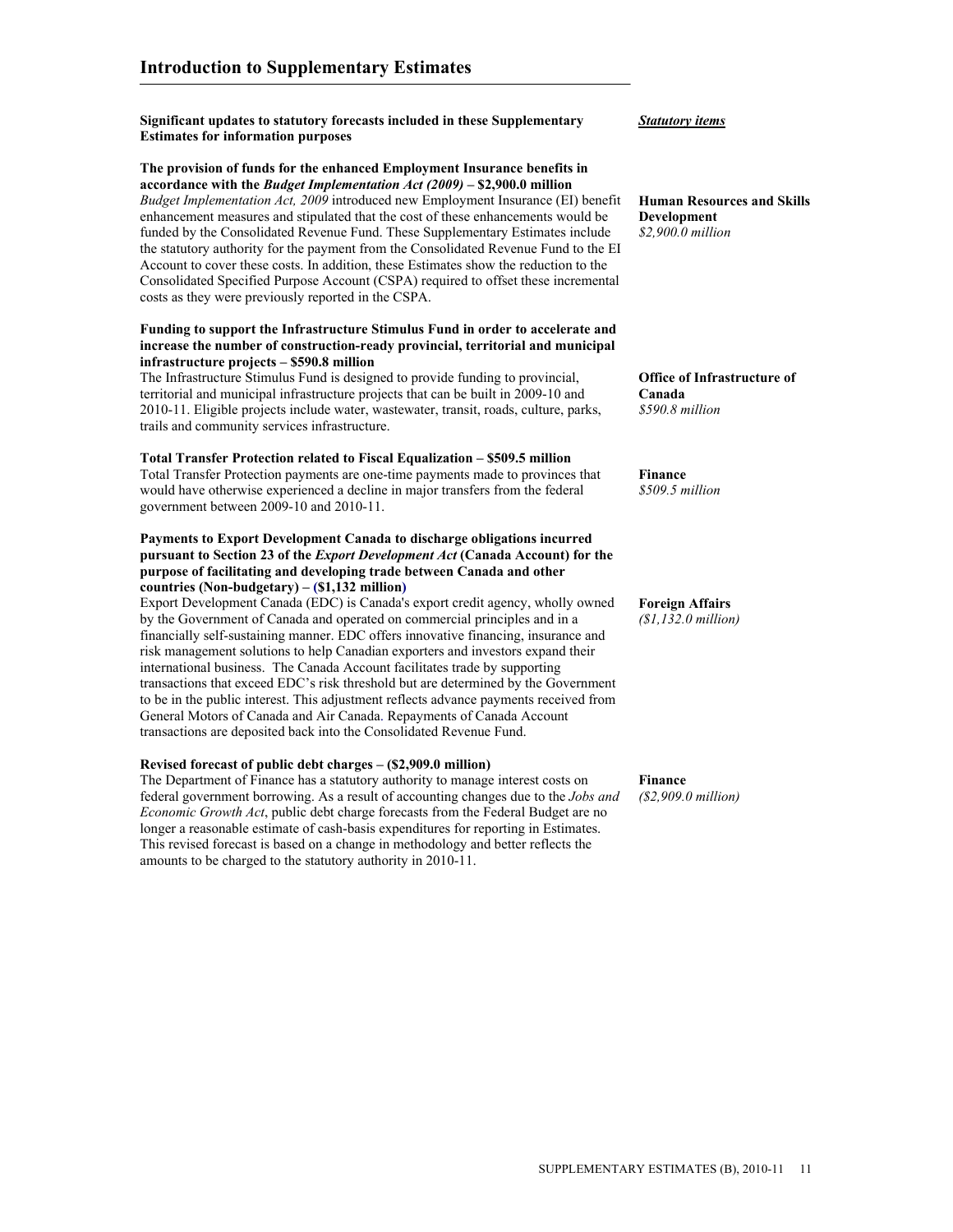#### *Changes to Government Structure and New Authorities Being Sought*

#### **Changes to the structure of Government reflected in these Supplementary Estimates include: Structure**

- NAFTA Secretariat, Canadian Section Order in Council P.C. 2010-1083 establishes NAFTA Secretariat, Canadian Section in the Department of Foreign Affairs and International Trade for the purpose of facilitating the operation of the Agreement, effective August 27, 2010, and
- Old Port of Montreal Corporation Inc. Order in Council P.C. 2010-1068 designates the Leader of the Government in the House of Commons, a member of the Queen's Privy Council for Canada, as the appropriate Minister for the Canada Lands Company Limited for the purposes of the *Financial Administration Act*.

#### **Changes to voted and statutory authorities being sought in these Supplementary Estimates include:**

New vote authorities are being sought by:

- Canadian International Development Agency (Vote L32b),
- Finance (Votes 7b and L12b),
- **Foreign Affairs and International Trade (Vote 12b), and**
- **Treasury Board (Vote 15b).**

Amendments to the wording of voted authorities are being sought by:

- Canadian International Development Agency (Vote L30b), and
- Foreign Affairs and International Trade (Vote 10b).

New statutory authorities included in these Supplementary Estimates are:

- Atlantic Canada Opportunities Agency Community Adjustment Fund, Canadian International Development Agency – Pursuant to Section 144 of the *Budget and Economic Statement Implementation Act*, 2007 a payment to the World Bank for the Advance Market commitment for Pneumococcal Vaccines in respect of the period commencing on April 1, 2010 and ending on March 31, 2011, in an amount not to exceed \$20,468,404,
- Canadian International Development Agency –Payments (encashment of notes) to International Financial Institutions – Capital subscriptions (Non-budgetary),
- Canadian Northern Economic Development Agency Community Adjustment Fund,
- Federal Economic Development for Southern Ontario Community Adjustment Fund,
- Finance Agriculture Advance Market Commitment (*Bretton Woods and Related Agreements Act*, Section 8),
- Finance Fast Start Climate Change Financing (*Bretton Woods and Related Agreements Act*, Section 8),
- Finance Payment to the International Finance Corporation in support of the Fast Start Climate Change Financing Initiative (*Bretton Woods and Related Agreements Act*, Section 8) (Non-budgetary),
- Finance Small and Medium Enterprise (SME) Finance Challenge (*Bretton Woods and Related Agreements Act*, Section 8),
- Human Resources and Skills Development The provision of funds for enhanced Employment Insurance benefits in accordance with the *Budget Implementation Act (2009)* ,
- Indian Affairs and Northern Development Grants to Aboriginal organizations designated to receive claim settlement payments pursuant to Comprehensive Land Claim Acts, and
- Western Economic Diversification Contributions to the Rick Hansen Foundation.

**New Votes** 

**Amendments to Votes** 

**New statutory authorities**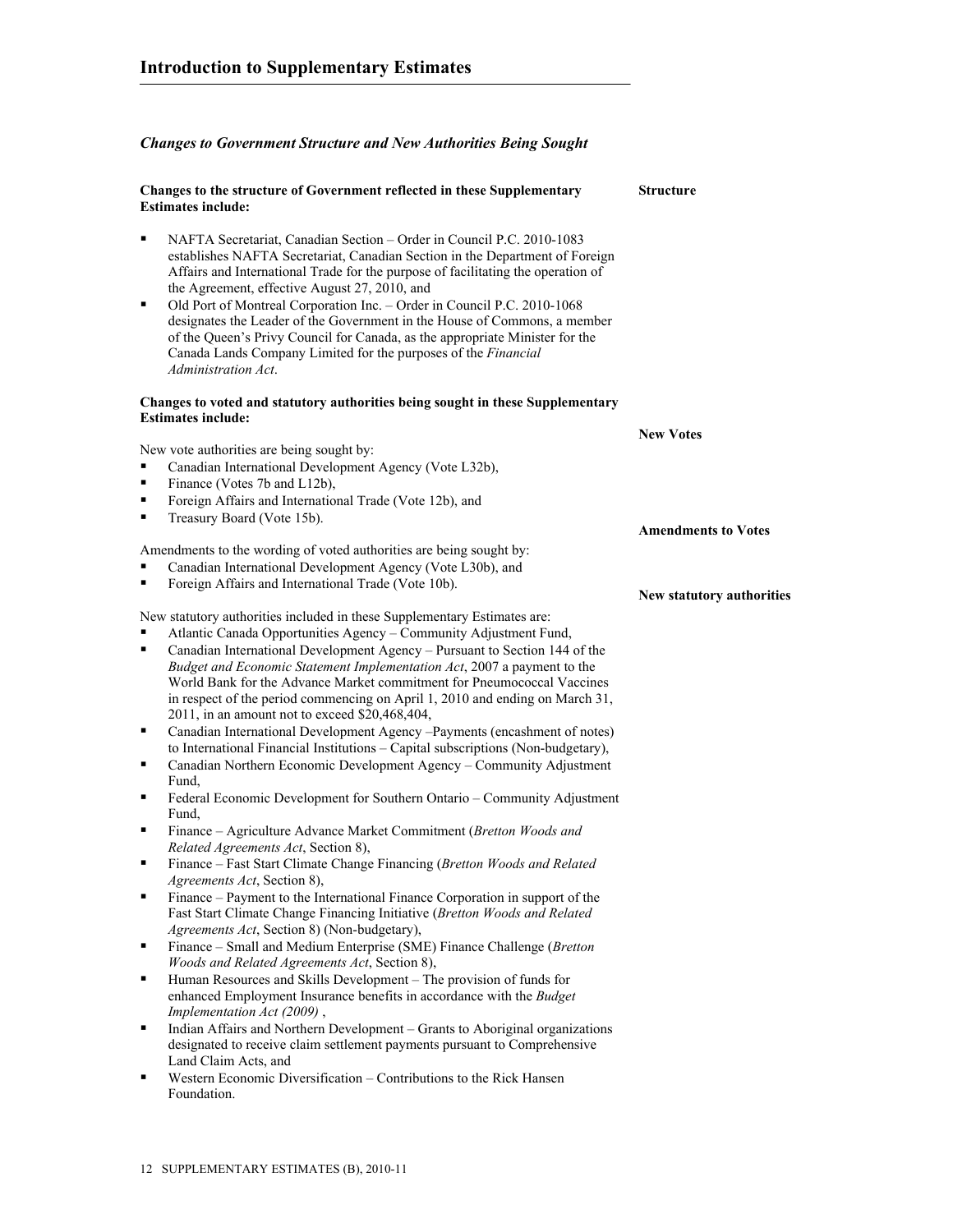#### **SUMMARY TABLES**

**Summary of these Supplementary Estimates Summary of Estimates to Date for 2010-11 Proposed Schedules to the Appropriation Bill Statutory Items in these Supplementary Estimates Summary of Changes to Voted Appropriations Budgetary Supplementary Estimates by Standard Object of Expenditure Allocations from the Treasury Board Central Votes Horizontal Items included in these Supplementary Estimates Transfers between organizations included in these Supplementary Estimates** 

**\$1 Items included in these Supplementary Estimates**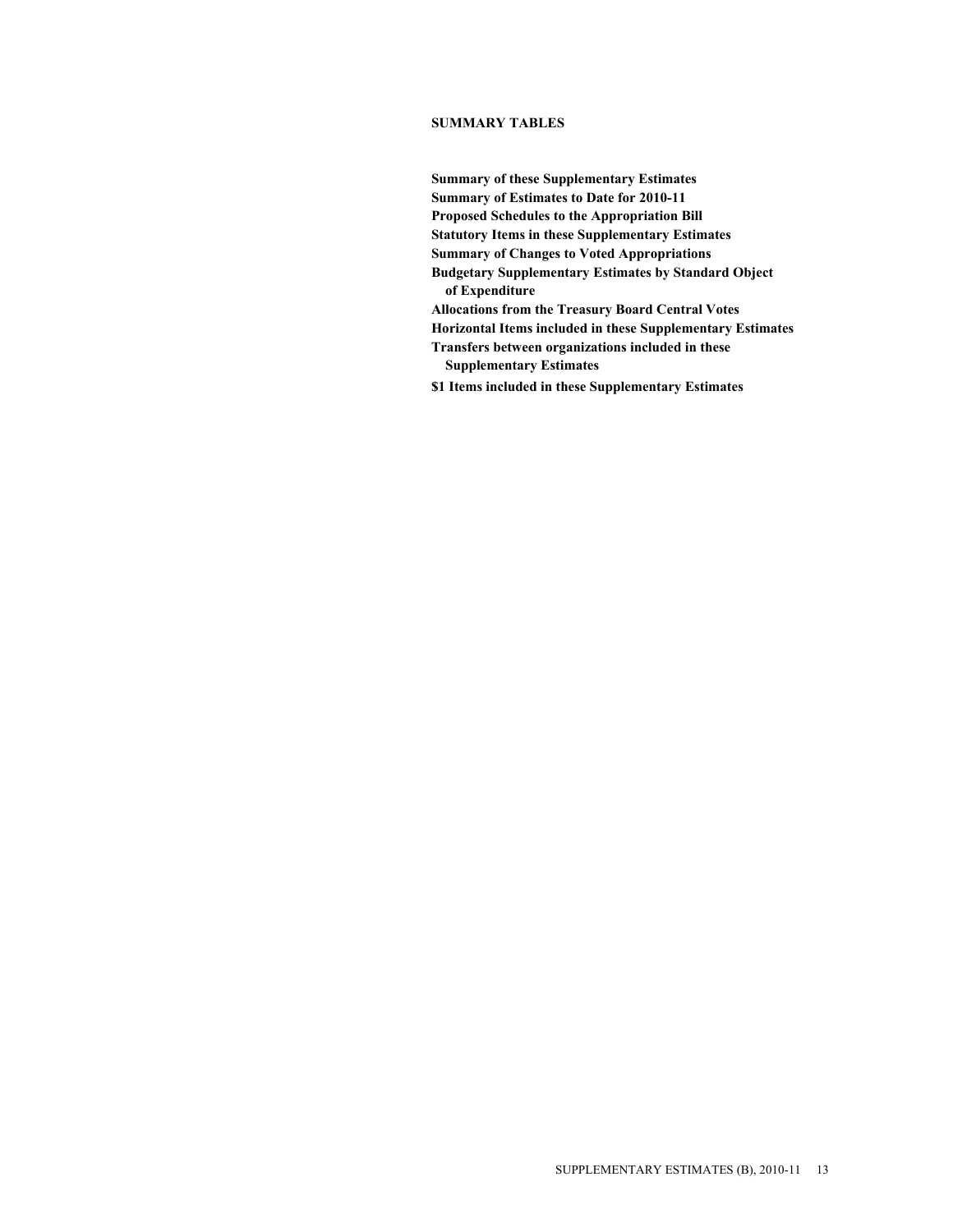#### *Overview of Summary Tables*

This section provides an overview of the following summary tables provided in the Supplementary Estimates.

- 1. Summary of these Supplementary Estimates
- 2. Summary of Estimates to Date for 2010-11
- 3. Proposed Schedules to the Appropriation Bill
- 4. Statutory Items in these Supplementary Estimates
- 5. Summary of Changes to Voted Appropriations
- 6. Budgetary Supplementary Estimates by Standard Object of Expenditure
- 7. Allocations from the Treasury Board Central Votes
- 8. Horizontal Items included in these Supplementary Estimates
- 9. Transfers between organizations included in these Supplementary Estimates
- 10. \$1 Items included in these Supplementary Estimates

#### **1. Summary of these Supplementary Estimates**

This table identifies Budgetary and Non-Budgetary Supplementary Estimates by department, agency and Crown corporation, and by type of parliamentary authority (annual Votes and Statutory requirements).

The first two columns entitled "Previous Authorities" represent Estimates to date which consist of the Main Estimates and Supplementary Estimates (A). The third column entitled "Permanent Allocations from TB Central Votes" represents permanent allocations from Treasury Board centrally-managed Votes which have an impact on spending authorities. Information on Treasury Board centrally-managed Votes can be found in the table entitled "Allocations from the Treasury Board Central Votes". The columns under " Authorities to Date" represent the organizations' total Estimates which is the starting point for these Estimates.

The next six columns entitled "These Supplementary Estimates" are the current requirements as provided in Supplementary Estimates (B). These requirements are split into three categories: Transfers, To be Voted and Statutory.

The last two columns entitled "Total Estimates to Date" provide the reader with an update of total Budgetary and Non-Budgetary requirements for 2010-11.

#### **2. Summary of Estimates to Date for 2010–11**

This table displays previous Estimates publications and amounts being requested in these Supplementary Estimates and contains a breakdown of funding by Budgetary and Non-Budgetary/Voted and Statutory requirements.

#### **3. Proposed Schedules to the Appropriation Bill**

This table provides the reader with a preview of the Appropriation Bill. As noted previously, Supplementary Estimates directly supports the Bill. This table provides a list of Vote numbers, Vote wording and the requested funds that will be proposed to Parliament for approval. There are two schedules to the Appropriation Bill in Supplementary Estimates: Schedule 1 identifies those items for the fiscal year ending March 31, 2011 whereas Schedule 2 identifies those items for the fiscal year ending March 31, 2012.

Only positive adjustments to appropriations are included in a Proposed Schedule to the Appropriation Bill. Where funding for a Vote has netted to zero or has a negative amount displayed in these Supplementary Estimates, no change is required to existing spending authority and not requested of Parliament. Therefore, they are not included in these schedules.

Once the Appropriation Bill is approved, the Vote wording becomes the governing conditions under which expenditures may be made. The following kinds of Votes can appear in Supplementary Estimates:

- a. Program expenditures Votes This type of Vote is used when there is no requirement for either a separate "Capital expenditures" Vote or "Grants and contributions" Vote because neither equals or exceeds \$5 million. In this case, all expenditures are charged to the one Vote.
- b. Operating expenditures Votes This type of Vote is used when there is a requirement for either a "Capital expenditures" Vote or a "Grants and contributions" Vote or both; that is, when expenditures of either type equals or exceeds \$5 million.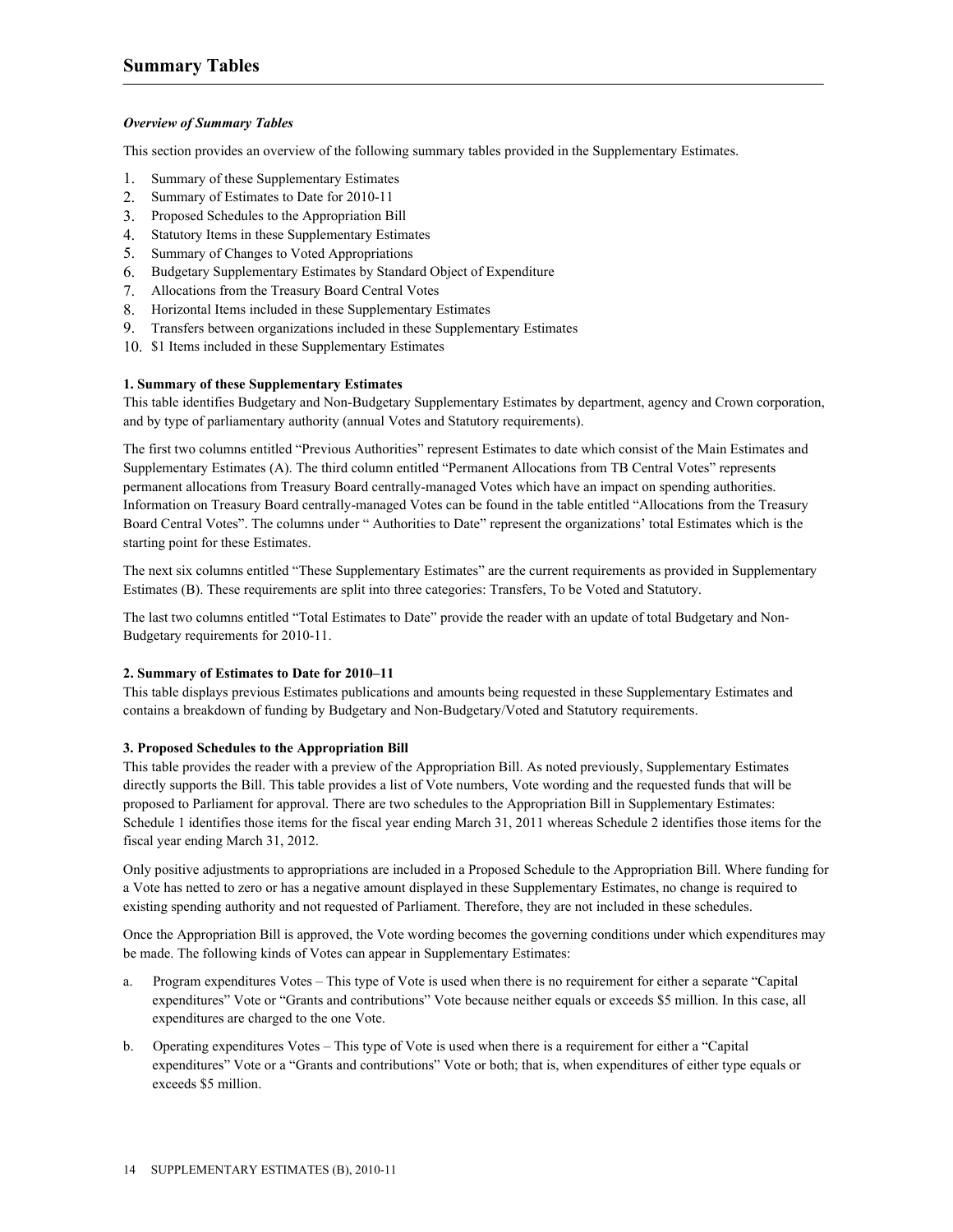- c. Capital expenditures Votes This type of Vote is used when capital expenditures equal or exceed \$5 million. Expenditure items in a "Capital expenditures" Vote could include individual items expected to exceed \$10,000 for the acquisition of land, buildings and works (Standard Object 8), as well as the acquisition of machinery and equipment (Standard Object 9), or for purposes of constructing or creating assets where an organization expects to draw upon its own labour and materials or employs consultants or other services or goods (Standard objects 1 to 9). Different threshold limits may be applied for different capital expenditure classes.
- d. Grants and contributions Votes This type of Vote is used when the total of grants and contributions expenditures equals or exceeds \$5 million. It should be noted that the inclusion of a grant, contribution or other transfer payment item in Supplementary Estimates imposes no requirement to make a payment, nor does it give a prospective recipient any right to the funds. It should also be noted that in the Vote wording, the meaning of the word "contributions" is considered to include "other transfer payments" because of the similar characteristics of each.
- e. Non-budgetary Votes This type of Vote is identified by the letter "L", and provides authority for spending in the form of loans or advances to, and investments in, Crown corporations and loans or advances for specific purposes to other governments, international organizations or persons or corporations in the private sector.
- f. Special Votes: Crown Corporation Deficits and Separate Legal Entities Where it is necessary to appropriate funds for a payment to a Crown corporation or for the expenditures of a legal entity, a separate Vote is established. A legal entity for these purposes is defined as a unit of government operating under an Act of Parliament and is responsible directly to a Minister.
- g. Treasury Board centrally-managed Votes To support the Treasury Board in performing its statutory responsibilities for managing the government's financial, human and materiel resources, a number of special authorities are required as outlined below.
	- i. Government Contingencies Vote This Vote serves to supplement other appropriations and to provide for miscellaneous, urgent or unforeseen expenditures not otherwise provided for, including grants and contributions not listed in the Estimates and the increase of the amount of grants listed in these Supplementary Estimates. This authority to supplement other appropriations is provided until parliamentary approval can be obtained and as long as the expenditures are within the legal mandate of the organization.
	- ii. Government-Wide Initiatives Vote This Vote supplements other appropriations in support of the implementation of strategic management initiatives in the Public Service of Canada.
	- iii. Compensation Adjustments Vote This Vote supplements other appropriations to provide funding for the increased personnel costs of collective agreements between the Treasury Board and collective bargaining units representing public servants, as well as collective agreements signed by separate employers, including members of the Royal Canadian Mounted Police and the Canadian Forces, Governor in Council appointees and Crown corporations as defined in section 83 of the *Financial Administration Act*.
	- iv. Public Service Insurance Vote This Vote provides for the payment, in respect of insurance, pension or benefit programs or other arrangements, or in respect of the administration of such programs, or arrangements, including premiums, contributions, benefits, fees and other expenditures, made in respect of the public service or any part thereof and for such other persons, as Treasury Board determines, and authority to expend any revenues or other amounts received in respect of such programs or arrangements to offset any such expenditures in respect of such programs or arrangements and to provide for the return to certain employees of their share of the premium reduction under subsection 96(3) of the *Employment Insurance Act* .
	- v. Operating Budget Carry Forward Vote This Vote supplements other appropriations for the operating budget carry forward from the previous fiscal year.
	- vi. Paylist Requirements Vote This Vote supplements other appropriations for requirements related to parental and maternity allowances, entitlements on cessation of service or employment and adjustments made to terms and conditions of service or employment of the federal public administration including members of the Royal Canadian Mounted Police and the Canadian Forces, where these have not been provided from the Compensation Adjustments Vote.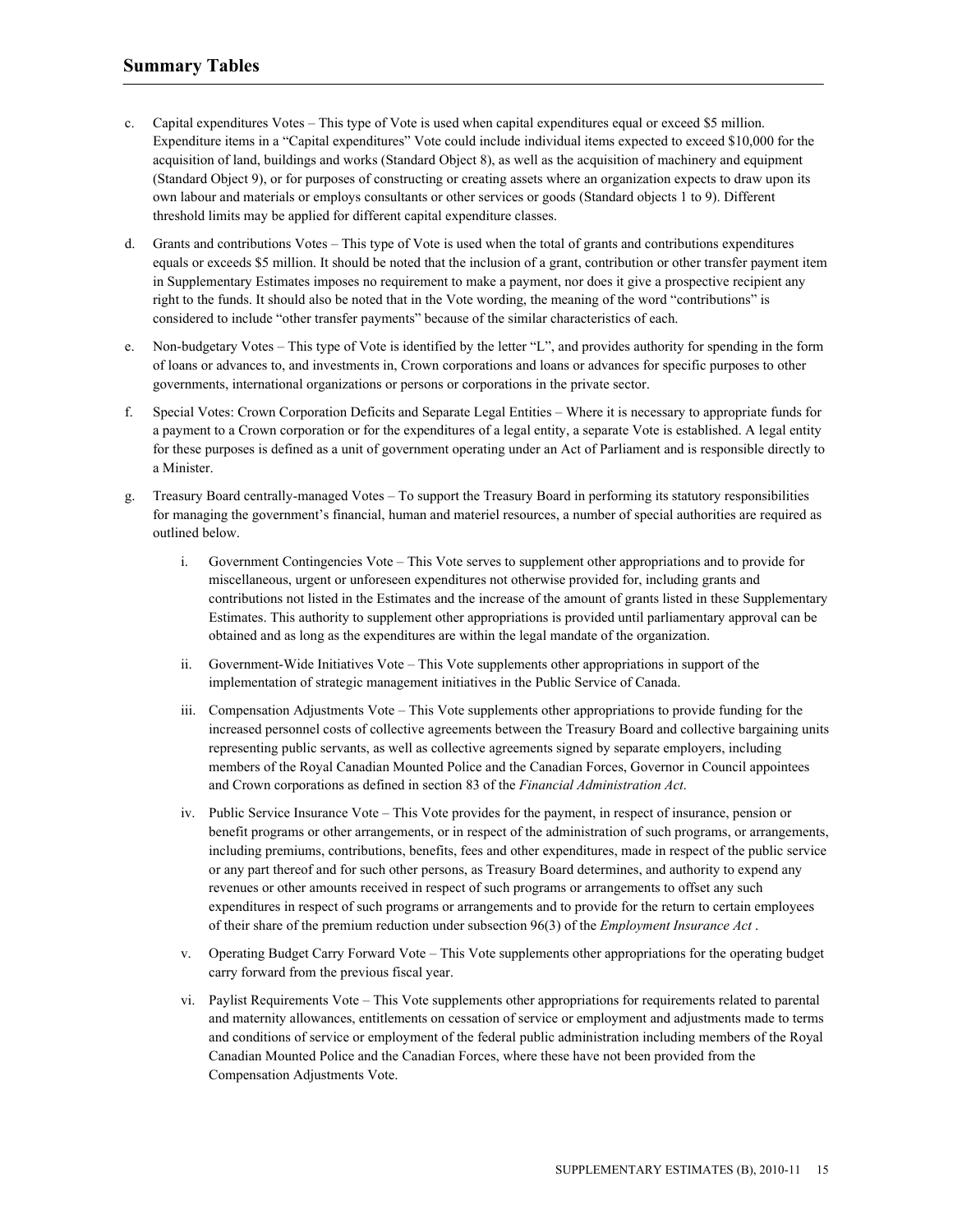#### **4. Statutory Items in these Supplementary Estimates**

This table provides Parliament with an update on significant changes to expenditure forecasts of major statutory items. Statutory items are those that Parliament has approved through other legislation that sets out both the purpose of the expenditures and the terms and conditions under which they may be made. Statutory spending is displayed in the Supplementary Estimates for information only.

#### **5. Summary of Changes to Voted Appropriations**

This table displays all Voted information displayed in these Supplementary Estimates in Ministry order.

The first column (Vote Number) indicates the Vote that is to be augmented through these Supplementary Estimates. The letter accompanying the Vote indicates which Supplementary Estimates was used to augment the Vote.

The second column (Gross Amount) displays the total amount of funding being sought in these Supplementary Estimates.

The third column (Less: Available Spending Authorities) represents unused spending authority being used by organizations to minimize the amount being requested in these Supplementary Estimates. Additional information on these amounts is provided in the details section.

The fourth column (Net Amount) displays the net amount of incremental funding being reflected in these Supplementary Estimates. However, it should be noted that the Proposed Schedules to the Appropriation Bill do not reflect funding for organizations where the net amount is zero or negative.

#### **6. Budgetary Supplementary Estimates by Standard Object of Expenditure**

To determine and report more accurately the impact of government expenditures on the rest of the economy, the net amount of government purchases by standard object must be determined. All organizations, including those that use revolving funds, must charge their expenditures for purchases to standard object expense categories. Standard objects are the highest level of object classification used for parliamentary and executive purposes, and are reported in the Main and Supplementary Estimates and the Public Accounts. The standard objects of expenditure are as follows:

- 1. Personnel
- 2. Transportation and communications
- 3. Information
- 4. Professional and special services
- 5. Rentals
- 6. Purchased repair and maintenance
- 7. Utilities, materials and supplies
- 8. Acquisition of land, buildings and works
- 9. Acquisition of machinery and equipment
- 10. Transfer payments
- 11. Public debt charges
- 12. Other subsidies and payments

A brief explanation of each Standard Object is provided at the end of this section.

#### **7. Allocations from the Treasury Board Central Votes**

This summary table provides a comprehensive list of allocations from Treasury Board (TB) Central Votes for Government Contingencies, Government-Wide Initiatives, Compensation Adjustments, Operating Budget Carry Forward and Paylist Requirements, where applicable.

Government Contingencies (TB Vote 5) – This summary table provides a comprehensive list of organizations that have received temporary Treasury Board Contingency Vote (TB Vote 5) funding. Temporary funding can be provided for miscellaneous, urgent or unforeseen expenditures, which were not provided for in the Main Estimates and which are required before the next Supplementary Estimates receive Royal Assent. Once Parliament approves the Appropriation Bill for Supplementary Estimates and the Governor General provides Royal Assent, the temporary funding is reimbursed to TB Vote 5.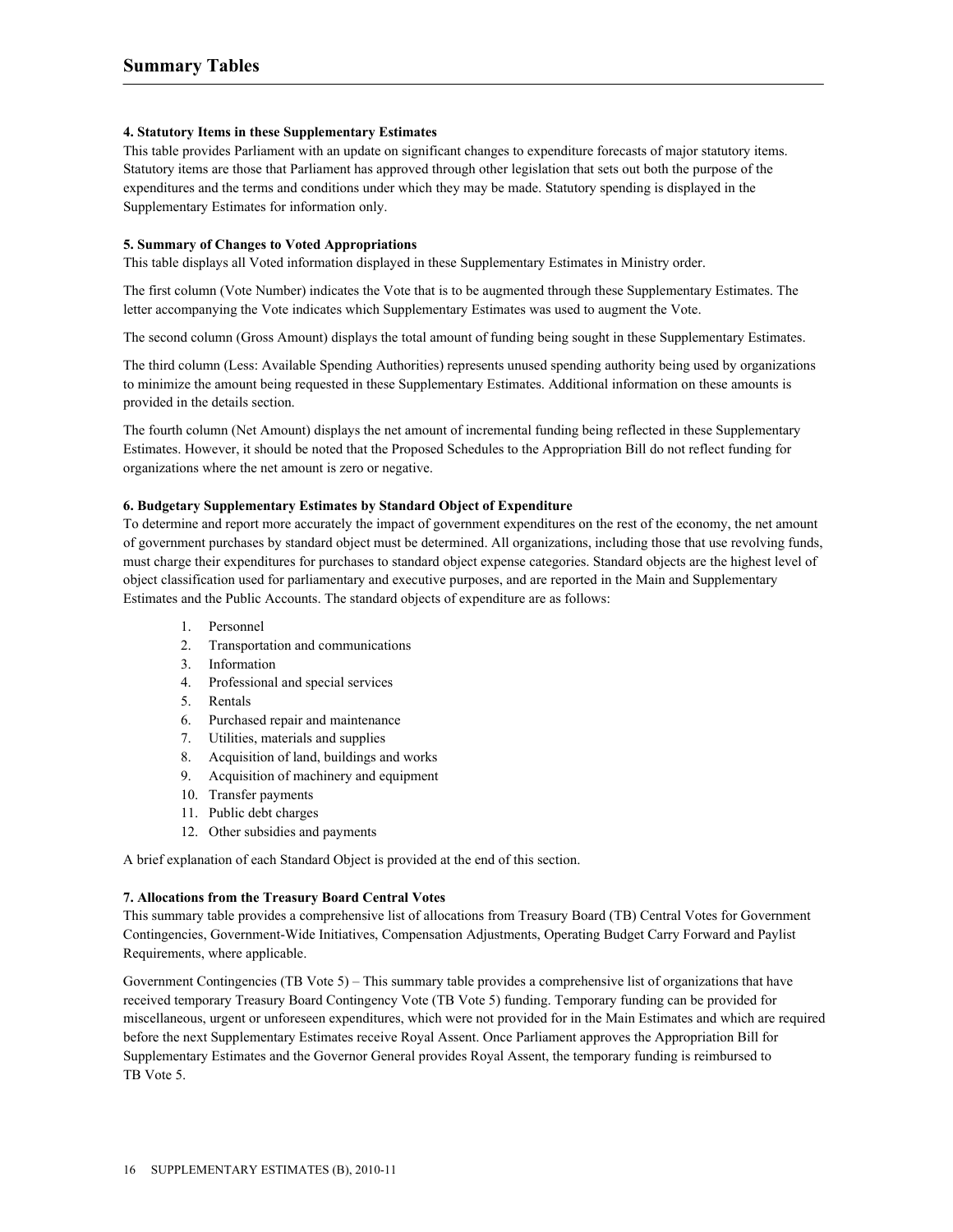The following criteria must be met in order for Treasury Board to approve access to TB Vote 5:

- All advances from the Government Contingencies Vote should be considered temporary advances to be covered by items included in subsequent Supplementary Estimates and reimbursed when the associated Appropriation Act is passed. Exceptions are made for requirements that arise after final Supplementary Estimates for the fiscal year where advances would not be reimbursable.
- An organization's existing appropriation must be insufficient to cover both existing requirements and the new initiative until the next Supply period. To that end, an organization must support any request with a valid cash flow analysis.
- A valid and compelling reason exists, particularly as it relates to the payment of grants, as to why the payment needs to be made before the next Supply period. If not, the payment should be deferred and access to TB Vote 5 denied.
- For grants, the Transfer Payment Policy must be consulted and followed to ensure that a valid, legally incorporated recipient exists and that the organization clearly demonstrates that it needs to make a payment before the next Supply period.

Government-Wide Initiatives (TB Vote 10) – This Vote supplements other appropriations in support of the implementation of strategic management initiatives within the public service of Canada. Departments and agencies are not required to reimburse funding allocated from Vote 10.

Compensation Adjustments (TB Vote 15) – This Vote supplements other appropriations that may need to be partially or fully augmented as a result of adjustments made to terms and conditions of service or employment of the federal public administration, including members of the Royal Canadian Mounted Police and the Canadian Forces, Governor in Council appointees and Crown corporations as defined in section 83 of the *Financial Administration Act*. Departments and agencies are not required to reimburse funding allocated from Vote 15.

Operating Budget Carry Forward (TB Vote 25) – This Vote supplements other appropriations by authorizing a carry forward of unused funds from the previous fiscal year up to a maximum of five per cent of departments' and agencies' Main Estimates operating budget as was established in the previous fiscal year. Departments and agencies are not required to reimburse funding allocated from Vote 25.

Paylist Requirements (TB Vote 30) – This Vote supplements other appropriations by providing the government with funding to meet legal requirements of the employer such as parental leave, maternity leave, entitlements upon cessation of service or employment and adjustments made to terms and conditions of service or employment of the federal public administration. Departments, agencies and Crown corporations may access this Vote throughout the fiscal year. Departments, agencies and Crown corporations are not required to reimburse funding allocated from Vote 30.

#### **8. Horizontal Items included in these Supplementary Estimates**

A horizontal initiative is an initiative in which partners from two or more organizations have established a formal funding agreement (e.g. Memorandum to Cabinet, Treasury Board submission, federal-provincial agreement) to work toward the achievement of shared outcomes.

This table provides a summary of those items for which funding is sought in these Supplementary Estimates. It also provides an overview of initiatives related to these Supplementary Estimates where two or more organizations are seeking incremental funding increases.

#### **9. Transfers between organizations included in these Supplementary Estimates**

Organizations often request the authority to transfer monies between organizations for various purposes. This table provides a summary of these transactions.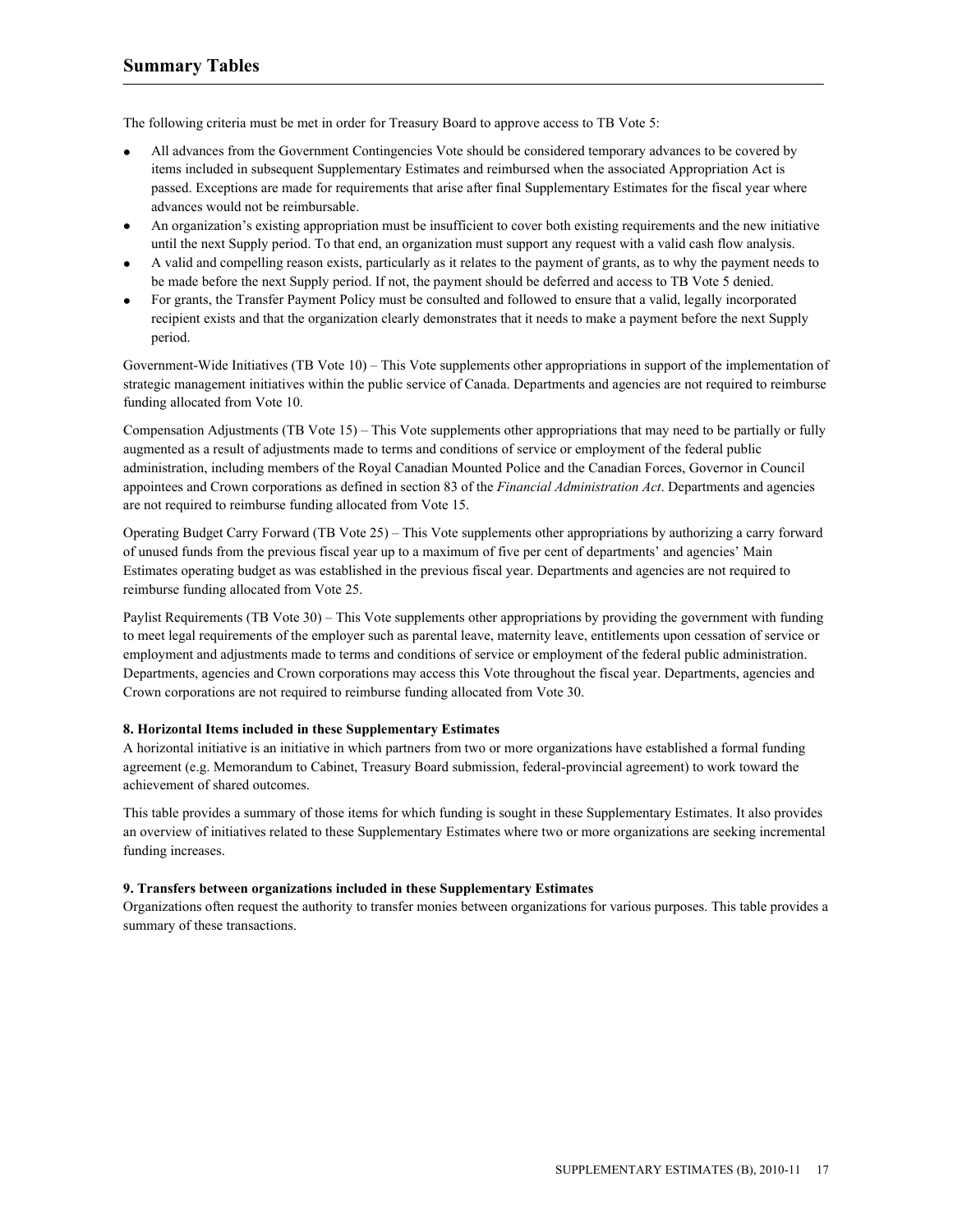#### **10. \$1 Items included in these Supplementary Estimates**

Supplementary Estimates often include "one dollar items", which seek an alteration in the existing allocation of funds or to existing Vote wording (as in the case of loan guarantees) as authorized in the Main Estimates. The purpose of a one dollar item is not to seek new or additional funds, but rather to reallocate existing spending authorities between Votes and/or to provide appropriate authorities. Therefore, since no new funds are requested, the "one-dollar" amount is merely symbolic.

For example, one-dollar items may be used to:

- 1. Transfer funds from one Vote to another;
- 2. Write off debts;
- 3. Adjust loan guarantees;
- 4. Authorize grants; or
- 5. Amend previous Appropriation Acts.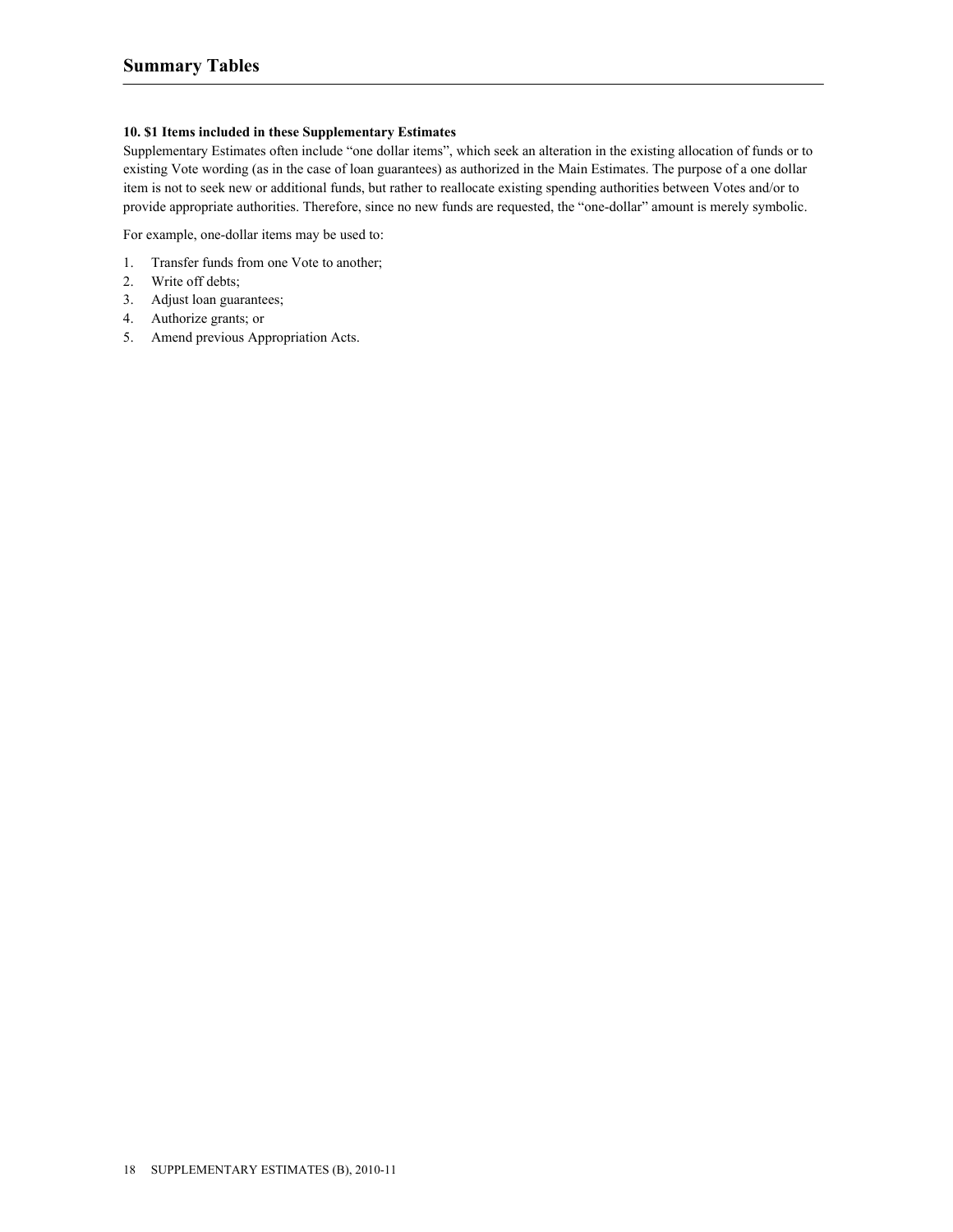#### *Explanation of the Standard Objects of Expenditure*

#### 1. **Personnel**

- Salaries and wages, overtime, severance pay, retroactive pay and other special pay of civilian continuing (full-time) or term (part-time, seasonal and casual) employees except those of agency and proprietary Crown corporations, as well as members of the military and the Royal Canadian Mounted Police.
- Judges' salaries, those of the Governor General, the Lieutenant-Governors and the indemnities to Members of both Houses of Parliament, and all types of allowances paid to or in respect of continuing and term employees (such as living, terminable, foreign service, isolated post, board and subsistence allowances, shift differential allowances for assistants, and other such allowances).
- Ministers' motor car allowances, and the expense allowances to Senators and Members of the House of Commons.
- The Government's contribution to various employee benefit plans (the Public Service Superannuation Account, the Supplementary Retirement Benefits Account, the Canada Pension Plan Account, the Quebec Pension Plan Account, the Public Service Death Benefit Account and the Employment Insurance Account).
- The Royal Canadian Mounted Police Superannuation Account, the Canadian Forces Superannuation Account and the Members of Parliament Retiring Allowances Account, and the Government's contribution to provincial and other medical and hospital insurance plans and supplementary personnel costs for various purposes.

#### 2. **Transportation and Communications**

- Traveling and transportation expenses of Government employees, members of the Canadian Forces and the Royal Canadian Mounted Police, removal expenses of those persons and their dependants, and living and other expenses of such persons on travel status, judges' traveling expenses, and traveling expenses and allowances payable to Senators and Members of the House of Commons.
- Transportation of persons by contract and chartered facilities or by other means (including traveling expenses of persons engaged in field survey work, inspections and investigations), and traveling and transportation of non-Government employees such as travel costs of veterans who are applicants for treatment or pensions.
- Ordinary postage, airmail, registered mail, parcel post special delivery mail, post office box rentals, and any other postal charges.
- Expenditures relating to the transportation of goods other than initial delivery cost on a purchase (which is included in the Standard Object covering the cost of the purchase itself) including charges for courier services provided by outside carriers.
- All costs of telecommunication services by telephone, telegram, cable, teletype, radio and wireless communication (tolls, rates, etc.) and other communication costs such as courier services provided by outside agencies and communication services performed under contract or agreement.

#### **3. Information**

- Advertising services acquired for publicity and general purposes from advertising agencies or directly for time on broadcast media or for space in print media or on outdoor posters or billboards. It includes advertising and creative work services such as graphic artwork.
- Publishing services for commissioning, marketing, distribution and sales of publications sponsored by the department, and for the acquisition of related government publications. Also included are services for printing, duplicating, photocopying, text editing, design of graphics, art work, technical and advisory services such as computerized text processing and mass transmission of printed material. In addition, it includes exposition services such as exhibits and associated audio-visual services related to exhibitions and displays.
- Public relations and public affairs services for attitude and service assessment surveys, sales promotion, marketing, export marketing, public relations and publicity, opinion polls, and contracts to organize and operate focus groups and media monitoring services. It also includes services for speech writing, press releases, briefing, press conferences and special events.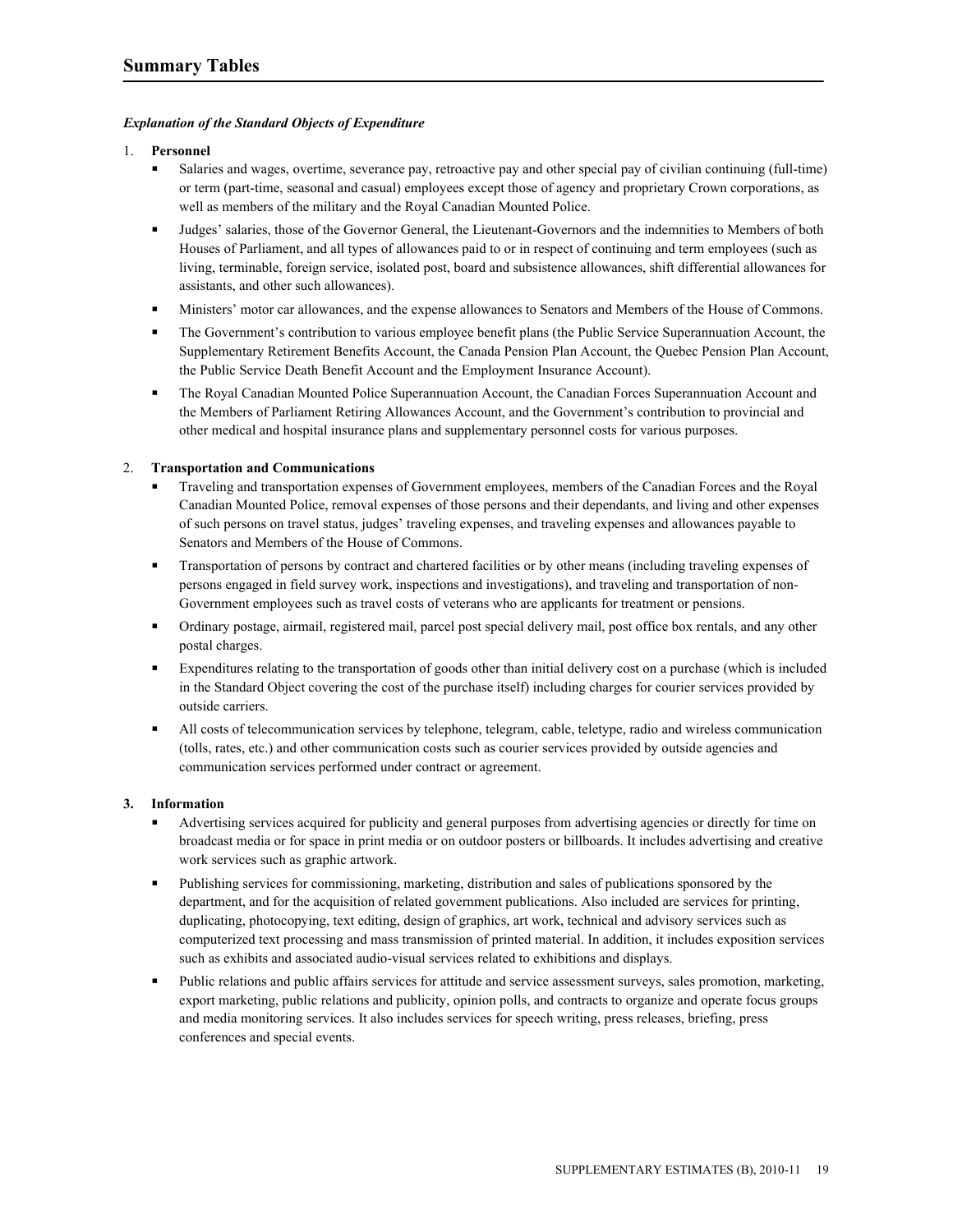#### **4. Professional and Special Services**

- Provision for all professional services performed by individuals or organizations such as payments (in the nature of fees, commissions, etc.) for the services of accountants, lawyers, architects, engineers, scientific analysts, reporters, and translators; for teachers at various levels of educational institutions; for doctors, nurses and other medical personnel; for management, data processing and other research consultants; and for other outside technical, professional and other expert assistance.
- Payments for hospital treatment, care of veterans and welfare services, payments for the provision of informatics services, payment of tuition for Indians at non-federal schools, purchase of training services under the *Adult Occupational Training Act*, and payments made to the Canada School of Public Service for training.
- Payments for Corps of Commissionaires services and for other operational and maintenance services performed under contract, such as armoured cars, laundry and dry cleaning, cleaning of buildings, temporary help, hospitality, storage and warehousing, and other business services, as well as payments made to the Department of Public Works and Government Services for contract administration.

#### **5. Rentals**

- **Rental of properties required for special purposes by the various departments and for the accommodation of** government offices and services by the Department of Public Works and Government Services.
- Hire and charter with or without crew of vessels, aircraft, motor vehicles and other equipment, and rental of telecommunication and office equipment including computers.
- Storage and warehousing services is, however, in Standard Object 4 even though it involves the rental of space.

#### **6. Purchased Repair and Maintenance**

- The repair and upkeep under contract of the durable physical assets provided for in Standard Object 8 for Acquisition of Land, Buildings, and Works and of equipment provided for in Standard Object 9 for Acquisition of Machinery and Equipment.
- Payments to the Department of Public Works and Government Services for tenant services.
- Materials, supplies and other charges for repairs undertaken by a department directly are coded to other objects, according to the nature of the purchase.

#### **7. Utilities, Materials and Supplies**

- The provision for all payments for services of a type normally provided by a municipality, or public utility service such as the supply of water, electricity, gas, etc., and includes water, light, power and gas services, and payment for such services whether obtained from the municipality or elsewhere.
- The provision for materials and supplies required for normal operation and maintenance of government services such as:
	- gasoline and oil purchased in bulk; fuel for ships, planes, transport and heating
	- feed for livestock
	- food and other supplies for ships and other establishments
	- livestock purchased for ultimate consumption or resale
	- seed for farming operations
	- **books and other publications purchased for outside distribution**
	- uniforms and kits
	- photographs, maps and charts purchased for administrative and operational purposes
	- laboratory and scientific supplies, including samples for testing
	- drafting, blueprinting and artists' supplies; supplies for surveys and investigations
	- chemicals
	- hospital, surgical and medical supplies
	- works of art for exhibits, and historical material for galleries, museums and archives
	- char service supplies
	- coal and wood
	- **electrical supplies**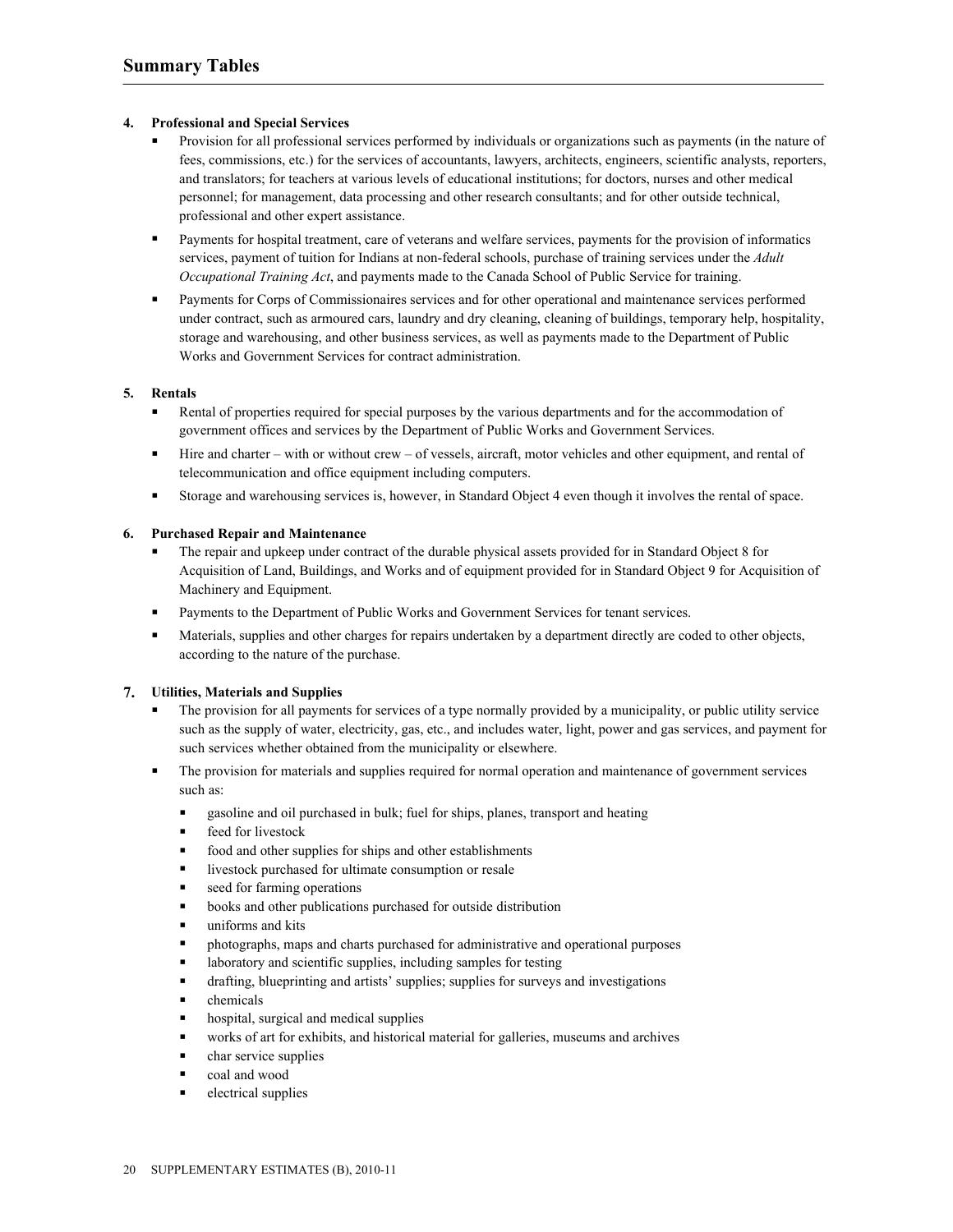repair parts other than parts normally acquired with equipment at the time of purchase for aircraft, ships, road vehicles, and for communication and other equipment; and all other materials and supplies.

#### **8. Acquisition of Land, Buildings, and Works**

- All expenditures for the acquisition of buildings, roads, irrigation works, canals, airports, wharves, bridges and other such types of fixed assets.
- Improvements involving additions or changes of a structural nature, and for installing fixed equipment which is essentially a part of the work or structure such as elevators, heating and ventilating equipment.
- All reconstruction of such types of physical assets and such projects performed under contract or agreement.
- The purchase of land.
- **Expenditures pursuant to contracts for new construction for casual employees hired or continuing employees** assigned to work full or part-time on specified projects, travel, professional services, equipment rentals, equipment maintenance and of materials purchased directly for use on such projects are charged to the relevant standard objects (Standard Objects 1 to 9).

#### **9. Acquisition of Machinery and Equipment**

- Expenditures for the acquisition of all machinery, equipment, office furniture and furnishings, electronic data processing and electronic or other office equipment.
- Microfilming equipment and supplies, inter-office communication equipment, postal meter machines, machine records and all other office equipment.
- Motor vehicles, aeroplanes, tractors, road equipment, telecommunications and related equipment, laboratory and other scientific equipment, vessels, icebreakers and other aids to navigation and all other types of light and heavy equipment; includes ammunition and various types of equipment for National Defence, such as ships, aircraft, mechanical equipment, fighting vehicles, weapons, engines and such spare parts and supplies as are normally acquired with that equipment at the time of purchase.

#### **10. Transfer Payments**

- Grants, contributions, and all other transfer payments made by Government, such as:
	- Major social assistance payments made to persons such as Old Age Security benefits and related allowances, Veterans' pensions and allowances.
	- Payments to the provinces and territories under the *Constitution Acts* , the *Federal-Provincial Fiscal Arrangements Act* , the Canada Health and Social Transfers and for official languages.
	- Payments to Indians and Inuit in support of self-government initiatives, health, educational, social and community development programming and in respect of native claims.
	- Payments to the territorial governments pursuant to financing agreements entered into between the Minister of Finance and the respective territorial Minister of Finance.
	- Capital assistance to industry; research grants and other assistance towards research carried on by nongovernmental organizations; scholarships.
	- Sustaining grants to national and international non-profit organizations.
	- Contributions to international organizations and assessments for membership in such organizations, such as the contribution to the International Food Aid Program and Canada's assessment for membership in the United Nations.
- Most of the payments in this standard object category are identified in the Estimates as "Grants" or "Contributions". The former are not subject to audit and are therefore restricted by Parliament as to amount and recipient and often as to purpose through the approval of the Supply bill which specifies "grants listed in the Estimates"; the latter are conditional and subject to audit and are not so restricted. Grants and their total values have a legislative character and specific descriptions that govern their use.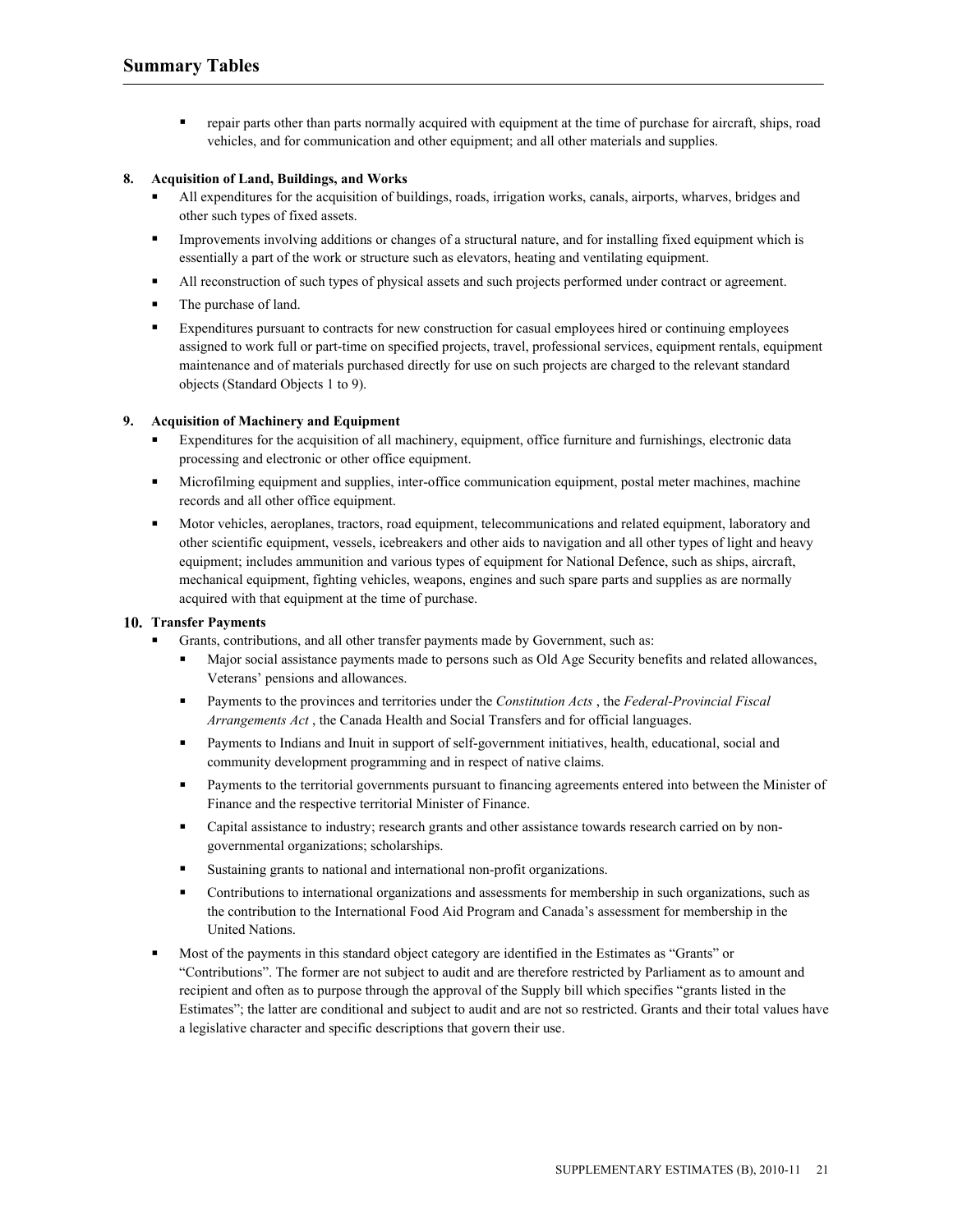#### **11. Public Debt Charges**

- Interest on the unmatured debt of Canada (including Treasury Bills) and on other liabilities such as trust and other special funds.
- The cost of issuing new loans, amortization of bond discount, premiums and commissions.
- The cost of servicing and administering the Public Debt.

#### **12. Other Subsidies and Payments**

- Payments to Crown corporations that include those made to provide for operating deficits as well as other transfers paid to Crown corporations.
- Payments to certain non-budgetary accounts (such as the government contributions to agricultural commodities stabilization accounts, as well as benefits under the *Veterans Land Act*), as well as the write-offs of various types of losses, the annual adjustment of reserves for financial claims and some other miscellaneous items referred to as "Sundries".
- Miscellaneous expenditures include licenses, permits and payments for dockage, towage, wharfage and mooring privileges; bonding of government employees, loss of personal effects, and expenditures for small miscellaneous articles and services. Also included are many small items and services that do not lend themselves to identification under specific headings detailed in this summary. photographs, maps and charts purchased for administrative and operational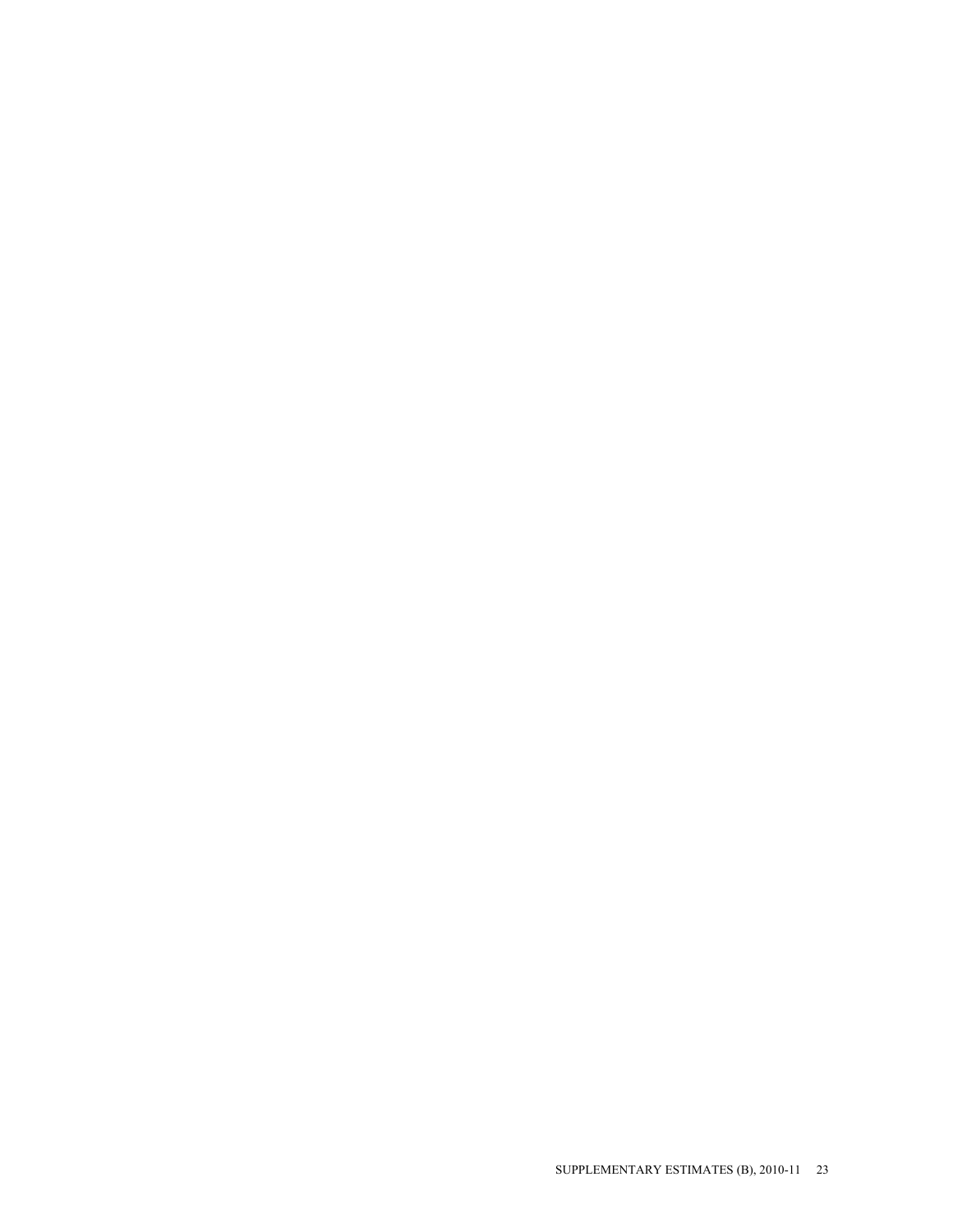# <span id="page-21-0"></span>**Summary of these Supplementary Estimates**

| Department, Agency or Crown corporation               | Previous Authorities |                     | Permanent<br>Allocations<br>from TB        | Total Authorities to Date |                     |
|-------------------------------------------------------|----------------------|---------------------|--------------------------------------------|---------------------------|---------------------|
|                                                       | Budgetary            | $Non-$<br>Budgetary | Central<br>Votes                           | Budgetary                 | $Non-$<br>Budgetary |
|                                                       | \$                   | S                   | $\mathbb{S}$                               | $\mathbb{S}$              | \$                  |
| AGRICULTURE AND AGRI-FOOD                             |                      |                     |                                            |                           |                     |
|                                                       | 2,975,885,898        | .                   | 35,222,512                                 | 3,011,108,410             | .                   |
|                                                       | 669,719,226          | .                   | 27,630,880                                 | 697,350,106               | .                   |
| ATLANTIC CANADA OPPORTUNITIES AGENCY                  |                      |                     |                                            |                           |                     |
|                                                       | 382,170,486          | .                   | 3,982,015                                  | 386, 152, 501             | .                   |
|                                                       | 4,635,523,547        | .                   | .                                          | 4,635,523,547             | .                   |
| <b>CANADIAN HERITAGE</b>                              |                      |                     |                                            |                           |                     |
|                                                       | 1,290,022,422        | .                   | 12,723,724                                 | 1,302,746,146             | .                   |
|                                                       | 1,090,906,150        | .                   | .                                          | 1,090,906,150             | .                   |
|                                                       | 65,325,330           | .                   | .                                          | 65, 325, 330              | .                   |
| Canadian Radio-television and Telecommunications      | 30,360,757           | .                   | .                                          | 30,360,757                | .                   |
|                                                       | 8,293,492            |                     | 1,067,016                                  | 9,360,508                 |                     |
|                                                       | 120,730,955          | .<br>.              | 4,705,585                                  | 125,436,540               | .<br>.              |
|                                                       | 35,183,033           | .                   | $\mathbb{Z}^2$ . The set of $\mathbb{Z}^2$ | 35,183,033                | .                   |
|                                                       | 49,266,222           | .                   | $\mathbb{Z}^2$ . The set of $\mathbb{Z}^2$ | 49,266,222                | .                   |
| National Museum of Science and Technology             | 30,684,131           | .                   | 1.1.1.1                                    | 30,684,131                | .                   |
| Office of the Co-ordinator, Status of Women           | 30,839,652           | .                   | 429,255                                    | 31,268,907                | .                   |
| CITIZENSHIP AND IMMIGRATION                           |                      |                     |                                            |                           |                     |
|                                                       | 1,571,017,002        | 1                   | 19,456,203                                 | 1,590,473,205             | 1                   |
| Immigration and Refugee Board of Canada               | 117,060,069          | .                   | 4,494,555                                  | 121,554,624               | .                   |
| ECONOMIC DEVELOPMENT AGENCY OF CANADA                 |                      |                     |                                            |                           |                     |
|                                                       | 467,379,811          | .                   | 2,094,018                                  | 469, 473, 829             | .                   |
| <b>ENVIRONMENT</b>                                    |                      |                     |                                            |                           |                     |
|                                                       | 1,097,925,232        | .                   | 23,489,901                                 | 1,121,415,133             | .                   |
| Canadian Environmental Assessment Agency              | 30,411,628           | .                   | 1,649,266                                  | 32,060,894                | .                   |
|                                                       | 918,407,798          | .                   | .                                          | 918,407,798               | .                   |
| <b>FINANCE</b>                                        |                      | 1                   | 4,450,128                                  | 87,076,980,642            | 1                   |
| Financial Transactions and Reports Analysis Centre of | 87,072,530,514       |                     |                                            |                           |                     |
|                                                       | 49,773,880           | $\cdots$            | 2,116,842                                  | 51,890,722                | .                   |
|                                                       | 1,980,006,557        | $\cdots$            | 23,893,315                                 | 2,003,899,872             | .                   |
| FOREIGN AFFAIRS AND INTERNATIONAL TRADE               |                      |                     |                                            |                           |                     |
|                                                       | 2,833,013,915        | 166,500,000         | 9,026,944                                  | 2,842,040,859             | 166,500,000         |
| Canadian International Development Agency             | 3,211,205,854        | 1                   | 9,191,208                                  | 3,220,397,062             | 1                   |
| International Development Research Centre             | 181,475,708          | $\cdots$            | .                                          | 181,475,708               | .                   |
|                                                       | 8,374,586            | .                   | 423,337                                    | 8,797,923                 | .                   |
|                                                       | 3,050,569            | .                   | .                                          | 3,050,569                 | .                   |
| <b>HEALTH</b>                                         |                      |                     |                                            |                           |                     |
|                                                       | 3,660,739,604        | $\cdots$            | 22,777,639                                 | 3,683,517,243             | .                   |
|                                                       | 980,828,945          | .                   | 2,162,017                                  | 982,990,962               | .                   |
|                                                       | 688, 873, 834        | .                   | 17,601,810                                 | 706,475,644               | .                   |
| HUMAN RESOURCES AND SKILLS DEVELOPMENT                |                      |                     |                                            |                           |                     |
| INDIAN AFFAIRS AND NORTHERN DEVELOPMENT               | 44,417,428,219       | 765,110,776         | 29,316,550                                 | 44,446,744,769            | 765,110,776         |
|                                                       | 7,407,203,616        | 77,803,000          | 22,448,338                                 | 7,429,651,954             | 77,803,000          |
| Canadian Northern Economic Development Agency         | 61,202,764           | .                   | 684,462                                    | 61,887,226                | .                   |
| <b>INDUSTRY</b>                                       |                      |                     |                                            |                           |                     |
|                                                       | 2,489,574,628        | 800,000             | 19,073,941                                 | 2,508,648,569             | 800,000             |
|                                                       | 390,791,788          | .                   | 10,401,938                                 | 401,193,726               | .                   |
|                                                       | 100,643,061          | .                   | .                                          | 100,643,061               | .                   |
| Federal Economic Development Agency for Southern      |                      |                     |                                            |                           |                     |
|                                                       | 461,965,277          | .                   | .                                          | 461, 965, 277             | .                   |
|                                                       | 878,867,939          | .                   | .                                          | 878, 867, 939             | .                   |
| Natural Sciences and Engineering Research Council     | 1,019,690,431        | .                   | 2,069,703                                  | 1,021,760,134             | .                   |
| Social Sciences and Humanities Research Council       | 674, 341, 977        | .                   | 1,150,815                                  | 675,492,792               | .                   |
|                                                       | 562,733,129          | .                   | 23,153,007                                 | 585,886,136               | .                   |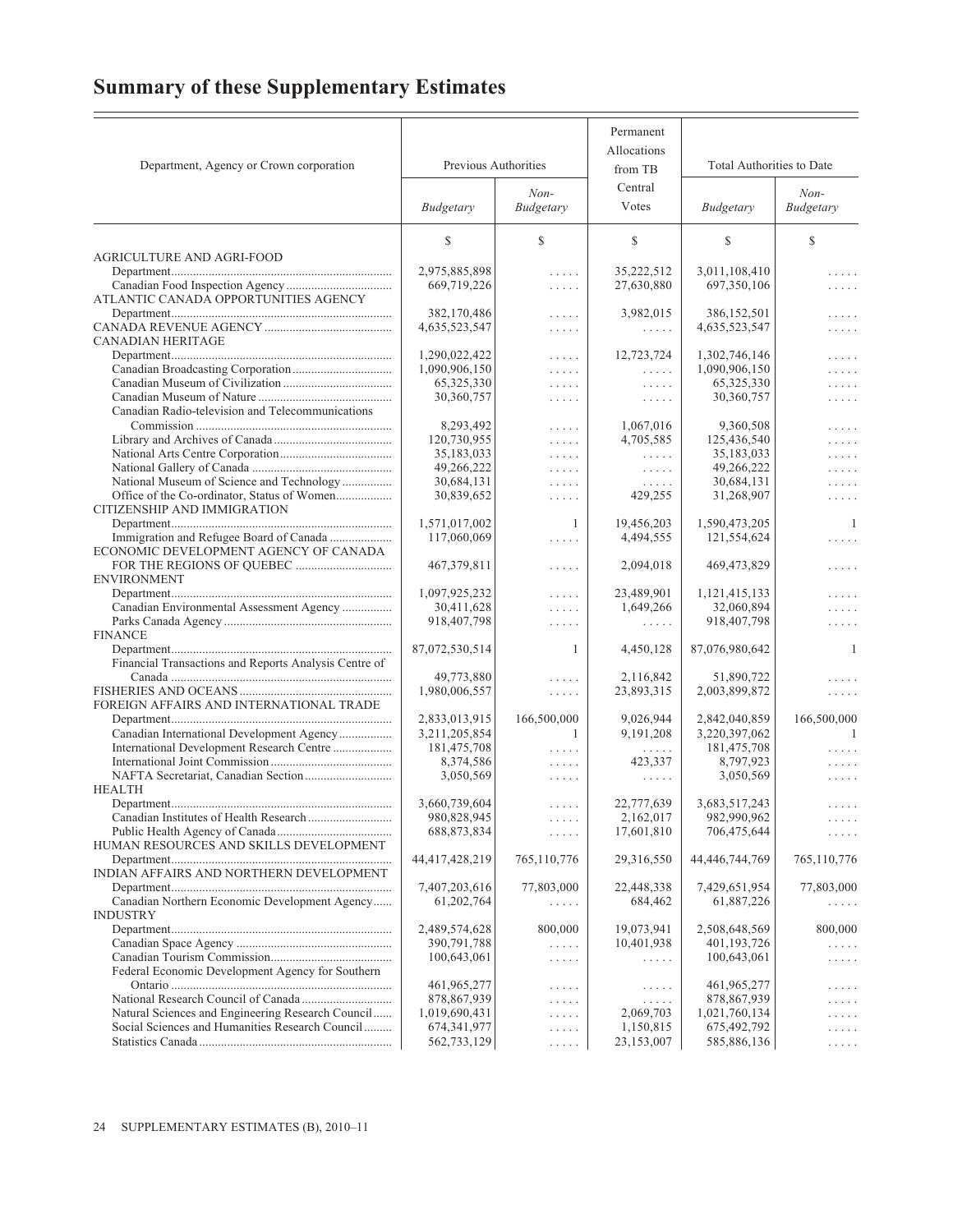| These Supplementary Estimates                                                                  |                                                                                       |                                                                                                         |                                                                                                  |                                                                                                                                                                              |                                                                |                                                                             | Total Estimates to Date                                                           |
|------------------------------------------------------------------------------------------------|---------------------------------------------------------------------------------------|---------------------------------------------------------------------------------------------------------|--------------------------------------------------------------------------------------------------|------------------------------------------------------------------------------------------------------------------------------------------------------------------------------|----------------------------------------------------------------|-----------------------------------------------------------------------------|-----------------------------------------------------------------------------------|
|                                                                                                |                                                                                       | Budgetary                                                                                               | Non-Budgetary                                                                                    |                                                                                                                                                                              |                                                                |                                                                             | Non-                                                                              |
| Transfer                                                                                       | To be Voted                                                                           | <i>Statutory</i>                                                                                        | To be Voted                                                                                      | Statutory                                                                                                                                                                    | Total                                                          | Budgetary                                                                   | Budgetary                                                                         |
| \$                                                                                             | \$                                                                                    | \$                                                                                                      | $\mathbb{S}$                                                                                     | \$                                                                                                                                                                           | \$                                                             | \$                                                                          | \$                                                                                |
| (1,141,800)<br>882,100                                                                         | 37,780,816<br>19,557,423                                                              | 253,700,000<br>$\ldots$                                                                                 | $\ldots \ldots$<br>.                                                                             | $\ldots \ldots$<br>$\mathbb{R}^n$ . In the $\mathbb{R}^n$                                                                                                                    | 290,339,016<br>20,439,523                                      | 3,301,447,426<br>717,789,629                                                | .<br>$\ldots$ .                                                                   |
| 186,000<br>(14,298,672)                                                                        | 23,190,935<br>759,678                                                                 | 5,062,903<br>$\ldots$                                                                                   | .<br>.                                                                                           | $\ldots$<br>$\ldots$                                                                                                                                                         | 28,439,838<br>(13,538,994)                                     | 414,592,339<br>4,621,984,553                                                | .<br>.                                                                            |
| (1,671,836)<br>$\ldots$<br>$\ldots$<br>$\ldots$                                                | 31,757,713<br>46,238,911<br>5,812,400<br>2,794,147                                    | $\cdots$<br>$\cdots$<br>$\cdots$<br>.                                                                   | $\ldots$<br>.<br>$\ldots$<br>$\alpha$ , $\alpha$ , $\alpha$ , $\alpha$                           | .<br>$\ldots$<br>.<br>$\ldots$                                                                                                                                               | 30,085,877<br>46,238,911<br>5,812,400<br>2,794,147             | 1,332,832,023<br>1,137,145,061<br>71,137,730<br>33,154,904                  | .<br>.<br>.<br>.                                                                  |
| .<br>1,000,000<br>500,000<br>$\ldots$                                                          | 2,553,902<br>1<br>1,685,898                                                           | .<br>$\alpha$ , $\alpha$ , $\alpha$ , $\alpha$<br>$\alpha$ , $\alpha$ , $\alpha$ , $\alpha$<br>$\cdots$ | $\alpha$ , $\alpha$ , $\alpha$ , $\alpha$<br>$\alpha$ , $\alpha$ , $\alpha$ , $\alpha$<br>.<br>. | $\ldots$<br>$\ldots$<br>$\alpha$ is a second .<br>.                                                                                                                          | 2,553,902<br>1,000,001<br>500,001<br>1,685,898                 | 11,914,410<br>126,436,541<br>35,683,034<br>50,952,120                       | .<br>.                                                                            |
| .<br>129,000                                                                                   | 3,696,472<br>1                                                                        | $\cdots$<br>$\cdots$                                                                                    | $\ldots$<br>.                                                                                    | $\ldots$<br>$\ldots$                                                                                                                                                         | 3,696,472<br>129,001                                           | 34,380,603<br>31,397,908                                                    | .<br>.                                                                            |
| (1,650,000)<br>.                                                                               | 25,833,518<br>7,098,418                                                               | $\cdots$<br>$\alpha$ is a second .                                                                      | $\ldots$<br>$\ldots$                                                                             | $\ldots$<br>$\alpha$ is a second .                                                                                                                                           | 24, 183, 518<br>7,098,418                                      | 1,614,656,723<br>128,653,042                                                | $\mathbf{1}$<br>.                                                                 |
| (710,000)                                                                                      | 66,439,166                                                                            | 1,086,716                                                                                               | $\alpha$ , $\alpha$ , $\alpha$ , $\alpha$                                                        | $\ldots$                                                                                                                                                                     | 66,815,882                                                     | 536,289,711                                                                 | $\cdots$                                                                          |
| 522,521<br>989,314                                                                             | 5,170,681<br>160,000<br>1                                                             | $\alpha$ , $\alpha$ , $\alpha$ , $\alpha$<br>$\dots$                                                    | $\sim$ $\sim$ $\sim$ $\sim$ $\sim$<br>$\ldots$<br>$\ldots$                                       | $\ldots$<br>$\ldots$<br>$\mathbb{Z}^2$ . The set of $\mathbb{Z}^2$                                                                                                           | 5,693,202<br>160,000<br>989,315                                | 1,127,108,335<br>32,220,894<br>919,397,113                                  | .                                                                                 |
| $\ldots$                                                                                       | 2 <sup>1</sup>                                                                        | (2,316,855,000)                                                                                         | $\mathbf{1}$                                                                                     |                                                                                                                                                                              | 285,720,000 (2,031,134,997)                                    | 84,760,125,644                                                              | 285,720,002                                                                       |
| .<br>132,954                                                                                   | 3,392,539<br>35,850,270                                                               | $\mathbb{Z}^n$ . $\mathbb{Z}^n$ , $\mathbb{Z}^n$ ,<br>$\dots$                                           | $\mathbb{R}^n$ . In the $\mathbb{R}^n$<br>$\ldots$                                               | $\mathbb{Z}^n$ . In the $\mathbb{Z}^n$<br>$\ldots$                                                                                                                           | 3,392,539<br>35,983,224                                        | 55,283,261<br>2,039,883,096                                                 | .<br>.                                                                            |
| 12,412,800<br>(1,000,000)<br>171,946<br>(2,483,000)                                            | 107,618,575<br>265,755,616<br>13,440,778<br>224,754<br>$\alpha$ , $\alpha$ , $\alpha$ | $\ldots$<br>38,918,404<br>$\cdots$<br>$\ldots$<br>$\dots$                                               | 2<br>.<br>$\ldots$<br>$\alpha$ is a second .                                                     | $\ldots$ , (1,132,000,000) (1,011,968,625)<br>36,846,610<br>$\mathbb{Z}^2$ . The set of $\mathbb{Z}^2$<br>$\alpha$ is a second<br>$\mathbb{Z}^2$ . The set of $\mathbb{Z}^2$ | 340,520,632<br>13,612,724<br>224,754<br>(2,483,000)            | 2,962,072,234<br>3,524,071,082<br>195,088,432<br>9,022,677<br>567,569       | (965, 500, 000)<br>36,846,613<br>$\mathbb{R}^n$ . In the $\mathbb{R}^n$<br>.<br>. |
| 2,494,445<br>4,614,511<br>(4,291,857)                                                          | 45,603,237<br>27,068,285<br>1                                                         | $\sim$ $\sim$ $\sim$ $\sim$ $\sim$<br>.<br>$\cdots$                                                     | $\ldots$<br>.<br>.                                                                               | $\sim$ $\sim$ $\sim$ $\sim$ $\sim$<br>.<br>.                                                                                                                                 | 48,097,682<br>31,682,796<br>(4,291,856)                        | 3,731,614,925<br>1,014,673,758<br>702,183,788                               | $\dots$<br>.<br>.                                                                 |
| .                                                                                              | 76,105,843                                                                            | 2,900,000,000                                                                                           | $\ldots$                                                                                         | $\ldots$                                                                                                                                                                     | 2,976,105,843                                                  | 47,422,850,612                                                              | 765,110,776                                                                       |
| (14, 117, 819)<br>.                                                                            | 833,601,907<br>5,356,777                                                              | 6,466,646<br>1,611,254                                                                                  | $\sim$ $\sim$ $\sim$ $\sim$ $\sim$<br>.                                                          | $\ldots$<br>$\alpha$ is a second .                                                                                                                                           | 825,950,734<br>6,968,031                                       | 8,255,602,688<br>68,855,257                                                 | 77,803,000                                                                        |
| (9,198,392)<br>2,600,000<br>8,000,000                                                          | 116,766,717<br>232,613<br>1                                                           | 12,400,000<br>.<br>$\mathbb{Z}^2$ . $\mathbb{Z}^2$ , $\mathbb{Z}^2$                                     | .<br>.                                                                                           | .<br>.<br>$\alpha$ is a second .                                                                                                                                             | 119,968,325<br>2,832,613<br>8,000,001                          | 2,628,616,894<br>404,026,339<br>108,643,062                                 | 800,000<br>.<br>.                                                                 |
| 1,298,392<br>650,000<br>100,000<br>271,836<br>$\mathbb{Z}^2$ . $\mathbb{Z}^2$ , $\mathbb{Z}^2$ | 88,444,348<br>1,619,642<br>39,699,530<br>12,613,310<br>86,596                         | 42,500,000<br>.<br>.<br>$\ldots$                                                                        | .<br>.<br>.<br>$\cdots$                                                                          | .<br>.<br>.<br>.<br>$\ldots$                                                                                                                                                 | 132,242,740<br>2,269,642<br>39,799,530<br>12,885,146<br>86,596 | 594,208,017<br>881,137,581<br>1,061,559,664<br>688, 377, 938<br>585,972,732 | .<br>$\sim$ $\sim$ $\sim$ $\sim$<br>.<br>$\ldots$                                 |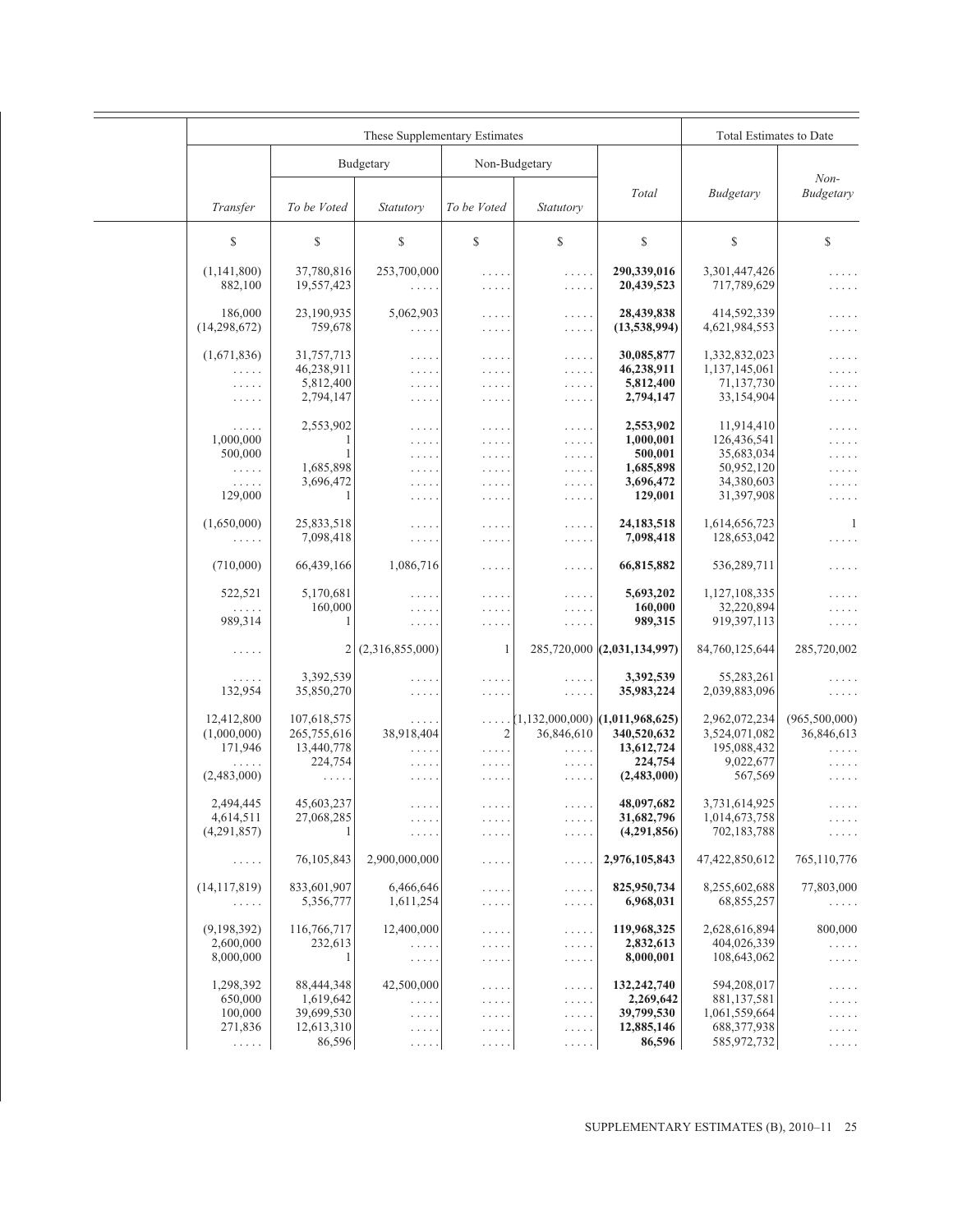## **Summary of these Supplementary Estimates**

| Department, Agency or Crown corporation                   |                                 | Previous Authorities                             | Permanent<br>Allocations<br>from TB              | Total Authorities to Date              |                               |
|-----------------------------------------------------------|---------------------------------|--------------------------------------------------|--------------------------------------------------|----------------------------------------|-------------------------------|
|                                                           | Budgetary                       | $Non-$<br>Budgetary                              | Central<br>Votes                                 | Budgetary                              | $Non-$<br>Budgetary           |
|                                                           | \$                              | $\mathcal{S}$                                    | $\mathcal{S}$                                    | $\mathcal{S}$                          | $\mathcal{S}$                 |
| <b>JUSTICE</b>                                            |                                 |                                                  |                                                  |                                        |                               |
|                                                           | 736,581,431                     | $\ldots$                                         | 13.030.603                                       | 749.612.034                            | .                             |
|                                                           | 59,708,793                      | .                                                | 808,930                                          | 60,517,723                             | .                             |
| Offices of the Information and Privacy Commissioners      | 163,623,465                     | 1.1.1.1                                          | 6,196,101                                        | 169,819,566                            | .                             |
| NATIONAL DEFENCE                                          | 34,452,676                      | .                                                | 1,182,449                                        | 35,635,125                             |                               |
|                                                           | 21,509,419,655                  | .                                                | 410,455,469                                      | 21,919,875,124                         | .                             |
|                                                           | 4,685,298                       | .                                                | 158,049                                          | 4,843,347                              | .                             |
| <b>NATURAL RESOURCES</b>                                  |                                 |                                                  |                                                  |                                        |                               |
|                                                           | 4,468,477,684                   | .                                                | 29,861,465                                       | 4,498,339,149                          | .                             |
|                                                           | 402,452,000                     | a a a a a                                        | 1.1.1.1                                          | 402,452,000                            | .                             |
|                                                           | 131,422,113                     | .                                                | 1.990.516                                        | 133,412,629                            | .                             |
|                                                           | 59,669,192                      | .                                                | 1,950,601                                        | 61,619,793                             | .                             |
| <b>PARLIAMENT</b>                                         |                                 |                                                  |                                                  |                                        |                               |
|                                                           | 42,455,920                      | $\ldots$                                         | .                                                | 42,455,920                             | .                             |
| PRIVY COUNCIL                                             |                                 |                                                  |                                                  |                                        |                               |
|                                                           | 157,517,359                     | .                                                | 5,780,571                                        | 163,297,930                            | .                             |
|                                                           | .                               | .                                                | .                                                | $\mathbb{R}^n$ . In the $\mathbb{R}^n$ | .                             |
| PUBLIC SAFETY AND EMERGENCY<br><b>PREPAREDNESS</b>        |                                 |                                                  |                                                  |                                        |                               |
|                                                           | 672,746,733                     | .                                                | 6,825,531                                        | 679, 572, 264                          | .                             |
|                                                           | 1,789,993,927                   | 1.1.1.1                                          | .                                                | 1,789,993,927                          | .                             |
|                                                           | 507,900,065                     | .                                                | 18,185,954                                       | 526,086,019                            | .                             |
|                                                           | 2,468,146,139                   | .                                                | 37,703,934                                       | 2,505,850,073                          | .                             |
|                                                           | 46,406,733                      | 1.1.1.1                                          | 2,044,134                                        | 48,450,867                             | .                             |
|                                                           | 3,957,939                       | $\cdots$                                         | 50,172                                           | 4,008,111                              | .                             |
|                                                           | 3,194,711,530                   | .                                                | 58,958,602                                       | 3,253,670,132                          | .                             |
| PUBLIC WORKS AND GOVERNMENT SERVICES                      | 2,902,678,852                   | .                                                | 52,978,575                                       | 2,955,657,427                          | .                             |
| <b>TRANSPORT</b>                                          |                                 |                                                  |                                                  |                                        |                               |
|                                                           | 1,868,506,488                   | .                                                | 33, 162, 311                                     | 1,901,668,799                          | .                             |
| Canadian Air Transport Security Authority                 | 594,555,399                     | .                                                | .                                                | 594,555,399                            | .                             |
|                                                           | 117,442,001                     | .                                                | .                                                | 117,442,001                            | .                             |
|                                                           | 8,059,985,854                   | 1.1.1.1                                          | $\mathbb{Z}^2$ . $\mathbb{Z}^2$ , $\mathbb{Z}^2$ | 8,059,985,854                          | .                             |
|                                                           | 28,073,000                      | .                                                | .                                                | 28,073,000                             | .                             |
| The Jacques Cartier and Champlain Bridges                 |                                 |                                                  |                                                  |                                        |                               |
|                                                           | 92,358,001                      | .                                                | $\mathbb{Z}^2$ . The set of $\mathbb{Z}^2$       | 92,358,001                             | .                             |
|                                                           | 1,416,580<br>550,521,000        | .                                                | 60,962                                           | 1,477,542<br>550,521,000               | .                             |
| TREASURY BOARD                                            |                                 | .                                                | $\mathbb{Z}^2$ . The set                         |                                        | .                             |
|                                                           | 5,052,742,240                   | .                                                | (1,062,464,698)                                  | 3,990,277,542                          |                               |
| WESTERN ECONOMIC DIVERSIFICATION                          | 451,652,390                     | $\mathbb{Z}^2$ . $\mathbb{Z}^2$ , $\mathbb{Z}^2$ | 2,086,236                                        | 453,738,626                            | .<br>.                        |
| All other departments, agencies or Crown corporations not |                                 |                                                  |                                                  |                                        |                               |
|                                                           |                                 | $9,318,236,403$ (2,504,996,000)                  | 42,106,609                                       |                                        | 9,360,343,012 (2,504,996,000) |
|                                                           | 23, 195, 163, 112               | .                                                | .                                                | 23, 195, 163, 112                      | $\ldots$                      |
|                                                           |                                 |                                                  |                                                  |                                        |                               |
|                                                           | 263,439,089,608 (1,494,782,221) |                                                  | 1.1.1.1                                          | $263,439,089,608$ $(1,494,782,221)$    |                               |

Notes:

The Previous Authorities to Date amount includes funds for Canada Revenue Agency, Parks Canada Agency and Canada Boarder Services Agency that were appropriated in 2009–10 and will be spent in 2010–11.

The column "Permanent Allocations from TB Central Votes" does not include allocations from TB Vote 15, as shown on pages 69 to 72, since they will only be allocated once Royal Assent of Supply has been received for these Supplementary Estimates.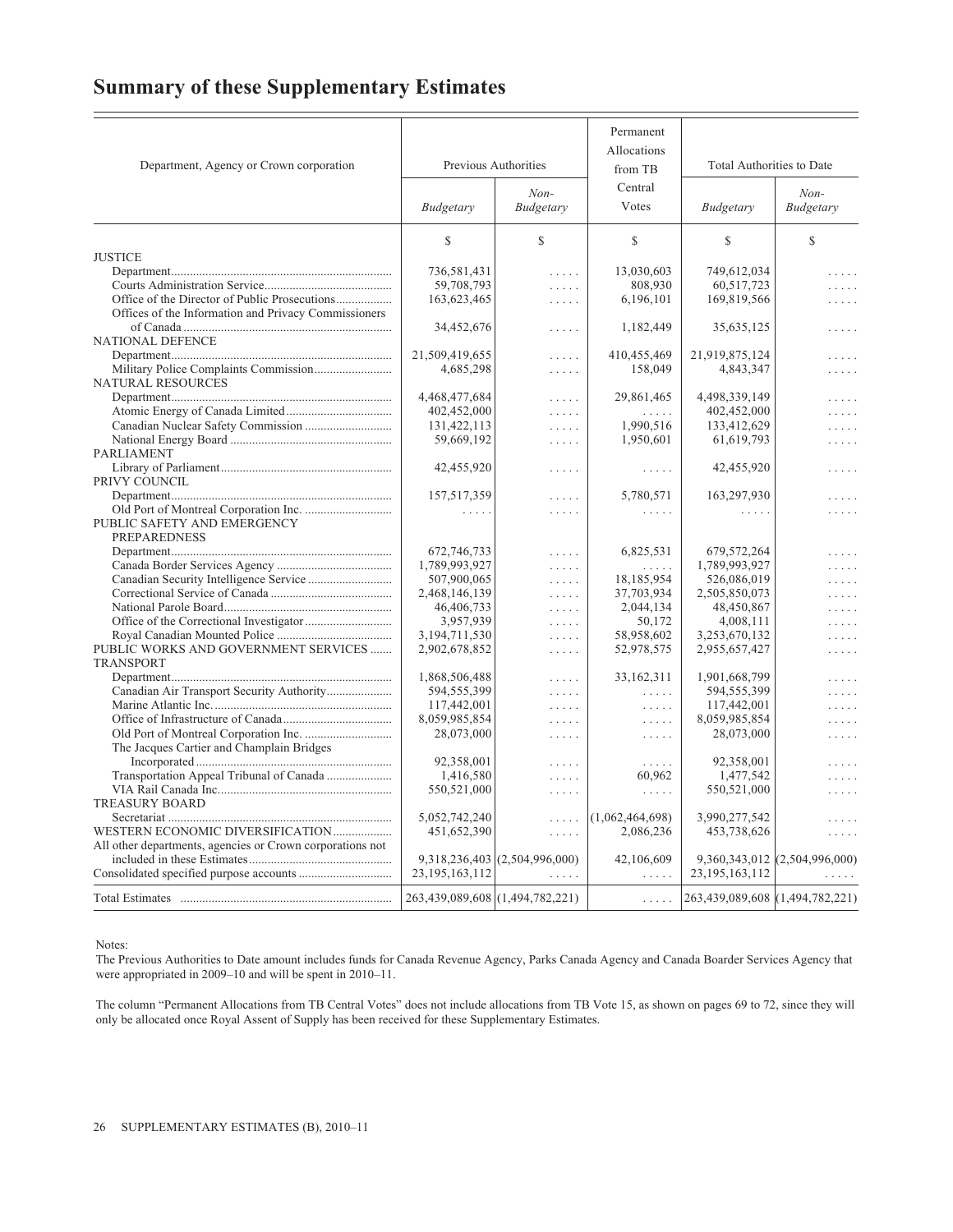| These Supplementary Estimates                                                            |                                                                                       |                                                                     |                                             |                                                                    |                                                                                       |                                                                                                          | <b>Total Estimates to Date</b>                        |
|------------------------------------------------------------------------------------------|---------------------------------------------------------------------------------------|---------------------------------------------------------------------|---------------------------------------------|--------------------------------------------------------------------|---------------------------------------------------------------------------------------|----------------------------------------------------------------------------------------------------------|-------------------------------------------------------|
| Transfer                                                                                 | Budgetary<br>To be Voted<br>Statutory                                                 |                                                                     | Non-Budgetary<br>To be Voted                | Statutory                                                          | Total                                                                                 | Budgetary                                                                                                | Non-<br>Budgetary                                     |
| \$                                                                                       | \$                                                                                    | \$                                                                  | \$                                          | \$                                                                 | \$                                                                                    | \$                                                                                                       | \$                                                    |
| 1,533,987<br>$\ldots$<br>466,013                                                         | 16,184,836<br>2,997,853<br>1                                                          | $\ldots$ .<br>.<br>$\mathbb{Z}^2$ . $\mathbb{Z}^2$ , $\mathbb{Z}^2$ | $\alpha$ , $\alpha$ , $\alpha$<br>.<br>.    | $\ldots$<br>.<br>$\ldots$                                          | 17,718,823<br>2,997,853<br>466,014                                                    | 767,330,857<br>63,515,576<br>170,285,580                                                                 | $\ldots$<br>.<br>.                                    |
| $\ldots$                                                                                 | 694,048                                                                               | $\ldots$                                                            | .                                           | $\ldots$                                                           | 694,048                                                                               | 36,329,173                                                                                               | .                                                     |
| (7,547,470)<br>$\ldots$                                                                  | 699,227,623<br>2,081,900                                                              | .<br>.                                                              | .<br>.                                      | $\alpha$ is a second .<br>.                                        | 691,680,153<br>2,081,900                                                              | 22,611,555,277<br>6,925,247                                                                              | .<br>.                                                |
| 16,927,000<br>$\mathbb{Z}^2$ . $\mathbb{Z}^2$ , $\mathbb{Z}^2$<br>.<br>.                 | 15,291,405<br>294,000,000<br>1,342,650<br>1,515,335                                   | $\ldots$<br>$\ldots$ .<br>200,000<br>.                              | .<br>.<br>.<br>.                            | $\ldots$<br>$\ldots$<br>.<br>.                                     | 32,218,405<br>294,000,000<br>1,542,650<br>1,515,335                                   | 4,530,557,554<br>696,452,000<br>134,955,279<br>63,135,128                                                | .<br>.<br>.                                           |
| $\ldots$                                                                                 | 600,000                                                                               | $\ldots$                                                            | $\ldots$                                    | $\ldots$                                                           | 600,000                                                                               | 43,055,920                                                                                               | .                                                     |
| $\mathbb{Z}^n$ . In the $\mathbb{Z}^n$<br>7,018,250                                      | 1,403,190<br>913,795                                                                  | 1.1.1.1<br>$\ldots$                                                 | 1.1.1.1<br>$\alpha$ is a second             | $\ldots$<br>$\mathbb{Z}^2$ . $\mathbb{Z}^2$ , $\mathbb{Z}^2$       | 1,403,190<br>7,932,045                                                                | 164,701,120<br>7,932,045                                                                                 | .<br>$\mathbb{Z}^2$ . $\mathbb{Z}^2$ , $\mathbb{Z}^2$ |
| (304,000)<br>(265, 170)<br>(7, 119, 800)<br>(2,400,000)<br>.<br>.<br>1,151,400           | 2,838,225<br>40,595,285<br>12,831,259<br>2,024,009<br>128,360<br>37,400<br>34,298,842 | .<br>.<br>.<br>1.1.1.1<br>.<br>.<br>.                               | .<br>.<br>.<br>.<br>.<br>.<br>.             | $\alpha$ is a second .<br>.<br>.<br>$\ldots$<br>.<br>.<br>$\ldots$ | 2,534,225<br>40,330,115<br>5,711,459<br>(375, 991)<br>128,360<br>37,400<br>35,450,242 | 682,106,489<br>1,830,324,042<br>531,797,478<br>2,505,474,082<br>48,579,227<br>4,045,511<br>3,289,120,374 | .<br>.<br>.<br>.<br>.<br>.                            |
| 26,430,272<br>(15,621,728)<br>.<br>$\mathbb{Z}^2$ . $\mathbb{Z}^2$ , $\mathbb{Z}^2$<br>. | 126,801,917<br>35,728,176<br>500,000<br>102,205,000<br>719,311,945                    | $\ldots$<br>4,000,000<br>$\ldots$<br>.<br>730,999,590               | .<br>.<br>.<br>.                            | .<br>.<br>.<br>$\ldots$<br>$\ldots$                                | 153,232,189<br>24,106,448<br>500,000<br>102,205,000<br>1,450,311,535                  | 3,108,889,616<br>1,925,775,247<br>595,055,399<br>219,647,001<br>9,510,297,389                            | .<br>.<br>$\sim$ $\sim$ $\sim$ $\sim$<br>.            |
| (7,018,250)                                                                              | $\alpha$ , $\alpha$ , $\alpha$                                                        | $\ldots$                                                            | .<br>$\mathbb{R}^n$ . In the $\mathbb{R}^n$ | .                                                                  | (7,018,250)                                                                           | 21,054,750                                                                                               | .<br>.                                                |
| $\ldots$<br>310,698<br>$\mathbb{Z}^2$ . $\mathbb{Z}^2$ , $\mathbb{Z}^2$                  | 29,181,000<br>94,000,000                                                              | $\cdots$<br>$\ldots$<br>$\ldots$                                    | .<br>.<br>.                                 | $\ldots$<br>.<br>$\ldots$                                          | 29,181,000<br>310,699<br>94,000,000                                                   | 121,539,001<br>1,788,241<br>644,521,000                                                                  | .<br>.<br>.                                           |
| 276,355<br>(230,000)                                                                     | 138,357,023<br>30,579,606                                                             | 1.1.1.1<br>4,500,000                                                | .<br>.                                      | $\alpha$ is a second .<br>$\alpha$ is a set                        | 138,633,378<br>34,849,606                                                             | 4,128,910,920<br>488,588,232                                                                             | .<br>.                                                |
| $\cdots$<br>$\ldots$                                                                     | .<br>$\ldots$                                                                         | (2,900,000,000)                                                     | $\ldots$<br>.                               | $\ldots$                                                           | .<br>$\ldots$ $(2,900,000,000)$                                                       | 20, 295, 163, 112                                                                                        | 9,360,343,012 (2,504,996,000)<br>.                    |
| $\mathbb{R}^n$ . In the $\mathbb{R}^n$                                                   |                                                                                       | 4,359,682,107 (1,215,409,487)                                       | 3                                           | (809, 433, 390)                                                    | 2,334,839,233                                                                         | 266,583,362,228 (2,304,215,608)                                                                          |                                                       |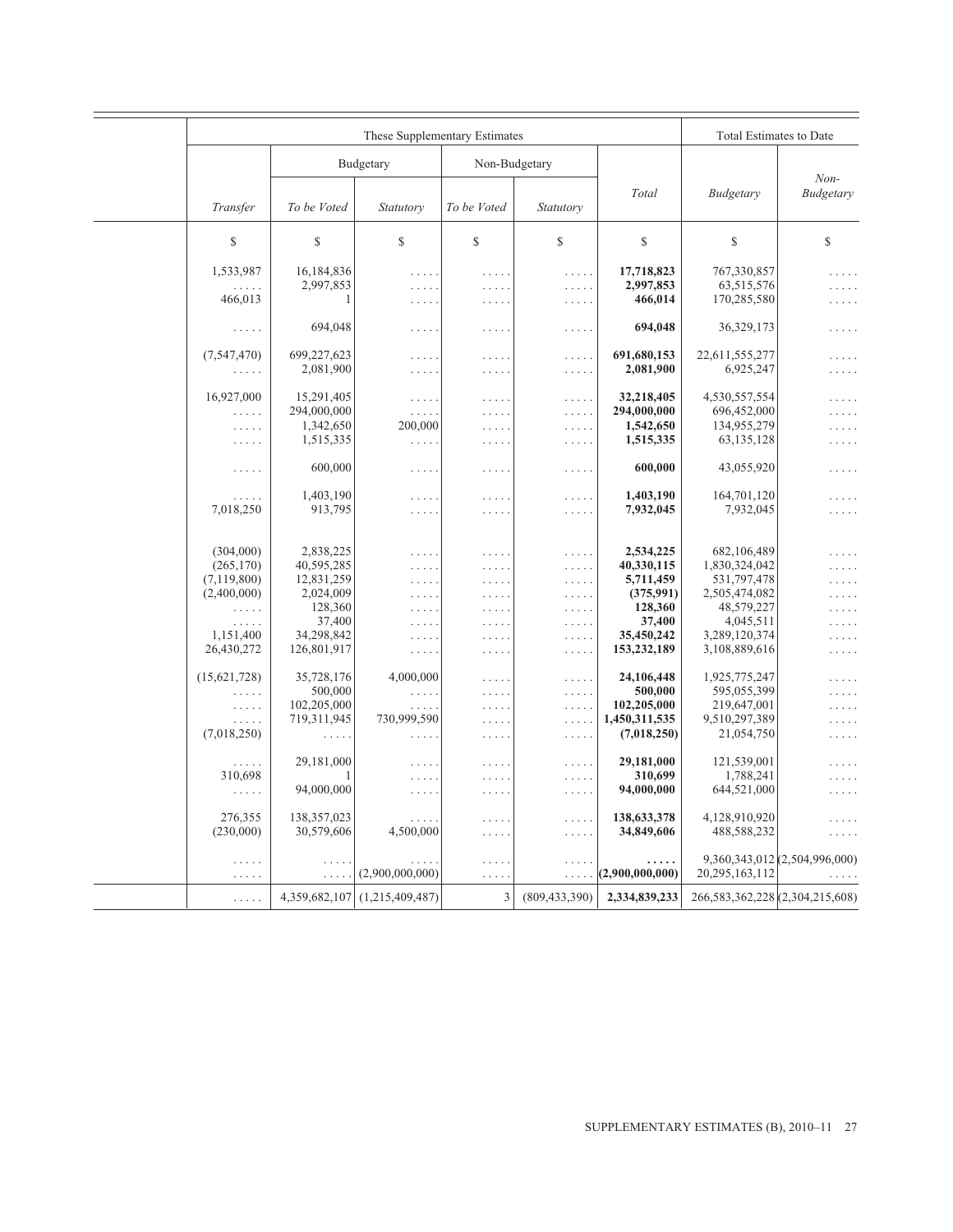## <span id="page-25-0"></span>**Summary of Estimates to Date for 2010-11**

Previous Estimates: 

-

Note: The Main Estimates amount includes funds for Canada Revenue Agency, Parks Canada Agency and Canada Boarder Services Agency that were appropriated in 2009–10 and will be spent in 2010–11.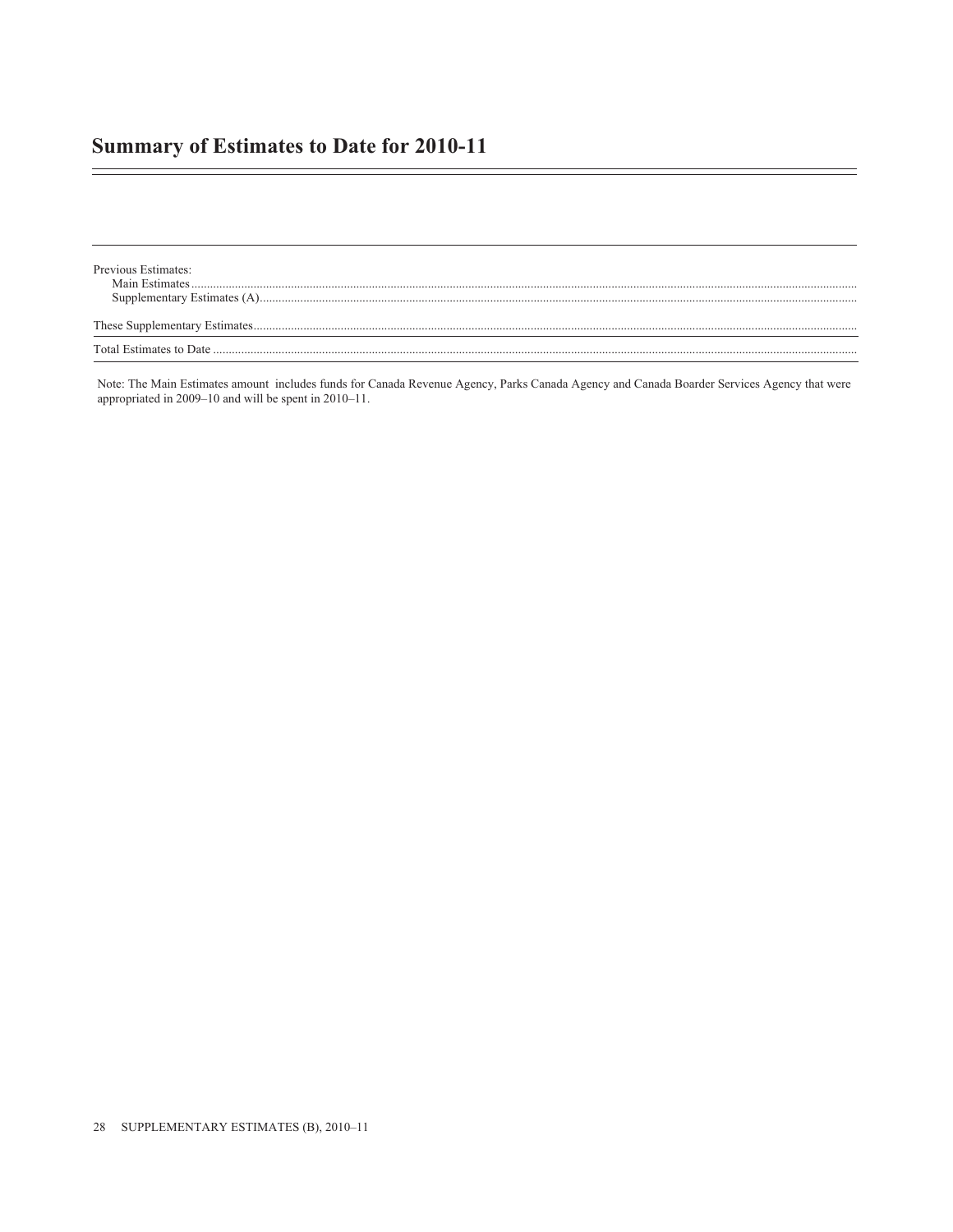| Total                            |                                | Non-Budgetary                  |                 |                                     | Budgetary                          |                                 |
|----------------------------------|--------------------------------|--------------------------------|-----------------|-------------------------------------|------------------------------------|---------------------------------|
|                                  | Total                          | Statutory                      | To be Voted     | Total                               | Statutory                          | To be Voted                     |
|                                  |                                |                                | Φ               | Φ                                   |                                    |                                 |
| 259,379,500,473<br>2,564,806,914 | (2,213,282,221)<br>718,500,000 | (2,291,885,223)<br>718,500,000 | 78,603,002<br>. | 261, 592, 782, 694<br>1,846,306,914 | 164,983,043,303<br>(1,465,729,500) | 96,609,739,391<br>3,312,036,414 |
| 261,944,307,387                  | (1,494,782,221)                | (1,573,385,223)                | 78,603,002      | 263,439,089,608                     | 163,517,313,803                    | 99, 921, 775, 805               |
| 2,334,839,233                    | (809, 433, 387)                | (809, 433, 390)                |                 | 3, 144, 272, 620                    | (1,215,409,487)                    | 4,359,682,107                   |
| 264, 279, 146, 620               | (2,304,215,608)                | (2,382,818,613)                | 78,603,005      | 266,583,362,228                     | 162, 301, 904, 316                 | 104,281,457,912                 |
|                                  |                                |                                |                 |                                     |                                    |                                 |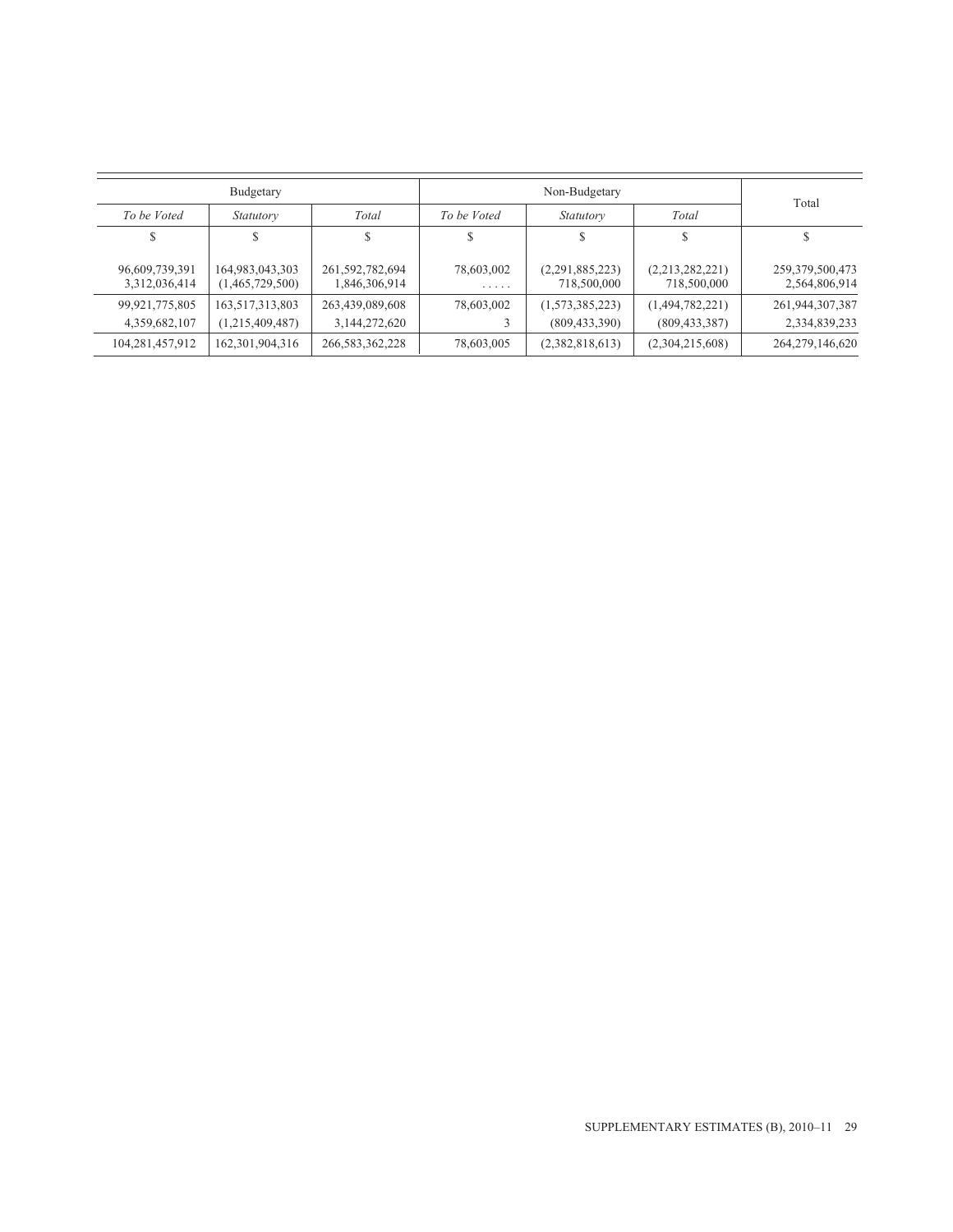<span id="page-27-0"></span>

| Vote<br>No.           | Service                                                                                                                                                                                                                                                                                                                                                                                                                                                                                                                                                                                                                                                                                                                                                                                                                                                                                                                                                                                                                                        | Amount $(\$)$           | Total $(\$)$ |
|-----------------------|------------------------------------------------------------------------------------------------------------------------------------------------------------------------------------------------------------------------------------------------------------------------------------------------------------------------------------------------------------------------------------------------------------------------------------------------------------------------------------------------------------------------------------------------------------------------------------------------------------------------------------------------------------------------------------------------------------------------------------------------------------------------------------------------------------------------------------------------------------------------------------------------------------------------------------------------------------------------------------------------------------------------------------------------|-------------------------|--------------|
|                       | AGRICULTURE AND AGRI-FOOD                                                                                                                                                                                                                                                                                                                                                                                                                                                                                                                                                                                                                                                                                                                                                                                                                                                                                                                                                                                                                      |                         |              |
|                       | <b>DEPARTMENT</b>                                                                                                                                                                                                                                                                                                                                                                                                                                                                                                                                                                                                                                                                                                                                                                                                                                                                                                                                                                                                                              |                         |              |
| 1 <sub>b</sub>        | Agriculture and Agri-Food – Operating expenditures and, pursuant to<br>paragraph $29.1(2)(a)$ of the <i>Financial Administration Act</i> , authority to expend<br>revenues received from, and to offset expenditures incurred in the fiscal year for,<br>collaborative research agreements and research services, the grazing and<br>breeding activities of the Community Pastures Program and the administration of<br>the AgriStability program; and the payment to each member of the Queen's Privy<br>Council for Canada who is a Minister without Portfolio or a Minister of State who<br>does not preside over a Ministry of State of a salary not to exceed the salary paid<br>to Ministers of State who preside over Ministries of State under the Salaries Act,<br>as adjusted pursuant to the <i>Parliament of Canada Act</i> and pro rata for any period<br>of less than a year - To authorize the transfer of \$8,200 from Foreign Affairs and<br>International Trade Vote 1, Appropriation Act No. 2, 2010-11 for the purposes of | 4,666,164               |              |
| 5b<br>10 <sub>b</sub> | Agriculture and Agri-Food - The grants listed in the Estimates and contributions                                                                                                                                                                                                                                                                                                                                                                                                                                                                                                                                                                                                                                                                                                                                                                                                                                                                                                                                                               | 7,255,543<br>25,859,109 |              |
|                       |                                                                                                                                                                                                                                                                                                                                                                                                                                                                                                                                                                                                                                                                                                                                                                                                                                                                                                                                                                                                                                                |                         | 37,780,816   |
|                       | CANADIAN FOOD INSPECTION AGENCY                                                                                                                                                                                                                                                                                                                                                                                                                                                                                                                                                                                                                                                                                                                                                                                                                                                                                                                                                                                                                |                         |              |
| 30 <sub>b</sub>       | Canadian Food Inspection Agency - Operating expenditures and contributions - To<br>authorize the transfer of \$1,150,000 from Agriculture and Agri-Food Vote 1,<br>Appropriation Act No. 2, 2010-11 for the purposes of this Vote and to provide a                                                                                                                                                                                                                                                                                                                                                                                                                                                                                                                                                                                                                                                                                                                                                                                             |                         |              |
| 35 <sub>b</sub>       | Canadian Food Inspection Agency - Capital expenditures - To authorize the transfer                                                                                                                                                                                                                                                                                                                                                                                                                                                                                                                                                                                                                                                                                                                                                                                                                                                                                                                                                             | 18,974,223              |              |
|                       | of \$308,000 from National Defence Vote 5, Appropriation Act No. 2, 2010-11                                                                                                                                                                                                                                                                                                                                                                                                                                                                                                                                                                                                                                                                                                                                                                                                                                                                                                                                                                    | 583,200                 | 19,557,423   |
|                       | ATLANTIC CANADA OPPORTUNITIES AGENCY                                                                                                                                                                                                                                                                                                                                                                                                                                                                                                                                                                                                                                                                                                                                                                                                                                                                                                                                                                                                           |                         |              |
|                       | <b>DEPARTMENT</b>                                                                                                                                                                                                                                                                                                                                                                                                                                                                                                                                                                                                                                                                                                                                                                                                                                                                                                                                                                                                                              |                         |              |
| 1 <sub>b</sub><br>5b  | Atlantic Canada Opportunities Agency - Operating expenditures and the payment to<br>each member of the Queen's Privy Council for Canada who is a Minister without<br>Portfolio or a Minister of State who does not preside over a Ministry of State of a<br>salary not to exceed the salary paid to Ministers of State who preside over<br>Ministries of State under the Salaries Act, as adjusted pursuant to the Parliament<br>of Canada Act and pro rata for any period of less than a year $-$ To authorize the<br>transfer of \$40,000 from Industry Vote 1, <i>Appropriation Act No. 2, 2010–11</i> for<br>Atlantic Canada Opportunities Agency - The grants listed in the Estimates and<br>contributions – To authorize the transfer of \$146,000 from Fisheries and Oceans                                                                                                                                                                                                                                                             | 71,078                  |              |
|                       | Vote 1, <i>Appropriation Act No. 2, 2010–11</i> for the purposes of this Vote and to                                                                                                                                                                                                                                                                                                                                                                                                                                                                                                                                                                                                                                                                                                                                                                                                                                                                                                                                                           | 23,119,857              |              |
|                       |                                                                                                                                                                                                                                                                                                                                                                                                                                                                                                                                                                                                                                                                                                                                                                                                                                                                                                                                                                                                                                                |                         | 23,190,935   |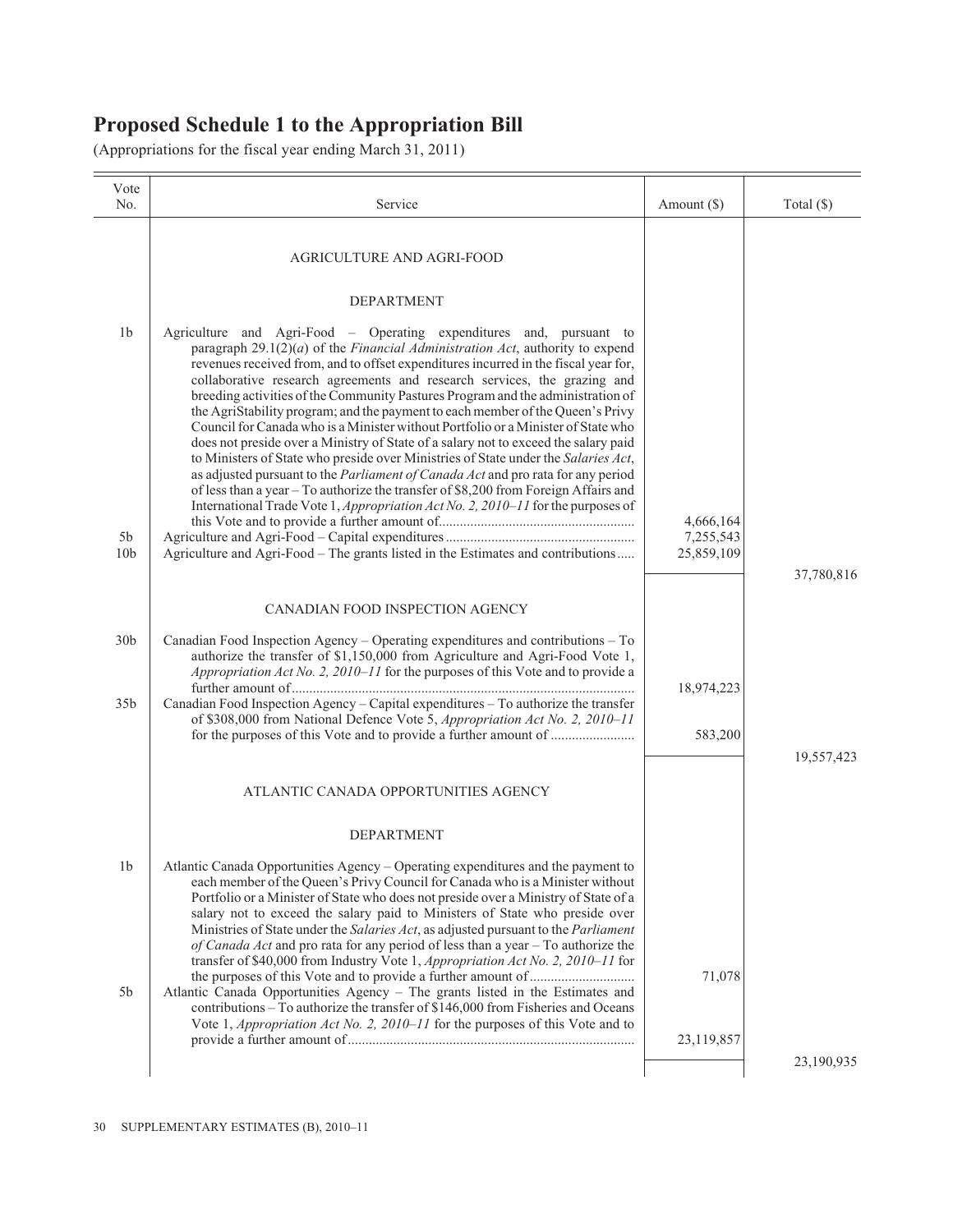| Vote            |                                                                                                                                                                                                                                                                                                                                                                                                                                                                                                 |             |            |
|-----------------|-------------------------------------------------------------------------------------------------------------------------------------------------------------------------------------------------------------------------------------------------------------------------------------------------------------------------------------------------------------------------------------------------------------------------------------------------------------------------------------------------|-------------|------------|
| No.             | Service                                                                                                                                                                                                                                                                                                                                                                                                                                                                                         | Amount (\$) | Total (\$) |
|                 | <b>CANADIAN HERITAGE</b>                                                                                                                                                                                                                                                                                                                                                                                                                                                                        |             |            |
|                 | <b>DEPARTMENT</b>                                                                                                                                                                                                                                                                                                                                                                                                                                                                               |             |            |
| 5 <sub>b</sub>  | Canadian Heritage – The grants listed in the Estimates and contributions – To<br>authorize the transfer of \$1,440,379 from Canadian Heritage Vote 1,<br>Appropriation Act No. 2, 2010-11 for the purposes of this Vote and to provide a                                                                                                                                                                                                                                                        |             | 31,757,713 |
|                 | CANADIAN BROADCASTING CORPORATION                                                                                                                                                                                                                                                                                                                                                                                                                                                               |             |            |
| 15 <sub>b</sub> | Payments to the Canadian Broadcasting Corporation for operating expenditures                                                                                                                                                                                                                                                                                                                                                                                                                    |             | 46,238,911 |
|                 | CANADIAN MUSEUM OF CIVILIZATION                                                                                                                                                                                                                                                                                                                                                                                                                                                                 |             |            |
| 40 <sub>b</sub> | Payments to the Canadian Museum of Civilization for operating and capital                                                                                                                                                                                                                                                                                                                                                                                                                       |             | 5,812,400  |
|                 | CANADIAN MUSEUM OF NATURE                                                                                                                                                                                                                                                                                                                                                                                                                                                                       |             |            |
| 45 <sub>b</sub> | Payments to the Canadian Museum of Nature for operating and capital expenditures                                                                                                                                                                                                                                                                                                                                                                                                                | <br>        | 2,794,147  |
|                 | CANADIAN RADIO-TELEVISION AND<br>TELECOMMUNICATIONS COMMISSION                                                                                                                                                                                                                                                                                                                                                                                                                                  |             |            |
| 50 <sub>b</sub> | Canadian Radio-television and Telecommunications Commission - Program<br>expenditures and, pursuant to paragraph $29.1(2)(a)$ of the <i>Financial</i><br>Administration Act, authority to expend revenues received during the fiscal year<br>pursuant to the Telecommunications Fees Regulations, 1995, Broadcasting<br>Licence Fee Regulations, 1997, and other activities related to the conduct of its                                                                                       |             | 2,553,902  |
|                 | LIBRARY AND ARCHIVES OF CANADA                                                                                                                                                                                                                                                                                                                                                                                                                                                                  |             |            |
| 55b             | Library and Archives of Canada – Operating expenditures, the grants listed in the<br>Estimates and contributions and pursuant to paragraph $29.1(2)(a)$ of the<br>Financial Administration Act, authority to expend revenues received to offset<br>related expenditures incurred in the fiscal year arising from access to and<br>reproduction of materials from the collection $-$ To authorize the transfer of<br>\$1,000,000 from Canadian Heritage Vote 1, Appropriation Act No. 2, 2010-11 |             | 1          |
|                 | NATIONAL ARTS CENTRE CORPORATION                                                                                                                                                                                                                                                                                                                                                                                                                                                                |             |            |
| 65b             | Payments to the National Arts Centre Corporation for operating expenditures – To<br>authorize the transfer of \$250,000 from Canadian Heritage Vote 5, and \$250,000<br>from Western Economic Diversification Vote 5, Appropriation Act No. 2,                                                                                                                                                                                                                                                  |             | 1          |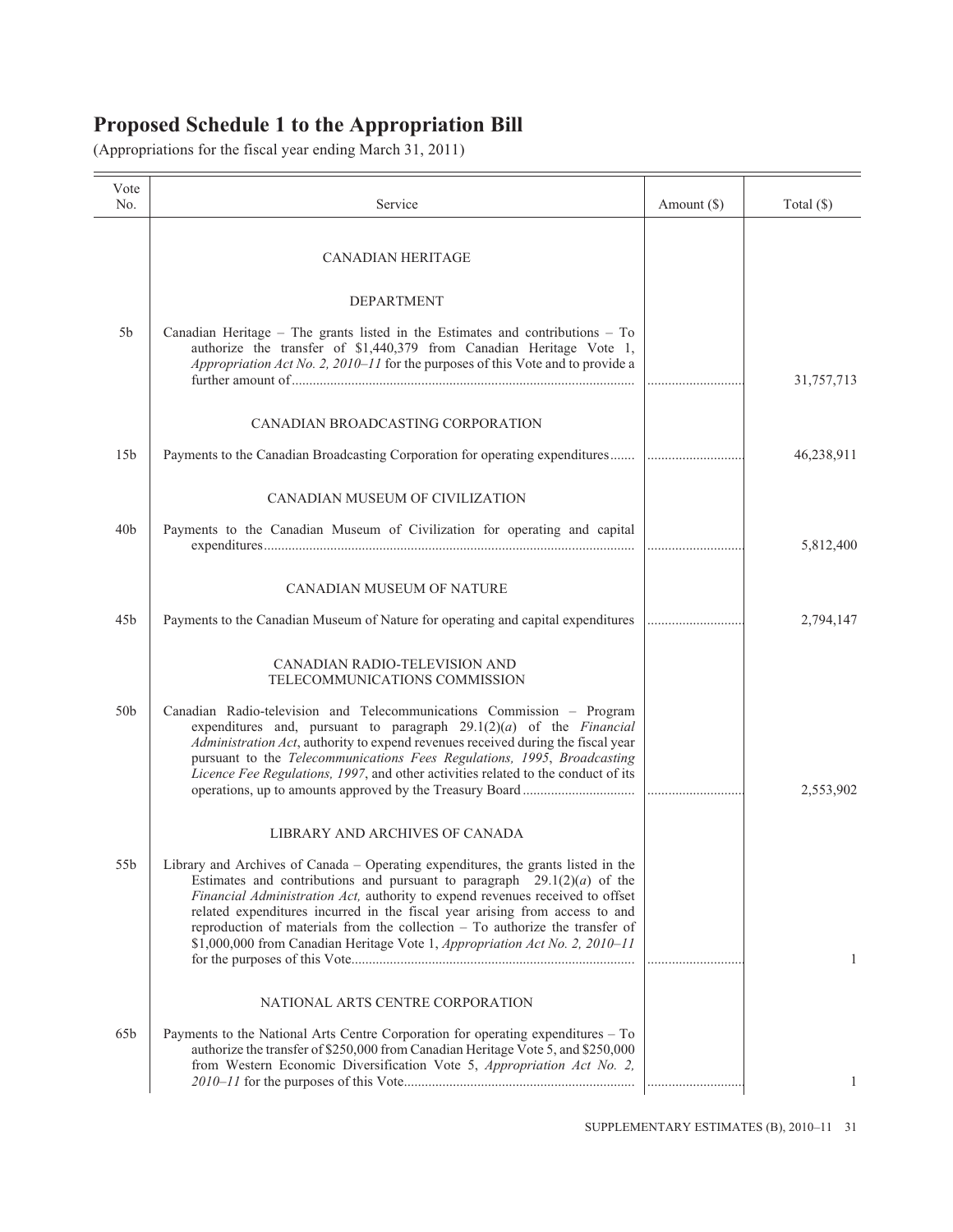| Vote<br>No.     | Service                                                                                                                                                                                                                                                                                                                                                                                                                                                                                                                                                                                                                                                                                                                                                      | Amount (\$) | Total $(\$)$ |
|-----------------|--------------------------------------------------------------------------------------------------------------------------------------------------------------------------------------------------------------------------------------------------------------------------------------------------------------------------------------------------------------------------------------------------------------------------------------------------------------------------------------------------------------------------------------------------------------------------------------------------------------------------------------------------------------------------------------------------------------------------------------------------------------|-------------|--------------|
|                 | CANADIAN HERITAGE - Concluded                                                                                                                                                                                                                                                                                                                                                                                                                                                                                                                                                                                                                                                                                                                                |             |              |
|                 | NATIONAL GALLERY OF CANADA                                                                                                                                                                                                                                                                                                                                                                                                                                                                                                                                                                                                                                                                                                                                   |             |              |
| 80b             | Payments to the National Gallery of Canada for operating and capital expenditures                                                                                                                                                                                                                                                                                                                                                                                                                                                                                                                                                                                                                                                                            |             | 1,685,898    |
|                 | NATIONAL MUSEUM OF SCIENCE AND TECHNOLOGY                                                                                                                                                                                                                                                                                                                                                                                                                                                                                                                                                                                                                                                                                                                    |             |              |
| 90 <sub>b</sub> | Payments to the National Museum of Science and Technology for operating and                                                                                                                                                                                                                                                                                                                                                                                                                                                                                                                                                                                                                                                                                  |             | 3,696,472    |
|                 | OFFICE OF THE CO-ORDINATOR, STATUS OF WOMEN                                                                                                                                                                                                                                                                                                                                                                                                                                                                                                                                                                                                                                                                                                                  |             |              |
| 95b             | Office of the Co-ordinator, Status of Women - Operating expenditures and the<br>payment to each member of the Queen's Privy Council for Canada who is a<br>Minister without Portfolio or a Minister of State who does not preside over a<br>Ministry of State of a salary not to exceed the salary paid to Ministers of State who<br>preside over Ministries of State under the Salaries Act, as adjusted pursuant to the<br><i>Parliament of Canada Act</i> and pro rata for any period less than a year $-$ To<br>authorize the transfer of \$50,000 from Treasury Board Vote 1, \$50,000 from<br>Citizenship and Immigration Vote 1, \$25,000 from Health Vote 40, and \$4,000<br>from Public Safety and Emergency Preparedness Vote 1, Appropriation Act |             | 1            |
|                 | CITIZENSHIP AND IMMIGRATION                                                                                                                                                                                                                                                                                                                                                                                                                                                                                                                                                                                                                                                                                                                                  |             |              |
|                 | <b>DEPARTMENT</b>                                                                                                                                                                                                                                                                                                                                                                                                                                                                                                                                                                                                                                                                                                                                            |             |              |
| 1 <sub>b</sub>  | Citizenship and Immigration - Operating expenditures and the payment to each<br>member of the Queen's Privy Council for Canada who is a Minister without<br>Portfolio or a Minister of State who does not preside over a Ministry of State of a<br>salary not to exceed the salary paid to Ministers of State who preside over<br>Ministries of State under the Salaries Act, as adjusted pursuant to the Parliament<br>of Canada Act and pro rata for any period of less than a year $-$ To authorize the<br>transfer of \$400,000 from Public Safety and Emergency Preparedness Vote 10,<br>Appropriation Act No. 2, 2010-11 for the purposes of this Vote and to provide a<br>further amount of                                                           | 24,680,417  |              |
| 5b              | Citizenship and Immigration - The grants listed in the Estimates and contributions                                                                                                                                                                                                                                                                                                                                                                                                                                                                                                                                                                                                                                                                           | 1,153,101   | 25,833,518   |
|                 | IMMIGRATION AND REFUGEE BOARD OF CANADA                                                                                                                                                                                                                                                                                                                                                                                                                                                                                                                                                                                                                                                                                                                      |             |              |
| 10 <sub>b</sub> |                                                                                                                                                                                                                                                                                                                                                                                                                                                                                                                                                                                                                                                                                                                                                              |             | 7,098,418    |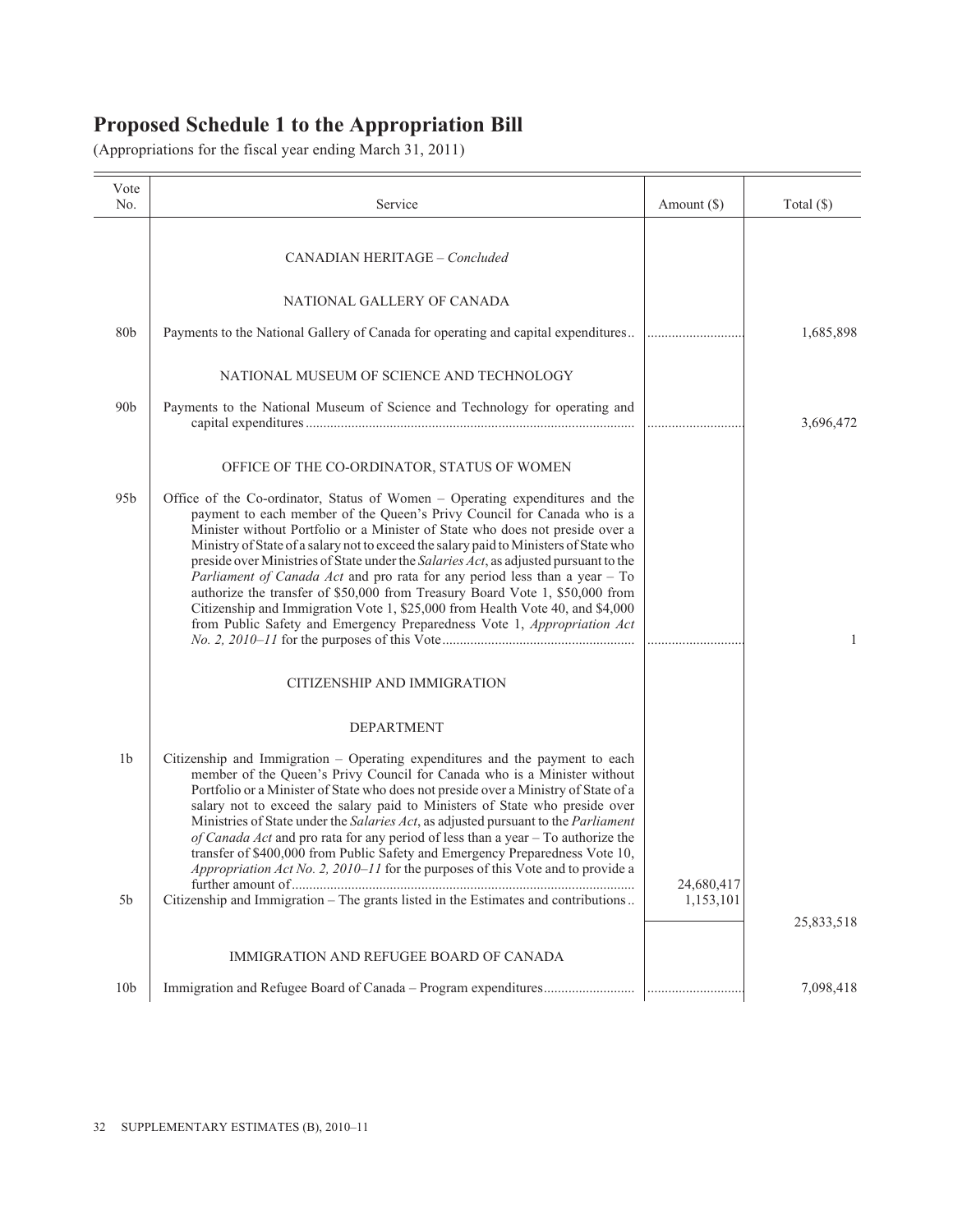| Vote<br>No.                      | Service                                                                                                                                                                                                                                                                                                                                                                                                                                                                                                                                                                                                                                                                                                                                                                                                                                                                                                                                                                                                                                                                                                                                                                                                                                                                                                                                                                                                                                                                                                                                                                                                                                                                                                                                                                                                                                                                                                                                                                  | Amount $(\$)$           | Total (\$) |
|----------------------------------|--------------------------------------------------------------------------------------------------------------------------------------------------------------------------------------------------------------------------------------------------------------------------------------------------------------------------------------------------------------------------------------------------------------------------------------------------------------------------------------------------------------------------------------------------------------------------------------------------------------------------------------------------------------------------------------------------------------------------------------------------------------------------------------------------------------------------------------------------------------------------------------------------------------------------------------------------------------------------------------------------------------------------------------------------------------------------------------------------------------------------------------------------------------------------------------------------------------------------------------------------------------------------------------------------------------------------------------------------------------------------------------------------------------------------------------------------------------------------------------------------------------------------------------------------------------------------------------------------------------------------------------------------------------------------------------------------------------------------------------------------------------------------------------------------------------------------------------------------------------------------------------------------------------------------------------------------------------------------|-------------------------|------------|
| 1 <sub>b</sub><br>5b             | ECONOMIC DEVELOPMENT AGENCY OF CANADA<br>FOR THE REGIONS OF QUEBEC<br>Economic Development Agency of Canada for the Regions of Quebec – Operating<br>expenditures and the payment to each member of the Queen's Privy Council for<br>Canada who is a Minister without Portfolio or a Minister of State who does not<br>preside over a Ministry of State of a salary not to exceed the salary paid to<br>Ministers of State who preside over Ministries of State under the Salaries Act, as<br>adjusted pursuant to the <i>Parliament of Canada Act</i> and pro rata for any period of<br>less than a year $-$ To authorize the transfer of \$40,000 from Industry Vote 1,<br>Appropriation Act No. 2, 2010-11 for the purposes of this Vote and to provide a<br>Economic Development Agency of Canada for the Regions of Quebec - The grants                                                                                                                                                                                                                                                                                                                                                                                                                                                                                                                                                                                                                                                                                                                                                                                                                                                                                                                                                                                                                                                                                                                             | 2,747,827<br>63,691,339 |            |
|                                  | <b>ENVIRONMENT</b>                                                                                                                                                                                                                                                                                                                                                                                                                                                                                                                                                                                                                                                                                                                                                                                                                                                                                                                                                                                                                                                                                                                                                                                                                                                                                                                                                                                                                                                                                                                                                                                                                                                                                                                                                                                                                                                                                                                                                       |                         | 66,439,166 |
| 1 <sub>b</sub><br>5 <sub>b</sub> | <b>DEPARTMENT</b><br>Environment – Operating expenditures, and<br>(a) recoverable expenditures incurred in respect of the Prairie Provinces Water<br>Board, the Qu'Appelle Basin Study Board and the St. John River Basin Study<br>Board;<br>$(b)$ authority for the Minister of the Environment to engage such consultants as<br>may be required by the Boards identified in paragraph $(a)$ , at such remuneration<br>as those Boards may determine;<br>(c) recoverable expenditures incurred in respect of Regional Water Resources<br>Planning Investigations and Water Resources Inventories;<br>$(d)$ authority to make recoverable advances not exceeding the aggregate of the<br>amount of the shares of the Provinces of Manitoba and Ontario of the cost of<br>regulating the levels of Lake of the Woods and Lac Seul;<br>(e) authority to make recoverable advances not exceeding the aggregate of the<br>amount of the shares of provincial and outside agencies of the cost of hydrometric<br>surveys;<br>(f) pursuant to paragraph $29.1(2)(a)$ of the Financial Administration Act,<br>authority to expend in the current fiscal year revenues received during the fiscal<br>year arising from the operations of the department funded from this Vote; and<br>$(g)$ the payment to each member of the Queen's Privy Council for Canada who is<br>a Minister without Portfolio or a Minister of State who does not preside over a<br>Ministry of State of a salary not to exceed the salary paid to Ministers of State who<br>preside over Ministries of State under the Salaries Act, as adjusted pursuant to the<br>Parliament of Canada Act and pro rata for any period of less than a year - To<br>authorize the transfer of \$448,175 from Indian Affairs and Northern<br>Development Vote 10, <i>Appropriation Act No. 2, 2010–11</i> for the purposes of this<br>Environment – Capital expenditures and authority to make payments to provinces or | 1                       |            |
|                                  | municipalities as contributions towards construction done by those bodies and<br>authority to make recoverable advances not exceeding the amount of the shares of<br>provincial and outside agencies of the cost of joint projects including                                                                                                                                                                                                                                                                                                                                                                                                                                                                                                                                                                                                                                                                                                                                                                                                                                                                                                                                                                                                                                                                                                                                                                                                                                                                                                                                                                                                                                                                                                                                                                                                                                                                                                                             | 3,310,000               |            |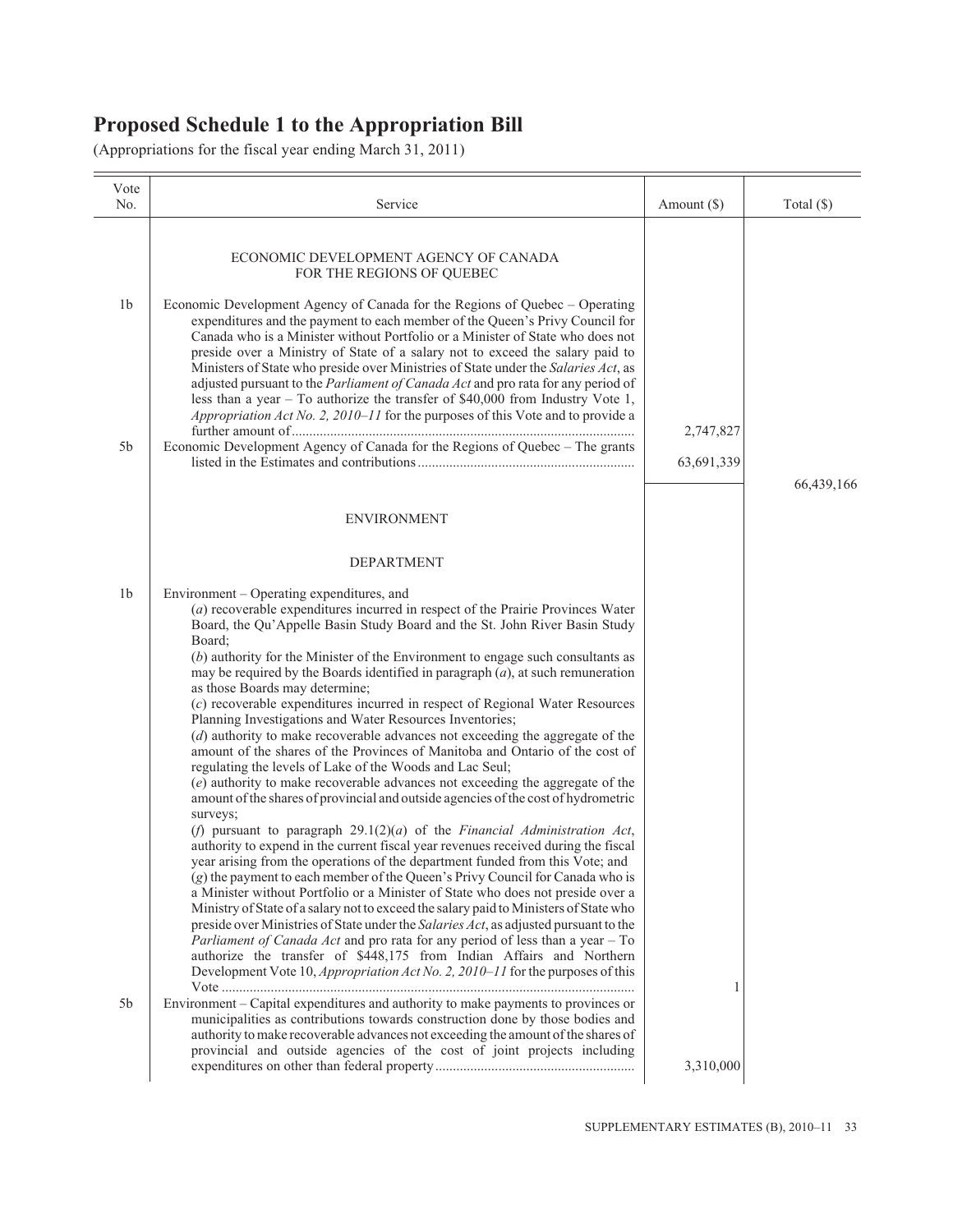| Vote<br>No.     | Service                                                                                                                                                                                                                                                                                                                                                                                                                                                                          | Amount $(\$)$ | Total $(\$)$ |
|-----------------|----------------------------------------------------------------------------------------------------------------------------------------------------------------------------------------------------------------------------------------------------------------------------------------------------------------------------------------------------------------------------------------------------------------------------------------------------------------------------------|---------------|--------------|
|                 | ENVIRONMENT - Concluded                                                                                                                                                                                                                                                                                                                                                                                                                                                          |               |              |
|                 | DEPARTMENT- Concluded                                                                                                                                                                                                                                                                                                                                                                                                                                                            |               |              |
| 10 <sub>b</sub> | Environment – The grants listed in the Estimates and contributions, contributions to<br>developing countries in accordance with the Multilateral Fund of the Montreal<br>Protocol taking the form of cash payments or the provision of goods, equipment<br>or services - To authorize the transfer of \$923,320 from Environment Vote 1, and<br>\$463,246 from Fisheries and Oceans Vote 10, <i>Appropriation Act No. 2, 2010–11</i>                                             | 1,860,680     | 5,170,681    |
|                 | CANADIAN ENVIRONMENTAL ASSESSMENT AGENCY                                                                                                                                                                                                                                                                                                                                                                                                                                         |               |              |
| 15 <sub>b</sub> | Canadian Environmental Assessment Agency - Program expenditures, contributions<br>and, pursuant to paragraph $29.1(2)(a)$ of the <i>Financial Administration Act</i> ,<br>authority to expend revenues received during the fiscal year arising from the<br>provision of environmental assessment services including the conduct of panel<br>reviews, comprehensive studies, mediations, training and information<br>publications by the Canadian Environmental Assessment Agency |               | 160,000      |
|                 | <b>FINANCE</b>                                                                                                                                                                                                                                                                                                                                                                                                                                                                   |               |              |
|                 | <b>DEPARTMENT</b>                                                                                                                                                                                                                                                                                                                                                                                                                                                                |               |              |
| 5b<br>7b        | Authority to make payments from April 1, 2010 to March 31, 2011, under the Bretton<br><i>Woods and Related Agreements Act</i> to: the International Finance Corporation for<br>SME Finance Challenge Initiatives an amount not to exceed \$20,000,000; the<br>International Finance Corporation for the Fast Start Climate Change Initiative an<br>amount not to exceed \$5,830,000; and the International Bank for Reconstruction                                               | 1             |              |
| L12b            | and Development for the Agriculture Advance Market Commitment an amount<br>In accordance with the Bretton Woods and Related Agreements Act, a payment from<br>April 1, 2010 to March 31, 2011 not to exceed \$285,720,000 to the International<br>Finance Corporation as part of the Fast Start Climate Change Financing<br>Initiative                                                                                                                                           | 1             |              |
|                 |                                                                                                                                                                                                                                                                                                                                                                                                                                                                                  |               | 3            |
|                 | FINANCIAL TRANSACTIONS AND REPORTS<br>ANALYSIS CENTRE OF CANADA                                                                                                                                                                                                                                                                                                                                                                                                                  |               |              |
| 25 <sub>b</sub> | Financial Transactions and Reports Analysis Centre of Canada - Program                                                                                                                                                                                                                                                                                                                                                                                                           |               | 3,392,539    |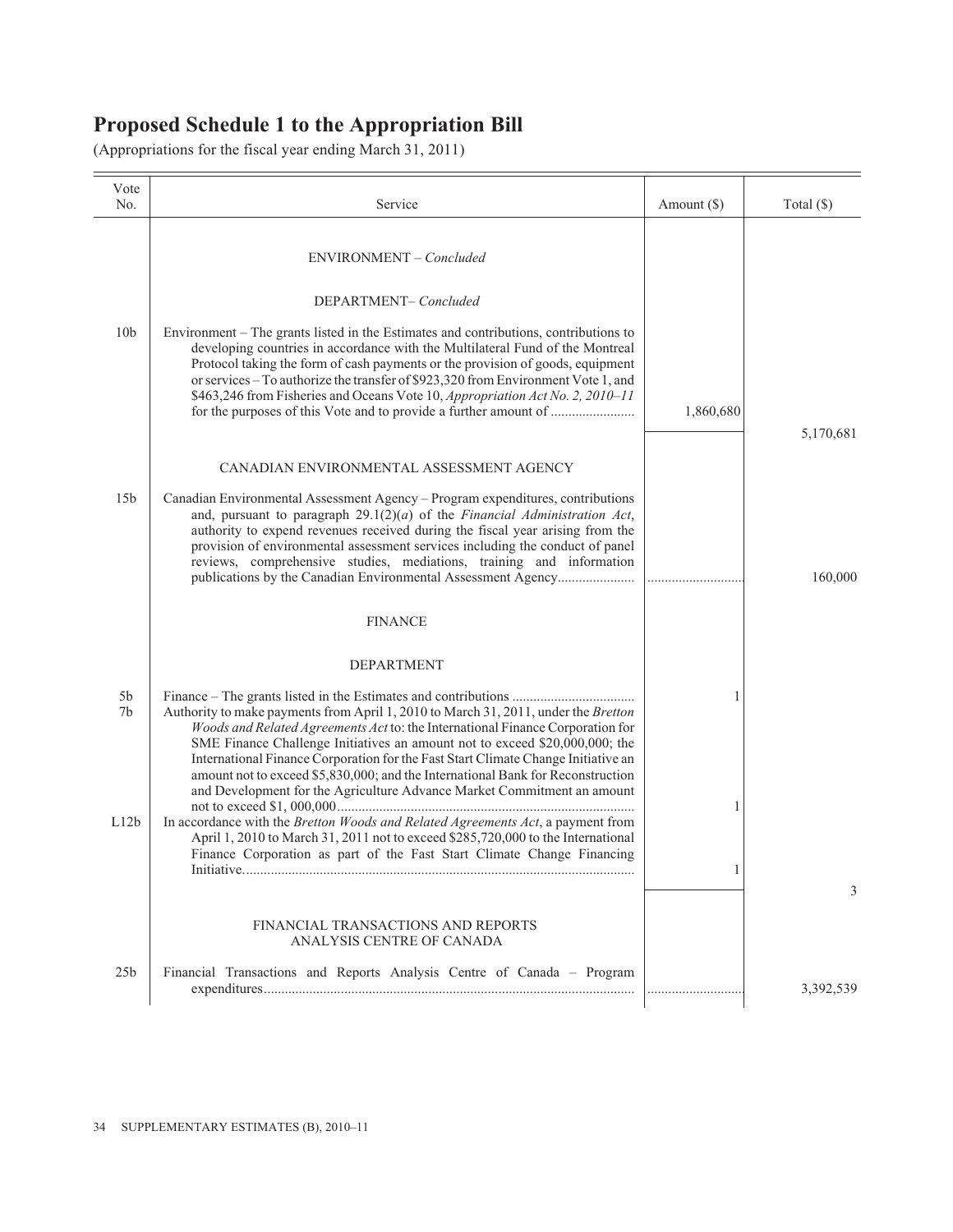| Vote<br>No.     | Service                                                                                                                                                                                                                                                                                                                                                                                                                                                                                                                                                                                                                                                                                                                                                                                                                                                                                                                                                                                                                                                                                                                                                                                                                                                                                                                                                                                                                                                                                                                                                                                                                                 | Amount (\$)     | Total $(\$)$ |
|-----------------|-----------------------------------------------------------------------------------------------------------------------------------------------------------------------------------------------------------------------------------------------------------------------------------------------------------------------------------------------------------------------------------------------------------------------------------------------------------------------------------------------------------------------------------------------------------------------------------------------------------------------------------------------------------------------------------------------------------------------------------------------------------------------------------------------------------------------------------------------------------------------------------------------------------------------------------------------------------------------------------------------------------------------------------------------------------------------------------------------------------------------------------------------------------------------------------------------------------------------------------------------------------------------------------------------------------------------------------------------------------------------------------------------------------------------------------------------------------------------------------------------------------------------------------------------------------------------------------------------------------------------------------------|-----------------|--------------|
|                 | <b>FISHERIES AND OCEANS</b>                                                                                                                                                                                                                                                                                                                                                                                                                                                                                                                                                                                                                                                                                                                                                                                                                                                                                                                                                                                                                                                                                                                                                                                                                                                                                                                                                                                                                                                                                                                                                                                                             |                 |              |
| 1 <sub>b</sub>  | Fisheries and Oceans – Operating expenditures, and<br>(a) Canada's share of expenses of the International Fisheries Commissions,<br>authority to provide free accommodation for the International Fisheries<br>Commissions and authority to make recoverable advances in the amounts of the<br>shares of the International Fisheries Commissions of joint cost projects;<br>$(b)$ authority to make recoverable advances for transportation, stevedoring and<br>other shipping services performed on behalf of individuals, outside agencies and<br>other governments in the course of, or arising out of, the exercise of jurisdiction in<br>navigation, including aids to navigation and shipping;<br>(c) pursuant to paragraph $29.1(2)(a)$ of the Financial Administration Act,<br>authority to expend revenue received during the fiscal year in the course of, or<br>arising from, the activities of the Canadian Coast Guard; and<br>$(d)$ the payment to each member of the Queen's Privy Council for Canada who is<br>a Minister without Portfolio or a Minister of State who does not preside over a<br>Ministry of State of a salary not to exceed the salary paid to Ministers of State who<br>preside over Ministries of State under the Salaries Act, as adjusted pursuant to the<br>Parliament of Canada Act and pro rata for any period of less than a year - To<br>authorize the transfer of \$388,900 from Environment Vote 1, \$387,000 from<br>Transport Vote 1, and \$146,300 from Indian Affairs and Northern Development<br>Vote 1, <i>Appropriation Act No. 2, 2010–11</i> for the purposes of this Vote and to |                 |              |
| 5 <sub>b</sub>  | Fisheries and Oceans - Capital expenditures and authority to make payments to<br>provinces, municipalities and local or private authorities as contributions towards<br>construction done by those bodies and authority for the purchase and disposal of                                                                                                                                                                                                                                                                                                                                                                                                                                                                                                                                                                                                                                                                                                                                                                                                                                                                                                                                                                                                                                                                                                                                                                                                                                                                                                                                                                                | 20,768,113      |              |
| 10 <sub>b</sub> | Fisheries and Oceans $-$ The grants listed in the Estimates and contributions $-$ To<br>authorize the transfer of \$2,506,145 from Fisheries and Oceans Vote 1,                                                                                                                                                                                                                                                                                                                                                                                                                                                                                                                                                                                                                                                                                                                                                                                                                                                                                                                                                                                                                                                                                                                                                                                                                                                                                                                                                                                                                                                                         | 15,082,156<br>1 | 35,850,270   |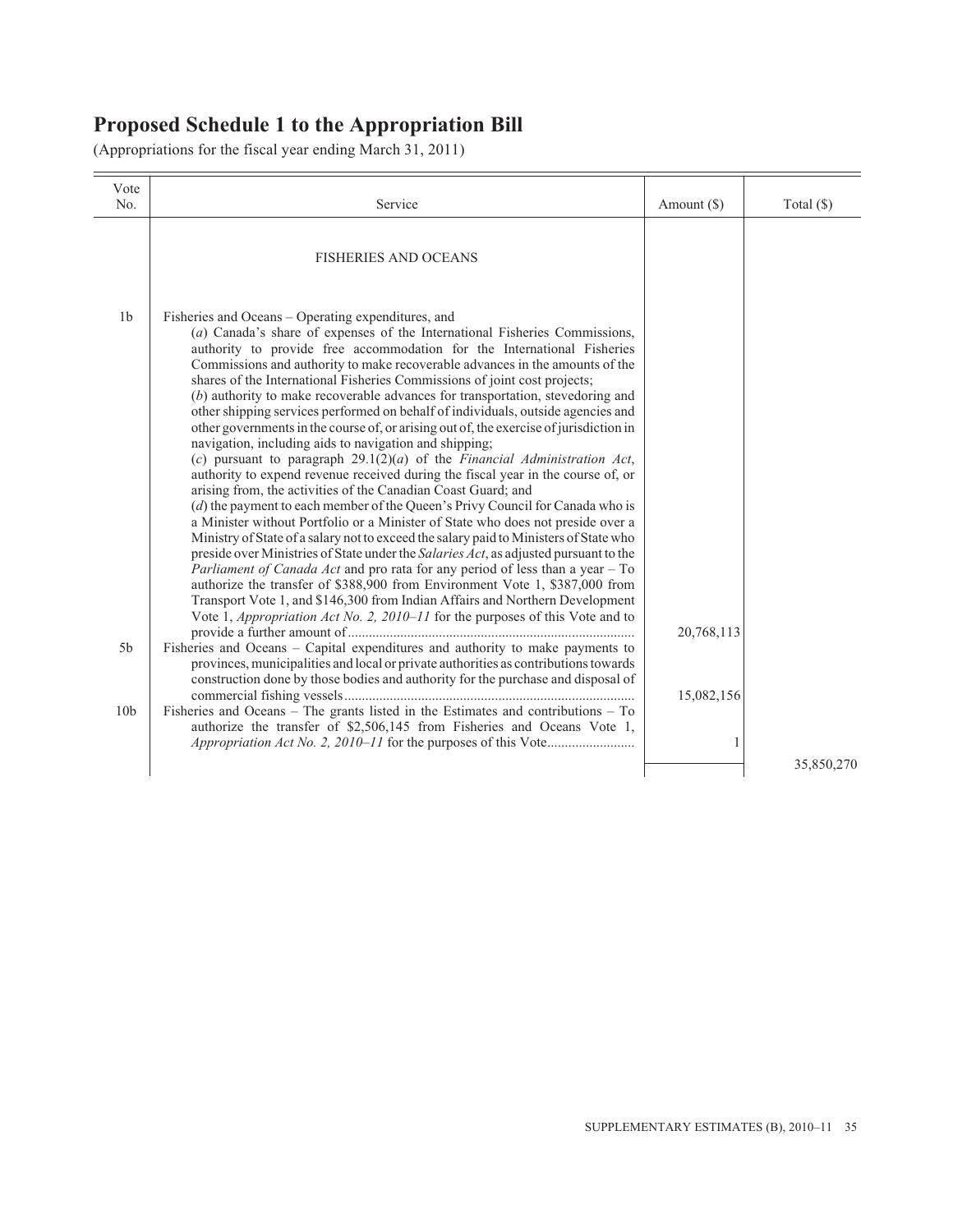| Vote<br>No.    | Service                                                                                                                                                                                                                                                                                                                                                                                                                                                                                                                                                                                                                                                                                                                                                                                                                                                                                                                                                                                                                                                                                                                                                                                                                                                                                                                                                                                                                                                                                                                                                                                                                                                                                                                                                                                                                                                                                                                                                                                                                                                                                                                                                                                                                                                                                                                                                                                                                                                                                                                                                                                                                                                                                                                                           | Amount (\$) | Total $(\$)$ |
|----------------|---------------------------------------------------------------------------------------------------------------------------------------------------------------------------------------------------------------------------------------------------------------------------------------------------------------------------------------------------------------------------------------------------------------------------------------------------------------------------------------------------------------------------------------------------------------------------------------------------------------------------------------------------------------------------------------------------------------------------------------------------------------------------------------------------------------------------------------------------------------------------------------------------------------------------------------------------------------------------------------------------------------------------------------------------------------------------------------------------------------------------------------------------------------------------------------------------------------------------------------------------------------------------------------------------------------------------------------------------------------------------------------------------------------------------------------------------------------------------------------------------------------------------------------------------------------------------------------------------------------------------------------------------------------------------------------------------------------------------------------------------------------------------------------------------------------------------------------------------------------------------------------------------------------------------------------------------------------------------------------------------------------------------------------------------------------------------------------------------------------------------------------------------------------------------------------------------------------------------------------------------------------------------------------------------------------------------------------------------------------------------------------------------------------------------------------------------------------------------------------------------------------------------------------------------------------------------------------------------------------------------------------------------------------------------------------------------------------------------------------------------|-------------|--------------|
|                | FOREIGN AFFAIRS AND INTERNATIONAL TRADE                                                                                                                                                                                                                                                                                                                                                                                                                                                                                                                                                                                                                                                                                                                                                                                                                                                                                                                                                                                                                                                                                                                                                                                                                                                                                                                                                                                                                                                                                                                                                                                                                                                                                                                                                                                                                                                                                                                                                                                                                                                                                                                                                                                                                                                                                                                                                                                                                                                                                                                                                                                                                                                                                                           |             |              |
|                | <b>DEPARTMENT</b>                                                                                                                                                                                                                                                                                                                                                                                                                                                                                                                                                                                                                                                                                                                                                                                                                                                                                                                                                                                                                                                                                                                                                                                                                                                                                                                                                                                                                                                                                                                                                                                                                                                                                                                                                                                                                                                                                                                                                                                                                                                                                                                                                                                                                                                                                                                                                                                                                                                                                                                                                                                                                                                                                                                                 |             |              |
| 1 <sub>b</sub> | Foreign Affairs and International Trade – Operating expenditures, including the<br>payment of remuneration and other expenditures subject to the approval of the<br>Governor in Council in connection with the assignment by the Canadian<br>Government of Canadians to the staffs of international organizations and<br>authority to make recoverable advances in amounts not exceeding the amounts of<br>the shares of such organizations of such expenses; authority for the appointment<br>and fixing of salaries by the Governor in Council of High Commissioners,<br>Ambassadors, Ministers Plenipotentiary, Consuls, Representatives on<br>International Commissions, the staff of such officials and other persons to<br>represent Canada in another country; expenditures in respect of the provision of<br>office accommodation for the International Civil Aviation Organization;<br>recoverable expenditures for assistance to and repatriation of distressed<br>Canadian citizens and Canadian residents living abroad, including their<br>dependants; cultural relations and academic exchange programs with other<br>countries; and, pursuant to paragraph $29.1(2)(a)$ of the <i>Financial Administration</i><br>Act, authority to expend revenues received in a fiscal year from, and to offset<br>related expenditures incurred in the fiscal year arising from the provision of<br>services related to: training services provided by the Canadian Foreign Service<br>Institute; trade fairs, missions and other international business development<br>services; investment development services; international telecommunication<br>services; departmental publications; other services provided abroad to other<br>government departments, agencies, Crown corporations and other non-federal<br>organizations; specialized consular services; and international youth<br>employment exchange programs and the payment to each member of the Queen's<br>Privy Council for Canada who is a Minister without Portfolio or a Minister of<br>State who does not preside over a Ministry of State of a salary not to exceed the<br>salary paid to Ministers of State who preside over Ministries of State under the<br><i>Salaries Act</i> , as adjusted pursuant to the <i>Parliament of Canada Act</i> and pro rata<br>for any period of less than a year $-$ To authorize the transfer of \$2,483,000 from<br>Foreign Affairs and International Trade Vote 45, \$7,182,800 from Public Safety<br>and Emergency Preparedness Vote 20, \$750,000 from Economic Development<br>Agency of Canada for the Regions of Quebec Vote 5, \$575,900 from Agriculture<br>and Agri-Food Vote 30, \$261,700 from Public Safety and Emergency |             |              |
|                | Preparedness Vote 10, \$68,400 from Public Works and Government Services<br>Vote 1, \$29,400 from National Defence Vote 1, and \$6,100 from Public Safety<br>and Emergency Preparedness Vote 50, <i>Appropriation Act No. 2, 2010–11</i> for the                                                                                                                                                                                                                                                                                                                                                                                                                                                                                                                                                                                                                                                                                                                                                                                                                                                                                                                                                                                                                                                                                                                                                                                                                                                                                                                                                                                                                                                                                                                                                                                                                                                                                                                                                                                                                                                                                                                                                                                                                                                                                                                                                                                                                                                                                                                                                                                                                                                                                                  |             |              |
| 5b             | Foreign Affairs and International Trade – Capital expenditures – To authorize the<br>transfer of \$213,000 from National Defence Vote 5, Appropriation Act No. 2,                                                                                                                                                                                                                                                                                                                                                                                                                                                                                                                                                                                                                                                                                                                                                                                                                                                                                                                                                                                                                                                                                                                                                                                                                                                                                                                                                                                                                                                                                                                                                                                                                                                                                                                                                                                                                                                                                                                                                                                                                                                                                                                                                                                                                                                                                                                                                                                                                                                                                                                                                                                 | 90,350,641  |              |
|                | 2010–11 for the purposes of this Vote and to provide a further amount of                                                                                                                                                                                                                                                                                                                                                                                                                                                                                                                                                                                                                                                                                                                                                                                                                                                                                                                                                                                                                                                                                                                                                                                                                                                                                                                                                                                                                                                                                                                                                                                                                                                                                                                                                                                                                                                                                                                                                                                                                                                                                                                                                                                                                                                                                                                                                                                                                                                                                                                                                                                                                                                                          | 11,067,933  |              |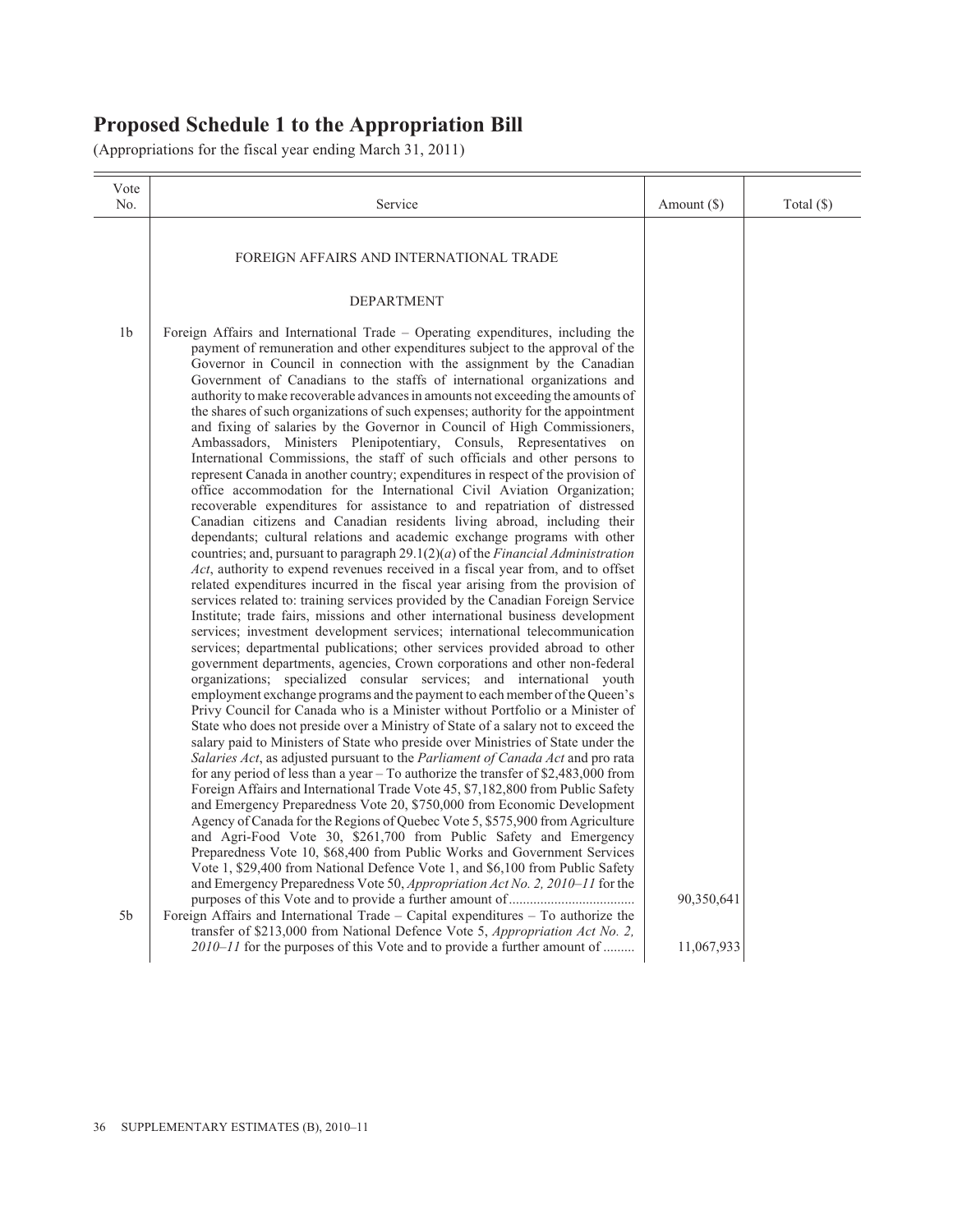| Vote<br>No.                        | Service                                                                                                                                                                                                                                                                                                                                                                                                                                                                                                                                                                                                                                                                                                                                                                                                                                                                                                                                                                                                                                                                                                                                                                                                                                                                                                                                                                                                                                                                                                                                                                                                                                                                                                                                                                                                                                                                                                                                                                                                                                                                           | Amount $(\$)$             | Total $(\$)$ |
|------------------------------------|-----------------------------------------------------------------------------------------------------------------------------------------------------------------------------------------------------------------------------------------------------------------------------------------------------------------------------------------------------------------------------------------------------------------------------------------------------------------------------------------------------------------------------------------------------------------------------------------------------------------------------------------------------------------------------------------------------------------------------------------------------------------------------------------------------------------------------------------------------------------------------------------------------------------------------------------------------------------------------------------------------------------------------------------------------------------------------------------------------------------------------------------------------------------------------------------------------------------------------------------------------------------------------------------------------------------------------------------------------------------------------------------------------------------------------------------------------------------------------------------------------------------------------------------------------------------------------------------------------------------------------------------------------------------------------------------------------------------------------------------------------------------------------------------------------------------------------------------------------------------------------------------------------------------------------------------------------------------------------------------------------------------------------------------------------------------------------------|---------------------------|--------------|
|                                    | FOREIGN AFFAIRS AND INTERNATIONAL TRADE - Continued                                                                                                                                                                                                                                                                                                                                                                                                                                                                                                                                                                                                                                                                                                                                                                                                                                                                                                                                                                                                                                                                                                                                                                                                                                                                                                                                                                                                                                                                                                                                                                                                                                                                                                                                                                                                                                                                                                                                                                                                                               |                           |              |
|                                    | DEPARTMENT - Concluded                                                                                                                                                                                                                                                                                                                                                                                                                                                                                                                                                                                                                                                                                                                                                                                                                                                                                                                                                                                                                                                                                                                                                                                                                                                                                                                                                                                                                                                                                                                                                                                                                                                                                                                                                                                                                                                                                                                                                                                                                                                            |                           |              |
| 10 <sub>b</sub><br>12 <sub>b</sub> | Foreign Affairs and International Trade - The grants listed in the Estimates,<br>contributions, which may include: with respect to Canada's Global Partnership<br>Program (under the G8 Global Partnership), cash payments or the provision of<br>goods, equipment and services for the purpose of assistance to countries of the<br>former Soviet Union; with respect to Canada's Counter-Terrorism Capacity<br>Building Program and the Anti-Crime Capacity Building Program, cash<br>payments or the provision of goods and services for the purpose of<br>counter-terrorism and anti-crime assistance to states and government entities;<br>and, with respect to the Global Peace and Security Program, Global Peace<br>Operations Program, and Glyn Berry Program, cash payments or the provision of<br>goods, services, equipment and technology for the purpose of global peace and<br>security assistance; and the authority to make commitments for the current fiscal<br>year not exceeding \$30,000,000, in respect of contributions to persons, groups of<br>persons, councils and associations to promote the development of Canadian<br>export sales; and the authority to pay assessments in the amounts and in the<br>currencies in which they are levied as well as the authority to pay other amounts<br>specified in the currencies of the countries indicated, notwithstanding that the<br>total of such payments may exceed the equivalent in Canadian dollars, estimated<br>as of September 2009 - To authorize the transfer of \$1,000,000 from Foreign<br>Affairs and International Trade Vote 25, and \$100,000 from Public Safety and<br>Emergency Preparedness Vote 5, Appropriation Act No. 2, 2010-11 for the<br>In accordance with subsection 4(3) of the <i>Revolving Funds Act</i> (R.S., 1985, c. R-8), to<br>increase from \$4,000,000 to \$89,000,000, for the period commencing<br>April 1, 2010 and ending March 31, 2011, the amount by which the aggregate of<br>expenditures made for the purpose of the fund may exceed the revenues for | 6,200,000<br>$\mathbf{1}$ |              |
|                                    |                                                                                                                                                                                                                                                                                                                                                                                                                                                                                                                                                                                                                                                                                                                                                                                                                                                                                                                                                                                                                                                                                                                                                                                                                                                                                                                                                                                                                                                                                                                                                                                                                                                                                                                                                                                                                                                                                                                                                                                                                                                                                   |                           | 107,618,575  |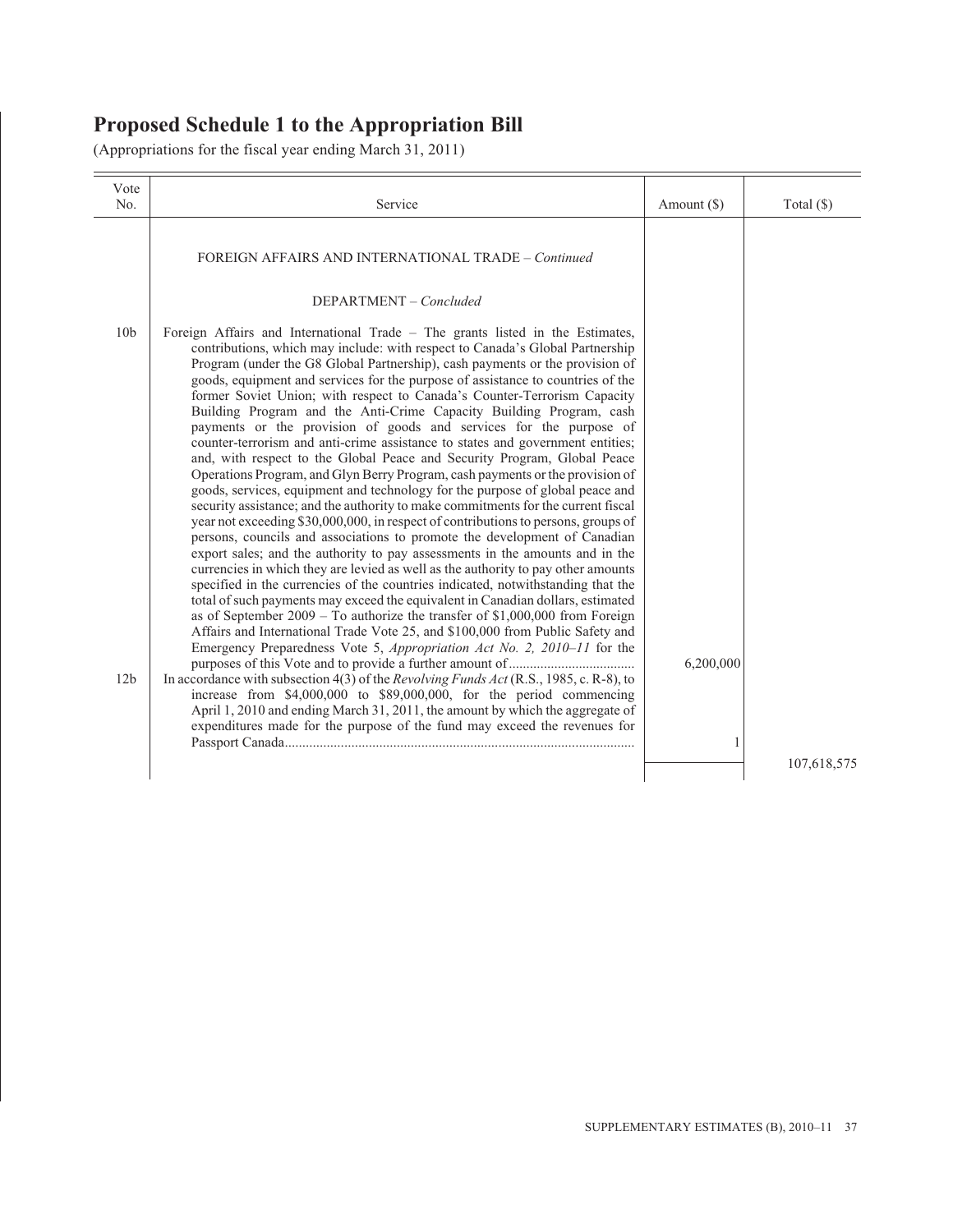| FOREIGN AFFAIRS AND INTERNATIONAL TRADE – Continued<br>CANADIAN INTERNATIONAL DEVELOPMENT AGENCY<br>20 <sub>b</sub><br>Canadian International Development Agency – Operating expenditures and authority<br>to:                                                                                                                                                                                                                                                                                                                                                                                                                                                                                                                                                                                                                                                                                                                                                                                                                                                                               | Vote<br>No. | Service                                                                                                                                                                                                                                                     | Amount $(\$)$ | Total $(\$)$ |
|----------------------------------------------------------------------------------------------------------------------------------------------------------------------------------------------------------------------------------------------------------------------------------------------------------------------------------------------------------------------------------------------------------------------------------------------------------------------------------------------------------------------------------------------------------------------------------------------------------------------------------------------------------------------------------------------------------------------------------------------------------------------------------------------------------------------------------------------------------------------------------------------------------------------------------------------------------------------------------------------------------------------------------------------------------------------------------------------|-------------|-------------------------------------------------------------------------------------------------------------------------------------------------------------------------------------------------------------------------------------------------------------|---------------|--------------|
| (a) engage persons for service in developing countries and in countries in<br>transition; and<br>$(b)$ provide education or training for persons from developing countries and from<br>countries in transition, in accordance with the Technical Assistance Regulations,<br>made by Order in Council P.C. 1986-993 of April 24, 1986 (and registered as<br>SOR/86-475), as may be amended, or any other regulations that may be made by<br>the Governor in Council with respect to:<br>(i) the remuneration payable to persons for service in developing countries and in<br>countries in transition, and the payment of their expenses or of allowances with<br>respect thereto,<br>(ii) the maintenance of persons from developing countries and from countries in<br>transition who are undergoing education or training, and the payment of their<br>expenses or of allowances with respect thereto, and<br>(iii) the payment of special expenses directly or indirectly related to the service of<br>persons in developing countries and in countries in transition or the education or |             | training of persons from developing countries and from countries in transition -<br>To authorize the transfer of \$5,921,200 from Foreign Affairs and International<br>Trade Vote 25, <i>Appropriation Act No. 2, 2010–11</i> for the purposes of this Vote |               |              |
|                                                                                                                                                                                                                                                                                                                                                                                                                                                                                                                                                                                                                                                                                                                                                                                                                                                                                                                                                                                                                                                                                              |             |                                                                                                                                                                                                                                                             |               |              |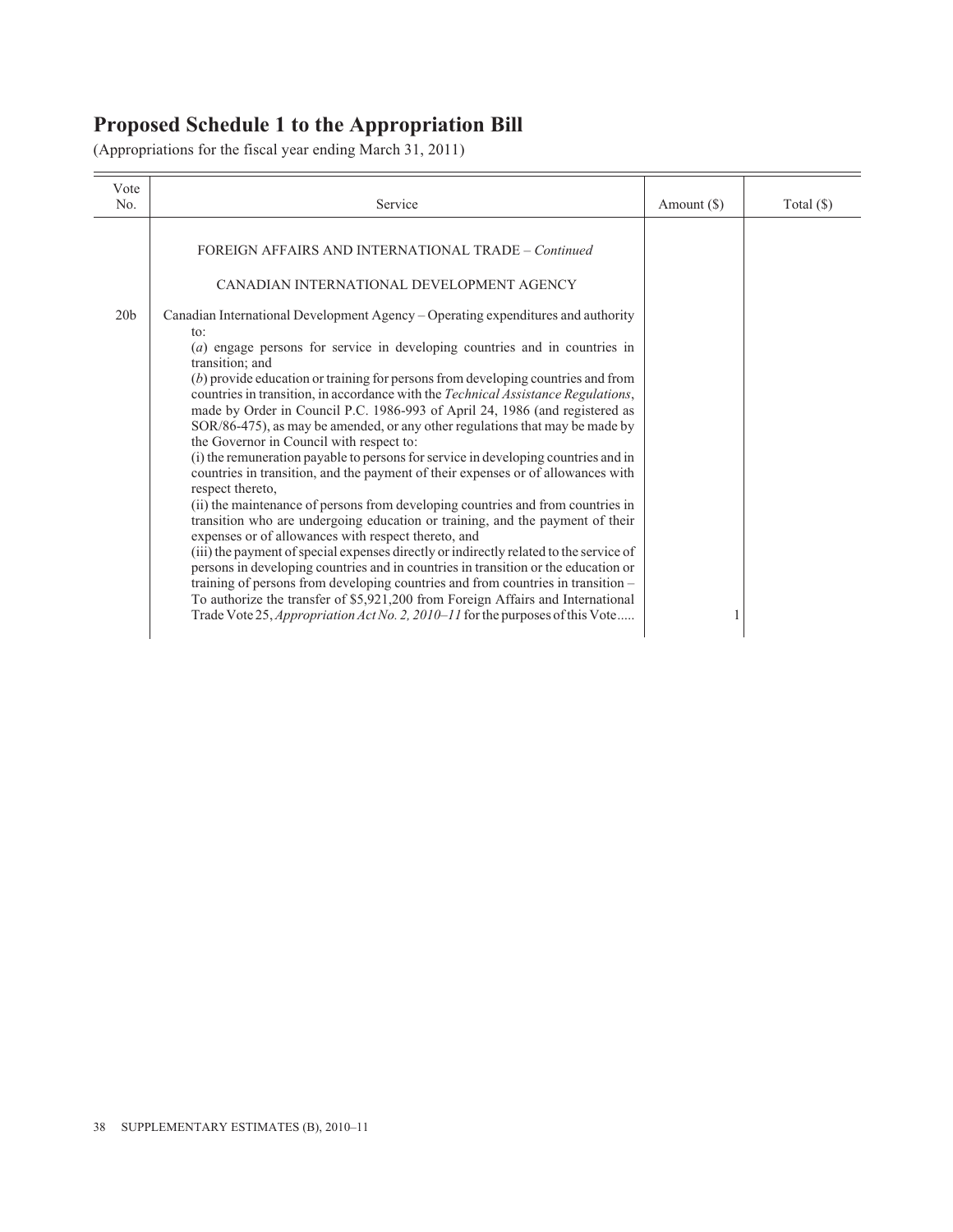| Vote<br>No.      | Service                                                                                                                                                                                                                                                                                                                                                                                                                                                                                                                                                                                            | Amount $(\$)$ | Total $(\$)$ |
|------------------|----------------------------------------------------------------------------------------------------------------------------------------------------------------------------------------------------------------------------------------------------------------------------------------------------------------------------------------------------------------------------------------------------------------------------------------------------------------------------------------------------------------------------------------------------------------------------------------------------|---------------|--------------|
|                  | FOREIGN AFFAIRS AND INTERNATIONAL TRADE - Concluded<br>CANADIAN INTERNATIONAL DEVELOPMENT AGENCY - Concluded                                                                                                                                                                                                                                                                                                                                                                                                                                                                                       |               |              |
| 25 <sub>b</sub>  | Canadian International Development Agency – The grants listed in the Estimates,<br>contributions and payments to international financial institutions in accordance<br>with the International Development (Financial Institutions) Assistance Act, for<br>international development assistance, international humanitarian assistance and<br>other specified purposes, in the form of cash payments or the provision of goods,<br>commodities or services - To authorize the transfer of \$1,660,385 from Foreign<br>Affairs and International Trade Vote 20, Appropriation Act No. 2, 2010–11 for | 265,755,615   |              |
| L30b             | The issuance and payment of non-interest bearing, non-negotiable demand notes in an<br>amount not to exceed \$245,482,000 in accordance with the International<br>Development (Financial Institutions) Assistance Act for the purpose of<br>contributions to the International Financial Institution Fund Accounts                                                                                                                                                                                                                                                                                 | 1             |              |
| L32 <sub>b</sub> | Pursuant to section 3 (c) of <i>International Development (Financial Institutions)</i><br>Assistance Act, the amount of financial assistance provided by the Minister of<br>Foreign Affairs, in consultation with the Minister of Finance for the purchase on<br>behalf of Her Majesty in right of Canada of shares of international financial<br>institutions shall not exceed, in respect of the period commencing on<br>April 1, 2010 and ending on March 31, 2011, an amount of \$35,724,849 United<br>States dollars notwithstanding that the amount may exceed the equivalent in             |               |              |
|                  | Canadian dollars estimated at \$36,846,610 on September 17, 2010                                                                                                                                                                                                                                                                                                                                                                                                                                                                                                                                   | $\mathbf{1}$  | 265,755,618  |
|                  | INTERNATIONAL DEVELOPMENT RESEARCH CENTRE                                                                                                                                                                                                                                                                                                                                                                                                                                                                                                                                                          |               |              |
| 35 <sub>b</sub>  | Payments to the International Development Research Centre $-$ To authorize the<br>transfer of \$171,946 from Health Vote 40, Appropriation Act No. 2, 2010-11 for                                                                                                                                                                                                                                                                                                                                                                                                                                  | .             | 13,440,778   |
|                  | INTERNATIONAL JOINT COMMISSION                                                                                                                                                                                                                                                                                                                                                                                                                                                                                                                                                                     |               |              |
| 40 <sub>b</sub>  | International Joint Commission - Program expenditures - Salaries and expenses of the<br>Canadian Section, expenses of studies, surveys and investigations by the<br>Commission under International References and expenses of the Commission<br>under the Canada/United States Great Lakes Water Quality Agreement                                                                                                                                                                                                                                                                                 |               | 224,754      |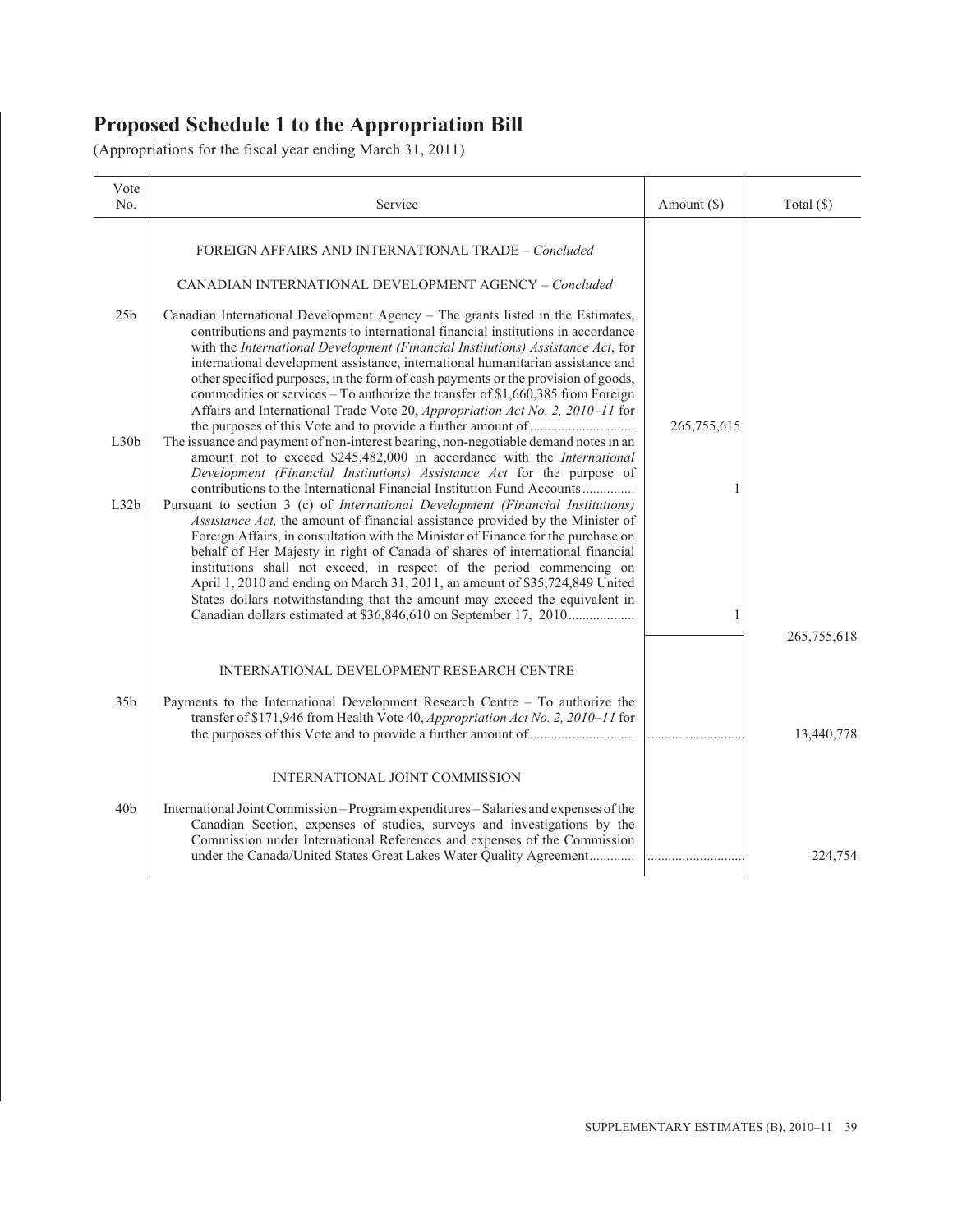| Vote<br>No.     | Service                                                                                                                                                                                                                                                                                                                                                                                                                                                                                                                                                                                                                                                                                                                                                                                                                                                                                                                                                                                                                                                                                                                            | Amount (\$)             | Total $(\$)$ |
|-----------------|------------------------------------------------------------------------------------------------------------------------------------------------------------------------------------------------------------------------------------------------------------------------------------------------------------------------------------------------------------------------------------------------------------------------------------------------------------------------------------------------------------------------------------------------------------------------------------------------------------------------------------------------------------------------------------------------------------------------------------------------------------------------------------------------------------------------------------------------------------------------------------------------------------------------------------------------------------------------------------------------------------------------------------------------------------------------------------------------------------------------------------|-------------------------|--------------|
|                 | <b>HEALTH</b>                                                                                                                                                                                                                                                                                                                                                                                                                                                                                                                                                                                                                                                                                                                                                                                                                                                                                                                                                                                                                                                                                                                      |                         |              |
|                 | <b>DEPARTMENT</b>                                                                                                                                                                                                                                                                                                                                                                                                                                                                                                                                                                                                                                                                                                                                                                                                                                                                                                                                                                                                                                                                                                                  |                         |              |
| 1 <sub>b</sub>  | Health – Operating expenditures and, pursuant to paragraph $29.1(2)(a)$ of the<br>Financial Administration Act, authority to spend revenues to offset expenditures<br>incurred in the fiscal year arising from the provision of services or the sale of<br>products related to health protection, regulatory activities and medical services<br>and the payment to each member of the Queen's Privy Council for Canada who is<br>a Minister without Portfolio or a Minister of State who does not preside over a<br>Ministry of State of a salary not to exceed the salary paid to Ministers of State who<br>preside over Ministries of State under the Salaries Act, as adjusted pursuant to the<br><i>Parliament of Canada Act</i> and pro rata for any period of less than a year – To<br>authorize the transfer of \$200,000 from Health Vote 10, \$152,000 from Health<br>Vote 50, \$765,000 from Indian Affairs and Northern Development Vote 5,<br>\$75,000 from Canadian Heritage Vote 1, and \$49,300 from Foreign Affairs and<br>International Trade Vote 1, <i>Appropriation Act No. 2, 2010–11</i> for the purposes of |                         |              |
| 5 <sub>b</sub>  | Health – Capital expenditures – To authorize the transfer of \$1,504,500 from National<br>Defence Vote 5, <i>Appropriation Act No. 2, 2010–11</i> for the purposes of this Vote                                                                                                                                                                                                                                                                                                                                                                                                                                                                                                                                                                                                                                                                                                                                                                                                                                                                                                                                                    | 13,107,832<br>1         |              |
| 10 <sub>b</sub> | Health $-$ The grants listed in the Estimates and contributions $-$ To authorize the<br>transfer of \$75,000 from Canadian Heritage Vote 5, Appropriation Act No. 2,<br>2010–11 for the purposes of this Vote and to provide a further amount of                                                                                                                                                                                                                                                                                                                                                                                                                                                                                                                                                                                                                                                                                                                                                                                                                                                                                   | 32,495,404              |              |
|                 |                                                                                                                                                                                                                                                                                                                                                                                                                                                                                                                                                                                                                                                                                                                                                                                                                                                                                                                                                                                                                                                                                                                                    |                         | 45,603,237   |
| 20 <sub>b</sub> | CANADIAN INSTITUTES OF HEALTH RESEARCH                                                                                                                                                                                                                                                                                                                                                                                                                                                                                                                                                                                                                                                                                                                                                                                                                                                                                                                                                                                                                                                                                             |                         |              |
| 25 <sub>b</sub> | Canadian Institutes of Health Research - The grants listed in the Estimates - To<br>authorize the transfer of \$220,000 from Health Vote 40, and \$4,394,511 from<br>Health Vote 50, Appropriation Act No. 2, 2010-11 for the purposes of this Vote                                                                                                                                                                                                                                                                                                                                                                                                                                                                                                                                                                                                                                                                                                                                                                                                                                                                                | 1,171,618<br>25,896,667 | 27,068,285   |
|                 | PUBLIC HEALTH AGENCY OF CANADA                                                                                                                                                                                                                                                                                                                                                                                                                                                                                                                                                                                                                                                                                                                                                                                                                                                                                                                                                                                                                                                                                                     |                         |              |
| 40b             | Public Health Agency of Canada – Operating expenditures and, pursuant to<br>paragraph $29.1(2)(a)$ of the <i>Financial Administration Act</i> , authority to spend<br>revenues to offset expenditures incurred in the fiscal year arising from the sale of<br>products - To authorize the transfer of \$671,600 from National Defence Vote 5,                                                                                                                                                                                                                                                                                                                                                                                                                                                                                                                                                                                                                                                                                                                                                                                      |                         | $\mathbf{1}$ |
|                 | HUMAN RESOURCES AND SKILLS DEVELOPMENT                                                                                                                                                                                                                                                                                                                                                                                                                                                                                                                                                                                                                                                                                                                                                                                                                                                                                                                                                                                                                                                                                             |                         |              |
|                 | <b>DEPARTMENT</b>                                                                                                                                                                                                                                                                                                                                                                                                                                                                                                                                                                                                                                                                                                                                                                                                                                                                                                                                                                                                                                                                                                                  |                         |              |
| 5b              | Human Resources and Skills Development – The grants listed in the Estimates and<br>contributions – To authorize the transfer of \$4,557,782 from Human Resources<br>and Skills Development Vote 1, Appropriation Act No. 2, 2010-11 for the                                                                                                                                                                                                                                                                                                                                                                                                                                                                                                                                                                                                                                                                                                                                                                                                                                                                                        |                         | 76,105,843   |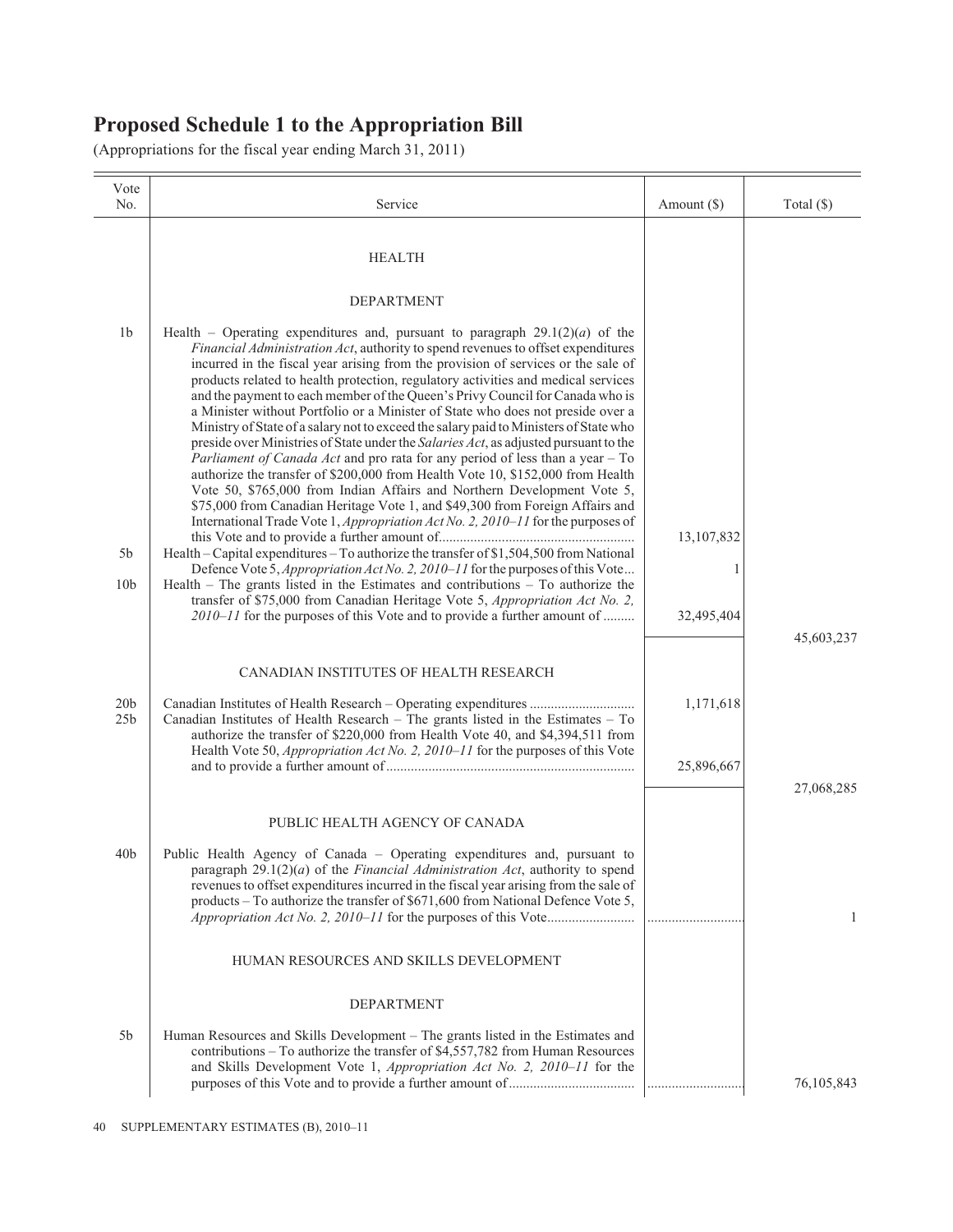| Vote<br>No.                        | Service                                                                                                                                                                                                                                                                                                                                                                                                                                                                                                                                                                                                                                                                                                                                                                                                                                                                                                                                                                                                                                                                                                                                                 | Amount $(\$)$ | Total $(\$)$ |
|------------------------------------|---------------------------------------------------------------------------------------------------------------------------------------------------------------------------------------------------------------------------------------------------------------------------------------------------------------------------------------------------------------------------------------------------------------------------------------------------------------------------------------------------------------------------------------------------------------------------------------------------------------------------------------------------------------------------------------------------------------------------------------------------------------------------------------------------------------------------------------------------------------------------------------------------------------------------------------------------------------------------------------------------------------------------------------------------------------------------------------------------------------------------------------------------------|---------------|--------------|
|                                    | INDIAN AFFAIRS AND NORTHERN DEVELOPMENT                                                                                                                                                                                                                                                                                                                                                                                                                                                                                                                                                                                                                                                                                                                                                                                                                                                                                                                                                                                                                                                                                                                 |               |              |
|                                    | <b>DEPARTMENT</b>                                                                                                                                                                                                                                                                                                                                                                                                                                                                                                                                                                                                                                                                                                                                                                                                                                                                                                                                                                                                                                                                                                                                       |               |              |
| 1 <sub>b</sub>                     | Indian Affairs and Northern Development – Operating expenditures, and<br>(a) expenditures on works, buildings and equipment; and expenditures and<br>recoverable expenditures in respect of services provided and work performed on<br>other than federal property;<br>$(b)$ authority to provide, in respect of Indian and Inuit economic development<br>activities, for the capacity development for Indian and Inuit and the furnishing of<br>materials and equipment;<br>$(c)$ authority to sell electric power to private consumers in remote locations when<br>alternative local sources of supply are not available, in accordance with terms and<br>conditions approved by the Governor in Council; and<br>$(d)$ the payment to each member of the Queen's Privy Council for Canada who is<br>a Minister without Portfolio or a Minister of State who does not preside over a<br>Ministry of State of a salary not to exceed the salary paid to Ministers of State who<br>preside over Ministries of State under the Salaries Act, as adjusted pursuant to the<br>Parliament of Canada Act and pro rata for any period of less than a year - To |               |              |
| 5b                                 | authorize the transfer of \$1,125,000 from Indian Affairs and Northern<br>Development Vote 10, <i>Appropriation Act No. 2, 2010–11</i> for the purposes of this<br>Indian Affairs and Northern Development – Capital expenditures, and<br>$(a)$ expenditures on buildings, works, land and equipment, the operation, control<br>and ownership of which may be transferred to provincial governments on terms<br>and conditions approved by the Governor in Council, or to Indian bands, groups<br>of Indians or individual Indians at the discretion of the Minister of Indian Affairs<br>and Northern Development, and such expenditures on other than federal                                                                                                                                                                                                                                                                                                                                                                                                                                                                                         | 392,927,018   |              |
| 10 <sub>b</sub>                    | property; and<br>$(b)$ authority to make recoverable expenditures in amounts not exceeding the<br>shares of provincial governments of expenditures on roads and related works<br>Indian Affairs and Northern Development - The grants listed in the Estimates and<br>contributions - To authorize the transfer of \$18,803,264 from Indian Affairs and<br>Northern Development Vote 1, and \$80,000 from Fisheries and Oceans Vote 10,                                                                                                                                                                                                                                                                                                                                                                                                                                                                                                                                                                                                                                                                                                                  | 5,000,000     |              |
| 15 <sub>b</sub>                    | Appropriation Act No. 2, 2010–11 for the purposes of this Vote and to provide a<br>Payments to Canada Post Corporation pursuant to an agreement between the                                                                                                                                                                                                                                                                                                                                                                                                                                                                                                                                                                                                                                                                                                                                                                                                                                                                                                                                                                                             | 426,274,889   |              |
|                                    | Department of Indian Affairs and Northern Development and Canada Post<br>Corporation for the purpose of providing Northern Air Stage Parcel Service                                                                                                                                                                                                                                                                                                                                                                                                                                                                                                                                                                                                                                                                                                                                                                                                                                                                                                                                                                                                     | 9,400,000     | 833,601,907  |
|                                    | CANADIAN NORTHERN ECONOMIC DEVELOPMENT AGENCY                                                                                                                                                                                                                                                                                                                                                                                                                                                                                                                                                                                                                                                                                                                                                                                                                                                                                                                                                                                                                                                                                                           |               |              |
| 40 <sub>b</sub><br>45 <sub>b</sub> | Canadian Northern Economic Development Agency – Operating expenditures<br>Canadian Northern Economic Development Agency - Contributions - To authorize<br>the transfer of \$75,000 from Indian Affairs and Northern Development Vote 40,                                                                                                                                                                                                                                                                                                                                                                                                                                                                                                                                                                                                                                                                                                                                                                                                                                                                                                                | 3,712,120     |              |
|                                    | Appropriation Act No. 2, 2010–11 for the purposes of this Vote and to provide a                                                                                                                                                                                                                                                                                                                                                                                                                                                                                                                                                                                                                                                                                                                                                                                                                                                                                                                                                                                                                                                                         | 1,644,657     | 5,356,777    |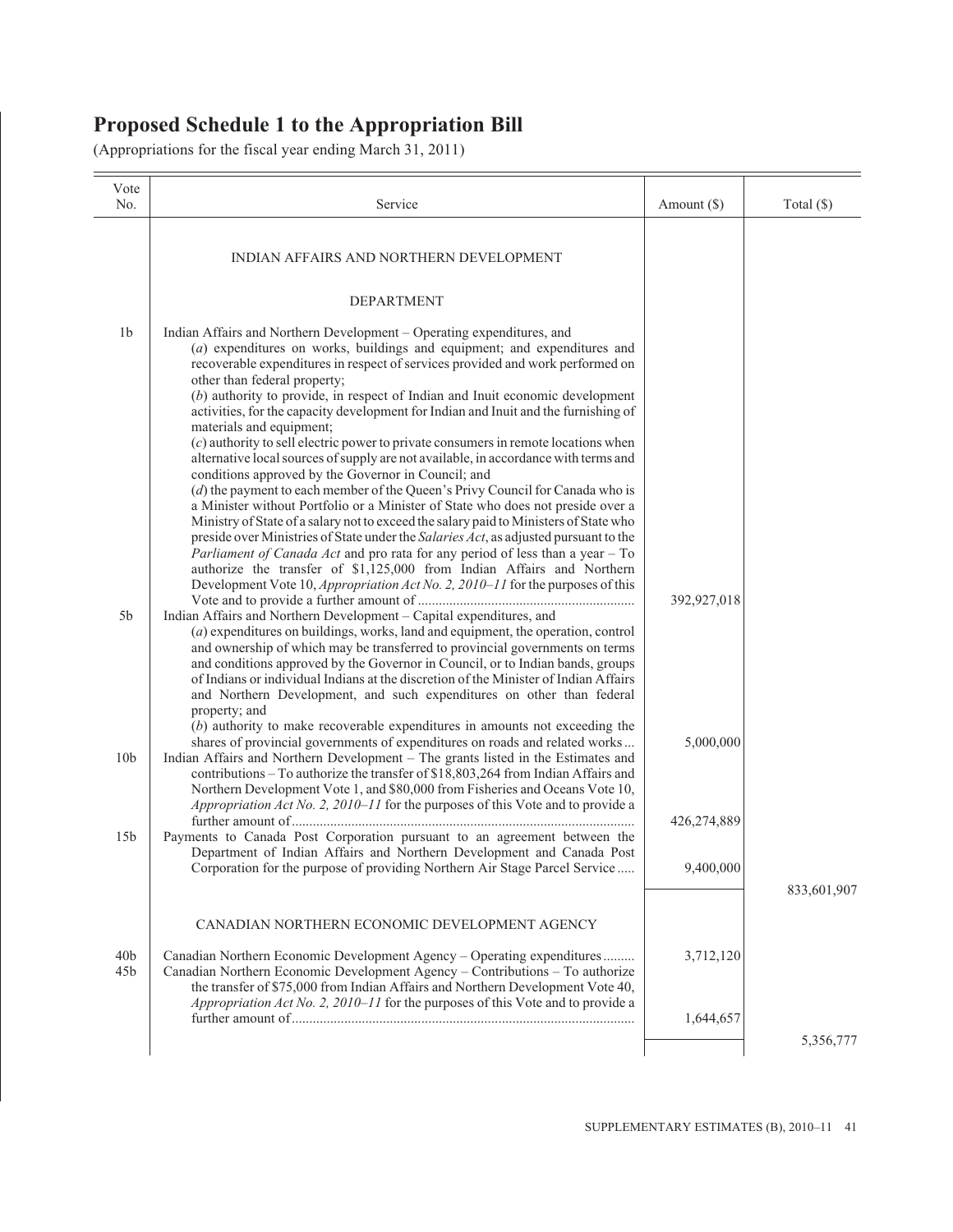| Vote<br>No.                                         | Service                                                                                                                                                                                                                                                                                                                                                                                                                                                                                                                                                                                                                                                                                                                                                                                                                                                                                                                                                                                                                                                                                                                                                                                                                                                                                            | Amount $(\$)$                 | Total $(\$)$ |
|-----------------------------------------------------|----------------------------------------------------------------------------------------------------------------------------------------------------------------------------------------------------------------------------------------------------------------------------------------------------------------------------------------------------------------------------------------------------------------------------------------------------------------------------------------------------------------------------------------------------------------------------------------------------------------------------------------------------------------------------------------------------------------------------------------------------------------------------------------------------------------------------------------------------------------------------------------------------------------------------------------------------------------------------------------------------------------------------------------------------------------------------------------------------------------------------------------------------------------------------------------------------------------------------------------------------------------------------------------------------|-------------------------------|--------------|
|                                                     | <b>INDUSTRY</b>                                                                                                                                                                                                                                                                                                                                                                                                                                                                                                                                                                                                                                                                                                                                                                                                                                                                                                                                                                                                                                                                                                                                                                                                                                                                                    |                               |              |
|                                                     | <b>DEPARTMENT</b>                                                                                                                                                                                                                                                                                                                                                                                                                                                                                                                                                                                                                                                                                                                                                                                                                                                                                                                                                                                                                                                                                                                                                                                                                                                                                  |                               |              |
| 1 <sub>b</sub><br>5 <sub>b</sub><br>10 <sub>b</sub> | Industry – Operating expenditures, and pursuant to paragraph $29.1(2)(a)$ of the<br>Financial Administration Act, authority to expend revenue received during the<br>fiscal year related to Communications Research, Bankruptcy and Corporations<br>and from services and regulatory processes, specifically pre-merger notification<br>filings, advance ruling certificates, advisory opinions and photocopies, provided<br>under the Competition Act and the payment to each member of the Queen's Privy<br>Council for Canada who is a Minister without Portfolio or a Minister of State who<br>does not preside over a Ministry of State of a salary not to exceed the salary paid<br>to Ministers of State who preside over Ministries of State under the Salaries Act,<br>as adjusted pursuant to the <i>Parliament of Canada Act</i> and pro rata for any period<br>of less than a year - To authorize the transfer of \$990,000 from Industry Vote 10,<br>and \$200,000 from Foreign Affairs and International Trade Vote 1,<br>Appropriation Act No. 2, 2010-11 for the purposes of this Vote and to provide a<br>Industry – Capital expenditures – To authorize the transfer of \$324,000 from Industry<br>Vote 1, <i>Appropriation Act No. 2, 2010–11</i> for the purposes of this Vote | 21,227,955<br>1<br>95,538,761 |              |
|                                                     |                                                                                                                                                                                                                                                                                                                                                                                                                                                                                                                                                                                                                                                                                                                                                                                                                                                                                                                                                                                                                                                                                                                                                                                                                                                                                                    |                               | 116,766,717  |
|                                                     | CANADIAN SPACE AGENCY                                                                                                                                                                                                                                                                                                                                                                                                                                                                                                                                                                                                                                                                                                                                                                                                                                                                                                                                                                                                                                                                                                                                                                                                                                                                              |                               |              |
| 25 <sub>b</sub>                                     | Canadian Space Agency - Operating expenditures - To authorize the transfer of<br>\$100,000 from Transport Vote 1, Appropriation Act No. 2, 2010-11 for the                                                                                                                                                                                                                                                                                                                                                                                                                                                                                                                                                                                                                                                                                                                                                                                                                                                                                                                                                                                                                                                                                                                                         | 232,611                       |              |
| 30 <sub>b</sub>                                     | Canadian Space Agency – Capital expenditures – To authorize the transfer of<br>\$2,500,000 from National Defence Vote 5, Appropriation Act No. 2, 2010-11 for                                                                                                                                                                                                                                                                                                                                                                                                                                                                                                                                                                                                                                                                                                                                                                                                                                                                                                                                                                                                                                                                                                                                      |                               |              |
| 35 <sub>b</sub>                                     | Canadian Space Agency – The grants listed in the Estimates and contributions – To<br>authorize the transfer of \$557,105 from Industry Vote 25, Appropriation Act                                                                                                                                                                                                                                                                                                                                                                                                                                                                                                                                                                                                                                                                                                                                                                                                                                                                                                                                                                                                                                                                                                                                  | 1<br>$\mathbf{1}$             | 232,613      |
|                                                     | CANADIAN TOURISM COMMISSION                                                                                                                                                                                                                                                                                                                                                                                                                                                                                                                                                                                                                                                                                                                                                                                                                                                                                                                                                                                                                                                                                                                                                                                                                                                                        |                               |              |
| 40 <sub>b</sub>                                     | Payments to the Canadian Tourism Commission - To authorize the transfer of<br>\$8,000,000 from Industry Vote 10, Appropriation Act No. 2, 2010-11 for the                                                                                                                                                                                                                                                                                                                                                                                                                                                                                                                                                                                                                                                                                                                                                                                                                                                                                                                                                                                                                                                                                                                                          |                               | $\mathbf{1}$ |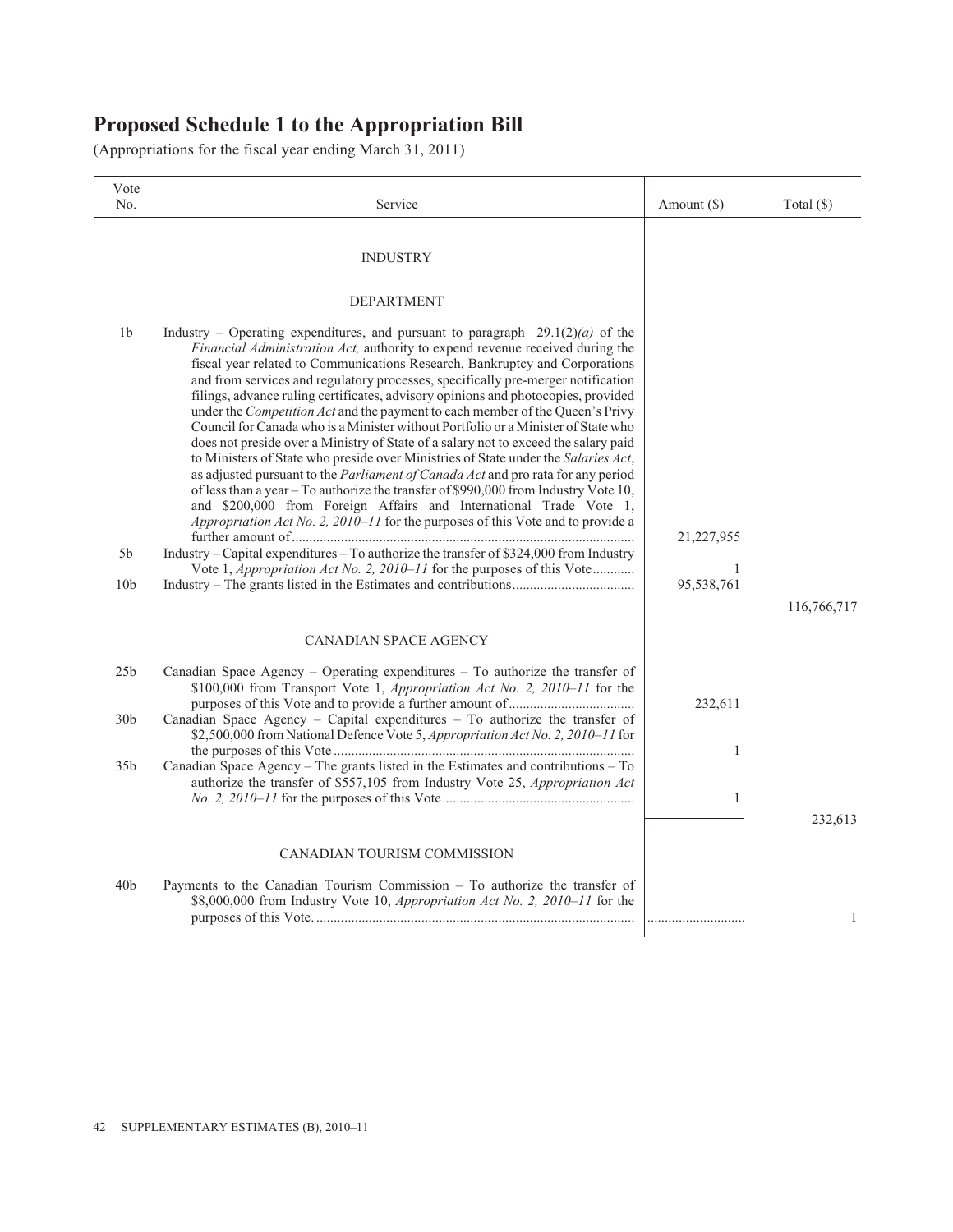| Vote<br>No.            | Service                                                                                                                                                                                                                                                                                                                                                                                                      | Amount (\$) | Total $(\$)$ |
|------------------------|--------------------------------------------------------------------------------------------------------------------------------------------------------------------------------------------------------------------------------------------------------------------------------------------------------------------------------------------------------------------------------------------------------------|-------------|--------------|
|                        | INDUSTRY-Concluded                                                                                                                                                                                                                                                                                                                                                                                           |             |              |
|                        | FEDERAL ECONOMIC DEVELOPMENT AGENCY<br>FOR SOUTHERN ONTARIO                                                                                                                                                                                                                                                                                                                                                  |             |              |
| 50 <sub>b</sub>        | Federal Economic Development Agency for Southern Ontario – Operating<br>expenditures $-$ To authorize the transfer of \$34,200 from Industry Vote 1,<br>Appropriation Act No. 2, 2010-11 for the purposes of this Vote and to provide a                                                                                                                                                                      | 3,620,838   |              |
| 55 <sub>b</sub>        | Federal Economic Development Agency for Southern Ontario - The grants listed in<br>the Estimates and contributions – To authorize the transfer of $$1,264,192$ from<br>Industry Vote 10, <i>Appropriation Act No. 2, 2010–11</i> for the purposes of this Vote                                                                                                                                               | 84,823,510  |              |
|                        | NATIONAL RESEARCH COUNCIL OF CANADA                                                                                                                                                                                                                                                                                                                                                                          |             | 88,444,348   |
| 65b<br>70 <sub>b</sub> | National Research Council of Canada - Capital expenditures - To authorize the<br>transfer of \$650,000 from National Defence Vote 5, Appropriation Act No. 2,<br>2010–11 for the purposes of this Vote and to provide a further amount of<br>National Research Council of Canada - The grants listed in the Estimates and<br>contributions - To authorize the transfer of \$2,992,358 from Industry Vote 60, | 988,000     |              |
|                        | Appropriation Act No. 2, 2010–11 for the purposes of this Vote and to provide a                                                                                                                                                                                                                                                                                                                              | 631,642     | 1,619,642    |
|                        | NATURAL SCIENCES AND ENGINEERING RESEARCH COUNCIL                                                                                                                                                                                                                                                                                                                                                            |             |              |
| 75b<br>80 <sub>b</sub> | Natural Sciences and Engineering Research Council - Operating expenditures<br>Natural Sciences and Engineering Research Council - The grants listed in the<br>Estimates - To authorize the transfer of \$100,000 from Fisheries and Oceans<br>Vote 1, Appropriation Act No. 2, 2010-11 for the purposes of this Vote and to                                                                                  | 1,976,244   |              |
|                        |                                                                                                                                                                                                                                                                                                                                                                                                              | 37,723,286  | 39,699,530   |
| 90 <sub>b</sub>        | SOCIAL SCIENCES AND HUMANITIES RESEARCH COUNCIL<br>Social Sciences and Humanities Research Council - Operating expenditures                                                                                                                                                                                                                                                                                  | 99,977      |              |
| 95b                    | Social Sciences and Humanities Research Council - The grants listed in the Estimates<br>- To authorize the transfer of \$271,836 from Canadian Heritage Vote 5,<br>Appropriation Act No. 2, 2010–11 for the purposes of this Vote and to provide a                                                                                                                                                           |             |              |
|                        |                                                                                                                                                                                                                                                                                                                                                                                                              | 12,513,333  | 12,613,310   |
|                        | STATISTICS CANADA                                                                                                                                                                                                                                                                                                                                                                                            |             |              |
| 105b                   | Statistics Canada - Program expenditures, contributions and pursuant to paragraph<br>$29.1(2)(a)$ of the <i>Financial Administration Act</i> , authority to expend revenue                                                                                                                                                                                                                                   |             | 86,596       |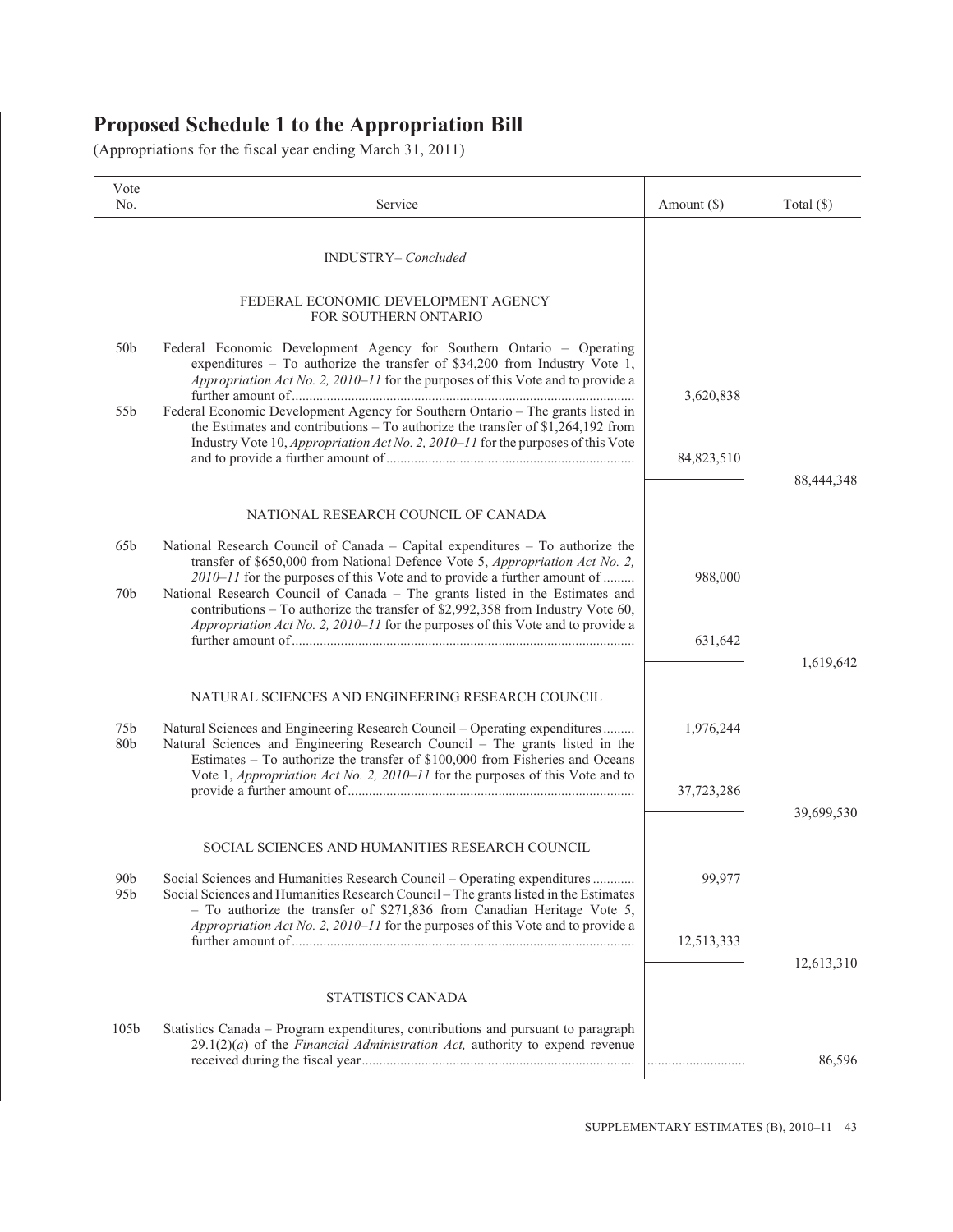| Vote<br>No.     | Service                                                                                                                                                                                                                                                                                                                                                                                                                                                                                                                                                                                                                                                                                                                                             | Amount $(\$)$ | Total $(\$)$ |
|-----------------|-----------------------------------------------------------------------------------------------------------------------------------------------------------------------------------------------------------------------------------------------------------------------------------------------------------------------------------------------------------------------------------------------------------------------------------------------------------------------------------------------------------------------------------------------------------------------------------------------------------------------------------------------------------------------------------------------------------------------------------------------------|---------------|--------------|
|                 | <b>JUSTICE</b>                                                                                                                                                                                                                                                                                                                                                                                                                                                                                                                                                                                                                                                                                                                                      |               |              |
|                 | <b>DEPARTMENT</b>                                                                                                                                                                                                                                                                                                                                                                                                                                                                                                                                                                                                                                                                                                                                   |               |              |
| 1 <sub>b</sub>  | Justice – Operating expenditures, and, pursuant to paragraph $29.1(2)(a)$ of the<br>Financial Administration Act, authority to expend revenues received in a fiscal<br>year, and to offset expenditures incurred in the fiscal year, arising from the<br>provision of mandatory legal services to Government departments and agencies<br>and optional services to Crown corporations, non-federal organizations and<br>international organizations provided they are consistent with the Department's<br>mandate and the payment to each member of the Queen's Privy Council for<br>Canada who is a Minister without Portfolio or a Minister of State who does not<br>preside over a Ministry of State of a salary not to exceed the salary paid to |               |              |
|                 | Ministers of State who preside over Ministries of State under the <i>Salaries Act</i> , as<br>adjusted pursuant to the Parliament of Canada Act and pro rata for any period of                                                                                                                                                                                                                                                                                                                                                                                                                                                                                                                                                                      | 9,323,836     |              |
| 5 <sub>b</sub>  | Justice $-$ The grants listed in the Estimates and contributions $-$ To authorize the<br>transfer of \$2,000,000 from Citizenship and Immigration Vote 5, Appropriation<br>Act No. 2, 2010–11 for the purposes of this Vote and to provide a further amount                                                                                                                                                                                                                                                                                                                                                                                                                                                                                         | 6,861,000     |              |
|                 |                                                                                                                                                                                                                                                                                                                                                                                                                                                                                                                                                                                                                                                                                                                                                     |               | 16,184,836   |
|                 | <b>COURTS ADMINISTRATION SERVICE</b>                                                                                                                                                                                                                                                                                                                                                                                                                                                                                                                                                                                                                                                                                                                |               |              |
| 30 <sub>b</sub> |                                                                                                                                                                                                                                                                                                                                                                                                                                                                                                                                                                                                                                                                                                                                                     |               | 2,997,853    |
|                 | OFFICE OF THE DIRECTOR OF PUBLIC PROSECUTIONS                                                                                                                                                                                                                                                                                                                                                                                                                                                                                                                                                                                                                                                                                                       |               |              |
| 35 <sub>b</sub> | Office of the Director of Public Prosecutions – Program expenditures, and, pursuant to<br>paragraph $29.1(2)(a)$ of the <i>Financial Administration Act</i> , authority to expend<br>revenues received in a fiscal year, and to offset expenditures incurred in the fiscal<br>year, arising from the provision of prosecution and prosecution-related services<br>to Government departments and agencies and optional services to Crown<br>corporations, non-federal organizations and international organizations provided<br>they are consistent with the Office of the Director of Public Prosecution's<br>mandate - To authorize the transfer of $$466,013$ from Justice Vote 1,                                                                |               | $\mathbf{1}$ |
|                 | OFFICES OF THE INFORMATION AND<br>PRIVACY COMMISSIONERS OF CANADA                                                                                                                                                                                                                                                                                                                                                                                                                                                                                                                                                                                                                                                                                   |               |              |
| 45 <sub>b</sub> | Offices of the Information and Privacy Commissioners of Canada – Office of the                                                                                                                                                                                                                                                                                                                                                                                                                                                                                                                                                                                                                                                                      |               | 694.048      |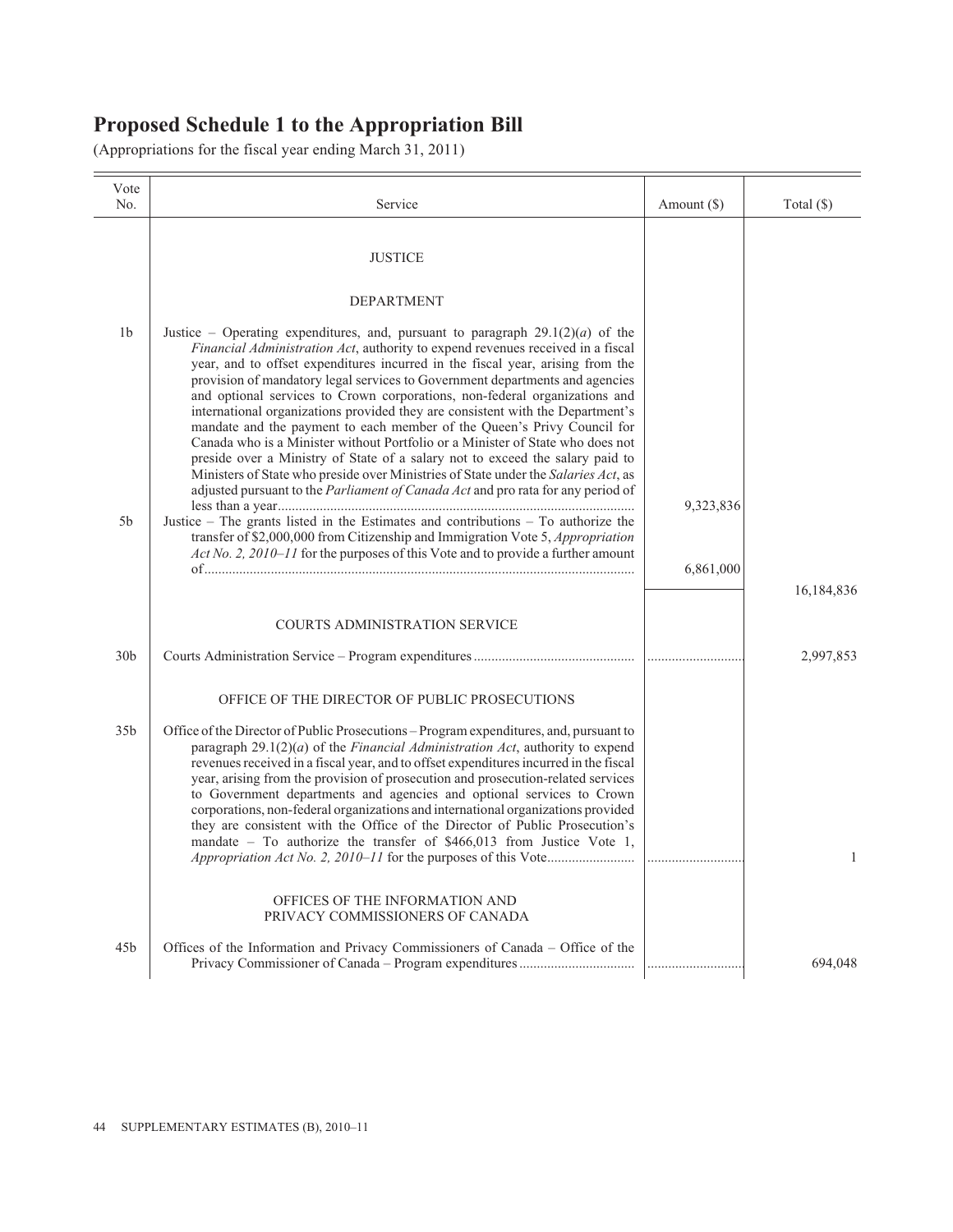| Vote<br>No.     | Service                                                                                                                                                                                                                                                                                                                                                                                                                                                                                                                                                                                                                                                                                                                                                                                                                                                                                                                                                                                                                                                                                                                                                                                                                                                                                                                                                                                                                                     | Amount $(\$)$               | Total $($ ) |
|-----------------|---------------------------------------------------------------------------------------------------------------------------------------------------------------------------------------------------------------------------------------------------------------------------------------------------------------------------------------------------------------------------------------------------------------------------------------------------------------------------------------------------------------------------------------------------------------------------------------------------------------------------------------------------------------------------------------------------------------------------------------------------------------------------------------------------------------------------------------------------------------------------------------------------------------------------------------------------------------------------------------------------------------------------------------------------------------------------------------------------------------------------------------------------------------------------------------------------------------------------------------------------------------------------------------------------------------------------------------------------------------------------------------------------------------------------------------------|-----------------------------|-------------|
|                 | NATIONAL DEFENCE                                                                                                                                                                                                                                                                                                                                                                                                                                                                                                                                                                                                                                                                                                                                                                                                                                                                                                                                                                                                                                                                                                                                                                                                                                                                                                                                                                                                                            |                             |             |
|                 | <b>DEPARTMENT</b>                                                                                                                                                                                                                                                                                                                                                                                                                                                                                                                                                                                                                                                                                                                                                                                                                                                                                                                                                                                                                                                                                                                                                                                                                                                                                                                                                                                                                           |                             |             |
| 1 <sub>b</sub>  | National Defence - Operating expenditures and authority for total commitments,<br>subject to allotment by the Treasury Board, of \$29,408,434,518 for the purposes<br>of Votes 1, 5 and 10 of the Department regardless of the year in which the<br>payment of those commitments comes due (of which it is estimated that<br>\$9,238,213,000 will come due for payment in future years), authority to make<br>payments from any of those Votes to provinces or municipalities as contributions<br>toward construction done by those bodies, authority, subject to the direction of<br>the Treasury Board, to make recoverable expenditures or advances from any of<br>those Votes in respect of materials supplied to or services performed on behalf of<br>individuals, corporations, outside agencies, other government departments and<br>agencies and other governments and authority to expend revenue, as authorized<br>by the Treasury Board, received during the fiscal year for the purposes of any of<br>those Votes and the payment to each member of the Queen's Privy Council for<br>Canada who is a Minister without Portfolio or a Minister of State who does not<br>preside over a Ministry of State of a salary not to exceed the salary paid to<br>Ministers of State who preside over Ministries of State under the Salaries Act, as<br>adjusted pursuant to the Parliament of Canada Act and pro rata for any period of |                             |             |
| 5 <sub>b</sub>  | National Defence – Capital expenditures – To authorize the transfer of \$3,138,000<br>from National Defence Vote 10, Appropriation Act No. 2, 2010-11 for the                                                                                                                                                                                                                                                                                                                                                                                                                                                                                                                                                                                                                                                                                                                                                                                                                                                                                                                                                                                                                                                                                                                                                                                                                                                                               | 596,916,624                 |             |
| 10 <sub>b</sub> | National Defence – The grants listed in the Estimates and contributions, which grants<br>and contributions may include cash payments or, in lieu of payment made to a<br>recipient, the provision of goods or services or of the use of facilities, and which<br>may also include the contributions that may be approved by the Governor in<br>Council in accordance with section 3 of The Defence Appropriation Act, 1950,<br>for provision or transfer of defence equipment or services or supplies or facilities<br>for defence purposes $-$ To authorize the transfer of \$30,000,000 from National<br>Defence Vote 5, <i>Appropriation Act No. 2, 2010–11</i> for the purposes of this Vote                                                                                                                                                                                                                                                                                                                                                                                                                                                                                                                                                                                                                                                                                                                                            | 102,310,998<br>$\mathbf{1}$ |             |
|                 |                                                                                                                                                                                                                                                                                                                                                                                                                                                                                                                                                                                                                                                                                                                                                                                                                                                                                                                                                                                                                                                                                                                                                                                                                                                                                                                                                                                                                                             |                             | 699,227,623 |
|                 | MILITARY POLICE COMPLAINTS COMMISSION                                                                                                                                                                                                                                                                                                                                                                                                                                                                                                                                                                                                                                                                                                                                                                                                                                                                                                                                                                                                                                                                                                                                                                                                                                                                                                                                                                                                       |                             |             |
| 20 <sub>b</sub> |                                                                                                                                                                                                                                                                                                                                                                                                                                                                                                                                                                                                                                                                                                                                                                                                                                                                                                                                                                                                                                                                                                                                                                                                                                                                                                                                                                                                                                             |                             | 2,081,900   |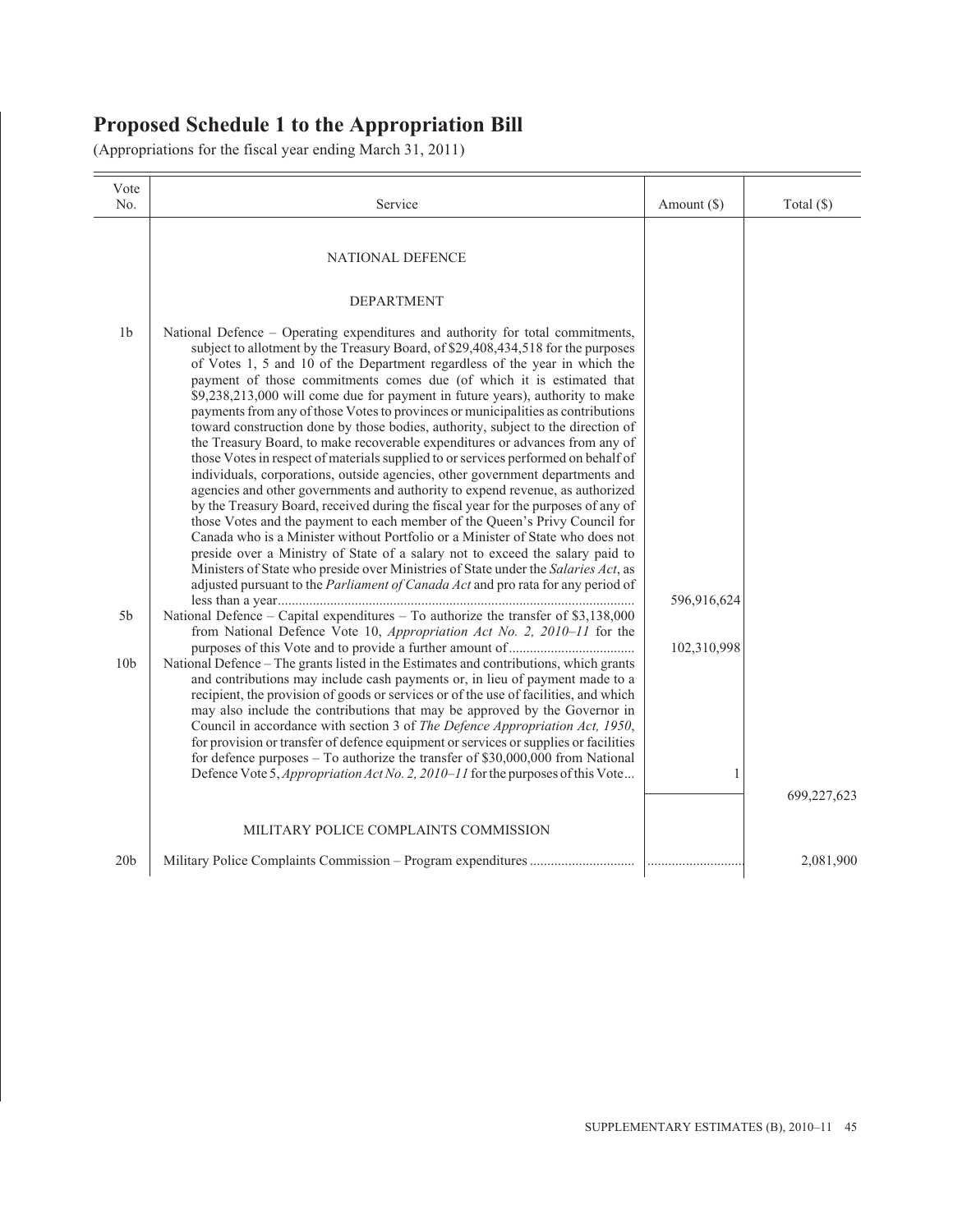| Vote<br>No.                             | Service                                                                                                                                                                                                                                                                                                                                                                                                                                                                                                                                                                                                                                                                                                                                                                                                                                                                                                                                                                                                                                                                                                                                                                                                                                                                                                                                                                                                                                                                                                                                                                                               | Amount $(\$)$     | Total $(\$)$ |
|-----------------------------------------|-------------------------------------------------------------------------------------------------------------------------------------------------------------------------------------------------------------------------------------------------------------------------------------------------------------------------------------------------------------------------------------------------------------------------------------------------------------------------------------------------------------------------------------------------------------------------------------------------------------------------------------------------------------------------------------------------------------------------------------------------------------------------------------------------------------------------------------------------------------------------------------------------------------------------------------------------------------------------------------------------------------------------------------------------------------------------------------------------------------------------------------------------------------------------------------------------------------------------------------------------------------------------------------------------------------------------------------------------------------------------------------------------------------------------------------------------------------------------------------------------------------------------------------------------------------------------------------------------------|-------------------|--------------|
|                                         | NATURAL RESOURCES                                                                                                                                                                                                                                                                                                                                                                                                                                                                                                                                                                                                                                                                                                                                                                                                                                                                                                                                                                                                                                                                                                                                                                                                                                                                                                                                                                                                                                                                                                                                                                                     |                   |              |
|                                         | <b>DEPARTMENT</b>                                                                                                                                                                                                                                                                                                                                                                                                                                                                                                                                                                                                                                                                                                                                                                                                                                                                                                                                                                                                                                                                                                                                                                                                                                                                                                                                                                                                                                                                                                                                                                                     |                   |              |
| 1 <sub>b</sub><br>5b<br>10 <sub>b</sub> | Natural Resources – Operating expenditures and, pursuant to paragraph 29.1(2)( <i>a</i> ) of<br>the Financial Administration Act, authority to expend revenues received during<br>the fiscal year from the sale of forestry and information products; licensing,<br>training and certification activities related to the Explosives Act and Explosives<br>and from research, consultation, testing, analysis, and<br>Regulations:<br>administration services as part of the departmental operations and the payment to<br>each member of the Queen's Privy Council for Canada who is a Minister without<br>Portfolio or a Minister of State who does not preside over a Ministry of State of a<br>salary not to exceed the salary paid to Ministers of State who preside over<br>Ministries of State under the Salaries Act, as adjusted pursuant to the Parliament<br>of Canada Act and pro rata for any period of less than a year $-$ To authorize the<br>transfer of \$3,000,000 from Transport Vote 1, \$1,000,000 from Public Safety and<br>Emergency Preparedness Vote 30, and \$200,000 from Indian Affairs and<br>Northern Development Vote 1, Appropriation Act No. 2, 2010-11 for the<br>Natural Resources - Capital expenditures - To authorize the transfer of \$588,503 from<br>Natural Resources Vote 1, \$9,000,000 from Indian Affairs and Northern<br>Development Vote 10, and \$852,000 from National Defence Vote 5,<br>Natural Resources – The grants listed in the Estimates and contributions – To<br>authorize the transfer of \$2,925,782 from Natural Resources Vote 1, and | $\mathbf{1}$<br>1 |              |
|                                         | \$2,875,000 from Indian Affairs and Northern Development Vote 10,<br>Appropriation Act No. 2, 2010-11 for the purposes of this Vote and to provide a                                                                                                                                                                                                                                                                                                                                                                                                                                                                                                                                                                                                                                                                                                                                                                                                                                                                                                                                                                                                                                                                                                                                                                                                                                                                                                                                                                                                                                                  | 15,291,403        | 15,291,405   |
|                                         | ATOMIC ENERGY OF CANADA LIMITED                                                                                                                                                                                                                                                                                                                                                                                                                                                                                                                                                                                                                                                                                                                                                                                                                                                                                                                                                                                                                                                                                                                                                                                                                                                                                                                                                                                                                                                                                                                                                                       |                   |              |
| 15 <sub>b</sub>                         | Payments to Atomic Energy of Canada Limited for operating and capital expenditures.                                                                                                                                                                                                                                                                                                                                                                                                                                                                                                                                                                                                                                                                                                                                                                                                                                                                                                                                                                                                                                                                                                                                                                                                                                                                                                                                                                                                                                                                                                                   |                   | 294,000,000  |
|                                         | CANADIAN NUCLEAR SAFETY COMMISSION                                                                                                                                                                                                                                                                                                                                                                                                                                                                                                                                                                                                                                                                                                                                                                                                                                                                                                                                                                                                                                                                                                                                                                                                                                                                                                                                                                                                                                                                                                                                                                    |                   |              |
| 20 <sub>b</sub>                         | Canadian Nuclear Safety Commission – Program expenditures, the grants listed in the                                                                                                                                                                                                                                                                                                                                                                                                                                                                                                                                                                                                                                                                                                                                                                                                                                                                                                                                                                                                                                                                                                                                                                                                                                                                                                                                                                                                                                                                                                                   |                   | 1,342,650    |
|                                         | NATIONAL ENERGY BOARD                                                                                                                                                                                                                                                                                                                                                                                                                                                                                                                                                                                                                                                                                                                                                                                                                                                                                                                                                                                                                                                                                                                                                                                                                                                                                                                                                                                                                                                                                                                                                                                 |                   |              |
| 25 <sub>b</sub>                         |                                                                                                                                                                                                                                                                                                                                                                                                                                                                                                                                                                                                                                                                                                                                                                                                                                                                                                                                                                                                                                                                                                                                                                                                                                                                                                                                                                                                                                                                                                                                                                                                       |                   | 1,515,335    |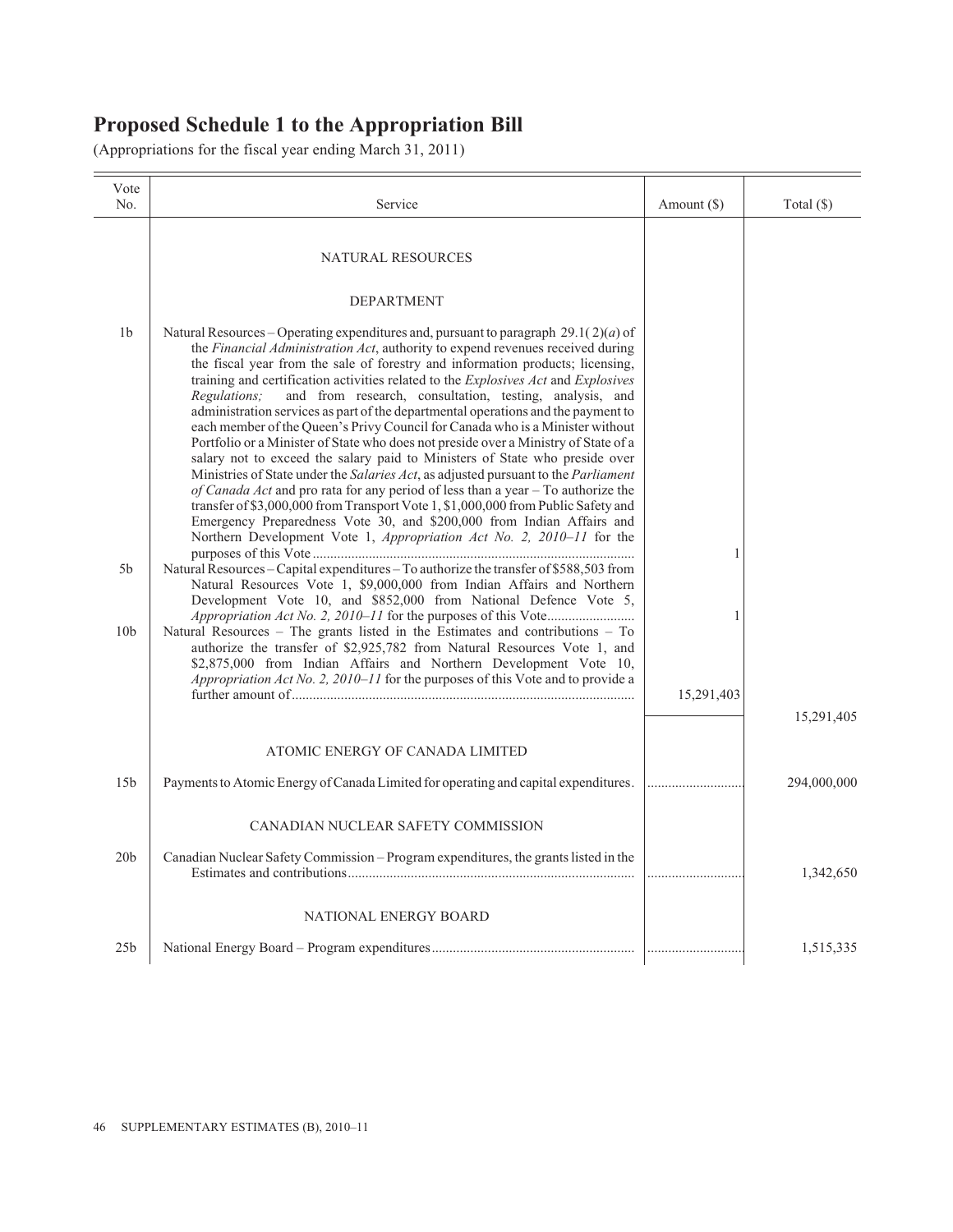| Vote<br>No.     | Service                                                                                                                                                                                                                                                                                                                                                                                                                                                                                                                                                                           | Amount (\$) | Total $(\$)$ |
|-----------------|-----------------------------------------------------------------------------------------------------------------------------------------------------------------------------------------------------------------------------------------------------------------------------------------------------------------------------------------------------------------------------------------------------------------------------------------------------------------------------------------------------------------------------------------------------------------------------------|-------------|--------------|
|                 |                                                                                                                                                                                                                                                                                                                                                                                                                                                                                                                                                                                   |             |              |
|                 | PARLIAMENT                                                                                                                                                                                                                                                                                                                                                                                                                                                                                                                                                                        |             |              |
|                 | LIBRARY OF PARLIAMENT                                                                                                                                                                                                                                                                                                                                                                                                                                                                                                                                                             |             |              |
| 10 <sub>b</sub> | Library of Parliament - Program expenditures, including authority to expend revenues<br>received during the fiscal year arising from the activities of the Library of                                                                                                                                                                                                                                                                                                                                                                                                             |             | 600,000      |
|                 | PRIVY COUNCIL                                                                                                                                                                                                                                                                                                                                                                                                                                                                                                                                                                     |             |              |
|                 | <b>DEPARTMENT</b>                                                                                                                                                                                                                                                                                                                                                                                                                                                                                                                                                                 |             |              |
| 1 <sub>b</sub>  | Privy Council - Program expenditures, including operating expenditures of<br>Commissions of Inquiry not otherwise provided for and the operation of the<br>Prime Minister's residence; and the payment to each member of the Queen's<br>Privy Council for Canada who is a Minister without Portfolio or a Minister of<br>State who does not preside over a Ministry of State of a salary not to exceed the<br>salary paid to Ministers of State who preside over Ministries of State under the<br>Salaries Act, as adjusted pursuant to the Parliament of Canada Act and pro rata |             | 1,403,190    |
|                 | OLD PORT OF MONTREAL CORPORATION INC.                                                                                                                                                                                                                                                                                                                                                                                                                                                                                                                                             |             |              |
| 23 <sub>b</sub> | Payments to the Old Port of Montreal Corporation Inc. for operating and capital<br>expenditures – To authorize the transfer of \$7,018,250 from Transport Vote 65,<br>Appropriation Act No. 2, 2010–11 for the purpose of this Vote and to provide a                                                                                                                                                                                                                                                                                                                              |             | 913,795      |
|                 | PUBLIC SAFETY AND EMERGENCY PREPAREDNESS                                                                                                                                                                                                                                                                                                                                                                                                                                                                                                                                          |             |              |
|                 | <b>DEPARTMENT</b>                                                                                                                                                                                                                                                                                                                                                                                                                                                                                                                                                                 |             |              |
| 1b              | Public Safety and Emergency Preparedness – Operating expenditures and the payment<br>to each member of the Queen's Privy Council for Canada who is a Minister<br>without Portfolio or a Minister of State who does not preside over a Ministry of<br>State of a salary not to exceed the salary paid to Ministers of State who preside<br>over Ministries of State under the Salaries Act, as adjusted pursuant to the                                                                                                                                                            |             |              |
|                 | Parliament of Canada Act and pro rata for any period of less than a year                                                                                                                                                                                                                                                                                                                                                                                                                                                                                                          | 1,838,225   |              |
| 5 <sub>b</sub>  | Public Safety and Emergency Preparedness - The grants listed in the Estimates and                                                                                                                                                                                                                                                                                                                                                                                                                                                                                                 | 1,000,000   |              |
|                 |                                                                                                                                                                                                                                                                                                                                                                                                                                                                                                                                                                                   |             | 2,838,225    |
|                 | CANADIAN SECURITY INTELLIGENCE SERVICE                                                                                                                                                                                                                                                                                                                                                                                                                                                                                                                                            |             |              |
| 20 <sub>b</sub> | Canadian Security Intelligence Service - Operating expenditures - To authorize the<br>transfer of \$63,000 from National Defence Vote 5, Appropriation Act No. 2,<br>2010–11 for the purposes of this Vote and to provide a further amount of                                                                                                                                                                                                                                                                                                                                     |             | 12,831,259   |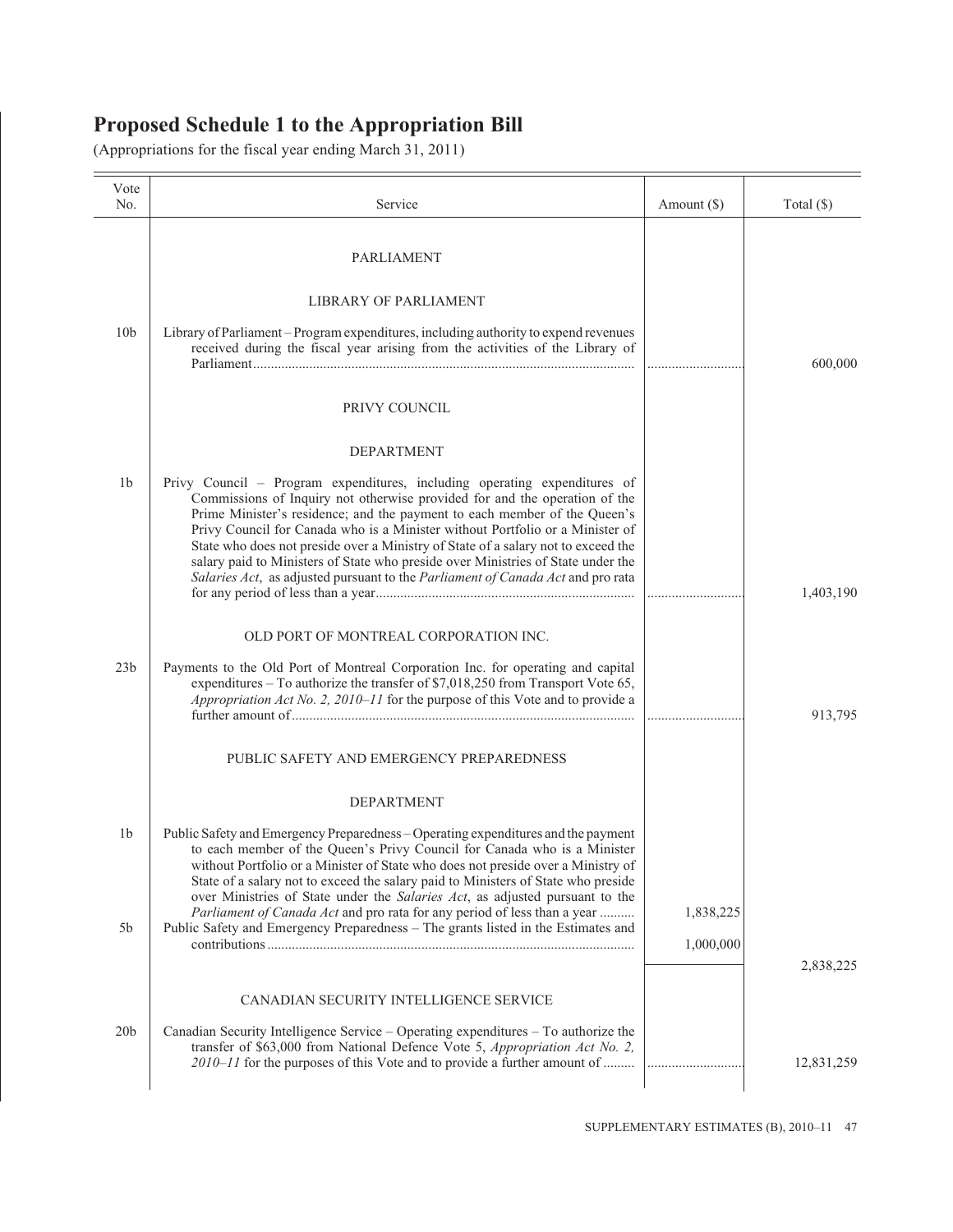| Vote<br>No.     | Service                                                                                                                                                                                                                                                                                                                                                                                                                                                                                                                                                                                                                                                                                                                                                                                                                                                                                                                                                                                                                                                                                                                                                                                                                                         | Amount (\$) | Total $(\$)$ |
|-----------------|-------------------------------------------------------------------------------------------------------------------------------------------------------------------------------------------------------------------------------------------------------------------------------------------------------------------------------------------------------------------------------------------------------------------------------------------------------------------------------------------------------------------------------------------------------------------------------------------------------------------------------------------------------------------------------------------------------------------------------------------------------------------------------------------------------------------------------------------------------------------------------------------------------------------------------------------------------------------------------------------------------------------------------------------------------------------------------------------------------------------------------------------------------------------------------------------------------------------------------------------------|-------------|--------------|
|                 | PUBLIC SAFETY AND EMERGENCY PREPAREDNESS - Concluded                                                                                                                                                                                                                                                                                                                                                                                                                                                                                                                                                                                                                                                                                                                                                                                                                                                                                                                                                                                                                                                                                                                                                                                            |             |              |
|                 | CORRECTIONAL SERVICE OF CANADA                                                                                                                                                                                                                                                                                                                                                                                                                                                                                                                                                                                                                                                                                                                                                                                                                                                                                                                                                                                                                                                                                                                                                                                                                  |             |              |
| 30 <sub>b</sub> | Correctional Service of Canada – Operating expenditures, the grants listed in the<br>Estimates, contributions, and<br>$(a)$ authority to pay into the Inmate Welfare Fund revenue derived during the year<br>from projects operated by inmates and financed by that Fund;<br>$(b)$ authority to operate canteens in federal institutions and to deposit revenue<br>from sales into the Inmate Welfare Fund;<br>(c) payments, in accordance with terms and conditions prescribed by the<br>Governor in Council, to or on behalf of discharged inmates who suffer physical<br>disability caused by participation in normal program activity in federal<br>institutions, and to dependants of deceased inmates and ex-inmates whose death<br>resulted from participation in normal program activity in federal institutions; and<br>(d) authority for the Minister of Public Safety and Emergency Preparedness,<br>subject to the approval of the Governor in Council, to enter into an agreement<br>with any province for the confinement in institutions of that province of any<br>persons sentenced or committed to a penitentiary, for compensation for the<br>maintenance of such persons and for payment in respect of the construction and |             | 2,024,009    |
|                 | NATIONAL PAROLE BOARD                                                                                                                                                                                                                                                                                                                                                                                                                                                                                                                                                                                                                                                                                                                                                                                                                                                                                                                                                                                                                                                                                                                                                                                                                           |             |              |
| 40 <sub>b</sub> | National Parole Board – Program expenditures and, pursuant to paragraph $29.1(2)(a)$<br>of the Financial Administration Act, authority to expend revenues received in a<br>fiscal year, and to offset expenditures incurred in the fiscal year arising from the<br>provision of services to process pardon applications for persons convicted of                                                                                                                                                                                                                                                                                                                                                                                                                                                                                                                                                                                                                                                                                                                                                                                                                                                                                                |             | 128,360      |
|                 | OFFICE OF THE CORRECTIONAL INVESTIGATOR                                                                                                                                                                                                                                                                                                                                                                                                                                                                                                                                                                                                                                                                                                                                                                                                                                                                                                                                                                                                                                                                                                                                                                                                         |             |              |
| 45 <sub>b</sub> |                                                                                                                                                                                                                                                                                                                                                                                                                                                                                                                                                                                                                                                                                                                                                                                                                                                                                                                                                                                                                                                                                                                                                                                                                                                 |             | 37,400       |
|                 | ROYAL CANADIAN MOUNTED POLICE                                                                                                                                                                                                                                                                                                                                                                                                                                                                                                                                                                                                                                                                                                                                                                                                                                                                                                                                                                                                                                                                                                                                                                                                                   |             |              |
| 50b             | Royal Canadian Mounted Police – Operating expenditures and authority to expend<br>revenue received during the fiscal year $-$ To authorize the transfer of \$427,500<br>from Transport Vote 1, <i>Appropriation Act No. 2, 2010–11</i> for the purposes of this                                                                                                                                                                                                                                                                                                                                                                                                                                                                                                                                                                                                                                                                                                                                                                                                                                                                                                                                                                                 | 10,017,888  |              |
| 55b             | Royal Canadian Mounted Police - Capital expenditures - To authorize the transfer of<br>\$730,000 from National Defence Vote 5, Appropriation Act No. 2, 2010-11 for                                                                                                                                                                                                                                                                                                                                                                                                                                                                                                                                                                                                                                                                                                                                                                                                                                                                                                                                                                                                                                                                             |             |              |
| 60 <sub>b</sub> | Royal Canadian Mounted Police - The grants listed in the Estimates and contributions,                                                                                                                                                                                                                                                                                                                                                                                                                                                                                                                                                                                                                                                                                                                                                                                                                                                                                                                                                                                                                                                                                                                                                           | 10,436,210  |              |
|                 | provided that the amount listed for any grant may be increased or decreased                                                                                                                                                                                                                                                                                                                                                                                                                                                                                                                                                                                                                                                                                                                                                                                                                                                                                                                                                                                                                                                                                                                                                                     | 13,844,744  |              |
|                 |                                                                                                                                                                                                                                                                                                                                                                                                                                                                                                                                                                                                                                                                                                                                                                                                                                                                                                                                                                                                                                                                                                                                                                                                                                                 |             | 34,298,842   |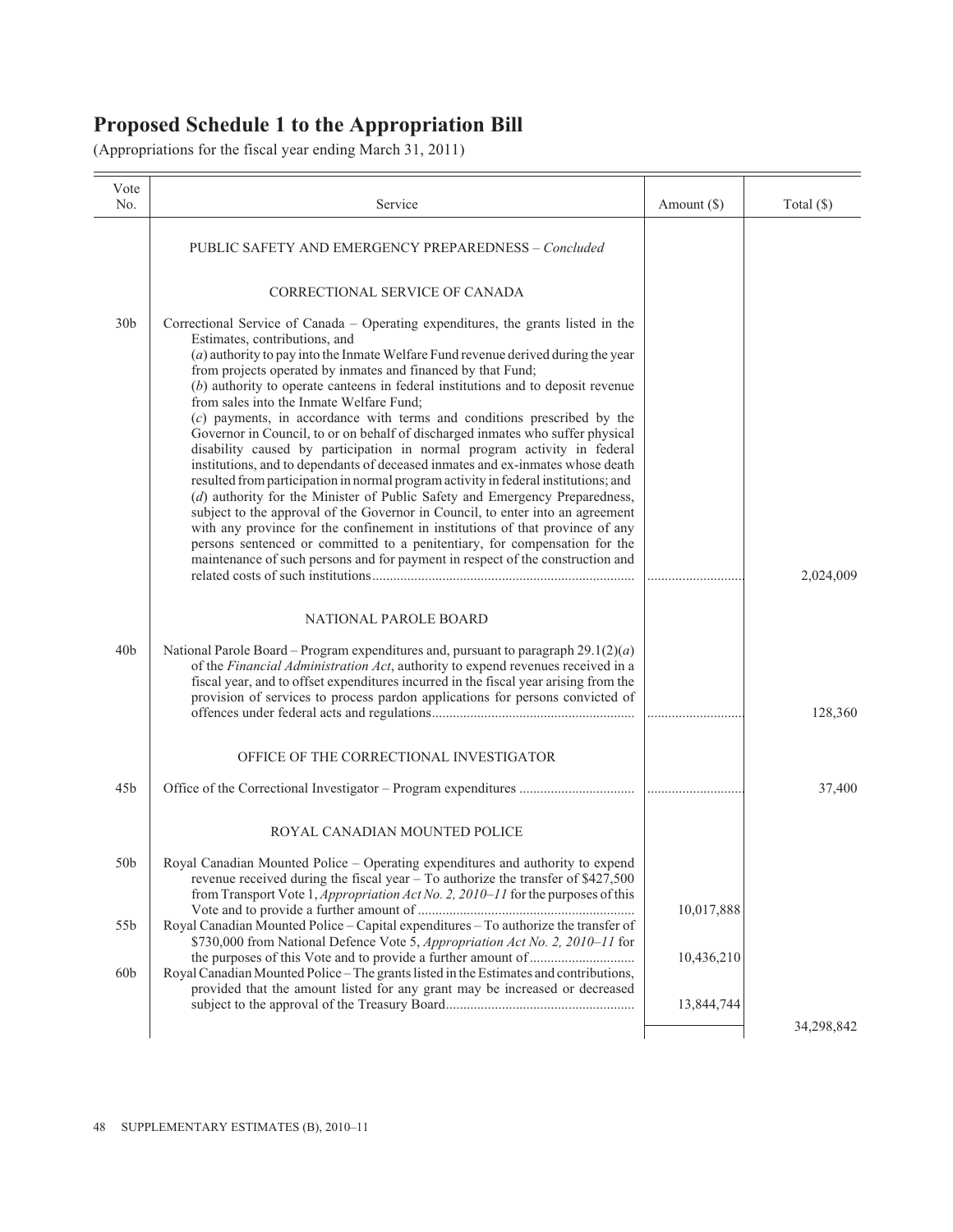| Vote<br>No.                                         | Service                                                                                                                                                                                                                                                                                                                                                                                                                                                                                                                                                                                                                                                                                                                                                                                                                                                                                                                                                                                                                                                                                                                                                                                                                                                                                                                                                                                                                                                                                                                                                                                                                             | Amount $(\$)$                         | Total $(\$)$ |
|-----------------------------------------------------|-------------------------------------------------------------------------------------------------------------------------------------------------------------------------------------------------------------------------------------------------------------------------------------------------------------------------------------------------------------------------------------------------------------------------------------------------------------------------------------------------------------------------------------------------------------------------------------------------------------------------------------------------------------------------------------------------------------------------------------------------------------------------------------------------------------------------------------------------------------------------------------------------------------------------------------------------------------------------------------------------------------------------------------------------------------------------------------------------------------------------------------------------------------------------------------------------------------------------------------------------------------------------------------------------------------------------------------------------------------------------------------------------------------------------------------------------------------------------------------------------------------------------------------------------------------------------------------------------------------------------------------|---------------------------------------|--------------|
| 1 <sub>b</sub><br>5 <sub>b</sub>                    | PUBLIC WORKS AND GOVERNMENT SERVICES<br>Public Works and Government Services – Operating, contributions and expenditures<br>for the provision of accommodation, common and central services including<br>recoverable expenditures on behalf of the Canada Pension Plan, the Employment<br>Insurance Act and the Seized Property Management Act; authority to spend<br>revenues received during the fiscal year arising from accommodation and central<br>and common services in respect of these services and the payment to each<br>member of the Queen's Privy Council for Canada who is a Minister without<br>Portfolio or a Minister of State who does not preside over a Ministry of State of a<br>salary not to exceed the salary paid to Ministers of State who preside over<br>Ministries of State under the Salaries Act, as adjusted pursuant to the Parliament<br>of Canada Act and pro rata for any period of less than a year – To authorize the<br>transfer of \$14,098,672 from Canada Revenue Agency Vote 1, and \$11,000,000<br>from Transport Vote 1, <i>Appropriation Act No. 2, 2010-11</i> for the purposes of this<br>Public Works and Government Services - Capital expenditures including<br>expenditures on works other than federal property and authority to reimburse<br>tenants of federal property for improvements authorized by the Minister of Public<br>Works and Government Services - To authorize the transfer of \$51,847,100 from<br>Public Works and Government Services Vote 1, and \$1,400,000 from Public<br>Safety and Emergency Preparedness Vote 30, Appropriation Act No. 2, 2010–11 | 123,369,630<br>3,432,287              |              |
|                                                     | <b>TRANSPORT</b>                                                                                                                                                                                                                                                                                                                                                                                                                                                                                                                                                                                                                                                                                                                                                                                                                                                                                                                                                                                                                                                                                                                                                                                                                                                                                                                                                                                                                                                                                                                                                                                                                    |                                       | 126,801,917  |
| 1 <sub>b</sub><br>5 <sub>b</sub><br>10 <sub>b</sub> | DEPARTMENT<br>Transport – Operating expenditures, and<br>(a) authority to make expenditures on other than federal property in the course of<br>or arising out of the exercise of jurisdiction in aeronautics;<br>$(b)$ authority for the payment of commissions for revenue collection pursuant to<br>the Aeronautics Act;<br>(c) pursuant to paragraph 29.1(2)(a) of the Federal Administration Act, authority<br>to expend revenue recovered during the fiscal year; and<br>(d) the payment to each member of the Queen's Privy Council for Canada who is<br>a Minister without Portfolio or a Minister of State who does not preside over a<br>Ministry of State of a salary not to exceed the salary paid to Ministers of State who<br>preside over Ministries of State under the Salaries Act, as adjusted pursuant to the<br>Parliament of Canada Act and pro rata for any period of less than a year<br>Transport - Capital expenditures including contributions to provinces or<br>municipalities or local or private authorities towards construction done by those                                                                                                                                                                                                                                                                                                                                                                                                                                                                                                                                                        | 21,403,458<br>4,260,876<br>10,063,842 | 35,728,176   |
|                                                     | CANADIAN AIR TRANSPORT SECURITY AUTHORITY                                                                                                                                                                                                                                                                                                                                                                                                                                                                                                                                                                                                                                                                                                                                                                                                                                                                                                                                                                                                                                                                                                                                                                                                                                                                                                                                                                                                                                                                                                                                                                                           |                                       |              |
| 25 <sub>b</sub>                                     | Payments to the Canadian Air Transport Security Authority for operating and capital                                                                                                                                                                                                                                                                                                                                                                                                                                                                                                                                                                                                                                                                                                                                                                                                                                                                                                                                                                                                                                                                                                                                                                                                                                                                                                                                                                                                                                                                                                                                                 |                                       | 500,000      |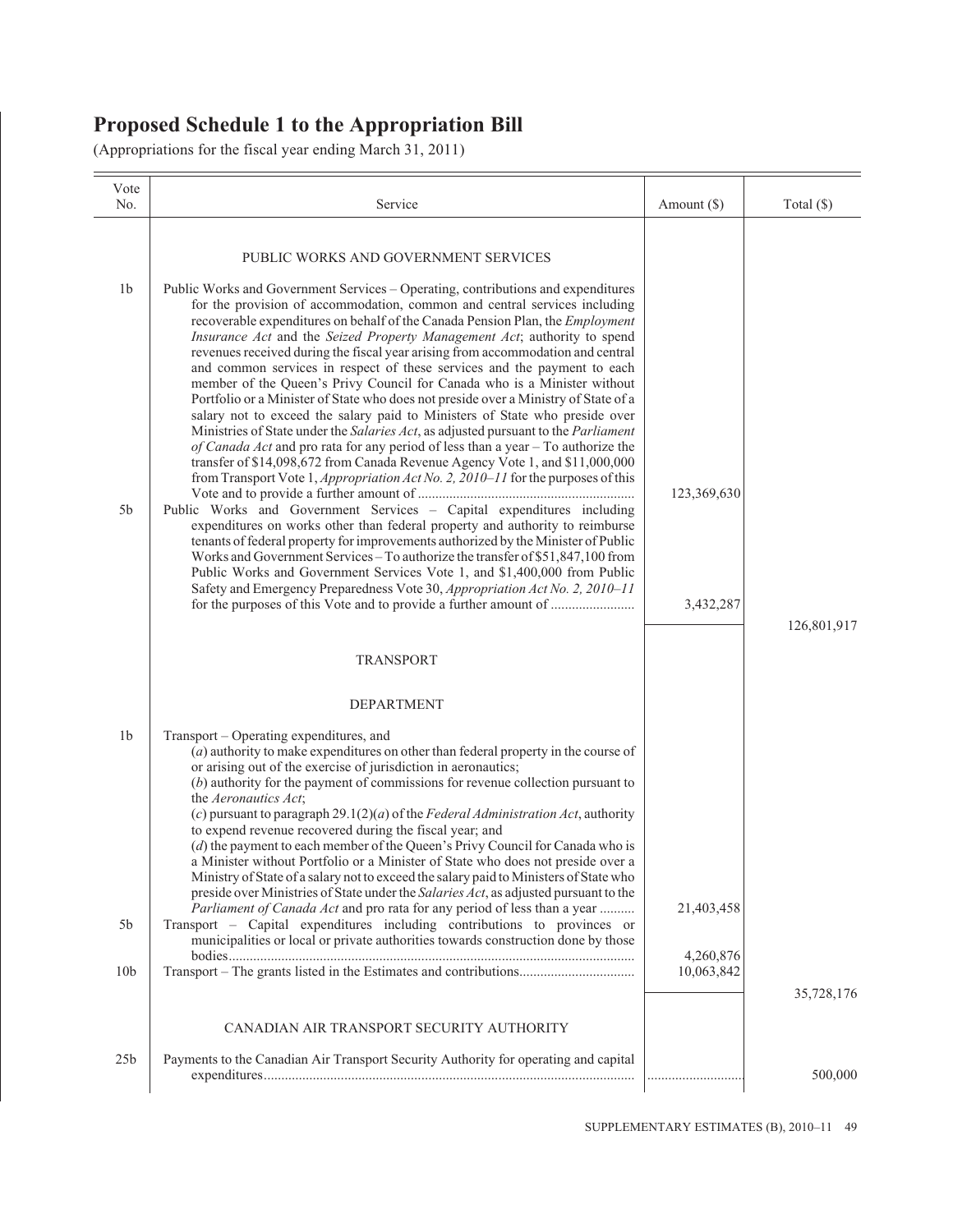| Vote<br>No.     | Service                                                                                                                                                                                                                                                                                                                                                                                                                                                                                                                                                        | Amount (\$)              | Total $(\$)$ |
|-----------------|----------------------------------------------------------------------------------------------------------------------------------------------------------------------------------------------------------------------------------------------------------------------------------------------------------------------------------------------------------------------------------------------------------------------------------------------------------------------------------------------------------------------------------------------------------------|--------------------------|--------------|
|                 | TRANSPORT - Concluded                                                                                                                                                                                                                                                                                                                                                                                                                                                                                                                                          |                          |              |
|                 | <b>MARINE ATLANTIC INC.</b>                                                                                                                                                                                                                                                                                                                                                                                                                                                                                                                                    |                          |              |
| 40 <sub>b</sub> | Payments to Marine Atlantic Inc. in respect of<br>$(a)$ the costs of the management of the Company, payments for capital purposes<br>and for transportation activities including the following water transportation<br>services pursuant to contracts with Her Majesty: Newfoundland ferries and<br>terminals; and<br>(b) payments made by the Company of the costs incurred for the provision of<br>early retirement benefits, severance and other benefits where such costs result<br>from employee cutbacks or the discontinuance or reduction of a service |                          | 102,205,000  |
|                 | OFFICE OF INFRASTRUCTURE OF CANADA                                                                                                                                                                                                                                                                                                                                                                                                                                                                                                                             |                          |              |
| 55 <sub>b</sub> | Office of Infrastructure of Canada – Operating expenditures – To authorize the<br>transfer of \$224,123 from Transport Vote 60, Appropriation Act No. 2, 2010-11                                                                                                                                                                                                                                                                                                                                                                                               |                          |              |
| 60 <sub>b</sub> |                                                                                                                                                                                                                                                                                                                                                                                                                                                                                                                                                                | 1,644,459<br>717,667,486 | 719,311,945  |
|                 | THE JACQUES CARTIER AND CHAMPLAIN<br><b>BRIDGES INCORPORATED</b>                                                                                                                                                                                                                                                                                                                                                                                                                                                                                               |                          |              |
| 70 <sub>b</sub> | Payments to the Jacques Cartier and Champlain Bridges Inc. to be applied in payment<br>of the excess of the expenditures over the revenues of the Corporation (exclusive<br>of depreciation on capital structures and reserves) in the operation of the Jacques<br>Cartier, Champlain and Honoré Mercier Bridges, a portion of the Bonaventure<br>Autoroute, the Pont-Champlain Jetty, and Melocheville Tunnel, Montreal                                                                                                                                       |                          | 29,181,000   |
|                 | TRANSPORTATION APPEAL TRIBUNAL OF CANADA                                                                                                                                                                                                                                                                                                                                                                                                                                                                                                                       |                          |              |
| 75 <sub>b</sub> | Transportation Appeal Tribunal of Canada – Program expenditures – To authorize the<br>transfer of \$310,698 from Transport Vote 1, Appropriation Act No. 2, 2010-11                                                                                                                                                                                                                                                                                                                                                                                            |                          | $\mathbf{1}$ |
|                 | VIA RAIL CANADA INC.                                                                                                                                                                                                                                                                                                                                                                                                                                                                                                                                           |                          |              |
| 80b             | Payments to VIA Rail Canada Inc. in respect of the costs of the management of the<br>Company, payments for capital purposes and payments for the provision of rail<br>passenger services in Canada in accordance with contracts entered into pursuant<br>to subparagraph (c)(i) of Transport Vote 52d, Appropriation Act No. 1, 1977                                                                                                                                                                                                                           |                          | 94,000,000   |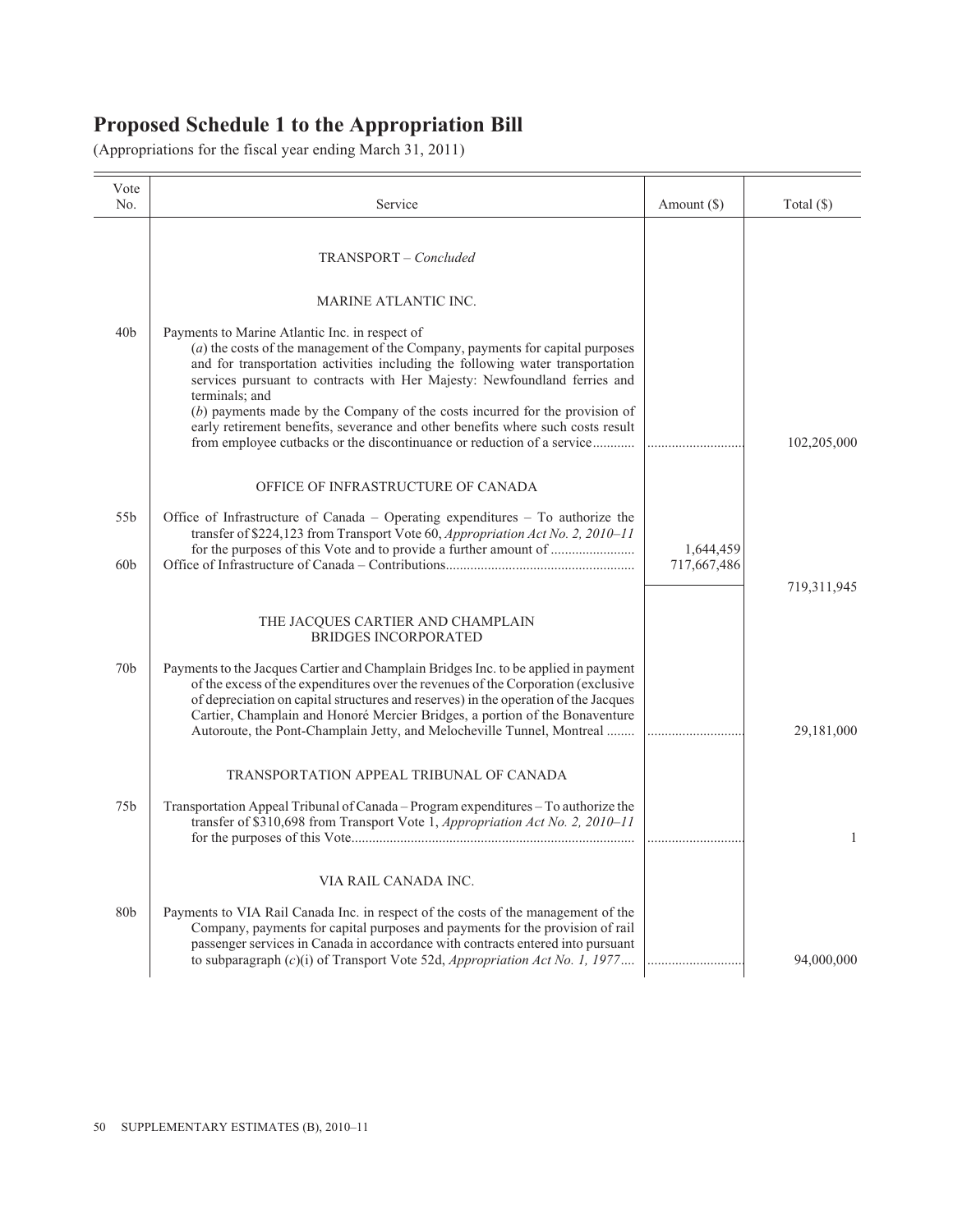| Vote<br>No.     | Service                                                                                                                                                                                                                                                                                                                                                                                                                                                                                                                                                                                                                                                                          | Amount $(\$)$            | Total $(\$)$  |
|-----------------|----------------------------------------------------------------------------------------------------------------------------------------------------------------------------------------------------------------------------------------------------------------------------------------------------------------------------------------------------------------------------------------------------------------------------------------------------------------------------------------------------------------------------------------------------------------------------------------------------------------------------------------------------------------------------------|--------------------------|---------------|
|                 | <b>TREASURY BOARD</b>                                                                                                                                                                                                                                                                                                                                                                                                                                                                                                                                                                                                                                                            |                          |               |
|                 | <b>SECRETARIAT</b>                                                                                                                                                                                                                                                                                                                                                                                                                                                                                                                                                                                                                                                               |                          |               |
| 1 <sub>b</sub>  | Treasury Board Secretariat - Program expenditures and the payment to each member<br>of the Queen's Privy Council for Canada who is a Minister without Portfolio or a<br>Minister of State who does not preside over a Ministry of State of a salary not to<br>exceed the salary paid to Ministers of State who preside over Ministries of State<br>under the Salaries Act, as adjusted pursuant to the Parliament of Canada Act and<br>pro rata for any period of less than a year and authority to expend revenues<br>received during the fiscal year arising from activities of the Treasury Board<br>Secretariat - To authorize the transfer of \$200,000 from Canada Revenue |                          |               |
| 15 <sub>b</sub> | Agency Vote 1, and \$126,355 from Health Vote 1, Appropriation Act No. 2,<br>2010–11 for the purposes of this Vote and to provide a further amount of<br>Compensation Adjustments - Subject to the approval of the Treasury Board, to<br>supplement other appropriations that may need to be partially or fully funded as a<br>result of adjustments made to terms and conditions of service or employment of<br>the federal public administration, including members of the Royal Canadian<br>Mounted Police and the Canadian Forces, Governor in Council appointees and<br>Crown corporations as defined in section 83 of the Financial Administration Act                     | 1,237,952<br>137,119,071 | 138, 357, 023 |
|                 | WESTERN ECONOMIC DIVERSIFICATION                                                                                                                                                                                                                                                                                                                                                                                                                                                                                                                                                                                                                                                 |                          |               |
| 1b              | Western Economic Diversification - Operating expenditures and the payment to each<br>member of the Queen's Privy Council for Canada who is a Minister without<br>Portfolio or a Minister of State who does not preside over a Ministry of State of a<br>salary not to exceed the salary paid to Ministers of State who preside over<br>Ministries of State under the Salaries Act, as adjusted pursuant to the Parliament<br>of Canada Act and pro rata for any period of less than a year $-$ To authorize the<br>transfer of \$20,000 from Industry Vote 1, Appropriation Act No. 2, 2010-11 for                                                                               | 2,396,126                |               |
| 5b              | Western Economic Diversification - The grants listed in the Estimates and                                                                                                                                                                                                                                                                                                                                                                                                                                                                                                                                                                                                        | 28,183,480               |               |
|                 |                                                                                                                                                                                                                                                                                                                                                                                                                                                                                                                                                                                                                                                                                  |                          | 30,579,606    |
|                 |                                                                                                                                                                                                                                                                                                                                                                                                                                                                                                                                                                                                                                                                                  |                          | 4,318,327,146 |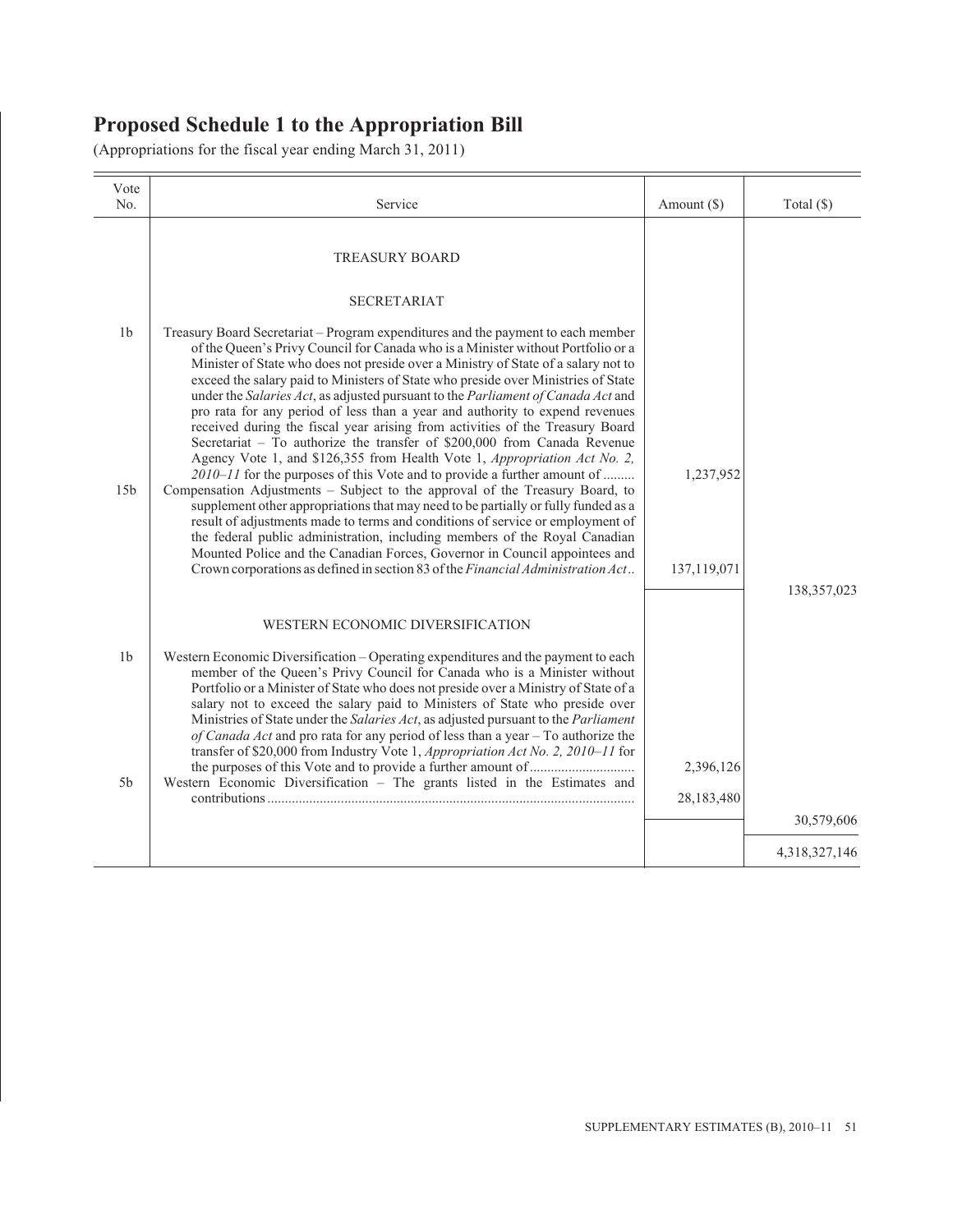(Appropriations for the fiscal year ending March 31, 2011 that may be charged to the following fiscal year ending March 31, 2012)

| Vote<br>N <sub>0</sub> | Service                                                                                                                                                                                                                                                                                                                                                                                                                                                                                                                                                                                                                                    | Amount (\$)               | Total (\$)   |
|------------------------|--------------------------------------------------------------------------------------------------------------------------------------------------------------------------------------------------------------------------------------------------------------------------------------------------------------------------------------------------------------------------------------------------------------------------------------------------------------------------------------------------------------------------------------------------------------------------------------------------------------------------------------------|---------------------------|--------------|
| 5b                     | <b>CANADA REVENUE AGENCY</b><br>Canada Revenue Agency - Capital expenditures and recoverable expenditures on<br>behalf of the Canada Pension Plan and the Employment Insurance $Act - To$<br>authorize the transfer of \$1,050,850 from Canada Revenue Agency Vote 1,<br>Appropriation Act No. 2, 2010-11 for the purposes of this Vote and to provide a                                                                                                                                                                                                                                                                                   |                           | 759,678      |
|                        | <b>ENVIRONMENT</b><br>PARKS CANADA AGENCY                                                                                                                                                                                                                                                                                                                                                                                                                                                                                                                                                                                                  |                           |              |
| 25 <sub>b</sub>        | Parks Canada Agency – Program expenditures, including capital expenditures, the<br>grants listed in the Estimates and contributions, including expenditures on other<br>than federal property, and payments to provinces and municipalities as<br>contributions towards the cost of undertakings carried out by those bodies - To<br>authorize the transfer of \$763,344 from Indian Affairs and Northern<br>Development Vote 10, \$190,000 from Public Safety and Emergency<br>Preparedness Vote 5, \$25,970 from National Defence Vote 5, and \$10,000 from<br>Public Safety and Emergency Preparedness Vote 1, Appropriation Act No. 2, |                           | $\mathbf{1}$ |
|                        | PUBLIC SAFETY AND EMERGENCY PREPAREDNESS                                                                                                                                                                                                                                                                                                                                                                                                                                                                                                                                                                                                   |                           |              |
| 10 <sub>b</sub>        | CANADA BORDER SERVICES AGENCY<br>Canada Border Services Agency – Operating expenditures and, pursuant to paragraph<br>$29.1(2)(a)$ of the <i>Financial Administration Act</i> , authority to expend in the current<br>fiscal year revenues received during the fiscal year related to the border<br>operations of the Canada Border Services Agency: fees for the provision of a<br>service or the use of a facility or for a product, right or privilege; and payments<br>received under contracts entered into by the Agency - To authorize the transfer of<br>\$396,530 from Transport Vote 1, Appropriation Act No. 2, 2010-11 for the |                           |              |
| 15 <sub>b</sub>        |                                                                                                                                                                                                                                                                                                                                                                                                                                                                                                                                                                                                                                            | 33, 323, 519<br>7,271,766 | 40,595,285   |
|                        |                                                                                                                                                                                                                                                                                                                                                                                                                                                                                                                                                                                                                                            |                           | 41,354,964   |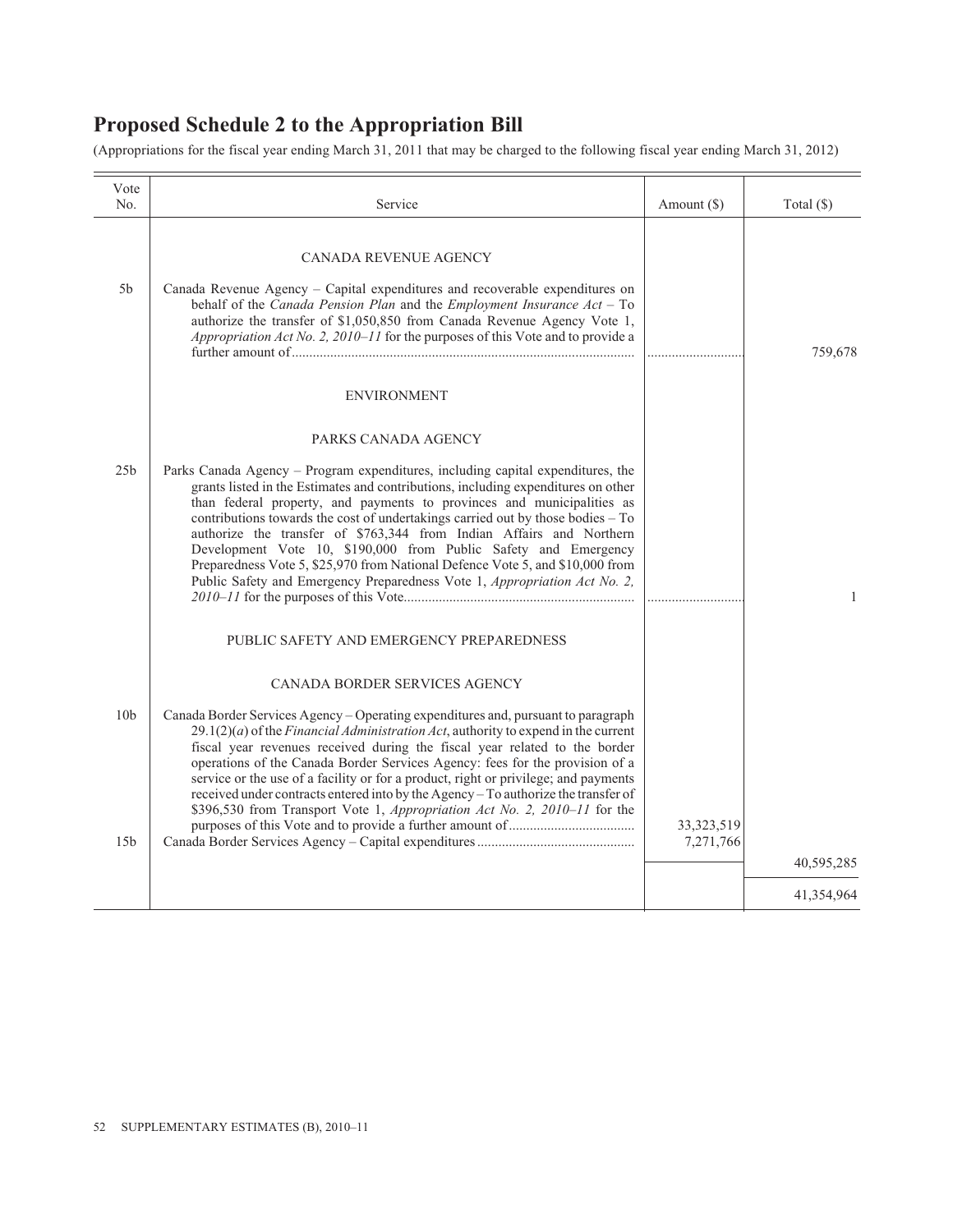#### **Statutory Items in these Supplementary Estimates**

| Department, Agency or Crown corporation                                                                                                                                                                                                                                                                                                                                                                                                                                                                                                                                                                                                                                                                                                                                                                                                         | These<br><b>Supplementary Estimates</b><br>$(\$\)$                                                                |
|-------------------------------------------------------------------------------------------------------------------------------------------------------------------------------------------------------------------------------------------------------------------------------------------------------------------------------------------------------------------------------------------------------------------------------------------------------------------------------------------------------------------------------------------------------------------------------------------------------------------------------------------------------------------------------------------------------------------------------------------------------------------------------------------------------------------------------------------------|-------------------------------------------------------------------------------------------------------------------|
| <b>AGRICULTURE AND AGRI-FOOD</b>                                                                                                                                                                                                                                                                                                                                                                                                                                                                                                                                                                                                                                                                                                                                                                                                                |                                                                                                                   |
| <b>Department</b><br>Contribution payments for the Agricultural Disaster Relief program / AgriRecovery                                                                                                                                                                                                                                                                                                                                                                                                                                                                                                                                                                                                                                                                                                                                          | 253,700,000                                                                                                       |
| <b>ATLANTIC CANADA OPPORTUNITIES AGENCY</b>                                                                                                                                                                                                                                                                                                                                                                                                                                                                                                                                                                                                                                                                                                                                                                                                     |                                                                                                                   |
| <b>Department</b><br>Community Adjustment Fund                                                                                                                                                                                                                                                                                                                                                                                                                                                                                                                                                                                                                                                                                                                                                                                                  | 5,062,903                                                                                                         |
| <b>ECONOMIC DEVELOPMENT AGENCY OF CANADA FOR THE REGIONS OF QUEBEC</b><br>Community Adjustment Fund                                                                                                                                                                                                                                                                                                                                                                                                                                                                                                                                                                                                                                                                                                                                             | 1,086,716                                                                                                         |
| <b>FINANCE</b>                                                                                                                                                                                                                                                                                                                                                                                                                                                                                                                                                                                                                                                                                                                                                                                                                                  |                                                                                                                   |
| <b>Department</b><br>Interest and Other Costs<br>Canada Health Transfer (Part V.1 – Federal-Provincial Fiscal Arrangements Act)<br>Fiscal Equalization (Part I – Federal-Provincial Fiscal Arrangements Act)<br>Incentive for Provinces to Eliminate Taxes on Capital (Part IV - Federal-Provincial Fiscal<br>Arrangements Act)<br>Small and Medium Enterprise (SME) Finance Challenge (Bretton Woods and Related<br>Agreements Act, Section 8)<br>Fast Start Climate Change Financing (Bretton Woods and Related Agreements Act, Section 8)<br>Agriculture Advance Market Commitment (Bretton Woods and Related Agreements Act,<br>Section 8)<br>Payment to the International Finance Corporation in support of the Fast Start Climate Change<br>Financing Initiative (Bretton Woods and Related Agreements Act, Section 8)<br>(Non-budgetary) | (2,909,000,000)<br>15,712,000<br>509,503,000<br>40,100,000<br>20,000,000<br>5,830,000<br>1,000,000<br>285,720,000 |
| <b>FOREIGN AFFAIRS AND INTERNATIONAL TRADE</b><br><b>Department</b>                                                                                                                                                                                                                                                                                                                                                                                                                                                                                                                                                                                                                                                                                                                                                                             |                                                                                                                   |

Payments to Export Development Canada to discharge obligations incurred pursuant to Section 23 of the *Export Development Act* (Canada Account) for the purpose of facilitating and developing trade between Canada and other countries (S.C., 2001, c. 33) (Non-budgetary) (1,132,000,000)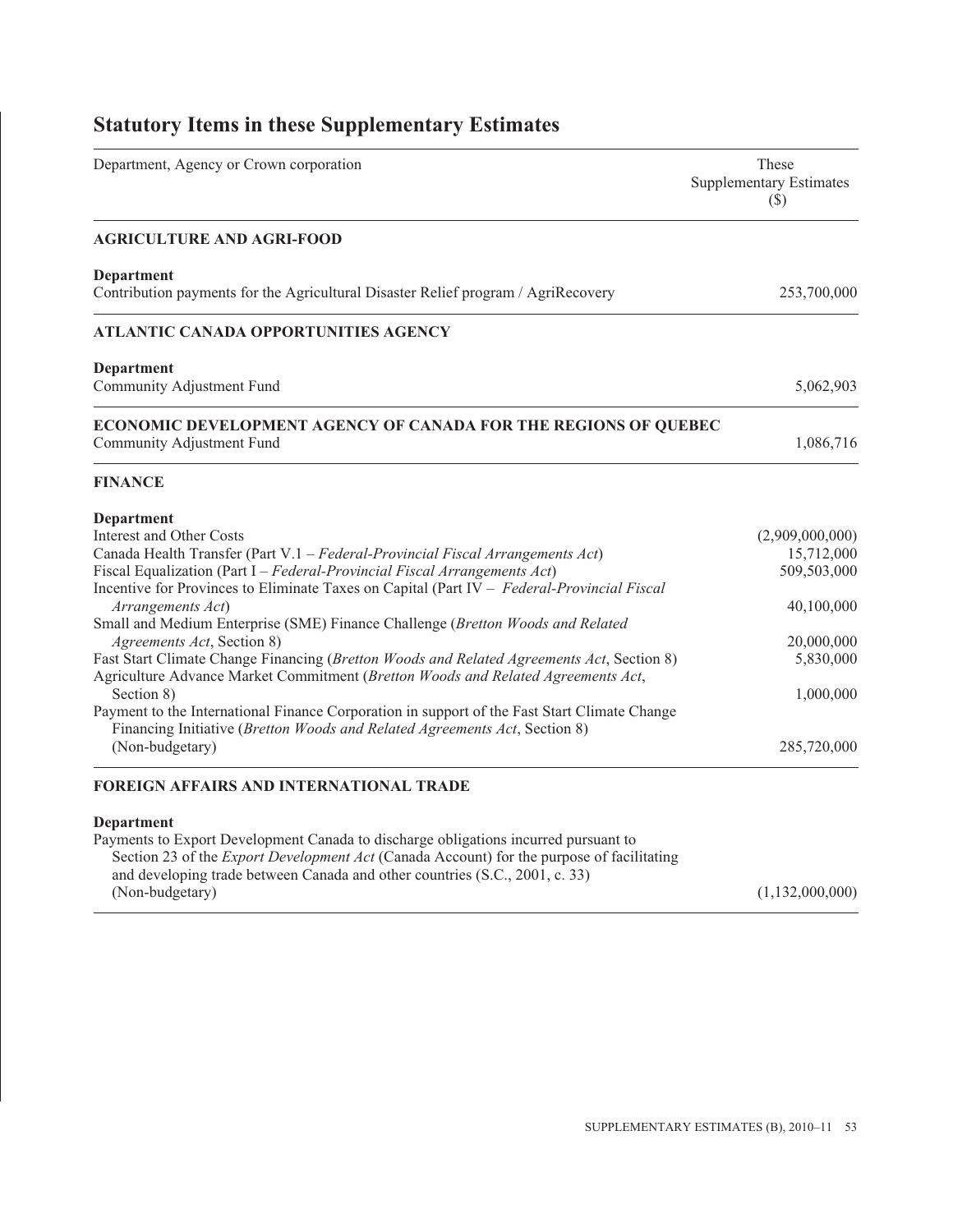# **Statutory Items in these Supplementary Estimates**

| Department, Agency or Crown corporation                                                                                                                                                                                                                                                                           | These<br><b>Supplementary Estimates</b><br>$(\$\)$ |
|-------------------------------------------------------------------------------------------------------------------------------------------------------------------------------------------------------------------------------------------------------------------------------------------------------------------|----------------------------------------------------|
| <b>FOREIGN AFFAIRS AND INTERNATIONAL TRADE</b>                                                                                                                                                                                                                                                                    |                                                    |
| <b>Canadian International Development Agency</b><br>Encashment of notes issued to the development assistance funds of the international financial<br>institutions in accordance with the International Development (Financial Institutions)<br>Assistance Act                                                     | 18,450,000                                         |
| Pursuant to Section 144 of the Budget and Economic Statement Implementation Act, 2007 a<br>payment to the World Bank for the Advance Market Commitment for Pneumococcal<br>Vaccines in respect of the period commencing on April 1, 2010 and ending on March<br>31, 2011, in an amount not to exceed \$20,468,404 | 20,468,404                                         |
| Payments (encashment of notes) to International Financial Institutions – Capital subscriptions<br>(Non-budgetary)                                                                                                                                                                                                 | 36,846,610                                         |
| HUMAN RESOURCES AND SKILLS DEVELOPMENT                                                                                                                                                                                                                                                                            |                                                    |
| <b>Department</b><br>The provision of funds for enhanced Employment Insurance benefits in accordance with the<br><b>Budget Implementation Act (2009)</b>                                                                                                                                                          | 2,900,000,000                                      |
| <b>INDIAN AFFAIRS AND NORTHERN DEVELOPMENT</b>                                                                                                                                                                                                                                                                    |                                                    |
| Department<br>Grants to Aboriginal organizations designated to receive claim settlement payments pursuant<br>to Comprehensive Land Claim Settlement Acts                                                                                                                                                          | 6,466,646                                          |
| <b>Canadian Northern Economic Development Agency</b><br>Community Adjustment Fund                                                                                                                                                                                                                                 | 1,611,254                                          |
| <b>INDUSTRY</b>                                                                                                                                                                                                                                                                                                   |                                                    |
| Department<br>Liabilities under the <i>Canada Small Financing Act</i> (S.C., 1998, c. 36)                                                                                                                                                                                                                         | 18,400,000                                         |
| Grant to CANARIE Inc. to operate and develop the next generation of Canada's Advanced<br>Research Network (CAnet5)                                                                                                                                                                                                | (6,000,000)                                        |
| <b>Federal Economic Development Agency for Southern Ontario</b><br>Community Adjustment Fund                                                                                                                                                                                                                      | 42,500,000                                         |
| <b>NATURAL RESOURCES</b>                                                                                                                                                                                                                                                                                          |                                                    |
| <b>Canadian Nuclear Safety Commission</b><br>Expenditures pursuant to paragraph $29.1(1)$ of the Financial Administration Act                                                                                                                                                                                     | 200,000                                            |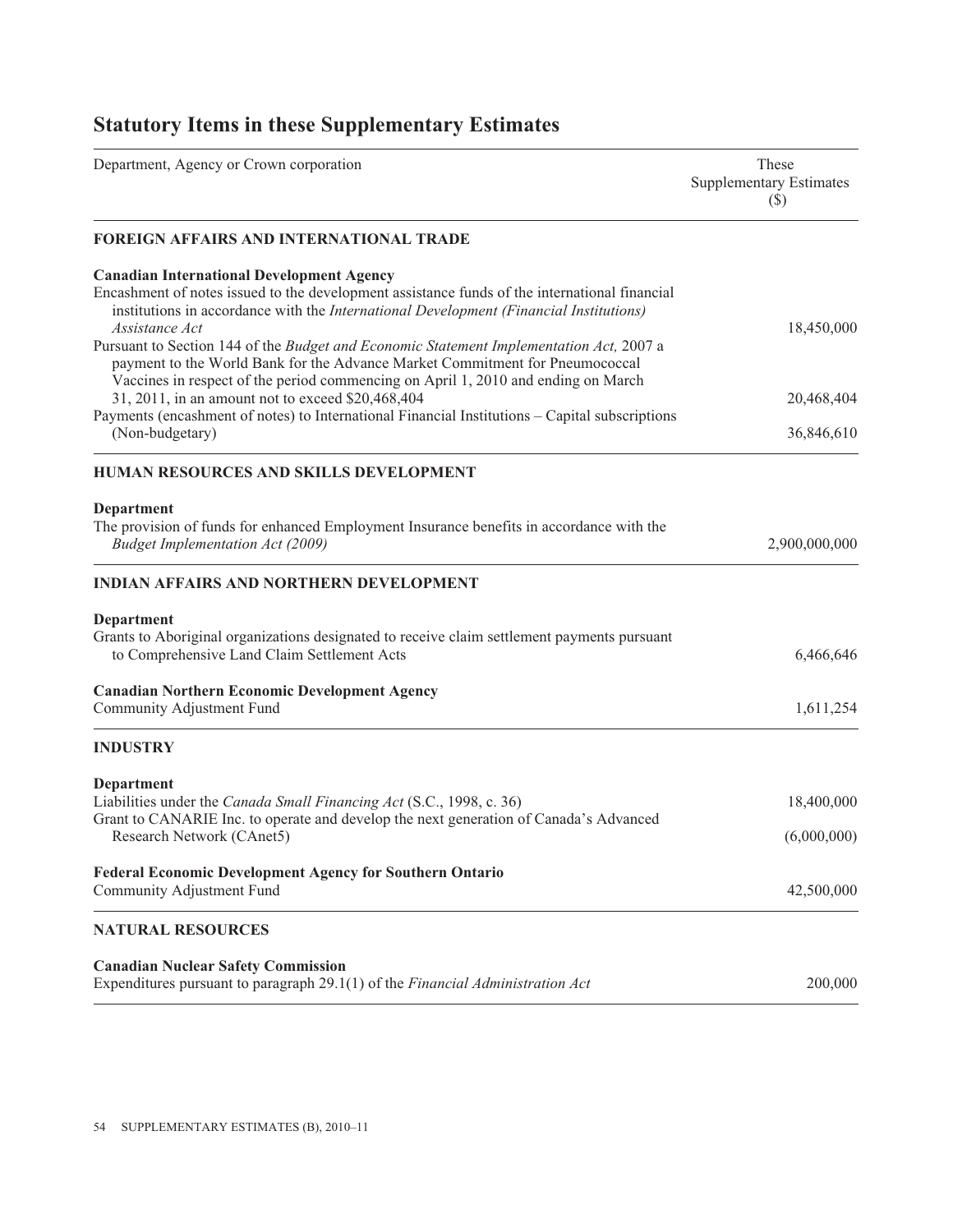# **Statutory Items in these Supplementary Estimates**

| Department, Agency or Crown corporation                                            | These<br><b>Supplementary Estimates</b><br>$\left( \text{\$}\right)$ |
|------------------------------------------------------------------------------------|----------------------------------------------------------------------|
| <b>TRANSPORT</b>                                                                   |                                                                      |
| Department                                                                         |                                                                      |
| Payments in respect of St. Lawrence Seaway agreements under the Canada Marine Act  |                                                                      |
| (S.C., 1998, c. 10)                                                                | 4,000,000                                                            |
| <b>Office of Infrastructure of Canada</b>                                          |                                                                      |
| Infrastructure Stimulus Fund                                                       | 587,166,814                                                          |
| Provincial-Territorial Infrastructure Base Funding Program                         | 75,617,000                                                           |
| Green Infrastructure Fund                                                          | (16, 493, 772)                                                       |
| Building Canada Fund Communities Component Top Up                                  | 84,709,548                                                           |
| <b>WESTERN ECONOMIC DIVERSIFICATION</b>                                            |                                                                      |
| Contributions to the Rick Hansen Foundation                                        | 4,500,000                                                            |
| Total budgetary and non-budgetary statutory items in these Supplementary Estimates | 875,157,123                                                          |
| <b>CONSOLIDATED SPECIFIED PURPOSE ACCOUNTS</b>                                     | (2,900,000,000)                                                      |
| Total                                                                              | (2,024,842,877)                                                      |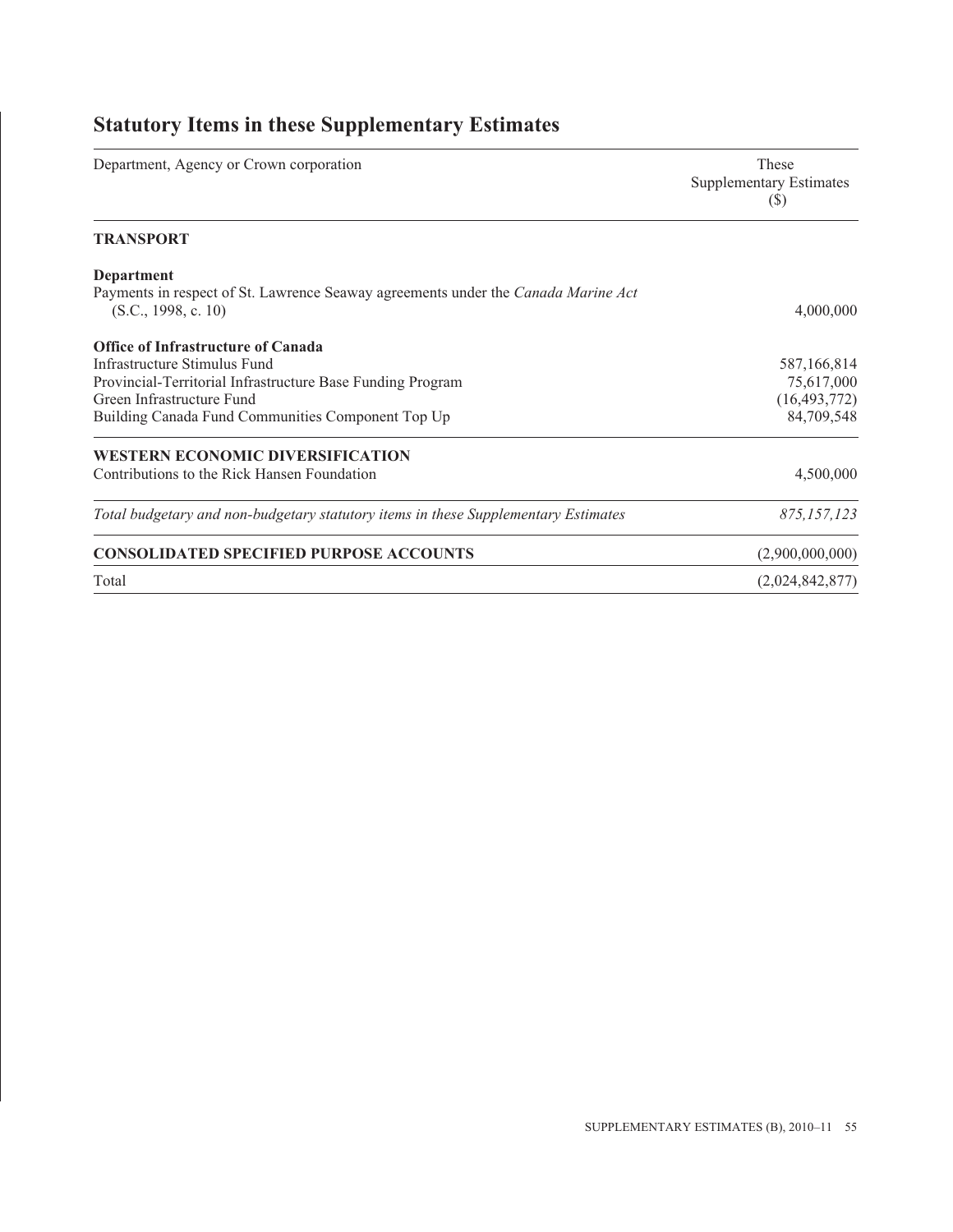# **Summary of Changes to Voted Appropriations**

| Department, Agency or Crown corporation                      | Vote                                |                                                | Less: Available                               |                  |
|--------------------------------------------------------------|-------------------------------------|------------------------------------------------|-----------------------------------------------|------------------|
| (thousands of dollars)                                       | Number                              | Gross Amount                                   | Spending<br>Authorities                       | Net Amount*      |
| AGRICULTURE AND AGRI-FOOD                                    |                                     |                                                |                                               |                  |
|                                                              | 1 <sub>b</sub>                      | 22,523                                         | 17,857                                        | 4,666            |
|                                                              | 5b<br>10 <sub>b</sub>               | 7,256<br>75,259                                | $\alpha$ , $\alpha$ , $\alpha$<br>49,400      | 7,256<br>25,859  |
|                                                              | 30 <sub>b</sub>                     | 20,862                                         | 1,887                                         | 18,975           |
|                                                              | 35 <sub>b</sub>                     | 583                                            | $\alpha$ , $\alpha$ , $\alpha$                | 583              |
| ATLANTIC CANADA OPPORTUNITIES AGENCY                         |                                     |                                                |                                               |                  |
|                                                              | 1 <sub>b</sub>                      | 666                                            | 595                                           | 71               |
|                                                              | 5b                                  | 23,120                                         | $\alpha$ , $\alpha$ , $\alpha$                | 23,120           |
|                                                              | 1 <sub>b</sub>                      | 18,396                                         | 18,396                                        | .                |
|                                                              | 5b                                  | 1,574                                          | 814                                           | 760              |
| <b>CANADIAN HERITAGE</b>                                     |                                     |                                                |                                               |                  |
|                                                              | 1 <sub>b</sub>                      | 720                                            | 720                                           | .                |
|                                                              | 5b<br>15 <sub>b</sub>               | 33,198<br>60,000                               | 1,440<br>13,761                               | 31,758<br>46,239 |
|                                                              | 40 <sub>b</sub>                     | 6,300                                          | 488                                           | 5,812            |
|                                                              | 45 <sub>b</sub>                     | 3,000                                          | 206                                           | 2,794            |
| Canadian Radio-television and Telecommunications Commission  | 50 <sub>b</sub>                     | 2,554                                          | $\cdots$                                      | 2,554            |
|                                                              | 55 <sub>b</sub>                     | $\ldots$                                       | $\mathbb{Z}^n$ . In the $\mathbb{Z}^n$        | .                |
|                                                              | 65b<br>80 <sub>b</sub>              | .<br>2.000                                     | $\mathbb{Z}^n$ . In the $\mathbb{Z}^n$<br>314 | .<br>1,686       |
|                                                              | 90 <sub>b</sub>                     | 3,700                                          | 4                                             | 3,696            |
|                                                              | 95 <sub>b</sub>                     | .                                              | $\ldots$                                      | .                |
| CITIZENSHIP AND IMMIGRATION                                  |                                     |                                                |                                               |                  |
|                                                              | 1b                                  | 35,229                                         | 10,548                                        | 24,681           |
|                                                              | 5b<br>10 <sub>b</sub>               | 5,205<br>10,317                                | 4,052<br>3,219                                | 1,153<br>7,098   |
|                                                              |                                     |                                                |                                               |                  |
| ECONOMIC DEVELOPMENT AGENCY OF CANADA FOR THE                | 1b                                  | 3,238                                          | 490                                           | 2,748            |
|                                                              | 5b                                  | 63,692                                         | .                                             | 63,692           |
| <b>ENVIRONMENT</b>                                           |                                     |                                                |                                               |                  |
|                                                              | 1b                                  | 16,582                                         | 16,582                                        | .                |
|                                                              | 5b                                  | 3,340                                          | 30                                            | 3,310            |
|                                                              | 10 <sub>b</sub>                     | 9,005                                          | 7,144                                         | 1,861            |
|                                                              | 15 <sub>b</sub><br>25 <sub>b</sub>  | 160<br>.                                       | $\ldots$<br>$\dots$                           | 160<br>.         |
|                                                              |                                     |                                                |                                               |                  |
| <b>FINANCE</b>                                               | 5b                                  | 10,000                                         | 10,000                                        |                  |
|                                                              | 7b                                  |                                                |                                               | .                |
|                                                              | L12b                                | .                                              | .                                             | .                |
| Financial Transactions and Reports Analysis Centre of Canada | 25 <sub>b</sub>                     | 3,396                                          | 3                                             | 3,393            |
|                                                              | 1b                                  | 27,667                                         | 6,898                                         | 20,769           |
|                                                              | 5b                                  | 15,082                                         | .                                             | 15,082           |
|                                                              | 10 <sub>b</sub>                     | $\dots$                                        | $\ldots$                                      | .                |
| FOREIGN AFFAIRS AND INTERNATIONAL TRADE                      |                                     |                                                |                                               |                  |
|                                                              | 1b<br>5b                            | 93,972<br>11,068                               | 3,621                                         | 90,351<br>11,068 |
|                                                              | 10 <sub>b</sub>                     | 6,200                                          | $\ldots$<br>$\alpha$ , $\alpha$ , $\alpha$    | 6,200            |
|                                                              | 12 <sub>b</sub>                     | $\ldots$                                       | $\alpha$ , $\alpha$ , $\alpha$                | .                |
|                                                              | 20 <sub>b</sub>                     | 5,312                                          | 5,312                                         | .                |
|                                                              | 25 <sub>b</sub><br>L30 <sub>b</sub> | 382,816                                        | 117,060                                       | 265,756          |
|                                                              | L32b                                | $\alpha$ is a second .<br>$\alpha$ is a second | $\alpha$ , $\alpha$ , $\alpha$<br>$\ldots$    | .<br>.           |
|                                                              | 35 <sub>b</sub>                     | 14,000                                         | 559                                           | 13,441           |
|                                                              | 40 <sub>b</sub>                     | 250                                            | 25                                            | 225              |
|                                                              | 45b                                 | .                                              | .                                             | .                |

\* See footnote on page 58.

56 SUPPLEMENTARY ESTIMATES (B), 2010–11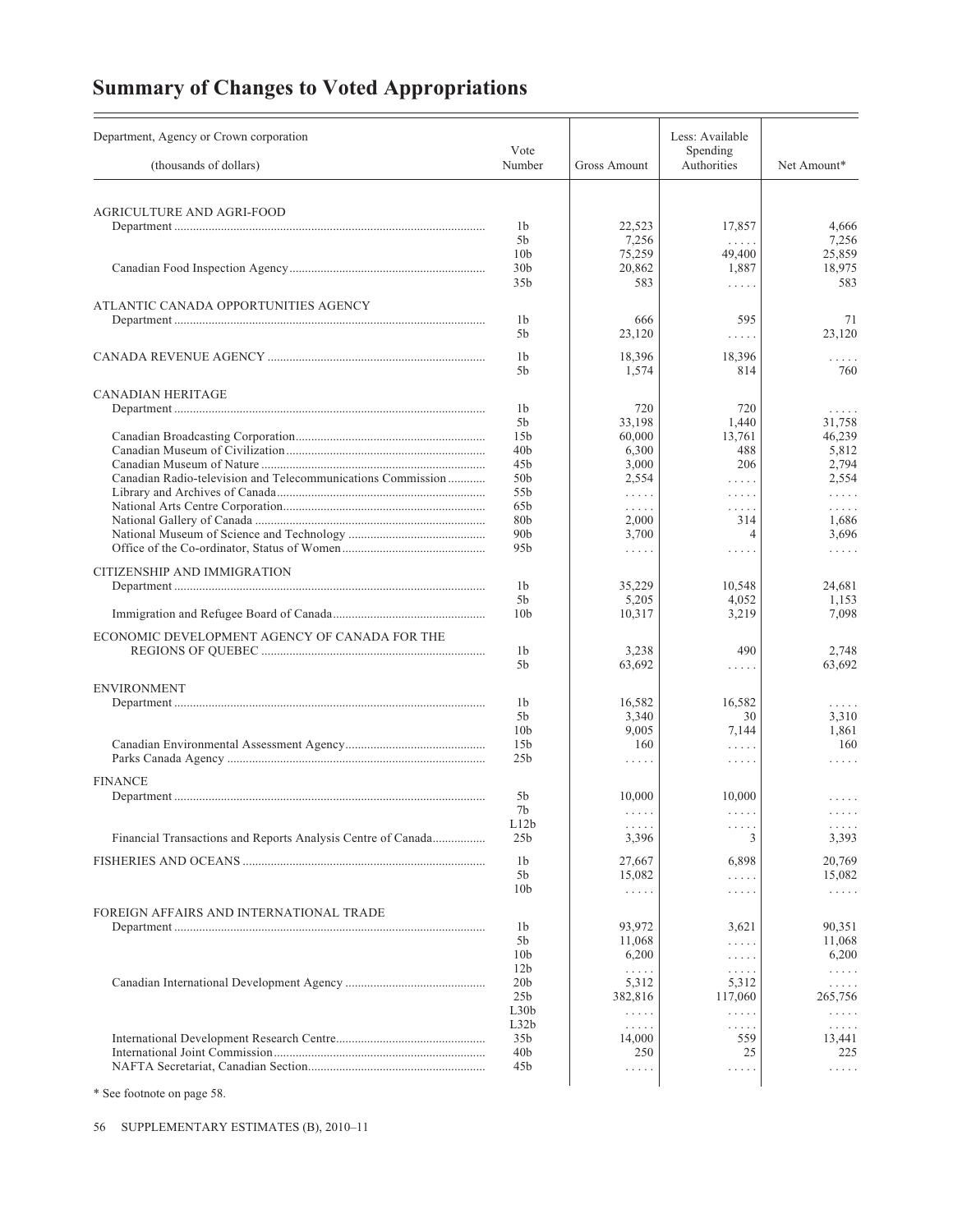| Department, Agency or Crown corporation                        | Vote                               |                                             | Less: Available<br>Spending                                                   |                                        |
|----------------------------------------------------------------|------------------------------------|---------------------------------------------|-------------------------------------------------------------------------------|----------------------------------------|
| (thousands of dollars)                                         | Number                             | Gross Amount                                | Authorities                                                                   | Net Amount*                            |
| <b>HEALTH</b>                                                  |                                    |                                             |                                                                               |                                        |
|                                                                | 1 <sub>b</sub>                     | 17,852                                      | 4,745                                                                         | 13,107                                 |
|                                                                | 5b                                 | $\ldots$                                    | $\ldots$                                                                      | $\mathbb{R}^n$ . In the $\mathbb{R}^n$ |
|                                                                | 10 <sub>b</sub>                    | 32,496                                      | .                                                                             | 32,496                                 |
|                                                                | 20 <sub>b</sub>                    | 1,177                                       | 5                                                                             | 1,172<br>25,896                        |
|                                                                | 25 <sub>b</sub><br>40 <sub>b</sub> | 25,896<br>$\alpha$ , $\alpha$ , $\alpha$    | .<br>$\sim$ $\sim$ $\sim$ $\sim$ $\sim$                                       | .                                      |
|                                                                | 50 <sub>b</sub>                    | $\ldots$                                    | .                                                                             | .                                      |
| HUMAN RESOURCES AND SKILLS DEVELOPMENT                         |                                    |                                             |                                                                               |                                        |
|                                                                | 1b                                 | 1,774                                       | 1,774                                                                         | .                                      |
|                                                                | 5b                                 | 87,164                                      | 11,058                                                                        | 76,106                                 |
| INDIAN AFFAIRS AND NORTHERN DEVELOPMENT                        |                                    |                                             |                                                                               |                                        |
|                                                                | 1b<br>5b                           | 396,461                                     | 3,534                                                                         | 392,927                                |
|                                                                | 10 <sub>b</sub>                    | 5,000<br>426,275                            | $\ldots$<br>$\ldots$                                                          | 5,000<br>426,275                       |
|                                                                | 15 <sub>b</sub>                    | 9,400                                       | .                                                                             | 9,400                                  |
|                                                                | 40 <sub>b</sub>                    | 3,802                                       | 90                                                                            | 3,712                                  |
|                                                                | 45b                                | 1,645                                       | .                                                                             | 1,645                                  |
| <b>INDUSTRY</b>                                                |                                    |                                             |                                                                               |                                        |
|                                                                | 1b                                 | 28,260                                      | 7,032                                                                         | 21,228                                 |
|                                                                | 5b                                 | $\ldots$                                    | .                                                                             | $\cdots$                               |
|                                                                | 10 <sub>b</sub>                    | 99,104                                      | 3,565                                                                         | 95,539                                 |
|                                                                | 25 <sub>b</sub>                    | 585                                         | 353                                                                           | 232                                    |
|                                                                | 30 <sub>b</sub><br>35 <sub>b</sub> | $\mathbb{R}^n$ . In the $\mathbb{R}^n$      | .                                                                             | $\mathbb{R}^n$ . In the $\mathbb{R}^n$ |
|                                                                | 40 <sub>b</sub>                    | $\mathbb{R}^n$ . In the $\mathbb{R}^n$<br>. | $\ldots$<br>$\mathbb{Z}^2$ . $\mathbb{Z}^2$ , $\mathbb{Z}^2$ , $\mathbb{Z}^2$ | .<br>.                                 |
| Federal Economic Development Agency for Southern Ontario       | 50 <sub>b</sub>                    | 3,621                                       | $\ldots$                                                                      | 3,621                                  |
|                                                                | 55b                                | 84,823                                      | .                                                                             | 84,823                                 |
|                                                                | 60 <sub>b</sub>                    | $\ldots$                                    | $\ldots$                                                                      | .                                      |
|                                                                | 65b                                | 988                                         | .                                                                             | 988                                    |
|                                                                | 70 <sub>b</sub><br>75 <sub>b</sub> | 3,624                                       | 2,992<br>351                                                                  | 632                                    |
|                                                                | 80 <sub>b</sub>                    | 2,327<br>37,723                             | $\ldots$                                                                      | 1,976<br>37,723                        |
|                                                                | 90 <sub>b</sub>                    | 130                                         | 30                                                                            | 100                                    |
|                                                                | 95 <sub>b</sub>                    | 12,513                                      | .                                                                             | 12,513                                 |
|                                                                | 105 <sub>b</sub>                   | 3,564                                       | 3,478                                                                         | 86                                     |
| <b>JUSTICE</b>                                                 |                                    |                                             |                                                                               |                                        |
|                                                                | 1 <sub>b</sub>                     | 11,103                                      | 1,779                                                                         | 9,324                                  |
|                                                                | 5b                                 | 6,861                                       | .                                                                             | 6,861                                  |
|                                                                | 30 <sub>b</sub>                    | 3,380                                       | 382                                                                           | 2,998                                  |
|                                                                | 35b                                | 151                                         | 151                                                                           | .                                      |
| Offices of the Information and Privacy Commissioners of Canada | 40 <sub>b</sub><br>45b             | $\ldots$ .<br>770                           | .<br>76                                                                       | .<br>694                               |
|                                                                |                                    |                                             |                                                                               |                                        |
| NATIONAL DEFENCE                                               | 1b                                 | 677,167                                     | 80,250                                                                        | 596,917                                |
|                                                                | 5b                                 | 137,844                                     | 35,533                                                                        | 102,311                                |
|                                                                | 10 <sub>b</sub>                    | .                                           | $\ldots$                                                                      | .                                      |
|                                                                | 20 <sub>b</sub>                    | 2,090                                       | 8                                                                             | 2,082                                  |
| NATURAL RESOURCES                                              |                                    |                                             |                                                                               |                                        |
|                                                                | 1 <sub>b</sub>                     | 14,560                                      | 14,560                                                                        | .                                      |
|                                                                | 5b                                 | $\ldots$ .                                  | $\ldots$                                                                      | .                                      |
|                                                                | 10 <sub>b</sub>                    | 34,256                                      | 18,965                                                                        | 15,291                                 |
|                                                                | 15 <sub>b</sub><br>20 <sub>b</sub> | 294,000<br>2,075                            | $\alpha$ , $\alpha$ , $\alpha$<br>732                                         | 294,000<br>1,343                       |
|                                                                | 25 <sub>b</sub>                    | 1,515                                       | .                                                                             | 1,515                                  |
| $$Q_{20}$ footpate on nego $58$                                |                                    |                                             |                                                                               |                                        |

# **Summary of Changes to Voted Appropriations**

\* See footnote on page 58.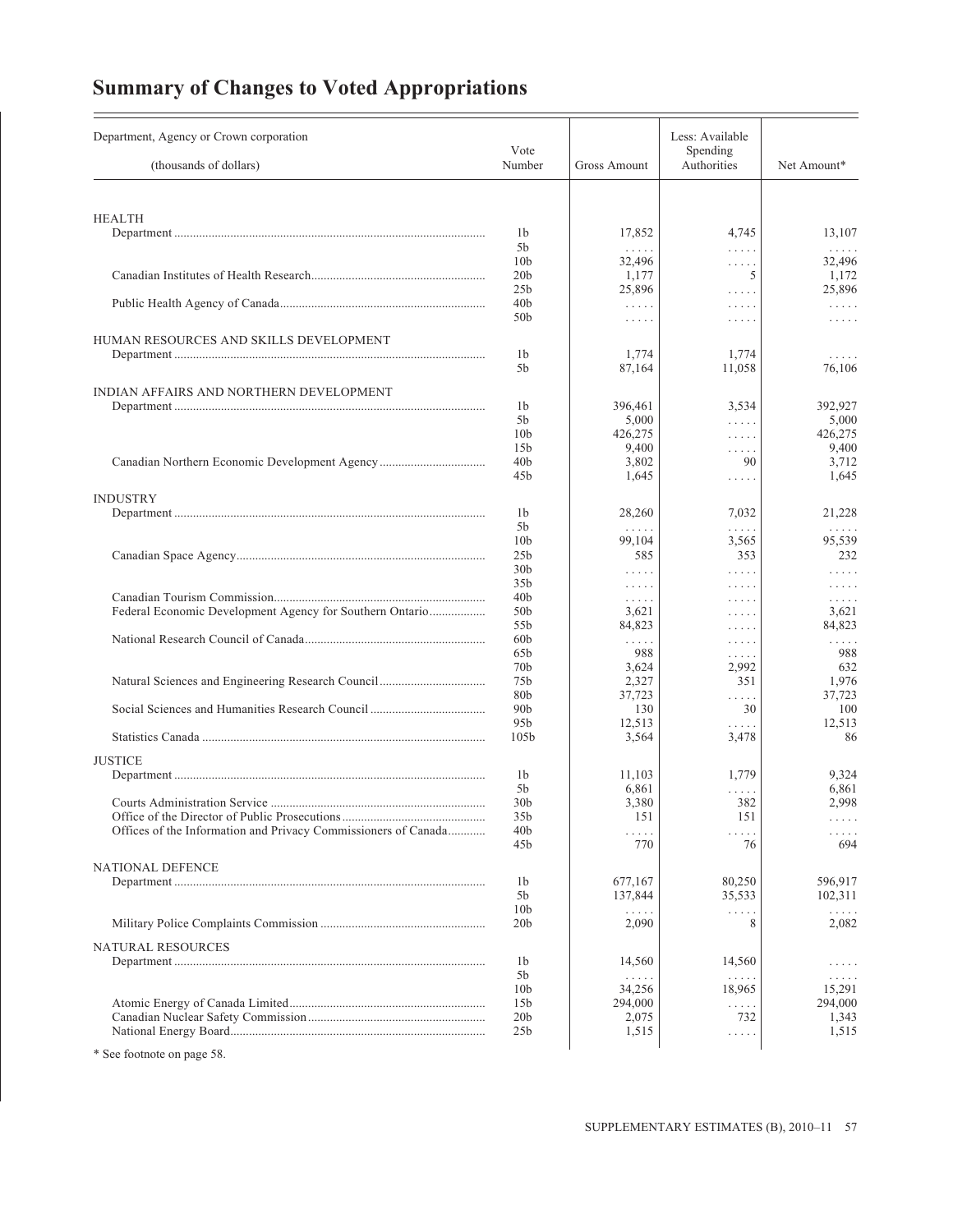| <b>Summary of Changes to Voted Appropriations</b> |  |  |
|---------------------------------------------------|--|--|
|---------------------------------------------------|--|--|

| Department, Agency or Crown corporation                 |                 |              | Less: Available         |             |
|---------------------------------------------------------|-----------------|--------------|-------------------------|-------------|
| (thousands of dollars)                                  | Vote<br>Number  | Gross Amount | Spending<br>Authorities | Net Amount* |
|                                                         |                 |              |                         |             |
| <b>PARLIAMENT</b>                                       |                 |              |                         |             |
|                                                         | 10 <sub>b</sub> | 600          | 1.1.1.1                 | 600         |
| PRIVY COUNCIL                                           |                 |              |                         |             |
|                                                         | 1 <sub>b</sub>  | 3,698        | 2,295                   | 1.403       |
|                                                         | 23 <sub>b</sub> | 914          | .                       | 914         |
| PUBLIC SAFETY AND EMERGENCY PREPAREDNESS                |                 |              |                         |             |
|                                                         | 1 <sub>b</sub>  | 3,960        | 2.121                   | 1.839       |
|                                                         | 5b              | 7,220        | 6,220                   | 1,000       |
|                                                         | 10 <sub>b</sub> | 48,543       | 15,220                  | 33,323      |
|                                                         | 15 <sub>b</sub> | 41,020       | 33,748                  | 7,272       |
|                                                         | 20 <sub>b</sub> | 18,119       | 5,288                   | 12,831      |
|                                                         | 30 <sub>b</sub> | 6,886        | 4,862                   | 2,024       |
|                                                         | 40 <sub>b</sub> | 507          | 379                     | 128         |
|                                                         | 45 <sub>b</sub> | 60           | 23                      | 37          |
|                                                         | 50 <sub>b</sub> | 13,641       | 3,623                   | 10.018      |
|                                                         | 55b             | 10,436       | .                       | 10,436      |
|                                                         | 60 <sub>b</sub> | 13,845       | .                       | 13,845      |
|                                                         | 1 <sub>b</sub>  | 129,495      | 6,125                   | 123,370     |
|                                                         | 5b              | 5,857        | 2,425                   | 3,432       |
| <b>TRANSPORT</b>                                        |                 |              |                         |             |
|                                                         | 1 <sub>b</sub>  | 24,289       | 2,885                   | 21,404      |
|                                                         | 5 <sub>b</sub>  | 4,261        | .                       | 4,261       |
|                                                         | 10 <sub>b</sub> | 10,064       | .                       | 10,064      |
|                                                         | 25 <sub>b</sub> | 500          | .                       | 500         |
|                                                         | 40 <sub>b</sub> | 102,205      | .                       | 102,205     |
|                                                         | 55b             | 1,783        | 139                     | 1,644       |
|                                                         | 60 <sub>b</sub> | 717,668      | .                       | 717,668     |
|                                                         | 65b             | .            | .                       |             |
|                                                         | 70 <sub>b</sub> | 29,181       | .                       | 29,181      |
|                                                         | 75 <sub>b</sub> | $\ldots$     | .                       | .           |
|                                                         | 80 <sub>b</sub> | 94,000       | .                       | 94,000      |
| <b>TREASURY BOARD</b>                                   |                 |              |                         |             |
|                                                         | 1b              | 3,443        | 2,205                   | 1,238       |
|                                                         | 15 <sub>b</sub> | 137,119      | .                       | 137,119     |
|                                                         | 1 <sub>b</sub>  | 2,939        | 542                     | 2,397       |
|                                                         | 5 <sub>b</sub>  | 28,183       |                         | 28,183      |
| Total, all departments, agencies and Crown corporations |                 | 4,930,654    | 570,968                 | 4,359,686   |

\* Totals may not agree with the "Ministry Summary" due to rounding.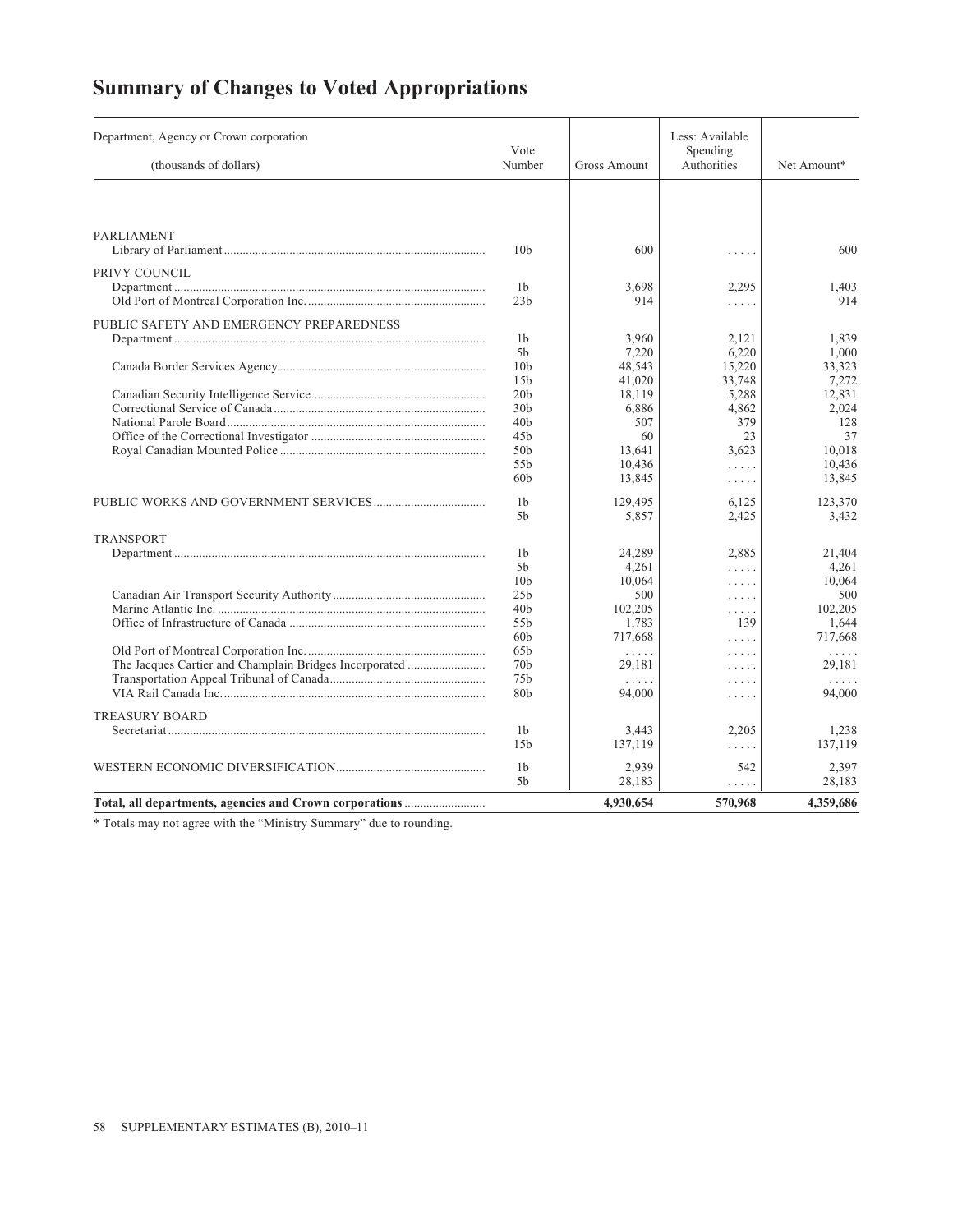SUPPLEMENTARY ESTIMATES (B), 2010–11 59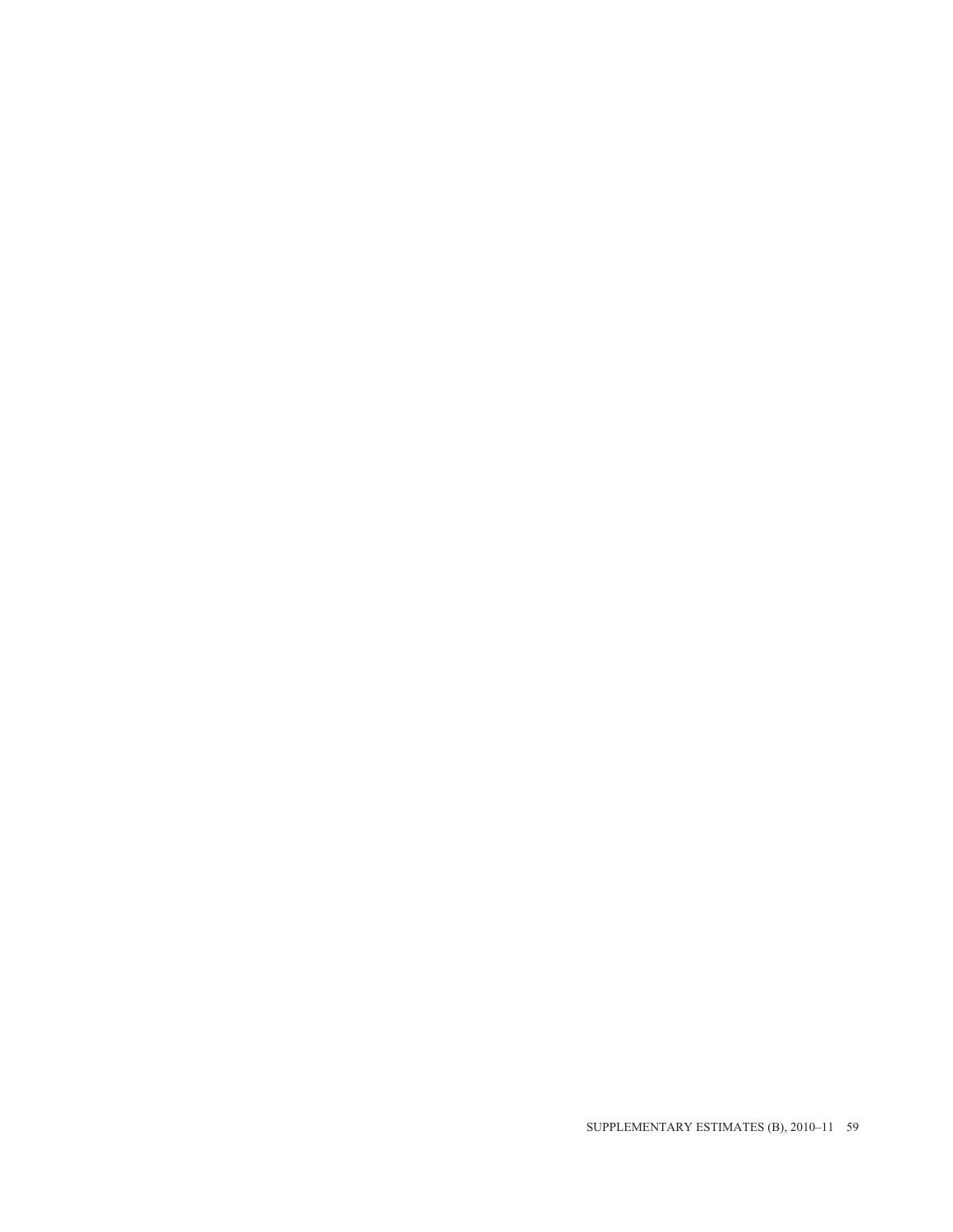| (thousands of dollars)<br>services<br>(1)<br>(2)<br>(3)<br>(4)<br>(5)<br>Agriculture and Agri-Food<br>Department<br>519<br>2,899<br>445<br>9,702<br>464<br>Canadian Food Inspection Agency<br>12,850<br>3,215<br>248<br>3,561<br>45<br>Atlantic Canada Opportunities Agency<br>557<br>50<br>9<br>90<br>Department<br>.<br>Canada Revenue Agency<br>Department<br>9,185<br>1,300<br>(14,099)<br>4,985<br>2,300<br>Canadian Heritage<br>Department<br>248<br>(75)<br>(118)<br>(305)<br>(17)<br>Canadian Broadcasting Corporation<br>.<br>$\ldots$<br>$\cdots$<br>$\cdots\cdots\cdots$<br>.<br>Canadian Museum of Civilization<br>.<br>$\ldots$<br>$\cdots$<br>.<br>$\sim$ $\sim$ $\sim$ $\sim$ $\sim$<br>Canadian Museum of Nature<br>.<br>$\ldots$<br>$\dots$<br>$\cdots$<br>.<br>Canadian Radio-television and Telecommunications<br>Commission<br>2,261<br>15<br>162<br>$\ldots$<br>.<br>Library and Archives of Canada<br>150<br>$\sim$ $\sim$ $\sim$ $\sim$ $\sim$<br>$\ldots$<br>.<br>.<br>National Arts Centre Corporation<br>$\cdots$<br>$\ldots$<br>$\cdots$<br>.<br>$\cdots\cdots\cdots$<br>National Gallery of Canada<br>.<br>$\ldots$<br>$\ldots$<br>$\cdots$<br>$\cdots$ | Transportation Information Professional<br>Rentals<br>and<br>special | and<br>communications | Personnel | Department, Agency or Crown corporation   |
|-------------------------------------------------------------------------------------------------------------------------------------------------------------------------------------------------------------------------------------------------------------------------------------------------------------------------------------------------------------------------------------------------------------------------------------------------------------------------------------------------------------------------------------------------------------------------------------------------------------------------------------------------------------------------------------------------------------------------------------------------------------------------------------------------------------------------------------------------------------------------------------------------------------------------------------------------------------------------------------------------------------------------------------------------------------------------------------------------------------------------------------------------------------------------------------|----------------------------------------------------------------------|-----------------------|-----------|-------------------------------------------|
|                                                                                                                                                                                                                                                                                                                                                                                                                                                                                                                                                                                                                                                                                                                                                                                                                                                                                                                                                                                                                                                                                                                                                                                     |                                                                      |                       |           |                                           |
|                                                                                                                                                                                                                                                                                                                                                                                                                                                                                                                                                                                                                                                                                                                                                                                                                                                                                                                                                                                                                                                                                                                                                                                     |                                                                      |                       |           |                                           |
|                                                                                                                                                                                                                                                                                                                                                                                                                                                                                                                                                                                                                                                                                                                                                                                                                                                                                                                                                                                                                                                                                                                                                                                     |                                                                      |                       |           |                                           |
|                                                                                                                                                                                                                                                                                                                                                                                                                                                                                                                                                                                                                                                                                                                                                                                                                                                                                                                                                                                                                                                                                                                                                                                     |                                                                      |                       |           |                                           |
|                                                                                                                                                                                                                                                                                                                                                                                                                                                                                                                                                                                                                                                                                                                                                                                                                                                                                                                                                                                                                                                                                                                                                                                     |                                                                      |                       |           |                                           |
|                                                                                                                                                                                                                                                                                                                                                                                                                                                                                                                                                                                                                                                                                                                                                                                                                                                                                                                                                                                                                                                                                                                                                                                     |                                                                      |                       |           |                                           |
|                                                                                                                                                                                                                                                                                                                                                                                                                                                                                                                                                                                                                                                                                                                                                                                                                                                                                                                                                                                                                                                                                                                                                                                     |                                                                      |                       |           |                                           |
|                                                                                                                                                                                                                                                                                                                                                                                                                                                                                                                                                                                                                                                                                                                                                                                                                                                                                                                                                                                                                                                                                                                                                                                     |                                                                      |                       |           |                                           |
|                                                                                                                                                                                                                                                                                                                                                                                                                                                                                                                                                                                                                                                                                                                                                                                                                                                                                                                                                                                                                                                                                                                                                                                     |                                                                      |                       |           |                                           |
|                                                                                                                                                                                                                                                                                                                                                                                                                                                                                                                                                                                                                                                                                                                                                                                                                                                                                                                                                                                                                                                                                                                                                                                     |                                                                      |                       |           |                                           |
|                                                                                                                                                                                                                                                                                                                                                                                                                                                                                                                                                                                                                                                                                                                                                                                                                                                                                                                                                                                                                                                                                                                                                                                     |                                                                      |                       |           |                                           |
|                                                                                                                                                                                                                                                                                                                                                                                                                                                                                                                                                                                                                                                                                                                                                                                                                                                                                                                                                                                                                                                                                                                                                                                     |                                                                      |                       |           |                                           |
|                                                                                                                                                                                                                                                                                                                                                                                                                                                                                                                                                                                                                                                                                                                                                                                                                                                                                                                                                                                                                                                                                                                                                                                     |                                                                      |                       |           |                                           |
|                                                                                                                                                                                                                                                                                                                                                                                                                                                                                                                                                                                                                                                                                                                                                                                                                                                                                                                                                                                                                                                                                                                                                                                     |                                                                      |                       |           |                                           |
|                                                                                                                                                                                                                                                                                                                                                                                                                                                                                                                                                                                                                                                                                                                                                                                                                                                                                                                                                                                                                                                                                                                                                                                     |                                                                      |                       |           |                                           |
|                                                                                                                                                                                                                                                                                                                                                                                                                                                                                                                                                                                                                                                                                                                                                                                                                                                                                                                                                                                                                                                                                                                                                                                     |                                                                      |                       |           |                                           |
|                                                                                                                                                                                                                                                                                                                                                                                                                                                                                                                                                                                                                                                                                                                                                                                                                                                                                                                                                                                                                                                                                                                                                                                     |                                                                      |                       |           |                                           |
| $\sim$ $\sim$ $\sim$ $\sim$ $\sim$<br>$\cdots$<br>.<br>.<br>$\cdots$                                                                                                                                                                                                                                                                                                                                                                                                                                                                                                                                                                                                                                                                                                                                                                                                                                                                                                                                                                                                                                                                                                                |                                                                      |                       |           | National Museum of Science and Technology |
| Office of the Co-ordinator, Status of Women<br>129<br>$\cdots$<br>$\ldots$<br>$\cdots\cdots\cdots$<br>.                                                                                                                                                                                                                                                                                                                                                                                                                                                                                                                                                                                                                                                                                                                                                                                                                                                                                                                                                                                                                                                                             |                                                                      |                       |           |                                           |
| Citizenship and Immigration                                                                                                                                                                                                                                                                                                                                                                                                                                                                                                                                                                                                                                                                                                                                                                                                                                                                                                                                                                                                                                                                                                                                                         |                                                                      |                       |           |                                           |
| 28,301<br>Department<br>5,591<br>694<br>100<br>334                                                                                                                                                                                                                                                                                                                                                                                                                                                                                                                                                                                                                                                                                                                                                                                                                                                                                                                                                                                                                                                                                                                                  |                                                                      |                       |           |                                           |
| Immigration and Refugee Board of Canada<br>328<br>10<br>5,869<br>1,683<br>$\ldots$                                                                                                                                                                                                                                                                                                                                                                                                                                                                                                                                                                                                                                                                                                                                                                                                                                                                                                                                                                                                                                                                                                  |                                                                      |                       |           |                                           |
| Economic Development Agency of Canada for the Regions                                                                                                                                                                                                                                                                                                                                                                                                                                                                                                                                                                                                                                                                                                                                                                                                                                                                                                                                                                                                                                                                                                                               |                                                                      |                       |           |                                           |
| of Quebec<br>155<br>80<br>385<br>80<br>2,498                                                                                                                                                                                                                                                                                                                                                                                                                                                                                                                                                                                                                                                                                                                                                                                                                                                                                                                                                                                                                                                                                                                                        |                                                                      |                       |           |                                           |
| Environment                                                                                                                                                                                                                                                                                                                                                                                                                                                                                                                                                                                                                                                                                                                                                                                                                                                                                                                                                                                                                                                                                                                                                                         |                                                                      |                       |           |                                           |
| Department<br>6,716<br>2,075<br>123<br>4,814<br>1,088                                                                                                                                                                                                                                                                                                                                                                                                                                                                                                                                                                                                                                                                                                                                                                                                                                                                                                                                                                                                                                                                                                                               |                                                                      |                       |           |                                           |
| 160<br>Canadian Environmental Assessment Agency<br>$\mathbb{Z}^n$ . In the $\mathbb{Z}^n$<br>$\alpha$ , $\alpha$ , $\alpha$<br>$\sim$ $\sim$ $\sim$ $\sim$ $\sim$<br>$\sim$ $\sim$ $\sim$ $\sim$ $\sim$                                                                                                                                                                                                                                                                                                                                                                                                                                                                                                                                                                                                                                                                                                                                                                                                                                                                                                                                                                             |                                                                      |                       |           |                                           |
| 2<br>10<br>22<br>Parks Canada Agency<br>1.1.1.1<br>$\cdots$                                                                                                                                                                                                                                                                                                                                                                                                                                                                                                                                                                                                                                                                                                                                                                                                                                                                                                                                                                                                                                                                                                                         |                                                                      |                       |           |                                           |
| Finance                                                                                                                                                                                                                                                                                                                                                                                                                                                                                                                                                                                                                                                                                                                                                                                                                                                                                                                                                                                                                                                                                                                                                                             |                                                                      |                       |           |                                           |
| Department<br>.<br>$\cdots$<br>$\cdots$<br>$\cdots$<br>.<br>Financial Transactions and Reports Analysis Centre of                                                                                                                                                                                                                                                                                                                                                                                                                                                                                                                                                                                                                                                                                                                                                                                                                                                                                                                                                                                                                                                                   |                                                                      |                       |           |                                           |
| 708<br>800<br>300<br>Canada<br>520<br>$\cdots$                                                                                                                                                                                                                                                                                                                                                                                                                                                                                                                                                                                                                                                                                                                                                                                                                                                                                                                                                                                                                                                                                                                                      |                                                                      |                       |           |                                           |
| Fisheries and Oceans<br>909<br>207<br>6,650<br>9,665<br>.                                                                                                                                                                                                                                                                                                                                                                                                                                                                                                                                                                                                                                                                                                                                                                                                                                                                                                                                                                                                                                                                                                                           |                                                                      |                       |           |                                           |
| Foreign Affairs and International Trade                                                                                                                                                                                                                                                                                                                                                                                                                                                                                                                                                                                                                                                                                                                                                                                                                                                                                                                                                                                                                                                                                                                                             |                                                                      |                       |           |                                           |
| Department<br>3,275<br>1,862<br>2,055<br>87,430<br>6,707                                                                                                                                                                                                                                                                                                                                                                                                                                                                                                                                                                                                                                                                                                                                                                                                                                                                                                                                                                                                                                                                                                                            |                                                                      |                       |           |                                           |
| Canadian International Development Agency<br>5,312<br>1,044<br>26<br>4,215<br>175                                                                                                                                                                                                                                                                                                                                                                                                                                                                                                                                                                                                                                                                                                                                                                                                                                                                                                                                                                                                                                                                                                   |                                                                      |                       |           |                                           |
| <b>International Development Research Centre</b><br>$\mathbb{Z}^2$ , $\mathbb{Z}^2$ , $\mathbb{Z}^2$<br>.<br>$\alpha$ is a set of<br>$\ldots$<br>$\ldots$                                                                                                                                                                                                                                                                                                                                                                                                                                                                                                                                                                                                                                                                                                                                                                                                                                                                                                                                                                                                                           |                                                                      |                       |           |                                           |
| International Joint Commission<br>250<br>.<br>$\ldots$<br>$\ldots$<br>.<br>NAFTA Secretariat, Canadian Section<br>(497)<br>(99)<br>(20)<br>(1,668)<br>(80)                                                                                                                                                                                                                                                                                                                                                                                                                                                                                                                                                                                                                                                                                                                                                                                                                                                                                                                                                                                                                          |                                                                      |                       |           |                                           |

#### **Budgetary Supplementary Estimates by Standard Object of Expenditure**

60 SUPPLEMENTARY ESTIMATES (B), 2010–11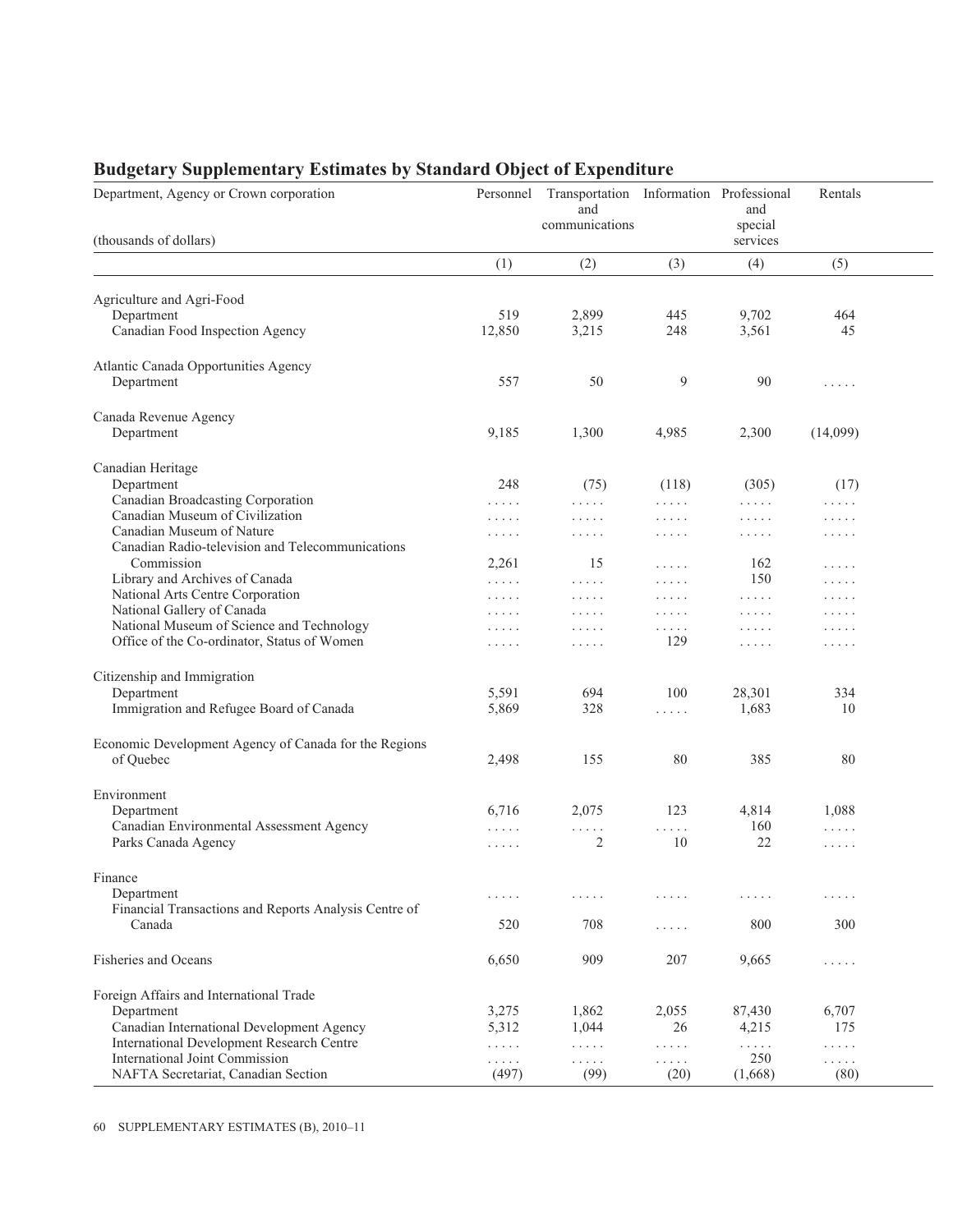| <b>Total</b><br>$\mathbf{net}$<br>expenditures* | Less:<br>Funds<br>Available | Other<br>subsidies<br>and<br>payments | Public<br>debt<br>charges          | Transfer<br>payments               | Acquisition<br>of machinery<br>and<br>equipment | Acquisition<br>of land,<br>buildings<br>and works | Utilities,<br>materials<br>and<br>supplies | Purchased<br>repair and<br>maintenance |
|-------------------------------------------------|-----------------------------|---------------------------------------|------------------------------------|------------------------------------|-------------------------------------------------|---------------------------------------------------|--------------------------------------------|----------------------------------------|
|                                                 |                             | (12)                                  | (11)                               | (10)                               | (9)                                             | (8)                                               | (7)                                        | (6)                                    |
|                                                 |                             |                                       |                                    |                                    |                                                 |                                                   |                                            |                                        |
| 290,339<br>20,440                               | 67,257<br>1,887             | 1,242<br>.                            | .<br>.                             | 328,959<br>$\ldots$                | 6,415<br>891                                    | 841<br>.                                          | 3,937<br>1,305                             | 2,173<br>212                           |
| 28,440                                          | 595                         | .                                     | .                                  | 28,329                             | $\cdots$                                        | .                                                 | .                                          | .                                      |
| (13,539)                                        | 19,210                      | .                                     | .                                  | $\ldots$                           | 1,000                                           | .                                                 | 200                                        | 800                                    |
| 30,086                                          | 2,160                       | (6)                                   | $\cdots$                           | 32,601                             | (33)                                            | .                                                 | (29)                                       | (20)                                   |
| 46,239                                          | 13,761                      | 60,000                                | $\sim$ $\sim$ $\sim$ $\sim$ $\sim$ | $\alpha$ , $\alpha$ , $\alpha$     | $\sim$ $\sim$ $\sim$ $\sim$ $\sim$              | $\cdots\cdots\cdots$                              | $\sim$ $\sim$ $\sim$ $\sim$ $\sim$         | .                                      |
| 5,812                                           | 488                         | 6,300                                 | $\sim$ $\sim$ $\sim$ $\sim$ $\sim$ | $\sim$ $\sim$ $\sim$ $\sim$ $\sim$ | $\dots$                                         | .                                                 | .                                          | .                                      |
| 2,794                                           | 206                         | 3,000                                 | .                                  | $\sim$ $\sim$ $\sim$ $\sim$ $\sim$ | $\sim$ $\sim$ $\sim$ $\sim$ $\sim$              | .                                                 | $\sim$ $\sim$ $\sim$ $\sim$ $\sim$         | .                                      |
| 2,554                                           | $\cdots$                    | $\sim$ $\sim$ $\sim$ $\sim$ $\sim$    | $\cdots\cdots\cdots$               | $\sim$ $\sim$ $\sim$ $\sim$ $\sim$ | $\dots$                                         | .                                                 | 16                                         | 100                                    |
| 1,000                                           | .                           | .                                     | $\cdots\cdots\cdots$               | $\sim$ $\sim$ $\sim$ $\sim$ $\sim$ | 850                                             | $\sim$ $\sim$ $\sim$ $\sim$ $\sim$                | .                                          | .                                      |
| 500                                             | .                           | 500                                   | $\ldots$                           | $\sim$ $\sim$ $\sim$ $\sim$ $\sim$ | $\dots$                                         | $\sim$ $\sim$ $\sim$ $\sim$ $\sim$                | $\ldots$                                   | $\cdots\cdots\cdots$                   |
| 1,686                                           | 314                         | 2,000                                 | .                                  | .                                  | $\cdots$                                        | .                                                 | .                                          | .                                      |
| 3,696                                           | $\overline{4}$              | 3,700                                 | $\cdots\cdots\cdots$               | $\sim$ $\sim$ $\sim$ $\sim$ $\sim$ | $\ldots$                                        | .                                                 | $\cdots\cdots\cdots$                       | .                                      |
| 129                                             | $\ldots$                    | $\alpha$ is a set of                  | $\sim$ $\sim$ $\sim$ $\sim$ $\sim$ | $\sim$ $\sim$ $\sim$ $\sim$ $\sim$ | $\dots$                                         | .                                                 | $\sim$ $\sim$ $\sim$ $\sim$ $\sim$         | .                                      |
| 24,184                                          | 14,600                      | 8                                     | $\sim$ $\sim$ $\sim$ $\sim$ $\sim$ | 3,205                              | 150                                             | .                                                 | 329                                        | 72                                     |
| 7,098                                           | 3,219                       | .                                     | .                                  | $\sim$ $\sim$ $\sim$ $\sim$ $\sim$ | 2,030                                           | .                                                 | 97                                         | 300                                    |
| 66,816                                          | 490                         | .                                     | $\sim$ $\sim$ $\sim$ $\sim$ $\sim$ | 64,028                             | $\sim$ $\sim$ $\sim$ $\sim$ $\sim$              | $\cdots$                                          | 40                                         | 40                                     |
| 5,693                                           | 23,756                      | 153                                   | .                                  | 9,468                              | 2,945                                           | 395                                               | 1,198                                      | 474                                    |
| <b>160</b>                                      | $\cdots\cdots\cdots$        | .                                     | $\cdots\cdots\cdots$               | $\sim$ $\sim$ $\sim$ $\sim$ $\sim$ | $\ldots$                                        | .                                                 | $\ldots$                                   | .                                      |
| 989                                             | $\cdots$                    | .                                     | .                                  | .                                  | $\dots$                                         | 953                                               | $\overline{2}$                             | .                                      |
| (2,316,855)                                     | 10,000                      | .                                     | (2,909,000)                        | 602,145                            | $\ldots$                                        | .                                                 | $\sim$ $\sim$ $\sim$ $\sim$ $\sim$         | $\cdots\cdots\cdots$                   |
| 3,393                                           | $\mathfrak{Z}$              | .                                     | $\sim$ $\sim$ $\sim$ $\sim$ $\sim$ | $\sim$ $\sim$ $\sim$ $\sim$ $\sim$ | $\sim$ $\sim$ $\sim$ $\sim$ $\sim$              | $\sim$ $\sim$ $\sim$ $\sim$ $\sim$                | 700                                        | 368                                    |
| 35,983                                          | 6,898                       | .                                     | .                                  | 1,963                              | 280                                             | 13,684                                            | 4,871                                      | 4,652                                  |
| 120,031                                         | 3,621                       | .                                     | .                                  | 7,300                              | 3,591                                           | 7,690                                             | 3,238                                      | 504                                    |
| 303,674                                         | 122,372                     | 111                                   | .                                  | 414,813                            | $\ldots$                                        | $\sim$ $\sim$ $\sim$ $\sim$ $\sim$                | 90                                         | 260                                    |
| 13,613                                          | 559                         | 14,172                                | $\cdots\cdots\cdots$               | $\alpha$ , $\alpha$ , $\alpha$     | $\sim$ $\sim$ $\sim$ $\sim$ $\sim$              | $\sim$ $\sim$ $\sim$ $\sim$ $\sim$                | .                                          | .                                      |
| 225                                             | 25                          | $\ldots$                              | .                                  | $\sim$ $\sim$ $\sim$ $\sim$ $\sim$ | $\sim$ $\sim$ $\sim$ $\sim$ $\sim$              | .                                                 | $\sim$ $\sim$ $\sim$ $\sim$ $\sim$         | .                                      |
| (2, 483)                                        | $\dots$                     | .                                     | .                                  | .                                  | .                                               | .                                                 | .                                          | (119)                                  |

SUPPLEMENTARY ESTIMATES (B), 2010–11 61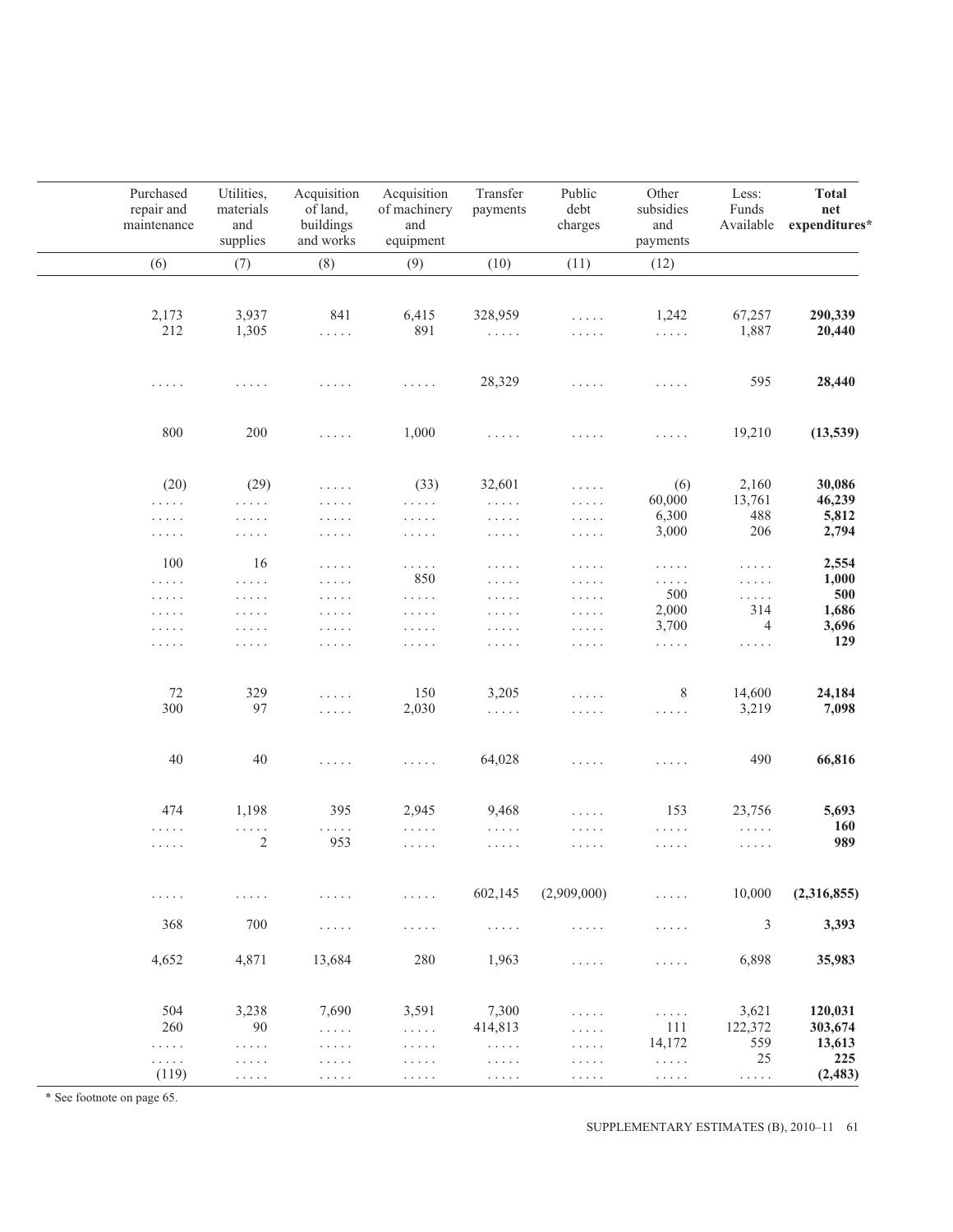| Department, Agency or Crown corporation<br>(thousands of dollars) | Personnel                          | Transportation Information Professional<br>and<br>communications  |                                    | and<br>special<br>services         | Rentals                            |  |
|-------------------------------------------------------------------|------------------------------------|-------------------------------------------------------------------|------------------------------------|------------------------------------|------------------------------------|--|
|                                                                   | (1)                                | (2)                                                               | (3)                                | (4)                                | (5)                                |  |
| Health                                                            |                                    |                                                                   |                                    |                                    |                                    |  |
| Department                                                        | 3,322                              | 2,550                                                             | 876                                | 6,211                              | 642                                |  |
| Canadian Institutes of Health Research                            | 535                                | 145                                                               | 1.1.1.1                            | 467                                | .                                  |  |
| Public Health Agency of Canada                                    | .                                  | $\sim$ $\sim$ $\sim$ $\sim$ $\sim$                                | (25)                               | (392)                              | .                                  |  |
| Human Resources and Skills Development                            |                                    |                                                                   |                                    |                                    |                                    |  |
| Department                                                        | 1,190                              | $\cdots$                                                          | .                                  | 97                                 | .                                  |  |
| Indian Affairs and Northern Development                           |                                    |                                                                   |                                    |                                    |                                    |  |
| Department                                                        | 2,441                              | 7,198                                                             | 2,800                              | 40,361                             | 1,544                              |  |
| Canadian Northern Economic Development Agency                     | .                                  | 100                                                               | .                                  | 1,422                              | 350                                |  |
| Industry                                                          |                                    |                                                                   |                                    |                                    |                                    |  |
| Department                                                        | 1,807                              | 7,931                                                             | 974                                | 14,428                             | 488                                |  |
| Canadian Space Agency                                             | .                                  | $\sim$ $\sim$ $\sim$ $\sim$ $\sim$                                | .                                  | 2,629                              | .                                  |  |
| Canadian Tourism Commission                                       | .                                  | $\cdots$                                                          | .                                  | $\sim$ $\sim$ $\sim$ $\sim$ $\sim$ | .                                  |  |
| Federal Economic Development Agency for Southern<br>Ontario       | 1,408                              | 30                                                                | 2                                  | 572                                | 310                                |  |
| National Research Council of Canada                               | 1.1.1.1                            | $\mathbb{Z}^2$ . The set of $\mathbb{Z}^2$                        | 1.1.1.1                            | .                                  | .                                  |  |
| Natural Sciences and Engineering Research Council                 | 1,210                              | 367                                                               | 68                                 | 565                                | 36                                 |  |
| Social Sciences and Humanities Research Council                   | 70                                 | 13                                                                | 5                                  | 35                                 | $\overline{2}$                     |  |
| <b>Statistics Canada</b>                                          | 1,321                              | $\mathbb{Z}^2$ . $\mathbb{Z}^2$ , $\mathbb{Z}^2$ , $\mathbb{Z}^2$ | 2,005                              | 15                                 | $\cdots$                           |  |
| Justice                                                           |                                    |                                                                   |                                    |                                    |                                    |  |
| Department                                                        | 8,213                              | 535                                                               | 108                                | 1,112                              | 49                                 |  |
| <b>Courts Administration Service</b>                              | 1,355                              | 183                                                               | 5                                  | 872                                | 540                                |  |
| Office of the Director of Public Prosecutions                     | 384                                | 25                                                                | $\overline{4}$                     | 165                                | 7                                  |  |
| Offices of the Information and Privacy Commissioners of<br>Canada | 394                                | $\cdots$                                                          | $\sim$ $\sim$ $\sim$ $\sim$ $\sim$ | 336                                | $\cdots$                           |  |
|                                                                   |                                    |                                                                   |                                    |                                    |                                    |  |
| National Defence                                                  |                                    |                                                                   |                                    |                                    |                                    |  |
| Department                                                        | (5,829)<br>194                     | 1.1.1.1<br>100                                                    | .                                  | 20,777                             | 1.1.1.1                            |  |
| Military Police Complaints Commission                             |                                    |                                                                   | .                                  | 1,796                              | .                                  |  |
| Natural Resources                                                 |                                    |                                                                   |                                    |                                    |                                    |  |
| Department                                                        | 3,550                              | 761                                                               | 138                                | 11,343                             | 280                                |  |
| Atomic Energy of Canada Limited                                   | .                                  | 1.1.1.1                                                           | .                                  | .                                  | 1.1.1.1                            |  |
| Canadian Nuclear Safety Commission                                | .                                  | 265                                                               | 34                                 | 648                                | 68                                 |  |
| National Energy Board                                             | 105                                | 42                                                                | $\ldots$                           | 25                                 | .                                  |  |
| Parliament                                                        |                                    |                                                                   |                                    |                                    |                                    |  |
| Library of Parliament                                             | 600                                | $\ldots$                                                          | .                                  | $\cdots\cdots\cdots$               | .                                  |  |
| Privy Council                                                     |                                    |                                                                   |                                    |                                    |                                    |  |
| Department                                                        | 700                                | 54                                                                | 269                                | 1,477                              | 5                                  |  |
| Old Port of Montreal Corporation Inc.                             | $\sim$ $\sim$ $\sim$ $\sim$ $\sim$ | $\sim$ $\sim$ $\sim$ $\sim$ $\sim$                                | $\sim$ $\sim$ $\sim$ $\sim$ $\sim$ | $\sim$ $\sim$ $\sim$ $\sim$ $\sim$ | $\sim$ $\sim$ $\sim$ $\sim$ $\sim$ |  |

#### **Budgetary Supplementary Estimates by Standard Object of Expenditure**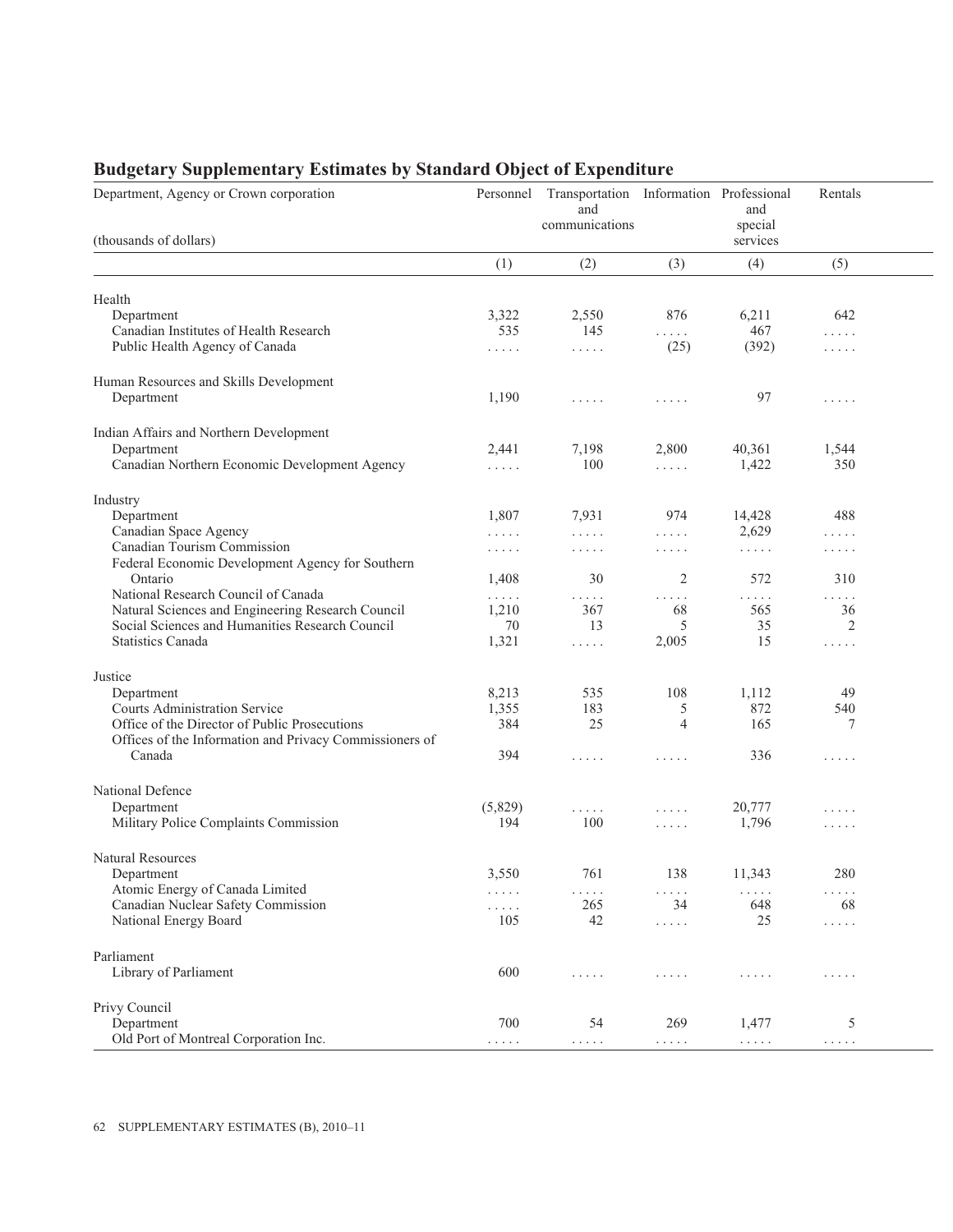| Purchased<br>repair and<br>maintenance | Utilities,<br>materials<br>and<br>supplies | Acquisition<br>of land,<br>buildings<br>and works | Acquisition<br>of machinery<br>and<br>equipment | Transfer<br>payments               | Public<br>debt<br>charges          | Other<br>subsidies<br>and<br>payments  | Less:<br>Funds<br>Available                                     | <b>Total</b><br>$\mathbf{net}$<br>expenditures* |
|----------------------------------------|--------------------------------------------|---------------------------------------------------|-------------------------------------------------|------------------------------------|------------------------------------|----------------------------------------|-----------------------------------------------------------------|-------------------------------------------------|
| (6)                                    | (7)                                        | (8)                                               | (9)                                             | (10)                               | (11)                               | (12)                                   |                                                                 |                                                 |
|                                        |                                            |                                                   |                                                 |                                    |                                    |                                        |                                                                 |                                                 |
| 1,752                                  | 3,380                                      | 226                                               | 1,279                                           | 32,370                             | .                                  | 235                                    | 4,745                                                           | 48,098                                          |
| .                                      | 5                                          | .                                                 | 25                                              | 30,511                             | $\sim$ $\sim$ $\sim$ $\sim$ $\sim$ | .                                      | 5                                                               | 31,683                                          |
| .                                      | 672                                        | $\ldots$                                          | $\ldots$                                        | (4, 547)                           | .                                  | $\sim$ $\sim$ $\sim$ $\sim$            | $\alpha$ is a set of                                            | (4,292)                                         |
|                                        |                                            |                                                   |                                                 |                                    |                                    |                                        |                                                                 |                                                 |
| .                                      | .                                          | .                                                 | $\alpha$ is a set of                            | 87,164                             | $\ldots$                           | 2,900,487                              | 12,832                                                          | 2,976,106                                       |
|                                        |                                            |                                                   |                                                 |                                    |                                    |                                        |                                                                 |                                                 |
| 819                                    | 1,124                                      | 5,000                                             | .                                               | 436,648                            | .                                  | 331,550                                | 3,534                                                           | 825,951                                         |
| .                                      | $\ldots$                                   | 1,249                                             | 606                                             | 3,331                              | .                                  | .                                      | 90                                                              | 6,968                                           |
|                                        |                                            |                                                   |                                                 |                                    |                                    |                                        |                                                                 |                                                 |
| 1,523                                  | 1,840                                      | .                                                 | 324                                             | 101,250                            | .                                  | .                                      | 10,597                                                          | 119,968                                         |
| .                                      | $\cdots$                                   | .                                                 | $\ldots$                                        | 557                                | $\sim$ $\sim$ $\sim$ $\sim$ $\sim$ | .                                      | 353                                                             | 2,833                                           |
| .                                      | $\ldots$                                   | $\sim$ $\sim$ $\sim$ $\sim$ $\sim$                | $\sim$ $\sim$ $\sim$ $\sim$ $\sim$              | $\ldots$                           | $\sim$ $\sim$ $\sim$ $\sim$ $\sim$ | 8,000                                  | $\mathbb{Z}^2$ , $\mathbb{Z}^2$ , $\mathbb{Z}^2$                | 8,000                                           |
| 1,310                                  | 20                                         | $\cdots$                                          | .                                               | 128,588                            | $\ldots$                           | 3                                      | .                                                               | 132,243                                         |
| .                                      | .                                          | $\ldots$                                          | 1,638                                           | 3,624                              | 1.1.1.1                            | $\sim$ $\sim$ $\sim$ $\sim$            | 2,992                                                           | 2,270                                           |
| 48                                     | 34                                         | $\ldots$                                          | $\ldots$                                        | 37,823                             | .                                  | $\sim$ $\sim$ $\sim$ $\sim$ $\sim$     | 351                                                             | 39,800                                          |
| 3                                      | $\overline{c}$                             | .                                                 | .                                               | 12,785                             | .                                  | $\ldots$                               | $30\,$                                                          | 12,885                                          |
| 162                                    | 55                                         | $\ldots$                                          | 7                                               | $\sim$ $\sim$ $\sim$ $\sim$        | $\sim$ $\sim$ $\sim$ $\sim$ $\sim$ | $\sim$ $\sim$ $\sim$ $\sim$            | 3,478                                                           | 87                                              |
|                                        |                                            |                                                   |                                                 |                                    |                                    |                                        |                                                                 |                                                 |
| 77                                     | 140                                        | .                                                 | 308                                             | 8,861                              | .                                  | 95                                     | 1,779                                                           | 17,719                                          |
| 15                                     | 21                                         | $\ldots$                                          | 388                                             | $\alpha$ , $\alpha$ , $\alpha$     | $\sim$ $\sim$ $\sim$ $\sim$ $\sim$ | $\mathbf{1}$                           | 382                                                             | 2,998                                           |
| 7                                      | $\overline{4}$                             | $\sim$ $\sim$ $\sim$ $\sim$ $\sim$                | $\sim$ $\sim$ $\sim$ $\sim$ $\sim$              | $\sim$ $\sim$ $\sim$ $\sim$ $\sim$ | $\sim$ $\sim$ $\sim$ $\sim$ $\sim$ | 21                                     | 151                                                             | 466                                             |
| .                                      | .                                          | .                                                 | 40                                              | .                                  | .                                  | .                                      | 76                                                              | 694                                             |
| 231,143                                | 489,323                                    | 32,899                                            | 9,151                                           | 30,000                             | .                                  | .                                      | 115,783                                                         | 691,681                                         |
| $\ldots$                               | $\sim$ $\sim$ $\sim$ $\sim$ $\sim$         | $\ldots$                                          | $\ldots$                                        | $\alpha$ , $\alpha$ , $\alpha$     | .                                  | .                                      | 8                                                               | 2,082                                           |
|                                        |                                            |                                                   |                                                 |                                    |                                    |                                        |                                                                 |                                                 |
| 78                                     | 361                                        | 10,289                                            | 152                                             | 37,131                             | $\cdots\cdots\cdots$               | 1,660                                  | 33,525                                                          | 32,218                                          |
| .                                      | .                                          | .                                                 | $\ldots$                                        | $\dots$                            | .                                  | 294,000                                | $\ldots$                                                        | 294,000                                         |
| 186                                    | 45                                         | .                                                 | 629                                             | 400                                | $\sim$ $\sim$ $\sim$ $\sim$ $\sim$ | $\ldots$                               | 732                                                             | 1,543                                           |
| $\ldots$                               | $\ldots$                                   | $\dots$                                           | $\dots$                                         | 1,343                              | .                                  | $\ldots$                               | $\dots$                                                         | 1,515                                           |
| $\sim$ $\sim$ $\sim$ $\sim$ $\sim$     | $\sim$ $\sim$ $\sim$ $\sim$ $\sim$         | $\sim$ $\sim$ $\sim$ $\sim$ $\sim$                | $\alpha$ , $\alpha$ , $\alpha$                  | $\alpha$ , $\alpha$ , $\alpha$     | $\sim$ $\sim$ $\sim$ $\sim$ $\sim$ | $\mathbb{Z}^n$ . In the $\mathbb{Z}^n$ | $\mathcal{L}(\mathcal{L}(\mathcal{L},\mathcal{L},\mathcal{L}))$ | 600                                             |
|                                        |                                            |                                                   |                                                 |                                    |                                    |                                        |                                                                 |                                                 |
| 59                                     | 147                                        | .                                                 | 986                                             | $\mathbf{1}$                       | .                                  | $\ldots$ .                             | 2,295                                                           | 1,403                                           |
| .                                      | .                                          | $\ldots$                                          | $\ldots$                                        | .                                  | .                                  | 7,932                                  | $\ldots$                                                        | 7,932                                           |

\* See footnote on page 65.

SUPPLEMENTARY ESTIMATES (B), 2010–11 63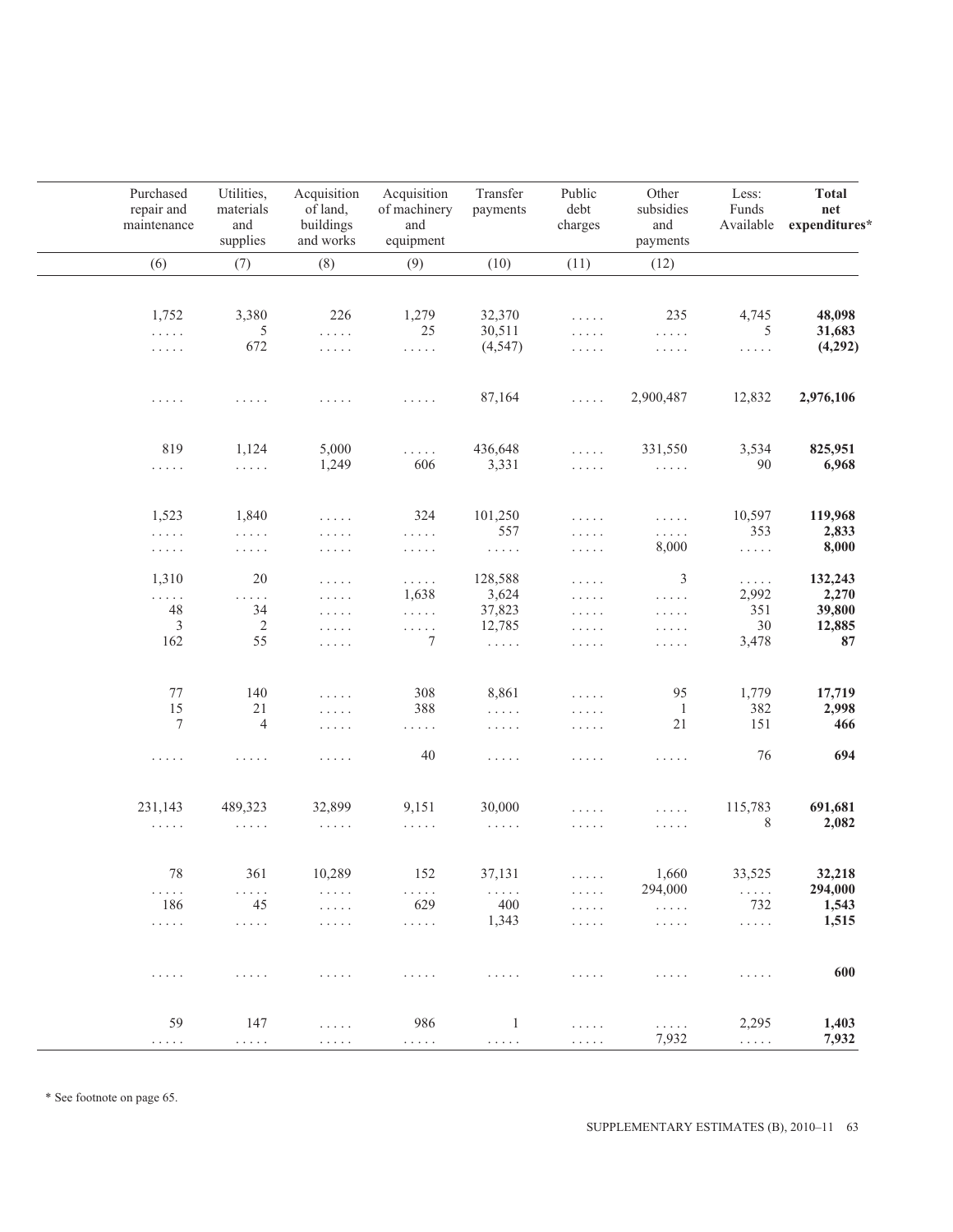| Department, Agency or Crown corporation<br>(thousands of dollars) | Personnel                          | Transportation Information Professional<br>and<br>communications |                     | and<br>special<br>services | Rentals              |  |
|-------------------------------------------------------------------|------------------------------------|------------------------------------------------------------------|---------------------|----------------------------|----------------------|--|
|                                                                   | (1)                                |                                                                  | (3)                 |                            |                      |  |
|                                                                   |                                    | (2)                                                              |                     | (4)                        | (5)                  |  |
| Public Safety and Emergency Preparedness                          |                                    |                                                                  |                     |                            |                      |  |
| Department                                                        | 1,943                              | 124                                                              | 618                 | 661                        | 21                   |  |
| Canada Border Services Agency                                     | 20,222                             | 5,664                                                            | 153                 | 20,911                     | 429                  |  |
| Canadian Security Intelligence Service                            | 5,423                              | 1.1.1.1                                                          | .                   | .                          | .                    |  |
| Correctional Service of Canada                                    | 2,480                              | 654                                                              | 4                   | 707                        | 23                   |  |
| National Parole Board                                             | 330                                | 100                                                              | 25                  | 30                         | 2                    |  |
| Office of the Correctional Investigator                           | 60                                 | .                                                                |                     |                            |                      |  |
| Royal Canadian Mounted Police                                     | 3,482                              | 2,832                                                            | .<br>64             | .<br>2,907                 | .<br>857             |  |
|                                                                   |                                    |                                                                  |                     |                            |                      |  |
| <b>Public Works and Government Services</b>                       | 8,085                              | 2,467                                                            | 702                 | 26,936                     | 56,720               |  |
| Transport                                                         |                                    |                                                                  |                     |                            |                      |  |
| Department                                                        | 11,685                             | 1,715                                                            | 54                  | 9,713                      | 15                   |  |
| Canadian Air Transport Security Authority                         |                                    |                                                                  |                     |                            |                      |  |
| Marine Atlantic Inc.                                              | $\cdots$                           | .                                                                | .                   | .                          | .                    |  |
| Office of Infrastructure of Canada                                | $\sim$ $\sim$ $\sim$ $\sim$ $\sim$ | $\sim$ $\sim$ $\sim$ $\sim$ $\sim$<br>16                         | .<br>$\overline{2}$ | .<br>120                   | .<br>18              |  |
|                                                                   | 1,682                              |                                                                  |                     |                            |                      |  |
| Old Port of Montreal Corporation Inc.                             | .                                  | .                                                                | .                   | .                          | .                    |  |
| The Jacques Cartier and Champlain Bridges Incorporated            | .                                  | .                                                                | .                   | .                          | .                    |  |
| Transportation Appeal Tribunal of Canada                          | .                                  | .                                                                | .                   | .                          | .                    |  |
| VIA Rail Canada Inc.                                              | .                                  | .                                                                | .                   | .                          | .                    |  |
| <b>Treasury Board</b>                                             |                                    |                                                                  |                     |                            |                      |  |
| Secretariat                                                       | 138,947                            | 29                                                               | 46                  | 1,580                      | 7                    |  |
|                                                                   |                                    |                                                                  |                     |                            |                      |  |
| Western Economic Diversification                                  | 2,213                              | 287                                                              | 6                   | 406                        | 12                   |  |
| Total, all departments, Agencies or Crown corporations            | 281,076                            | 49,269                                                           | 17,216              | 320,649                    | 57,432               |  |
| Consolidated specified purpose accounts                           | .                                  | .                                                                | .                   | .                          | $\cdots\cdots\cdots$ |  |
| 2010-11 Total Supplementary Estimates                             | 281,076                            | 49,269                                                           | 17,216              | 320,649                    | 57,432               |  |

#### **Budgetary Supplementary Estimates by Standard Object of Expenditure**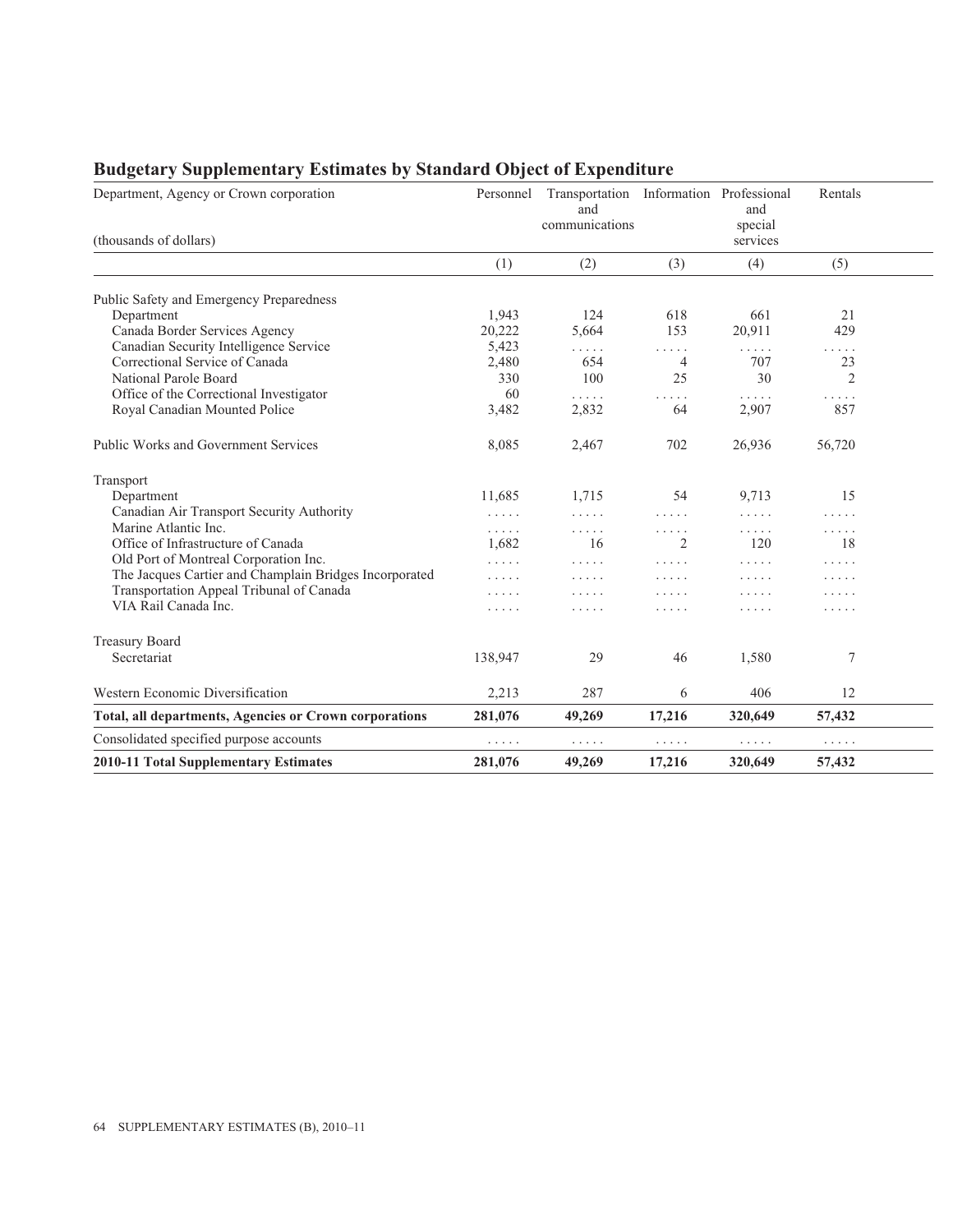| Purchased<br>repair and<br>maintenance | Utilities,<br>materials<br>and<br>supplies | Acquisition<br>of land,<br>buildings<br>and works | Acquisition<br>of machinery<br>and<br>equipment | Transfer<br>payments | Public<br>debt<br>charges | Other<br>subsidies<br>and<br>payments | Less:<br>Funds<br>Available | <b>Total</b><br>net<br>expenditures* |
|----------------------------------------|--------------------------------------------|---------------------------------------------------|-------------------------------------------------|----------------------|---------------------------|---------------------------------------|-----------------------------|--------------------------------------|
| (6)                                    | (7)                                        | (8)                                               | (9)                                             | (10)                 | (11)                      | (12)                                  |                             |                                      |
|                                        |                                            |                                                   |                                                 |                      |                           |                                       |                             |                                      |
| 301                                    | 110                                        | .                                                 | .                                               | 6,930                | .                         | 167                                   | 8,341                       | 2,534                                |
| 1,561                                  | 1,684                                      | .                                                 | 38,460                                          | .                    | .                         | 214                                   | 48,968                      | 40,330                               |
| .                                      | .                                          | .                                                 | $\cdots$                                        | .                    | .                         | 5,576                                 | 5,288                       | 5,711                                |
| 105                                    | 390                                        | .                                                 | .                                               | .                    | .                         | 123                                   | 4,862                       | (376)                                |
| 10                                     | 10                                         | .                                                 | .                                               | .                    | .                         | .                                     | 379                         | 128                                  |
| .                                      | .                                          | .                                                 | .                                               | .                    | .                         | .                                     | 23                          | 37                                   |
| 1,038                                  | 1,255                                      | 2,924                                             | 8,966                                           | 13,845               | .                         | 903                                   | 3,623                       | 35,450                               |
| 31,877                                 | 6,901                                      | 358                                               | 5,907                                           | .                    | .                         | 21,829                                | 8,550                       | 153,232                              |
| .                                      | 700                                        | 4,261                                             | .                                               | 10,064               | .                         | (11,216)                              | 2,885                       | 24,106                               |
| .                                      | .                                          | .                                                 | .                                               | .                    | .                         | 500                                   | .                           | 500                                  |
| $\sim$ $\sim$ $\sim$ $\sim$ $\sim$     | .                                          | .                                                 | .                                               | .                    | .                         | 102,205                               | .                           | 102,205                              |
| 165                                    | 5                                          | .                                                 | .                                               | 1,448,443            | .                         | .                                     | 139                         | 1,450,312                            |
| .                                      | .                                          | .                                                 | .                                               | .                    | .                         | (7,018)                               | .                           | (7,018)                              |
| .                                      | .                                          | .                                                 | .                                               | .                    | .                         | 29,181                                | .                           | 29,181<br>311                        |
| .                                      | .                                          | .                                                 | .                                               | .                    | .                         | 311<br>94,000                         | .                           | 94,000                               |
| .                                      | .                                          | .                                                 | .                                               | .                    | .                         |                                       | .                           |                                      |
| 3                                      | 226                                        | .                                                 | .                                               | .                    | .                         | .                                     | 2,205                       | 138,633                              |
| 5                                      | 9                                          | .                                                 | 19                                              | 32,433               | .                         | 2                                     | 542                         | 34,850                               |
| 282,063                                | 524,457                                    | 80,769                                            | 87,004                                          | 3,952,366            | (2,909,000)               | 3,871,946                             | 570,968                     | 6,044,274                            |
| .                                      | $\cdots$                                   | .                                                 | .                                               | .                    | .                         | (2,900,000)                           | .                           | (2,900,000)                          |
| 282,063                                | 524,457                                    | 80,769                                            | 87,004                                          | 3,952,366            | (2,909,000)               | 971,946                               | 570,968                     | 3,144,274                            |

\* Totals may not agree with the "Summary of These Supplementary Estimates" due to rounding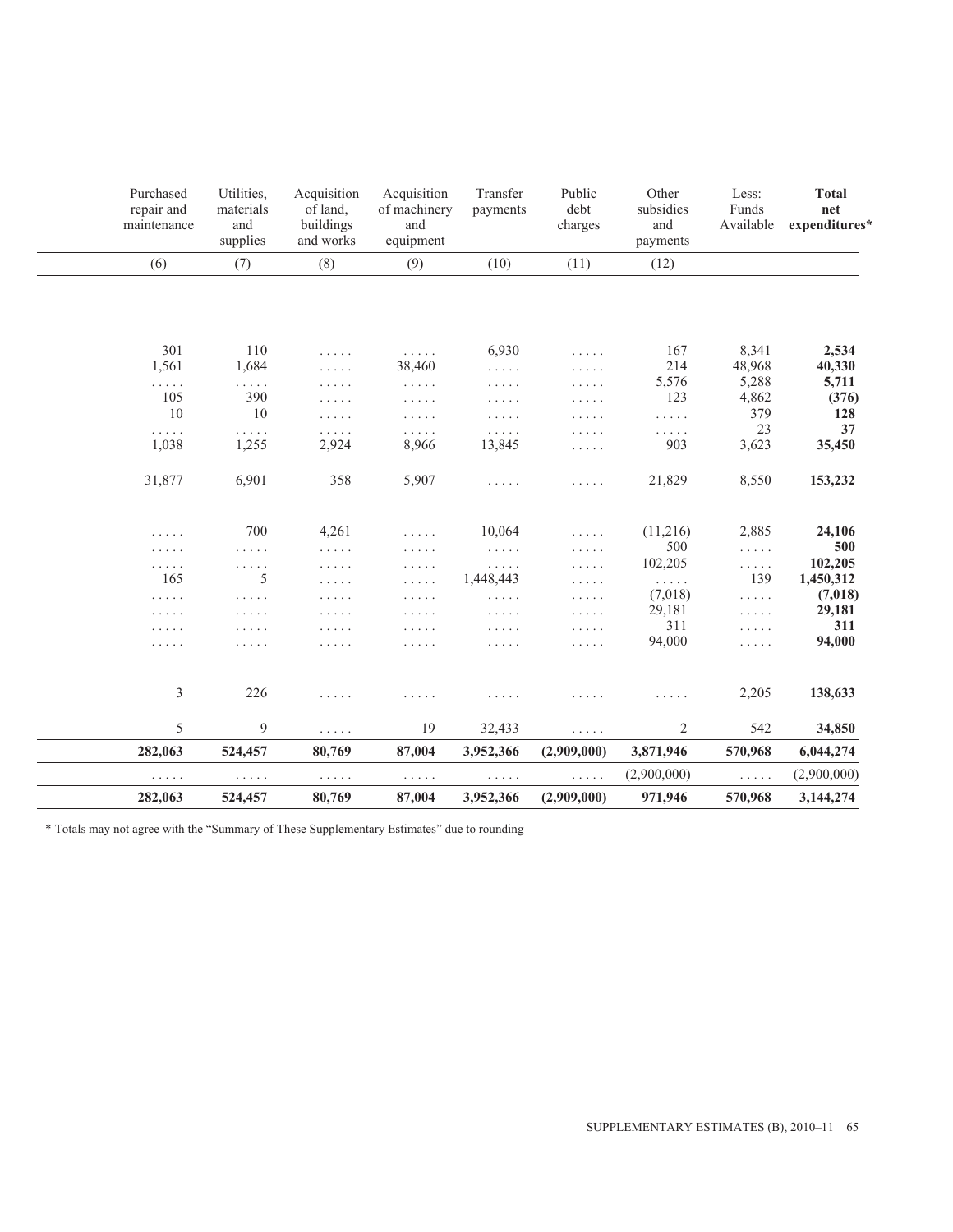#### **Vote 5 – Government Contingencies \$318,259,800**

Subject to the approval of the Treasury Board, this serves to supplement other appropriations and to provide the government with sufficient flexibility to meet urgent or unforeseen expenditures where a valid cash requirement exists in advance of a Supply period. This authority to supplement other appropriations is provided until parliamentary approval can be obtained and as long as the expenditures are within the legal mandate of the organization. Temporary allocations are reimbursed to TB Vote 5 upon receiving Royal Assent for an Appropriation Act.

| Department/Agency/Crown Corporation                                                                                                                                                                                                                                                                                                                                                                                                                                                               | (dollars)  |
|---------------------------------------------------------------------------------------------------------------------------------------------------------------------------------------------------------------------------------------------------------------------------------------------------------------------------------------------------------------------------------------------------------------------------------------------------------------------------------------------------|------------|
| <b>Agriculture and Agri-Food</b>                                                                                                                                                                                                                                                                                                                                                                                                                                                                  | 10,700,000 |
| Funding to federally and provincially inspected slaughterhouses to maintain domestic<br>slaughter capacity while the industry works to adapt to the current regulatory and financial<br>environment                                                                                                                                                                                                                                                                                               |            |
| This is a new grant program to address immediate challenges facing Canadian slaughter<br>facilities. These businesses are struggling due to the high Canadian dollar, limited economies<br>of scale, which further exacerbated the discovery of Bovine Spongiform Encephalopathy in<br>Canada in 2003 and the need to comply with subsequent regulations. Costs for Canadian<br>businesses have increased significantly and affected their ability to compete with international<br>counterparts. |            |
| This program will make grant payments to certain federally and provincially inspected<br>slaughterhouses that handle over thirty month old cattle to maintain domestic capacity while<br>the industry adapts to the current regulatory and financial environment. Delaying these<br>payments would have created further hardship for these businesses.                                                                                                                                            |            |
| <b>Canadian Heritage</b>                                                                                                                                                                                                                                                                                                                                                                                                                                                                          | 200,000    |
| Funding for a grant to the Michaëlle Jean Foundation to promote arts, creativity and civic<br>participation as part of the Governor General's legacy                                                                                                                                                                                                                                                                                                                                              |            |
| The Government of Canada will be providing \$3 million in support of the Michaëlle Jean<br>Foundation, a non-profit organization that will promote citizen engagement through the arts<br>and creativity, with a special emphasis on youth from underprivileged, rural and northern<br>communities in Canada. The Government will also match funds raised privately by the<br>foundation, to a maximum of \$7 million over a ten-year period.                                                     |            |
| Access to Treasury Board Vote 5 – Government Contingencies was required in order for the<br>Prime Minister to be able to make an announcement on October 1st, 2010 that the<br>Government of Canada would be supporting the Michaëlle Jean Foundation as its legacy gift<br>to Her Excellency the Right Honourable Michaëlle Jean. Waiting until Supplementary<br>Estimates B receives Royal Assent would have resulted in delaying the announcement and the<br>activities of the Foundation.     |            |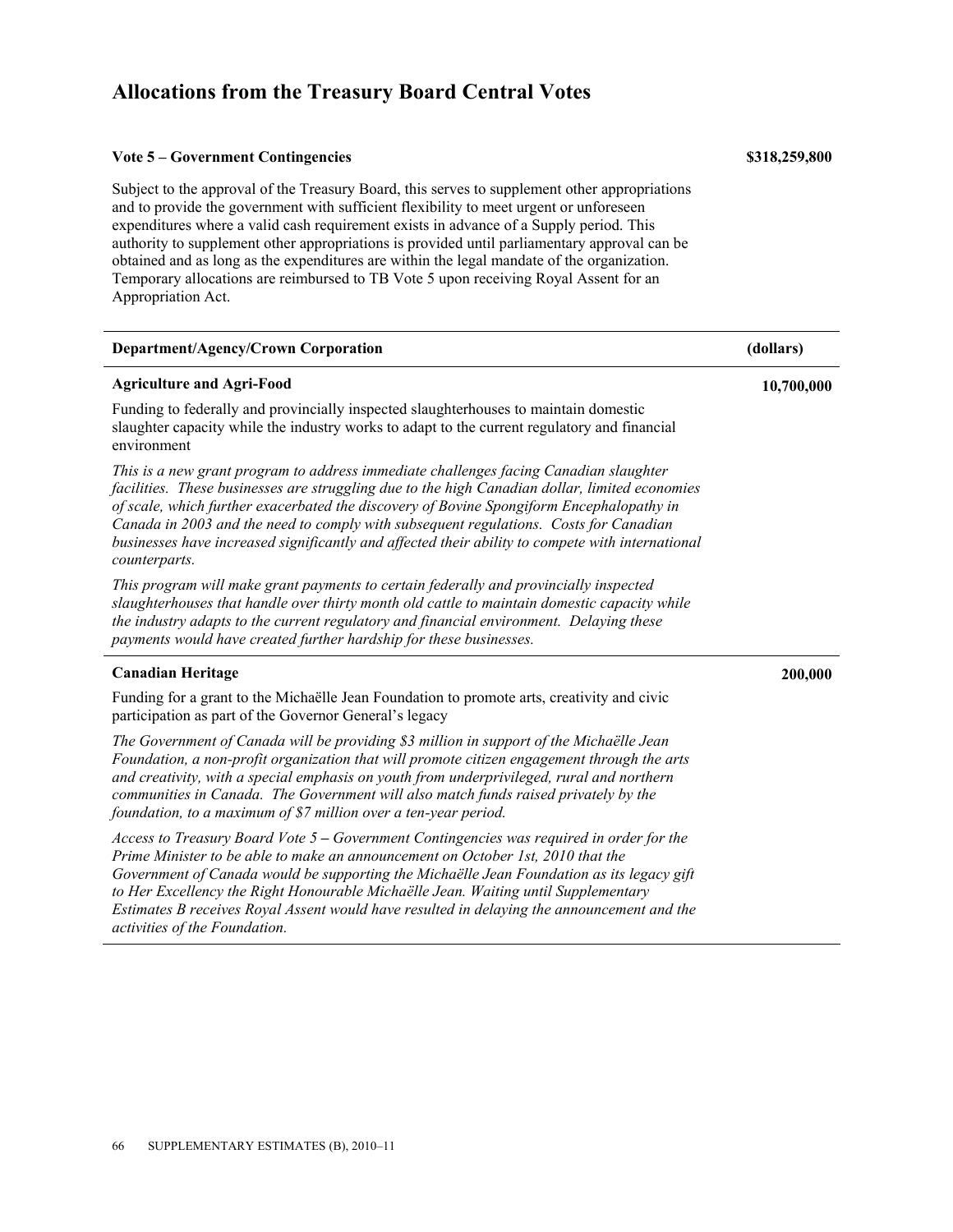| Department/Agency/Crown Corporation                                                                                                                                                                                                                                                                                                                                                                                                                                                                                                                                                                                           | (dollars)   |
|-------------------------------------------------------------------------------------------------------------------------------------------------------------------------------------------------------------------------------------------------------------------------------------------------------------------------------------------------------------------------------------------------------------------------------------------------------------------------------------------------------------------------------------------------------------------------------------------------------------------------------|-------------|
| <b>Indian Affairs and Northern Development</b>                                                                                                                                                                                                                                                                                                                                                                                                                                                                                                                                                                                | 207,359,800 |
| Funding for specific claims settlements                                                                                                                                                                                                                                                                                                                                                                                                                                                                                                                                                                                       |             |
| This funding increases the grant entitled "Grants to First Nations to settle specific claims"<br>negotiated by Canada and/or awarded by the Specific Claims Tribunal" in order to pay 9<br>specific claims settlements following negotiated settlement agreements with First Nations,<br>prior to approval of Supplementary Estimates (B).                                                                                                                                                                                                                                                                                    |             |
| In 1973, the Government of Canada established the Specific Claims Policy, an alternative<br>dispute resolution process to resolve specific claims through negotiations with First nations<br>across the country. Specific claims deal with the past grievances of First Nations that relate<br>to Canada's obligations under historic treaties or the way it managed first Nation funds or<br>assets.                                                                                                                                                                                                                         |             |
| Each of these 9 specific claims settlements have been ratified by First Nations and, in some<br>cases, by provincial governments. As such, there are high expectations that federal<br>ratification and settlement payments proceed in a timely manner. Once an Order-in-Council<br>is approved and a settlement agreement finalized, Canada has 45 days in which to make a<br>payment to the First Nation. This timely payment clause provides First Nations assurances<br>that the claim will be paid within a certain time period and in exchange for the releases that<br>they give Canada that a claim is fully settled. |             |
| <b>Atomic Energy of Canada Limited (AECL)</b>                                                                                                                                                                                                                                                                                                                                                                                                                                                                                                                                                                                 | 100,000,000 |
| Funding to meet operational requirements such as ensuring continued isotope production,<br>health and safety upgrades, new-build reactor technology development, refurbishment project<br>shortfalls and one-time employee reduction costs                                                                                                                                                                                                                                                                                                                                                                                    |             |
| AECL is a commercial Crown Corporation that manages commercial nuclear reactor sales<br>and services, nuclear laboratories maintenance, nuclear research and development, medical<br>isotope production, and radioactive waste and decommissioning of nuclear facilities. Since<br>the existing appropriation for AECL will be exhausted prior to receiving Royal Assent for<br>Supplementary Estimates, access to TB Vote 5 is required to ensure all legal and contractual<br>obligations are met.                                                                                                                          |             |
| <b>Total Allocations</b>                                                                                                                                                                                                                                                                                                                                                                                                                                                                                                                                                                                                      | 318,259,800 |

SUPPLEMENTARY ESTIMATES (B), 2010–11 67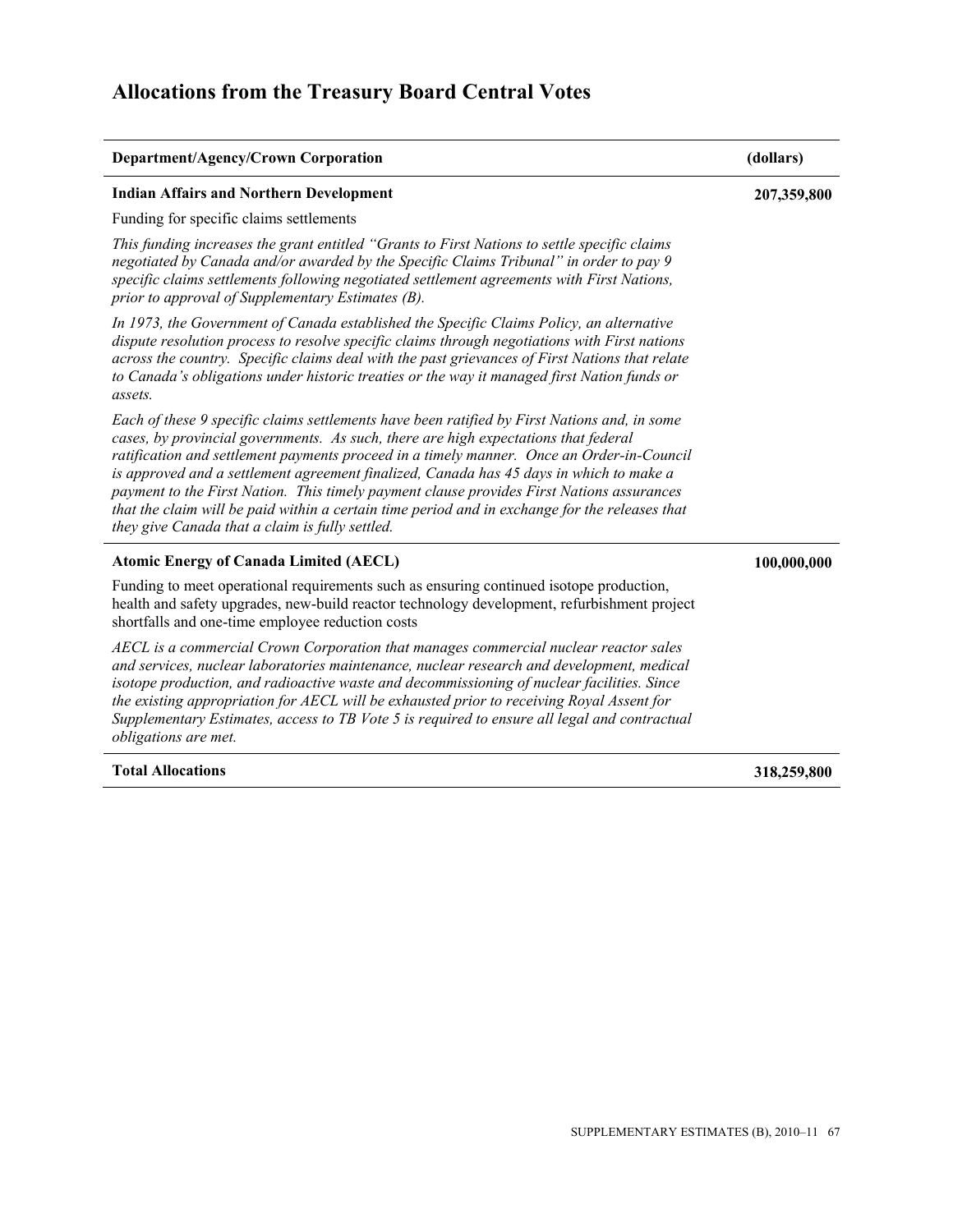| Vote 10 – Government-Wide Initiatives                                                                                                                                                                                                                                                                                                                                                                                    | \$2,520,000 |
|--------------------------------------------------------------------------------------------------------------------------------------------------------------------------------------------------------------------------------------------------------------------------------------------------------------------------------------------------------------------------------------------------------------------------|-------------|
| Subject to the approval of the Treasury Board, this Vote supplements other appropriations in<br>support of the implementation of strategic management initiatives in the public service of<br>Canada. Departments and agencies are not required to reimburse funding allocated from<br>Vote $10$ .                                                                                                                       |             |
| Department/Agency/Crown Corporation                                                                                                                                                                                                                                                                                                                                                                                      | (dollars)   |
| <b>Public Works and Government Services</b>                                                                                                                                                                                                                                                                                                                                                                              | 2,520,000   |
| Funding to help defray the costs associated with the Ministers' Regional Offices (MRO)<br>program                                                                                                                                                                                                                                                                                                                        |             |
| The MRO program provides shared secure office accommodations and administrative support<br>for federal cabinet ministers and their exempt staff while conducting government business<br>outside the National Capital Region.                                                                                                                                                                                             |             |
| Costs for the MRO program include set-up costs, accommodations, basic operating costs,<br>salary costs for two PWGSC administrative staff at each site, and program coordination costs<br>at Public Works and Government Services headquarters. Ministers' Offices budgets are<br>charged for incidental costs such as hospitality, shipping, materials and supplies that are<br>incurred by their exempt staff in MROs. |             |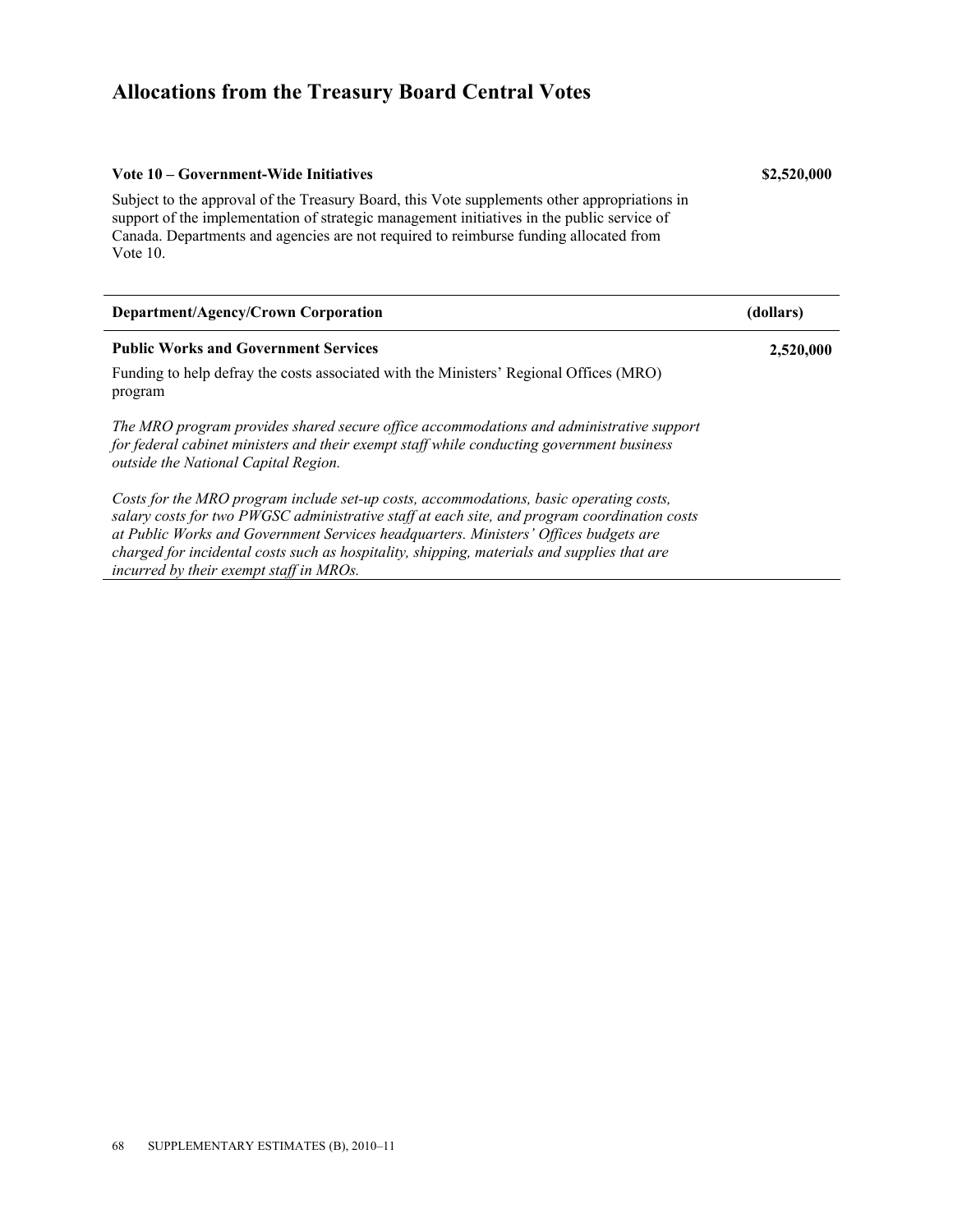#### Vote 15 – Compensation Adjustments **\$137,119,071**

Subject to the approval of the Treasury Board, this Vote supplements other appropriations as a result of adjustments made to terms and conditions of service or employment of the federal public administration, including members of the Royal Canadian Mounted Police and the Canadian Forces, Governor in Council appointees and Crown corporations as defined in section 83 of the *Financial Administration Act*. Departments, agencies and Crown corporations are not required to reimburse funding allocated from Vote 15.

Permanent allocations from Treasury Board Vote 15 will be given to organizations upon release of Supply for Supplementary Estimates (B), 2010–11.

| Department/Agency/Crown Corporation                             | Vote         | (dollars)  |
|-----------------------------------------------------------------|--------------|------------|
| Agriculture and Agri-Food                                       |              |            |
| Department                                                      | 1            | 3,836,309  |
| Canadian Food Inspection Agency                                 | 30           | 2,546,321  |
| Atlantic Canada Opportunities Agency                            | 1            | 9,553      |
| Canada Revenue Agency                                           | $\mathbf{1}$ | 33,793,132 |
| Canadian Heritage                                               |              |            |
| Department                                                      | 1            | 179,070    |
| Canadian Radio-television and Telecommunications Commission     | 50           | 394,226    |
| Library and Archives of Canada                                  | 55           | 191,485    |
| National Arts Centre Corporation                                | 65           | 451,947    |
| National Museum of Science and Technology                       | 90           | 890,737    |
| <b>Public Service Commission</b>                                | 105          | 606,797    |
| Public Service Labour Relations Board                           | 110          | 79,246     |
| Public Service Staffing Tribunal                                | 115          | 28,028     |
| Telefilm Canada                                                 | 125          | 252,658    |
| Citizenship and Immigration                                     |              |            |
| Department                                                      | 1            | 1,920,653  |
| Immigration and Refugee Board of Canada                         | 10           | 1,036,126  |
| Economic Development Agency of Canada for the Regions of Quebec | 1            | 4,005      |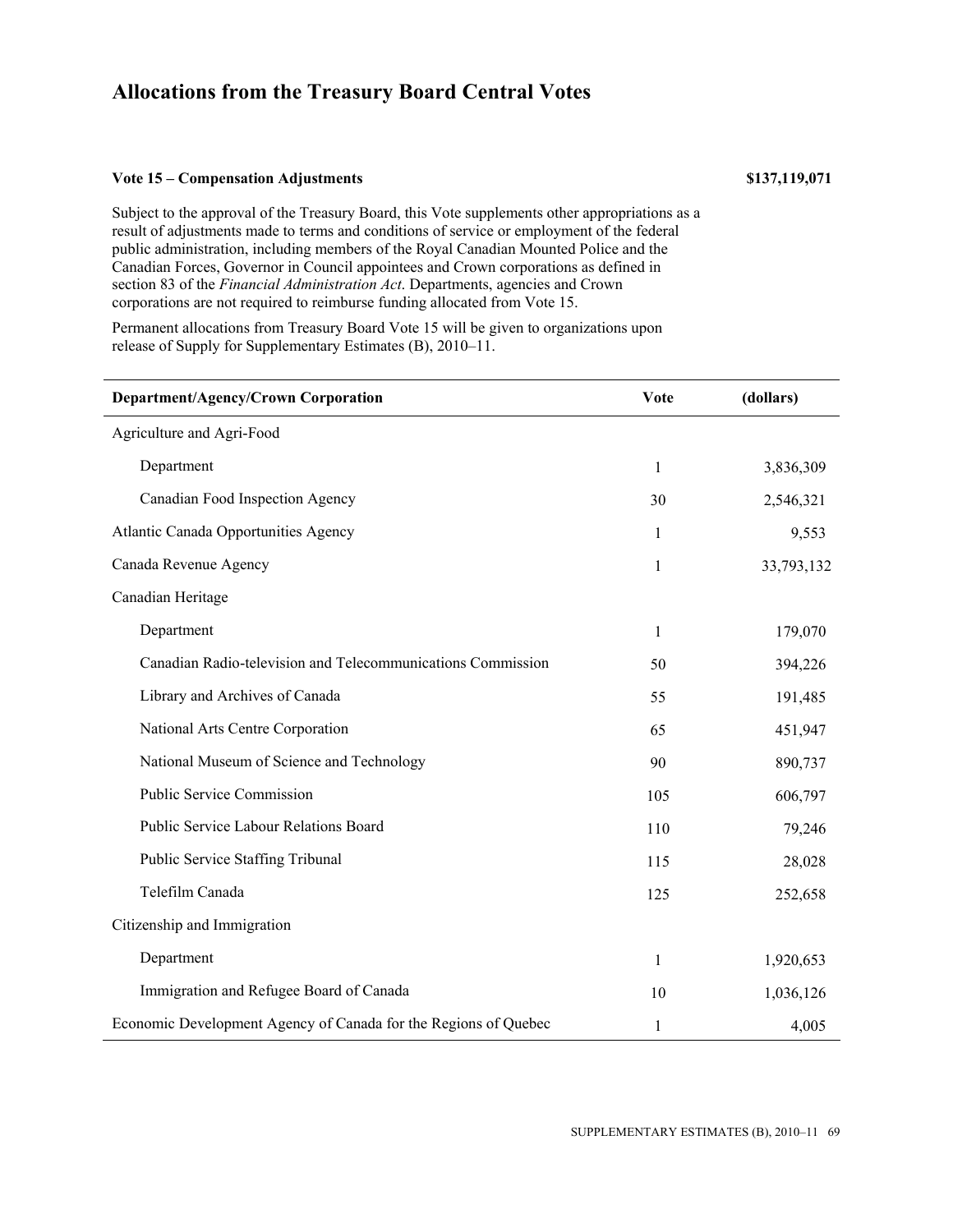| Department/Agency/Crown Corporation                            | Vote         | (dollars) |
|----------------------------------------------------------------|--------------|-----------|
| Environment                                                    |              |           |
| Department                                                     | 1            | 3,564,795 |
| National Round Table on the Environment and the Economy        | 20           | 3,379     |
| Parks Canada Agency                                            | 25           | 75,791    |
| Finance                                                        |              |           |
| Department                                                     | 1            | 75,273    |
| <b>Auditor General</b>                                         | 15           | 12,374    |
| Canadian International Trade Tribunal                          | 20           | 75,870    |
| Financial Transactions and Reports Analysis Centre of Canada   | 25           | 313,796   |
| Fisheries and Oceans                                           | $\mathbf{1}$ | 6,288,362 |
| Foreign Affairs and International Trade                        |              |           |
| Department                                                     | 1            | 3,982,192 |
| Canadian International Development Agency                      | 20           | 67,075    |
| <b>International Joint Commission</b>                          | 40           | 13,847    |
| Governor General                                               | 1            | 20,233    |
| Health                                                         |              |           |
| Department                                                     | 1            | 9,788,701 |
| Canadian Institutes of Health Research                         | 20           | 381,046   |
| Patented Medicine Prices Review Board                          | 35           | 48,418    |
| Public Health Agency of Canada                                 | 40           | 2,400,654 |
| Human Resources and Skills Development                         |              |           |
| Department                                                     | 1            | 284,880   |
| Canada Industrial Relations Board                              | 10           | 76,245    |
| Canadian Artists and Producers Professional Relations Tribunal | 20           | 5,874     |
| Indian Affairs and Northern Development                        | $\mathbf{1}$ | 324,194   |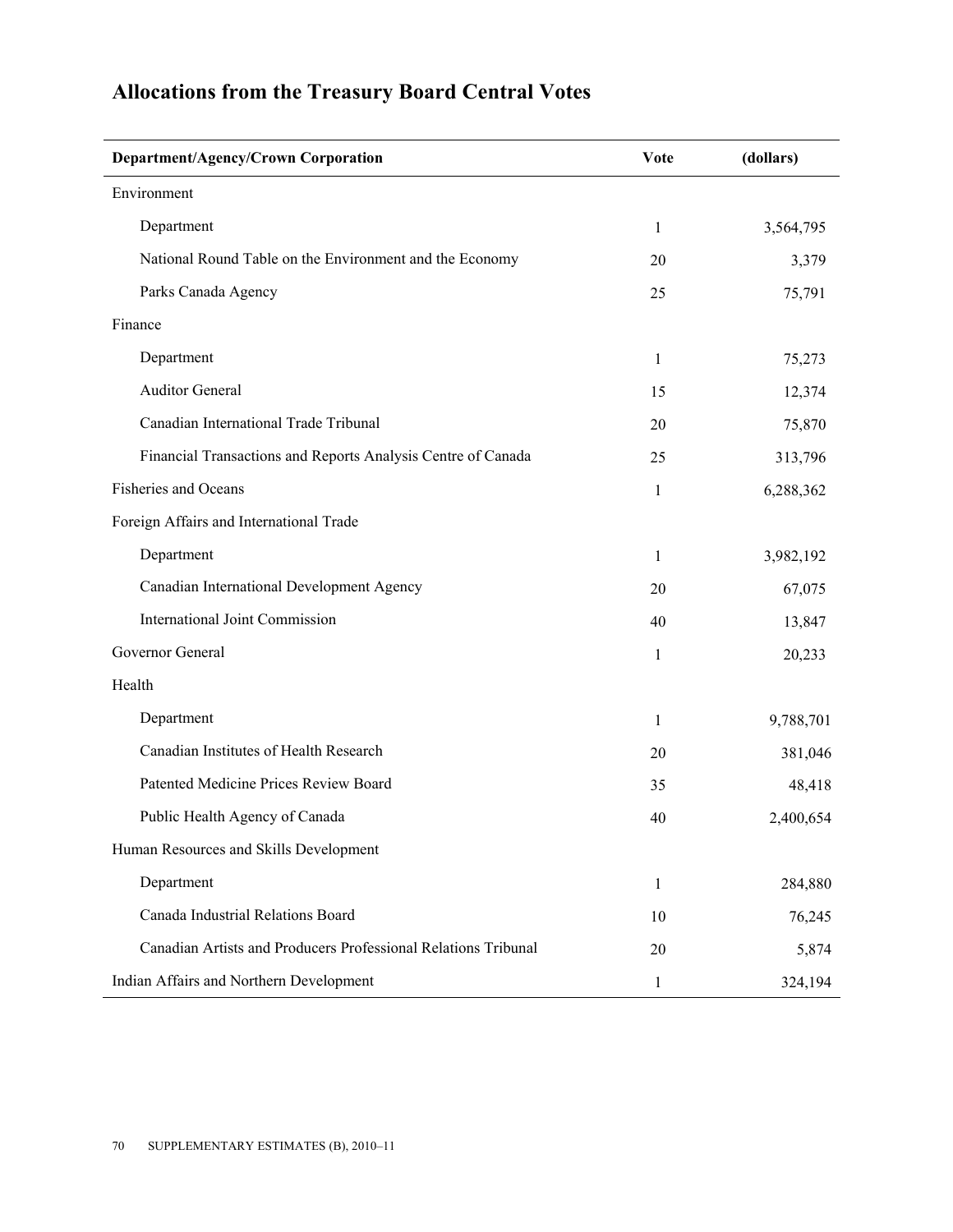|  |  | <b>Allocations from the Treasury Board Central Votes</b> |
|--|--|----------------------------------------------------------|
|--|--|----------------------------------------------------------|

| Department/Agency/Crown Corporation                            | <b>Vote</b> | (dollars)  |
|----------------------------------------------------------------|-------------|------------|
| Industry                                                       |             |            |
| Department                                                     | 1           | 980,859    |
| Canadian Space Agency                                          | 25          | 144,468    |
| Canadian Tourism Commission                                    | 40          | 821,691    |
| Copyright Board                                                | 45          | 42,008     |
| National Research Council of Canada                            | 60          | 3,553,392  |
| Registry of the Competition Tribunal                           | 85          | 30,580     |
| Social Sciences and Humanities Research Council                | 90          | 154,488    |
| <b>Statistics Canada</b>                                       | 105         | 210,765    |
| Justice                                                        |             |            |
| Department                                                     | 1           | 10,152,185 |
| Canadian Human Rights Commission                               | 10          | 179,867    |
| Canadian Human Rights Tribunal                                 | 15          | 30,399     |
| Commissioner for Federal Judicial Affairs                      | 20          | 141,694    |
| <b>Courts Administration Service</b>                           | 30          | 146,197    |
| Office of the Director of Public Prosecutions                  | 35          | 4,479,011  |
| Offices of the Information and Privacy Commissioners of Canada | 40          | 46,768     |
| Offices of the Information and Privacy Commissioners of Canada | 45          | 154,976    |
| Supreme Court of Canada                                        | 50          | 727,257    |
| National Defence                                               |             |            |
| Department                                                     | 1           | 7,944,959  |
| Canadian Forces Grievance Board                                | 15          | 93,468     |
| Military Police Complaints Commission                          | 20          | 71,718     |
| Natural Resources                                              |             |            |
| Department                                                     | 1           | 2,141,222  |
| Canadian Nuclear Safety Commission                             | 20          | 438,819    |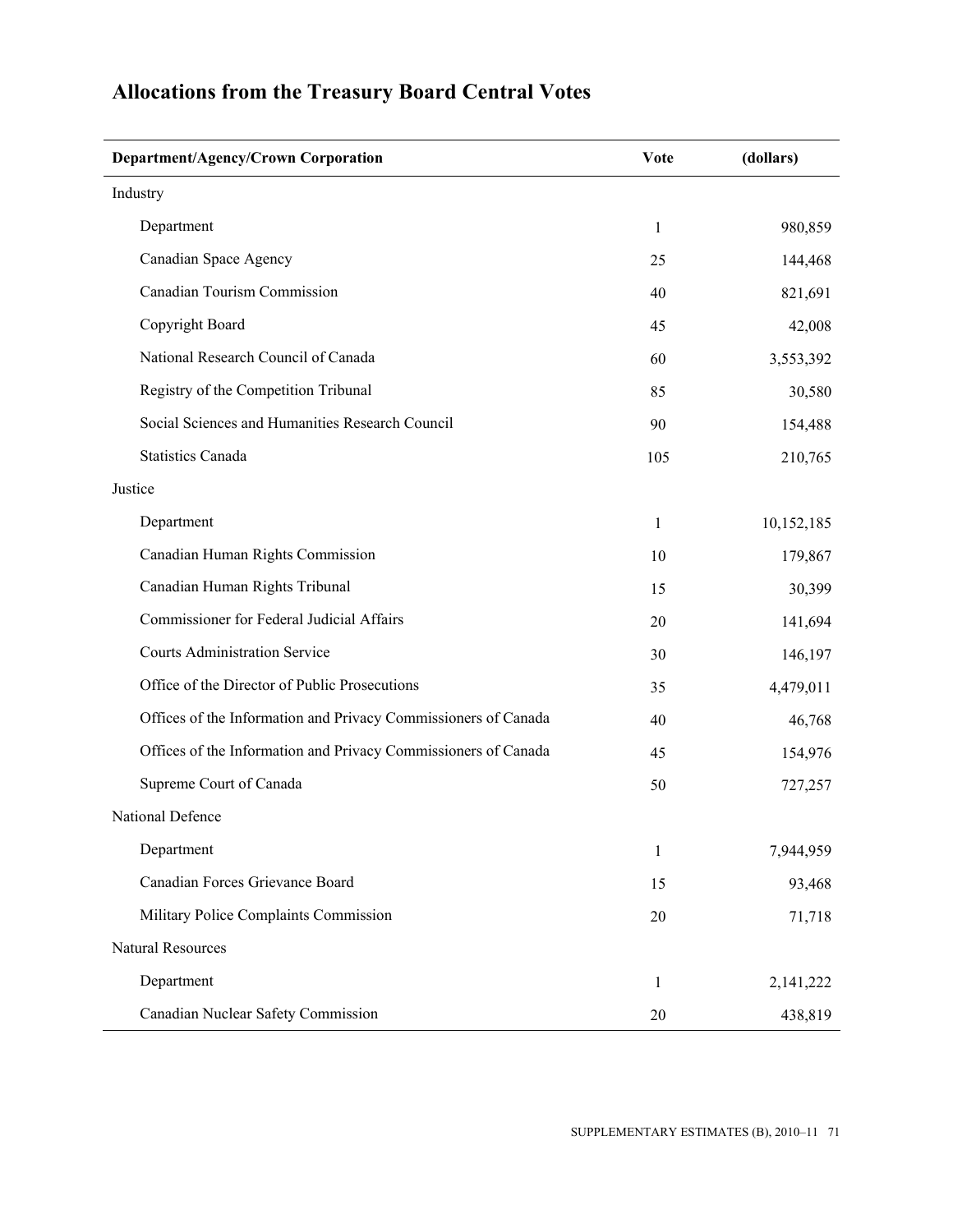|  |  | <b>Allocations from the Treasury Board Central Votes</b> |
|--|--|----------------------------------------------------------|
|--|--|----------------------------------------------------------|

| Department/Agency/Crown Corporation                             | <b>Vote</b>  | (dollars)   |
|-----------------------------------------------------------------|--------------|-------------|
| Privy Council                                                   |              |             |
| Department                                                      | 1            | 188,251     |
| Canadian Transportation Accident Investigation and Safety Board | 10           | 872,843     |
| Chief Electoral Officer                                         | 15           | 254,748     |
| Office of the Commission of Official Languages                  | 20           | 101,088     |
| Security Intelligence Review Committee                          | 30           | 16,295      |
| Public Safety and Emergency Preparedness                        |              |             |
| Department                                                      | 1            | 58,491      |
| Canada Border Services Agency                                   | 10           | 221,545     |
| Correctional Service of Canada                                  | 30           | 8,678,545   |
| Office of the Correctional Investigator                         | 45           | 34,085      |
| Royal Canadian Mounted Police                                   | 50           | 3,037,874   |
| Royal Canadian Mounted Police External Review Committee         | 65           | 8,460       |
| Royal Canadian Mounted Police Public Complaints Commission      | 70           | 42,008      |
| Public Works and Government Services                            |              |             |
| Department                                                      | 1            | 560,099     |
| Real Property Service (Revolving Fund)                          | 1            | 1,272,230   |
| Translation Bureau (Revolving Fund)                             | 1            | 6,333       |
| Transport                                                       |              |             |
| Department                                                      | 1            | 11,688,357  |
| <b>Canadian Transportation Agency</b>                           | 30           | 334,017     |
| National Capital Commission                                     | 45           | 13,769      |
| <b>Treasury Board</b>                                           |              |             |
| Secretariat                                                     | 1            | 36,284      |
| Canada School of Public Service                                 | 35           | 13,088      |
| Veterans Affairs                                                | $\mathbf{1}$ | 2,970,578   |
| Total approved allocations                                      |              | 137,119,071 |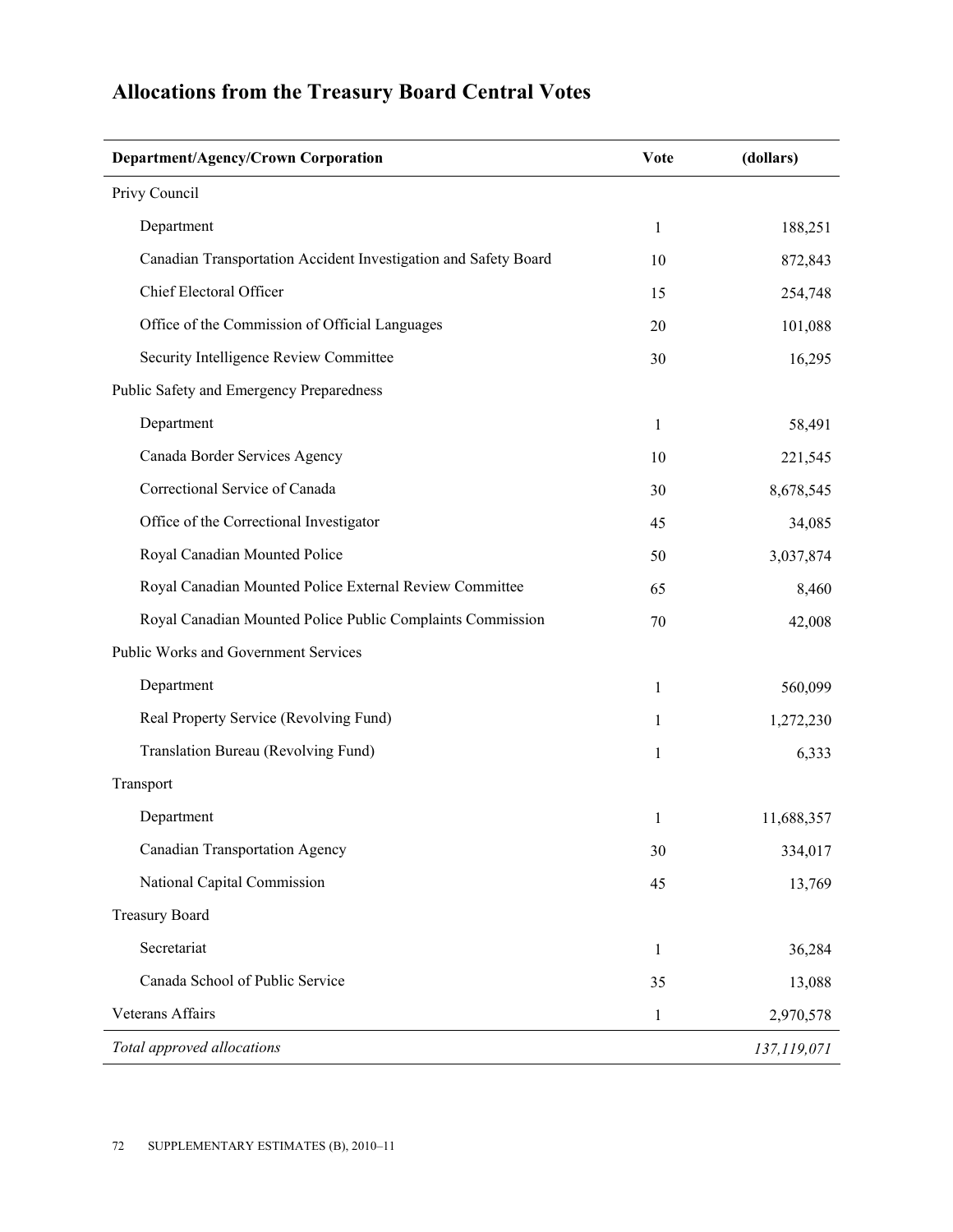#### **Vote 25 – Operating Budget Carry Forward \$1,071,958,735**

Subject to the approval of the Treasury Board, this Vote supplements other appropriations by authorizing a carry forward of unused funds from the previous fiscal year up to a maximum of five per cent of departments' and agencies' Main Estimates operating budget from that previous fiscal year. Departments and agencies are not required to reimburse funding allocated from Vote 25.

| Department/Agency/Crown Corporation                             | Vote         | (dollars)  |
|-----------------------------------------------------------------|--------------|------------|
| Agriculture and Agri-Food                                       |              |            |
| Department                                                      | $\mathbf{1}$ | 35,222,512 |
| Canadian Food Inspection Agency                                 | 30           | 23,010,635 |
| Canadian Food Inspection Agency                                 | 35           | 4,620,245  |
| Canadian Grain Commission                                       | 40           | 237,800    |
| Atlantic Canada Opportunities Agency                            | 1            | 3,982,015  |
| Canadian Heritage                                               |              |            |
| Department                                                      | 1            | 12,723,724 |
| Canadian Radio-television and Telecommunications Commission     | 50           | 1,067,016  |
| Library and Archives of Canada                                  | 55           | 4,705,585  |
| National Battlefields Commission                                | 70           | 367,716    |
| National Film Board                                             | 75           | 438,135    |
| Office of the Co-ordinator, Status of Women                     | 95           | 429,255    |
| <b>Public Service Commission</b>                                | 105          | 3,297,900  |
| Public Service Labour Relations Board                           | 110          | 303,538    |
| Public Service Staffing Tribunal                                | 115          | 47,118     |
| Registry of the Public Servants Disclosure Protection Tribunal  | 120          | 82,200     |
| Citizenship and Immigration                                     |              |            |
| Department                                                      | 1            | 19,456,203 |
| Immigration and Refugee Board of Canada                         | 10           | 4,494,555  |
| Economic Development Agency of Canada for the Regions of Quebec | 1            | 2,094,018  |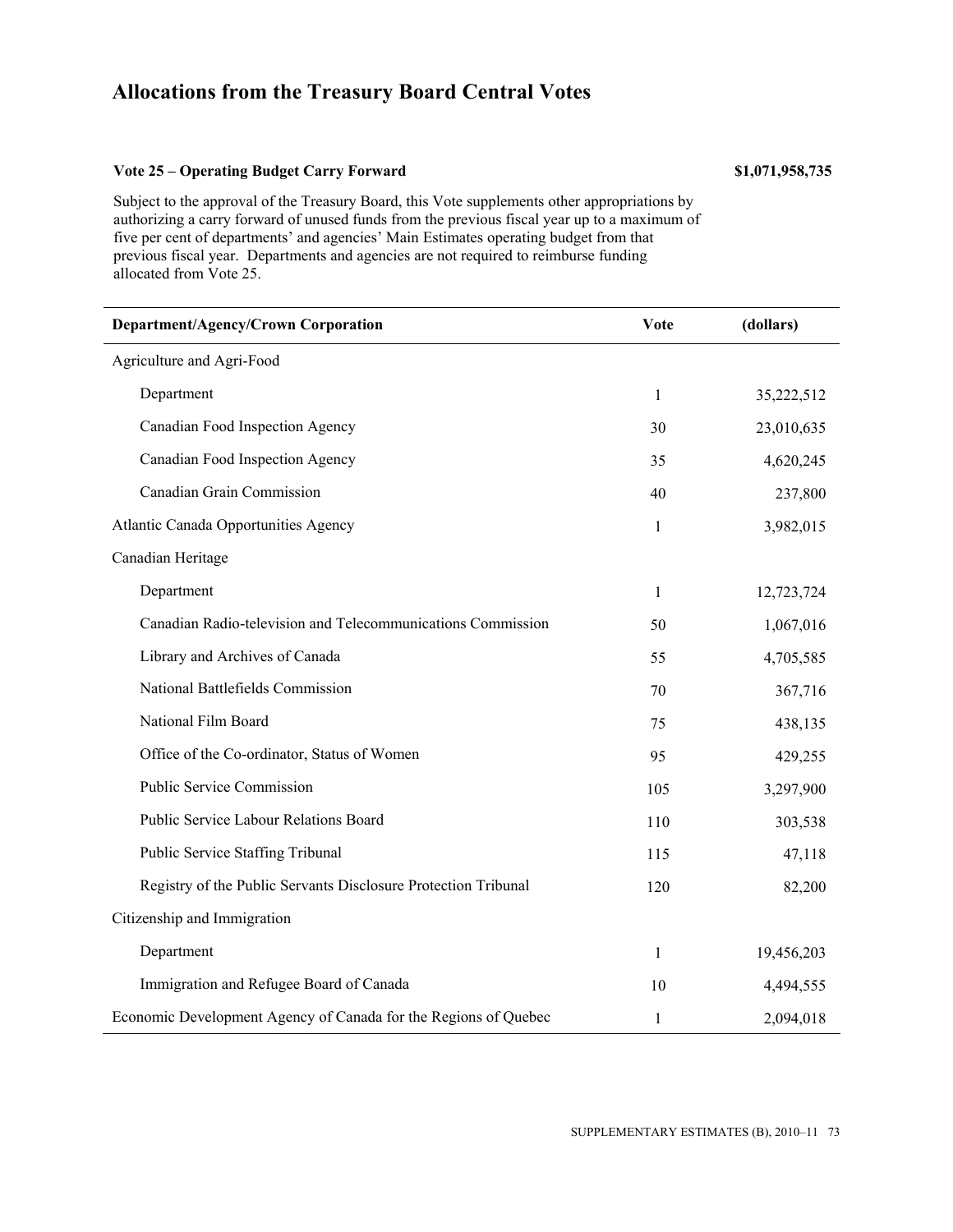|  |  | <b>Allocations from the Treasury Board Central Votes</b> |
|--|--|----------------------------------------------------------|
|--|--|----------------------------------------------------------|

| Department/Agency/Crown Corporation                            | Vote         | (dollars)  |
|----------------------------------------------------------------|--------------|------------|
| Environment                                                    |              |            |
| Department                                                     | $\mathbf{1}$ | 23,489,901 |
| Canadian Environmental Assessment Agency                       | 15           | 1,649,266  |
| National Round Table on the Environment and the Economy        | 20           | 236,603    |
| Finance                                                        |              |            |
| Department                                                     | 1            | 4,450,128  |
| <b>Auditor General</b>                                         | 15           | 3,664,597  |
| Canadian International Trade Tribunal                          | 20           | 349,636    |
| Financial Transactions and Reports Analysis Centre of Canada   | 25           | 2,116,842  |
| Fisheries and Oceans                                           | $\mathbf{1}$ | 23,893,315 |
| Foreign Affairs and International Trade                        |              |            |
| Department*                                                    | $\mathbf{1}$ | 9,026,944  |
| Canadian International Development Agency                      | 20           | 9,191,208  |
| <b>International Joint Commission</b>                          | 40           | 423,337    |
| Governor General                                               | 1            | 822,850    |
| Health                                                         |              |            |
| Department                                                     | 1            | 22,777,639 |
| Assisted Human Reproduction Agency of Canada                   | 15           | 496,142    |
| Canadian Institutes of Health Research                         | 20           | 2,162,017  |
| Hazardous Materials Information Review Commission              | 30           | 242,758    |
| Patented Medicine Prices Review Board                          | 35           | 393,427    |
| Public Health Agency of Canada                                 | 40           | 17,601,810 |
| Human Resources and Skills Development                         |              |            |
| Department                                                     | 1            | 29,316,550 |
| Canada Industrial Relations Board                              | 10           | 372,395    |
| Canadian Artists and Producers Professional Relations Tribunal | 20           | 92,004     |
| Canadian Centre for Occupational Health and Safety             | 25           | 323,525    |

\*Includes NAFTA Secretariat, Canadian Section (\$110,347).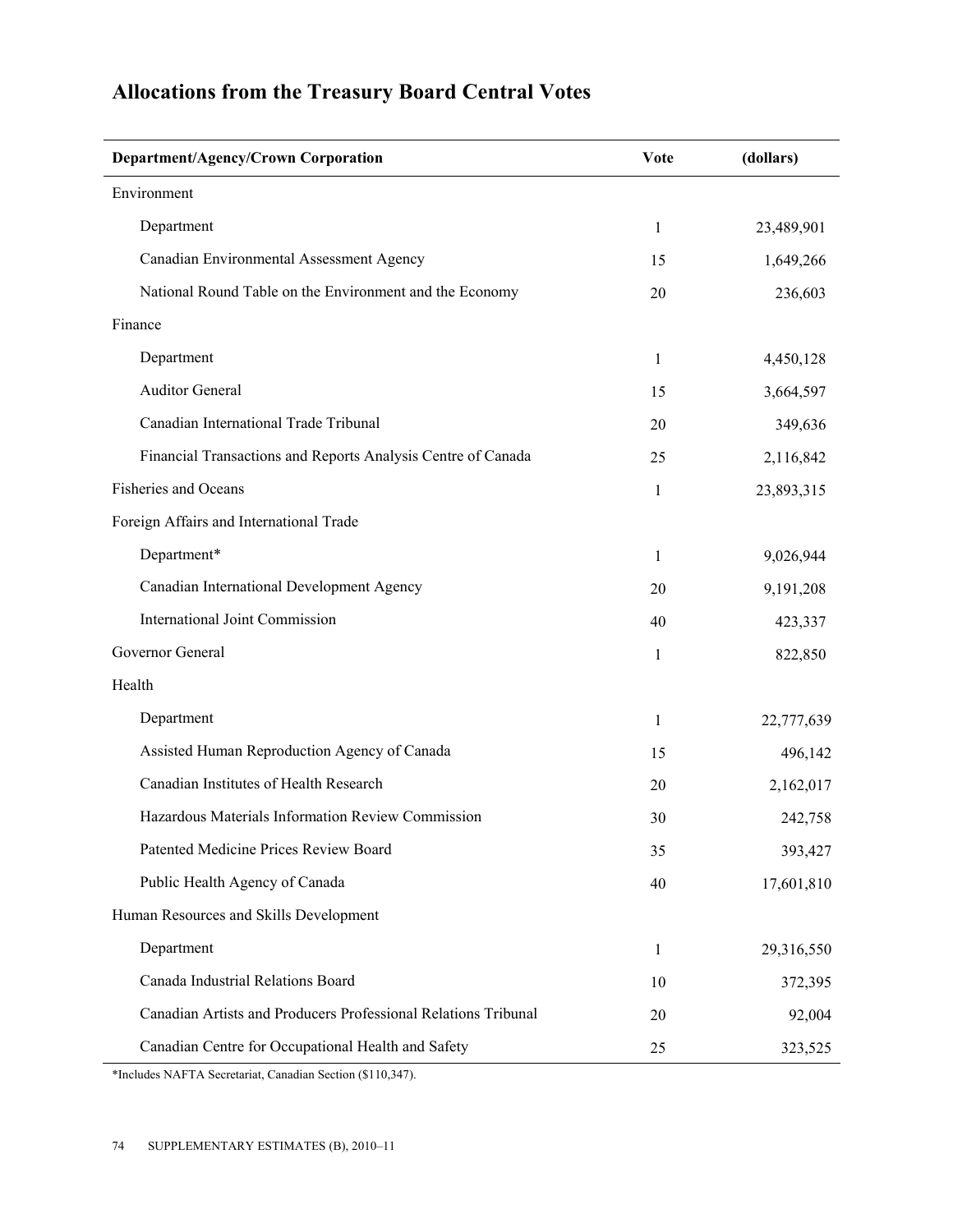# **Allocations from the Treasury Board Central Votes**

| Department/Agency/Crown Corporation                                 | Vote         | (dollars)  |
|---------------------------------------------------------------------|--------------|------------|
| Indian Affairs and Northern Development                             |              |            |
| Department                                                          | 1            | 21,996,245 |
| Office of the Federal Interlocutor for Métis and non-Status Indians | 20           | 452,093    |
| Canadian Northern Economic Development Agency                       | 40           | 684,462    |
| <b>Canadian Polar Commission</b>                                    | 50           | 45,350     |
| Indian Residential Schools Truth and Reconciliation Commission      | 60           | 16,953,318 |
| Registry of the Specific Claims Tribunal                            | 65           | 118,642    |
| Industry                                                            |              |            |
| Department                                                          | $\mathbf{1}$ | 19,073,941 |
| Canadian Space Agency                                               | 25           | 10,401,938 |
| Copyright Board                                                     | 45           | 116,980    |
| Natural Sciences and Engineering Research Council                   | 75           | 2,069,703  |
| Registry of the Competition Tribunal                                | 85           | 93,026     |
| Social Sciences and Humanities Research Council                     | 90           | 1,150,815  |
| <b>Statistics Canada</b>                                            | 105          | 23,153,007 |
| Justice                                                             |              |            |
| Department                                                          | 1            | 13,030,603 |
| Canadian Human Rights Commission                                    | 10           | 831,370    |
| Canadian Human Rights Tribunal                                      | 15           | 195,234    |
| Commissioner for Federal Judicial Affairs                           | 20           | 358,933    |
| <b>Commissioner for Federal Judicial Affairs</b>                    | 25           | 65,173     |
| <b>Courts Administration Service</b>                                | 30           | 808,930    |
| Office of the Director of Public Prosecutions                       | 35           | 6,196,101  |
| Offices of the Information and Privacy Commissioners of Canada      | 40           | 202,378    |
| Offices of the Information and Privacy Commissioners of Canada      | 45           | 980,071    |
| Supreme Court of Canada                                             | 50           | 1,051,876  |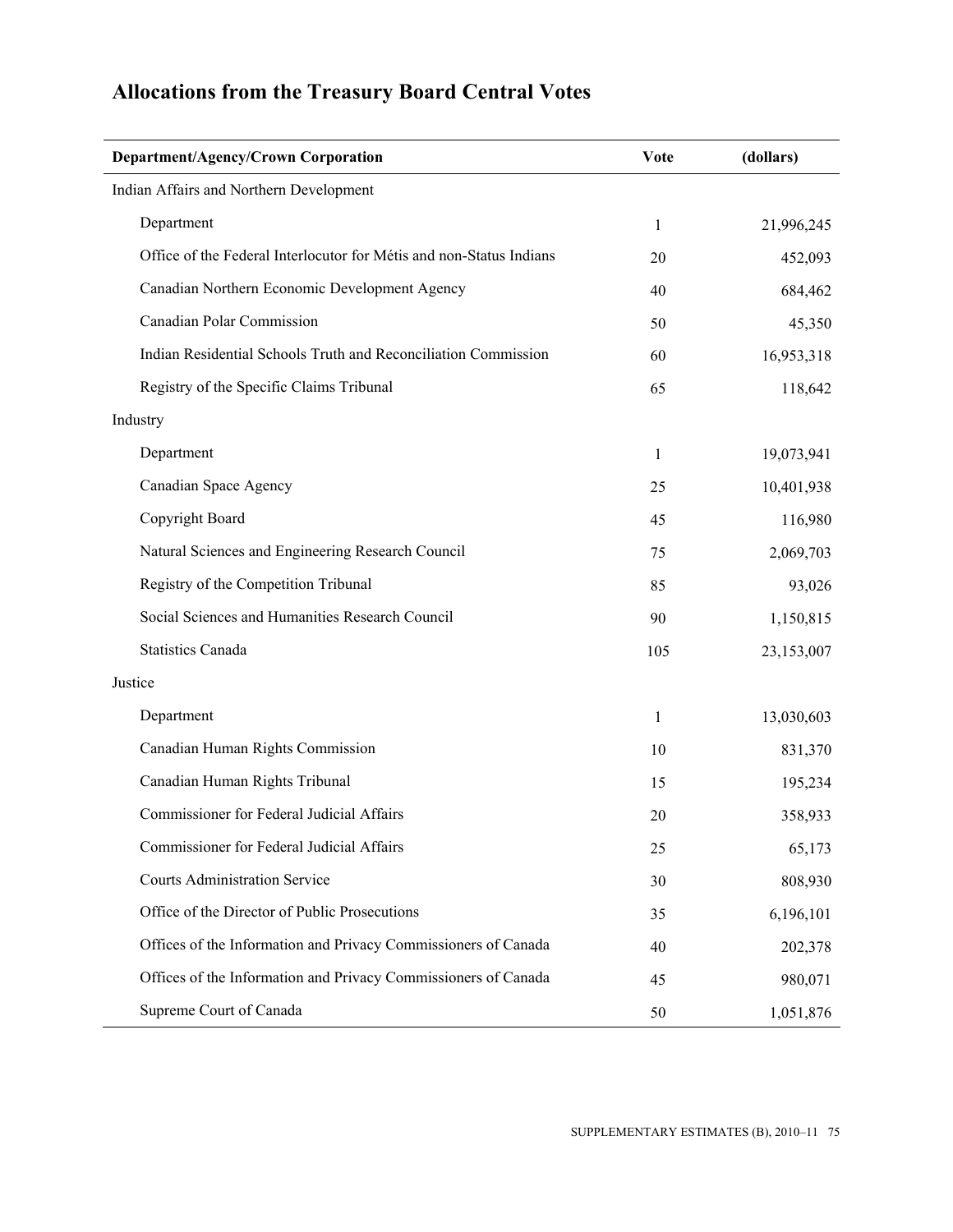| Department/Agency/Crown Corporation                              | Vote | (dollars)   |
|------------------------------------------------------------------|------|-------------|
| National Defence                                                 |      |             |
| Department                                                       | 1    | 339,051,002 |
| Department                                                       | 5    | 71,404,467  |
| Canadian Forces Grievance Board                                  | 15   | 294,853     |
| Military Police Complaints Commission                            | 20   | 158,049     |
| Office of the Communications Security Establishment Commissioner | 25   | 68,226      |
| Natural Resources                                                |      |             |
| Department                                                       | 1    | 29,861,465  |
| Canadian Nuclear Safety Commission                               | 20   | 1,990,516   |
| National Energy Board                                            | 25   | 1,950,601   |
| Northern Pipeline Agency                                         | 30   | 12,200      |
| Privy Council                                                    |      |             |
| Department                                                       | 1    | 5,780,571   |
| Canadian Intergovernmental Conference Secretariat                | 5    | 304,763     |
| Canadian Transportation Accident Investigation and Safety Board  | 10   | 968,631     |
| Chief Electoral Officer                                          | 15   | 1,369,841   |
| Office of the Commission of Official Languages                   | 20   | 892,439     |
| <b>Public Appointments Commission Secretariat</b>                | 25   | 47,250      |
| Security Intelligence Review Committee                           | 30   | 132,442     |
| Public Safety and Emergency Preparedness                         |      |             |
| Department                                                       | 1    | 6,825,531   |
| Canadian Security Intelligence Service                           | 20   | 18,185,954  |
| Correctional Service of Canada                                   | 30   | 37,703,934  |
| National Parole Board                                            | 40   | 2,044,134   |
| Office of the Correctional Investigator                          | 45   | 50,172      |
| Royal Canadian Mounted Police                                    | 50   | 58,958,602  |
| Royal Canadian Mounted Police External Review Committee          | 65   | 47,662      |
| Royal Canadian Mounted Police Public Complaints Commission       | 70   | 232,750     |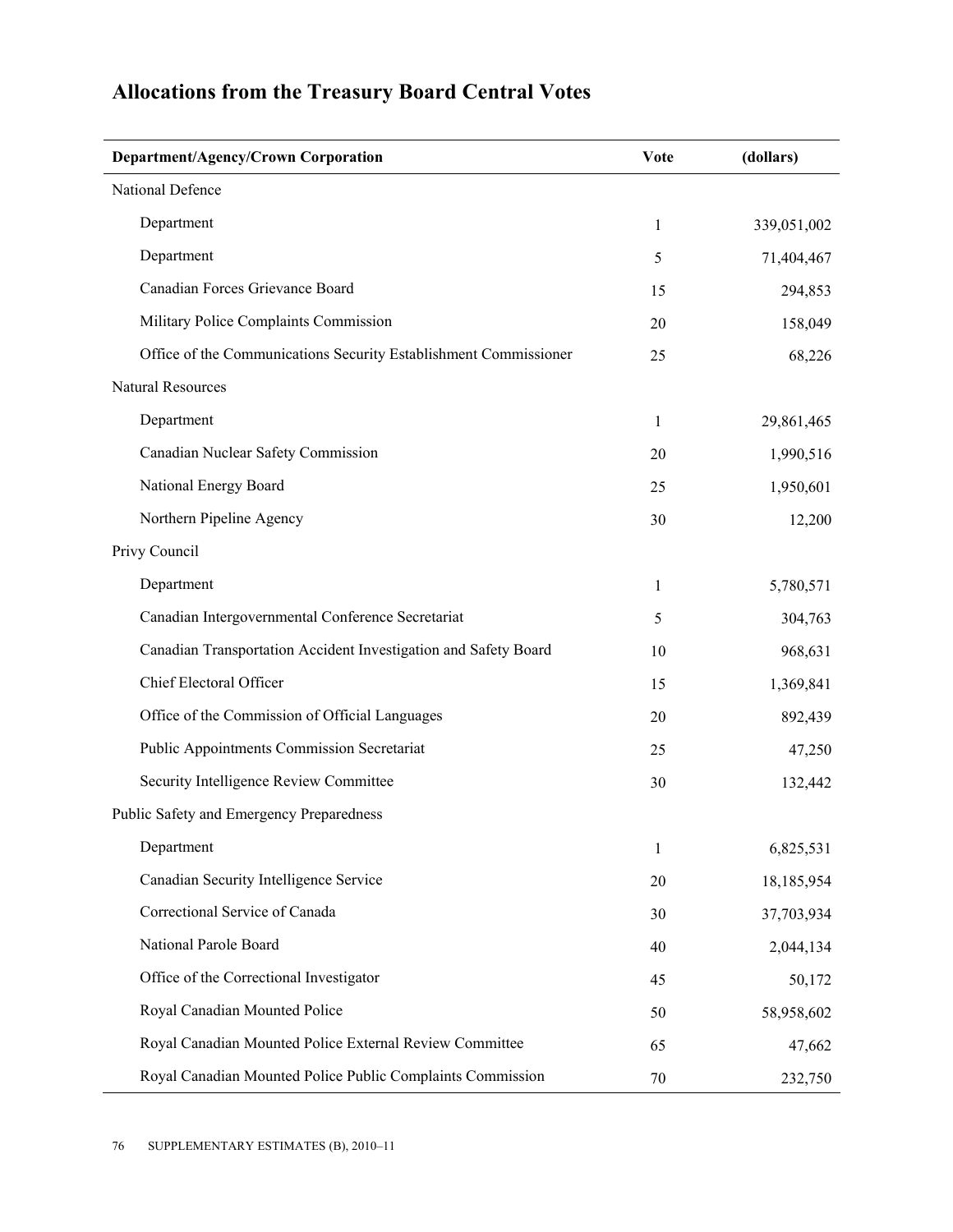## **Allocations from the Treasury Board Central Votes**

| Department/Agency/Crown Corporation                | Vote         | (dollars)     |
|----------------------------------------------------|--------------|---------------|
| <b>Public Works and Government Services</b>        | $\mathbf{1}$ | 50,458,575    |
| Transport                                          |              |               |
| Department                                         | $\mathbf{1}$ | 33,162,311    |
| <b>Canadian Transportation Agency</b>              | 30           | 1,146,642     |
| Transportation Appeal Tribunal of Canada           | 75           | 60,962        |
| <b>Treasury Board</b>                              |              |               |
| Secretariat                                        | $\mathbf{1}$ | 12,014,037    |
| Canada School of Public Service                    | 35           | 447,935       |
| Office of the Commissioner of Lobbying             | 40           | 206,021       |
| Office of the Public Sector Integrity Commissioner | 45           | 301,650       |
| Veterans Affairs                                   |              |               |
| Department                                         | 1            | 3,652,938     |
| Veterans Review and Appeal board                   | 10           | 382,120       |
| Western Economic Diversification                   | 1            | 2,086,236     |
| Total approved allocations                         |              | 1,071,958,735 |

#### Vote 30 – Paylist Requirements **\$0 10 and 20 and 30 and 30 and 30 and 30 and 30 and 30 and 30 and 30 and 30 and 30 and 30 and 30 and 30 and 30 and 30 and 30 and 30 and 30 and 30 and 30 and 30 and 30 and 30 and 30 and 30**

Subject to the approval of the Treasury Board, this supplements other appropriations by providing the government with funding to meet legal requirements of the employer such as parental and maternity leave, entitlements upon cessation of service or employment and adjustments made to terms and conditions of service or employment in the public service. Departments and agencies may access this throughout the fiscal year.

No allocations have been made from TB Vote 30.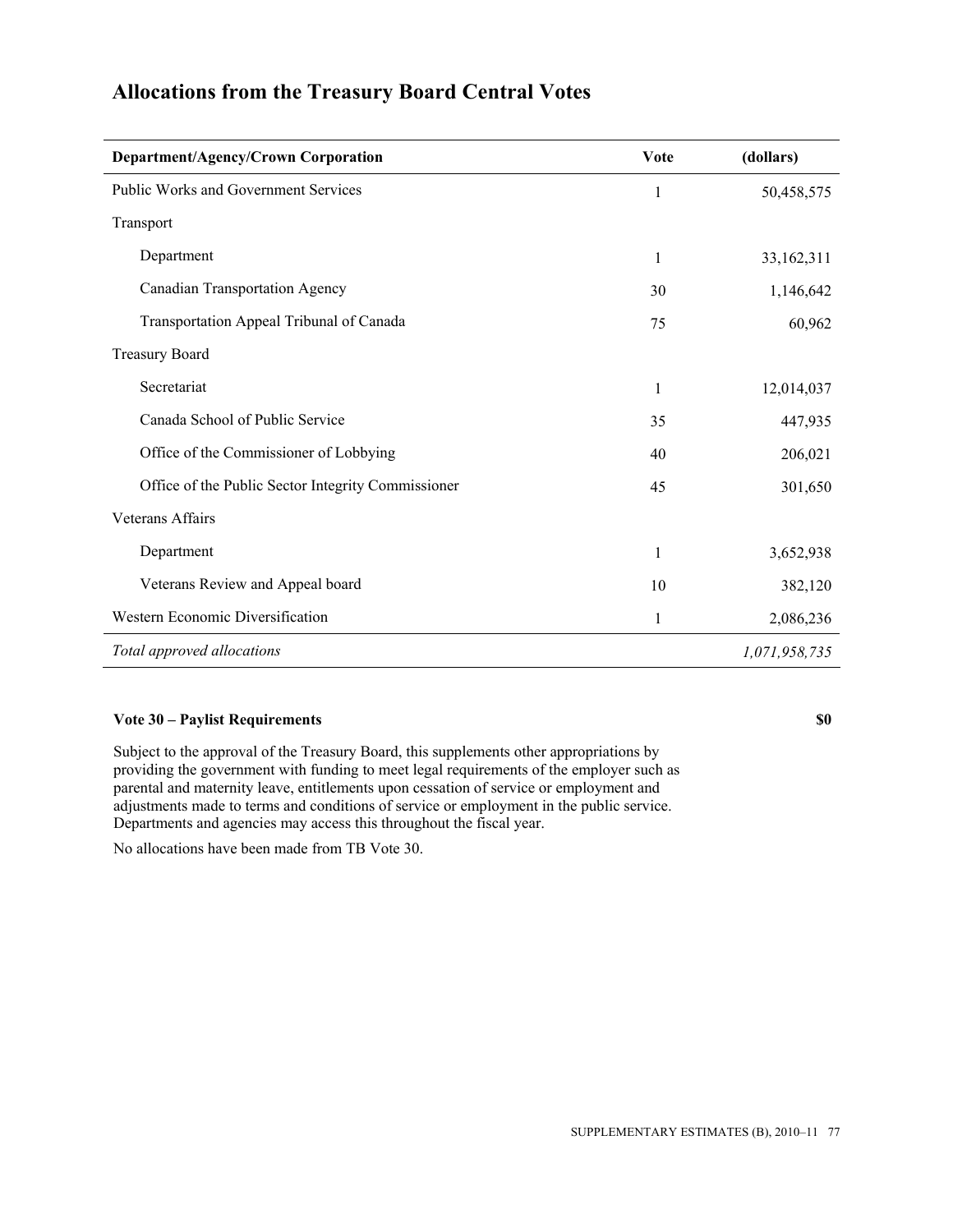Department, Agency or Crown Corporation \$000s

#### **Funding for mental health and emotional support services and for the administration and research required to support the federal government's obligations under the Indian Residential Schools Settlement Agreement**

*This funding will be used to process applications for payments to former students of Indian residential schools, to provide research and administrative support for the Truth and Reconciliation Commission, to offer mental health and emotional support to former students and their families, and to support Aboriginal communities in building sustainable healing processes.*

| Health                                  | 32.246 |
|-----------------------------------------|--------|
| Indian Affairs and Northern Development | 59.806 |
| Total                                   | 92,052 |

#### **Funding for continued support of the Youth Employment Strategy**

*This funding will support initiatives which help young people get the information and gain the skills, work experience and abilities they need to make a successful transition to the workplace. The Youth Employment Strategy provides funding to community organizations to help youth facing barriers to employment, provides wage subsidies to employers to create summer employment for students, and provides funding for employers to help post-secondary graduates obtain career-related work opportunities in Canada to support their development of advanced skills.*

| Agriculture and Agri-Food                 | 726    |
|-------------------------------------------|--------|
| Canadian International Development Agency | 2,460  |
| Human Resources and Skills Development    | 41,574 |
| Indian Affairs and Northern Development   | 2,556  |
| Industry                                  | 6.612  |
| National Research Council of Canada       | 3,624  |
| Natural Resources                         | 405    |
| Total                                     | 57,957 |

### **Funding to support the reform of Canada's refugee determination system (***Balanced Refugee Reform Act***)**

*This funding will support the reform of Canada's current refugee determination system, while at the same time protecting the integrity of the system for legitimate refugees and meeting Canada's domestic and international legal obligations. Refugee Reform consists of three initiatives: the reduction of the backlog of refugee claims; the streamlining of the refugee system to achieve faster decisions and removals; and the enhancement of the Resettlement Assistance Program to accept additional government-assisted and privately-sponsored refugees and provide adequate financial support and essential services.*

| Canada Border Services Agency           | 8.433  |
|-----------------------------------------|--------|
| Canadian Security Intelligence Service  | 937    |
| Citizenship and Immigration             | 17,368 |
| <b>Courts Administration Service</b>    | 460    |
| Immigration and Refugee Board of Canada | 8.953  |
| Total                                   | 36,151 |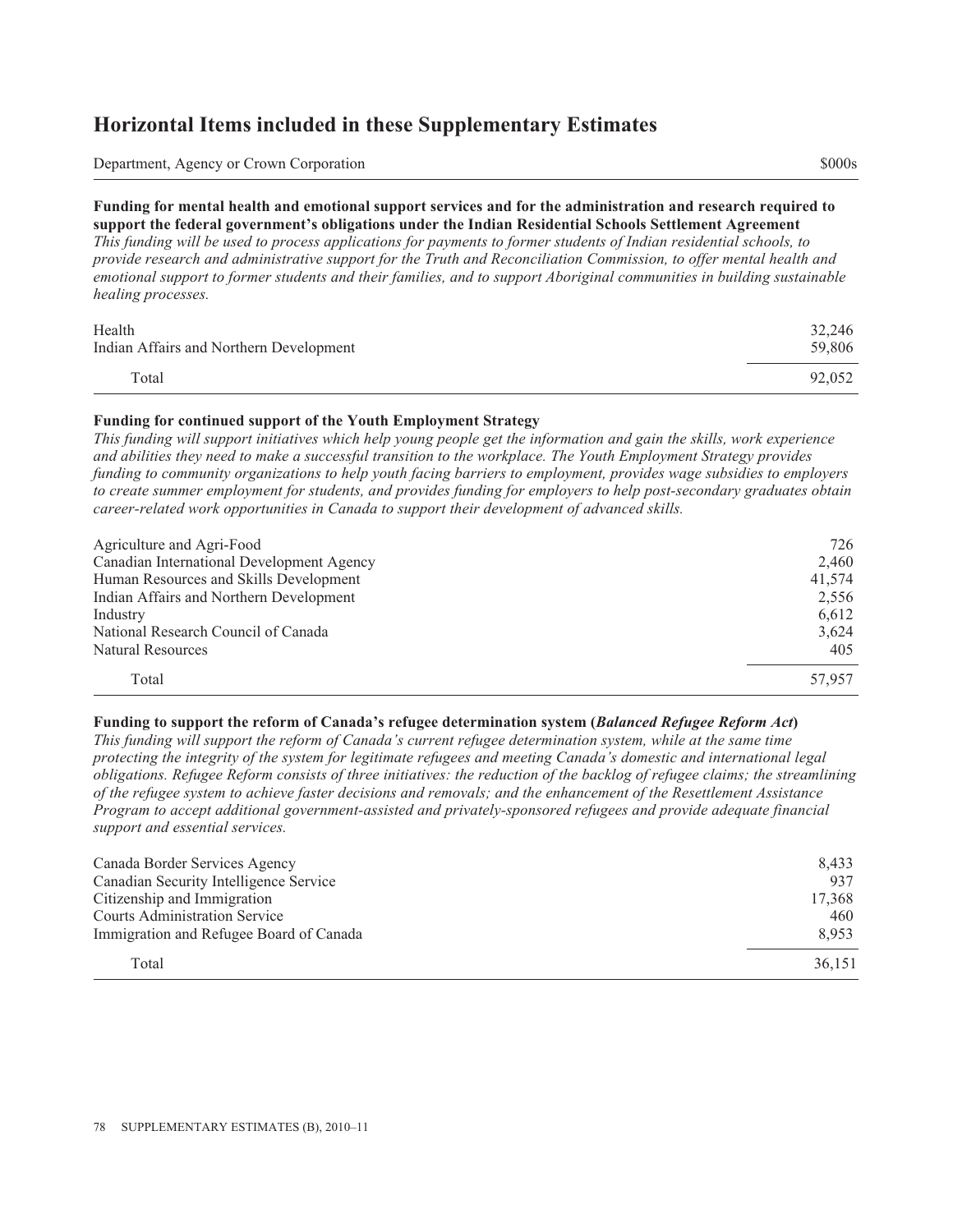Department, Agency or Crown Corporation \$000s

#### **Funding to manage immigration cases involving classified information under Division 9 of the** *Immigration and Refugee Protection Act*

*Division 9 of the Immigration and Refugee Protection Act facilitates the removal from Canada of permanent residents or foreign nationals who are deemed a national security threat on the basis of classified information. This funding will allow the government to meet related legal requirements and effectively manage court cases and admissibility hearings before the Immigration and Refugee Board and to develop a long-term regime to manage inadmissibility cases related to national security.*

| Canada Border Services Agency            | 4.231  |
|------------------------------------------|--------|
| Canadian Security Intelligence Service   | 5,072  |
| Citizenship and Immigration              | 3,156  |
| <b>Courts Administration Service</b>     | 2.920  |
| Foreign Affairs and International Trade  | 282    |
| Immigration and Refugee Board of Canada  | 1.364  |
| Justice                                  | 7,873  |
| Public Safety and Emergency Preparedness | 586    |
| Total                                    | 25.484 |

#### **Canada's response to the floods in Pakistan**

*This funding will be provided to the Canadian International Development Agency (CIDA) and to the Department of Foreign Affairs and International Trade (DFAIT) to support Canada's response to the floods in Pakistan, including: meeting priority needs, such as food, water and sanitation, emergency medical care and shelter, essential household goods, logistics and coordination efforts, and the deployment of Canadian relief supplies. CIDA's humanitarian funding is supporting the efforts of experienced partners, such as United Nations humanitarian agencies, the Red Cross Movement, and Canadian non-governmental organizations. The Global Peace and Security Fund, managed by DFAIT, will provide equipment to Pakistan, such as materials to construct temporary emergency bridges and to restore linkages to communities cut off by the flooding. This will also enhance the rule of law in the affected areas by giving better access for local authorities to provide security to the population.*

| Canadian International Development Agency | 16.500 |
|-------------------------------------------|--------|
| Foreign Affairs and International Trade   | 6.200  |
| Total                                     | 22,700 |

#### **Funding to implement the Eeyou Marine Region Land Claim Agreement**

*This funding will support the government's obligations set out in the Eeyou Marine Region Land Claims Agreement that was ratified in March 2010. Activities include surveying and mapping work in the region, the creation of institutions of public governance established under the Agreement and support to First Nations and the Government of Nunavut in implementing the agreement.*

| Environment                             | 260    |
|-----------------------------------------|--------|
| Indian Affairs and Northern Development | 20.663 |
| Total                                   | 20.923 |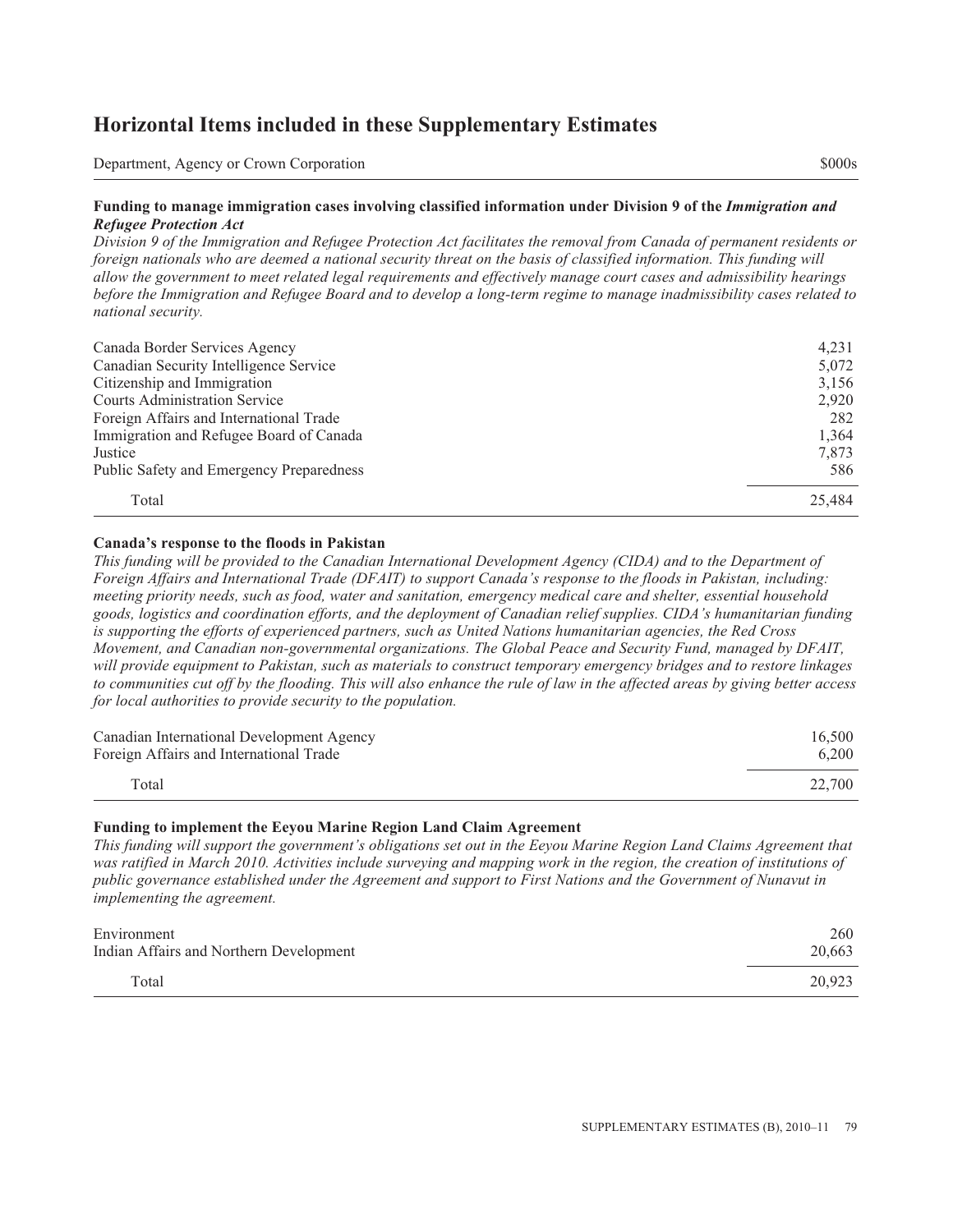Department, Agency or Crown Corporation \$000s

#### **Funding to support non-reactor-based production of medical isotopes and optimal use of existing isotope supply**

*The Isotope Supply Initiative is a two-year strategy to address the vulnerabilities in Canada's supply of medical isotopes. Under this initiative, Natural Resources will establish a program to support private sector investment in alternative modes of isotope production. Funding will also support the optimization of available supplies of medical isotopes and the development of alternative imaging methods.*

| Canadian Institutes of Health Research | 4.939  |
|----------------------------------------|--------|
| Health                                 | 1,000  |
| Natural Resources                      | 12.719 |
| Total                                  | 18,658 |

#### **Funding to continue the implementation of the Invasive Alien Species Strategy for Canada which seeks to protect Canada's aquatic and terrestrial ecosystems, biodiversity and indigenous plant and animal species from the risks of invasive alien species**

*Invasive alien species are those species whose introduction or spread outside their natural distribution threatens the environment, the economy, or society, including human health. This funding will support initiatives to prevent new invasions, detect and respond rapidly to new invasive alien species and manage established invasive alien species through eradication, containment, and control.*

| Canadian Food Inspection Agency | 10.040 |
|---------------------------------|--------|
| Environment                     | 1,000  |
| <b>Fisheries and Oceans</b>     | 4.000  |
| Natural Resources               | 1.883  |
| Total                           | 16.923 |

#### **Funding to strengthen Canadian air cargo security**

*This funding will support the full implementation of a comprehensive air cargo security program which will reduce risks to the safety and security of the travelling public, and keep goods moving in and out of Canada efficiently. Key initiatives include strengthening both cargo screening and the security of the supply chain. The program will monitor and respond to priority risks and evolving threats on a continuing basis.*

| Canada Border Services Agency | 2,508  |
|-------------------------------|--------|
| Transport                     | 13.494 |
| Total                         | 16,002 |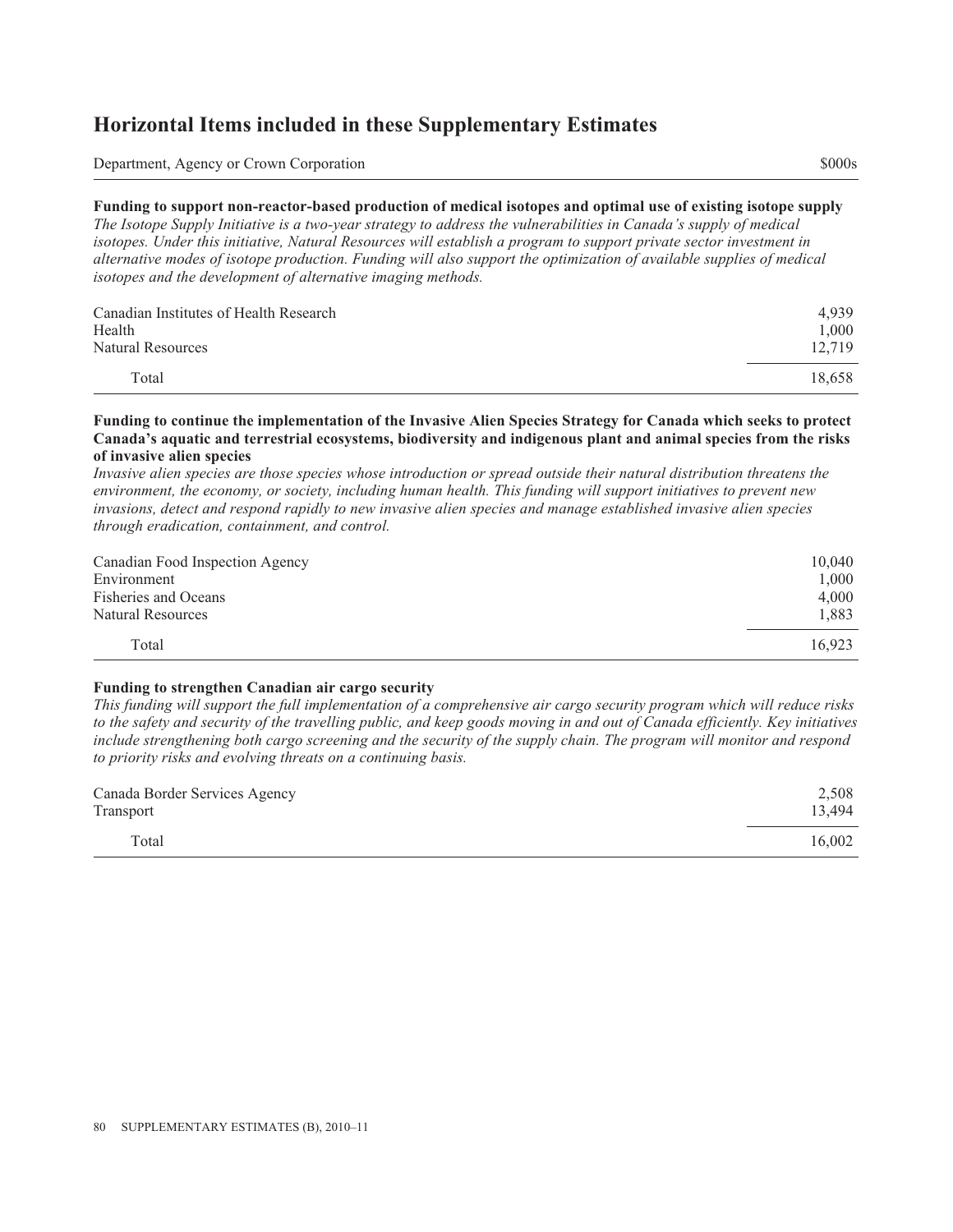Department, Agency or Crown Corporation \$000s

#### **Funding for the Canada Excellence Research Chairs program which supports research and innovation in Canadian universities**

*This funding will support Canadian universities in their efforts to build on Canada's growing reputation as a global leader in research and innovation. The program awards each of the chairpersons and their research teams up to \$10 million over seven years to establish ambitious research programs in Canada. The Chairs' research will focus on the four priority research areas: environmental sciences and technologies; natural resources and energy; health and related life sciences and technologies; and information and communications technologies.*

| Canadian Institutes of Health Research            | 4.583  |
|---------------------------------------------------|--------|
| Natural Sciences and Engineering Research Council | 10.783 |
| Total                                             | 15,366 |

#### **Funding for the implementation of Canada's Cyber Security Strategy to protect digital infrastructure**

*This funding will support Canada's Cyber Security Strategy (CCSS), a whole-of-government approach to respond to the emerging threats posed by foreign militaries, organized criminals, terrorists, and hackers. The three objectives of the strategy are to strengthen the capability of the government to protect its own information technology systems and infrastructure; build partnerships between the government and the private sector, academia, the provinces and territories, international allies, and Canadian citizens; and provide increased awareness among Canadians of the threats confronting them in cyberspace.*

| Canadian Security Intelligence Service   | 421    |
|------------------------------------------|--------|
| Foreign Affairs and International Trade  | 500    |
| Justice                                  | 283    |
| National Defence                         | 6.293  |
| Public Safety and Emergency Preparedness | 2,880  |
| Public Works and Government Services     | 642    |
| Royal Canadian Mounted Police            | 1,345  |
| <b>Treasury Board Secretariat</b>        | 908    |
| Total                                    | 13,272 |

#### **Funding to subsidize the shipment of food to isolated northern communities and to promote nutrition**

*This funding will support the transition to a new program from the current Food Mail Program which subsidizes delivery of eligible food and other items to remote northern communities through Canada Post Corporation. The new program should make healthy foods more accessible and affordable for residents and will allow retailers and wholesalers to choose the most efficient shipping system. Funding to Health Canada will be used to enhance nutrition and health promotion activities in isolated northern communities.*

| Health                                  | 1.530  |
|-----------------------------------------|--------|
| Indian Affairs and Northern Development | 10,783 |
| Total                                   | 12.313 |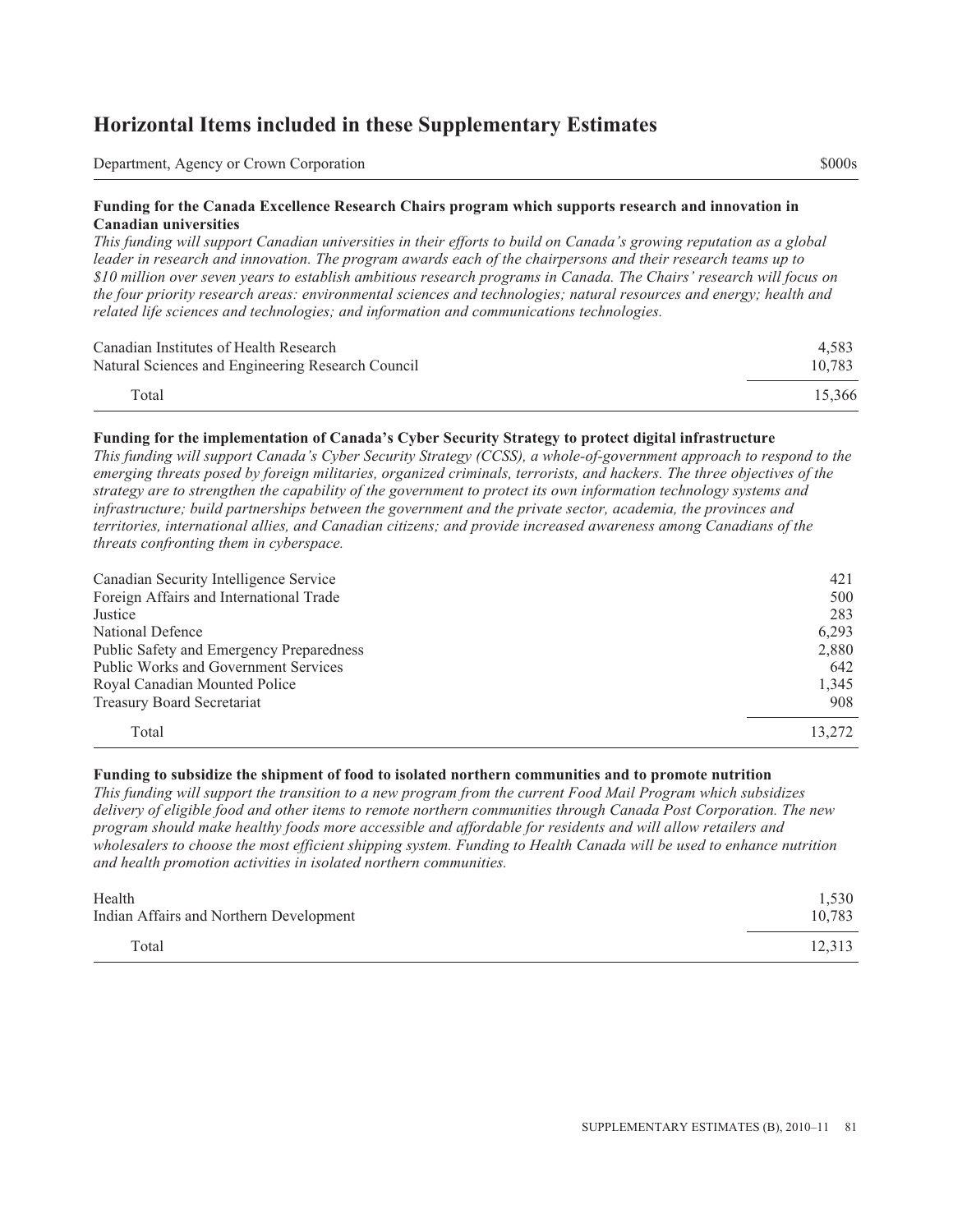Department, Agency or Crown Corporation \$000s

#### **Funding for the Canada Strategic Infrastructure Fund to support the second phase of the York Region VIVA bus rapid transit project**

*This funding will support the purchase of heavy-duty buses; the construction of an operation, maintenance, and storage facility which will have a capacity for approximately 250 articulated vehicles; and the construction of the Cornell Terminal which will accommodate bus bays, bus layover facilities, driver facilities, as well as services and parking for passengers.*

| Office of Infrastructure of Canada | 11,804 |
|------------------------------------|--------|
| Transport                          | 178    |
| Total                              | 11.982 |

#### **Funding to support the defence of Canada against third party claims in tobacco litigation**

*This funding will support document discovery as well as litigation preparation and proceedings in the federal government's legal defence against third party claims in tobacco litigation.*

| Agriculture and Agri-Food | 1,107  |
|---------------------------|--------|
| Health                    | 10,254 |
| Total                     | 11,361 |

#### **Incremental funding for the Community Futures Program, which strengthens the ability of rural communities to diversify their economic base and provides key support to the development of rural businesses**

*This funding will increase support for community economic development through the Community Futures Program which provides technical advice and counselling for small business, supports community-based projects and provides small business loans aimed at rural businesses with limited access to traditional funding.*

| Atlantic Canada Opportunities Agency                            | 1.680  |
|-----------------------------------------------------------------|--------|
| Economic Development Agency of Canada for the Regions of Quebec | 2.840  |
| Federal Economic Development Agency for Southern Ontario        | 1.704  |
| Industry                                                        | 1.136  |
| Western Economic Diversification                                | 3.640  |
| Total                                                           | 11,000 |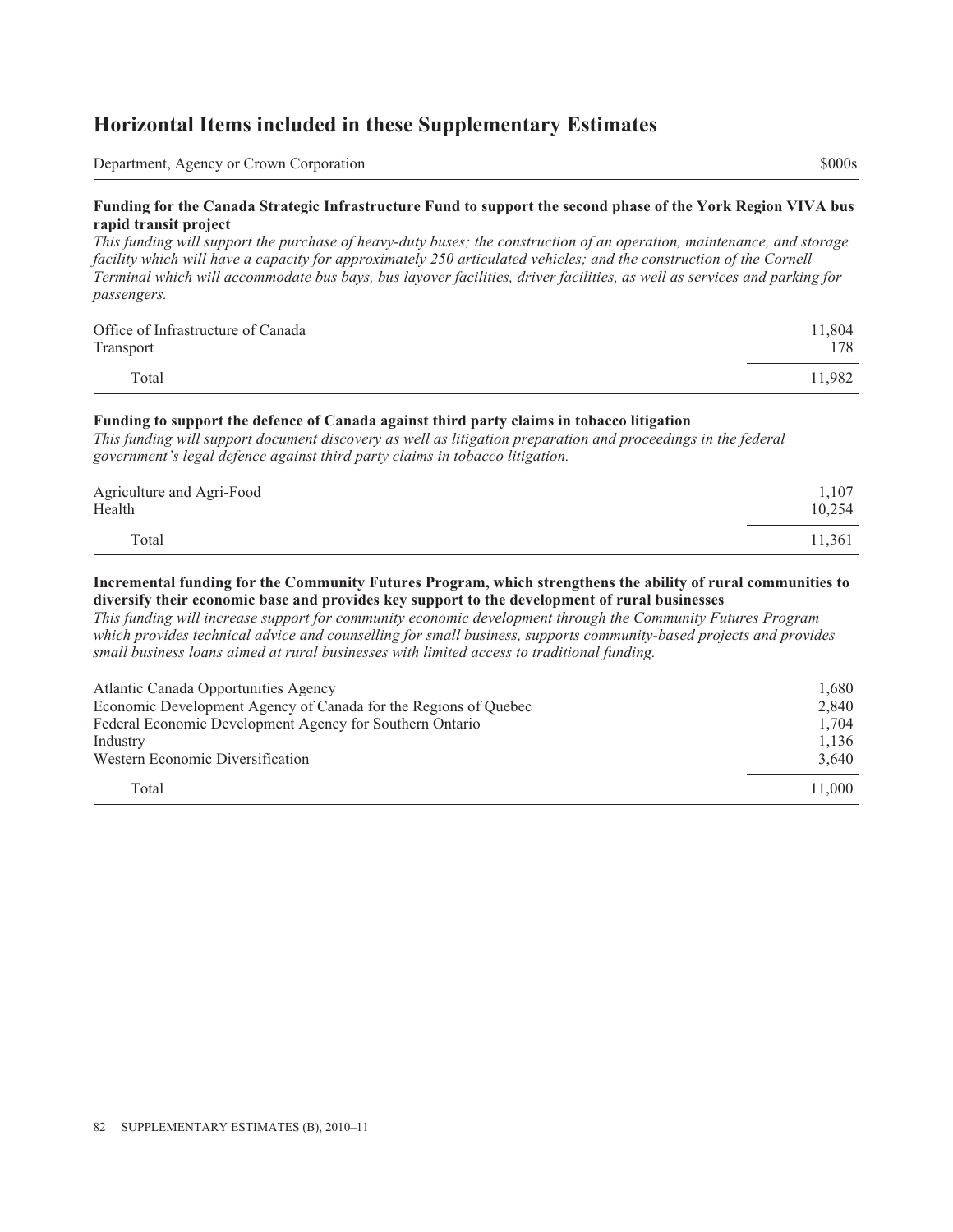Department, Agency or Crown Corporation \$000s

#### **Funding to improve services to victims of crime, to strengthen supervision of offenders in the community and to reduce risks posed by offenders with mental health issues**

*This funding will support initiatives to improve the experience of victims of crime in the criminal justice system and to reintegrate offenders successfully into the community. Initiatives to aid victims of crime include the provision of assistance for victims to attend National Parole Board hearings and the National Victims Office, which serves as a single point of contact for victims to obtain information on the corrections and conditional release processes. The Integrated Police/Parole Initiative assists in the safe reintegration of offenders to the community and allows for more effective tracking and apprehension of offenders who are unlawfully at-large and enhanced supervision and monitoring of higher-risk offenders in the community. The Community Mental Health Initiative employs clinical social workers, community mental health nurses and additional professionals to assist offenders with serious mental health disorders reintegrate into the community.*

| Correctional Service of Canada           | 6.886 |
|------------------------------------------|-------|
| Justice                                  | 1.399 |
| National Parole Board                    | 507   |
| Office of the Correctional Investigator  | 60    |
| Public Safety and Emergency Preparedness | 340   |
| Total                                    | 9.192 |

#### **Funding to combat production, distribution, and public demand for contraband tobacco**

*This funding will support the establishment of a special enforcement unit to focus uniquely on organized criminal groups engaged in the manufacture and distribution of contraband tobacco and a Detector Dog Service to screen for illicit tobacco in marine, postal and air cargo. Funding will also be used to raise awareness among the Canadian public about the links between purchasing contraband cigarettes and organized crime.*

| Canada Border Services Agency                 | 1.560 |
|-----------------------------------------------|-------|
| Canada Revenue Agency                         | 4.970 |
| Office of the Director of Public Prosecutions |       |
| Royal Canadian Mounted Police                 | 2.390 |
| Total                                         | 9.071 |

#### **Funding for continued development, monitoring and reporting on priority environmental indicators (Canadian Environmental Sustainability Indicators initiative)**

*This funding will be used for an extension of the Canadian Environmental Sustainability Indicators (CESI) initiative which will allow continued progress and the development of tools to increase the knowledge, uptake and use of its indicators on air and water quality as well as greenhouse gas emissions. CESI indicators provide a simple way to convey complex information on the environment.*

| Environment              | 6,359 |
|--------------------------|-------|
| Health                   | 240   |
| <b>Statistics Canada</b> | 1,564 |
| Total                    | 8,163 |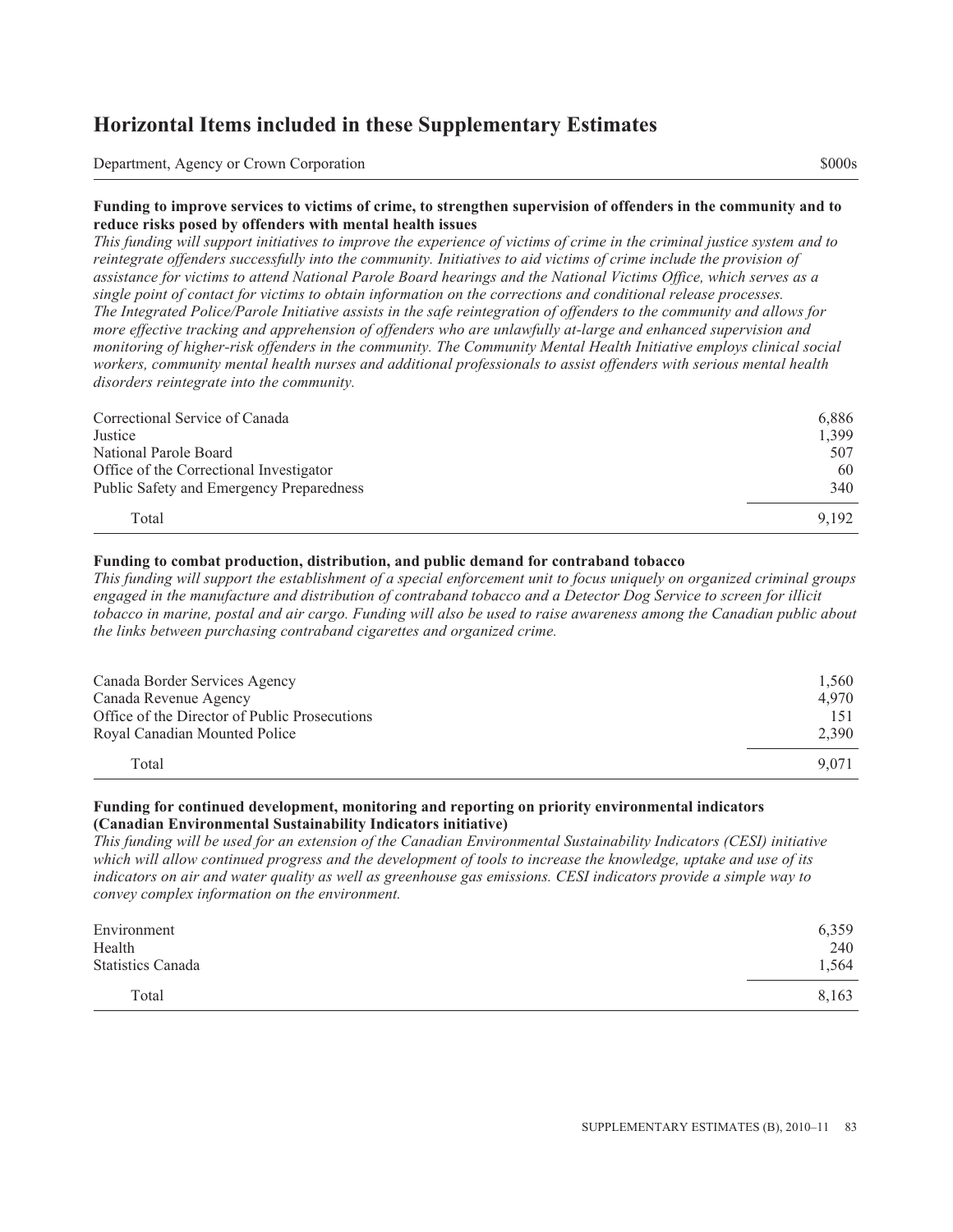Department, Agency or Crown Corporation \$000s

#### **Funding for the delivery of large-scale and community-based infrastructure projects under the Building Canada Program**

*This funding will enable federal delivery partners in the Building Canada Program to carry out their responsibilities related to the delivery of large-scale and community-based infrastructure projects under the Building Canada Program. These responsibilities include project oversight, environmental assessments, financial and information management, audit, performance reporting, and communications.*

| Atlantic Canada Opportunities Agency                            | 666   |
|-----------------------------------------------------------------|-------|
| Economic Development Agency of Canada for the Regions of Quebec | 1.005 |
| Federal Economic Development Agency for Southern Ontario        | 1,821 |
| Office of Infrastructure of Canada                              | 1,783 |
| Transport                                                       | 175   |
| Western Economic Diversification                                | 1.911 |
| Total                                                           | 7,361 |

#### **Funding for the government response to the Joint Review Panel assessment report on the Mackenzie Gas Project**

*Funding will be used to coordinate government policy and operations in relation to recommendations of the Joint Review Panel environmental assessment report on the Mackenzie Gas Project. Activities will include reviewing environmental and socio-economic impacts outlined in the report, evaluating report recommendations, consulting with Aboriginal groups affected by the project and securing legal advice in the development of a response to recommendations in the report.*

| Environment                             | 2,517 |
|-----------------------------------------|-------|
| Fisheries and Oceans                    | 789   |
| Indian Affairs and Northern Development | 3,303 |
| <b>Natural Resources</b>                | 289   |
| Transport                               | 427   |
| Total                                   | 7.325 |

#### **Funding for Canada's War Crimes Program to investigate suspected war criminals and deny safe haven in Canada**

*Funding will support Canada's War Crimes Program's objective to deny safe haven in Canada to individuals who may have been either directly involved in or cooperated with others in the commission of war crimes, crimes against humanity or genocide. The program detects, investigates and, where appropriate, prosecutes alleged perpetrators of war crimes and prevents the entry into Canada of suspected war criminals.*

| Citizenship and Immigration   | 1.848 |
|-------------------------------|-------|
| Justice                       | 4.628 |
| Royal Canadian Mounted Police | 620   |
| Total                         | 7.096 |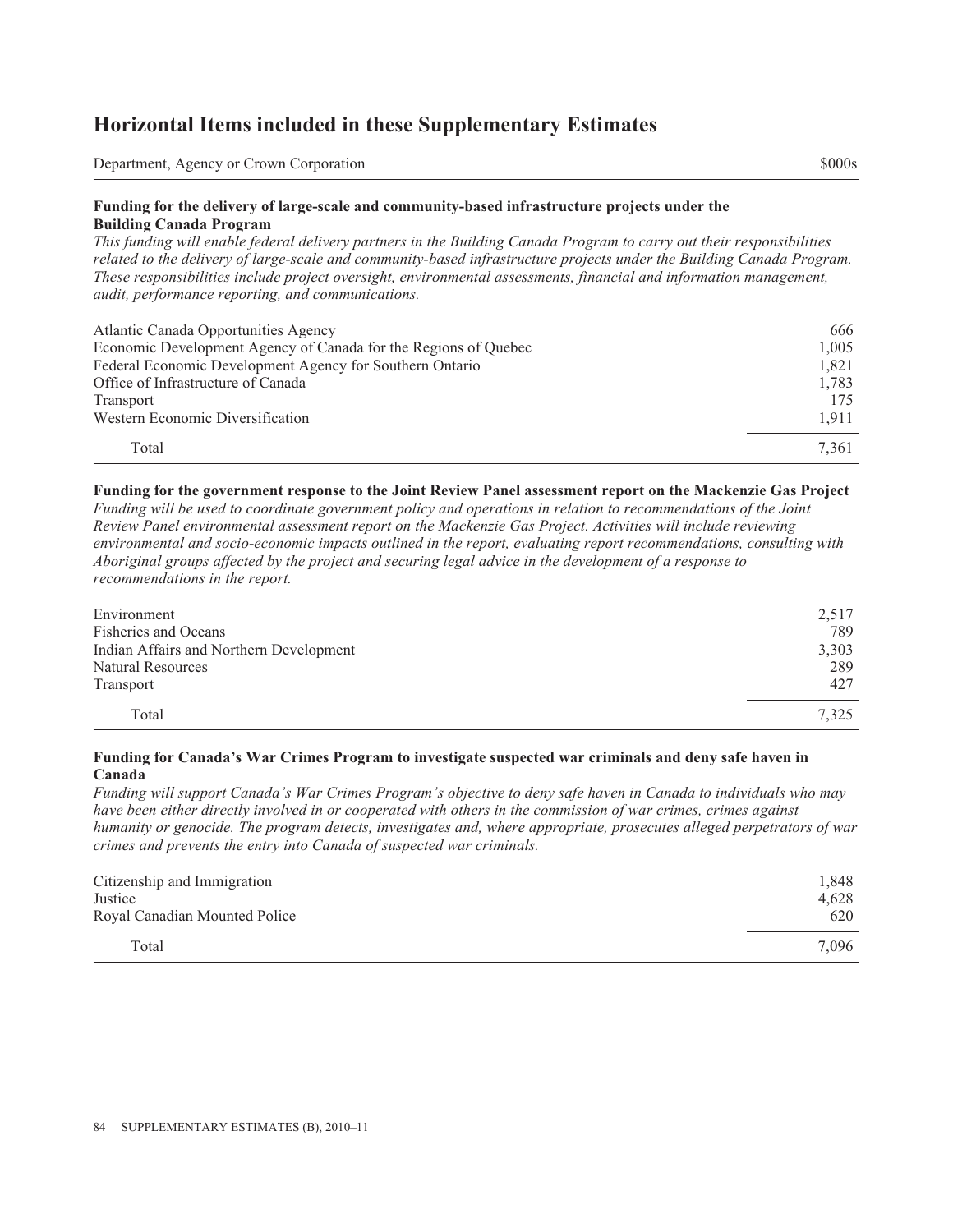Department, Agency or Crown Corporation \$000s

#### **Funding for the Banting Postdoctoral Fellowships Program to attract and retain top-tier postdoctoral researchers to Canada**

*This funding will establish and deliver the Banting Postdoctoral Fellowships Program. The objectives of the program are to attract and retain top-tier postdoctoral talent, develop recipients' leadership potential, and position them as research leaders of tomorrow. Up to 70 new scholarships, divided equally among the three granting councils, will be offered each year when the program is fully implemented. Valued at \$70,000 per year for two years, these scholarships will be competitive at the international level and be on par with other prestigious postdoctoral fellowships.*

| Canadian Institutes of Health Research            | 1.666 |
|---------------------------------------------------|-------|
| Natural Sciences and Engineering Research Council | 1.666 |
| Social Sciences and Humanities Research Council   | 1.666 |
|                                                   |       |

| $\sim$<br>Total |  |
|-----------------|--|
|-----------------|--|

#### **Funding to support victim services and violence prevention in Aboriginal communities and to increase national support for missing persons investigations**

*This funding will combat violence against Aboriginal women and girls through initiatives which support victim services, violence prevention and law enforcement. Provincial and Aboriginal community organizations will receive resources for outreach and communications and to provide support to communities and family members of missing or murdered Aboriginal women. Funding will also support the development of community safety plans, school-based and community-based pilot projects to provide alternatives to high-risk behaviour and awareness materials on the importance of breaking intergenerational cycles of violence and abuse. Law enforcement activities include the creation of an RCMP National Police Support Centre for Missing Persons, the enhancement of the Canadian Police Information Centre, the expansion of the current national missing children public website and the development of a new missing person's database to make more comprehensive information available to police forces nationally.*

| Justice                                  | 2.449 |
|------------------------------------------|-------|
| Public Safety and Emergency Preparedness | 474   |
| Royal Canadian Mounted Police            | 1.885 |
| Total                                    | 4.808 |

#### **Funding for Canada's provision of meteorological services and navigational warning services for defined regions of the Arctic Ocean**

*To ensure marine safety in the High Arctic, the International Maritime Organization has requested that Canada, along with Russia and Norway, begin providing meteorological and navigational warning services. This funding will support the expansion of environmental monitoring networks and high frequency radio communications coverage, the establishment of round-the-clock services, as well as building capacity of Arctic-specific research and development. Test services will begin in 2010 with seasonal round-the-clock services to be launched in 2011.*

| Environment          | 2,582 |
|----------------------|-------|
| Fisheries and Oceans | 1,055 |
| Total                | 3,637 |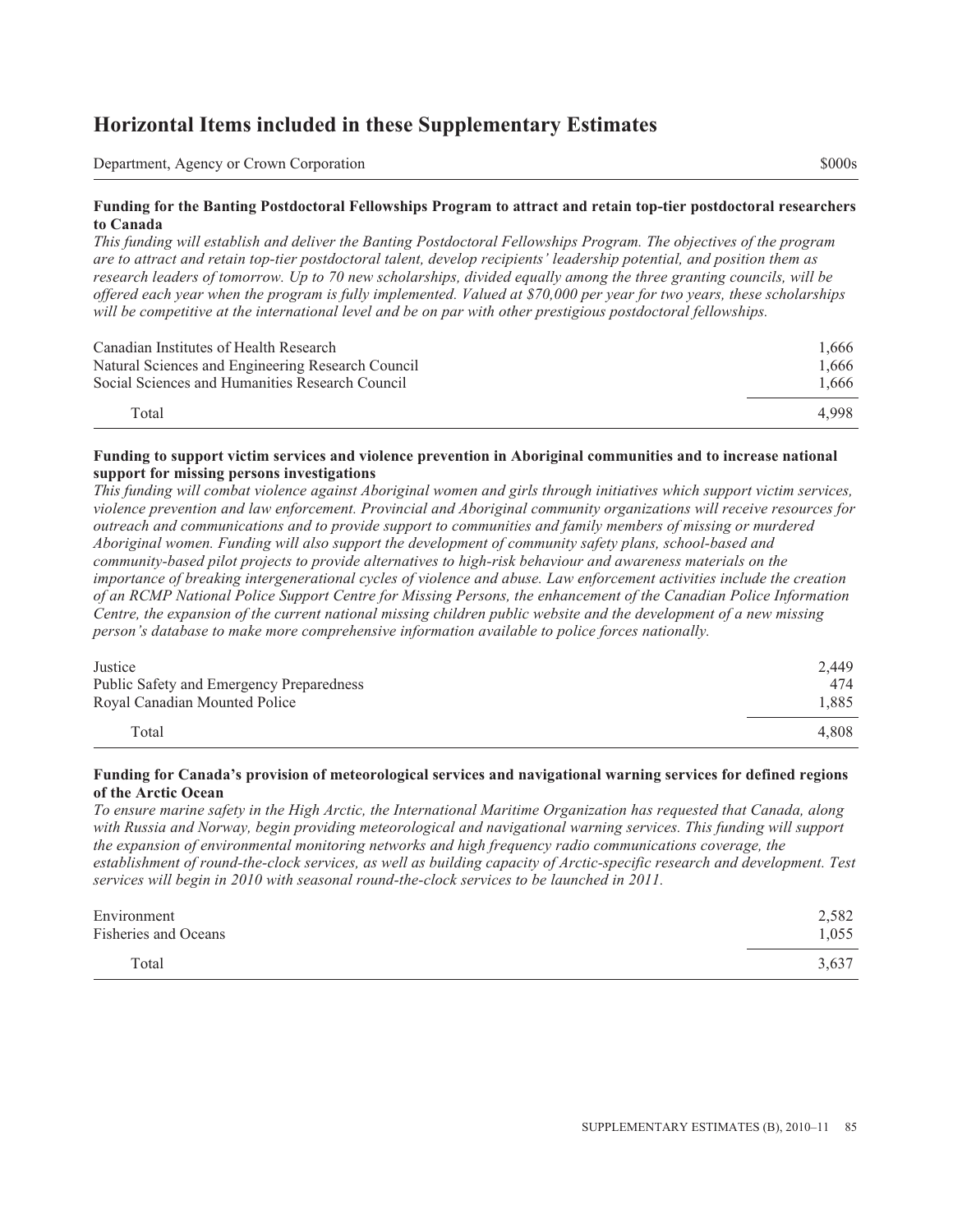Department, Agency or Crown Corporation \$000s

#### **Funding to enhance pre-employment screening for the aviation and maritime transportation industries (Transportation Security Clearance Program)**

*This funding will support enhancements to the Transportation Security Clearances Program which is a pre-employment screening program to ensure that all persons employed in a Canadian aviation or maritime transportation facility meet the standards of reliability and trustworthiness required by the position. Transport verifies the suitability of each Transportation Security Clearance applicant with the RCMP, Canadian Security Intelligence Service and Citizenship and Immigration. The program grants clearances to persons who meet the standards and the criteria of the program, and refuses, cancels or suspends clearances of persons who are deemed to be risks. Canada's key trading partners perform similar background checks on airport and port personnel.*

| Royal Canadian Mounted Police | 2,229 |
|-------------------------------|-------|
| Transport                     | 694   |
| Total                         | 2,923 |

#### **Funding for the Participant Funding Program to further improve regulatory review processes for large energy projects**

*The Participant Funding Program will provide financial assistance to eligible stakeholders to participate in environmental assessment processes and hearings related to large energy projects. This will encourage effective public participation and ensure that public concerns and values are taken into consideration during decision-making.*

| <b>GRAND TOTAL</b>                                          | 448,833      |
|-------------------------------------------------------------|--------------|
| Total                                                       | 2,115        |
| Canadian Nuclear Safety Commission<br>National Energy Board | 600<br>1.515 |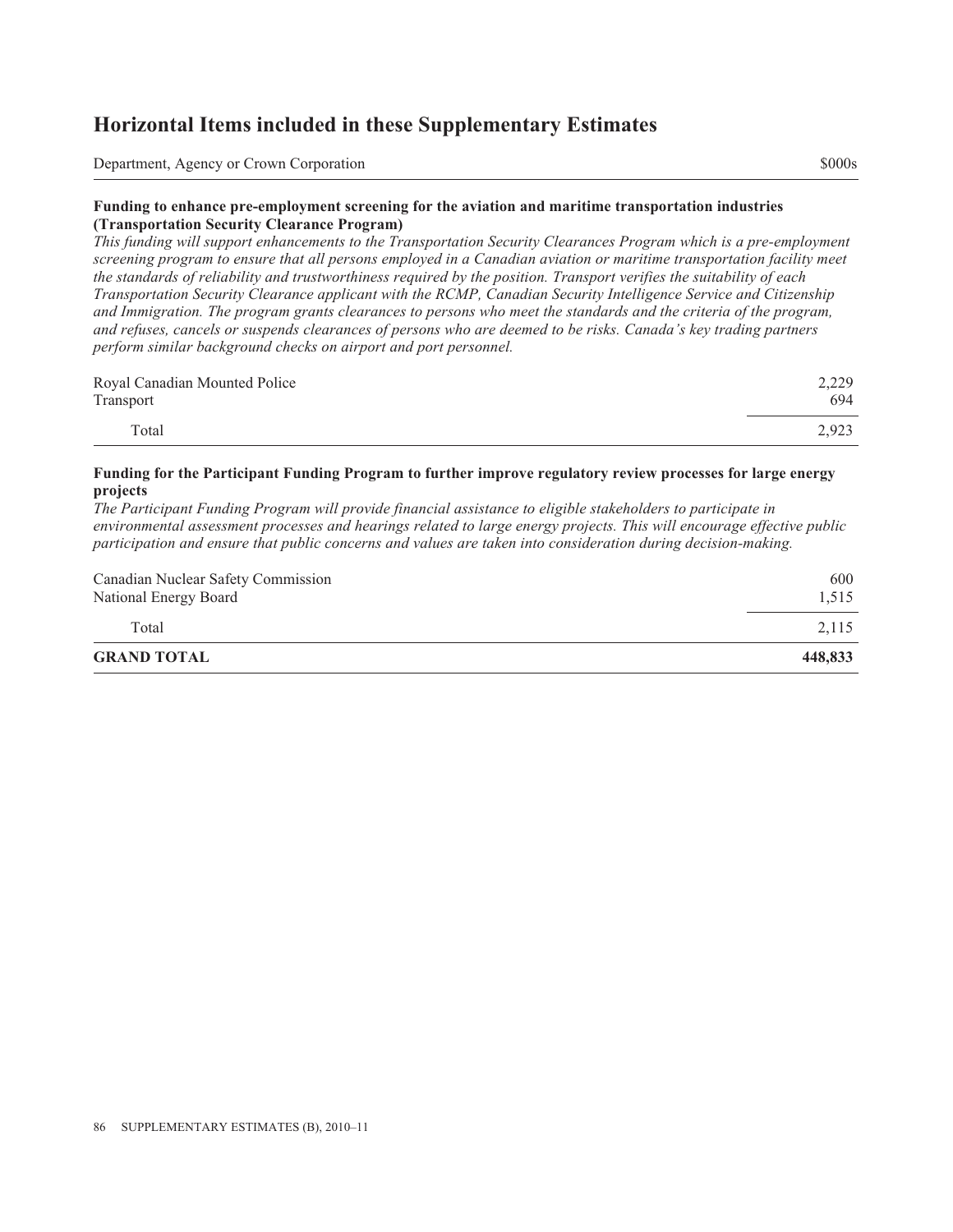Organizations routinely request the authority to transfer monies between organizations for various purposes. This table provides a summary of these transactions. Positive amounts reflect organizations that are receiving funds, while negative amounts reflect organizations that are providing funds.

| Department/Agency/Crown Corporation | ⁄ ote | Dollars |
|-------------------------------------|-------|---------|
|-------------------------------------|-------|---------|

#### **Adjustment to funding previously provided for departmental staff located at missions abroad**

| Industry                                | Vote 1 (Operating expenditures) | 200,000   |
|-----------------------------------------|---------------------------------|-----------|
| Health                                  | Vote 1 (Operating expenditures) | 49,300    |
| Agriculture and Agri-Food               | Vote 1 (Operating expenditures) | 8.200     |
| Foreign Affairs and International Trade | Vote 1 (Operating expenditures) | (257,500) |

#### **For a joint contribution to the Inter-American Drug Abuse Control Commission (CICAD) and to provide training to hemispheric law enforcement organizations on specialized investigative techniques related to major drug cases**

| Foreign Affairs and International Trade                                      | Vote 10 (Grants and contributions) | 100.000   |
|------------------------------------------------------------------------------|------------------------------------|-----------|
| Public Safety and Emergency Preparedness   Vote 5 (Grants and contributions) |                                    | (100,000) |

#### **For accommodation and real property services**

| <b>Public Works and Government Services</b> | Vote 1 (Operating expenditures and<br>contributions) | 14,098,672   |
|---------------------------------------------|------------------------------------------------------|--------------|
| Canada Revenue Agency                       | Vote 1 (Operating expenditures)                      | (14,098,672) |

#### **For an engineering assessment of the capacity and adequacy of the natural sea barrier (seawall) and underlying soil conditions at Advocate Harbour**

| <b>Atlantic Canada Opportunities Agency</b> | Vote 5 (Grants and Contributions) | 146.000   |
|---------------------------------------------|-----------------------------------|-----------|
| <b>Fisheries and Oceans</b>                 | Vote 1 (Operating Expenditures)   | (146,000) |

#### **For contract settlements related to the Aviation Program**

| <b>Fisheries and Oceans</b> | Vote 1 (Operating expenditures) | 387,000   |
|-----------------------------|---------------------------------|-----------|
| Transport                   | Vote 1 (Operating expenditures) | (387,000) |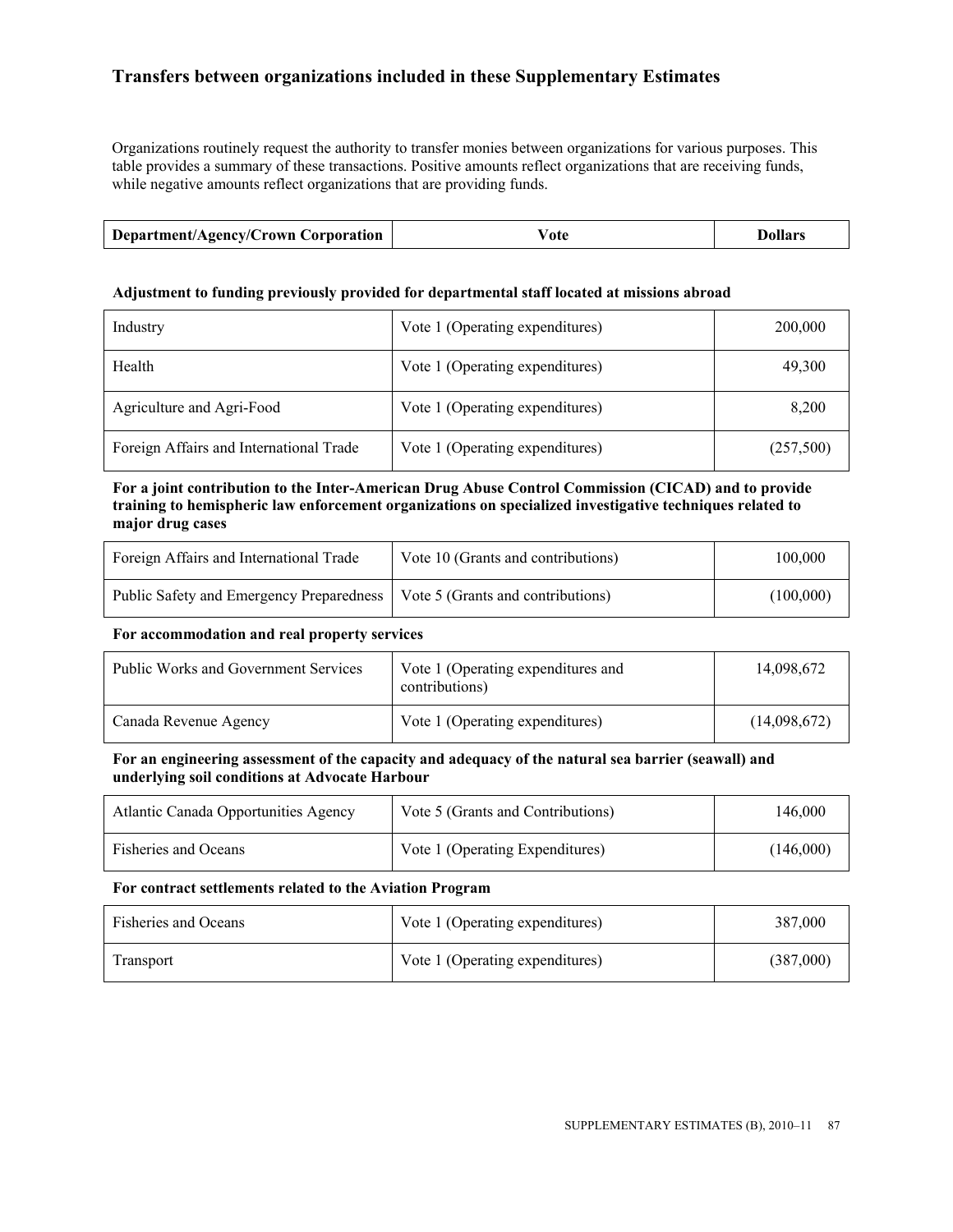| Department/Agency/Crown Corporation | ∕ ote | Dollars |
|-------------------------------------|-------|---------|
|-------------------------------------|-------|---------|

#### **For investments in search and rescue coordination initiatives across Canada**

| Parks Canada Agency | Vote 25 (Program expenditures) | 25,970   |
|---------------------|--------------------------------|----------|
| National Defence    | Vote 5 (Capital expenditures)  | (25,970) |

#### **For public security initiatives related to the Chemical, Biological, Radiological and Nuclear Research and Technology Initiative**

| Health                                  | Vote 5 (Capital expenditures)    | 1,504,500   |
|-----------------------------------------|----------------------------------|-------------|
| Natural Resources Canada                | Vote 5 (Capital expenditures)    | 852,000     |
| Royal Canadian Mounted Police           | Vote 55 (Capital expenditures)   | 730,000     |
| Public Health Agency of Canada          | Vote 40 (Operating expenditures) | 671,600     |
| National Research Council               | Vote 65 (Capital expenditures)   | 650,000     |
| Canadian Food Inspection Agency         | Vote 35 (Capital expenditures)   | 308,000     |
| Canadian Security Intelligence Services | Vote 20 (Operating expenditures) | 63,000      |
| National Defence                        | Vote 5 (Capital expenditures)    | (4,779,100) |

### **For research projects that inform policy development related to sport participation**

| Social Sciences and Humanities Research<br>Council | Vote 95 (Grants)                  | 271,836    |
|----------------------------------------------------|-----------------------------------|------------|
| Canadian Heritage                                  | Vote 5 (Grants and Contributions) | (271, 836) |

#### **For the assessment, management and remediation of federal contaminated sites**

| <b>Public Works and Government Services</b> | Vote 1 (Operating expenditures and<br>contributions)<br>Vote 5 (Capital expenditures) | 11,000,000<br>1,400,000 |
|---------------------------------------------|---------------------------------------------------------------------------------------|-------------------------|
| <b>Natural Resources</b>                    | Vote 1 (Operating expenditures)                                                       | 4,000,000               |
| Correctional Service of Canada              | Vote 30 (Operating expenditures)                                                      | (2,400,000)             |
| <b>Transport</b>                            | Vote 1 (Operating expenditures)                                                       | (14,000,000)            |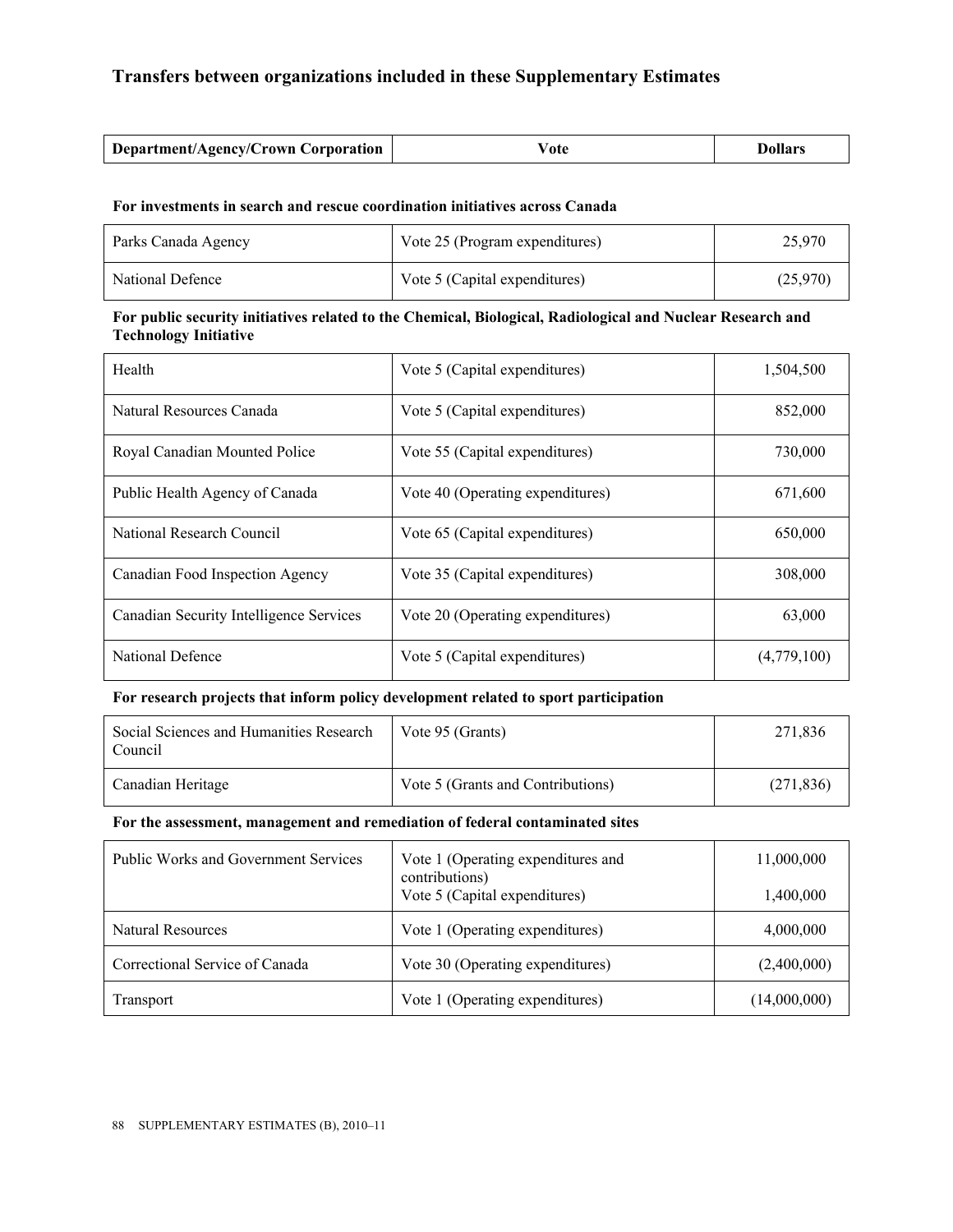| Department/Agency/Crown Corporation | ∕ ote | Dollars |
|-------------------------------------|-------|---------|
|-------------------------------------|-------|---------|

#### **For the Association of Francophone Mayors and Senghor University**

| Foreign Affairs and International Trade      | Vote 10 (Grants and contributions) | 1,000,000   |
|----------------------------------------------|------------------------------------|-------------|
| Canadian International Development<br>Agency | Vote 25 (Grants and contributions) | (1,000,000) |

#### **For the building and unveiling of a memorial in Montreal dedicated to the victims of Air India Flight 182**

| Parks Canada Agency                                                        | Vote 25 (Program expenditures)    | 200,000   |
|----------------------------------------------------------------------------|-----------------------------------|-----------|
| Public Safety and Emergency Preparedness   Vote 1 (Operating expenditures) |                                   | (10,000)  |
|                                                                            | Vote 5 (Grants and contributions) | (190,000) |

#### **For the development of the Prairie Scene Festival in Ottawa, which will showcase the Manitoba and Saskatchewan arts community, build new export opportunities and encourage cultural tourism**

| National Arts Centre             | Vote 65 (Operating expenditures)  | 500,000   |
|----------------------------------|-----------------------------------|-----------|
| Canadian Heritage                | Vote 5 (Grants and contributions) | (250,000) |
| Western Economic Diversification | Vote 5 (Grants and Contributions) | (250,000) |

#### **For the Global Health Research Initiative to create and share knowledge to strengthen health systems and build global health research capacity in developing countries and in Canada**

| <b>International Development Research</b><br>Centre | Vote 35 (Payments to the International<br>Development Research Centre) | 171.946    |
|-----------------------------------------------------|------------------------------------------------------------------------|------------|
| Public Health Agency of Canada                      | Vote 40 (Operating expenditures)                                       | (171, 946) |

### **For the Operational Tool Kit project to facilitate the quick allocation of resources in the event of a marine security incident**

| Royal Canadian Mounted Police | Vote 50 (Operating expenditures) | 227,500   |
|-------------------------------|----------------------------------|-----------|
| Transport                     | Vote 1 (Operating expenditures)  | (227,500) |

#### **For the permanent transfer of the Canadian Breast Cancer Research grant which funds targeted breast cancer research**

| Canadian Institutes of Health Research | Vote 25 (Grants)                   | 3,000,000   |
|----------------------------------------|------------------------------------|-------------|
| Public Health Agency of Canada         | Vote 50 (Grants and contributions) | (3,000,000) |

#### **For the Strategic Network HydroNet which promotes sustainable hydropower and healthy aquatic ecosystems**

| Natural Sciences and Engineering<br>Research Council | Vote 80 (Grants)                | 100,000   |
|------------------------------------------------------|---------------------------------|-----------|
| <b>Fisheries and Oceans</b>                          | Vote 1 (Operating expenditures) | (100,000) |

#### **To conduct injury risk assessments related to consumer product use**

| Canadian Institutes of Health Research | Vote 25 (Grants)                 | 220,000   |
|----------------------------------------|----------------------------------|-----------|
| Public Health Agency of Canada         | Vote 40 (Operating expenditures) | (220,000) |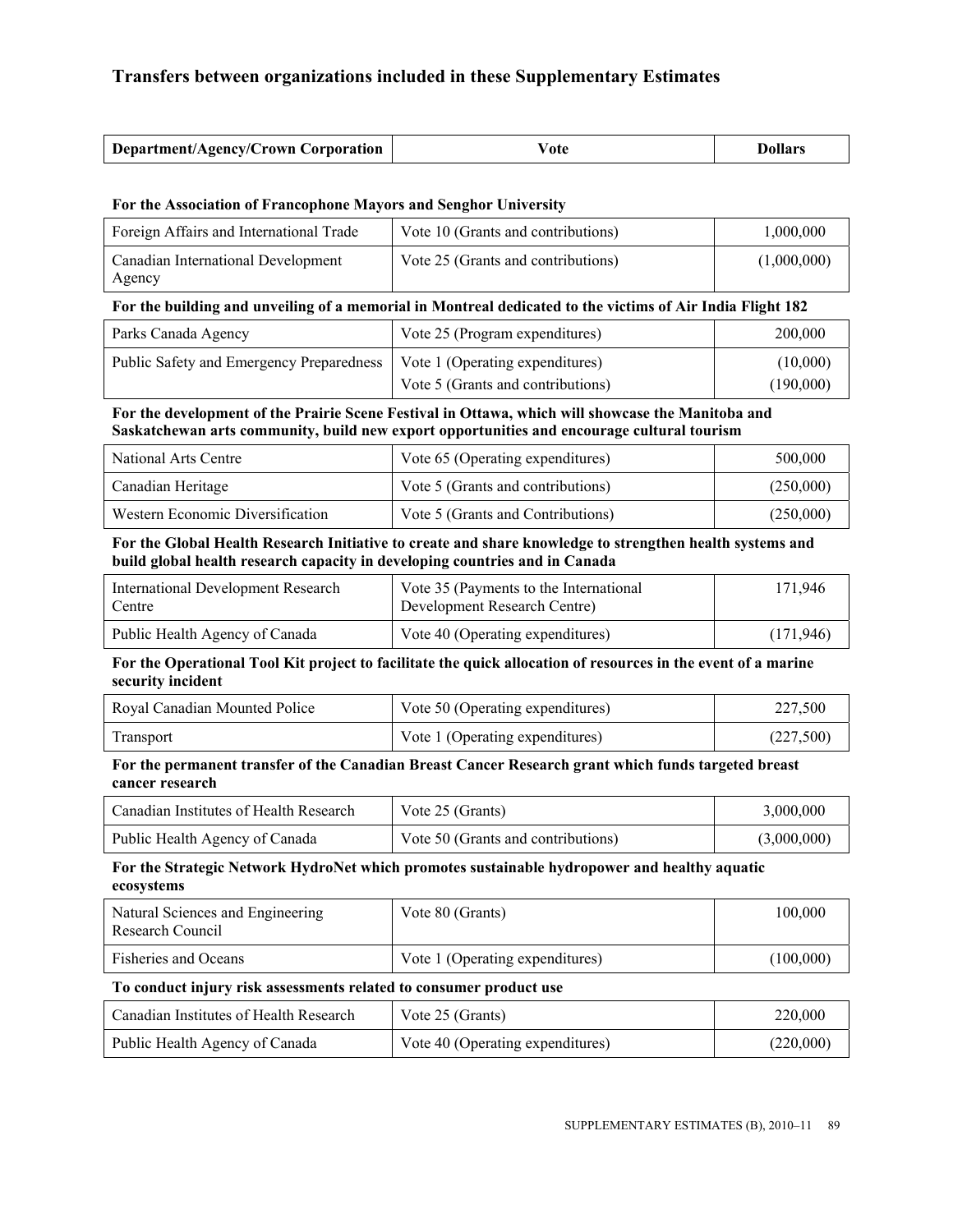| Department/Agency/Crown Corporation | V ote | Dollars |
|-------------------------------------|-------|---------|
|-------------------------------------|-------|---------|

#### **To continue the environmental restoration of key aquatic areas of concern identified under Canada-U.S. Great Lakes Water Quality Agreement**

| <b>Fisheries and Oceans</b> | Vote 1 (Operating expenditures) | 388,900   |
|-----------------------------|---------------------------------|-----------|
| Environment                 | Vote 1 (Operating expenditures) | (388,900) |

#### **To design a sensor for a radar satellite**

| Canadian Space Agency | Vote 30 (Capital expenditures) | 2,500,000   |
|-----------------------|--------------------------------|-------------|
| National Defence      | Vote 5 (Capital expenditures)  | (2,500,000) |

#### **To develop process models for the Commercial Marine Examination Mapping Process**

| Canada Border Services Agency | Vote 10 (Operating expenditures) | 199,090   |
|-------------------------------|----------------------------------|-----------|
| ransport                      | Vote 1 (Operating expenditures)  | (199,090) |

#### **To enhance waterfront surveillance capabilities and coordinate access to the monitoring facility for the Prince Rupert Coordinated Port Surveillance Platform**

| Royal Canadian Mounted Police | Vote 50 (Operating expenditures) | 200,000   |
|-------------------------------|----------------------------------|-----------|
| l ransport                    | Vote 1 (Operating expenditures)  | (200,000) |

#### **To establish the NAFTA Secretariat, Canadian Section within the Department of Foreign Affairs and International Trade for the purpose of facilitating the operation of the North American Free Trade Agreement**

| Foreign Affairs and International Trade | Vote 1 (Operating expenditures) | 2,483,000   |
|-----------------------------------------|---------------------------------|-------------|
| NAFTA Secretariat, Canadian Section     | Vote 45 (Program expenditures)  | (2,483,000) |

#### **To facilitate sharing of RADARSAT-2 data and reduce service related costs**

| Canadian Space Agency | Vote 25 (Operating expenditures) | 100.000   |
|-----------------------|----------------------------------|-----------|
| Transport             | Vote 1 (Operating expenditures)  | (100,000) |

#### **To foster the development of new business expertise in official language minority communities**

| <b>Atlantic Canada Opportunities Agency</b>                                                          | Vote 1 (Operating expenditures) | 40,000    |
|------------------------------------------------------------------------------------------------------|---------------------------------|-----------|
| Economic Development Agency of Canada   Vote 1 (Operating expenditures)<br>for the Regions of Quebec |                                 | 40,000    |
| Western Economic Diversification                                                                     | Vote 1 (Operating expenditures) | 20,000    |
| Industry                                                                                             | Vote 1 (Operating expenditures) | (100,000) |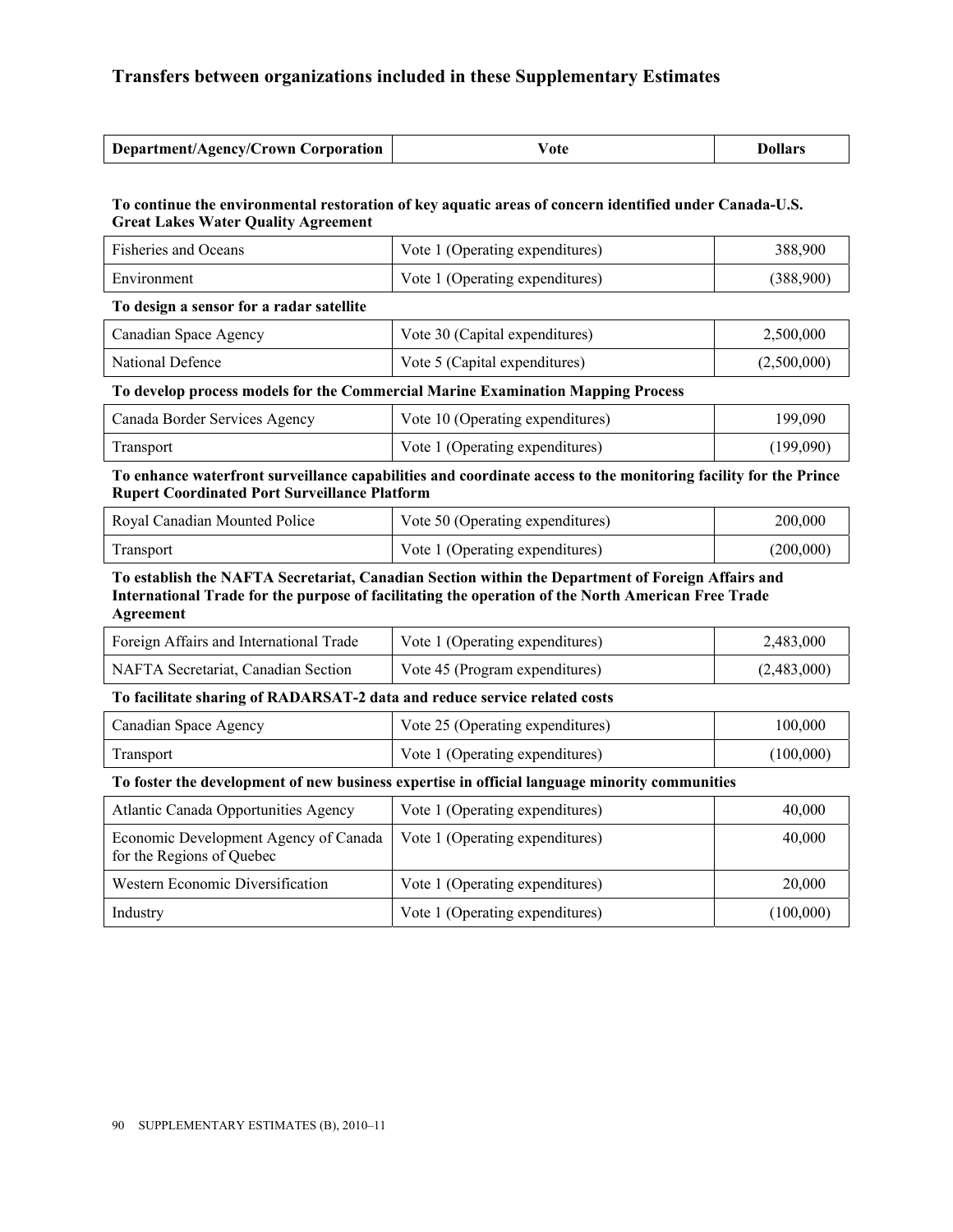| Department/Agency/Crown Corporation | √ote | <b>Dollars</b> |
|-------------------------------------|------|----------------|
|-------------------------------------|------|----------------|

#### **To fund gender-based statistical research and the publication of "Women in Canada"**

| Office of the Co-ordinator, Status of<br>Women | Vote 95 (Operating expenditures) | 129,000  |
|------------------------------------------------|----------------------------------|----------|
| Public Security and Emergency<br>Preparedness  | Vote 1 (Operating expenditures)  | (4,000)  |
| Public Health Agency of Canada                 | Vote 40 (Operating expenditures) | (25,000) |
| Citizenship and Immigration                    | Vote 1 (Operating expenditures)  | (50,000) |
| <b>Treasury Board Secretariat</b>              | Vote 1 (Program expenditures)    | (50,000) |

#### **To fund knowledge syntheses on physical activity, sedentary behaviour, and health**

| Canadian Institutes of Health Research | Vote 25 (Grants)                   | 300.000   |
|----------------------------------------|------------------------------------|-----------|
| Public Health Agency of Canada         | Vote 50 (Grants and contributions) | (300,000) |

#### **To fund the Canadian HIV Vaccine Initiative**

| Health                         | Vote 1 (Operating expenditures)    | 152.000   |
|--------------------------------|------------------------------------|-----------|
| Public Health Agency of Canada | Vote 50 (Grants and contributions) | (152,000) |

#### **To improve the security, processing, and policy framework for Arctic Security and Foreign Marine Research in Canada**

| Canada Border Services Agency | Vote 10 (Operating expenditures) | 197.440    |
|-------------------------------|----------------------------------|------------|
| <b>Transport</b>              | Vote 1 (Operating expenditures)  | (197, 440) |

#### **To provide Canadians with continued online access to content on Canadian history and civics via an intellectual property licensing agreement for the Dictionary of Canadian Biography**

| Library and Archives | Vote 55 (Operating expenditures) | 1,000,000   |
|----------------------|----------------------------------|-------------|
| Canadian Heritage    | Vote 1 (Operating expenditures)  | (1,000,000) |

### **To provide immigration and refugee legal aid funding for provinces and territories**

| Justice                     | Vote 5 (Grants and contributions) | 2,000,000   |
|-----------------------------|-----------------------------------|-------------|
| Citizenship and Immigration | Vote 5 (Grants and contributions) | (2,000,000) |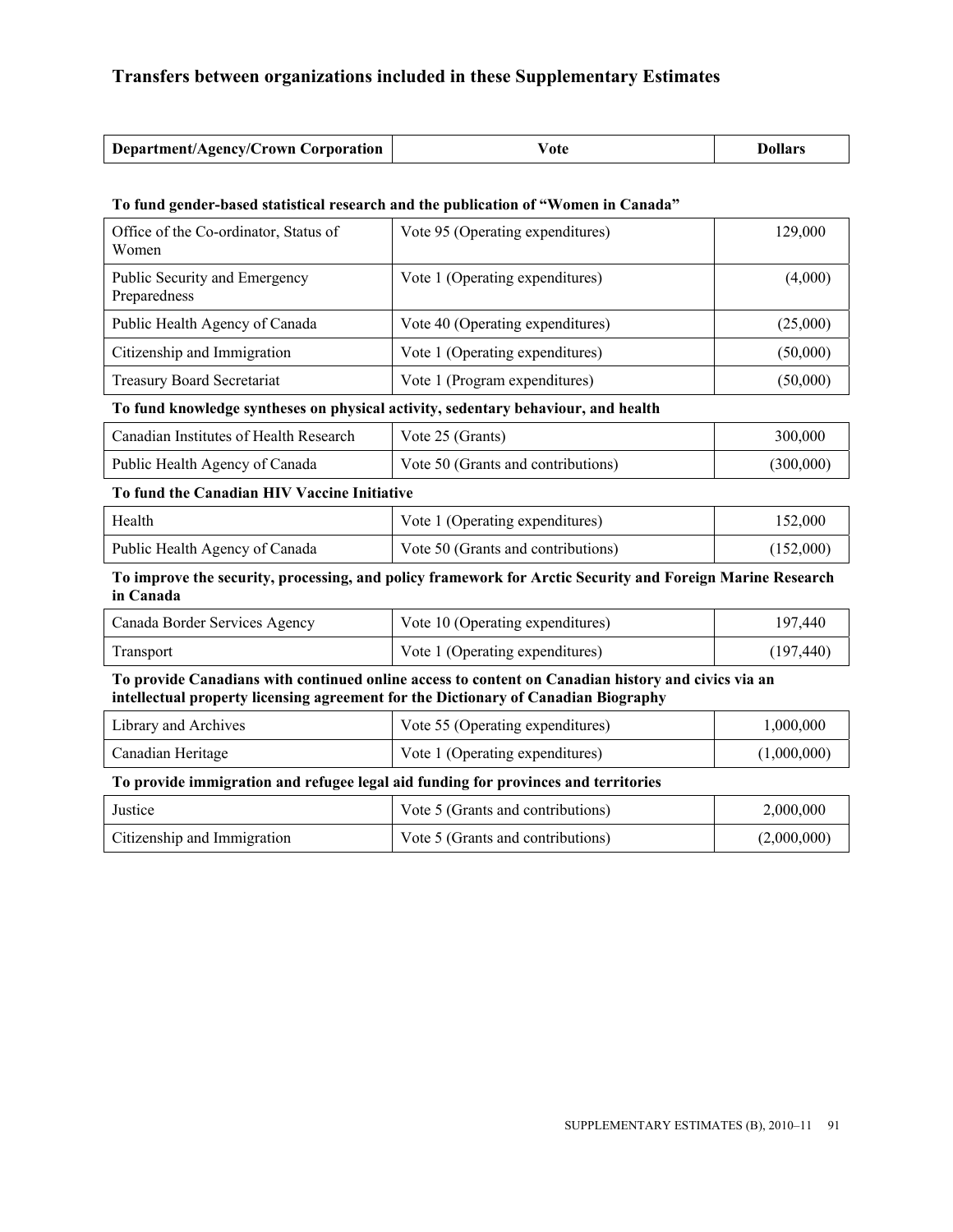| Department/Agency/Crown Corporation | ∕ ote | Dollars |
|-------------------------------------|-------|---------|
|-------------------------------------|-------|---------|

#### **To provide support to departmental staff located at missions abroad**

| Foreign Affairs and International Trade     | Vote 1 (Operating expenditures)<br>Vote 5 (Capital expenditures) | 8,124,300<br>213,000   |
|---------------------------------------------|------------------------------------------------------------------|------------------------|
| Royal Canadian Mounted Police               | Vote 50 (Operating expenditures)                                 | (6,100)                |
| <b>Public Works and Government Services</b> | Vote 1 (Operating expenditures and<br>contributions)             | (68, 400)              |
| <b>National Defence</b>                     | Vote 1 (Operating expenditures)<br>Vote 5 (Capital expenditures) | (29, 400)<br>(213,000) |
| Canada Border Services Agency               | Vote 10 (Operating expenditures)                                 | (261,700)              |
| Canadian Food Inspection Agency             | Vote 30 (Operating expenditures and<br>contributions)            | (575,900)              |
| Canadian Security Intelligence Service      | Vote 20 (Operating expenditures)                                 | (7,182,800)            |

#### **To provide support to the North American Platform Program Partnership for Canada's representation in the United States**

| Foreign Affairs and International Trade                                                                | Vote 1 (Operating expenditures) | 750,000   |
|--------------------------------------------------------------------------------------------------------|---------------------------------|-----------|
| Economic Development Agency of Canada   Vote 5 (Grants and contributions)<br>for the Regions of Quebec |                                 | (750,000) |

#### **To strengthen the ability of rural communities to diversify their economic base and provide key support to the development of rural businesses**

| Federal Economic Development Agency | Vote 50 (Operating expenditures)                                      | 34,200                  |
|-------------------------------------|-----------------------------------------------------------------------|-------------------------|
| for Southern Ontario                | Vote 55 (Grants and contributions)                                    | 1,264,192               |
| Industry                            | Vote 1 (Operating expenditures)<br>Vote 10 (Grants and contributions) | (34,200)<br>(1,264,192) |

#### **To support Aboriginal involvement in activities intended to protect terrestrial species at risk under the**  *Species at Risk Act*

| Environment                 | Vote 10 (Grants and contributions) | 463.246    |
|-----------------------------|------------------------------------|------------|
| <b>Fisheries and Oceans</b> | Vote 10 (Grants and contributions) | (463, 246) |

#### **To support activities related to the Arctic Research Infrastructure Fund**

| <b>Natural Resources</b>                | Vote 5 (Capital expenditures)      | 9,000,000      |
|-----------------------------------------|------------------------------------|----------------|
| Health                                  | Vote 1 (Operating expenditures)    | 765,000        |
| Parks Canada Agency                     | Vote 25 (Program expenditures)     | 763,344        |
| Environment                             | Vote 1 (Operating expenditures)    | 448,175        |
| Indian Affairs and Northern Development | Vote 10 (Grants and Contributions) | (10, 976, 519) |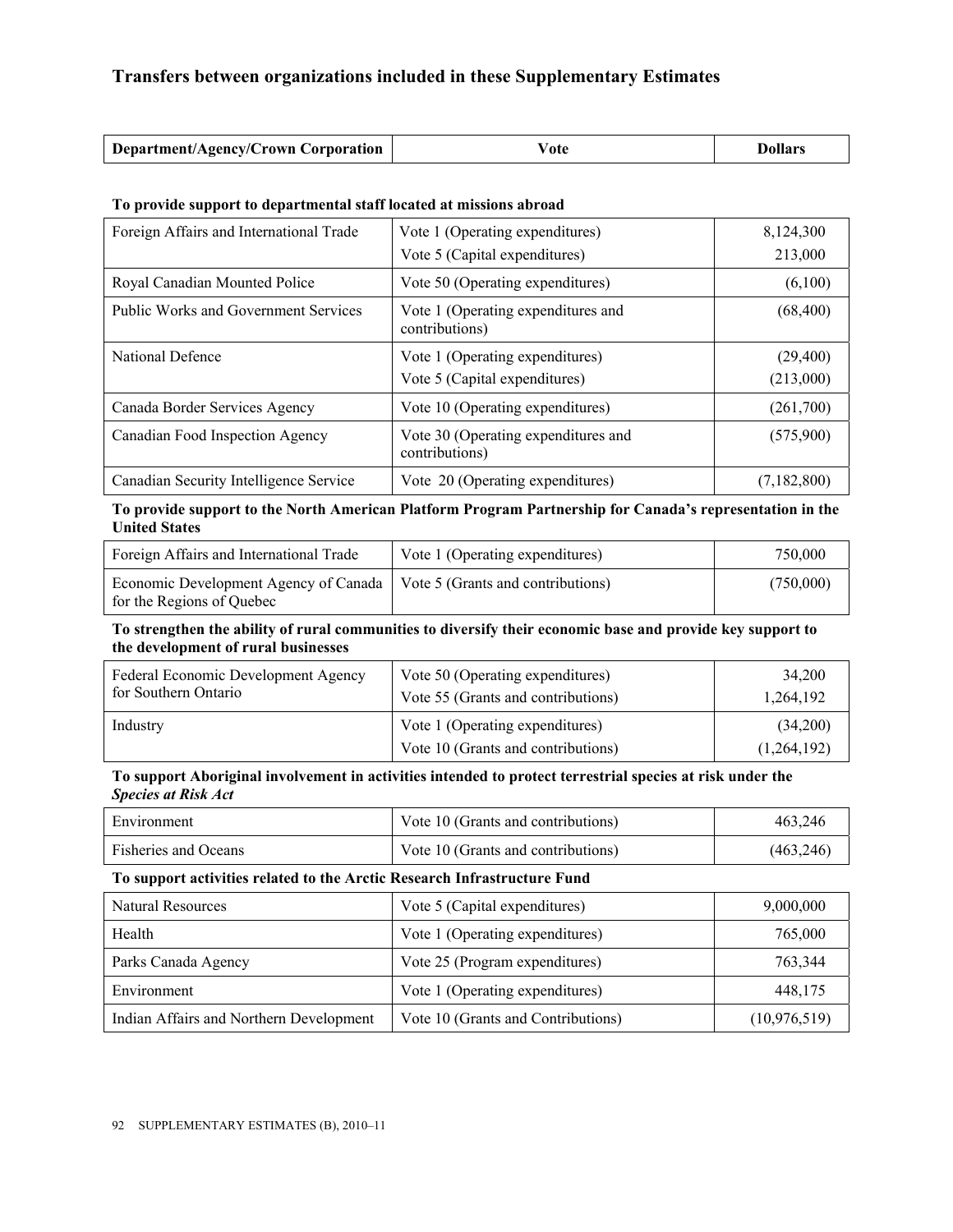| Department/Agency/Crown Corporation | ≟∩f∆ |  |
|-------------------------------------|------|--|
|-------------------------------------|------|--|

**To support an increase in workload as a result of an expanded jurisdiction including increase in number of tribunal members and anticipated growth in the number of appeals related to aviation, marine and rail services** 

| Transportation Appeal Tribunal of Canada | Vote 75 (Program expenditures)  | 310.698   |
|------------------------------------------|---------------------------------|-----------|
| Transport                                | Vote 1 (Operating expenditures) | (310,698) |

#### **To support fisheries management in the Labrador Inuit Settlement Area, specifically for the English River project**

| Indian Affairs and Northern Development | Vote 10 (Grants and contributions) | 80.000   |
|-----------------------------------------|------------------------------------|----------|
| <b>Fisheries and Oceans</b>             | Vote 10 (Grants and contributions) | (80,000) |

#### **To support intervention research and knowledge translation to address chronic disease prevention**

| Canadian Institutes of Health Research | Vote 25 (Grants)                   | 600.000   |
|----------------------------------------|------------------------------------|-----------|
| Public Health Agency of Canada         | Vote 50 (Grants and contributions) | (600,000) |

### **To support marketing activities in domestic and priority international markets**

| Canadian Tourism Commission | Vote 40 (Program Expenditures)     | 8,000,000   |
|-----------------------------|------------------------------------|-------------|
| Industry                    | Vote 10 (Grants and contributions) | (8,000,000) |

#### **To support research activities surrounding the International Polar Year**

| Natural Resources                       | Vote 1 (Operating expenditures) | 200,000   |
|-----------------------------------------|---------------------------------|-----------|
| <b>Fisheries and Oceans</b>             | Vote 1 (Operating expenditures) | 146,300   |
| Indian Affairs and Northern Development | Vote 1 (Operating expenditures) | (346,300) |

#### **To support research into access to health and social services for French-speaking minority communities**

| Health            | Vote 1 (Operating expenditures)<br>Vote 10 (Grants and contributions) | 75,000<br>75,000     |
|-------------------|-----------------------------------------------------------------------|----------------------|
| Canadian Heritage | Vote 1 (Operating expenditures)<br>Vote 5 (Grants and contributions)  | (75,000)<br>(75,000) |

#### **To support research on management options for diabetes and related chronic conditions**

| Canadian Institutes of Health Research | Vote 25 (Grants)                   | 494.511    |
|----------------------------------------|------------------------------------|------------|
| Public Health Agency of Canada         | Vote 50 (Grants and contributions) | (494, 511) |

#### **To support the appointment of Crown Witness Coordinators under Victims of Crime Initiatives to provide court-based victim/witness support in the Territories**

| Office of the Director of Public<br>Prosecutions | Vote 35 (Program expenditures)  | 466.013   |
|--------------------------------------------------|---------------------------------|-----------|
| Justice                                          | Vote 1 (Operating expenditures) | (466.013) |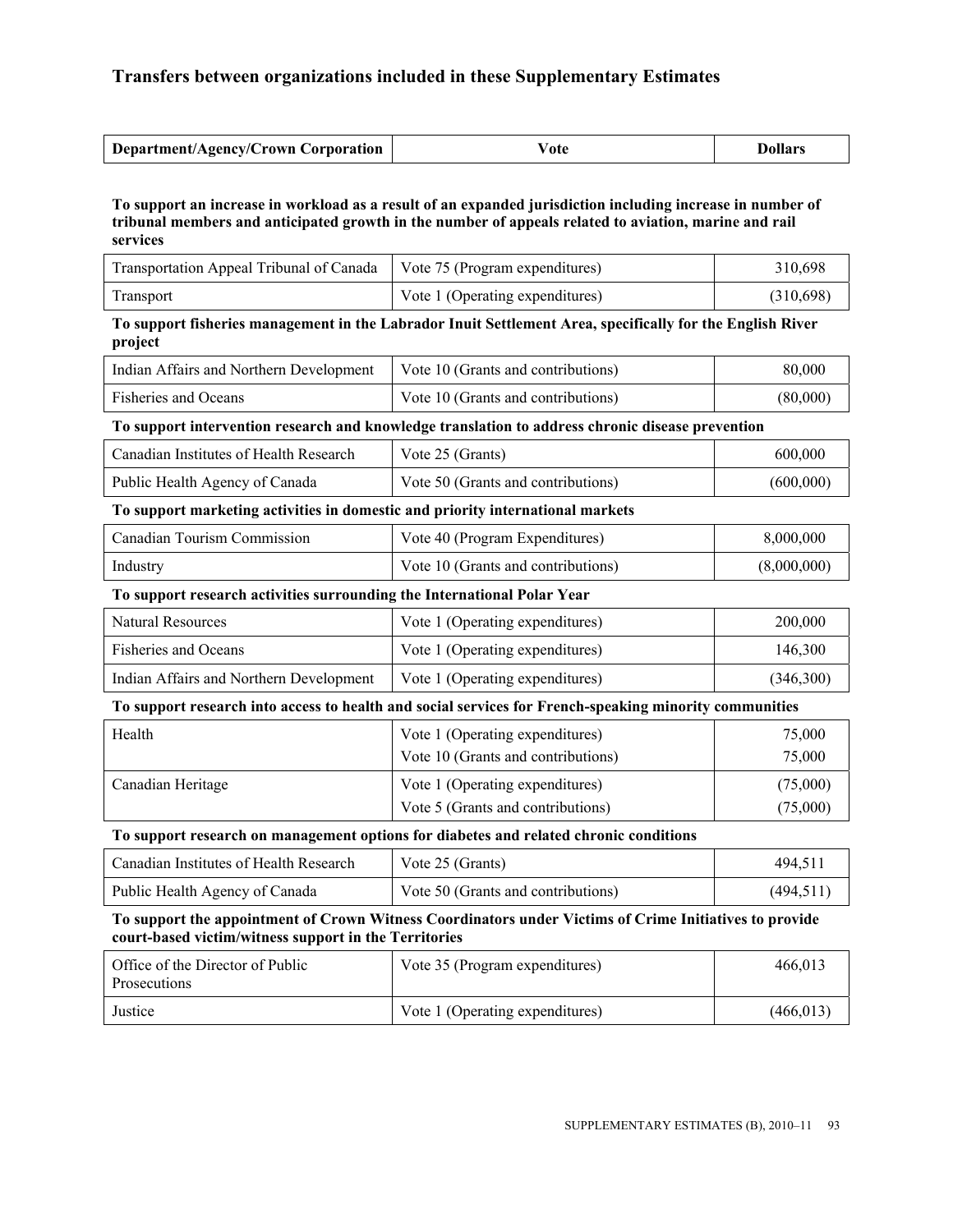| Department/Agency/Crown Corporation | ⁄ ote | Dollars |
|-------------------------------------|-------|---------|
|-------------------------------------|-------|---------|

#### **To support the integration of case processing through information technology (Global Case Management System)**

| Citizenship and Immigration   | Vote 1 (Operating expenditures)  | 400,000   |
|-------------------------------|----------------------------------|-----------|
| Canada Border Services Agency | Vote 10 (Operating expenditures) | (400,000) |

**To support the National Managers' Community**

| <b>Treasury Board Secretariat</b> | Vote 1 (Program expenditures)   | 326,355    |
|-----------------------------------|---------------------------------|------------|
| Health                            | Vote 1 (Operating expenditures) | (126, 355) |
| Canada Revenue Agency             | Vote 1 (Operating expenditures) | (200,000)  |

#### **To support the operations of the First Nations Forestry Program and facilitate their access to forest-based economic opportunities**

| Natural Resources                       | Vote 10 (Grants and contributions) | 2,875,000   |
|-----------------------------------------|------------------------------------|-------------|
| Indian Affairs and Northern Development | Vote 10 (Grants and contributions) | (2,875,000) |

#### **To support the World Organization for Animal Health in providing Canadian expertise on capacity building and regional activities which contribute to science-based standards for safe trade**

| Canadian Food Inspection Agency | Vote 30 (Operating expenditures and<br>contributions) | 1,150,000   |
|---------------------------------|-------------------------------------------------------|-------------|
| Agriculture and Agri-Food       | Vote 1 (Operating expenditures)                       | (1,150,000) |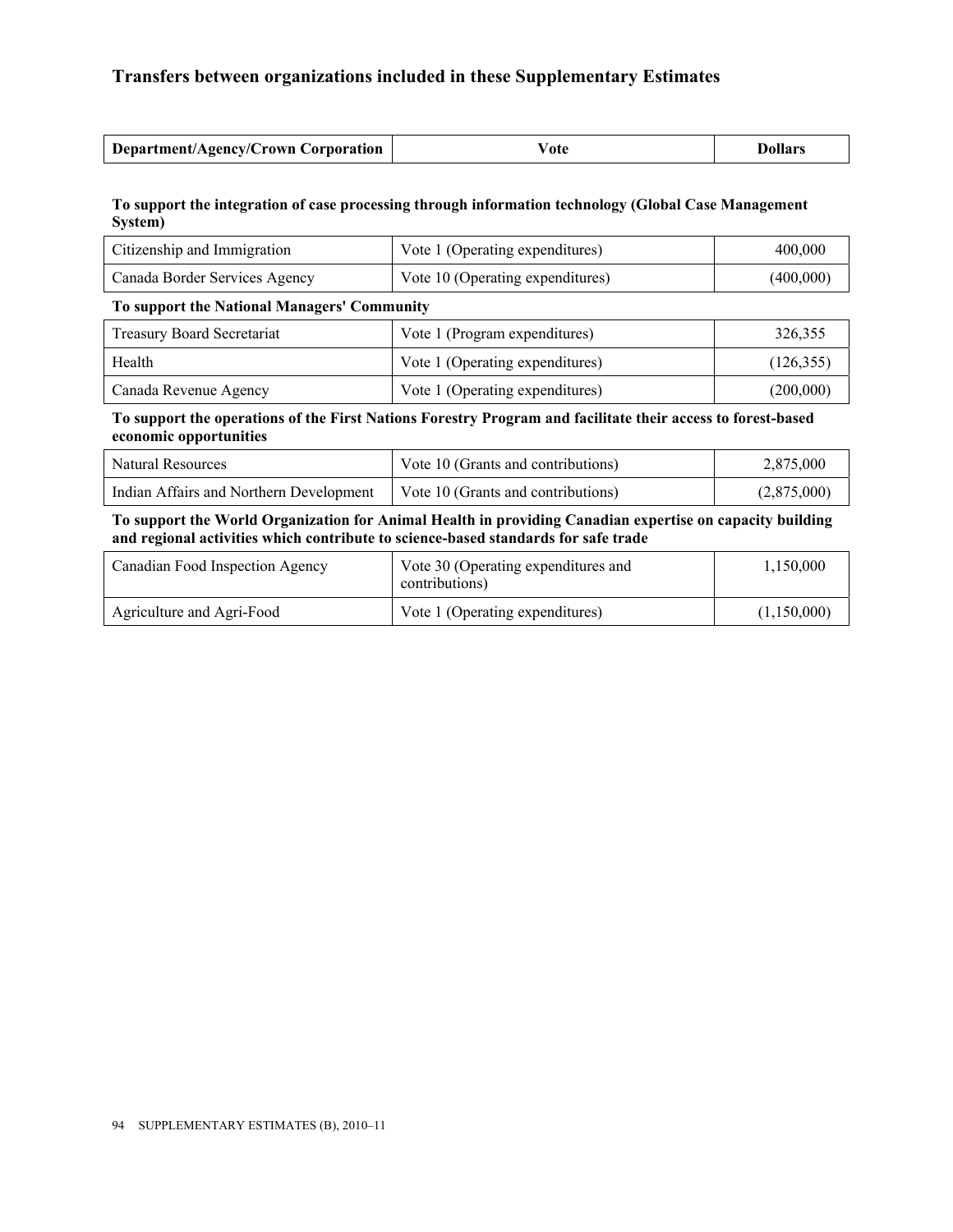Through the Supplementary Estimates, an organization can seek changes to various spending authorities originally received through parliamentary approval of the previous Supply bills for Main or Supplementary Estimates. These alterations might include requests for additional funding relating to a transfer of funds from another organization, a re-allocation or amendment of existing spending authorities, or the addition of new authorities.

Parliamentary approval of such changes is sought through an enabling Supply bill. However, in order to be included in a Supply bill, an item must have a monetary value. This is not an issue when a department is also requesting an adjustment to its appropriation. However, in the absence of any increase to the Vote, a notional amount of \$1 allows the item to be included in the Supply bill.

The authority associated with each \$1 item relates to either:

- 1. *Approval of grants* The wording used in the Estimates to describe a grant has a legislative character and, therefore all new grants or increases to existing grants must first be approved by Parliament before any payments can be made to eligible recipients. A \$1 item is included when there is no requirement for additional appropriations because the new grant or the increase to an existing grant is to be funded from within existing resources or from a transfer of funds from another organization.
- 2. *Vote transfers within an organization* Through Supply legislation, an organization may have received spending authorities in more than one Vote (e.g., operating expenditures Vote and capital expenditures Vote). As the fiscal year progresses, and for various reasons, the organization may need to realign its approved funding due to changes in delivery mechanisms within organizational priorities.
- 3. *Transfers between organizations* Transfers between organizations are used for a variety of reasons such as: to redirect funding from one organization to another in order to manage or to implement more efficiently an initiative or project; and/or to reflect new organizational responsibilities.
- 4. *Modify authority embedded in existing vote wording* The Supplementary Estimates can be used to amend an existing authority that is embedded in the Vote wording of an organization. Most of these authorities can be found in the non-budgetary Vote wording of organizations and are related to limits or ceilings on loans, investments and advances. Such Votes are preceded by the letter "L".
- 5. *Create new vote and associated wording* The Supplementary Estimates can be used to create a new vote with the associated wording which will give the organization the authority as specified in the new vote wording.

The following table captures, under each of the above categories, the instances where a \$1 item is required in these Supplementary Estimates. A number of these transactions can be captured in a department's Vote wording, but will require a single \$1 item. Therefore, as the following table is presented by category, there may be some departmental Votes that appear more than once despite the fact they relate to a single \$1 item.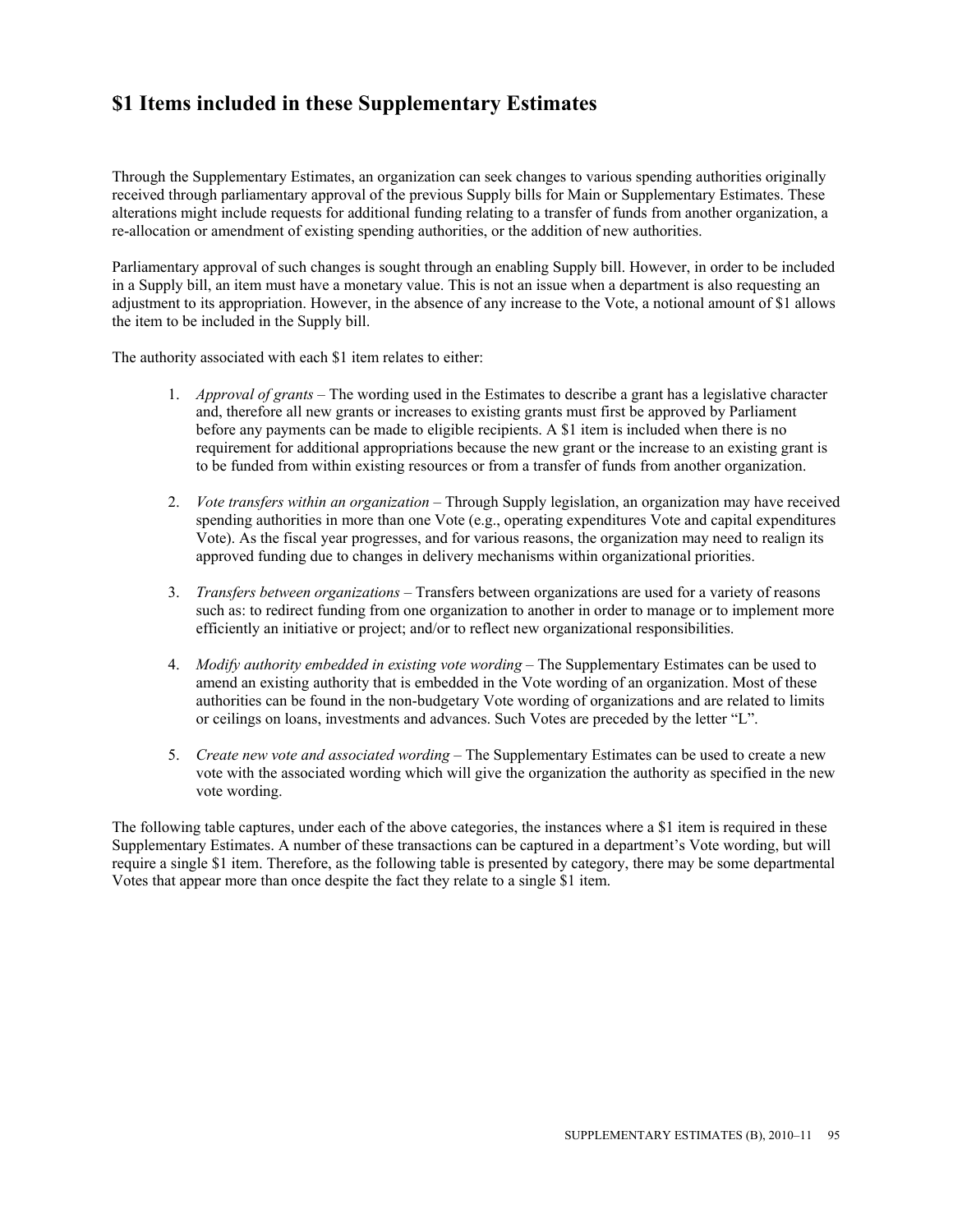## **1. Approval of grants**

| Organization                     | Vote<br><b>Number</b> | <b>Explanation</b>                                                                                                                                                                                                                                                             |
|----------------------------------|-----------------------|--------------------------------------------------------------------------------------------------------------------------------------------------------------------------------------------------------------------------------------------------------------------------------|
| Finance – Department             | 5 <sub>b</sub>        | To list a grant for the Global Risk Institute in<br>Financial Services in the amount \$10,000,000.                                                                                                                                                                             |
| <b>Fisheries and Oceans</b>      | 10 <sub>b</sub>       | To increase the grants to support organizations<br>associated with research, development, management<br>and promotion of fisheries and oceans-related issues<br>by \$271,780; and to increase the Grant Program<br>for the disposal of small craft harbours by<br>\$1,624,200. |
| Industry – Canadian Space Agency | 35 <sub>b</sub>       | To increase the Class Grant Program to Support<br>Research, Awareness and Learning in Space Science<br>and Technology by \$441,000                                                                                                                                             |

## **2. Vote transfers within an organization**

| Organization                     | Vote<br><b>Number</b> | <b>Explanation</b>                                                                                                                                                            |
|----------------------------------|-----------------------|-------------------------------------------------------------------------------------------------------------------------------------------------------------------------------|
| Industry – Department            | 5 <sub>b</sub>        | To authorize the transfer of \$324,000 from Industry<br>Vote 1 to support information technology projects for<br>the Office of the Superintendent of Bankruptcy.              |
| Industry – Canadian Space Agency | 35 <sub>b</sub>       | To authorize the transfer of \$557,105 from Canadian<br>Space Agency Vote 25 to support research,<br>awareness and learning in space science and<br>technology.               |
| National Defence – Department    | 10 <sub>b</sub>       | To authorize the transfer of \$26,862,000 from<br>National Defence Vote 5 to reallocate funding for the<br>North Atlantic Treaty Organization (NATO)<br>contribution program. |
| Natural Resources – Department   | 5 <sub>b</sub>        | To authorize the transfer of \$588,503 from Natural<br><b>Resources Vote 1</b> for the modernization of the<br>Natural Resources Invasive Species Research Centre.            |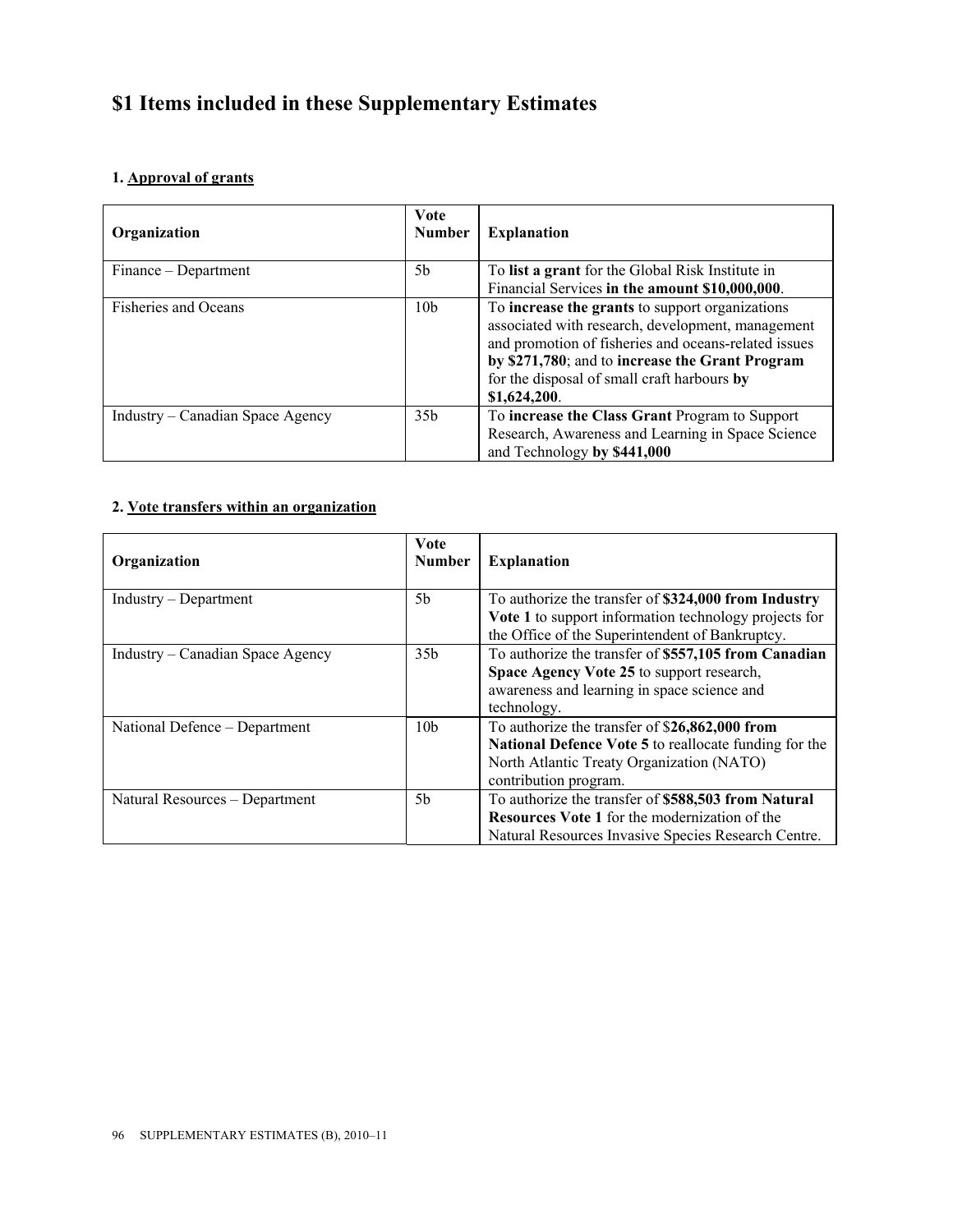## **3. Transfers between organizations**

| Organization                                                                              | Vote<br><b>Number</b> | <b>Explanation</b>                                                                                                                                                                                                                                                                                                                                                                                                                                                                                                 |
|-------------------------------------------------------------------------------------------|-----------------------|--------------------------------------------------------------------------------------------------------------------------------------------------------------------------------------------------------------------------------------------------------------------------------------------------------------------------------------------------------------------------------------------------------------------------------------------------------------------------------------------------------------------|
| Canadian Heritage - Library and Archives                                                  | 55b                   | To authorize the transfer of \$1,000,000 from<br>Canadian Heritage Vote 1 to provide Canadians<br>with continued online access to content on Canadian<br>history and civics via an intellectual property<br>licensing agreement for the Dictionary of Canadian<br>Biography.                                                                                                                                                                                                                                       |
| Canadian Heritage - National Arts Centre                                                  | 65 <sub>b</sub>       | To authorize the transfer of \$250,000 from Canadian<br>Heritage Vote 5, and \$250,000 from Western<br><b>Economic Diversification Vote 5</b> for the<br>development of the Prairie Scene Festival in Ottawa,<br>which will showcase the Manitoba and Saskatchewan<br>arts community, build new export opportunities and<br>encourage cultural tourism.                                                                                                                                                            |
| Canadian Heritage - Office of the<br>Co-ordinator, Status of Women                        | 95b                   | To authorize the transfer of \$50,000 from Treasury<br>Board Secretariat Vote 1, \$50,000 from<br>Citizenship and Immigration Vote 1, \$25,000 from<br>Public Health Agency of Canada Vote 40, and<br>\$4,000 from Public Safety and Emergency<br>Preparedness Vote 1 to fund gender-based statistical<br>research and the publication of "Women in Canada".                                                                                                                                                       |
| Environment - Department                                                                  | 1 <sub>b</sub>        | To authorize the transfer of \$448,175 from Indian<br><b>Affairs and Northern Development Vote 10 to</b><br>support activities related to the Arctic Research<br>Infrastructure Fund.                                                                                                                                                                                                                                                                                                                              |
| Environment - Parks Canada Agency                                                         | 25 <sub>b</sub>       | To authorize the transfer of \$763,344 from Indian<br><b>Affairs and Northern Development Vote 10 to</b><br>support activities related to the Arctic Research<br>Infrastructure Fund; \$200,000 from Public Safety<br>and Emergency Preparedness Vote 1 and 5 for the<br>building and unveiling of a memorial in Montreal<br>dedicated to the victims of the Air India Flight 182;<br>and \$25,970 from National Defence Vote 5 for<br>investments in search and rescue coordination<br>initiatives across Canada. |
| Foreign Affairs and International Trade -<br>Canadian International Development<br>Agency | 20 <sub>b</sub>       | To authorize the transfer of \$5,921,200 from Foreign<br>Affairs and International Trade Vote 25 to cover<br>the cost of a secured presence in Afghanistan, and to<br>provide necessary headquarters support for aid<br>delivery.                                                                                                                                                                                                                                                                                  |
| Health – Department                                                                       | 5 <sub>b</sub>        | To authorize the transfer of \$1,504,500 from<br>National Defence Vote 5 for public security<br>initiatives related to the Chemical, Biological,<br>Radiological and Nuclear Research and Technology<br>Initiative.                                                                                                                                                                                                                                                                                                |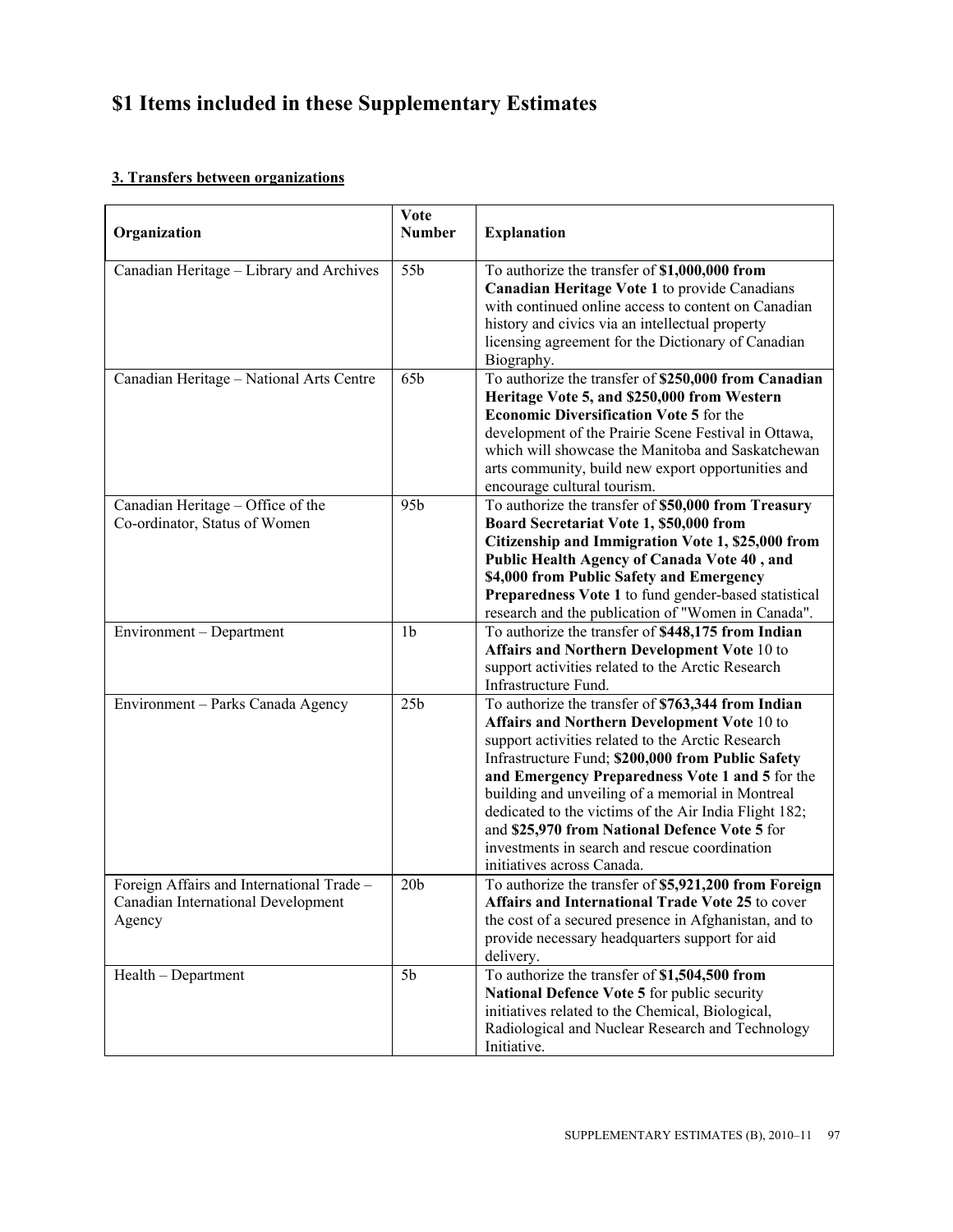| Organization                                               | Vote<br><b>Number</b> | <b>Explanation</b>                                                                                                                                                                                                                                                                                                                                                             |
|------------------------------------------------------------|-----------------------|--------------------------------------------------------------------------------------------------------------------------------------------------------------------------------------------------------------------------------------------------------------------------------------------------------------------------------------------------------------------------------|
| Health - Public Health Agency of Canada                    | 40 <sub>b</sub>       | To authorize the transfer of \$671,600 from National<br><b>Defence Vote 5</b> for public security initiatives related<br>to the Chemical, Biological, Radiological and Nuclear<br>Research and Technology Initiative.                                                                                                                                                          |
| Industry – Canadian Space Agency                           | 30 <sub>b</sub>       | To authorize the transfer of \$2,500,000 from<br>National Defence Vote 5 to design a sensor for a<br>radar satellite.                                                                                                                                                                                                                                                          |
| Industry - Canadian Tourism Commission                     | 40 <sub>b</sub>       | To authorize the transfer of \$8,000,000 from<br>Industry Vote 1 to support marketing activities in<br>domestic and priority international markets.                                                                                                                                                                                                                            |
| Justice – Office of the Director of Public<br>Prosecutions | 35 <sub>b</sub>       | To authorize the transfer of \$466,013 from Justice<br>Vote 1 to support the appointment of Crown Witness<br>Coordinators under Victims of Crime Initiatives to<br>provide court-based victim/witness support in the<br>Territories.                                                                                                                                           |
| Natural Resources - Department                             | 1 <sub>b</sub>        | To authorize the transfer of \$3,000,000 from<br>Transport Vote 1 and \$1,000,000 from<br>Correctional Service of Canada Vote 30 for the<br>assessment, management and remediation of federal<br>contaminated sites and \$200,000 from Indian<br><b>Affairs and Northern Development Vote 1 to</b><br>support research activities surrounding the<br>International Polar Year. |
| Natural Resources - Department                             | 5 <sub>b</sub>        | To authorize the transfer of \$9,000,000 from Indian<br>Affairs and Northern Development Vote 10 to<br>support activities related to the Arctic Research<br>Infrastructure Fund and \$852,000 from National<br><b>Defence Vote 5</b> for public security initiatives related<br>to the Chemical, Biological, Radiological and Nuclear<br>Research and Technology Initiative.   |
| Transport - Transportation Appeal<br>Tribunal of Canada    | 75b                   | To authorize the transfer of \$310,698 from<br><b>Transport Vote 1</b> to support an increase in workload<br>as a result of an expanded jurisdiction including an<br>increase in the number of tribunal members and<br>anticipated growth in the number of appeals related to<br>aviation, marine and rail services.                                                           |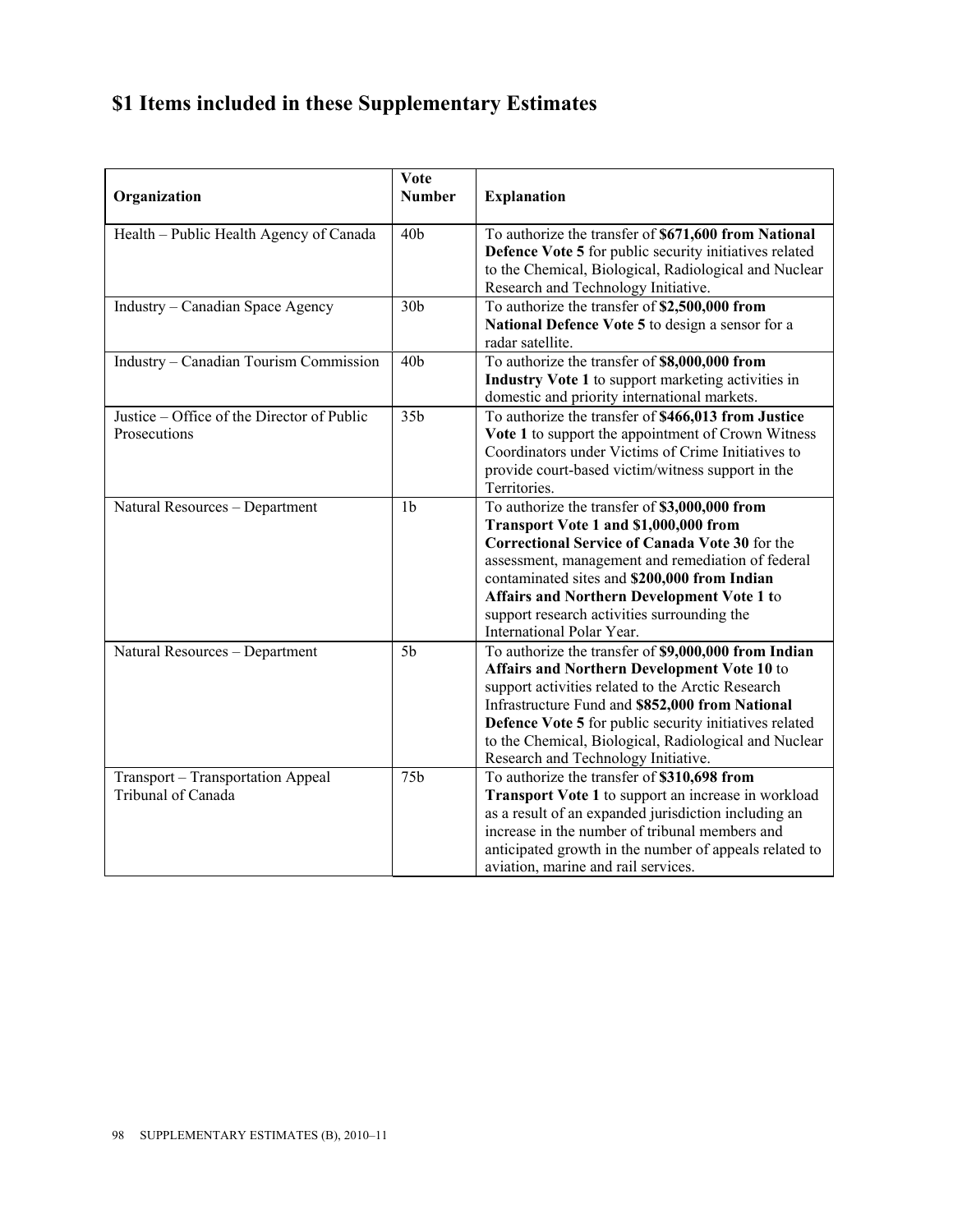| Organization                                                                              | <b>V</b> ote<br><b>Number</b> | <b>Explanation</b>                                                                                                                                                                                                                                                                                                                                             |
|-------------------------------------------------------------------------------------------|-------------------------------|----------------------------------------------------------------------------------------------------------------------------------------------------------------------------------------------------------------------------------------------------------------------------------------------------------------------------------------------------------------|
| Foreign Affairs and International Trade -<br>Department                                   | 12 <sub>b</sub>               | In accordance with subsection $4(3)$ of the <i>Revolving</i><br>Funds Act (R.S., 1985, c. R-8), to increase from<br>\$4,000,000 to \$89,000,000 for the period<br>commencing April 1, 2010 and ending<br>March 31, 2011, the amount by which the aggregate<br>of expenditures made for the purpose of the fund may<br>exceed the revenues for Passport Canada. |
| Foreign Affairs and International Trade -<br>Canadian International Development<br>Agency | 1.30 <sub>b</sub>             | To increase the ceiling for the issuance and payment<br>of non-interest bearing, non-negotiable demand notes<br>by \$18,450,000 an amount not to exceed<br>\$245,482,000 in accordance with the International<br>Development (Financial Institutions) Assistance Act<br>in support of the Global Environment Facility.                                         |

## **4. Modify authority embedded in existing vote wording**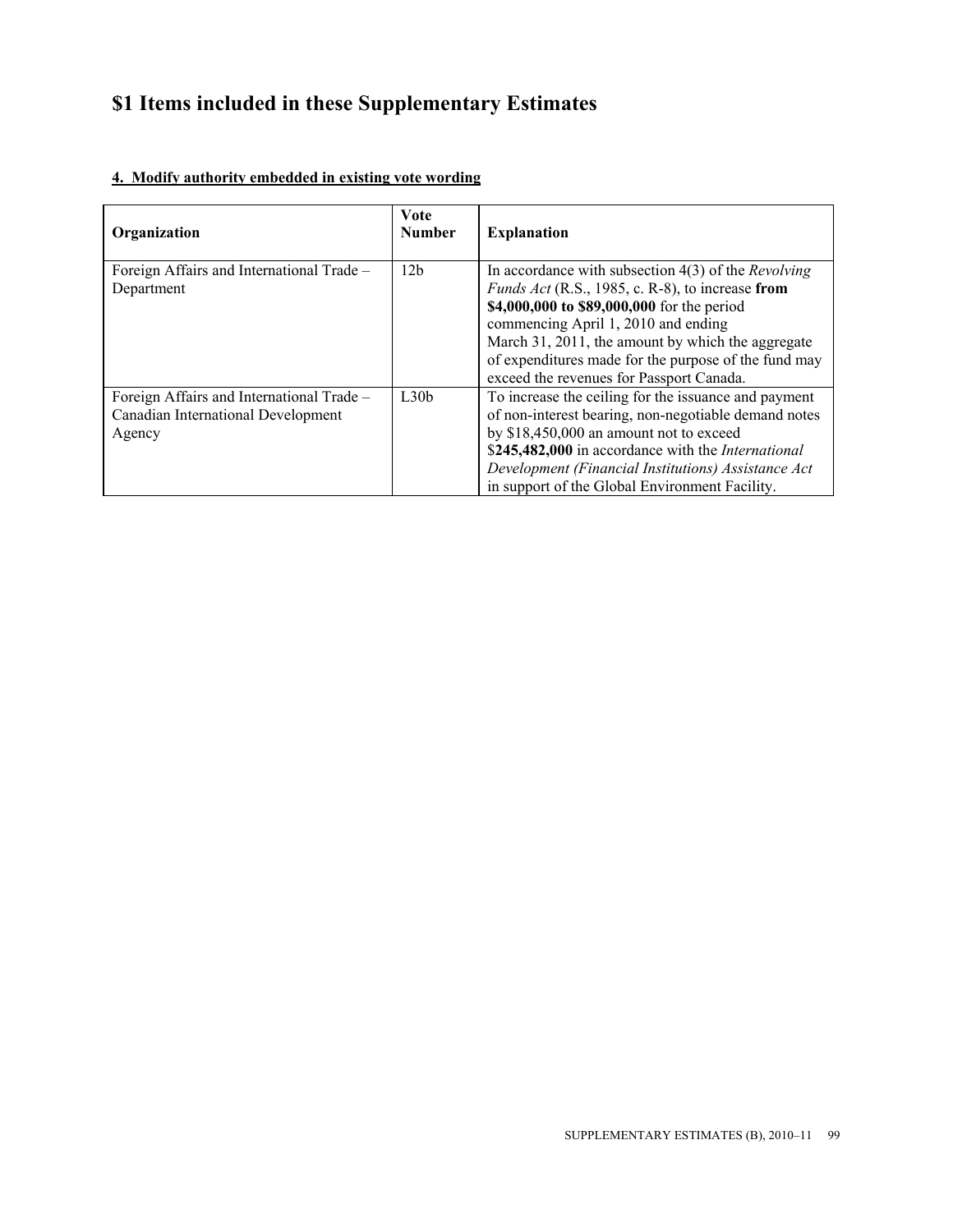## **5. Create new vote and associated wording**

| Organization                                                                              | Vote<br><b>Number</b> | <b>Explanation</b>                                                                                                                                                                                                                                                                                                                                                                                                                                                                                                                                                                                                                                                             |
|-------------------------------------------------------------------------------------------|-----------------------|--------------------------------------------------------------------------------------------------------------------------------------------------------------------------------------------------------------------------------------------------------------------------------------------------------------------------------------------------------------------------------------------------------------------------------------------------------------------------------------------------------------------------------------------------------------------------------------------------------------------------------------------------------------------------------|
| Finance – Department                                                                      | 7 <sub>b</sub>        | Authority to make payments from April 1, 2010 to<br>March 31, 2011 under the Bretton Woods and Related<br>Agreements Act, to:                                                                                                                                                                                                                                                                                                                                                                                                                                                                                                                                                  |
|                                                                                           |                       | the International Finance Corporation for Small and<br>Medium Enterprise (SME) Finance Challenge<br>Initiatives an amount not to exceed \$20,000,000;                                                                                                                                                                                                                                                                                                                                                                                                                                                                                                                          |
|                                                                                           |                       | the International Finance Corporation for the Fast<br>Start Climate Change Initiative an amount not to<br>exceed \$5,830,000;                                                                                                                                                                                                                                                                                                                                                                                                                                                                                                                                                  |
|                                                                                           |                       | the International Bank for Reconstruction and<br>Development for the Agriculture Advance Market<br>Commitment an amount not to exceed \$1,000,000.                                                                                                                                                                                                                                                                                                                                                                                                                                                                                                                             |
| Finance – Department                                                                      | 12 <sub>b</sub>       | In accordance with the Bretton Woods and Related<br>Agreements Act, a payment from April 1, 2010 to<br>March 31, 2011 not to exceed \$285,720,000 to the<br>International Finance Corporation as part of the Fast<br>Start Climate Change Financing Initiative.                                                                                                                                                                                                                                                                                                                                                                                                                |
| Foreign Affairs and International Trade -<br>Canadian International Development<br>Agency | L32b                  | Pursuant to section 3 (c) of the <i>International</i><br>Development (Financial Institutions) Assistance Act,<br>the amount of financial assistance provided by the<br>Minister of Foreign Affairs, in consultation with the<br>Minister of Finance for the purchase on behalf of Her<br>Majesty in right of Canada of shares of international<br>financial institutions shall not exceed, in respect of<br>the period commencing on April 1, 2010 and ending<br>on March 31, 2011, an amount of \$35,724,849<br>United States dollars notwithstanding that the<br>amount may exceed the equivalent in Canadian<br>dollars estimated at \$36,846,610 on<br>September 17, 2010. |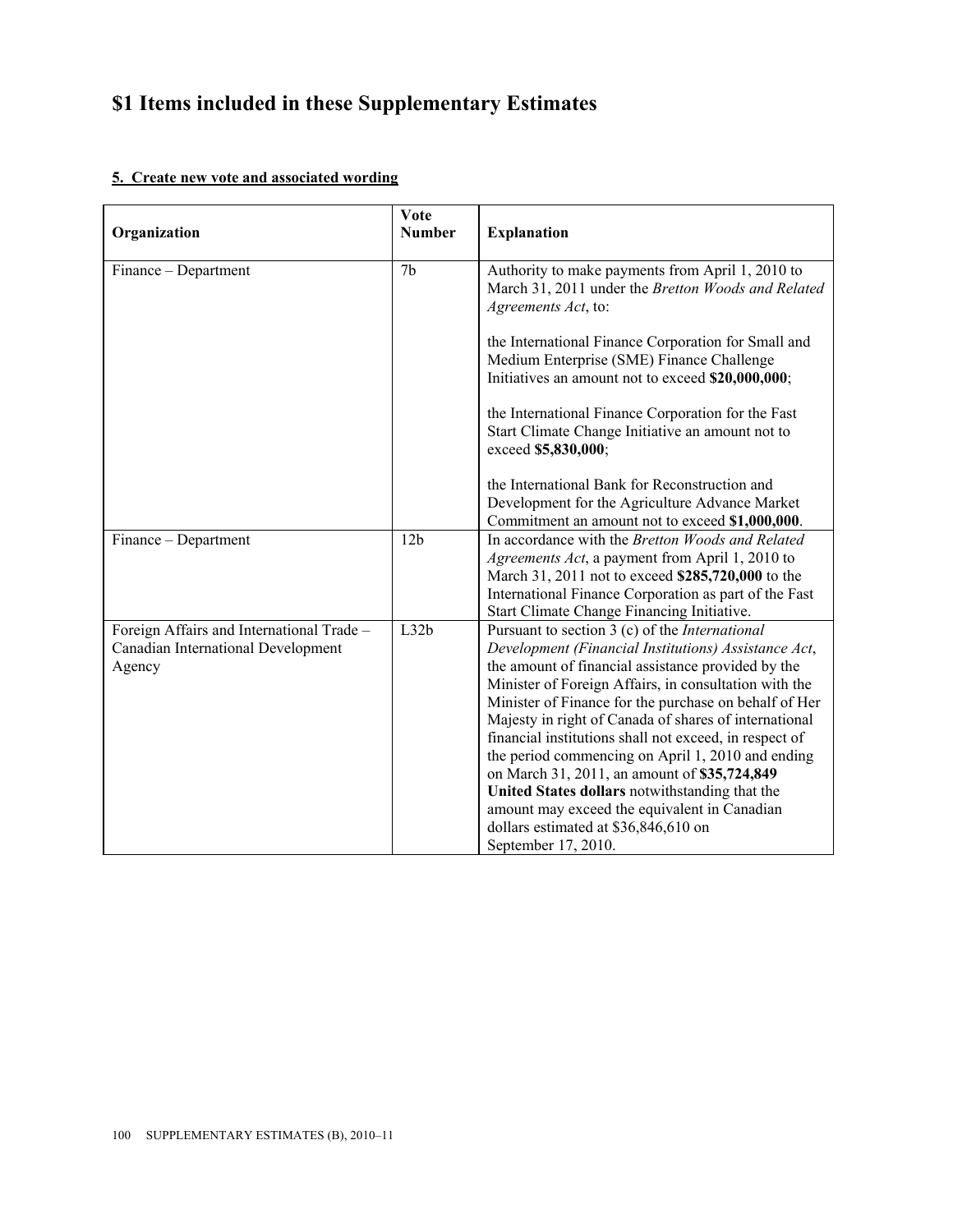Departments, agencies and Crown corporations for which a Minister is responsible, or reports to Parliament, are grouped together to provide a total ministry presentation.

Each Ministry is divided into four sections:

- 1. Ministry Summary;
- 2. Explanation of Requirements (Voted Appropriations, Funds Available, Statutory Appropriations and Transfers) for each organization requiring supplementary estimates;
- 3. Explanation of Funds Available (if applicable); and
- 4. Transfer Payments (if applicable).

#### **1. Ministry Summary**

This table displays all Voted and Statutory information in Ministry order, including:

- Vote number and Vote wording;
- **Previous Estimates Main Estimates;**
- Transfers between Votes both within and between organizations;
- Adjustments to Appropriations (new funding requests); and
- Total Estimates to date.

Where a Vote's "Adjustment to Appropriations" result in a net zero or negative amount for an organization, it will not form part of the Appropriation Bill. Net zero or negative amounts are displayed for information purposes only.

#### **2. Explanation of Requirements**

This section provides a description of individual items or initiatives for which spending authority is being requested. Horizontal initiatives affecting more than one organization are flagged as (*horizontal item*) and will be displayed in the summary table "Horizontal Items included in these Supplementary Estimates" presented at the front of these Supplementary Estimates.

This section also identifies all transfers between and within organizations, whether they relate to: a transfer of monies between organizations to accomplish a particular objective; the transfer of responsibility for the delivery of a program; realignments flowing from machinery changes announced by the government; or transfers within an organization to support program needs. Transfers do not have an impact on new appropriations being requested by organizations. Transfers are displayed in the Ministry Summary separately from new appropriations and are also displayed in the summary table dealing with transfers between organizations at the front of these Supplementary Estimates.

#### **3. Explanation of Funds Available**

This section provides information about funds that are used to offset or reduce new spending requirements included in these Supplementary Estimates. To minimize the amount of new appropriation authorities requested from Parliament, surplus spending authority available in one Vote can be redirected to another Vote to reduce the overall amount of spending authority required. As well, surplus spending authority available in a number of frozen allotments can also be used with Treasury Board authority to reduce the amount of new appropriations required.

Some examples of surplus spending authority used for offsets include: funds moved from one fiscal year to another fiscal year in the same organization; or funds from one program being redirected to another program.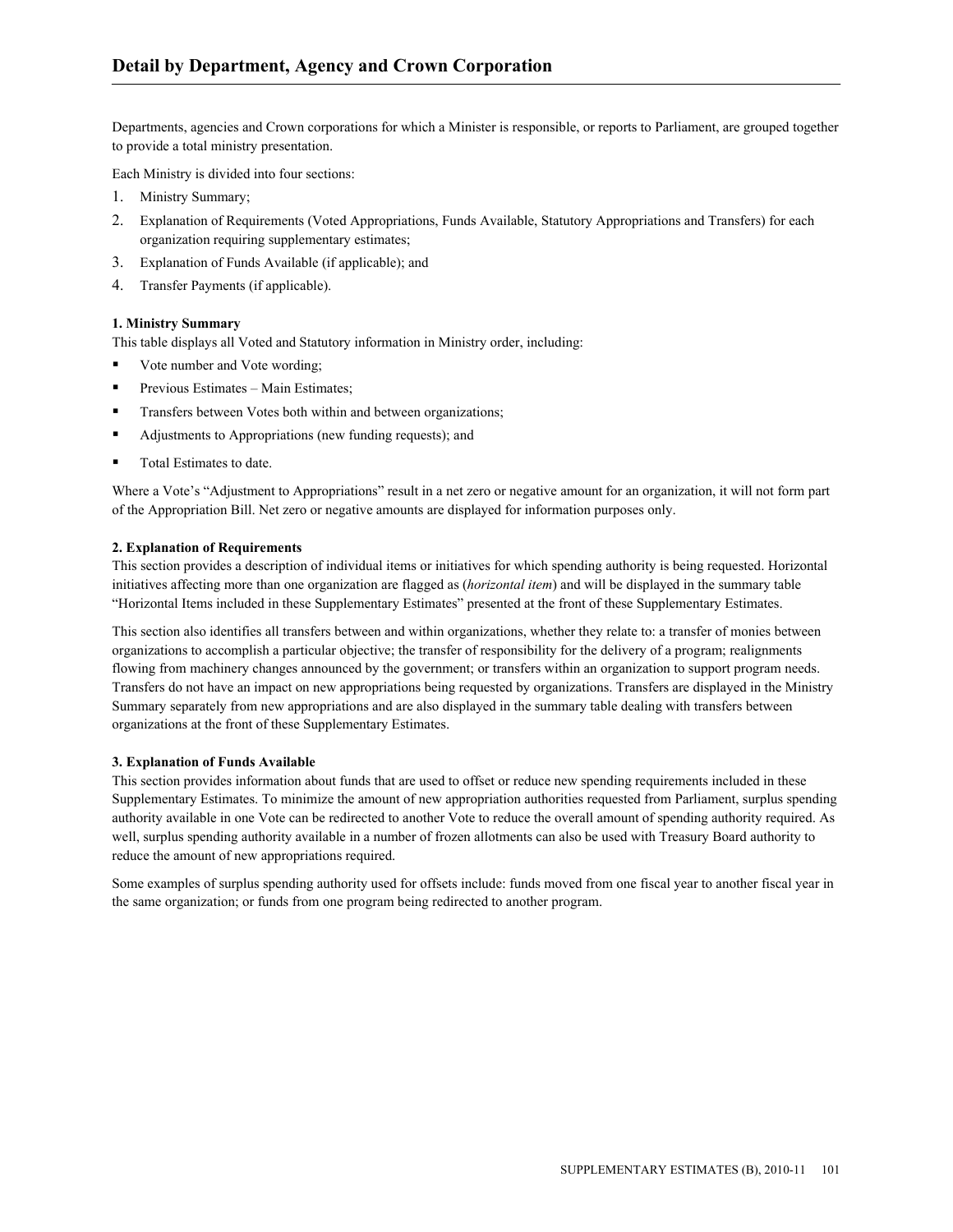#### **4. Transfer Payments**

This table provides a listing of transfer payments.

A transfer payment is a grant, contribution or other payment made for the purpose of furthering program objectives but for which no goods or services are received.

Grants, contributions and other transfer payments differ in several respects:

- Grants are transfer payments made on the basis of established eligibility and not normally subject to audit. Grants and their total values have a legislative character and specific descriptions that govern their use;
- Contributions are transfer payments where the recipients must meet performance conditions and may be subject to audit; and
- Other transfer payments are transfer payments, other than grants and contributions, based on legislation or an arrangement which may include a formula to determine the annual amounts.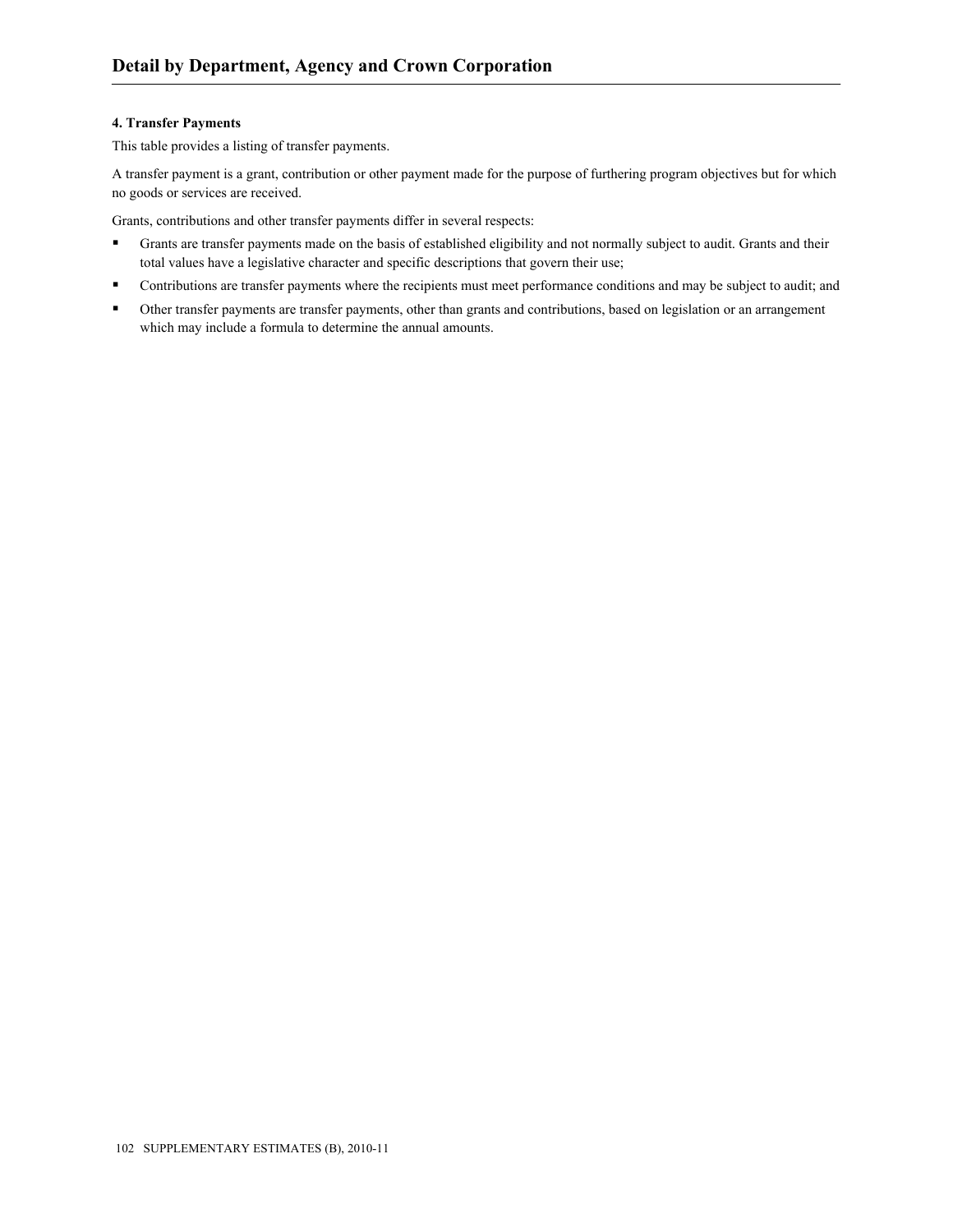## **AGRICULTURE AND AGRI-FOOD**

## **Ministry Summary**

|                             |                                                                                                                                                                                                                                                                                                                                                                                                                                                                                                                                                                                                                                                                                          |                                          | These Supplementary Estimates |                                      |                                          |
|-----------------------------|------------------------------------------------------------------------------------------------------------------------------------------------------------------------------------------------------------------------------------------------------------------------------------------------------------------------------------------------------------------------------------------------------------------------------------------------------------------------------------------------------------------------------------------------------------------------------------------------------------------------------------------------------------------------------------------|------------------------------------------|-------------------------------|--------------------------------------|------------------------------------------|
|                             |                                                                                                                                                                                                                                                                                                                                                                                                                                                                                                                                                                                                                                                                                          | Authorities                              |                               | <b>Adjustments to</b>                | <b>Total Estimates</b>                   |
|                             | Vote (dollars)                                                                                                                                                                                                                                                                                                                                                                                                                                                                                                                                                                                                                                                                           | to date                                  | <b>Transfers</b>              | <b>Appropriations</b>                | to date                                  |
| 1b                          | Department<br>Operating expenditures and, pursuant to<br>paragraph $29.1(2)(a)$ of the Financial Administration<br>Act, authority to expend revenues received from, and<br>to offset expenditures incurred in the fiscal year for,<br>collaborative research agreements and research<br>services, the grazing and breeding activities of the<br>Community Pastures Program and the administration<br>of the AgriStability program; and the payment to each<br>member of the Queen's Privy Council for Canada<br>who is a Minister without Portfolio or a Minister of<br>State who does not preside over a Ministry of State of<br>a salary not to exceed the salary paid to Ministers of |                                          |                               |                                      |                                          |
| 5b<br>10 <sub>b</sub><br>15 | State who preside over Ministries of State under the<br>Salaries Act, as adjusted pursuant to the Parliament of<br>Canada Act and pro rata for any period of less than a<br>$year - To authorize the transfer of $8,200 from$<br>Foreign Affairs and International Trade Vote 1,<br>Appropriation Act No. 2, 2010–11 for the purposes of<br>this Vote and to provide a further amount of<br>The grants listed in the Estimates and contributions<br>Pursuant to section 29 of the <i>Financial</i>                                                                                                                                                                                       | 762,808,274<br>50,604,201<br>551,243,868 | (1,141,800)<br>.              | 4,666,164<br>7,255,543<br>25,859,109 | 766,332,638<br>57,859,744<br>577,102,977 |
|                             | Administration Act, to authorize the Minister of<br>Agriculture and Agri-Food, on behalf of Her Majesty<br>in right of Canada, in accordance with terms and<br>conditions approved by the Minister of Finance, to<br>guarantee payments of amounts not exceeding, at any<br>time, in aggregate, the sum of \$140,000,000 payable<br>in respect of Line of Credit Agreements to be entered<br>into by Farm Credit Canada for the purpose of the<br>renewed (2003) National Biomass Ethanol Program                                                                                                                                                                                        | 1                                        |                               |                                      | 1                                        |
| 20                          | Canadian Pari-Mutuel Agency – Program                                                                                                                                                                                                                                                                                                                                                                                                                                                                                                                                                                                                                                                    |                                          |                               |                                      |                                          |
| (S)<br>(S)                  | Minister of Agriculture and Agri-Food and Minister<br>for the Canadian Wheat Board – Salary and motor car                                                                                                                                                                                                                                                                                                                                                                                                                                                                                                                                                                                | 345,000<br>83, 262, 843                  | .                             | .                                    | 345,000<br>83,262,843                    |
|                             |                                                                                                                                                                                                                                                                                                                                                                                                                                                                                                                                                                                                                                                                                          | 78,649                                   |                               |                                      | 78,649                                   |
| (S)<br>(S)<br>(S)           | Contribution payments for the AgriStability program<br>Contribution payments for the AgriInsurance program<br>Payments in connection with the Agriculutral                                                                                                                                                                                                                                                                                                                                                                                                                                                                                                                               | 500,034,000<br>452,000,000               |                               | .<br>.                               | 500,034,000<br>452,000,000               |
|                             | <i>Marketing Programs Act</i> (S.C., 1997, c. C-34)                                                                                                                                                                                                                                                                                                                                                                                                                                                                                                                                                                                                                                      | 184,000,000                              |                               |                                      | 184,000,000                              |
| (S)                         | Grant payments for the AgriInvest program                                                                                                                                                                                                                                                                                                                                                                                                                                                                                                                                                                                                                                                | 155,820,000                              | .                             | .                                    | 155,820,000                              |
| (S)<br>(S)                  | Grant payments for the AgriStability program<br>Contribution payments for the Agricultural Disaster                                                                                                                                                                                                                                                                                                                                                                                                                                                                                                                                                                                      | 95,282,000                               | .                             | .                                    | 95,282,000                               |
| (S)                         | Grant payments for the Agricultural Disaster Relief                                                                                                                                                                                                                                                                                                                                                                                                                                                                                                                                                                                                                                      | 54,200,000                               | .                             | 253,700,000                          | 307,900,000                              |
|                             |                                                                                                                                                                                                                                                                                                                                                                                                                                                                                                                                                                                                                                                                                          | 54,200,000                               | .                             | .                                    | 54,200,000                               |
| (S)                         | Contributions in support of the Assistance to the Pork                                                                                                                                                                                                                                                                                                                                                                                                                                                                                                                                                                                                                                   |                                          |                               |                                      |                                          |
| (S)                         | Contribution payments for the AgriInvest program                                                                                                                                                                                                                                                                                                                                                                                                                                                                                                                                                                                                                                         | 39,070,574<br>18,959,000                 |                               |                                      | 39,070,574<br>18,959,000                 |
| (S)                         | Canadian Cattlemen's Association Legacy Fund                                                                                                                                                                                                                                                                                                                                                                                                                                                                                                                                                                                                                                             | 5,000,000                                |                               |                                      | 5,000,000                                |
| (S)                         | Loan guarantees under the Canadian Agriculture                                                                                                                                                                                                                                                                                                                                                                                                                                                                                                                                                                                                                                           |                                          |                               |                                      |                                          |
|                             |                                                                                                                                                                                                                                                                                                                                                                                                                                                                                                                                                                                                                                                                                          | 4,000,000                                | .                             | .                                    | 4,000,000                                |
| (S)                         | Grants to agencies established under the Farm<br>Products Agencies Act (R.S.C., 1985, c. F-4)                                                                                                                                                                                                                                                                                                                                                                                                                                                                                                                                                                                            |                                          |                               |                                      |                                          |
| (S)                         | Canadian Pari-Mutuel Agency Revolving Fund                                                                                                                                                                                                                                                                                                                                                                                                                                                                                                                                                                                                                                               | 200,000                                  | .                             | .<br>.                               | 200,000                                  |
|                             |                                                                                                                                                                                                                                                                                                                                                                                                                                                                                                                                                                                                                                                                                          | 3,011,108,410                            | (1,141,800)                   | 291,480,816                          | 3,301,447,426                            |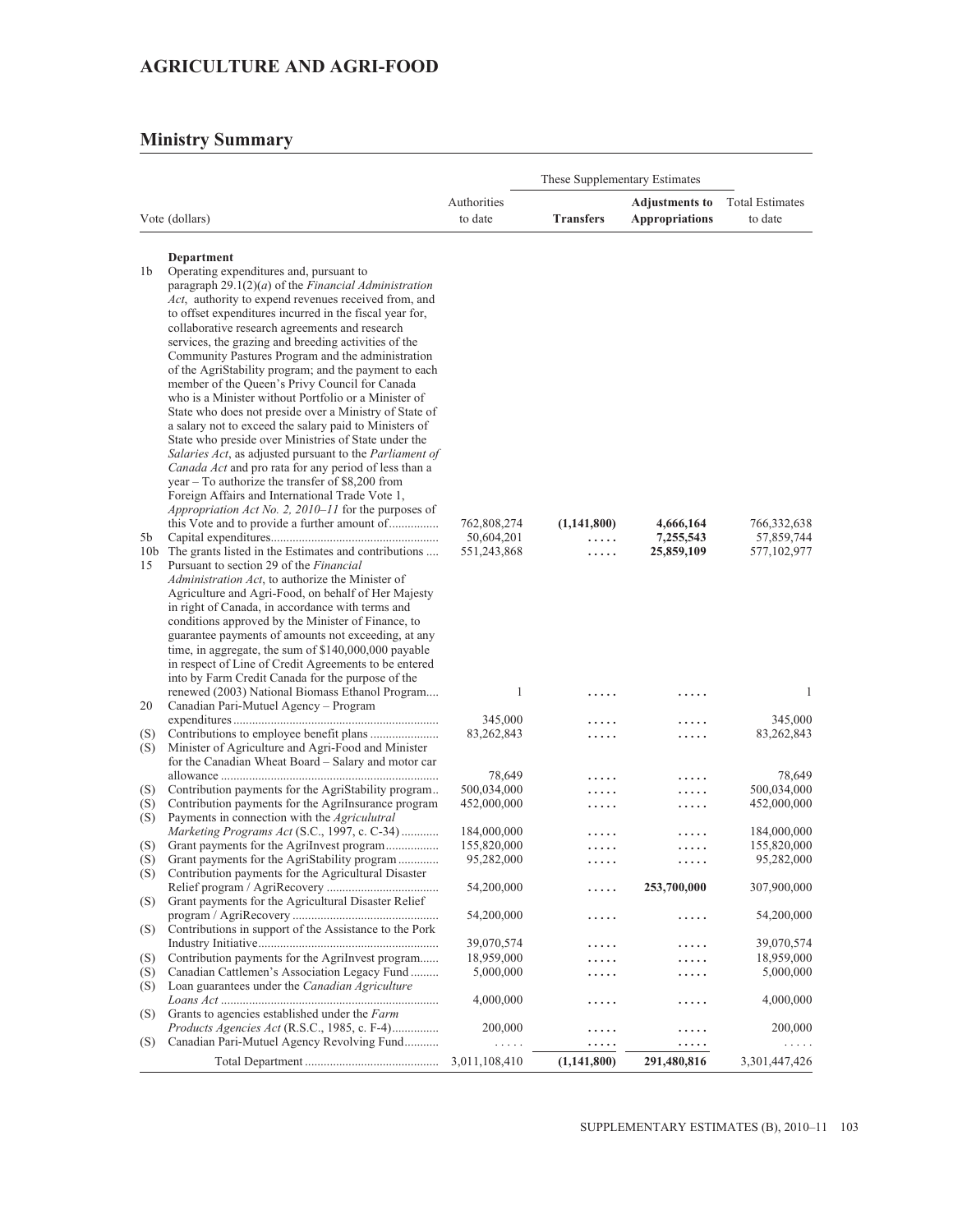## **AGRICULTURE AND AGRI-FOOD**

## **Ministry Summary**

|                 |                                                                                                                                                                                                                                                                 |                        |                  | These Supplementary Estimates                  |                                   |
|-----------------|-----------------------------------------------------------------------------------------------------------------------------------------------------------------------------------------------------------------------------------------------------------------|------------------------|------------------|------------------------------------------------|-----------------------------------|
| Vote (dollars)  |                                                                                                                                                                                                                                                                 | Authorities<br>to date | <b>Transfers</b> | <b>Adjustments to</b><br><b>Appropriations</b> | <b>Total Estimates</b><br>to date |
|                 | <b>Canadian Dairy Commission</b>                                                                                                                                                                                                                                |                        |                  |                                                |                                   |
| 25              |                                                                                                                                                                                                                                                                 | 3,981,089              |                  |                                                | 3,981,089                         |
|                 |                                                                                                                                                                                                                                                                 | 3,981,089              |                  |                                                | 3,981,089                         |
| 30 <sub>b</sub> | <b>Canadian Food Inspection Agency</b><br>Operating expenditures and contributions - To<br>authorize the transfer of \$1,150,000 from Agriculture<br>and Agri-Food Vote 1, Appropriation Act No. 2,<br>$2010 - 11$ for the purposes of this Vote and to provide |                        |                  |                                                |                                   |
|                 | 35b Capital expenditures – To authorize the transfer of<br>\$308,000 from National Defence Vote 5,<br>Appropriation Act No. 2, 2010–11 for the purposes of                                                                                                      | 578,482,877            | 574,100          | 18,974,223                                     | 598,031,200                       |
|                 |                                                                                                                                                                                                                                                                 | 44,079,982             | 308,000          | 583,200                                        | 44,971,182                        |
| (S)<br>(S)      | Compensation payments in accordance with<br>requirements established by Regulations under the<br>Health of Animals Act and the Plant Protection Act,<br>and authorized pursuant to the Canadian Food                                                            | 73,287,247             |                  |                                                | 73,287,247                        |
|                 |                                                                                                                                                                                                                                                                 | 1,500,000              |                  |                                                | 1,500,000                         |
|                 |                                                                                                                                                                                                                                                                 | 697,350,106            | 882,100          | 19,557,423                                     | 717,789,629                       |
|                 | <b>Canadian Grain Commission</b>                                                                                                                                                                                                                                |                        |                  |                                                |                                   |
| 40a             |                                                                                                                                                                                                                                                                 | 31,162,143             |                  |                                                | 31,162,143                        |
| (S)             |                                                                                                                                                                                                                                                                 | 589,448                |                  |                                                | 589,448                           |
| (S)             | Canadian Grain Commission Revolving Fund                                                                                                                                                                                                                        | (120,001)              | .                | .                                              | (120,001)                         |
|                 |                                                                                                                                                                                                                                                                 | 31,631,590             | .                | .                                              | 31,631,590                        |
|                 |                                                                                                                                                                                                                                                                 | 3,744,071,195          | (259,700)        | 311,038,239                                    | 4,054,849,734                     |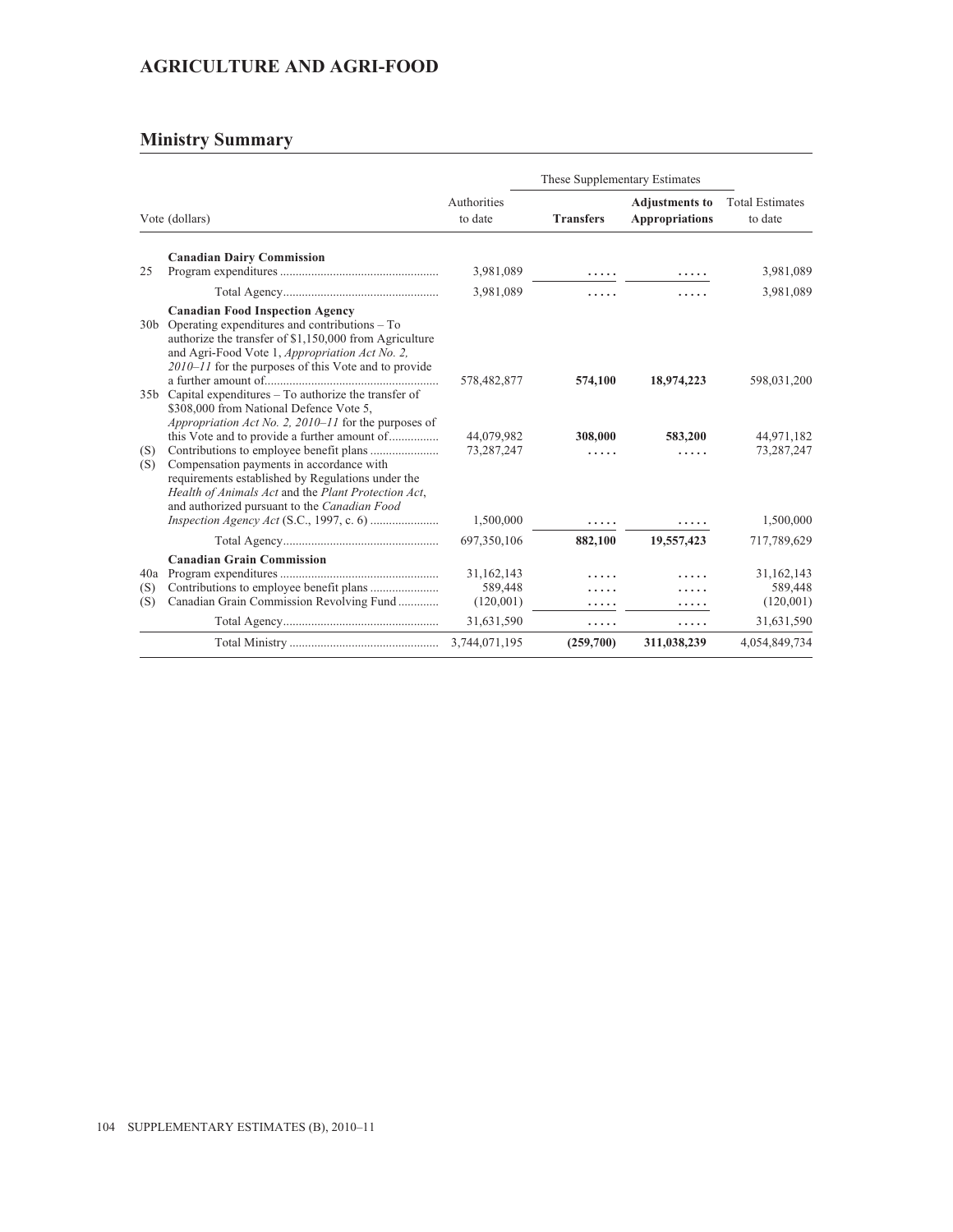## **AGRICULTURE AND AGRI-FOOD Department**

#### **Explanation of Requirements (thousands of dollars)**

Agriculture and Agri-Food requests funds for the following items:

| <b>Voted Appropriations</b>                                                                                                                                                                                                                                | Vote 1     | Vote 5     | Vote 10      | <b>Total</b>   |
|------------------------------------------------------------------------------------------------------------------------------------------------------------------------------------------------------------------------------------------------------------|------------|------------|--------------|----------------|
| Funding to support a profitable and innovative agriculture and an<br>agri-food and agri-based products industry that seizes<br>opportunities in responding to market demands and contributes<br>to the health and well-being of Canadians (Growing Forward |            |            |              |                |
| Funding for the implementation of the Agricultural Flexibility Fund<br>to help the agriculture sector adapt to pressures and improve its                                                                                                                   |            | .          | 39,193       | 39,193         |
| Funding to federally and provincially inspected slaughterhouses to<br>maintain domestic slaughter capacity while the industry works to                                                                                                                     | 14,131     |            | 12,340       | 26,471         |
| adapt to the current regulatory and financial environment*<br>Funding for the continuation of capital renewal and maintenance of                                                                                                                           | .          | .          | 23,000       | 23,000         |
| Funding to support the defence of Canada against third party claims                                                                                                                                                                                        | .<br>7,213 | 7,256<br>. | .<br>.       | 7,256<br>7,213 |
| Funding for continued support of the Youth Employment Strategy                                                                                                                                                                                             | 1,107      | .          | 1.111<br>726 | 1,107<br>726   |
| Reinvestment of revenues from sales and services related to                                                                                                                                                                                                | .<br>72    | .<br>.     | .            | 72             |
| Gross Voted Appropriations                                                                                                                                                                                                                                 | 22,523     | 7,256      | 75,259       | 105,038        |
| <b>Funds Available</b>                                                                                                                                                                                                                                     |            |            |              |                |
|                                                                                                                                                                                                                                                            | 17,857     | .          | 49,400       | 67,257         |
| <b>Total Voted Appropriations</b>                                                                                                                                                                                                                          | 4,666      | 7,256      | 25,859       | 37,781         |
| <b>Statutory Appropriations</b>                                                                                                                                                                                                                            |            |            |              |                |
| Funding to support the 2010 Prairie Excess Moisture Initiative<br>developed under the AgriRecovery Framework and the                                                                                                                                       |            |            |              | 253,700        |
| <b>Total Adjustments to Appropriations</b>                                                                                                                                                                                                                 |            |            |              | 291,481        |
| <b>Transfers</b>                                                                                                                                                                                                                                           | Vote 1     | Vote 5     | Vote 10      | <b>Total</b>   |
| Transfer from Foreign Affairs and International Trade - Adjustment<br>to funding previously provided for departmental staff located at                                                                                                                     | 8          |            |              | 8              |
| Transfer to Canadian Food Inspection Agency – To support the<br>World Organization for Animal Health in providing Canadian<br>expertise on capacity building and regional activities which                                                                 |            |            |              |                |
| contribute to science-based standards for safe trade                                                                                                                                                                                                       | (1,150)    | .          | .            | (1,150)        |
| <b>Total Transfers</b>                                                                                                                                                                                                                                     | (1,142)    | .          | .            | (1,142)        |
| <b>These Supplementary Estimates</b>                                                                                                                                                                                                                       | 3,524      | 7,256      | 25,859       | 290,339        |

Note: Figures in the "Explanation of Requirements" may not agree with the "Ministry Summary" due to rounding.

\* An amount of \$10,700,000 was provided from the Treasury Board Contingencies Vote to pay for a portion of this item. A summary of temporary allocations from the Treasury Board Contingencies Vote can be found at the front of this document.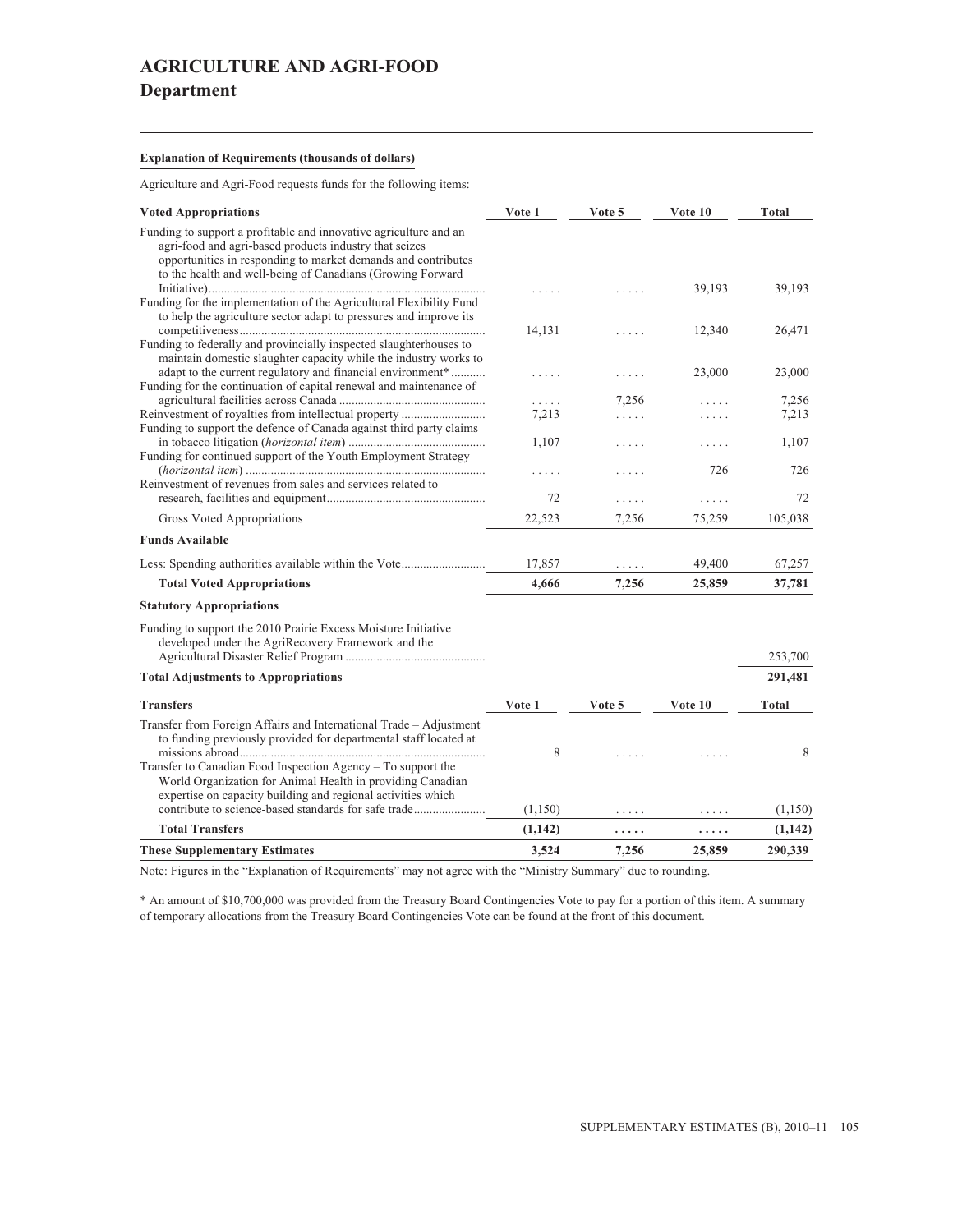## **AGRICULTURE AND AGRI-FOOD Department**

#### **Explanation of Funds Available (dollars)**

Vote 1: \$17,856,610 in total authorities is available within the Vote due to a reallocation of AgriRecovery funds to offset statutory payments to crop producers affected by excessive moisture and flooding conditions in the Spring of 2010 (\$8,450,000); the reprofiling of funds for the ecoAgriculture Biofuels Capital Initiative which ensures that agricultural producers have an opportunity to invest and participate in the emerging renewable fuels industry due to limited investment in 2010–11 as a result of the global economic downturn as well as the multi-year nature of the projects (\$6,000,000); savings identified as part of the cost containment measures to reduce the rate of growth in operating expenditures announced in Budget 2010 (\$3,112,980); and savings identified as part of the reduction in the budget for the Office of the Minister (\$293,630).

Vote 10: \$49,400,000 in total authorities is available within the Vote due to the reprofiling of funds for the ecoAgriculture Biofuels Capital Initiative which ensures that agricultural producers have an opportunity to invest and participate in the emerging renewable fuels industry due to limited investment in 2010–11 as a result of the global economic downturn as well as the multi-year nature of the projects (\$26,400,000); and the Agricultural Flexibility Fund which enables targeted actions that take advantage of emerging opportunities and address market pressures to fund grants to federally and provincially inspected slaughterhouses to maintain domestic slaughter capacity while the industry works to adapt to the current regulatory and financial environment (\$23,000,000).

| <b>Transfer Payments (dollars)</b>                                                    | <b>Voted</b> | <b>Statutory</b> |  |
|---------------------------------------------------------------------------------------|--------------|------------------|--|
| Grants                                                                                |              |                  |  |
| Over Thirty Months Payment Program (Funds were provided from the Treasury Board       | 23,000,000   |                  |  |
| <b>Total Gross Grants</b>                                                             | 23,000,000   |                  |  |
| <b>Contributions</b>                                                                  |              |                  |  |
|                                                                                       | 12,984,856   |                  |  |
|                                                                                       | 12,340,148   |                  |  |
|                                                                                       | 10,008,043   |                  |  |
|                                                                                       | 7,125,504    | $\cdots$         |  |
| Contributions to enhance the Safety and Security of Canada's Food System              | 7,071,278    | $\cdots$         |  |
| Contributions to transform Canada's Strengths into Domestic and Global Success        | 2,003,280    | $\cdots$         |  |
| Contributions under the Career Focus program – Youth Employment Strategy              | 726,000      | .                |  |
| (S) Contribution payments for the Agricultural Disaster Relief program / AgriRecovery | .            | 253,700,000      |  |
| <b>Total Gross Contributions</b>                                                      | 52,259,109   | 253,700,000      |  |
| <b>Total Gross Transfer Payments</b>                                                  | 75,259,109   | 253,700,000      |  |
|                                                                                       | 49,400,000   |                  |  |
| <b>Net Transfer Payments</b>                                                          | 25,859,109   | 253,700,000      |  |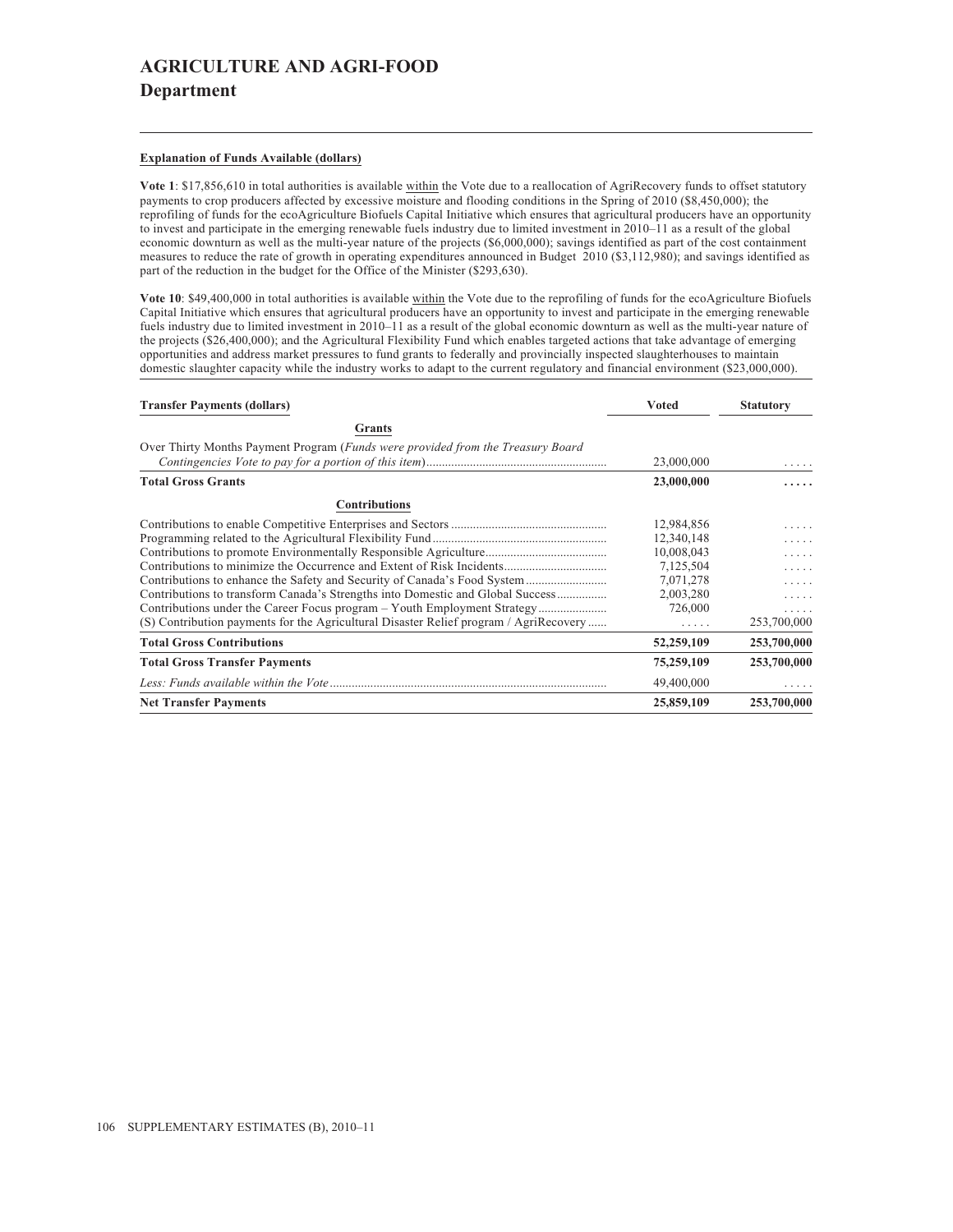## **AGRICULTURE AND AGRI-FOOD**

## **Canadian Food Inspection Agency**

#### **Explanation of Requirements (thousands of dollars)**

Canadian Food Inspection Agency requests funds for the following items:

| <b>Voted Appropriations</b>                                                                                                                                                                                                                        | Vote 30 | Vote 35 | Total  |
|----------------------------------------------------------------------------------------------------------------------------------------------------------------------------------------------------------------------------------------------------|---------|---------|--------|
| Funding to increase the frequency of food inspections in meat processing                                                                                                                                                                           | 10,822  | 583     | 11,405 |
| Funding to continue the implementation of the Invasive Alien Species Strategy for<br>Canada which seeks to protect Canada's aquatic and terrestrial ecosystems,<br>biodiversity and indigenous plant and animal species from the risks of invasive |         |         |        |
|                                                                                                                                                                                                                                                    | 10,040  | 1.1.1.1 | 10,040 |
| Gross Voted Appropriations                                                                                                                                                                                                                         | 20,862  | 583     | 21,445 |
| <b>Funds Available</b>                                                                                                                                                                                                                             |         |         |        |
|                                                                                                                                                                                                                                                    | 1,887   | .       | 1,887  |
| <b>Total Voted Appropriations</b>                                                                                                                                                                                                                  | 18,975  | 583     | 19,558 |
| <b>Transfers</b>                                                                                                                                                                                                                                   |         |         |        |
| Transfer from Agriculture and Agri-Food - To support the World Organization for<br>Animal Health in providing Canadian expertise on capacity building and regional<br>activities which contribute to science-based standards for safe trade        | 1,150   |         | 1,150  |
| Transfer from National Defence – For public security initiatives related to the<br>Chemical, Biological, Radiological and Nuclear Research and Technology                                                                                          |         |         |        |
|                                                                                                                                                                                                                                                    |         | 308     | 308    |
| Transfer to Foreign Affairs and International Trade – To provide support to                                                                                                                                                                        | (576)   | .       | (576)  |
| <b>Total Transfers</b>                                                                                                                                                                                                                             | 574     | 308     | 882    |
| <b>These Supplementary Estimates</b>                                                                                                                                                                                                               | 19,549  | 891     | 20,440 |

#### **Explanation of Funds Available (dollars)**

**Vote 30**: \$1,887,410 in total authorities is available within the Vote due to savings identified as part of the cost containment measures to reduce the rate of growth in operating expenditures announced in Budget 2010.

Note: Figures in the "Explanation of Requirements" may not agree with the "Ministry Summary" due to rounding.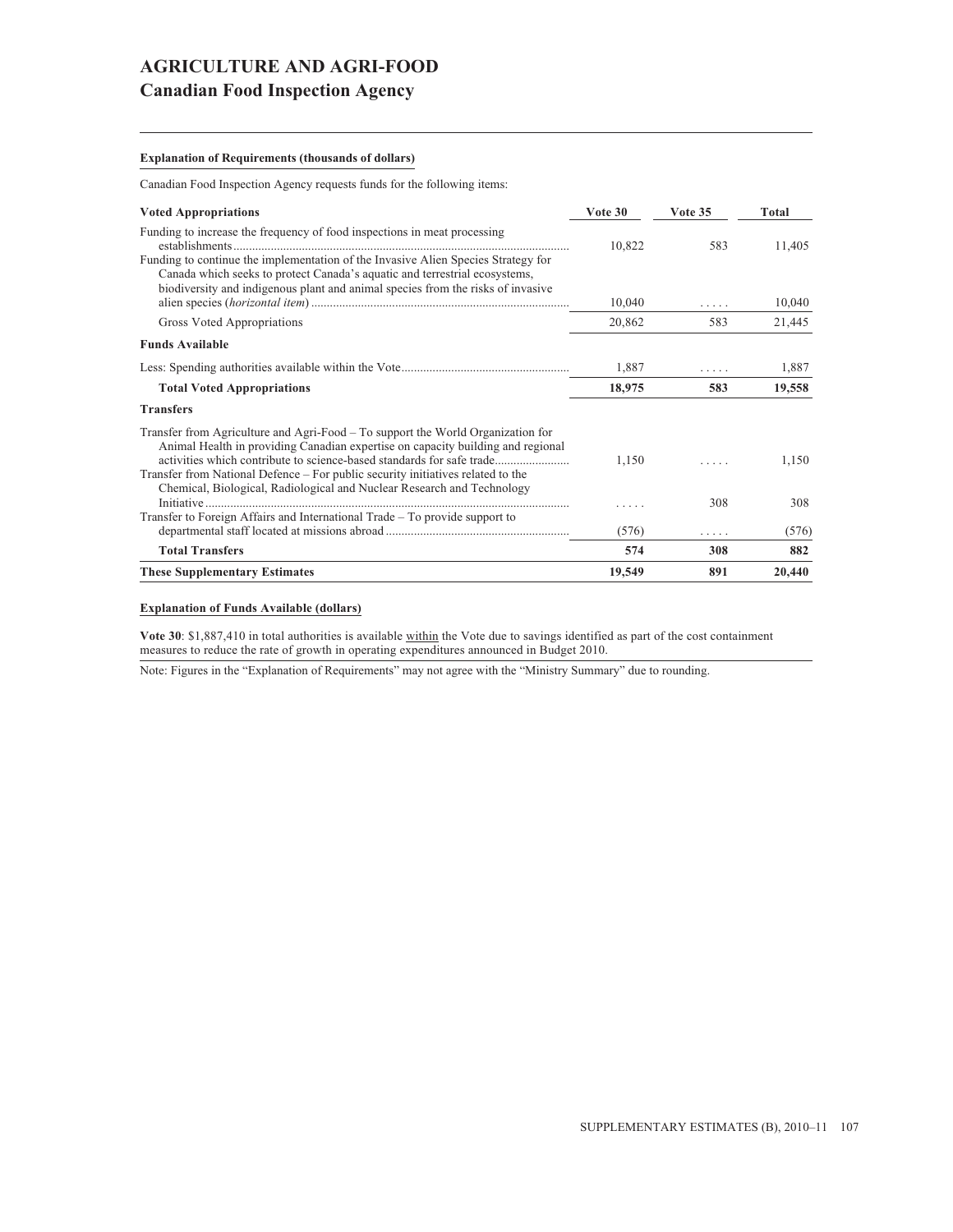## **ATLANTIC CANADA OPPORTUNITIES AGENCY**

## **Ministry Summary**

|                |                                                                                                                                                                                                                                                                                                                                                                                                                                                                                                                                                                                                                                      |                        | These Supplementary Estimates |                                                |                                   |
|----------------|--------------------------------------------------------------------------------------------------------------------------------------------------------------------------------------------------------------------------------------------------------------------------------------------------------------------------------------------------------------------------------------------------------------------------------------------------------------------------------------------------------------------------------------------------------------------------------------------------------------------------------------|------------------------|-------------------------------|------------------------------------------------|-----------------------------------|
|                | Vote (dollars)                                                                                                                                                                                                                                                                                                                                                                                                                                                                                                                                                                                                                       | Authorities<br>to date | <b>Transfers</b>              | <b>Adjustments to</b><br><b>Appropriations</b> | <b>Total Estimates</b><br>to date |
|                | Department                                                                                                                                                                                                                                                                                                                                                                                                                                                                                                                                                                                                                           |                        |                               |                                                |                                   |
| 1 <sub>b</sub> | Operating expenditures and the payment to each<br>member of the Queen's Privy Council for Canada<br>who is a Minister without Portfolio or a Minister of<br>State who does not preside over a Ministry of State of<br>a salary not to exceed the salary paid to Ministers of<br>State who preside over Ministries of State under the<br>Salaries Act, as adjusted pursuant to the Parliament of<br>Canada Act and pro rata for any period of less than a<br>$year - To authorize the transfer of $40,000 from$<br>Industry Vote 1, <i>Appropriation Act No. 2, 2010–11</i><br>for the purposes of this Vote and to provide a further | 88,809,400             | 40,000                        | 71,078                                         | 88,920,478                        |
| 5b             | The grants listed in the Estimates and contributions –<br>To authorize the transfer of \$146,000 from Fisheries<br>and Oceans Vote 1, Appropriation Act No. 2,<br>$2010 - 11$ for the purposes of this Vote and to provide                                                                                                                                                                                                                                                                                                                                                                                                           |                        |                               |                                                |                                   |
|                |                                                                                                                                                                                                                                                                                                                                                                                                                                                                                                                                                                                                                                      | 288,875,548            | 146,000                       | 23,119,857                                     | 312, 141, 405                     |
| (S)            |                                                                                                                                                                                                                                                                                                                                                                                                                                                                                                                                                                                                                                      | 8,467,553              |                               |                                                | 8,467,553                         |
| (S)            |                                                                                                                                                                                                                                                                                                                                                                                                                                                                                                                                                                                                                                      | .                      | .                             | 5,062,903                                      | 5,062,903                         |
|                |                                                                                                                                                                                                                                                                                                                                                                                                                                                                                                                                                                                                                                      | 386, 152, 501          | 186,000                       | 28,253,838                                     | 414,592,339                       |
| 10             | <b>Enterprise Cape Breton Corporation</b><br>Payments to the Enterprise Cape Breton Corporation<br>pursuant to the Enterprise Cape Breton Corporation                                                                                                                                                                                                                                                                                                                                                                                                                                                                                |                        |                               |                                                |                                   |
|                |                                                                                                                                                                                                                                                                                                                                                                                                                                                                                                                                                                                                                                      | 83,070,000             |                               |                                                | 83,070,000                        |
|                |                                                                                                                                                                                                                                                                                                                                                                                                                                                                                                                                                                                                                                      | 469,222,501            | 186,000                       | 28,253,838                                     | 497,662,339                       |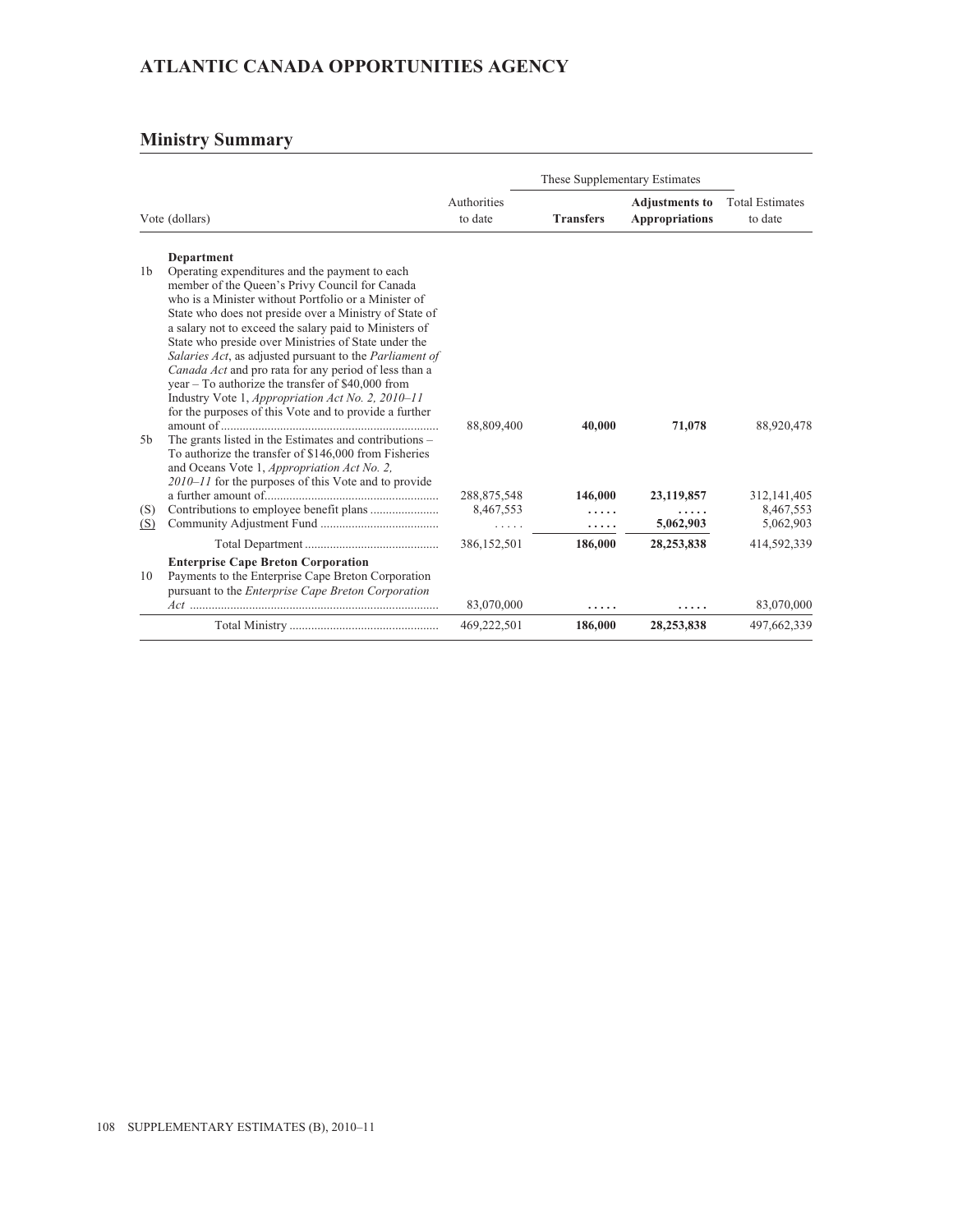## **ATLANTIC CANADA OPPORTUNITIES AGENCY Department**

#### **Explanation of Requirements (thousands of dollars)**

Atlantic Canada Opportunities Agency requests funds for the following items:

| <b>Voted Appropriations</b>                                                                                                                                               | Vote 1 | Vote 5 | <b>Total</b> |
|---------------------------------------------------------------------------------------------------------------------------------------------------------------------------|--------|--------|--------------|
| Funding to help create jobs, strengthen community infrastructure and accelerate                                                                                           |        | 19,000 | 19,000       |
| Funding to provide increased support for activities related to fostering the<br>development of institutions and enterprises, with emphasis on those of small and          |        | 2,440  | 2,440        |
| Incremental funding for the Community Futures Program, which strengthens the<br>ability of rural communities to diversify their economic base and provides key            |        |        |              |
| Funding for the delivery of large-scale and community-based infrastructure projects                                                                                       | .      | 1,680  | 1,680        |
|                                                                                                                                                                           | 666    | .      | 666          |
| Gross Voted Appropriations                                                                                                                                                | 666    | 23,120 | 23,786       |
| <b>Funds Available</b>                                                                                                                                                    |        |        |              |
|                                                                                                                                                                           | 595    | .      | 595          |
| <b>Total Voted Appropriations</b>                                                                                                                                         | 71     | 23,120 | 23,191       |
| <b>Statutory Appropriations</b>                                                                                                                                           |        |        |              |
| Funding to foster economic development, science and technology initiatives and other<br>measures to promote economic diversification in Canadian communities              |        |        | 5,063        |
| <b>Total Adjustments to Appropriations</b>                                                                                                                                |        |        | 28,254       |
| <b>Transfers</b>                                                                                                                                                          |        |        |              |
| Transfer from Fisheries and Oceans - For an engineering assessment of the capacity<br>and adequacy of the natural sea barrier (seawall) and underlying soil conditions at |        |        |              |
|                                                                                                                                                                           |        | 146    | 146          |
| Transfer from Industry $-$ To foster the development of new business expertise in                                                                                         | 40     | .      | 40           |
| <b>Total Transfers</b>                                                                                                                                                    | 40     | 146    | 186          |
| <b>These Supplementary Estimates</b>                                                                                                                                      | 111    | 23,266 | 28,440       |

#### **Explanation of Funds Available (dollars)**

**Vote 1**: \$594,999 in total authorities is available within the Vote due to savings identified as part of the cost containment measures to reduce the rate of growth in operating expenditures announced in Budget 2010.

| <b>Transfer Payments (dollars)</b> | Voted      | <b>Statutory</b> |
|------------------------------------|------------|------------------|
| <b>Contributions</b>               |            |                  |
|                                    | 19,000,000 | .                |
|                                    | 2,585,857  | .                |
|                                    | 1.680,000  | .                |
|                                    | .          | 5.062,903        |
| <b>Total Transfer Payments</b>     | 23,265,857 | 5,062,903        |

Note: Figures in the "Explanation of Requirements" may not agree with the "Ministry Summary" due to rounding.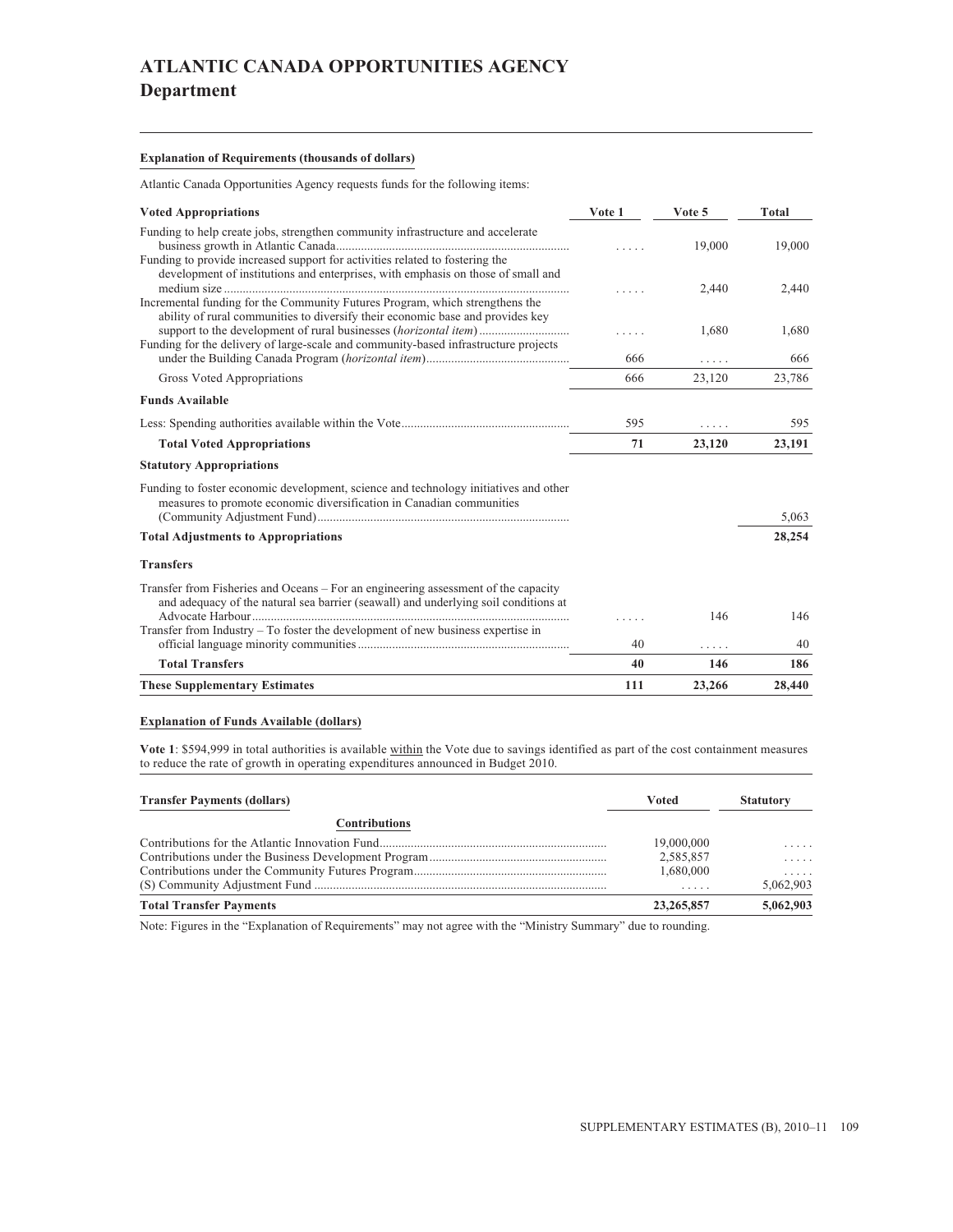## **CANADA REVENUE AGENCY**

### **Ministry Summary**

| Vote (dollars) |                                                                                                                                                                                                                                                                                                          |                        | These Supplementary Estimates |                                                |                                   |
|----------------|----------------------------------------------------------------------------------------------------------------------------------------------------------------------------------------------------------------------------------------------------------------------------------------------------------|------------------------|-------------------------------|------------------------------------------------|-----------------------------------|
|                |                                                                                                                                                                                                                                                                                                          | Authorities<br>to date | <b>Transfers</b>              | <b>Adjustments to</b><br><b>Appropriations</b> | <b>Total Estimates</b><br>to date |
| 1 <sub>b</sub> | Operating expenditures, contributions and recoverable<br>expenditures on behalf of the Canada Pension Plan                                                                                                                                                                                               | 3,151,766,251          | (15,349,522)                  |                                                | 3, 136, 416, 729                  |
| 5 <sub>b</sub> | Capital expenditures and recoverable expenditures on<br>behalf of the <i>Canada Pension Plan</i> and the<br><i>Employment Insurance <math>Act</math></i> – To authorize the transfer<br>of \$1,050,850 from Canada Revenue Agency Vote 1,<br><i>Appropriation Act No. 2, 2010–11</i> for the purposes of |                        |                               |                                                |                                   |
|                |                                                                                                                                                                                                                                                                                                          | 136,085,000            | 1,050,850                     | 759,678                                        | 137,895,528                       |
| (S)<br>(S)     | Minister of National Revenue, Minister of the<br>Atlantic Canada Opportunities Agency and Minister<br>for the Atlantic Gateway – Salary and motor car                                                                                                                                                    | 416,699,690            |                               |                                                | 416,699,690                       |
|                |                                                                                                                                                                                                                                                                                                          | 78,649                 |                               |                                                | 78,649                            |
| (S)            | Payments to provinces under the Softwood Lumber                                                                                                                                                                                                                                                          |                        |                               |                                                |                                   |
| (S)            | Spending of revenues received through the conduct of<br>its operations pursuant to section 60 of the Canada                                                                                                                                                                                              | 479,000,000            |                               |                                                | 479,000,000                       |
|                |                                                                                                                                                                                                                                                                                                          | 226,893,957            |                               |                                                | 226,893,957                       |
| (S)            |                                                                                                                                                                                                                                                                                                          | 225,000,000            | .                             | .                                              | 225,000,000                       |
|                |                                                                                                                                                                                                                                                                                                          | 4,635,523,547          | (14, 298, 672)                | 759,678                                        | 4,621,984,553                     |

Note: The "Authorities to date" for Canada Revenue Agency includes \$150,325,582 in Vote 1, which was appropriated in 2009–10 and will be spent in 2010–11.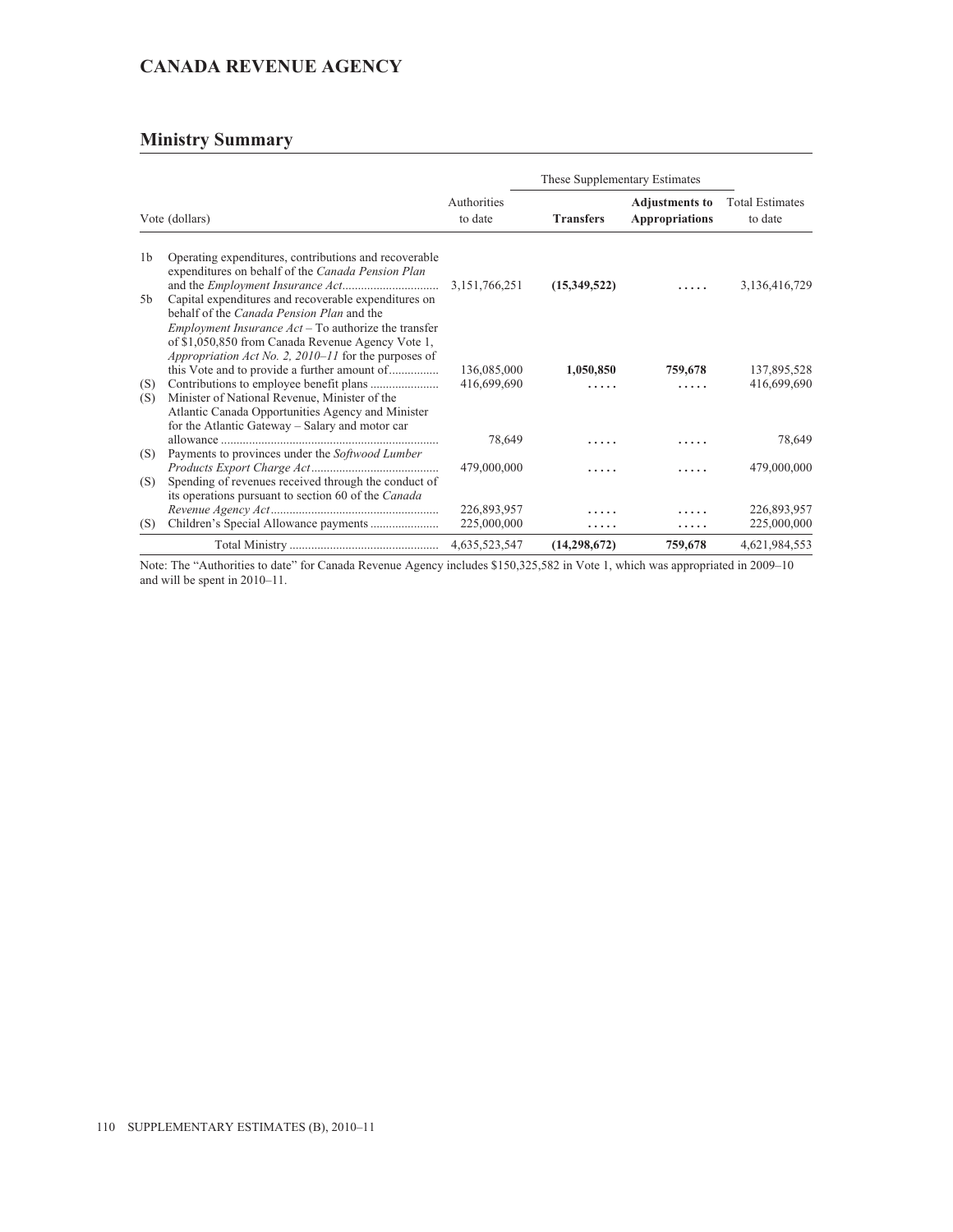### **CANADA REVENUE AGENCY**

#### **Explanation of Requirements (thousands of dollars)**

Canada Revenue Agency requests funds for the following items:

| <b>Voted Appropriations</b>                                                                                                                                                                                                             | Vote 1   | Vote 5 | Total     |
|-----------------------------------------------------------------------------------------------------------------------------------------------------------------------------------------------------------------------------------------|----------|--------|-----------|
| Funding for the implementation of various tax measures announced in the 2010<br>Federal Budget including modifications to Tax Free Savings Accounts and<br>Funding to combat production, distribution, and public demand for contraband | 13,426   | 1.574  | 15,000    |
|                                                                                                                                                                                                                                         | 4,970    | .      | 4,970     |
| Gross Voted Appropriations                                                                                                                                                                                                              | 18,396   | 1.574  | 19,970    |
| <b>Funds Available</b>                                                                                                                                                                                                                  |          |        |           |
|                                                                                                                                                                                                                                         | 18,396   | .      | 18,396    |
|                                                                                                                                                                                                                                         | .        | 814    | 814       |
| Total Funds Available                                                                                                                                                                                                                   | 18.396   | 814    | 19,210    |
| <b>Total Voted Appropriations</b>                                                                                                                                                                                                       | .        | 760    | 760       |
| <b>Transfers</b>                                                                                                                                                                                                                        |          |        |           |
| Internal reallocation of resources – To reduce the amount of new appropriations                                                                                                                                                         | (814)    | 814    |           |
| Internal reallocation of resources – For activities related to foreign investment entities                                                                                                                                              | (237)    | 237    |           |
| Transfer to Treasury Board Secretariat – To support the National Managers'                                                                                                                                                              | (200)    | .      | (200)     |
| Transfer to Public Works and Government Services – For accommodation and real                                                                                                                                                           | (14,099) | .      | (14,099)  |
| <b>Total Transfers</b>                                                                                                                                                                                                                  | (15,350) | 1,051  | (14,299)  |
| <b>These Supplementary Estimates</b>                                                                                                                                                                                                    | (15,350) | 1,811  | (13, 539) |

#### **Explanation of Funds Available (dollars)**

**Vote 1**: \$18,395,979 in total authorities is available within the Vote due to an adjustment in proposed legislative amendments to the *Income Tax Act* related to foreign investment entities and non-resident trusts (\$17,042,847); and savings identified as part of the cost containment measures to reduce the rate of growth in operating expenditures announced in Budget 2010 (\$1,353,132).

Vote 5: \$813,641 in total authorities is available from Vote 1 due to an adjustment in proposed legislative amendments to the *Income Tax Act* related to foreign investment entities and non-resident trusts.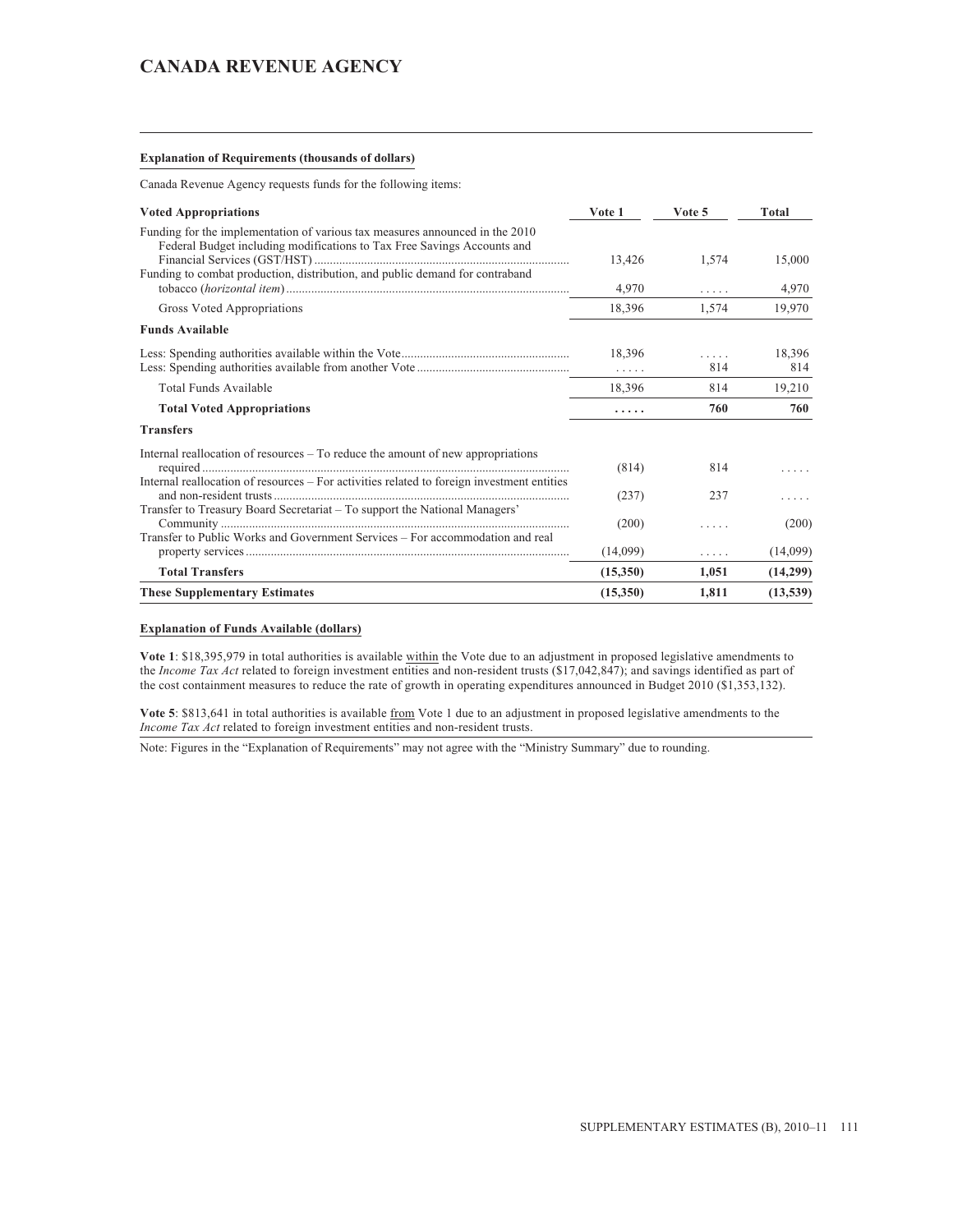|            |                                                                                                                |                        | These Supplementary Estimates |                                                |                                   |
|------------|----------------------------------------------------------------------------------------------------------------|------------------------|-------------------------------|------------------------------------------------|-----------------------------------|
|            | Vote (dollars)                                                                                                 | Authorities<br>to date | <b>Transfers</b>              | <b>Adjustments to</b><br><b>Appropriations</b> | <b>Total Estimates</b><br>to date |
|            | Department                                                                                                     |                        |                               |                                                |                                   |
| 1b         | Operating expenditures and, pursuant to                                                                        |                        |                               |                                                |                                   |
|            | paragraph $29.1(2)(a)$ of the Financial Administration                                                         |                        |                               |                                                |                                   |
|            | Act, authority to expend revenues received during the                                                          |                        |                               |                                                |                                   |
|            | fiscal year by the Canadian Conservation Institute, the                                                        |                        |                               |                                                |                                   |
|            | Canadian Heritage Information Network and the<br>Canadian Audio-visual Certification Office, and               |                        |                               |                                                |                                   |
|            | international expositions, including the catering of                                                           |                        |                               |                                                |                                   |
|            | special events at international expositions, and the                                                           |                        |                               |                                                |                                   |
|            | payment to each member of the Queen's Privy                                                                    |                        |                               |                                                |                                   |
|            | Council for Canada who is a Minister without                                                                   |                        |                               |                                                |                                   |
|            | Portfolio or a Minister of State who does not preside                                                          |                        |                               |                                                |                                   |
|            | over a Ministry of State of a salary not to exceed the<br>salary paid to Ministers of State who preside over   |                        |                               |                                                |                                   |
|            | Ministries of State under the Salaries Act, as adjusted                                                        |                        |                               |                                                |                                   |
|            | pursuant to the Parliament of Canada Act and pro rata                                                          |                        |                               |                                                |                                   |
|            |                                                                                                                | 235,539,171            | (2,515,379)                   |                                                | 233,023,792                       |
| 5b         | The grants listed in the Estimates and contributions -                                                         |                        |                               |                                                |                                   |
|            | To authorize the transfer of \$1,440,379 from                                                                  |                        |                               |                                                |                                   |
|            | Canadian Heritage Vote 1, Appropriation Act No. 2,<br>$2010 - 11$ for the purposes of this Vote and to provide |                        |                               |                                                |                                   |
|            |                                                                                                                | 1,039,349,440          | 843,543                       | 31,757,713                                     | 1,071,950,696                     |
| (S)        |                                                                                                                | 25,761,886             | .                             | .                                              | 25,761,886                        |
| (S)        | Minister of Canadian Heritage and Official                                                                     |                        |                               |                                                |                                   |
|            | Languages – Salary and motor car allowance                                                                     | 78,649                 |                               |                                                | 78,649                            |
| (S)        | Minister of State (Sport) – Motor car allowance                                                                | 2,000                  |                               |                                                | 2,000                             |
| (S)<br>(S) | Payments under the Lieutenant-Governors                                                                        | 1,196,000              | .                             | .                                              | 1,196,000                         |
|            | Superannuation Act (R.S.C., 1985, c. L-8)                                                                      | 637,000                | .                             | .                                              | 637,000                           |
| (S)        | Supplementary Retirement Benefits - Former                                                                     |                        |                               |                                                |                                   |
|            |                                                                                                                | 182,000                | .                             | .                                              | 182,000                           |
|            |                                                                                                                | 1,302,746,146          | (1,671,836)                   | 31,757,713                                     | 1,332,832,023                     |
|            | <b>Canada Council for the Arts</b>                                                                             |                        |                               |                                                |                                   |
|            | 10a Payments to the Canada Council for the Arts under<br>section 18 of the Canada Council for the Arts Act, to |                        |                               |                                                |                                   |
|            | be used for the furtherance of the objects set out in                                                          |                        |                               |                                                |                                   |
|            |                                                                                                                | 181,823,785            |                               |                                                | 181,823,785                       |
|            |                                                                                                                | 181,823,785            | .                             |                                                | 181,823,785                       |
|            | <b>Canadian Broadcasting Corporation</b>                                                                       |                        |                               |                                                |                                   |
|            | 15b Payments to the Canadian Broadcasting Corporation                                                          |                        |                               |                                                |                                   |
|            |                                                                                                                | 985,342,149            |                               | 46,238,911                                     | 1,031,581,060                     |
| 20         | Payments to the Canadian Broadcasting Corporation                                                              |                        |                               |                                                |                                   |
| 25         | Payments to the Canadian Broadcasting Corporation                                                              | 4,000,000              |                               |                                                | 4,000,000                         |
|            |                                                                                                                | 101,564,000            |                               |                                                | 101,564,000                       |
| 30         | Pursuant to paragraph $46.1(3)(b)$ of the <i>Broadcasting</i>                                                  |                        |                               |                                                |                                   |
|            | Act, to authorize a total indebtedness in respect of                                                           |                        |                               |                                                |                                   |
|            | borrowings under subsections $46.1(1)$ and $46.1(2)$ of                                                        |                        |                               |                                                |                                   |
|            | the Act of an amount not to exceed \$220,000,000                                                               | 1                      |                               |                                                | 1                                 |
|            |                                                                                                                | 1,090,906,150          | .                             | 46,238,911                                     | 1,137,145,061                     |
|            | <b>Canadian Museum for Human Rights</b>                                                                        |                        |                               |                                                |                                   |
| 35         | Payments to the Canadian Museum for Human Rights                                                               |                        |                               |                                                |                                   |
|            |                                                                                                                | 55,850,000             |                               |                                                | 55,850,000                        |
|            |                                                                                                                | 55,850,000             | .                             |                                                | 55,850,000                        |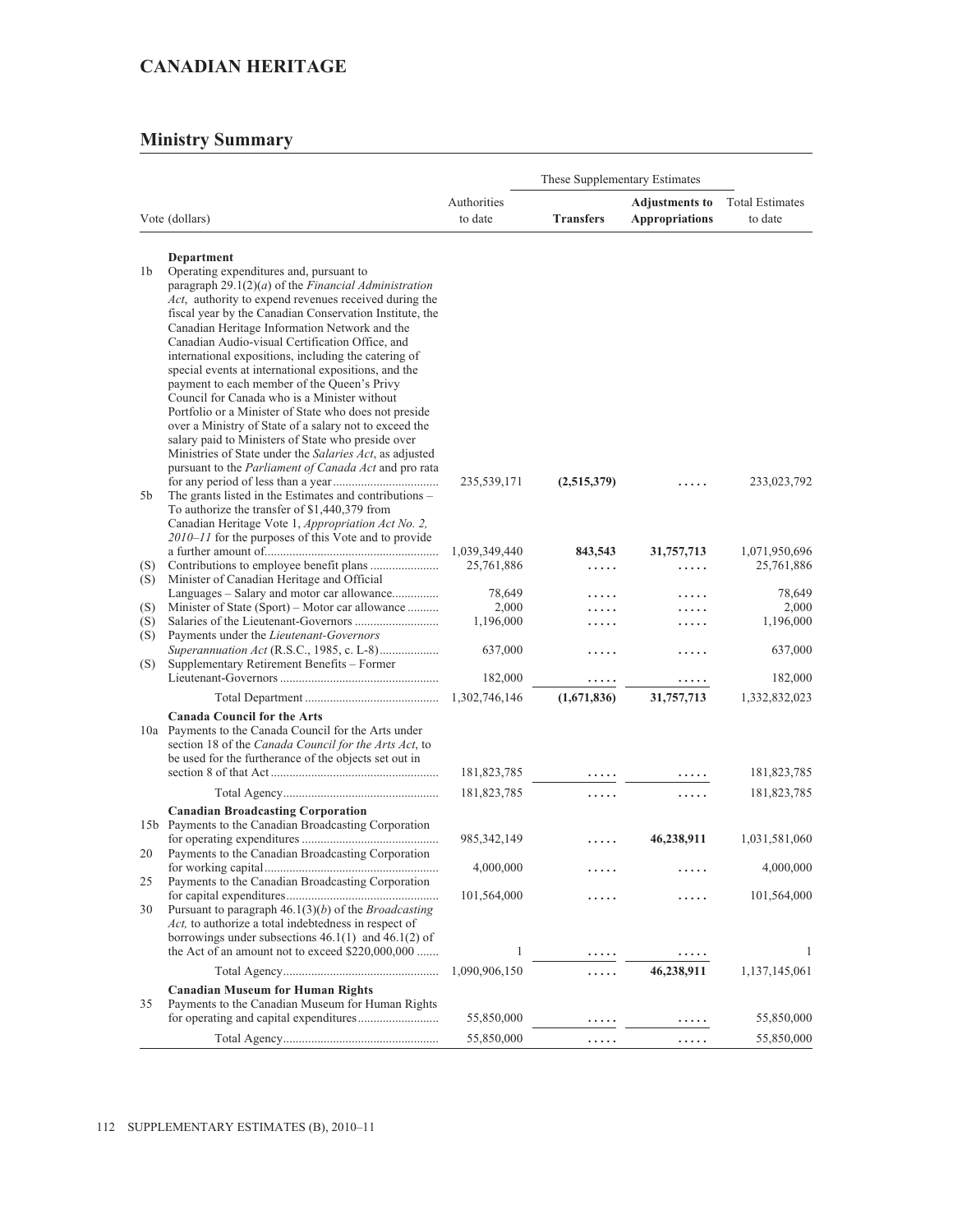|                  |                                                                                                                                                                                                                                                                                                                                                                                                                                                                                                                                                     |                                   | These Supplementary Estimates |                                                |                                   |
|------------------|-----------------------------------------------------------------------------------------------------------------------------------------------------------------------------------------------------------------------------------------------------------------------------------------------------------------------------------------------------------------------------------------------------------------------------------------------------------------------------------------------------------------------------------------------------|-----------------------------------|-------------------------------|------------------------------------------------|-----------------------------------|
|                  | Vote (dollars)                                                                                                                                                                                                                                                                                                                                                                                                                                                                                                                                      | Authorities<br>to date            | <b>Transfers</b>              | <b>Adjustments to</b><br><b>Appropriations</b> | <b>Total Estimates</b><br>to date |
|                  | <b>Canadian Museum of Civilization</b><br>40b Payments to the Canadian Museum of Civilization for                                                                                                                                                                                                                                                                                                                                                                                                                                                   | 65, 325, 330                      | .                             | 5,812,400                                      | 71,137,730                        |
|                  |                                                                                                                                                                                                                                                                                                                                                                                                                                                                                                                                                     | 65,325,330                        | .                             | 5,812,400                                      | 71,137,730                        |
|                  | <b>Canadian Museum of Nature</b><br>45b Payments to the Canadian Museum of Nature for                                                                                                                                                                                                                                                                                                                                                                                                                                                               | 30,360,757                        |                               | 2,794,147                                      | 33,154,904                        |
|                  |                                                                                                                                                                                                                                                                                                                                                                                                                                                                                                                                                     | 30,360,757                        |                               | 2,794,147                                      | 33,154,904                        |
|                  | <b>Canadian Radio-television and</b><br><b>Telecommunications Commission</b><br>50b Program expenditures and, pursuant to<br>paragraph $29.1(2)(a)$ of the <i>Financial Administration</i><br>Act, authority to expend revenues received during the<br>fiscal year pursuant to the Telecommunications Fees<br>Regulations, 1995, Broadcasting Licence Fee<br>Regulations, 1997, and other activities related to the<br>conduct of its operations, up to amounts approved by                                                                         |                                   |                               |                                                |                                   |
| (S)              |                                                                                                                                                                                                                                                                                                                                                                                                                                                                                                                                                     | 3,709,824<br>5,650,684            | .<br>.                        | 2,553,902<br>.                                 | 6,263,726<br>5,650,684            |
|                  |                                                                                                                                                                                                                                                                                                                                                                                                                                                                                                                                                     | 9,360,508                         | .                             | 2,553,902                                      | 11,914,410                        |
| 60               | <b>Library and Archives of Canada</b><br>55b Operating expenditures, the grants listed in the<br>Estimates and contributions and pursuant to<br>paragraph $29.1(2)(a)$ of the Financial Administration<br>Act, authority to expend revenues received to offset<br>related expenditures incurred in the fiscal year arising<br>from access to and reproduction of materials from the<br>collection – To authorize the transfer of $$1,000,000$<br>from Canadian Heritage Vote 1, Appropriation Act<br>$No. 2, 2010-11$ for the purposes of this Vote | 102,222,434<br>11,997,971         | 1,000,000<br>.                | 1<br>.                                         | 103,222,435<br>11,997,971         |
| (S)              |                                                                                                                                                                                                                                                                                                                                                                                                                                                                                                                                                     | 11,216,135                        | .                             | .                                              | 11,216,135                        |
|                  | <b>National Arts Centre Corporation</b><br>65b Payments to the National Arts Centre Corporation for<br>operating expenditures – To authorize the transfer of<br>\$250,000 from Canadian Heritage Vote 5, and<br>\$250,000 from Western Economic Diversification<br>Vote 5, Appropriation Act No. 2, 2010-11 for the                                                                                                                                                                                                                                 | 125,436,540<br>35,183,033         | 1,000,000<br>500,000          | 1<br>1                                         | 126,436,541<br>35,683,034         |
|                  |                                                                                                                                                                                                                                                                                                                                                                                                                                                                                                                                                     |                                   |                               |                                                |                                   |
|                  |                                                                                                                                                                                                                                                                                                                                                                                                                                                                                                                                                     | 35,183,033                        | 500,000                       | 1                                              | 35,683,034                        |
| 70<br>(S)<br>(S) | <b>National Battlefields Commission</b><br>Expenditures pursuant to paragraph $29.1(1)$ of the                                                                                                                                                                                                                                                                                                                                                                                                                                                      | 7,853,271<br>386,844<br>1,600,000 |                               |                                                | 7,853,271<br>386,844<br>1,600,000 |
|                  |                                                                                                                                                                                                                                                                                                                                                                                                                                                                                                                                                     | 9,840,115                         | .                             | .                                              | 9,840,115                         |
| 75               | <b>National Film Board</b><br>Program expenditures, the grants listed in the                                                                                                                                                                                                                                                                                                                                                                                                                                                                        |                                   |                               |                                                |                                   |
| (S)              |                                                                                                                                                                                                                                                                                                                                                                                                                                                                                                                                                     | 67,655,695                        | .                             | .                                              | 67,655,695                        |
|                  |                                                                                                                                                                                                                                                                                                                                                                                                                                                                                                                                                     | $\cdots$<br>67,655,695            |                               | .                                              | 67,655,695                        |
|                  |                                                                                                                                                                                                                                                                                                                                                                                                                                                                                                                                                     |                                   | .                             |                                                |                                   |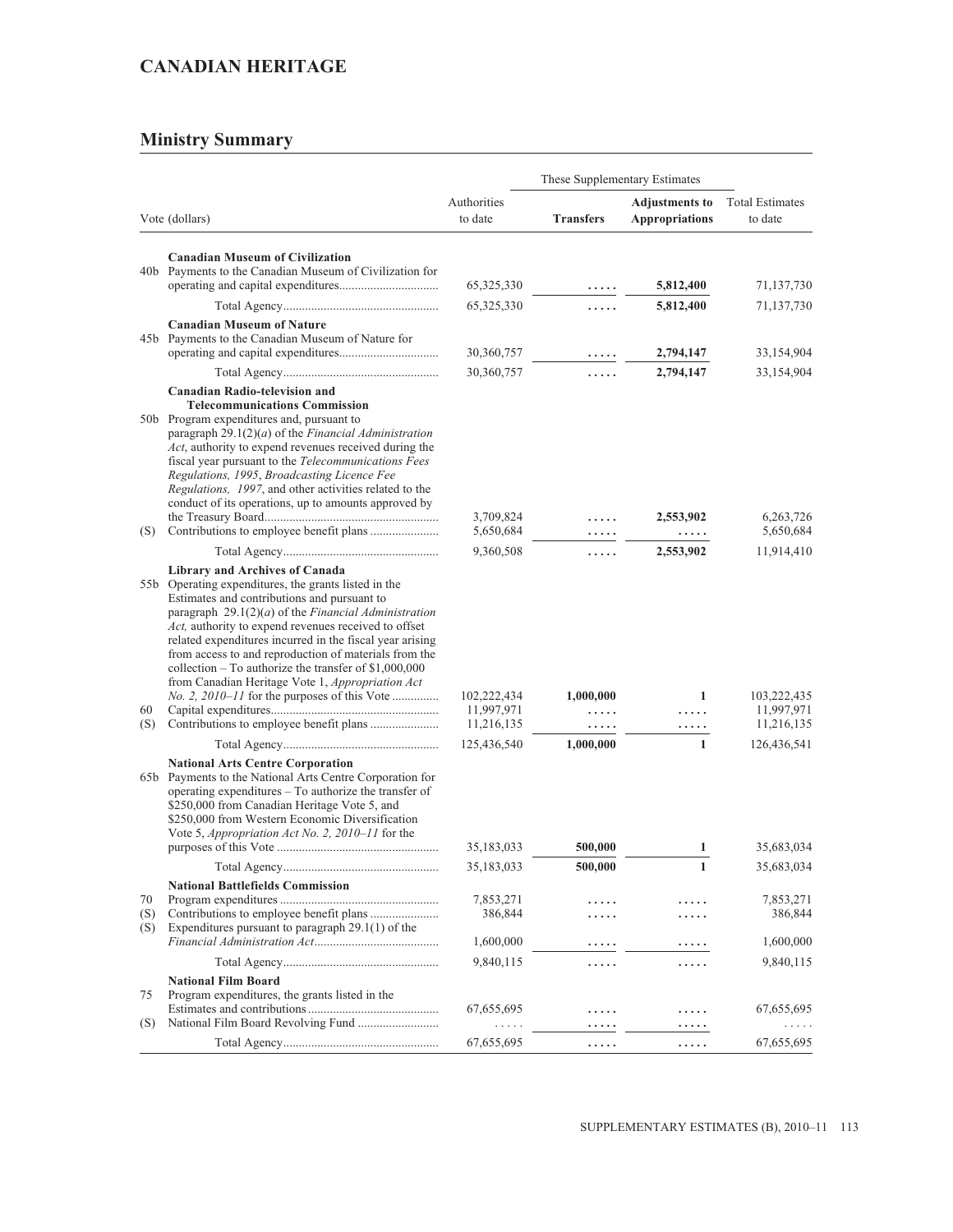|            |                                                                                                                                                                                                                                                                                                                                                                                                                                                                                                                                                                                                                                                                                                                                                                                                                                                                 |                                                | These Supplementary Estimates |                                                |                                                |
|------------|-----------------------------------------------------------------------------------------------------------------------------------------------------------------------------------------------------------------------------------------------------------------------------------------------------------------------------------------------------------------------------------------------------------------------------------------------------------------------------------------------------------------------------------------------------------------------------------------------------------------------------------------------------------------------------------------------------------------------------------------------------------------------------------------------------------------------------------------------------------------|------------------------------------------------|-------------------------------|------------------------------------------------|------------------------------------------------|
|            | Vote (dollars)                                                                                                                                                                                                                                                                                                                                                                                                                                                                                                                                                                                                                                                                                                                                                                                                                                                  | Authorities<br>to date                         | <b>Transfers</b>              | <b>Adjustments to</b><br><b>Appropriations</b> | <b>Total Estimates</b><br>to date              |
|            |                                                                                                                                                                                                                                                                                                                                                                                                                                                                                                                                                                                                                                                                                                                                                                                                                                                                 |                                                |                               |                                                |                                                |
| 85         | <b>National Gallery of Canada</b><br>80b Payments to the National Gallery of Canada for<br>Payment to the National Gallery of Canada for the<br>acquisition of objects for the Collection and other                                                                                                                                                                                                                                                                                                                                                                                                                                                                                                                                                                                                                                                             | 41,266,222<br>8,000,000                        |                               | 1,685,898                                      | 42,952,120<br>8,000,000                        |
|            |                                                                                                                                                                                                                                                                                                                                                                                                                                                                                                                                                                                                                                                                                                                                                                                                                                                                 | 49,266,222                                     | .                             | 1,685,898                                      | 50,952,120                                     |
|            | <b>National Museum of Science and Technology</b><br>90b Payments to the National Museum of Science and                                                                                                                                                                                                                                                                                                                                                                                                                                                                                                                                                                                                                                                                                                                                                          |                                                | .                             |                                                |                                                |
|            | Technology for operating and capital expenditures                                                                                                                                                                                                                                                                                                                                                                                                                                                                                                                                                                                                                                                                                                                                                                                                               | 30,684,131                                     | .                             | 3,696,472                                      | 34,380,603                                     |
|            |                                                                                                                                                                                                                                                                                                                                                                                                                                                                                                                                                                                                                                                                                                                                                                                                                                                                 | 30,684,131                                     |                               | 3,696,472                                      | 34,380,603                                     |
| (S)<br>(S) | Office of the Co-ordinator, Status of Women<br>95b Operating expenditures and the payment to each<br>member of the Queen's Privy Council for Canada<br>who is a Minister without Portfolio or a Minister of<br>State who does not preside over a Ministry of State of<br>a salary not to exceed the salary paid to Ministers of<br>State who preside over Ministries of State under the<br><i>Salaries Act</i> , as adjusted pursuant to the <i>Parliament of</i><br><i>Canada Act</i> and pro rata for any period less than a<br>year $-$ To authorize the transfer of \$50,000 from<br>Treasury Board Vote 1, \$50,000 from Citizenship and<br>Immigration Vote 1, \$25,000 from Health Vote 40,<br>and \$4,000 from Public Safety and Emergency<br>Preparedness Vote 1, Appropriation Act No. 2,<br>100 The grants listed in the Estimates and contributions | 10,146,733<br>19,950,000<br>1,170,174<br>2,000 | 129,000<br>.<br>.<br>.        | 1<br>.<br>.<br>.                               | 10,275,734<br>19,950,000<br>1,170,174<br>2,000 |
|            |                                                                                                                                                                                                                                                                                                                                                                                                                                                                                                                                                                                                                                                                                                                                                                                                                                                                 | 31,268,907                                     | 129,000                       | $\mathbf{1}$                                   | 31,397,908                                     |
| (S)        | <b>Public Service Commission</b><br>105 Program expenditures and, pursuant to<br>paragraph $29.1(2)(a)$ of the Financial Administration<br>Act, authority to expend revenues received in a fiscal<br>year to offset expenditures incurred in that fiscal year<br>arising from the provision of assessment and                                                                                                                                                                                                                                                                                                                                                                                                                                                                                                                                                   | 89,064,372<br>13,195,076                       | .                             | .                                              | 89,064,372<br>13,195,076                       |
|            |                                                                                                                                                                                                                                                                                                                                                                                                                                                                                                                                                                                                                                                                                                                                                                                                                                                                 | 102,259,448                                    | .                             | .                                              | 102,259,448                                    |
| (S)        | <b>Public Service Labour Relations Board</b>                                                                                                                                                                                                                                                                                                                                                                                                                                                                                                                                                                                                                                                                                                                                                                                                                    | 12,704,541<br>1,253,270                        | .<br>.                        | .<br>.                                         | 12,704,541<br>1,253,270                        |
|            |                                                                                                                                                                                                                                                                                                                                                                                                                                                                                                                                                                                                                                                                                                                                                                                                                                                                 | 13,957,811                                     | .                             | .                                              | 13,957,811                                     |
| 115<br>(S) | <b>Public Service Staffing Tribunal</b>                                                                                                                                                                                                                                                                                                                                                                                                                                                                                                                                                                                                                                                                                                                                                                                                                         | 4,963,629<br>546,807                           | .<br>.                        | .                                              | 4,963,629<br>546,807                           |
|            |                                                                                                                                                                                                                                                                                                                                                                                                                                                                                                                                                                                                                                                                                                                                                                                                                                                                 | 5,510,436                                      | .                             | .                                              | 5,510,436                                      |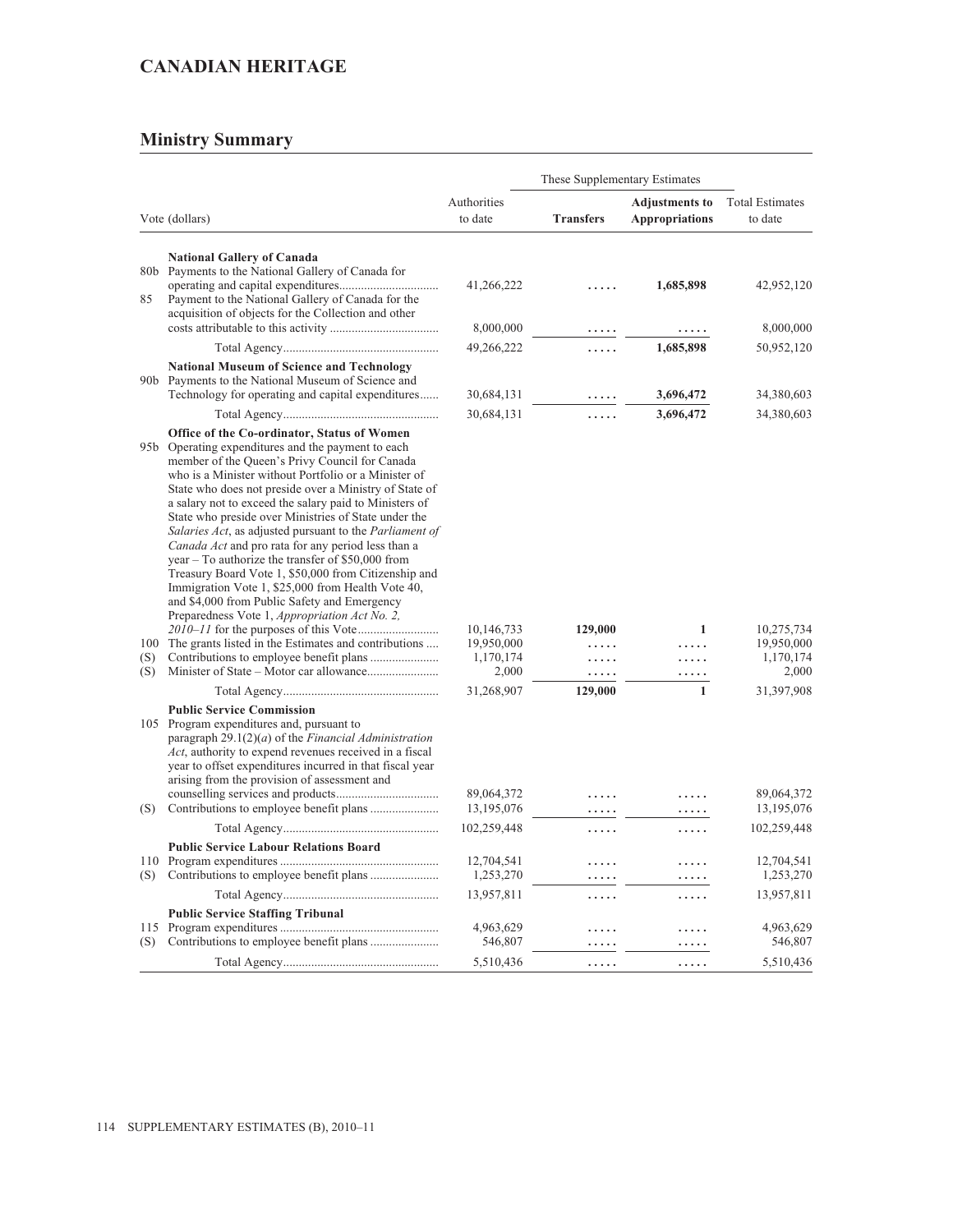|            |                                                                                                                             |                        | These Supplementary Estimates |                                         |                                   |
|------------|-----------------------------------------------------------------------------------------------------------------------------|------------------------|-------------------------------|-----------------------------------------|-----------------------------------|
|            | Vote (dollars)                                                                                                              | Authorities<br>to date | <b>Transfers</b>              | <b>Adjustments to</b><br>Appropriations | <b>Total Estimates</b><br>to date |
|            | <b>Registry of the Public Servants Disclosure</b><br><b>Protection Tribunal</b>                                             |                        |                               |                                         |                                   |
| 120<br>(S) |                                                                                                                             | 1,726,200<br>183,600   | .<br>.                        | .<br>.                                  | 1,726,200<br>183,600              |
|            |                                                                                                                             | 1,909,800              | .                             | .                                       | 1,909,800                         |
|            | Telefilm Canada<br>125 Payments to Telefilm Canada to be used for the<br>purposes set out in the <i>Telefilm Canada Act</i> | 105,418,014            | .                             | .                                       | 105,418,014                       |
|            |                                                                                                                             | 105,418,014            | .                             | .                                       | 105,418,014                       |
|            |                                                                                                                             | 3,314,762,828          | (42, 836)                     | 94,539,446                              | 3,409,259,438                     |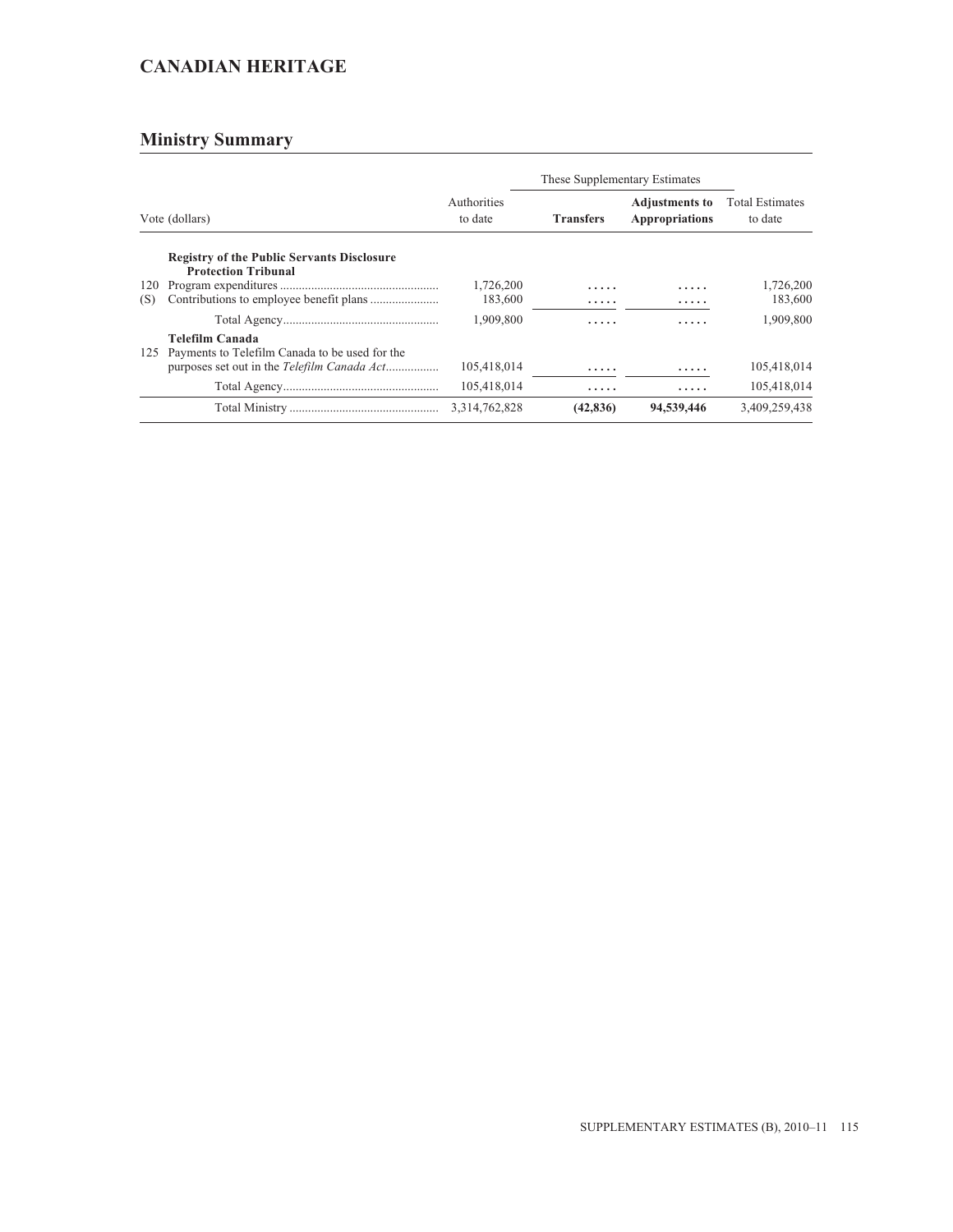#### **Department**

#### **Explanation of Requirements (thousands of dollars)**

Canadian Heritage requests funds for the following items:

| <b>Voted Appropriations</b>                                                                                                                                                                                                                                | Vote 1  | Vote 5 | <b>Total</b> |
|------------------------------------------------------------------------------------------------------------------------------------------------------------------------------------------------------------------------------------------------------------|---------|--------|--------------|
| Funding for the Sport Support Program to support high-performance sport and to<br>increase sport participation by all Canadians, including persons with a disability                                                                                       | 720     | 30,198 | 30,918       |
| Funding for a grant to the Michaëlle Jean Foundation to promote arts, creativity and<br>Funding for grants to the Lieutenant-Governors of the provinces of Canada toward<br>defraying the costs incurred in the exercise of their duties: Newfoundland and | .       | 3,000  | 3,000        |
|                                                                                                                                                                                                                                                            |         | .      |              |
| Gross Voted Appropriations                                                                                                                                                                                                                                 | 720     | 33,198 | 33,918       |
| <b>Funds Available</b>                                                                                                                                                                                                                                     |         |        |              |
|                                                                                                                                                                                                                                                            | 720     | .      | 720          |
|                                                                                                                                                                                                                                                            | .       | 1,440  | 1,440        |
| <b>Total Voted Appropriations</b>                                                                                                                                                                                                                          | .       | 31,758 | 31,758       |
| <b>Transfers</b>                                                                                                                                                                                                                                           |         |        |              |
| Internal reallocation of resources $-$ To reduce the amount of new appropriations                                                                                                                                                                          |         |        |              |
|                                                                                                                                                                                                                                                            | (1,440) | 1,440  |              |
| Transfer to Health – To support research into access to health and social services for                                                                                                                                                                     |         |        |              |
| Transfer to National Arts Centre Corporation – For the development of the Prairie                                                                                                                                                                          | (75)    | (75)   | (150)        |
| Scene Festival in Ottawa, which will showcase the Manitoba and Saskatchewan                                                                                                                                                                                |         |        |              |
| arts community, build new export opportunities and encourage cultural tourism                                                                                                                                                                              |         | (250)  | (250)        |
| Transfer to Social Sciences and Humanities Research Council – For research projects                                                                                                                                                                        |         |        |              |
| Transfer to Library and Archives of Canada – To provide Canadians with continued                                                                                                                                                                           | .       | (272)  | (272)        |
| online access to content on Canadian history and civics via an intellectual                                                                                                                                                                                |         |        |              |
| property licensing agreement for the Dictionary of Canadian Biography                                                                                                                                                                                      | (1,000) | .      | (1,000)      |
| <b>Total Transfers</b>                                                                                                                                                                                                                                     | (2,515) | 843    | (1,672)      |
| <b>These Supplementary Estimates</b>                                                                                                                                                                                                                       | (2,515) | 32,601 | 30,086       |

#### **Explanation of Funds Available (dollars)**

**Vote 1**: \$720,225 in total authorities is available within the Vote due to savings identified as part of the cost containment measures to reduce the rate of growth in operating expenditures announced in Budget 2010 (\$226,915); and savings identified as part of the reduction in the budgets for the Offices of the Minister and the Minister of State (\$493,310).

**Vote 5**: \$1,440,379 in total authorities is available from Vote 1 due to savings identified as part of the cost containment measures to reduce the rate of growth in operating expenditures announced in Budget 2010.

Note: Figures in the "Explanation of Requirements" may not agree with the "Ministry Summary" due to rounding.

\* An amount of \$200,000 was provided from the Treasury Board Contingencies Vote to pay for a portion of this item. A summary of temporary allocations from the Treasury Board Contingencies Vote can be found at the front of this document.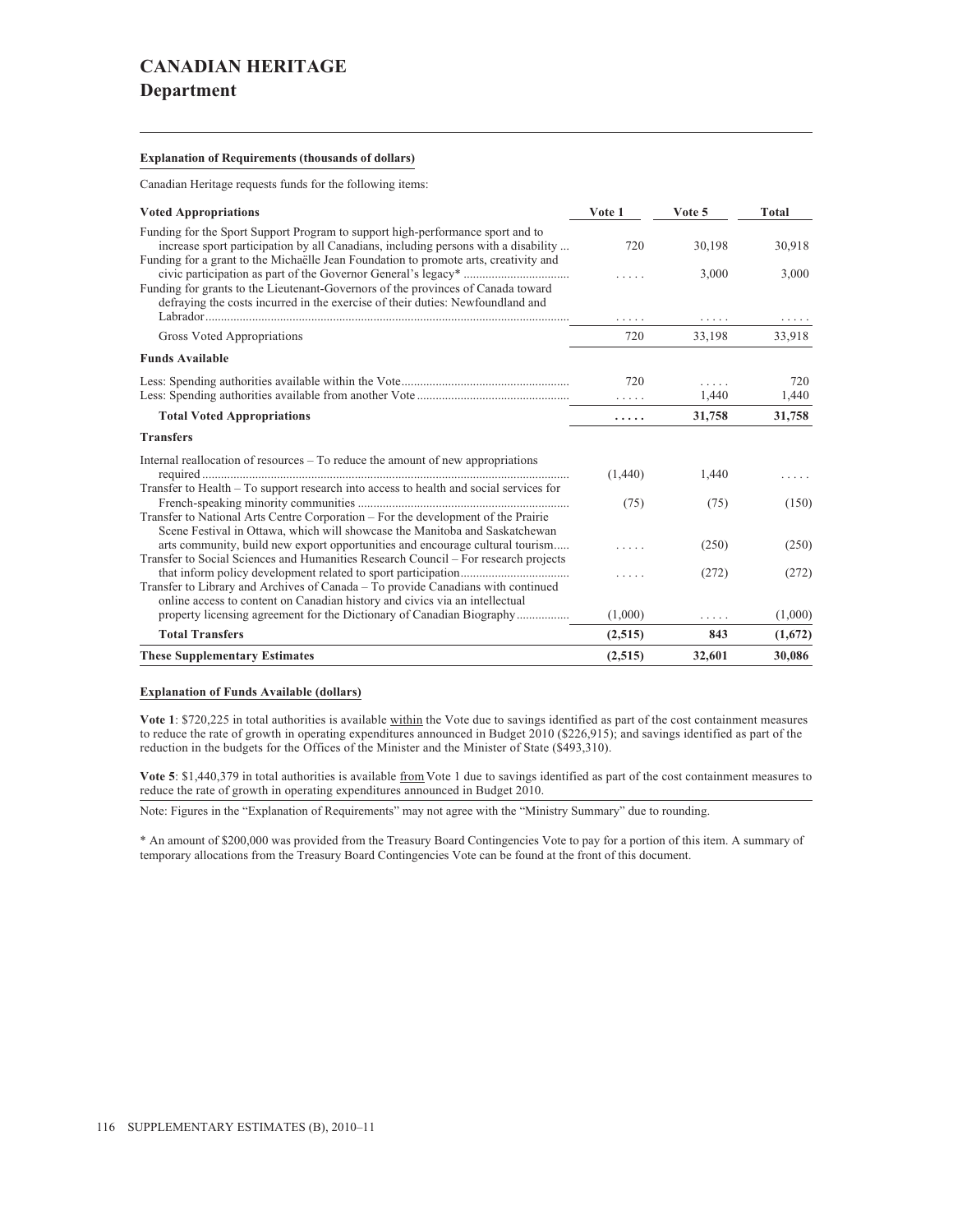### **CANADIAN HERITAGE Department**

| <b>Transfer Payments (dollars)</b>                                                                                                                                              | <b>Voted</b>  | <b>Statutory</b> |
|---------------------------------------------------------------------------------------------------------------------------------------------------------------------------------|---------------|------------------|
| <b>Grants</b>                                                                                                                                                                   |               |                  |
| Grant to The Michaëlle Jean Foundation (Funds were provided from the Treasury Board<br>Grants to the Lieutenant-Governors of the provinces of Canada toward defraying the costs | 3,000,000     |                  |
| incurred in the exercise of their duties: Newfoundland and Labrador                                                                                                             | 80            | .                |
| <b>Total Gross Grants</b>                                                                                                                                                       | 3,000,080     | .                |
| <b>Contributions</b>                                                                                                                                                            |               |                  |
|                                                                                                                                                                                 | 30,198,092    | .                |
| <b>Total Gross Contributions</b>                                                                                                                                                | 30,198,092    | .                |
| <b>Total Gross Transfer Payments</b>                                                                                                                                            | 33,198,172    | .                |
|                                                                                                                                                                                 | 80<br>596,836 | .                |
| <b>Net Transfer Payments</b>                                                                                                                                                    | 32,601,256    | .                |

### **Canadian Broadcasting Corporation**

#### **Explanation of Requirements (thousands of dollars)**

Canadian Broadcasting Corporation requests funds for the following items:

| <b>Voted Appropriations</b>          | Vote 15 |
|--------------------------------------|---------|
|                                      | 60,000  |
| <b>Funds Available</b>               |         |
|                                      | 13.761  |
| <b>These Supplementary Estimates</b> | 46,239  |

#### **Explanation of Funds Available (dollars)**

**Vote 15**: \$13,761,089 in total authorities is available within the Vote due to savings identified as part of cost containment measures to reduce the rate of growth in operating expenditures announced in Budget 2010.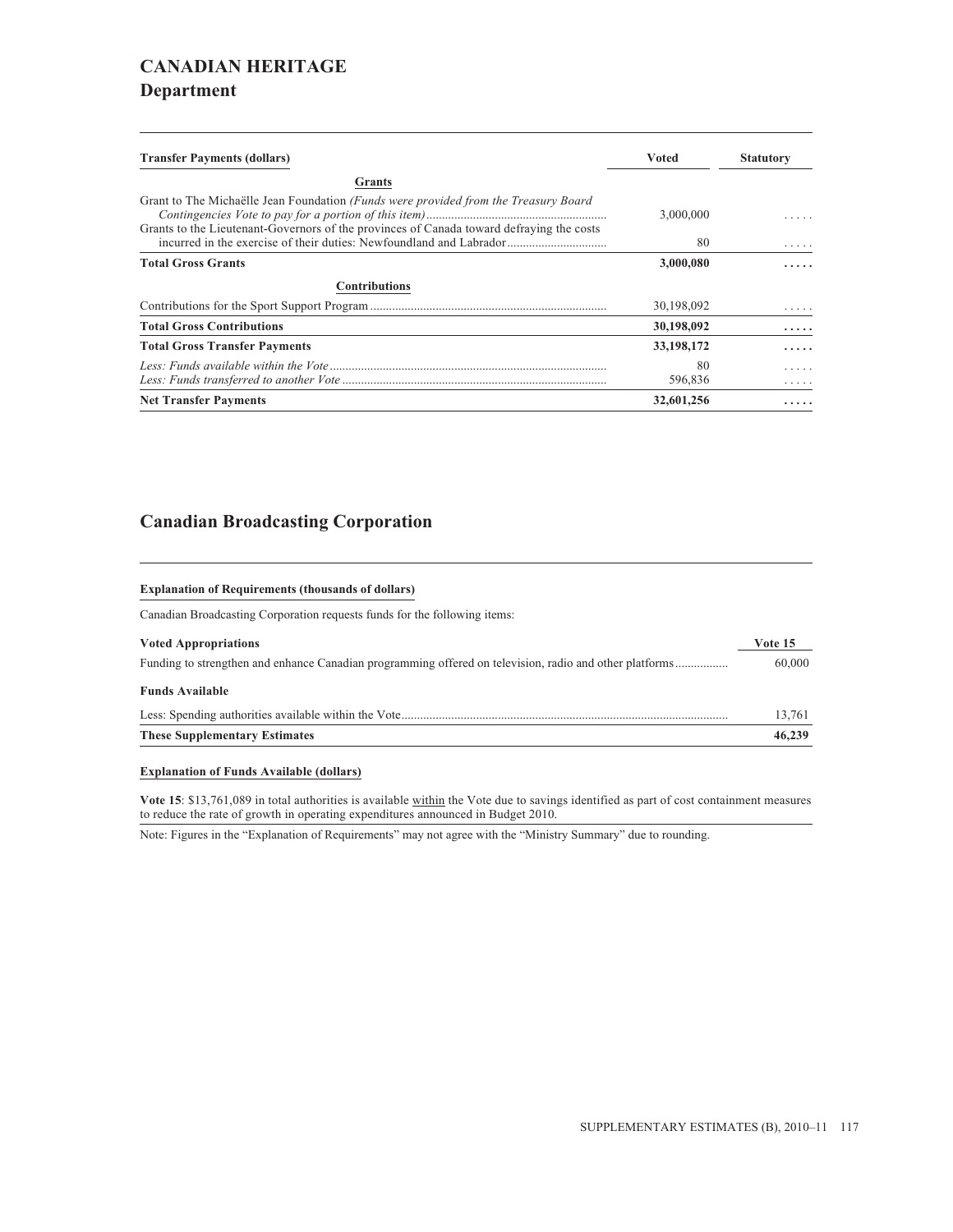### **CANADIAN HERITAGE Canadian Museum of Civilization**

#### **Explanation of Requirements (thousands of dollars)**

Canadian Museum of Civilization requests funds for the following items:

| <b>Voted Appropriations</b>          | Vote 40 |
|--------------------------------------|---------|
|                                      | 6.300   |
| <b>Funds Available</b>               |         |
|                                      | 488     |
| <b>These Supplementary Estimates</b> | 5.812   |

#### **Explanation of Funds Available (dollars)**

**Vote 40**: \$487,600 in total authorities is available within the Vote due to savings identified as part of the cost containment measures to reduce the rate of growth in operating expenditures announced in Budget 2010.

Note: Figures in the "Explanation of Requirements" may not agree with the "Ministry Summary" due to rounding.

#### **Canadian Museum of Nature**

#### **Explanation of Requirements (thousands of dollars)**

Canadian Museum of Nature requests funds for the following items:

| <b>Voted Appropriations</b>          | Vote 45 |
|--------------------------------------|---------|
|                                      | 3,000   |
| <b>Funds Available</b>               |         |
|                                      | 206     |
| <b>These Supplementary Estimates</b> | 2.794   |

#### **Explanation of Funds Available (dollars)**

Vote 45: \$205,853 in total authorities is available within the Vote due to savings identified as part of the cost containment measures to reduce the rate of growth in operating expenditures announced in Budget 2010.

Note: Figures in the "Explanation of Requirements" may not agree with the "Ministry Summary" due to rounding.

### **Canadian Radio-television and Telecommunications Commission**

| <b>Explanation of Requirements (thousands of dollars)</b>                                                                                                                                                                                                                                                   |         |
|-------------------------------------------------------------------------------------------------------------------------------------------------------------------------------------------------------------------------------------------------------------------------------------------------------------|---------|
| Canadian Radio-television and Telecommunications Commission requests funds for the following items:                                                                                                                                                                                                         |         |
| <b>Voted Appropriations</b>                                                                                                                                                                                                                                                                                 | Vote 50 |
| Funding to conduct investigations and enforcement activities associated with the operation of the National Do Not                                                                                                                                                                                           | 2,554   |
| $\mathbf{r}$ , $\mathbf{r}$ , $\mathbf{r}$ , $\mathbf{r}$ , $\mathbf{r}$ , $\mathbf{r}$ , $\mathbf{r}$ , $\mathbf{r}$ , $\mathbf{r}$ , $\mathbf{r}$ , $\mathbf{r}$ , $\mathbf{r}$ , $\mathbf{r}$ , $\mathbf{r}$ , $\mathbf{r}$ , $\mathbf{r}$ , $\mathbf{r}$ , $\mathbf{r}$ , $\mathbf{r}$ , $\mathbf{r}$ , |         |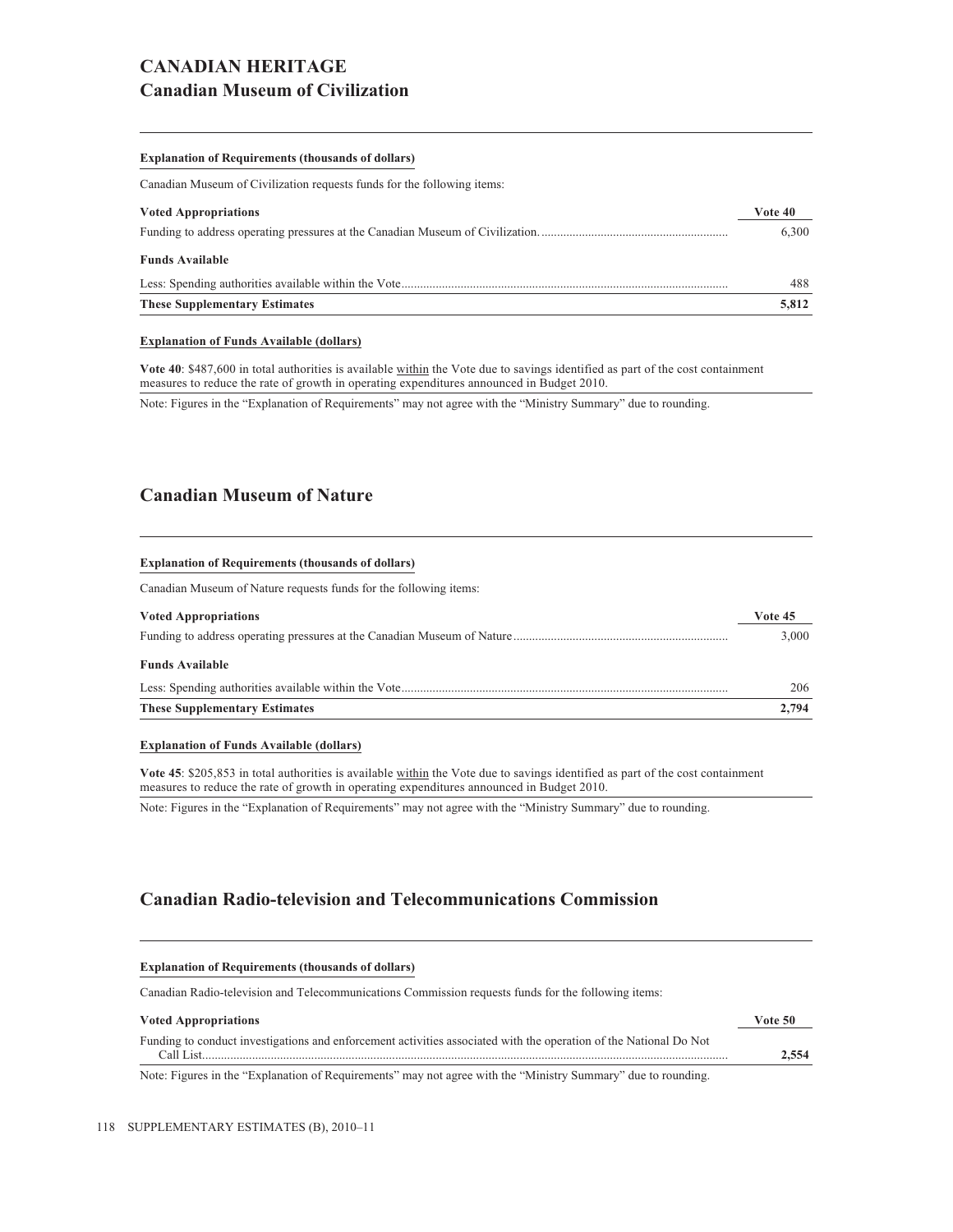### **Library and Archives of Canada**

#### **Explanation of Requirements (thousands of dollars)**

Library and Archives of Canada requests funds for the following items:

| 1.000 |
|-------|
|       |

Note: Figures in the "Explanation of Requirements" may not agree with the "Ministry Summary" due to rounding.

### **National Arts Centre Corporation**

#### **Explanation of Requirements (thousands of dollars)**

National Arts Centre Corporation requests funds for the following items:

| <b>Transfers</b>                                                                                                                                                                                                               | Vote 65 |
|--------------------------------------------------------------------------------------------------------------------------------------------------------------------------------------------------------------------------------|---------|
| Transfer from Western Economic Diversification (\$250) and Canadian Heritage (\$250) – For the development of the<br>Prairie Scene Festival in Ottawa, which will showcase the Manitoba and Saskatchewan arts community, build | 500     |
| Note: Figures in the "Explanation of Requirements" may not agree with the "Ministry Summary" due to rounding.                                                                                                                  |         |

### **National Gallery of Canada**

#### **Explanation of Requirements (thousands of dollars)**

National Gallery of Canada requests funds for the following items:

| <b>Voted Appropriations</b>          | Vote 80 |
|--------------------------------------|---------|
|                                      | 2.000   |
| <b>Funds Available</b>               |         |
|                                      | 314     |
| <b>These Supplementary Estimates</b> | 1.686   |

#### **Explanation of Funds Available (dollars)**

**Vote 80**: \$314,102 in total authorities is available within the Vote due to savings identified as part of the cost containment measures to reduce the rate of growth in operating expenditures announced in Budget 2010.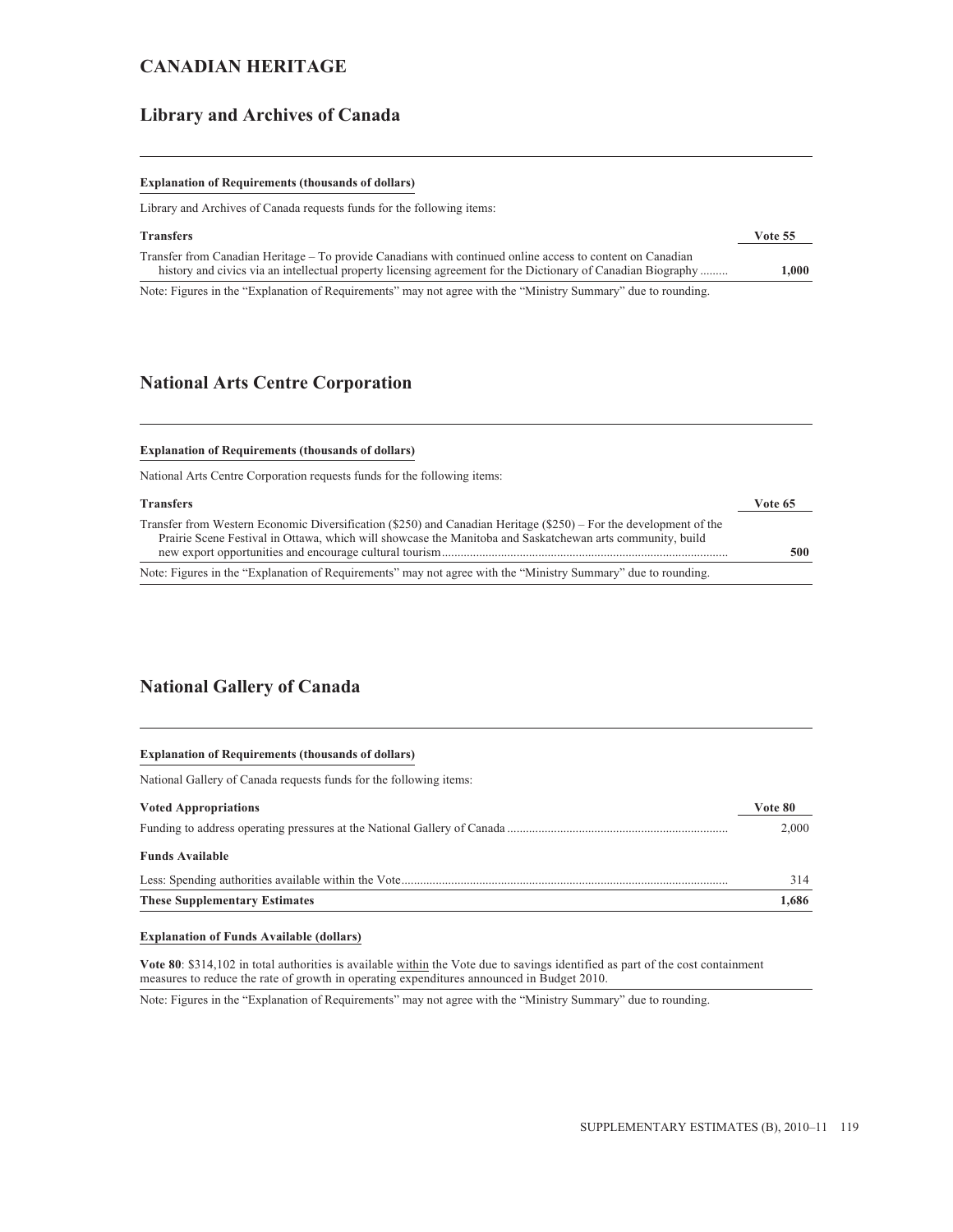### **National Museum of Science and Technology**

#### **Explanation of Requirements (thousands of dollars)**

National Museum of Science and Technology requests funds for the following items:

| <b>Voted Appropriations</b>          | Vote 90 |
|--------------------------------------|---------|
|                                      | 3.700   |
| <b>Funds Available</b>               |         |
|                                      |         |
| <b>These Supplementary Estimates</b> | 3.696   |

#### **Explanation of Funds Available (dollars)**

**Vote 90**: \$3,528 in total authorities is available within the Vote due to savings identified as part of the cost containment measures to reduce the rate of growth in operating expenditures announced in Budget 2010.

Note: Figures in the "Explanation of Requirements" may not agree with the "Ministry Summary" due to rounding.

### **Office of the Co-ordinator, Status of Women**

#### **Explanation of Requirements (thousands of dollars)**

Office of the Co-ordinator, Status of Women requests funds for the following items:

| <b>Transfers</b>                                                                                                                                                                                                                                               | Vote 95 |
|----------------------------------------------------------------------------------------------------------------------------------------------------------------------------------------------------------------------------------------------------------------|---------|
| Transfer from Treasury Board (\$50), Citizenship and Immigration (\$50), Public Health Agency of Canada (\$25) and<br>Public Safety and Emergency Preparedness $(\$4)$ – To fund gender-based statistical research and the publication of<br>"Women in Canada" | 129     |
|                                                                                                                                                                                                                                                                |         |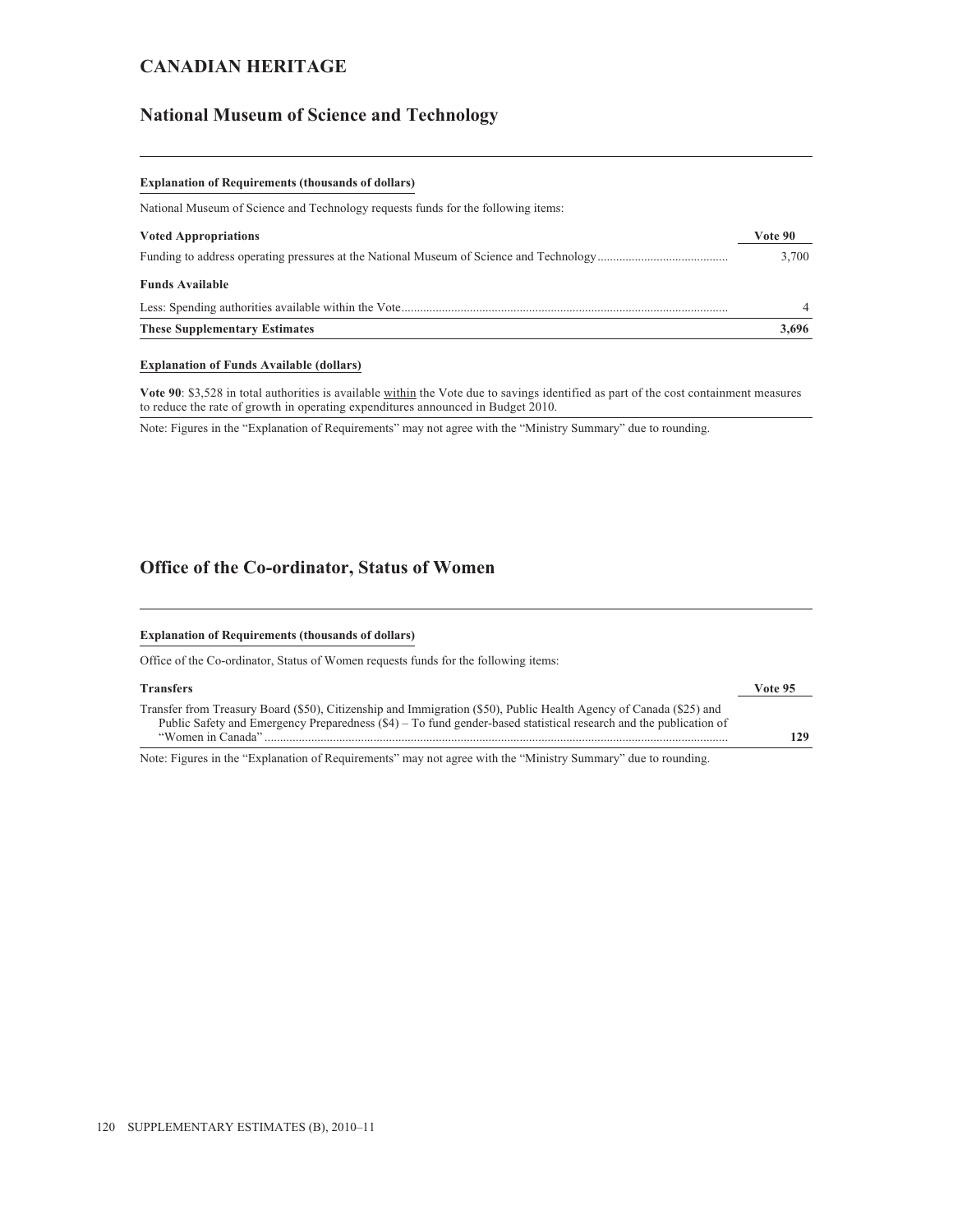# **CITIZENSHIP AND IMMIGRATION**

# **Ministry Summary**

|                                    |                                                                                                                                                                                                                                                                                                                                                                                                                                                                                                                                                                                                                                                                                                                                                                                                                                                      |                                                    | These Supplementary Estimates |                                                |                                                    |
|------------------------------------|------------------------------------------------------------------------------------------------------------------------------------------------------------------------------------------------------------------------------------------------------------------------------------------------------------------------------------------------------------------------------------------------------------------------------------------------------------------------------------------------------------------------------------------------------------------------------------------------------------------------------------------------------------------------------------------------------------------------------------------------------------------------------------------------------------------------------------------------------|----------------------------------------------------|-------------------------------|------------------------------------------------|----------------------------------------------------|
|                                    | Vote (dollars)                                                                                                                                                                                                                                                                                                                                                                                                                                                                                                                                                                                                                                                                                                                                                                                                                                       | Authorities<br>to date                             | <b>Transfers</b>              | <b>Adjustments to</b><br><b>Appropriations</b> | <b>Total Estimates</b><br>to date                  |
| 1 <sub>b</sub><br>5b<br>(S)<br>(S) | Department<br>Operating expenditures and the payment to each<br>member of the Queen's Privy Council for Canada<br>who is a Minister without Portfolio or a Minister of<br>State who does not preside over a Ministry of State of<br>a salary not to exceed the salary paid to Ministers of<br>State who preside over Ministries of State under the<br>Salaries Act, as adjusted pursuant to the Parliament of<br>Canada Act and pro rata for any period of less than a<br>year $-$ To authorize the transfer of \$400,000 from<br>Public Safety and Emergency Preparedness Vote 10,<br>Appropriation Act No. 2, 2010–11 for the purposes of<br>this Vote and to provide a further amount of<br>The grants listed in the Estimates and contributions<br>Minister of Citizenship, Immigration and<br>Multiculturalism – Salary and motor car allowance | 569,841,044<br>972,339,044<br>48,214,468<br>78,649 | 350,000<br>(2,000,000)        | 24,680,417<br>1,153,101                        | 594,871,461<br>971,492,145<br>48,214,468<br>78,649 |
| (S)                                | Loans to immigrants and refugees to facilitate the<br>arrival of newcomers pursuant to section 88 of<br>the Immigration and Refugee Protection Act                                                                                                                                                                                                                                                                                                                                                                                                                                                                                                                                                                                                                                                                                                   | 1,590,473,205<br>1                                 | (1,650,000)                   | 25,833,518                                     | 1,614,656,723<br>1                                 |
|                                    |                                                                                                                                                                                                                                                                                                                                                                                                                                                                                                                                                                                                                                                                                                                                                                                                                                                      |                                                    |                               |                                                |                                                    |
|                                    |                                                                                                                                                                                                                                                                                                                                                                                                                                                                                                                                                                                                                                                                                                                                                                                                                                                      | $\mathbf{1}$                                       |                               |                                                | $\mathbf{1}$                                       |
|                                    |                                                                                                                                                                                                                                                                                                                                                                                                                                                                                                                                                                                                                                                                                                                                                                                                                                                      | 1,590,473,206                                      | (1,650,000)                   | 25,833,518                                     | 1,614,656,724                                      |
| 10 <sub>b</sub><br>(S)             | <b>Immigration and Refugee Board of Canada</b>                                                                                                                                                                                                                                                                                                                                                                                                                                                                                                                                                                                                                                                                                                                                                                                                       | 108,418,586<br>13,136,038<br>121,554,624           | .                             | 7,098,418<br>7,098,418                         | 115,517,004<br>13,136,038<br>128,653,042           |
|                                    |                                                                                                                                                                                                                                                                                                                                                                                                                                                                                                                                                                                                                                                                                                                                                                                                                                                      | 1,712,027,830                                      | (1,650,000)                   | 32,931,936                                     | 1,743,309,766                                      |
|                                    |                                                                                                                                                                                                                                                                                                                                                                                                                                                                                                                                                                                                                                                                                                                                                                                                                                                      |                                                    |                               |                                                |                                                    |

<u> 1980 - Johann Barbara, martxa alemaniar amerikan basar da a</u>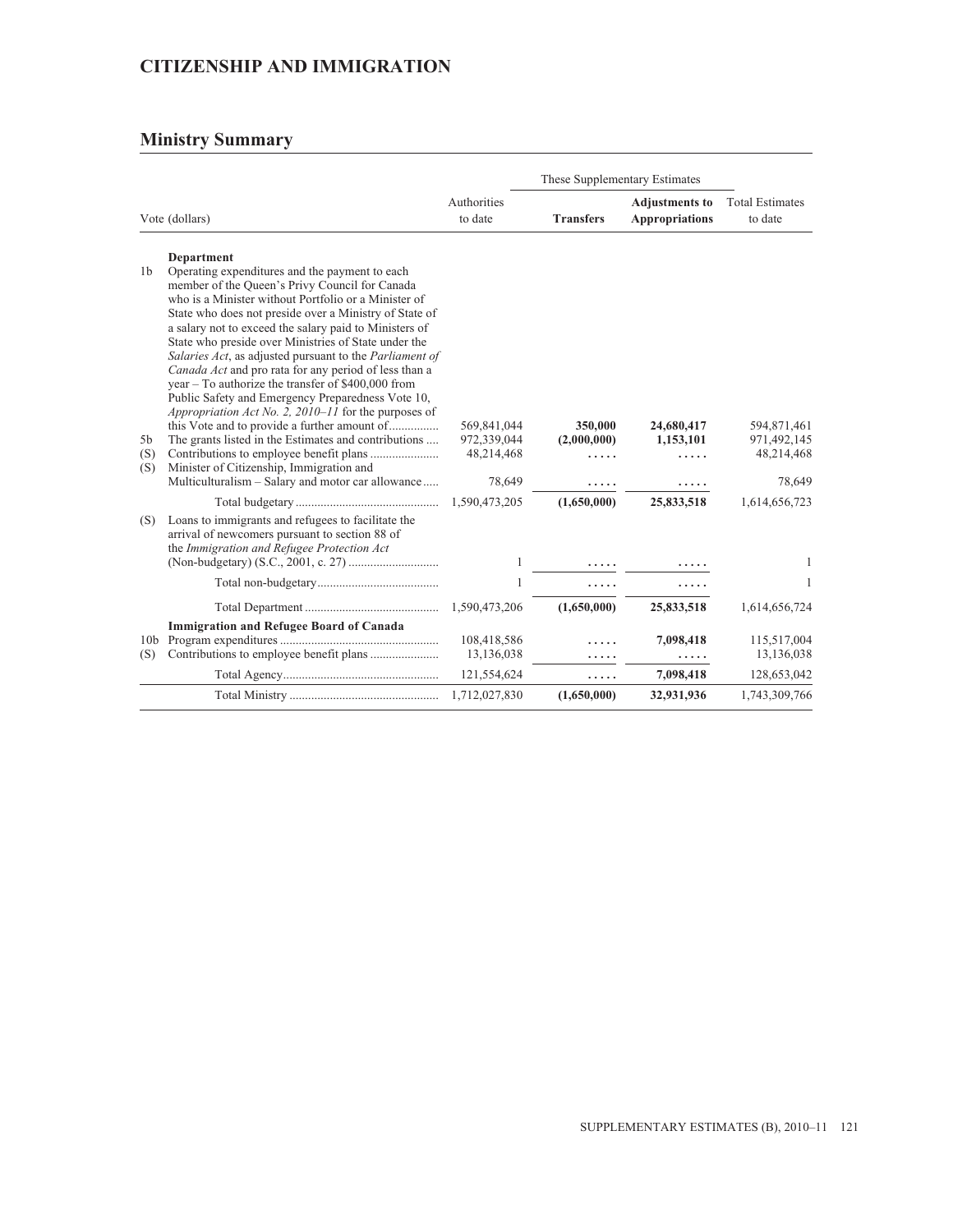# **CITIZENSHIP AND IMMIGRATION Department**

#### **Explanation of Requirements (thousands of dollars)**

Citizenship and Immigration requests funds for the following items:

| <b>Voted Appropriations</b>                                                                                                                                                                                                                     | Vote 1 | Vote 5  | Total   |
|-------------------------------------------------------------------------------------------------------------------------------------------------------------------------------------------------------------------------------------------------|--------|---------|---------|
| Funding to support the Interim Federal Health program which provides temporary                                                                                                                                                                  | 18,062 |         | 18,062  |
| Funding to support the reform of Canada's refugee determination system (Balanced<br>Funding to manage immigration cases involving classified information under                                                                                  | 12,163 | 5.205   | 17,368  |
| Division 9 of the <i>Immigration and Refugee Protection Act</i> ( <i>horizontal item</i> )<br>Funding for Canada's War Crimes Program to investigate suspected war criminals                                                                    | 3,156  | .       | 3,156   |
|                                                                                                                                                                                                                                                 | 1,848  | .       | 1,848   |
| Gross Voted Appropriations                                                                                                                                                                                                                      | 35,229 | 5,205   | 40,434  |
| <b>Funds Available</b>                                                                                                                                                                                                                          |        |         |         |
|                                                                                                                                                                                                                                                 | 10,548 | 4,052   | 14,600  |
| <b>Total Voted Appropriations</b>                                                                                                                                                                                                               | 24,681 | 1,153   | 25,834  |
| <b>Transfers</b>                                                                                                                                                                                                                                |        |         |         |
| Transfer from Canada Border Services Agency – To support the integration of case<br>processing through information technology (Global Case Management System)<br>Transfer to Office of the Co-ordinator, Status of Women – To fund gender-based | 400    | .       | 400     |
|                                                                                                                                                                                                                                                 | (50)   |         | (50)    |
| Transfer to Justice – To provide immigration and refugee legal aid funding for                                                                                                                                                                  | .      | (2,000) | (2,000) |
| <b>Total Transfers</b>                                                                                                                                                                                                                          | 350    | (2,000) | (1,650) |
| <b>These Supplementary Estimates</b>                                                                                                                                                                                                            | 25,031 | (847)   | 24,184  |

#### **Explanation of Funds Available (dollars)**

Vote 1: \$10,548,310 in total authorities is available within the Vote due to reduced requirements to implement the amendment to the *Immigration and Refugee Protection Regulations* that imposed visa requirements on Mexico (\$6,300,000); savings identified as part of the cost containment measures to reduce the rate of growth in operating expenditures announced in Budget 2010 (\$2,245,532); savings identified as part of the government's ongoing strategic review of departmental spending (\$1,342,087); savings identified as part of the reduction in the budget for the Office of the Minister (\$486,316); and funds set aside to offset foregone revenue related to regulatory amendments and fee remissions (\$174,375).

**Vote 5**: \$4,052,000 in total authorities is available within the Vote due to savings identified as part of the government's ongoing strategic review of departmental spending.

| <b>Transfer Payments (dollars)</b>   | Voted                  | <b>Statutory</b> |
|--------------------------------------|------------------------|------------------|
| <b>Contributions</b>                 |                        |                  |
|                                      | 5.205.101              | .                |
| <b>Total Gross Transfer Payments</b> | 5,205,101              | .                |
|                                      | 4.052.000<br>2,000,000 | .<br>.           |
| <b>Net Transfer Payments</b>         | (846,899)              | .                |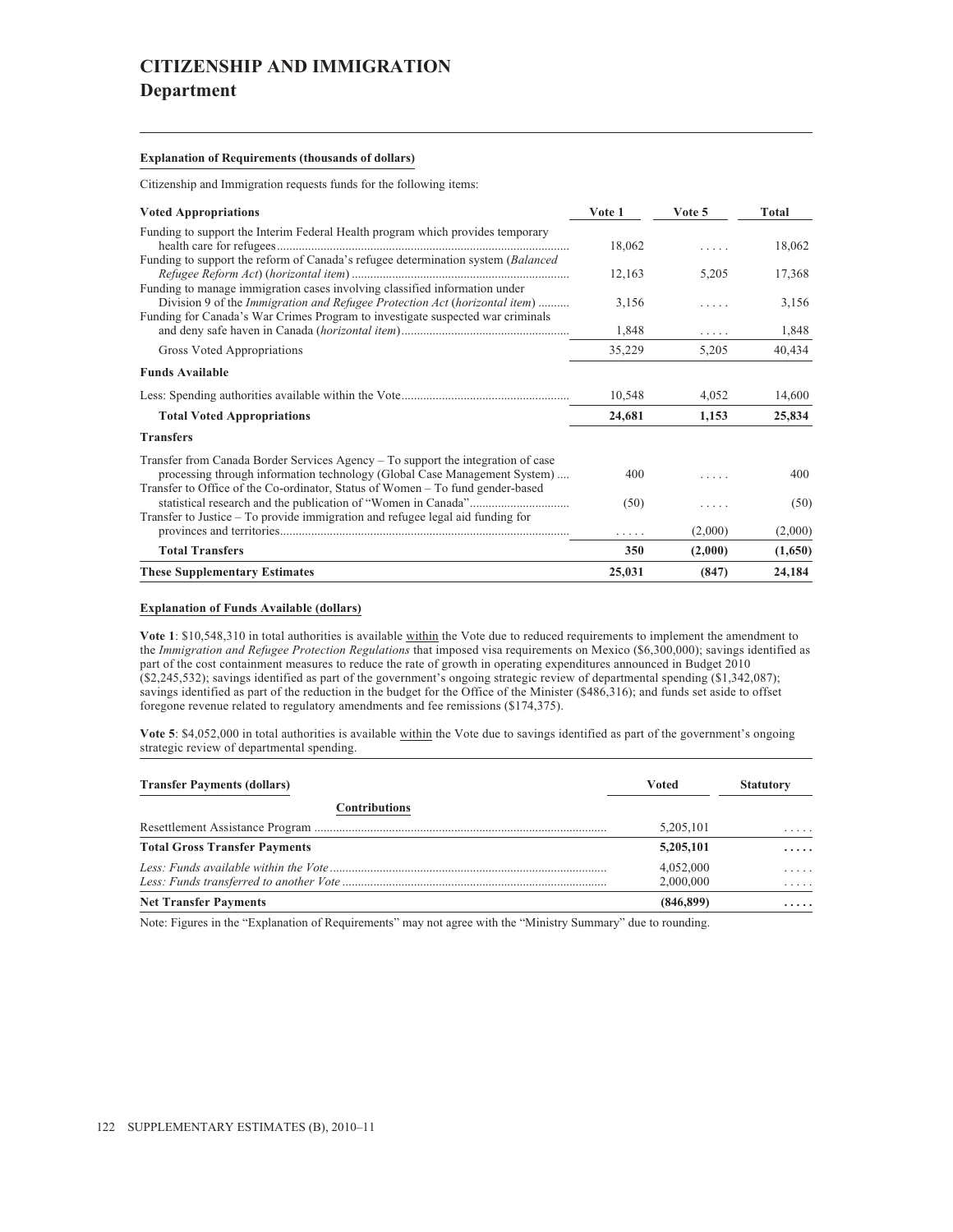# **CITIZENSHIP AND IMMIGRATION Immigration and Refugee Board of Canada**

#### **Explanation of Requirements (thousands of dollars)**

Immigration and Refugee Board of Canada requests funds for the following items:

| <b>Voted Appropriations</b>                                                                                      | Vote 10 |
|------------------------------------------------------------------------------------------------------------------|---------|
| Funding to support the reform of Canada's refugee determination system (Balanced Refugee Reform Act) (horizontal | 8.953   |
| Funding to manage immigration cases involving classified information under Division 9 of the Immigration and     | 1.364   |
| Gross Voted Appropriations                                                                                       | 10.317  |
| <b>Funds Available</b>                                                                                           |         |
|                                                                                                                  | 3.219   |
| <b>These Supplementary Estimates</b>                                                                             | 7.098   |

#### **Explanation of Funds Available (dollars)**

**Vote 10**: \$3,218,552 in total authorities is available within the Vote due to savings identified as part of the government's ongoing strategic review of departmental spending (\$2,494,000); and savings identified as part of the cost containment measures to reduce the rate of growth in operating expenditures announced in Budget 2010 (\$724,552).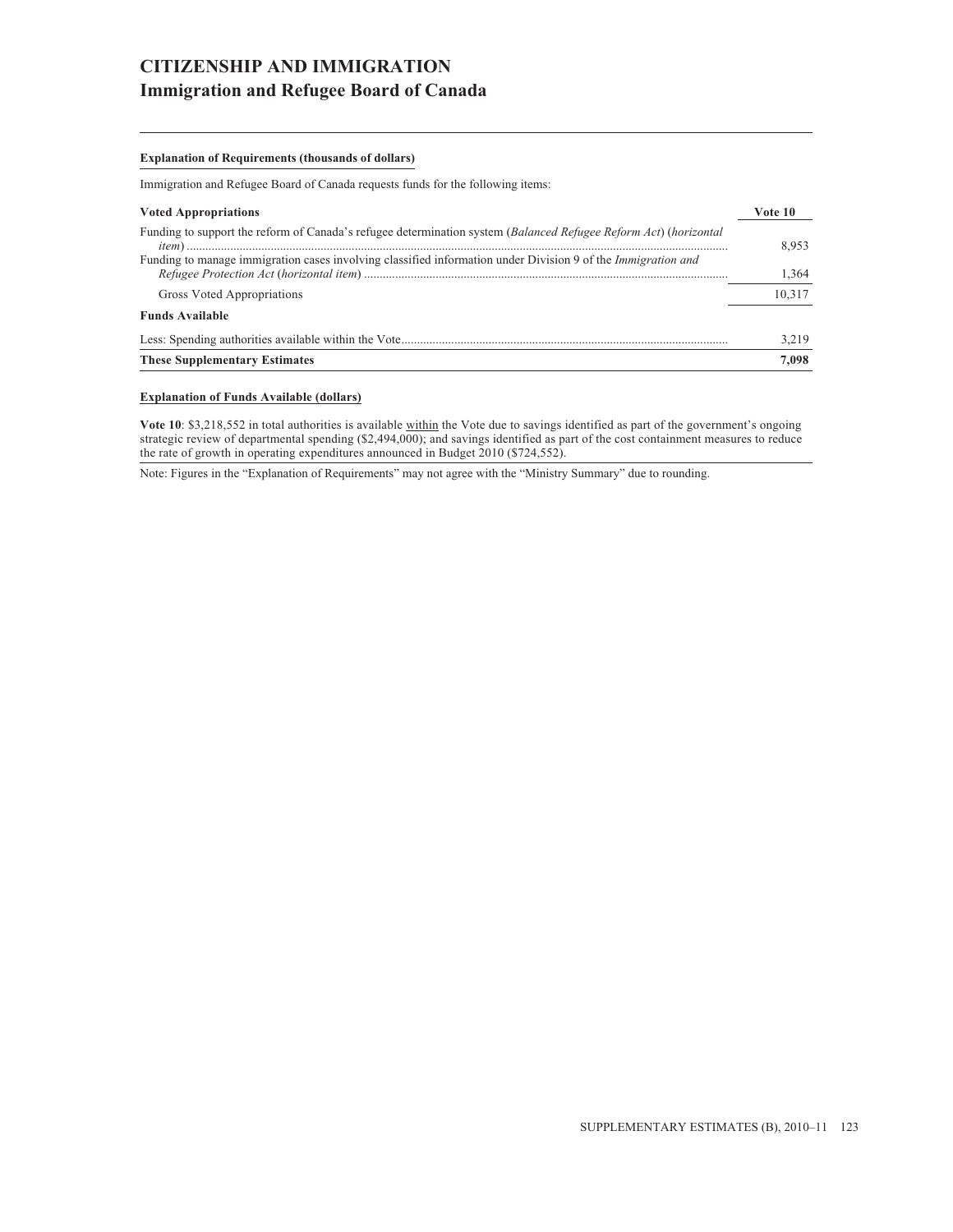# **ECONOMIC DEVELOPMENT AGENCY OF CANADA FOR THE REGIONS OF QUEBEC**

|                             |                                                                                                                                                                                                                                                                                                                                                                                                                                                                                                                                                                                                                                                                                                             |                                        | These Supplementary Estimates |                                         |                                        |
|-----------------------------|-------------------------------------------------------------------------------------------------------------------------------------------------------------------------------------------------------------------------------------------------------------------------------------------------------------------------------------------------------------------------------------------------------------------------------------------------------------------------------------------------------------------------------------------------------------------------------------------------------------------------------------------------------------------------------------------------------------|----------------------------------------|-------------------------------|-----------------------------------------|----------------------------------------|
| Vote (dollars)              |                                                                                                                                                                                                                                                                                                                                                                                                                                                                                                                                                                                                                                                                                                             | Authorities<br>to date                 | <b>Transfers</b>              | <b>Adjustments to</b><br>Appropriations | <b>Total Estimates</b><br>to date      |
| 1 <sub>b</sub><br>5b<br>(S) | Operating expenditures and the payment to each<br>member of the Queen's Privy Council for Canada<br>who is a Minister without Portfolio or a Minister of<br>State who does not preside over a Ministry of State of<br>a salary not to exceed the salary paid to Ministers of<br>State who preside over Ministries of State under the<br><i>Salaries Act</i> , as adjusted pursuant to the <i>Parliament of</i><br>Canada Act and pro rata for any period of less than a<br>$year - To authorize the transfer of $40,000 from$<br>Industry Vote 1, <i>Appropriation Act No. 2, 2010–11</i><br>for the purposes of this Vote and to provide a further<br>The grants listed in the Estimates and contributions | 49,176,624<br>409,660,846<br>5,634,359 | 40,000<br>(750,000)           | 2,747,827<br>63,691,339<br>.            | 51,964,451<br>472,602,185<br>5,634,359 |
| (S)<br>(S)                  |                                                                                                                                                                                                                                                                                                                                                                                                                                                                                                                                                                                                                                                                                                             | 2,000<br>5,000,000                     | .<br>.                        | .<br>1,086,716                          | 2,000<br>6,086,716                     |
|                             |                                                                                                                                                                                                                                                                                                                                                                                                                                                                                                                                                                                                                                                                                                             | 469, 473, 829                          | (710,000)                     | 67,525,882                              | 536,289,711                            |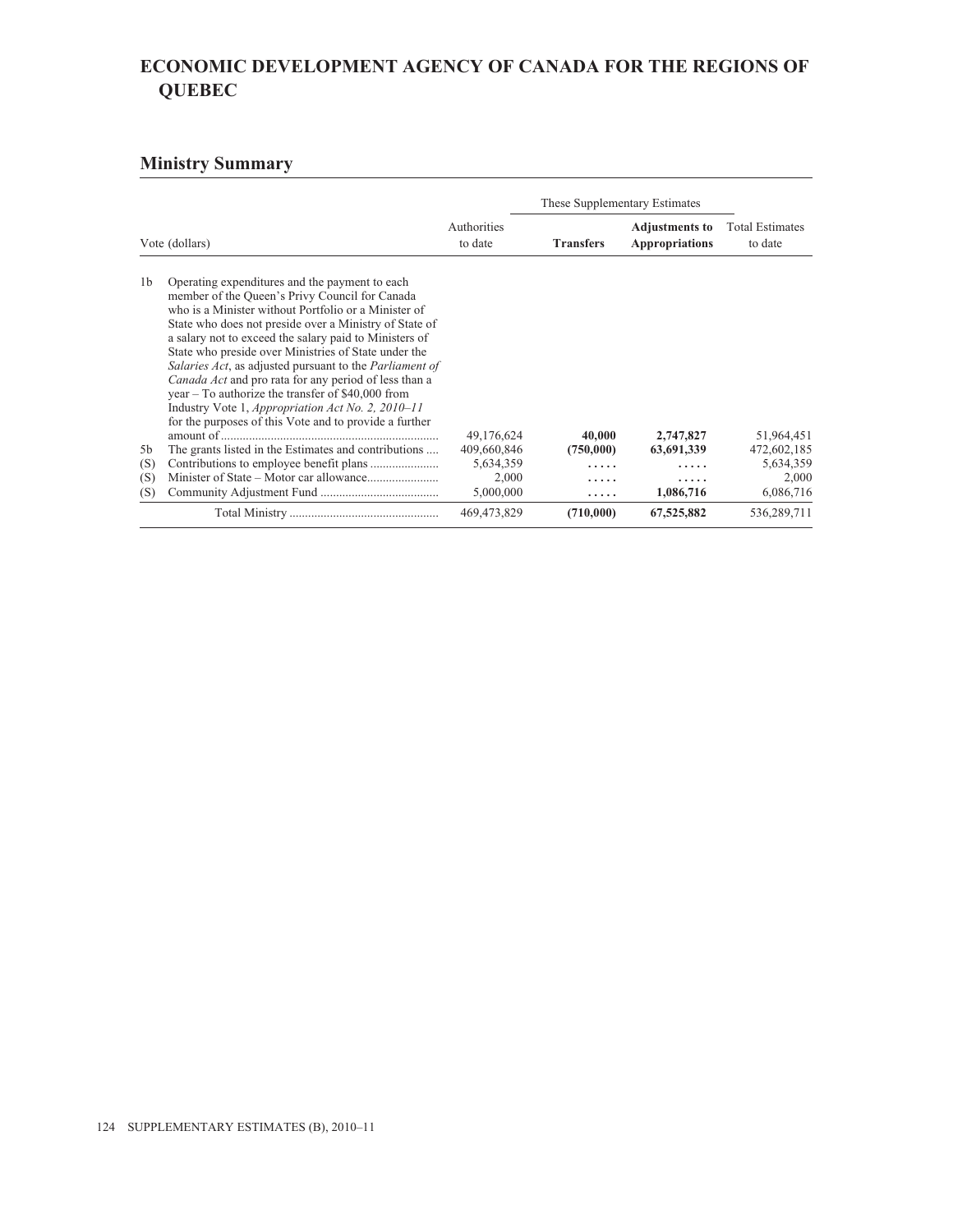# **ECONOMIC DEVELOPMENT AGENCY OF CANADA FOR THE REGIONS OF QUEBEC**

#### **Explanation of Requirements (thousands of dollars)**

Economic Development Agency of Canada for the Regions of Quebec requests funds for the following items:

| <b>Voted Appropriations</b>                                                                                                                                                                                                                                   | Vote 1 | Vote 5 | <b>Total</b> |
|---------------------------------------------------------------------------------------------------------------------------------------------------------------------------------------------------------------------------------------------------------------|--------|--------|--------------|
| Funding to strengthen and increase economic activities in areas affected by the<br>forestry crisis so as to create and maintain jobs (Temporary Initiative for the<br>Funding to continue to support vulnerable communities in Quebec to make them            | 755    | 34,062 | 34,817       |
| stronger and help these communities and small and medium sized entreprises<br>Funding for projects that improve water quality, local transportation, or that provide                                                                                          | 1,478  | 12,790 | 14,268       |
| Incremental funding for the Community Futures Program, which strengthens the                                                                                                                                                                                  | .      | 14,000 | 14,000       |
| ability of rural communities to diversify their economic base and provides key<br>Funding for the delivery of large-scale and community-based infrastructure projects                                                                                         | .      | 2,840  | 2,840        |
|                                                                                                                                                                                                                                                               | 1,005  | .      | 1,005        |
| Gross Voted Appropriations                                                                                                                                                                                                                                    | 3,238  | 63.692 | 66,930       |
| <b>Funds Available</b>                                                                                                                                                                                                                                        |        |        |              |
|                                                                                                                                                                                                                                                               | 490    | .      | 490          |
| <b>Total Voted Appropriations</b>                                                                                                                                                                                                                             | 2,748  | 63,692 | 66,440       |
| <b>Statutory Appropriations</b>                                                                                                                                                                                                                               |        |        |              |
| Funding to foster economic development, science and technology initiatives and other<br>measures to promote economic diversification in Canadian communities                                                                                                  |        |        | 1,087        |
| <b>Total Adjustments to Appropriations</b>                                                                                                                                                                                                                    |        |        | 67,527       |
| <b>Transfers</b>                                                                                                                                                                                                                                              |        |        |              |
| Transfer from Industry $-$ To foster the development of new business expertise in<br>Transfer to Foreign Affairs and International Trade – To provide support to the North<br>American Platform Program Partnership for Canada's representation in the United | 40     | .      | 40           |
|                                                                                                                                                                                                                                                               | .      | (750)  | (750)        |
| <b>Total Transfers</b>                                                                                                                                                                                                                                        | 40     | (750)  | (710)        |
| <b>These Supplementary Estimates</b>                                                                                                                                                                                                                          | 2,788  | 62,942 | 66,817       |

#### **Explanation of Funds Available (dollars)**

**Vote 1**: \$490,087 in total authorities is available within the Vote due to savings identified as part of the cost containment measures to reduce the rate of growth in operating expenditures announced in Budget 2010 (\$340,807) and savings identified as part of the reduction in the budget for the Office of the Minister of State (\$149,280).

| <b>Transfer Payments (dollars)</b>                                              | Voted      | <b>Statutory</b> |
|---------------------------------------------------------------------------------|------------|------------------|
| <b>Contributions</b>                                                            |            |                  |
|                                                                                 | 39,424,457 | .                |
| Contributions to the province of Quebec under the Infrastructure Canada Program | 14,000,000 | .                |
|                                                                                 | 7,426,882  | .                |
|                                                                                 | 2,840,000  | .                |
|                                                                                 | .          | 1,086,716        |
| <b>Total Gross Transfer Payments</b>                                            | 63,691,339 | 1,086,716        |
|                                                                                 | 750,000    | .                |
| <b>Net Transfer Payments</b>                                                    | 62,941,339 | 1,086,716        |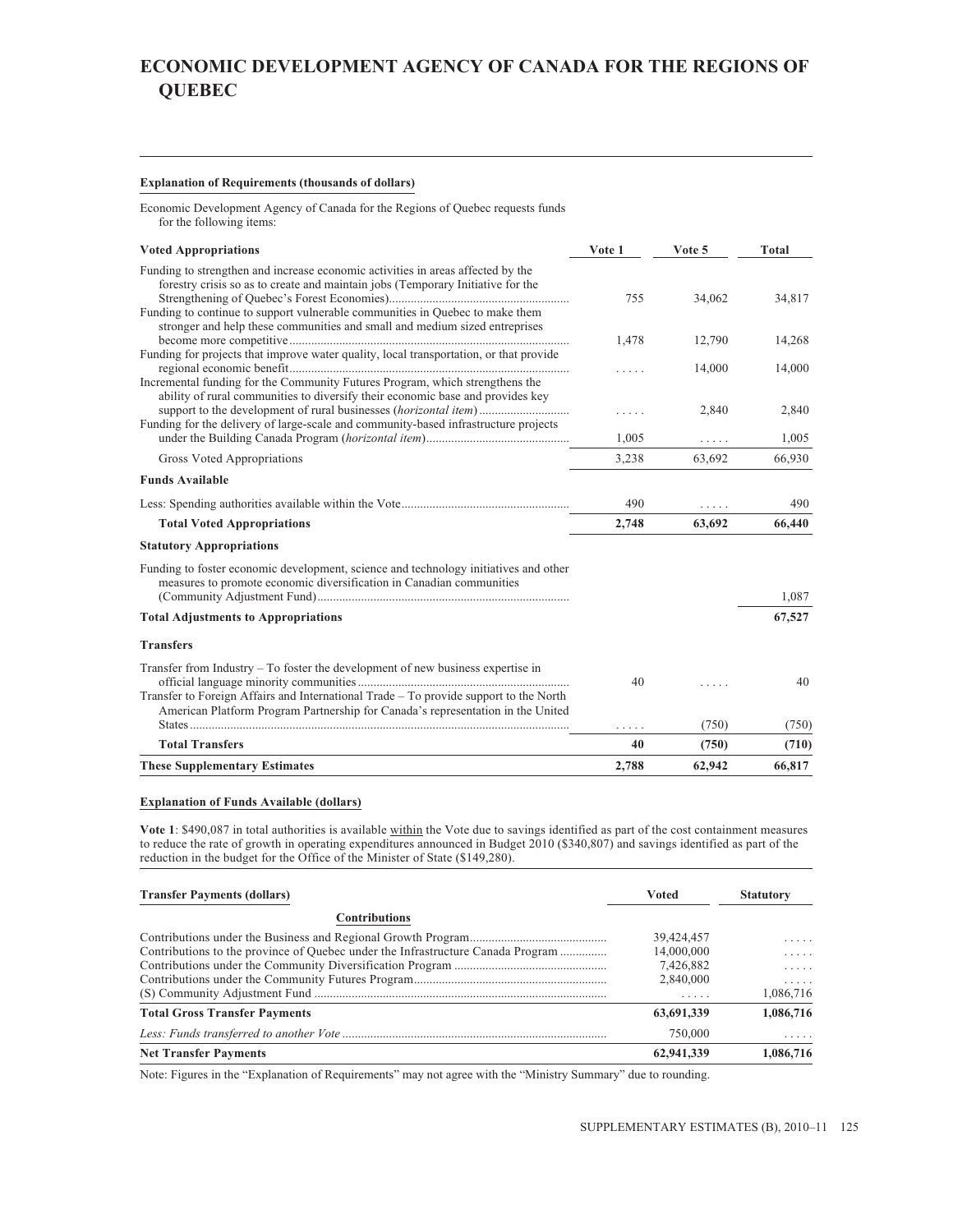|                |                                                                                                                  |                           | These Supplementary Estimates |                                                |                                   |  |
|----------------|------------------------------------------------------------------------------------------------------------------|---------------------------|-------------------------------|------------------------------------------------|-----------------------------------|--|
|                | Vote (dollars)                                                                                                   | Authorities<br>to date    | <b>Transfers</b>              | <b>Adjustments to</b><br><b>Appropriations</b> | <b>Total Estimates</b><br>to date |  |
|                |                                                                                                                  |                           |                               |                                                |                                   |  |
|                | Department                                                                                                       |                           |                               |                                                |                                   |  |
| 1 <sub>b</sub> | Operating expenditures, and                                                                                      |                           |                               |                                                |                                   |  |
|                | (a) recoverable expenditures incurred in respect of the<br>Prairie Provinces Water Board, the Qu'Appelle Basin   |                           |                               |                                                |                                   |  |
|                | Study Board and the St. John River Basin Study                                                                   |                           |                               |                                                |                                   |  |
|                | Board:                                                                                                           |                           |                               |                                                |                                   |  |
|                | $(b)$ authority for the Minister of the Environment to                                                           |                           |                               |                                                |                                   |  |
|                | engage such consultants as may be required by the<br>Boards identified in paragraph $(a)$ , at such              |                           |                               |                                                |                                   |  |
|                | remuneration as those Boards may determine;                                                                      |                           |                               |                                                |                                   |  |
|                | $(c)$ recoverable expenditures incurred in respect of                                                            |                           |                               |                                                |                                   |  |
|                | Regional Water Resources Planning Investigations                                                                 |                           |                               |                                                |                                   |  |
|                | and Water Resources Inventories;<br>$(d)$ authority to make recoverable advances not                             |                           |                               |                                                |                                   |  |
|                | exceeding the aggregate of the amount of the shares                                                              |                           |                               |                                                |                                   |  |
|                | of the Provinces of Manitoba and Ontario of the cost                                                             |                           |                               |                                                |                                   |  |
|                | of regulating the levels of Lake of the Woods and Lac                                                            |                           |                               |                                                |                                   |  |
|                | Seul;<br>(e) authority to make recoverable advances not                                                          |                           |                               |                                                |                                   |  |
|                | exceeding the aggregate of the amount of the shares                                                              |                           |                               |                                                |                                   |  |
|                | of provincial and outside agencies of the cost of                                                                |                           |                               |                                                |                                   |  |
|                | hydrometric surveys;<br>( <i>f</i> ) pursuant to paragraph 29.1(2)( <i>a</i> ) of the <i>Financial</i>           |                           |                               |                                                |                                   |  |
|                | Administration Act, authority to expend in the current                                                           |                           |                               |                                                |                                   |  |
|                | fiscal year revenues received during the fiscal year                                                             |                           |                               |                                                |                                   |  |
|                | arising from the operations of the department funded                                                             |                           |                               |                                                |                                   |  |
|                | from this Vote; and<br>$(g)$ the payment to each member of the Queen's Privy                                     |                           |                               |                                                |                                   |  |
|                | Council for Canada who is a Minister without                                                                     |                           |                               |                                                |                                   |  |
|                | Portfolio or a Minister of State who does not preside                                                            |                           |                               |                                                |                                   |  |
|                | over a Ministry of State of a salary not to exceed the                                                           |                           |                               |                                                |                                   |  |
|                | salary paid to Ministers of State who preside over                                                               |                           |                               |                                                |                                   |  |
|                | Ministries of State under the Salaries Act, as adjusted<br>pursuant to the Parliament of Canada Act and pro rata |                           |                               |                                                |                                   |  |
|                | for any period of less than a year $-$ To authorize the                                                          |                           |                               |                                                |                                   |  |
|                | transfer of \$448,175 from Indian Affairs and                                                                    |                           |                               |                                                |                                   |  |
|                | Northern Development Vote 10, Appropriation Act                                                                  |                           |                               |                                                |                                   |  |
| 5b             | $No. 2, 2010-11$ for the purposes of this Vote<br>Capital expenditures and authority to make payments            | 819,348,651               | (864, 045)                    | 1                                              | 818,484,607                       |  |
|                | to provinces or municipalities as contributions                                                                  |                           |                               |                                                |                                   |  |
|                | towards construction done by those bodies and                                                                    |                           |                               |                                                |                                   |  |
|                | authority to make recoverable advances not exceeding                                                             |                           |                               |                                                |                                   |  |
|                | the amount of the shares of provincial and outside<br>agencies of the cost of joint projects including           |                           |                               |                                                |                                   |  |
|                | expenditures on other than federal property                                                                      | 53,865,740                |                               | 3,310,000                                      | 57,175,740                        |  |
|                | 10b The grants listed in the Estimates and contributions,                                                        |                           |                               |                                                |                                   |  |
|                | contributions to developing countries in accordance                                                              |                           |                               |                                                |                                   |  |
|                | with the Multilateral Fund of the Montreal Protocol<br>taking the form of cash payments or the provision of      |                           |                               |                                                |                                   |  |
|                | goods, equipment or services – To authorize the                                                                  |                           |                               |                                                |                                   |  |
|                | transfer of \$923,320 from Environment Vote 1, and                                                               |                           |                               |                                                |                                   |  |
|                | \$463,246 from Fisheries and Oceans Vote 10,                                                                     |                           |                               |                                                |                                   |  |
|                | <i>Appropriation Act No. 2, 2010–11</i> for the purposes of<br>this Vote and to provide a further amount of      |                           |                               |                                                |                                   |  |
| (S)            |                                                                                                                  | 159,002,461<br>89,119,632 | 1,386,566<br>.                | 1,860,680<br>.                                 | 162,249,707<br>89,119,632         |  |
| (S)            | Minister of the Environment – Salary and motor car                                                               |                           |                               |                                                |                                   |  |
|                |                                                                                                                  | 78,649                    | .                             | .                                              | 78,649                            |  |
|                |                                                                                                                  | 1,121,415,133             | 522,521                       | 5,170,681                                      | 1,127,108,335                     |  |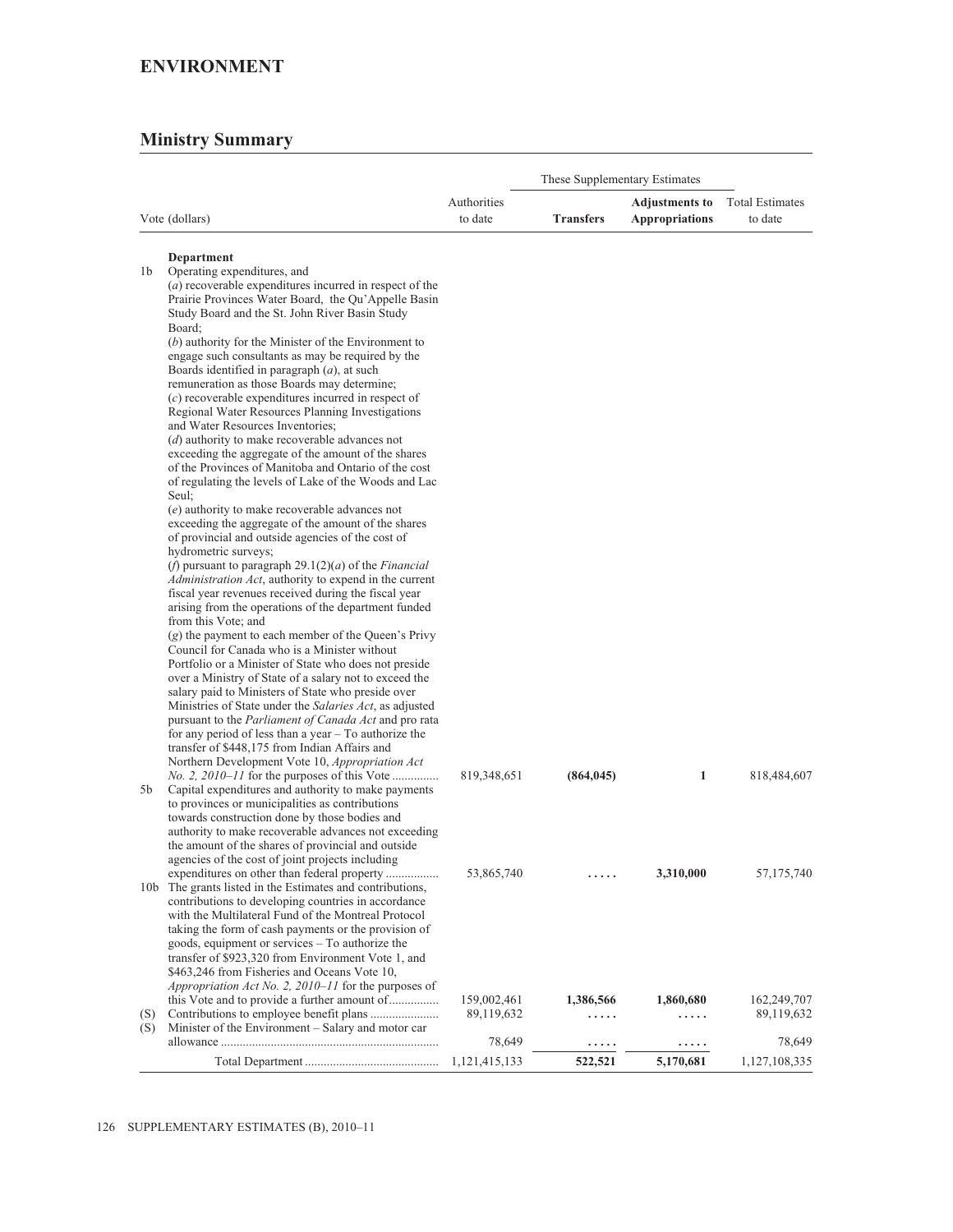### **ENVIRONMENT**

### **Ministry Summary**

|            |                                                                                                                                                                                                                                                                                                                                                                                                                                                                                                                                                                                                                                                                                         |                                       | These Supplementary Estimates |                                                |                                       |
|------------|-----------------------------------------------------------------------------------------------------------------------------------------------------------------------------------------------------------------------------------------------------------------------------------------------------------------------------------------------------------------------------------------------------------------------------------------------------------------------------------------------------------------------------------------------------------------------------------------------------------------------------------------------------------------------------------------|---------------------------------------|-------------------------------|------------------------------------------------|---------------------------------------|
|            | Vote (dollars)                                                                                                                                                                                                                                                                                                                                                                                                                                                                                                                                                                                                                                                                          | Authorities<br>to date                | <b>Transfers</b>              | <b>Adjustments to</b><br><b>Appropriations</b> | <b>Total Estimates</b><br>to date     |
| (S)        | <b>Canadian Environmental Assessment Agency</b><br>15b Program expenditures, contributions and, pursuant to<br>paragraph $29.1(2)(a)$ of the Financial Administration<br>Act, authority to expend revenues received during the<br>fiscal year arising from the provision of<br>environmental assessment services including the<br>conduct of panel reviews, comprehensive studies,<br>mediations, training and information publications by<br>the Canadian Environmental Assessment Agency                                                                                                                                                                                              | 29,406,260<br>2,654,634<br>32,060,894 | .                             | 160,000<br>.<br>160,000                        | 29,566,260<br>2,654,634<br>32,220,894 |
| 20<br>(S)  | <b>National Round Table on the Environment and</b><br>the Economy                                                                                                                                                                                                                                                                                                                                                                                                                                                                                                                                                                                                                       | 5,062,432<br>417,491                  |                               |                                                | 5,062,432<br>417,491                  |
|            |                                                                                                                                                                                                                                                                                                                                                                                                                                                                                                                                                                                                                                                                                         | 5,479,923                             | .                             | .                                              | 5,479,923                             |
|            | Parks Canada Agency<br>25b Program expenditures, including capital expenditures,<br>the grants listed in the Estimates and contributions,<br>including expenditures on other than federal property,<br>and payments to provinces and municipalities as<br>contributions towards the cost of undertakings carried<br>out by those bodies – To authorize the transfer of<br>\$763,344 from Indian Affairs and Northern<br>Development Vote 10, \$190,000 from Public Safety<br>and Emergency Preparedness Vote 5, \$25,970 from<br>National Defence Vote 5, and \$10,000 from Public<br>Safety and Emergency Preparedness Vote 1,<br>Appropriation Act No. 2, 2010–11 for the purposes of | 760,678,505                           | 989,314                       | 1                                              | 761,667,820                           |
| 30         | Payments to the New Parks and Historic Sites<br>Account for the purposes of establishing new national<br>parks, national historic sites and related heritage<br>areas, as set out in section 21 of the Parks Canada                                                                                                                                                                                                                                                                                                                                                                                                                                                                     |                                       |                               |                                                |                                       |
| (S)<br>(S) | Expenditures equivalent to revenues resulting from<br>the conduct of operations pursuant to section 20 of the                                                                                                                                                                                                                                                                                                                                                                                                                                                                                                                                                                           | 500,000<br>46,229,293                 | .                             | .                                              | 500,000<br>46,229,293                 |
|            |                                                                                                                                                                                                                                                                                                                                                                                                                                                                                                                                                                                                                                                                                         | 111,000,000                           | .                             | .                                              | 111,000,000                           |
|            |                                                                                                                                                                                                                                                                                                                                                                                                                                                                                                                                                                                                                                                                                         | 918,407,798                           | 989,314                       | $\mathbf{1}$                                   | 919,397,113                           |
|            |                                                                                                                                                                                                                                                                                                                                                                                                                                                                                                                                                                                                                                                                                         | 2,077,363,748                         | 1,511,835                     | 5,330,682                                      | 2,084,206,265                         |

Note: The "Authorities to date" amount for the Parks Canada Agency includes \$49,677,260 in Vote 25, which was appropriated in 2009–10 and will be spent in 2010–11.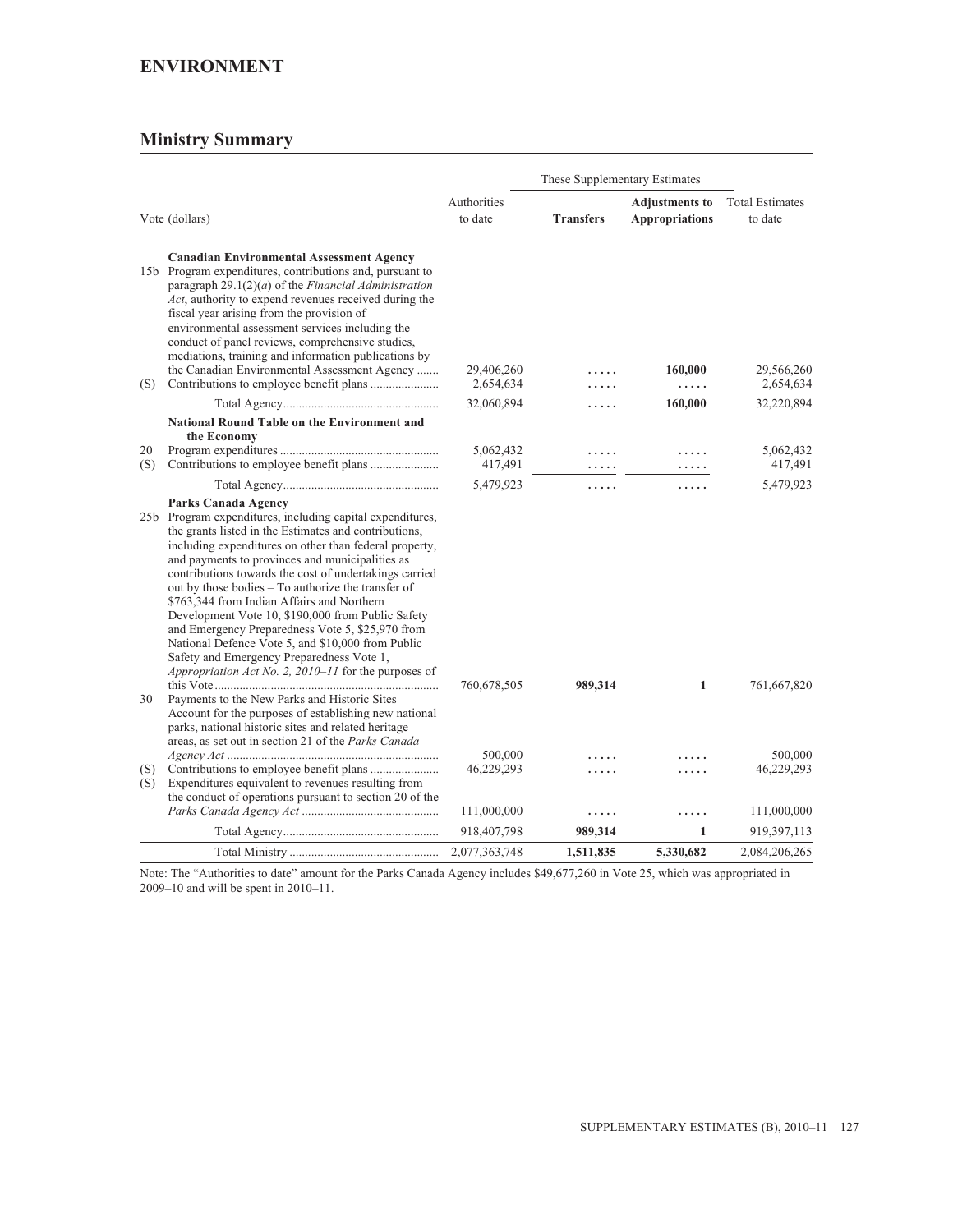#### **Explanation of Requirements (thousands of dollars)**

Environment requests funds for the following items:

| <b>Voted Appropriations</b>                                                                                                                                                                                                                                         | Vote 1             | Vote 5               | Vote 10      | <b>Total</b>  |
|---------------------------------------------------------------------------------------------------------------------------------------------------------------------------------------------------------------------------------------------------------------------|--------------------|----------------------|--------------|---------------|
| Funding for the 2010-2015 Great Lakes Action Plan for areas of<br>Funding for continued development, monitoring and reporting on                                                                                                                                    | 4,950              | .                    | 2,900        | 7,850         |
| priority environmental indicators (Canadian Environmental<br>Sustainability Indicators initiative) (horizontal item)<br>Funding for the International Assistance Envelope to support                                                                                | 6,134              | 120                  | 105          | 6,359         |
|                                                                                                                                                                                                                                                                     |                    | .                    | 5,000        | 5,000         |
| Funding for high priority projects of the Meteorological Service of                                                                                                                                                                                                 | .                  | 2,900                | .            | 2,900         |
| Funding for Canada's provision of meteorological services and<br>navigational warning services for defined regions of the Arctic                                                                                                                                    |                    |                      |              |               |
| Funding for the government response to the Joint Review Panel<br>assessment report on the Mackenzie Gas Project (horizontal                                                                                                                                         | 2,262              | 320                  | .            | 2,582         |
| Funding to continue the implementation of the Invasive Alien<br>Species Strategy for Canada which seeks to protect Canada's<br>aquatic and terrestrial ecosystems, biodiversity and indigenous<br>plant and animal species from the risks of invasive alien species | 2,517              |                      |              | 2,517         |
|                                                                                                                                                                                                                                                                     | .                  |                      | 1,000        | 1,000         |
| Funding to implement the Eeyou Marine Region Land Claim                                                                                                                                                                                                             | 459                | $\sim$ $\sim$ $\sim$ | .            | 459           |
|                                                                                                                                                                                                                                                                     | 260                | .                    | .            | 260           |
| Gross Voted Appropriations                                                                                                                                                                                                                                          | 16,582             | 3,340                | 9,005        | 28,927        |
| <b>Funds Available</b>                                                                                                                                                                                                                                              |                    |                      |              |               |
|                                                                                                                                                                                                                                                                     | 16,582<br>$\ldots$ | 30<br>.              | 6,221<br>923 | 22,833<br>923 |
| Total Funds Available                                                                                                                                                                                                                                               | 16,582             | 30                   | 7,144        | 23,756        |
| <b>Total Voted Appropriations</b>                                                                                                                                                                                                                                   | .                  | 3,310                | 1,861        | 5,171         |
| <b>Total Adjustments to Appropriations</b>                                                                                                                                                                                                                          |                    |                      |              | 5,171         |
| <b>Transfers</b>                                                                                                                                                                                                                                                    |                    |                      |              |               |
| Transfer from Fisheries and Oceans – To support Aboriginal<br>involvement in activities intended to protect terrestrial species at                                                                                                                                  |                    |                      | 463          | 463           |
| Transfer from Indian Affairs and Northern Development - To<br>support activities related to the Arctic Research Infrastructure                                                                                                                                      |                    |                      |              |               |
|                                                                                                                                                                                                                                                                     | 448                | .                    |              | 448           |
| Internal reallocation of resources – To reduce the amount of new                                                                                                                                                                                                    | (923)              |                      | 923          | .             |
| Transfer to Fisheries and Oceans – To continue the environmental<br>restoration of key aquatic areas of concern identified under the                                                                                                                                |                    |                      |              |               |
|                                                                                                                                                                                                                                                                     | (389)              | .                    | .            | (389)         |
| <b>Total Transfers</b>                                                                                                                                                                                                                                              | (864)              | .                    | 1,386        | 522           |
| <b>These Supplementary Estimates</b>                                                                                                                                                                                                                                | (864)              | 3,310                | 3,247        | 5,693         |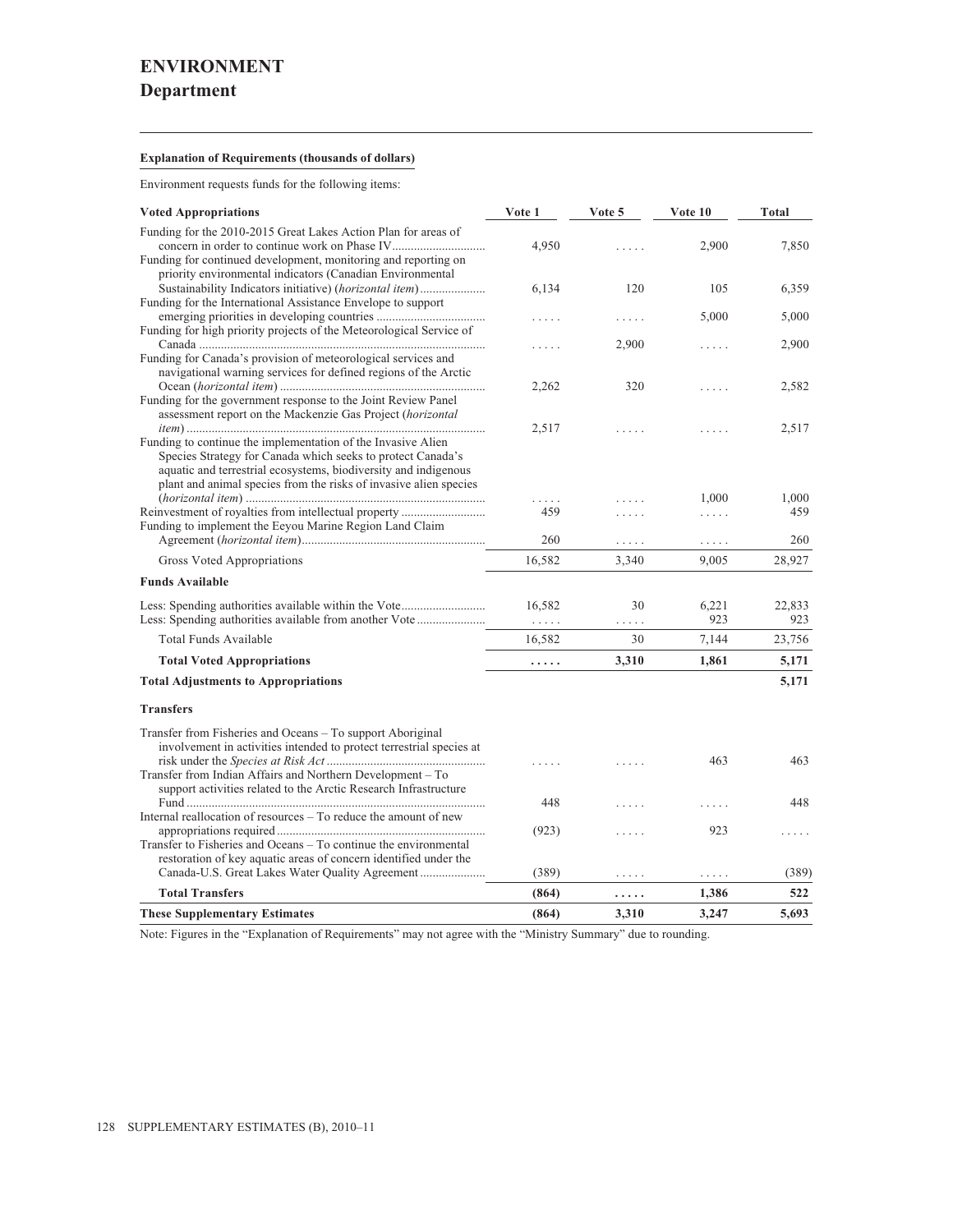#### **Explanation of Funds Available (dollars)**

**Vote 1**: \$16,582,427 in total authorities is available within the vote due to the reprofiling of funds related to the Freshwater Programs – Great Lakes Remediation and Lake Winnipeg Research Consortium (\$7,147,878); savings identified as part of the government's ongoing strategic review of departmental spending (\$6,127,080); savings identified as part of the cost containment measures to reduce the rate of growth in operating expenditures announced in Budget 2010 (\$3,026,619); and savings identified as part of the reduction in the budget for the Office of the Minister (\$280,850).

**Vote 5**: \$30,000 in total authorities is available within the Vote due to savings identified as part of the government's ongoing strategic review of departmental spending.

**Vote 10**: \$7,144,320 in total authorities is available : \$6,221,000 within the Vote and \$923,320 from Vote 1 due to savings identified as part of the government's ongoing strategic review of departmental spending.

| <b>Transfer Payments (dollars)</b>                                             | Voted                  | <b>Statutory</b> |  |
|--------------------------------------------------------------------------------|------------------------|------------------|--|
| <b>Contributions</b>                                                           |                        |                  |  |
| Contributions to support environmental and sustainable development initiatives | 5,000,000<br>4.468.246 | .<br>.           |  |
| <b>Total Gross Transfer Payments</b>                                           | 9,468,246              | .                |  |
|                                                                                | 6.221,000              | .                |  |
| <b>Net Transfer Payments</b>                                                   | 3,247,246              | .                |  |

#### **Canadian Environmental Assessment Agency**

#### **Explanation of Requirements (thousands of dollars)**

Canadian Environmental Assessment Agency requests funds for the following items:

| <b>Voted Appropriations</b>                                                                                                                       | Vote 15 |
|---------------------------------------------------------------------------------------------------------------------------------------------------|---------|
|                                                                                                                                                   | 160     |
| $\mathbf{M}$ , and $\mathbf{M}$ , and $\mathbf{M}$ , and $\mathbf{M}$ , and $\mathbf{M}$ , and $\mathbf{M}$ , and $\mathbf{M}$ , and $\mathbf{M}$ |         |

Note: Figures in the "Explanation of Requirements" may not agree with the "Ministry Summary" due to rounding.

### **Parks Canada Agency**

#### **Explanation of Requirements (thousands of dollars)**

Parks Canada Agency requests funds for the following items:

| <b>Transfers</b>                                                                                                                                                                                                                  | Vote 25   |
|-----------------------------------------------------------------------------------------------------------------------------------------------------------------------------------------------------------------------------------|-----------|
| Transfer from Indian Affairs and Northern Development – To support activities related to the Arctic Research                                                                                                                      | 763       |
| Transfer from Public Safety and Emergency Preparedness – For the building and unveiling of a memorial in Montreal<br>Transfer from National Defence – For investments in search and rescue coordination initiatives across Canada | 200<br>26 |
| <b>These Supplementary Estimates</b>                                                                                                                                                                                              | 989       |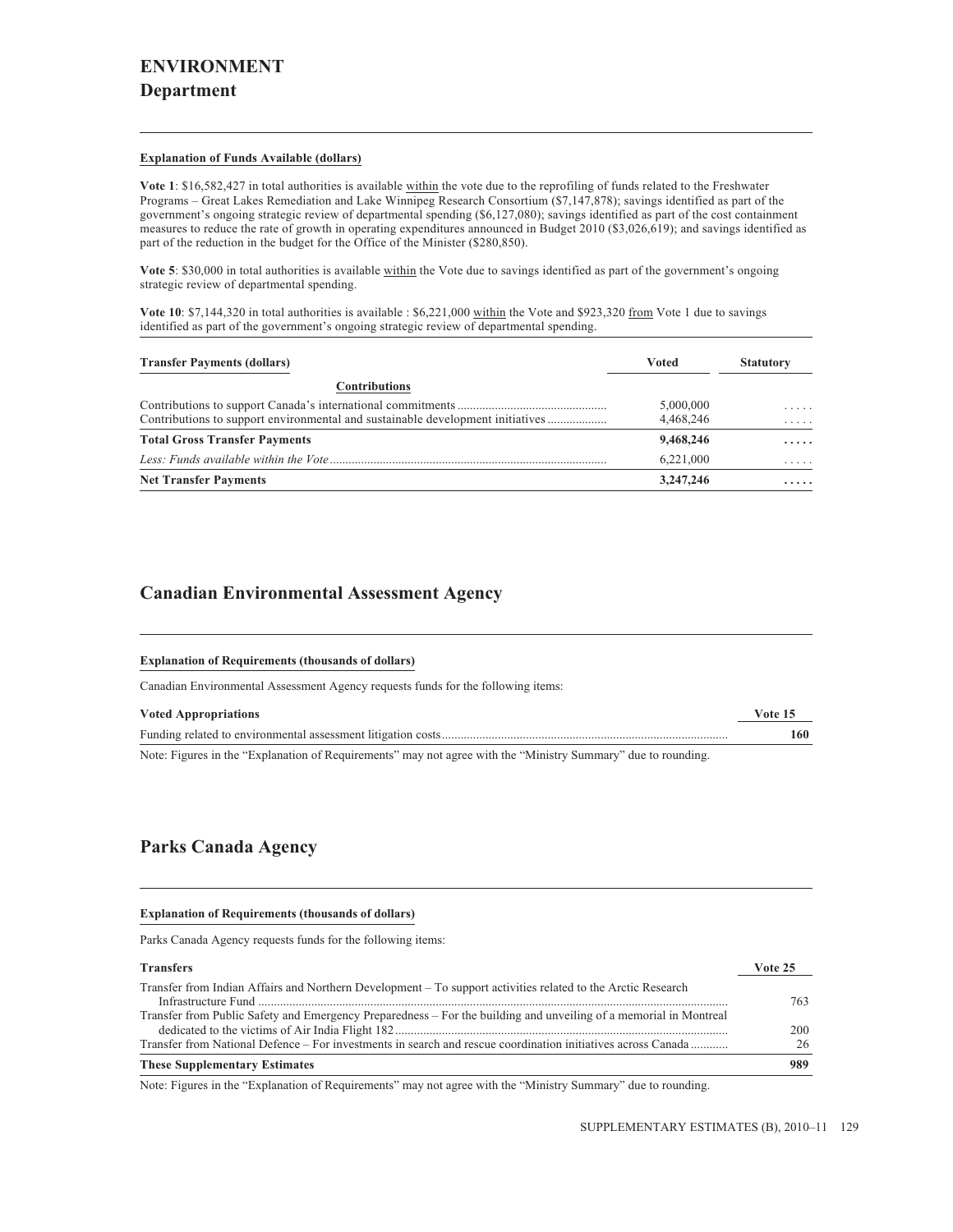|                            |                                                                                                                                                                                                                                                                                                                                                                                                                                                                                                                                                                                                                                                                                                                                                                                                                                                                                                                                                                                                                                                                                                                     |                              | These Supplementary Estimates |                                                |                                   |
|----------------------------|---------------------------------------------------------------------------------------------------------------------------------------------------------------------------------------------------------------------------------------------------------------------------------------------------------------------------------------------------------------------------------------------------------------------------------------------------------------------------------------------------------------------------------------------------------------------------------------------------------------------------------------------------------------------------------------------------------------------------------------------------------------------------------------------------------------------------------------------------------------------------------------------------------------------------------------------------------------------------------------------------------------------------------------------------------------------------------------------------------------------|------------------------------|-------------------------------|------------------------------------------------|-----------------------------------|
|                            | Vote (dollars)                                                                                                                                                                                                                                                                                                                                                                                                                                                                                                                                                                                                                                                                                                                                                                                                                                                                                                                                                                                                                                                                                                      | Authorities<br>to date       | <b>Transfers</b>              | <b>Adjustments to</b><br><b>Appropriations</b> | <b>Total Estimates</b><br>to date |
| 1a<br>5b<br>$\frac{7b}{2}$ | Department<br>Operating expenditures and the payment to each<br>member of the Queen's Privy Council for Canada<br>who is a Minister without Portfolio or a Minister of<br>State who does not preside over a Ministry of State of<br>a salary not to exceed the salary paid to Ministers of<br>State who preside over Ministries of State under the<br>Salaries Act, as adjusted pursuant to the Parliament of<br>Canada Act and pro rata for any period of less than a<br>year and authority to expend revenue received during<br>The grants listed in the Estimates and contributions<br>Authority to make payments from April 1, 2010 to<br>March 31, 2011, under the Bretton Woods and<br>Related Agreements Act to: the International Finance<br>Corporation for SME Finance Challenge Initiatives an<br>amount not to exceed \$20,000,000; the International<br>Finance Corporation for the Fast Start Climate<br>Change Initiative an amount not to exceed<br>\$5,830,000; and the International Bank for<br>Reconstruction and Development for the Agriculture<br>Advance Market Commitment an amount not to | 127, 195, 842<br>319,195,054 |                               | 1                                              | 127, 195, 842<br>319,195,055      |
| (S)                        |                                                                                                                                                                                                                                                                                                                                                                                                                                                                                                                                                                                                                                                                                                                                                                                                                                                                                                                                                                                                                                                                                                                     | .<br>12,836,097              |                               | 1<br>.                                         | 12,836,097                        |
| (S)                        | Minister of Finance - Salary and motor car allowance                                                                                                                                                                                                                                                                                                                                                                                                                                                                                                                                                                                                                                                                                                                                                                                                                                                                                                                                                                                                                                                                | 78,649                       |                               | .                                              | 78,649                            |
| (S)<br>(S)                 | Canada Health Transfer (Part V.1 -                                                                                                                                                                                                                                                                                                                                                                                                                                                                                                                                                                                                                                                                                                                                                                                                                                                                                                                                                                                                                                                                                  |                              |                               | (2,909,000,000)                                | 28,432,000,000                    |
| (S)                        | Federal-Provincial Fiscal Arrangements Act)  25,426,286,000<br>Fiscal Equalization (Part I - Federal-Provincial                                                                                                                                                                                                                                                                                                                                                                                                                                                                                                                                                                                                                                                                                                                                                                                                                                                                                                                                                                                                     |                              |                               | 15,712,000                                     | 25,441,998,000                    |
| (S)                        | Canada Social Transfer (Part V.1 -                                                                                                                                                                                                                                                                                                                                                                                                                                                                                                                                                                                                                                                                                                                                                                                                                                                                                                                                                                                                                                                                                  |                              |                               | 509,503,000                                    | 14,881,503,000                    |
| (S)                        | Federal-Provincial Fiscal Arrangements Act)  11,178,703,000<br>Transitional assistance to provinces entering into the<br>harmonized value-added tax framework (Part III.1 -                                                                                                                                                                                                                                                                                                                                                                                                                                                                                                                                                                                                                                                                                                                                                                                                                                                                                                                                         |                              |                               |                                                | 11,178,703,000                    |
| (S)                        | Federal-Provincial Fiscal Arrangements Act)<br>Territorial Financing (Part I.1 - Federal-Provincial                                                                                                                                                                                                                                                                                                                                                                                                                                                                                                                                                                                                                                                                                                                                                                                                                                                                                                                                                                                                                 | 3,769,000,000                |                               |                                                | 3,769,000,000                     |
| (S)                        | Payments to International Development Association                                                                                                                                                                                                                                                                                                                                                                                                                                                                                                                                                                                                                                                                                                                                                                                                                                                                                                                                                                                                                                                                   | 2,663,567,000                |                               |                                                | 2,663,567,000                     |
| (S)                        | Wait Times Reduction Transfer (Part V.1)                                                                                                                                                                                                                                                                                                                                                                                                                                                                                                                                                                                                                                                                                                                                                                                                                                                                                                                                                                                                                                                                            | 384,280,000                  |                               |                                                | 384,280,000                       |
| (S)                        | Federal-Provincial Fiscal Arrangements Act)<br>Payment to Ontario Related to the Canada Health                                                                                                                                                                                                                                                                                                                                                                                                                                                                                                                                                                                                                                                                                                                                                                                                                                                                                                                                                                                                                      | 250,000,000                  |                               |                                                | 250,000,000                       |
|                            | Transfer ( <i>Budget Implementation Act, 2009</i> )<br>(S) Incentive for Provinces to Eliminate Taxes on Capital<br>(Part IV - Federal-Provincial Fiscal Arrangements                                                                                                                                                                                                                                                                                                                                                                                                                                                                                                                                                                                                                                                                                                                                                                                                                                                                                                                                               | 195,300,000                  | .                             | .                                              | 195,300,000                       |
| (S)                        | Establishment of a Canadian Securities Regulation<br>Regime and Canadian Regulatory Authority (Budget                                                                                                                                                                                                                                                                                                                                                                                                                                                                                                                                                                                                                                                                                                                                                                                                                                                                                                                                                                                                               | 188,000,000                  |                               | 40,100,000                                     | 228,100,000                       |
|                            |                                                                                                                                                                                                                                                                                                                                                                                                                                                                                                                                                                                                                                                                                                                                                                                                                                                                                                                                                                                                                                                                                                                     | 150,000,000                  |                               |                                                | 150,000,000                       |
| (S)                        |                                                                                                                                                                                                                                                                                                                                                                                                                                                                                                                                                                                                                                                                                                                                                                                                                                                                                                                                                                                                                                                                                                                     | 140,000,000                  |                               |                                                | 140,000,000                       |
| (S)                        | Debt payments on behalf of poor countries to<br>International Organizations pursuant to section 18(1)                                                                                                                                                                                                                                                                                                                                                                                                                                                                                                                                                                                                                                                                                                                                                                                                                                                                                                                                                                                                               | 76,200,000                   |                               |                                                | 76,200,000                        |
| (S)                        | Subsidy Resources to the International Monetary<br>Fund's Poverty Reduction and Growth Trust<br>(Section 8 – Bretton Woods and Related Agreements                                                                                                                                                                                                                                                                                                                                                                                                                                                                                                                                                                                                                                                                                                                                                                                                                                                                                                                                                                   |                              |                               |                                                |                                   |
| (S)                        | Statutory Subsidies (Constitution Acts, 1867-1982,                                                                                                                                                                                                                                                                                                                                                                                                                                                                                                                                                                                                                                                                                                                                                                                                                                                                                                                                                                                                                                                                  | 40,000,000                   |                               |                                                | 40,000,000                        |
|                            |                                                                                                                                                                                                                                                                                                                                                                                                                                                                                                                                                                                                                                                                                                                                                                                                                                                                                                                                                                                                                                                                                                                     | 32,000,000                   | .                             | .                                              | 32,000,000                        |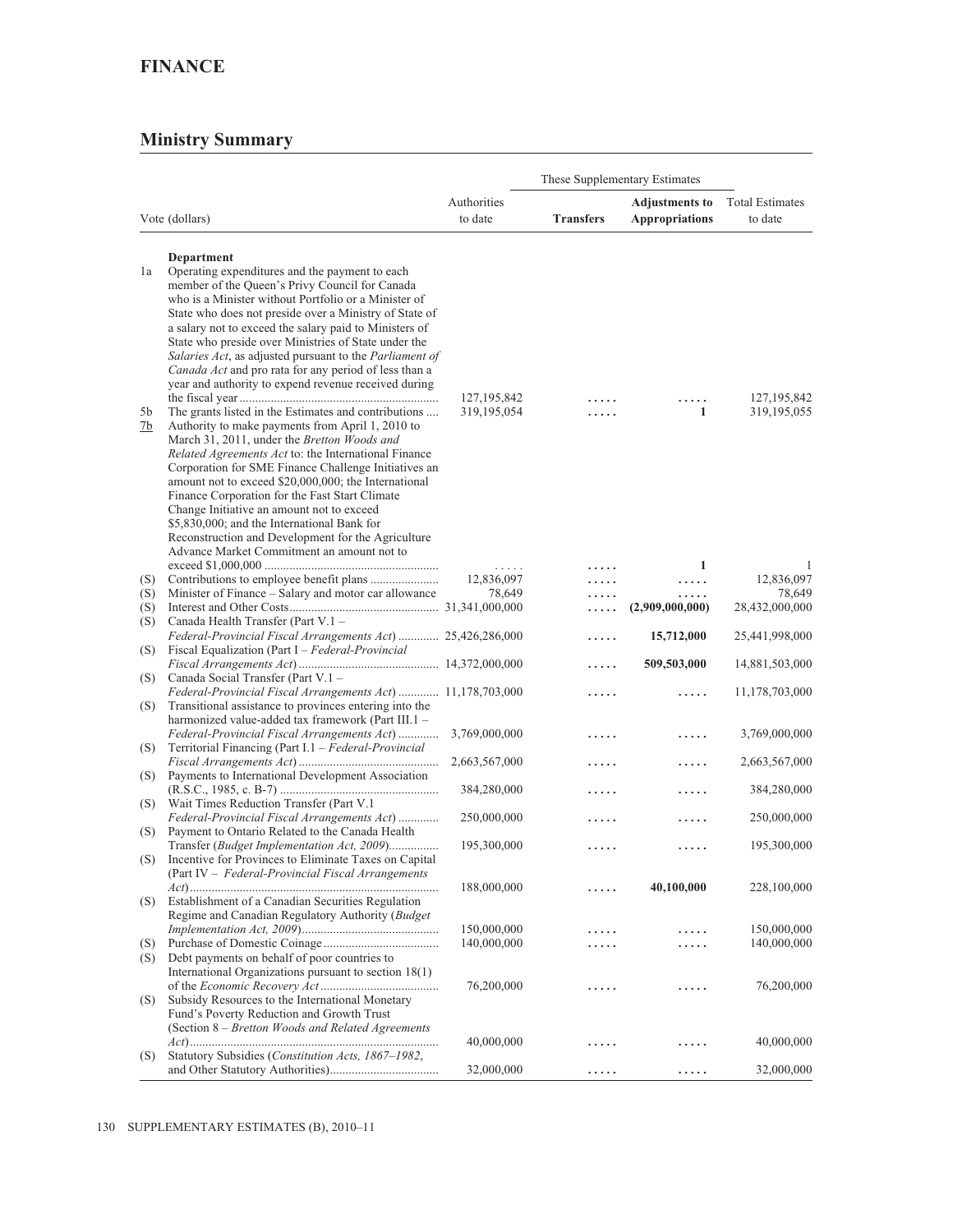# **FINANCE**

|     |                                                                                                           |                 | These Supplementary Estimates |                       |                        |
|-----|-----------------------------------------------------------------------------------------------------------|-----------------|-------------------------------|-----------------------|------------------------|
|     |                                                                                                           | Authorities     |                               | <b>Adjustments to</b> | <b>Total Estimates</b> |
|     | Vote (dollars)                                                                                            | to date         | <b>Transfers</b>              | <b>Appropriations</b> | to date                |
|     |                                                                                                           |                 |                               |                       |                        |
| (S) | Canadian Securities Regulation Regime Transition                                                          |                 |                               |                       |                        |
|     | Office (Canadian Securities Regulation Regime                                                             | 11,000,000      |                               |                       | 11,000,000             |
| (S) | Youth Allowances Recovery (Federal-Provincial                                                             |                 |                               |                       |                        |
|     |                                                                                                           | (649, 810, 000) |                               | .                     | (649, 810, 000)        |
| (S) | Alternative Payments for Standing Programs<br>(Part VI – Federal-Provincial Fiscal Arrangements)          |                 |                               |                       |                        |
|     |                                                                                                           |                 |                               |                       | (2,949,851,000)        |
| (S) | Small and Medium Enterprise (SME) Finance                                                                 |                 |                               |                       |                        |
|     | Challenge (Bretton Woods and Related Agreements                                                           |                 |                               |                       |                        |
| (S) | Fast Start Climate Change Financing (Bretton Woods                                                        |                 |                               | 20,000,000            | 20,000,000             |
|     |                                                                                                           |                 |                               | 5,830,000             | 5,830,000              |
| (S) | Agriculture Advance Market Commitment (Bretton                                                            |                 |                               |                       |                        |
|     | Woods and Related Agreements Act, Section 8)                                                              |                 |                               | 1,000,000             | 1,000,000              |
|     |                                                                                                           |                 |                               | (2,316,854,998)       | 84,760,125,644         |
|     | L10 In accordance with the Bretton Woods and Related                                                      |                 |                               |                       |                        |
|     | Agreements Act, the issuance and payment of<br>non-interest bearing, non-negotiable demand notes in       |                 |                               |                       |                        |
|     | an amount not to exceed \$384,280,000 to the                                                              |                 |                               |                       |                        |
|     |                                                                                                           | 1               |                               |                       | 1                      |
|     | L12b In accordance with the Bretton Woods and Related<br>Agreements Act, a payment from April 1, 2010 to  |                 |                               |                       |                        |
|     | March 31, 2011 not to exceed \$285,720,000 to the                                                         |                 |                               |                       |                        |
|     | International Finance Corporation as part of the Fast                                                     |                 |                               |                       |                        |
|     |                                                                                                           |                 |                               | 1                     | $\mathbf{1}$           |
| (S) | Payment to the International Finance Corporation in<br>support of the Fast Start Climate Change Financing |                 |                               |                       |                        |
|     | Initiative (Bretton Woods and Related Agreements                                                          |                 |                               |                       |                        |
|     |                                                                                                           |                 | .                             | 285,720,000           | 285,720,000            |
|     |                                                                                                           | $\mathbf{1}$    | .                             | 285,720,001           | 285,720,002            |
|     |                                                                                                           |                 | .                             | (2,031,134,997)       | 85,045,845,646         |
|     | <b>Auditor General</b>                                                                                    |                 |                               |                       |                        |
| 15  | Program expenditures and, pursuant to<br>paragraph $29.1(2)(a)$ of the <i>Financial Administration</i>    |                 |                               |                       |                        |
|     | Act, authority to expend revenues received to offset                                                      |                 |                               |                       |                        |
|     | related expenditures incurred in the fiscal year arising                                                  |                 |                               |                       |                        |
|     | from the provision of audit professional services to                                                      |                 |                               |                       |                        |
|     | members of the Canadian Council of Legislative                                                            | 78,768,430      |                               |                       | 78,768,430             |
| (S) |                                                                                                           | 9,960,917       | .                             |                       | 9,960,917              |
|     |                                                                                                           | 88,729,347      | .                             | .                     | 88,729,347             |
|     | <b>Canadian International Trade Tribunal</b>                                                              |                 |                               |                       |                        |
| 20  |                                                                                                           | 10,823,897      | .                             |                       | 10,823,897             |
| (S) |                                                                                                           | 1,466,634       | .                             | .                     | 1,466,634              |
|     |                                                                                                           | 12,290,531      | .                             | .                     | 12,290,531             |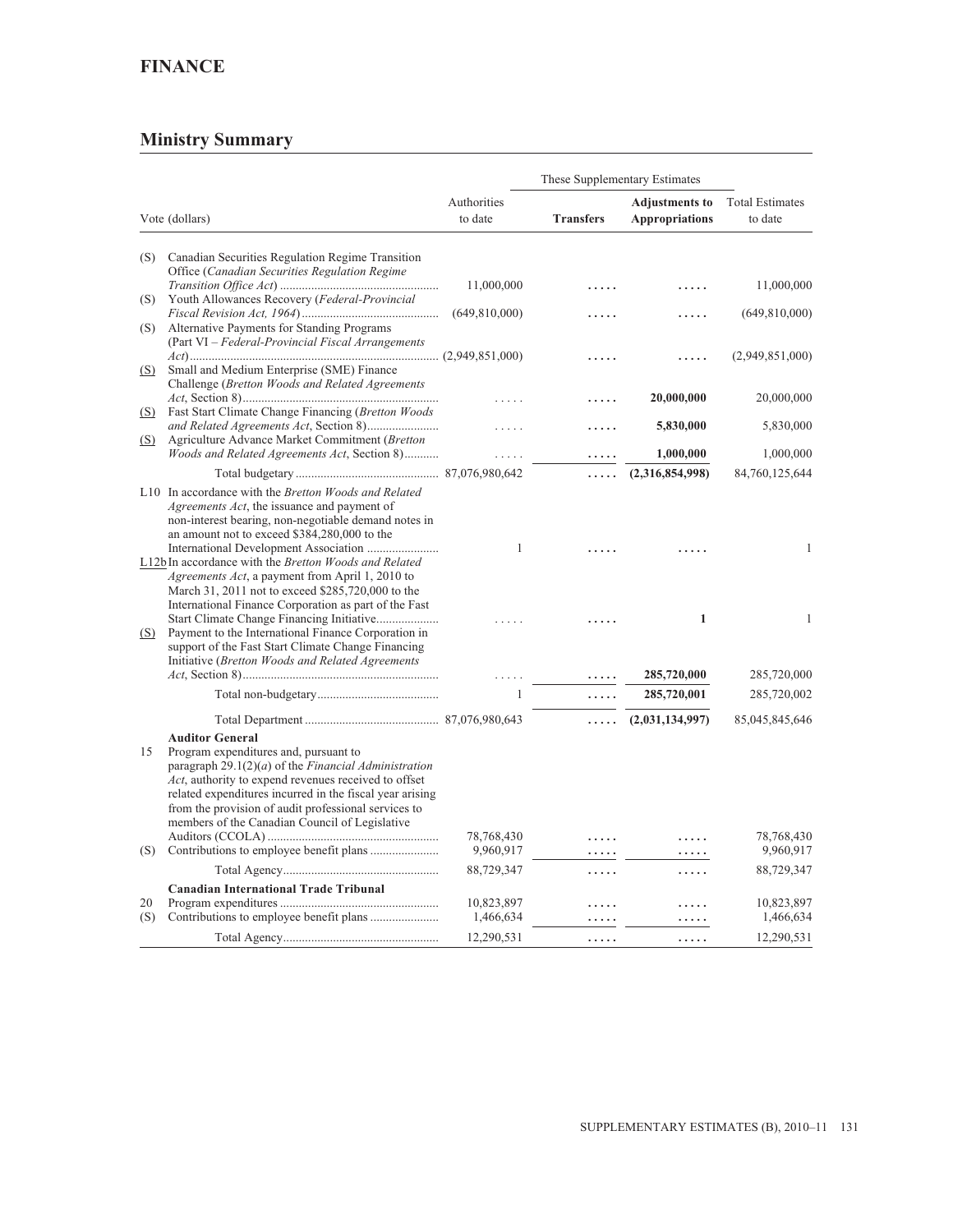### **FINANCE**

|                 |                                                                                                                                                                                                                                                 |                           | These Supplementary Estimates |                                         |                                   |
|-----------------|-------------------------------------------------------------------------------------------------------------------------------------------------------------------------------------------------------------------------------------------------|---------------------------|-------------------------------|-----------------------------------------|-----------------------------------|
|                 | Vote (dollars)                                                                                                                                                                                                                                  | Authorities<br>to date    | <b>Transfers</b>              | <b>Adjustments to</b><br>Appropriations | <b>Total Estimates</b><br>to date |
|                 | <b>Financial Transactions and Reports Analysis</b><br><b>Centre of Canada</b>                                                                                                                                                                   |                           |                               |                                         |                                   |
| 25 <sub>b</sub> |                                                                                                                                                                                                                                                 | 47,496,950                |                               | 3,392,539                               | 50,889,489                        |
| (S)             |                                                                                                                                                                                                                                                 | 4,393,772                 | .                             |                                         | 4,393,772                         |
|                 |                                                                                                                                                                                                                                                 | 51,890,722                |                               | 3,392,539                               | 55,283,261                        |
| 30<br>(S)       | <b>Office of the Superintendent of Financial</b><br><b>Institutions</b><br>Spending of revenues pursuant to subsection $17(2)$ of<br>the Office of the Superintendent of Financial<br><i>Institutions Act</i> (R.S.C., 1985, c. 18 (3rd Supp.)) | 946,801                   |                               |                                         | 946,801                           |
|                 |                                                                                                                                                                                                                                                 | 946,802                   |                               |                                         | 946,802                           |
| 35<br>40        | PPP Canada Inc.<br>Payments to PPP Canada Inc. for operations and<br>Payments to PPP Canada Inc. for P3 Fund                                                                                                                                    | 12,700,000<br>242,500,000 |                               |                                         | 12,700,000<br>242,500,000         |
|                 |                                                                                                                                                                                                                                                 |                           |                               |                                         |                                   |
|                 |                                                                                                                                                                                                                                                 | 255,200,000               | .                             |                                         | 255,200,000                       |
|                 |                                                                                                                                                                                                                                                 |                           |                               | (2,027,742,458)                         | 85,458,295,587                    |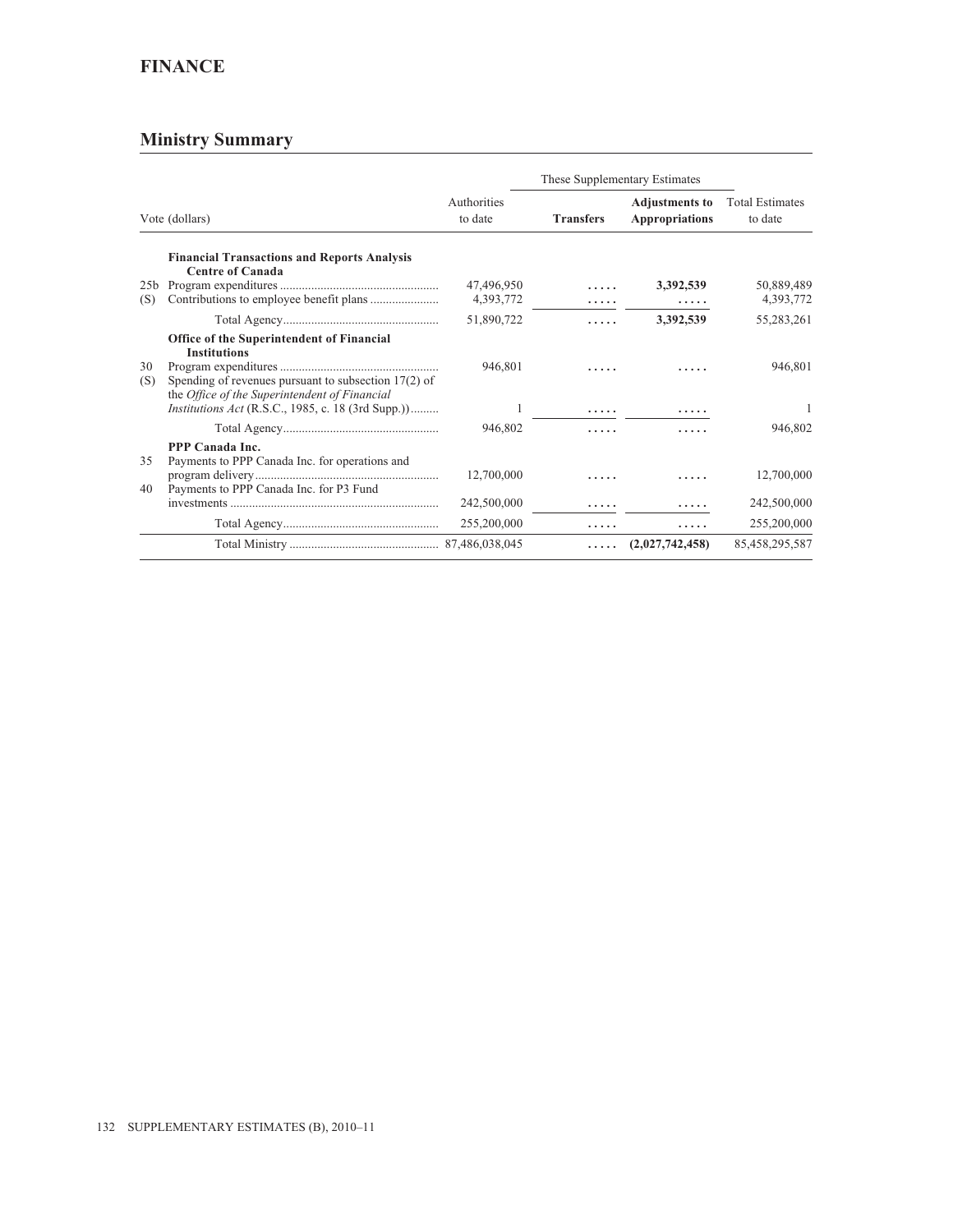#### **Explanation of Requirements (thousands of dollars)**

Finance requests funds for the following items:

| <b>Voted Appropriations</b>                                                                                                                                                                      | Vote 5 | Vote 7 | Vote L12 | Total                          |
|--------------------------------------------------------------------------------------------------------------------------------------------------------------------------------------------------|--------|--------|----------|--------------------------------|
| Authority to make payments from April 1, 2010 to March 31, 2011<br>under the Bretton Woods and Related Agreements Act, to the<br>International Finance Corporation for Fast Start Climate Change | 10,000 |        | .        | 10,000                         |
| Authority to make payments from April 1, 2010 to March 31, 2011<br>under the Bretton Woods and Related Agreements Act, to the<br>International Finance Corporation for Small and Medium          |        |        |          |                                |
| Authority to make payments from April 1, 2010 to March 31, 2011<br>under the Bretton Woods and Related Agreements Act, to the<br>International Bank for Reconstruction and Development for the   |        | .      | .        |                                |
| Gross Voted Appropriations                                                                                                                                                                       | 10,000 | .      | .        | 10,000                         |
| <b>Funds Available</b>                                                                                                                                                                           |        |        |          |                                |
|                                                                                                                                                                                                  | 10,000 | .      | .        | 10,000                         |
| <b>Total Voted Appropriations</b>                                                                                                                                                                | .      | .      | .        | .                              |
| <b>Statutory Appropriations</b>                                                                                                                                                                  |        |        |          |                                |
| Total Transfer Protection related to Fiscal Equalization<br>Revised forecast of Incentive for Provinces to Eliminate Taxes on                                                                    |        |        |          | 509,503<br>285,720<br>5,830    |
| Total Transfer Protection related to the Canada Health Transfer and<br>Canada Social Transfer to Saskatchewan and Newfoundland and                                                               |        |        |          | 40,100<br>20,000               |
|                                                                                                                                                                                                  |        |        |          | 15,712<br>1,000<br>(2,909,000) |
| <b>Total Statutory Appropriations</b>                                                                                                                                                            |        |        |          | (2,031,135)                    |
| <b>Total Adjustments to Appropriations</b>                                                                                                                                                       |        |        |          | (2,031,135)                    |
| <b>These Supplementary Estimates</b>                                                                                                                                                             |        |        |          | (2,031,135)                    |

#### **Explanation of Funds Available (dollars)**

Vote 5: \$10,000,000 in total authorities is available within the Vote due to the reprofiling of funds for the Toronto Waterfront Revitalization Initiative.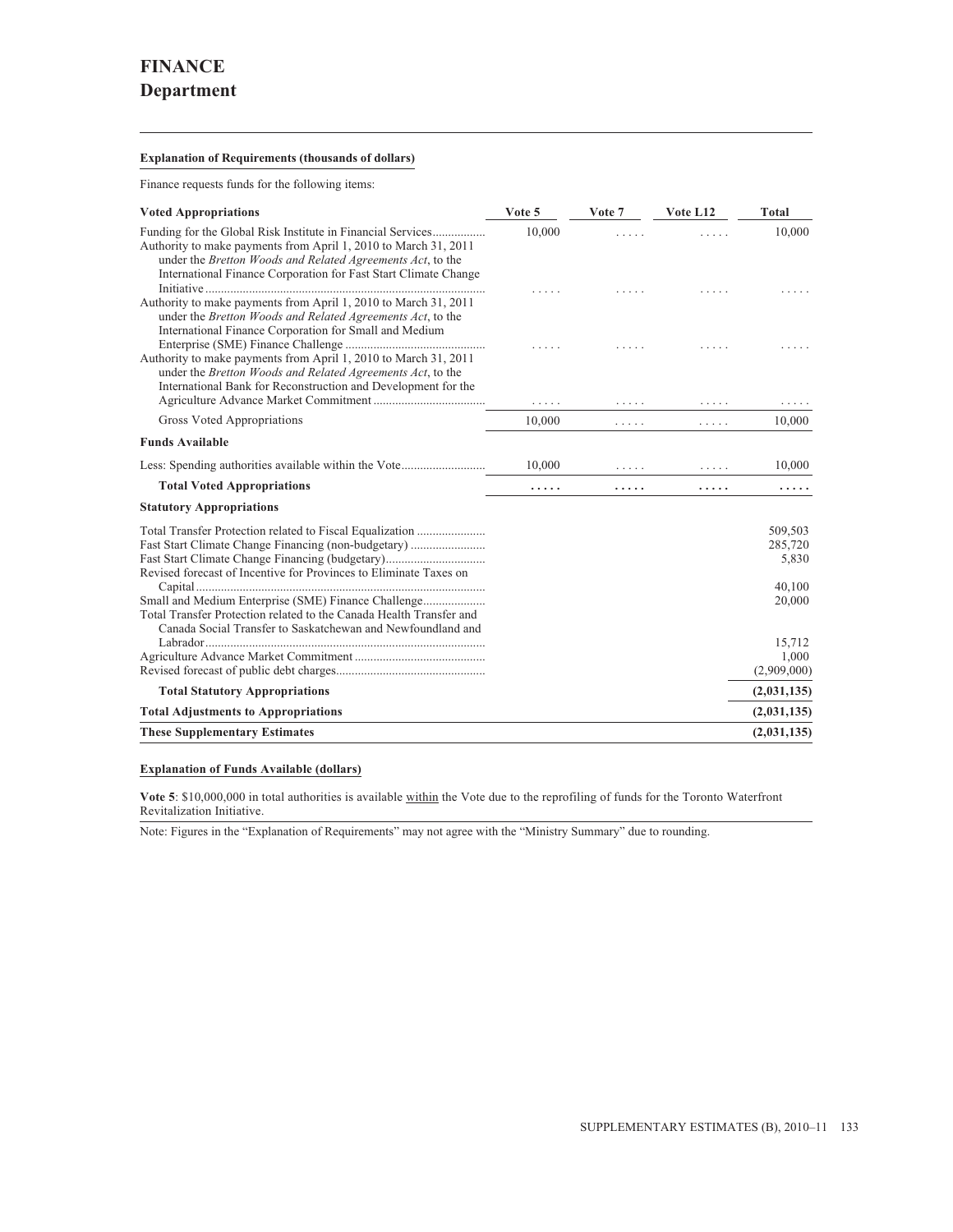# **FINANCE Department**

| <b>Transfer Payments (dollars)</b>                                                                                                                                      | <b>Voted</b> | <b>Statutory</b> |
|-------------------------------------------------------------------------------------------------------------------------------------------------------------------------|--------------|------------------|
| Grants                                                                                                                                                                  |              |                  |
|                                                                                                                                                                         | 10,000,000   |                  |
| <b>Total Gross Grants</b>                                                                                                                                               | 10,000,000   |                  |
| <b>Other Transfer Payments</b>                                                                                                                                          |              |                  |
| Fiscal Equalization (Part I – Federal-Provincial Fiscal Arrangements Act)<br>Incentive for Provinces to Eliminate Taxes on Capital (Part IV – Federal-Provincial Fiscal |              | 509,503,000      |
| Small and Medium Enterprise (SME) Finance Challenge (Bretton Woods and Related                                                                                          | .            | 40,100,000       |
|                                                                                                                                                                         |              | 20,000,000       |
| Canada Health Transfer (Part V.1 – Federal-Provincial Fiscal Arrangements Act)<br>Fast Start Climate Change Financing (Bretton Woods and Related Agreements Act,        |              | 15,712,000       |
| Agriculture Advance Market Commitment (Bretton Woods and Related Agreements                                                                                             |              | 5,830,000        |
|                                                                                                                                                                         | .            | 1,000,000        |
| <b>Total Gross Other Transfer Payments</b>                                                                                                                              | .            | 592,145,000      |
| <b>Total Gross Transfer Payments</b>                                                                                                                                    | 10,000,000   | 592,145,000      |
|                                                                                                                                                                         | 10,000,000   |                  |
| <b>Net Transfer Payments</b>                                                                                                                                            |              | 592,145,000      |

### **Financial Transactions and Reports Analysis Centre of Canada**

| <b>Explanation of Requirements (thousands of dollars)</b>                                            |                |
|------------------------------------------------------------------------------------------------------|----------------|
| Financial Transactions and Reports Analysis Centre of Canada requests funds for the following items: |                |
| <b>Voted Appropriations</b>                                                                          | <b>Vote 25</b> |
|                                                                                                      | 3.396          |
| <b>Funds Available</b>                                                                               |                |
|                                                                                                      | $\mathcal{F}$  |
| <b>These Supplementary Estimates</b>                                                                 | 3,393          |

#### **Explanation of Funds Available (dollars)**

**Vote 25**: \$3,461 in total authorities is available within the Vote due to savings identified as part of the cost containment measures to reduce the rate of growth in operating expenditures announced in Budget 2010.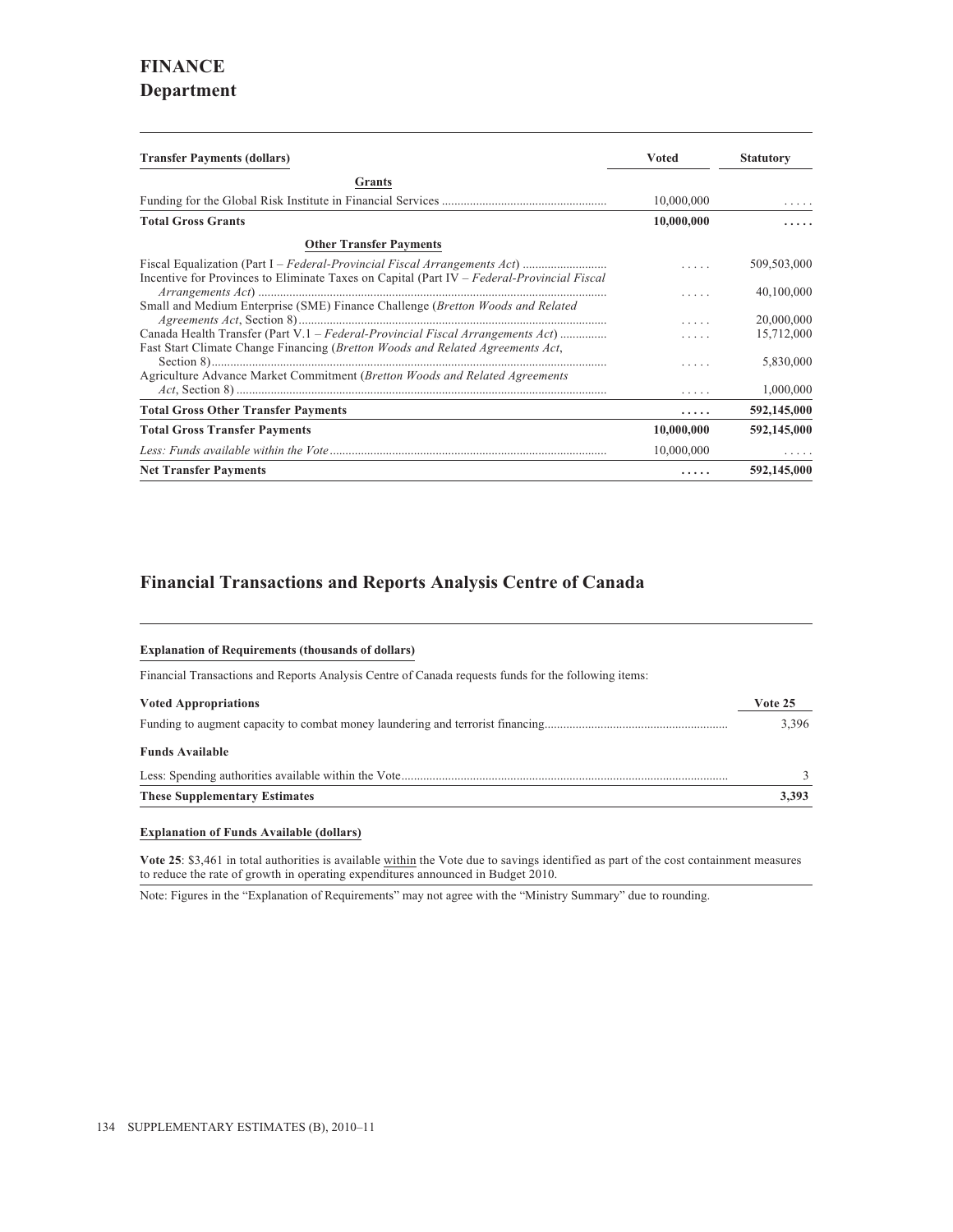### **FISHERIES AND OCEANS**

|                |                                                                                                                                                                                                                                                                                                                                                 |                            |                  | These Supplementary Estimates |                                   |  |
|----------------|-------------------------------------------------------------------------------------------------------------------------------------------------------------------------------------------------------------------------------------------------------------------------------------------------------------------------------------------------|----------------------------|------------------|-------------------------------|-----------------------------------|--|
|                |                                                                                                                                                                                                                                                                                                                                                 | Authorities<br>to date     | <b>Transfers</b> | <b>Adjustments to</b>         | <b>Total Estimates</b><br>to date |  |
|                | Vote (dollars)                                                                                                                                                                                                                                                                                                                                  |                            |                  | <b>Appropriations</b>         |                                   |  |
| 1 <sub>b</sub> | Operating expenditures, and<br>$(a)$ Canada's share of expenses of the International<br>Fisheries Commissions, authority to provide free<br>accommodation for the International Fisheries<br>Commissions and authority to make recoverable<br>advances in the amounts of the shares of the<br>International Fisheries Commissions of joint cost |                            |                  |                               |                                   |  |
|                | projects:<br>$(b)$ authority to make recoverable advances for<br>transportation, stevedoring and other shipping<br>services performed on behalf of individuals, outside<br>agencies and other governments in the course of, or<br>arising out of, the exercise of jurisdiction in                                                               |                            |                  |                               |                                   |  |
|                | navigation, including aids to navigation and shipping;<br>(c) pursuant to paragraph $29.1(2)(a)$ of the <i>Financial</i><br>Administration Act, authority to expend revenue<br>received during the fiscal year in the course of, or<br>arising from, the activities of the Canadian Coast<br>Guard; and                                         |                            |                  |                               |                                   |  |
|                | (d) the payment to each member of the Queen's Privy<br>Council for Canada who is a Minister without<br>Portfolio or a Minister of State who does not preside<br>over a Ministry of State of a salary not to exceed the                                                                                                                          |                            |                  |                               |                                   |  |
|                | salary paid to Ministers of State who preside over<br>Ministries of State under the Salaries Act, as adjusted<br>pursuant to the <i>Parliament of Canada Act</i> and pro rata<br>for any period of less than a year - To authorize the<br>transfer of \$388,900 from Environment Vote 1,                                                        |                            |                  |                               |                                   |  |
|                | \$387,000 from Transport Vote 1, and \$146,300 from<br>Indian Affairs and Northern Development Vote 1,<br>Appropriation Act No. 2, 2010–11 for the purposes of                                                                                                                                                                                  |                            |                  |                               |                                   |  |
| 5b             | this Vote and to provide a further amount of<br>Capital expenditures and authority to make payments<br>to provinces, municipalities and local or private<br>authorities as contributions towards construction done<br>by those bodies and authority for the purchase and                                                                        | 1,306,411,774              | (1,829,945)      | 20,768,113                    | 1,325,349,942                     |  |
|                | 10b The grants listed in the Estimates and contributions –<br>To authorize the transfer of \$2,506,145 from Fisheries<br>and Oceans Vote 1, <i>Appropriation Act No. 2</i> ,                                                                                                                                                                    | 438,454,260                |                  | 15,082,156                    | 453,536,416                       |  |
| (S)            |                                                                                                                                                                                                                                                                                                                                                 | 131,203,452<br>127,751,737 | 1,962,899<br>.   | 1<br>.                        | 133,166,352<br>127,751,737        |  |
| (S)            | Minister of Fisheries and Oceans – Salary and motor                                                                                                                                                                                                                                                                                             | 78,649                     | .                | .                             | 78,649                            |  |
|                |                                                                                                                                                                                                                                                                                                                                                 | 2,003,899,872              | 132,954          | 35,850,270                    | 2,039,883,096                     |  |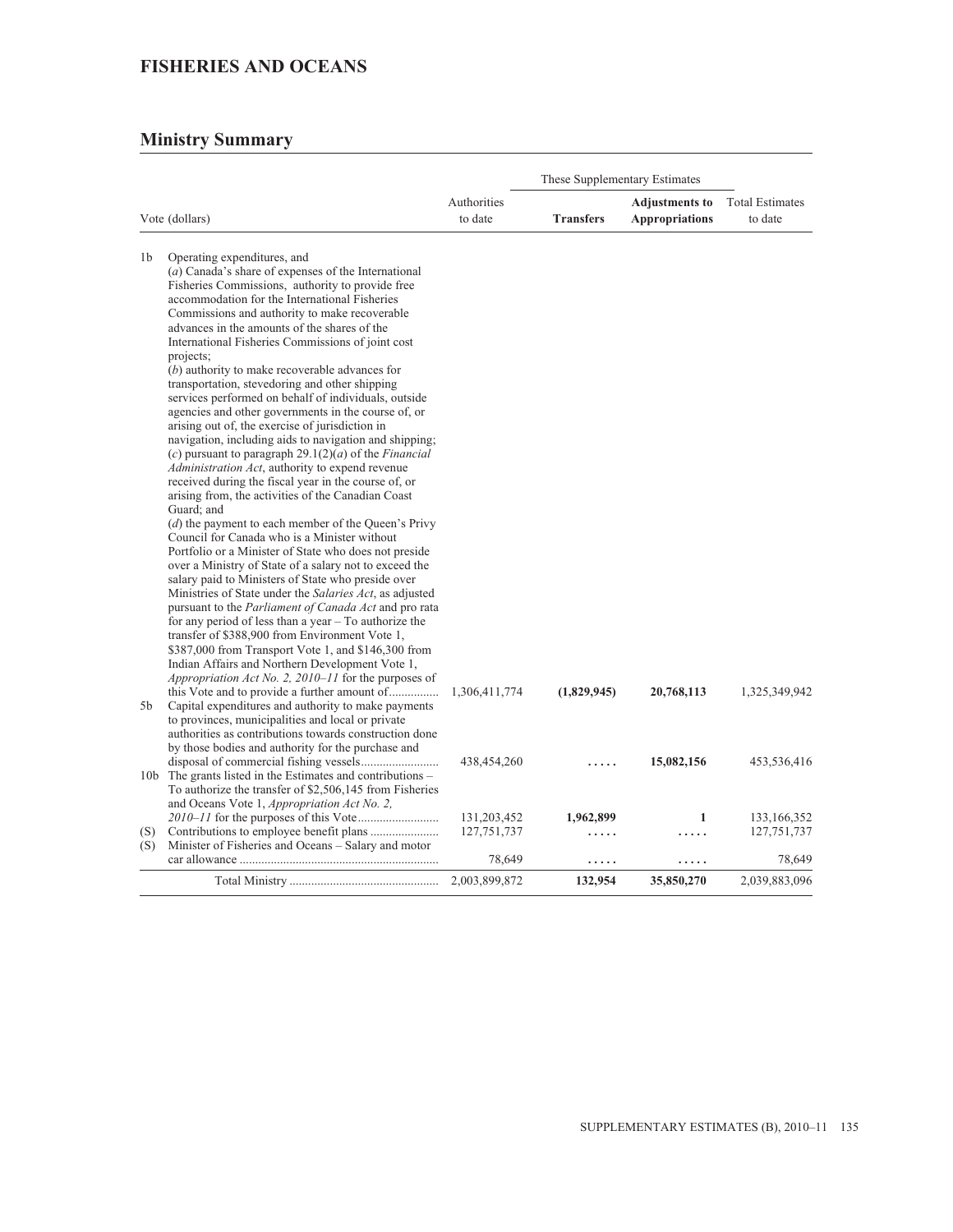### **FISHERIES AND OCEANS**

#### **Explanation of Requirements (thousands of dollars)**

Fisheries and Oceans requests funds for the following items:

| <b>Voted Appropriations</b>                                          | Vote 1 | Vote 5  | Vote 10              | Total  |
|----------------------------------------------------------------------|--------|---------|----------------------|--------|
| Funding to establish and implement new federal aquaculture           |        |         |                      |        |
| regulation and the associated regulatory program for the             |        |         |                      |        |
|                                                                      | 12,058 |         |                      | 12,058 |
| Funding for fleet and maritime services provided by the Canadian     |        |         |                      |        |
|                                                                      |        | 9,201   |                      | 9,201  |
| Funding for the repair and maintenance costs related to the Garden   |        |         |                      |        |
| City Divestiture (Richmond, British Columbia) to support minor       |        |         |                      |        |
| capital and essential expenditures to reduce liability and risks     |        |         |                      |        |
|                                                                      | 4,540  |         | 1.111                | 4,540  |
| Funding to continue the implementation of the Invasive Alien         |        |         |                      |        |
| Species Strategy for Canada which seeks to protect Canada's          |        |         |                      |        |
| aquatic and terrestrial ecosystems, biodiversity and indigenous      |        |         |                      |        |
| plant and animal species from the risks of invasive alien species    |        |         |                      |        |
|                                                                      | 4,000  | 1.1.1.1 |                      | 4,000  |
| Funding for the acquisition of offshore fisheries science vessels    | .      | 3,518   | .                    | 3,518  |
| Funding to support and facilitate the Canadian fish and seafood      |        |         |                      |        |
| exporters' access to the European Union markets (Catch               |        |         |                      |        |
|                                                                      | 2,730  | 280     | $\cdots$             | 3,010  |
| Reinvestment of royalties from intellectual property                 | 2,245  | .       |                      | 2,245  |
| Funding for the acquisition of an air cushion vehicle in the Pacific |        |         |                      |        |
| Region to support maritime search and rescue                         | .      | 2,083   |                      | 2,083  |
| Funding for Canada's provision of meteorological services and        |        |         |                      |        |
| navigational warning services for defined regions of the Arctic      |        |         |                      |        |
|                                                                      | 1,055  |         | $\sim$ $\sim$ $\sim$ | 1,055  |
| Funding for the government response to the Joint Review Panel        |        |         |                      |        |
| assessment report on the Mackenzie Gas Project (horizontal           |        |         |                      |        |
|                                                                      | 789    | .       | .                    | 789    |
| Funding for amendments to the Pacific Salmon Treaty that support     |        |         |                      |        |
| reductions of pacific salmon catch limits to address conservation    |        |         |                      |        |
|                                                                      | 131    |         |                      | 131    |
| Revenue received from polluters or the Ship-Source Oil Source        |        |         |                      |        |
| Pollution Fund for clean up costs associated with oil spills         | 99     | .       | $\cdots$             | 99     |
| Funding related to the reinstatement of the Final Domestic Demand    |        |         |                      |        |
|                                                                      | 20     | .       | .                    | 20     |
| Gross Voted Appropriations                                           | 27,667 | 15,082  | .                    | 42,749 |
| <b>Funds Available</b>                                               |        |         |                      |        |
|                                                                      | 6,898  | .       | .                    | 6,898  |
| <b>Total Voted Appropriations</b>                                    | 20,769 | 15,082  | .                    | 35,851 |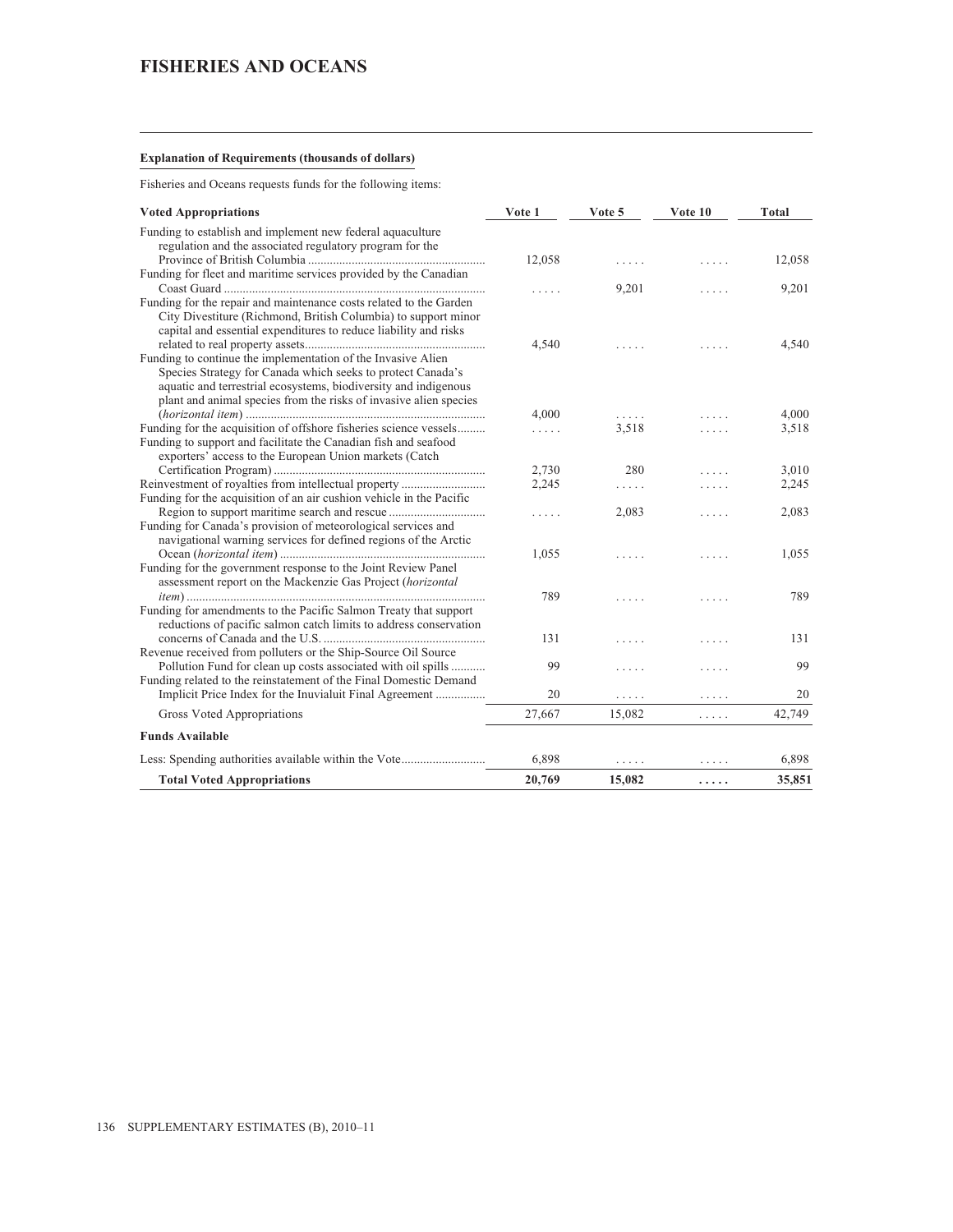### **FISHERIES AND OCEANS**

#### **Explanation of Requirements (thousands of dollars)**

| <b>Transfers</b>                                                     | Vote 1   | Vote 5 | Vote 10 | <b>Total</b> |
|----------------------------------------------------------------------|----------|--------|---------|--------------|
| Transfer from Environment – To continue the environmental            |          |        |         |              |
| restoration of key aquatic areas of concern identified under the     |          |        |         |              |
|                                                                      | 389      |        |         | 389          |
| Transfer from Transport – For contract settlements related to the    |          |        |         |              |
|                                                                      | 387      | .      |         | 387          |
| Transfer from Indian Affairs and Northern Development - To           |          |        |         |              |
| support research activities surrounding the International Polar      |          |        |         |              |
|                                                                      | 146      | .      | .       | 146          |
| Internal reallocation of resources – To support projects under the   |          |        |         |              |
|                                                                      | (1,714)  |        | 1,714   |              |
| Internal reallocation of resources – To support fisheries and        |          |        |         |              |
| conservation enforcement capacity (Aboriginal Aquatic Resource       |          |        |         |              |
|                                                                      | (406)    |        | 406     |              |
| Internal reallocation of resources – To support organizations that   |          |        |         |              |
| research, develop, manage and promote fisheries and                  |          |        |         |              |
|                                                                      | (272)    |        | 272     |              |
| Internal reallocation of resources - For the support of academic     |          |        |         |              |
| research and development related to science priorities (Academic     |          |        |         |              |
|                                                                      | (114)    |        | 114     |              |
| Transfer to Indian Affairs and Northern Development – To support     |          |        |         |              |
| fisheries management in the Labrador Inuit Settlement Area,          |          |        |         |              |
|                                                                      |          |        | (80)    | (80)         |
| Transfer to Natural Sciences and Engineering Research Council –      |          |        |         |              |
| For the Strategic Network HydroNet which promotes sustainable        |          |        |         |              |
|                                                                      | (100)    |        |         | (100)        |
| Transfer to Atlantic Canada Opportunities Agency – For an            |          |        |         |              |
| engineering assessment of the capacity and adequacy of the           |          |        |         |              |
| natural sea barrier (seawall) and underlying soil conditions at      |          |        |         |              |
|                                                                      | (146)    |        |         | (146)        |
| Transfer to Environment - To support Aboriginal involvement in       |          |        |         |              |
| activities intended to protect terrestrial species at risk under the |          |        |         |              |
|                                                                      | .        | .      | (463)   | (463)        |
| <b>Total Transfers</b>                                               | (1, 830) | .      | 1,963   | 133          |
| <b>These Supplementary Estimates</b>                                 | 18,939   | 15,082 | 1,963   | 35,984       |

#### **Explanation of Funds Available (dollars)**

**Vote 1**: \$6,898,310 in total authorities is available within the Vote due to savings identified as part of the cost containment measures to reduce the rate of growth in operating expenditures announced in Budget 2010 (\$6,607,143) and savings identified as part of the reduction in the budget for the Office of the Minister (\$291,167).

| <b>Transfer Payments (dollars)</b>                                                                                                                                          | <b>Voted</b> | <b>Statutory</b> |
|-----------------------------------------------------------------------------------------------------------------------------------------------------------------------------|--------------|------------------|
| Grants                                                                                                                                                                      |              |                  |
|                                                                                                                                                                             | 1,624,200    |                  |
| Grants to support organizations associated with research, development, management, and                                                                                      | 271,780      |                  |
| <b>Total Gross Grants</b>                                                                                                                                                   | 1,895,980    |                  |
| <b>Contributions</b>                                                                                                                                                        |              |                  |
| Contributions under the Aboriginal Aquatic Resource and Oceans Management Program<br>Contributions to support the Academic Research Contribution Program for the support of | 405,665      |                  |
|                                                                                                                                                                             | 114,400      |                  |
| Contributions to support the Small Craft Harbours Class Contribution Program                                                                                                | 90,100       | .                |
| <b>Total Gross Contributions</b>                                                                                                                                            | 610,165      | .                |
| <b>Total Gross Transfer Payments</b>                                                                                                                                        | 2,506,145    |                  |
|                                                                                                                                                                             | 543,246      |                  |
| <b>Total Transfer Payments</b>                                                                                                                                              | 1,962,899    | .                |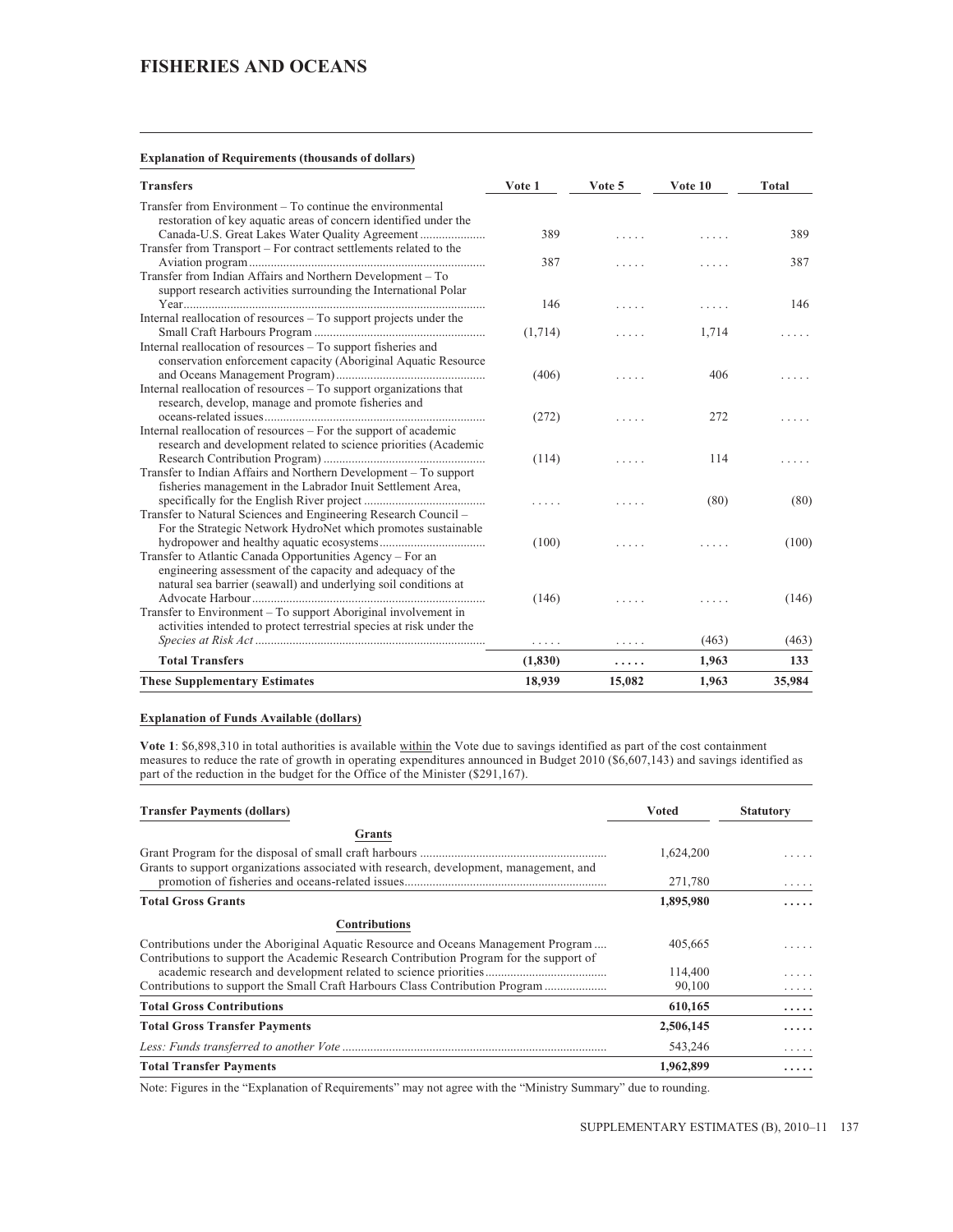### **Ministry Summary**

|                |                        | These Supplementary Estimates |                                                                |         |  |
|----------------|------------------------|-------------------------------|----------------------------------------------------------------|---------|--|
| Vote (dollars) | Authorities<br>to date | <b>Transfers</b>              | <b>Adjustments to</b> Total Estimates<br><b>Appropriations</b> | to date |  |

#### **Department**

| 1 <sub>b</sub> | Operating expenditures, including the payment of                |            |            |               |
|----------------|-----------------------------------------------------------------|------------|------------|---------------|
|                | remuneration and other expenditures subject to the              |            |            |               |
|                | approval of the Governor in Council in connection               |            |            |               |
|                | with the assignment by the Canadian Government of               |            |            |               |
|                | Canadians to the staffs of international organizations          |            |            |               |
|                | and authority to make recoverable advances in                   |            |            |               |
|                | amounts not exceeding the amounts of the shares of              |            |            |               |
|                | such organizations of such expenses; authority for the          |            |            |               |
|                | appointment and fixing of salaries by the Governor in           |            |            |               |
|                | Council of High Commissioners, Ambassadors,                     |            |            |               |
|                | Ministers Plenipotentiary, Consuls, Representatives             |            |            |               |
|                | on International Commissions, the staff of such                 |            |            |               |
|                | officials and other persons to represent Canada in              |            |            |               |
|                | another country; expenditures in respect of the                 |            |            |               |
|                | provision of office accommodation for the                       |            |            |               |
|                | International Civil Aviation Organization;                      |            |            |               |
|                | recoverable expenditures for assistance to and                  |            |            |               |
|                | repatriation of distressed Canadian citizens and                |            |            |               |
|                | Canadian residents living abroad, including their               |            |            |               |
|                | dependants; cultural relations and academic exchange            |            |            |               |
|                | programs with other countries; and, pursuant to                 |            |            |               |
|                | paragraph $29.1(2)(a)$ of the <i>Financial Administration</i>   |            |            |               |
|                | Act, authority to expend revenues received in a fiscal          |            |            |               |
|                | year from, and to offset related expenditures incurred          |            |            |               |
|                | in the fiscal year arising from the provision of                |            |            |               |
|                | services related to: training services provided by the          |            |            |               |
|                | Canadian Foreign Service Institute; trade fairs,                |            |            |               |
|                | missions and other international business                       |            |            |               |
|                | development services; investment development                    |            |            |               |
|                | services; international telecommunication services;             |            |            |               |
|                | departmental publications; other services provided              |            |            |               |
|                | abroad to other government departments, agencies,               |            |            |               |
|                | Crown corporations and other non-federal                        |            |            |               |
|                | organizations; specialized consular services; and               |            |            |               |
|                | international youth employment exchange programs                |            |            |               |
|                | and the payment to each member of the Queen's                   |            |            |               |
|                | Privy Council for Canada who is a Minister without              |            |            |               |
|                | Portfolio or a Minister of State who does not preside           |            |            |               |
|                | over a Ministry of State of a salary not to exceed the          |            |            |               |
|                | salary paid to Ministers of State who preside over              |            |            |               |
|                | Ministries of State under the <i>Salaries Act</i> , as adjusted |            |            |               |
|                | pursuant to the <i>Parliament of Canada Act</i> and pro rata    |            |            |               |
|                | for any period of less than a year $-$ To authorize the         |            |            |               |
|                | transfer of \$2,483,000 from Foreign Affairs and                |            |            |               |
|                | International Trade Vote 45, \$7,182,800 from Public            |            |            |               |
|                | Safety and Emergency Preparedness Vote 20,                      |            |            |               |
|                | \$750,000 from Economic Development Agency of                   |            |            |               |
|                | Canada for the Regions of Quebec Vote 5, \$575,900              |            |            |               |
|                | from Agriculture and Agri-Food Vote 30, \$261,700               |            |            |               |
|                | from Public Safety and Emergency Preparedness                   |            |            |               |
|                | Vote 10, \$68,400 from Public Works and                         |            |            |               |
|                | Government Services Vote 1, \$29,400 from National              |            |            |               |
|                | Defence Vote 1, and \$6,100 from Public Safety and              |            |            |               |
|                | Emergency Preparedness Vote 50, Appropriation Act               |            |            |               |
|                | $No. 2, 2010-11$ for the purposes of this Vote and to           |            |            |               |
|                |                                                                 | 11,099,800 | 90,350,641 | 1,676,306,113 |
|                |                                                                 |            |            |               |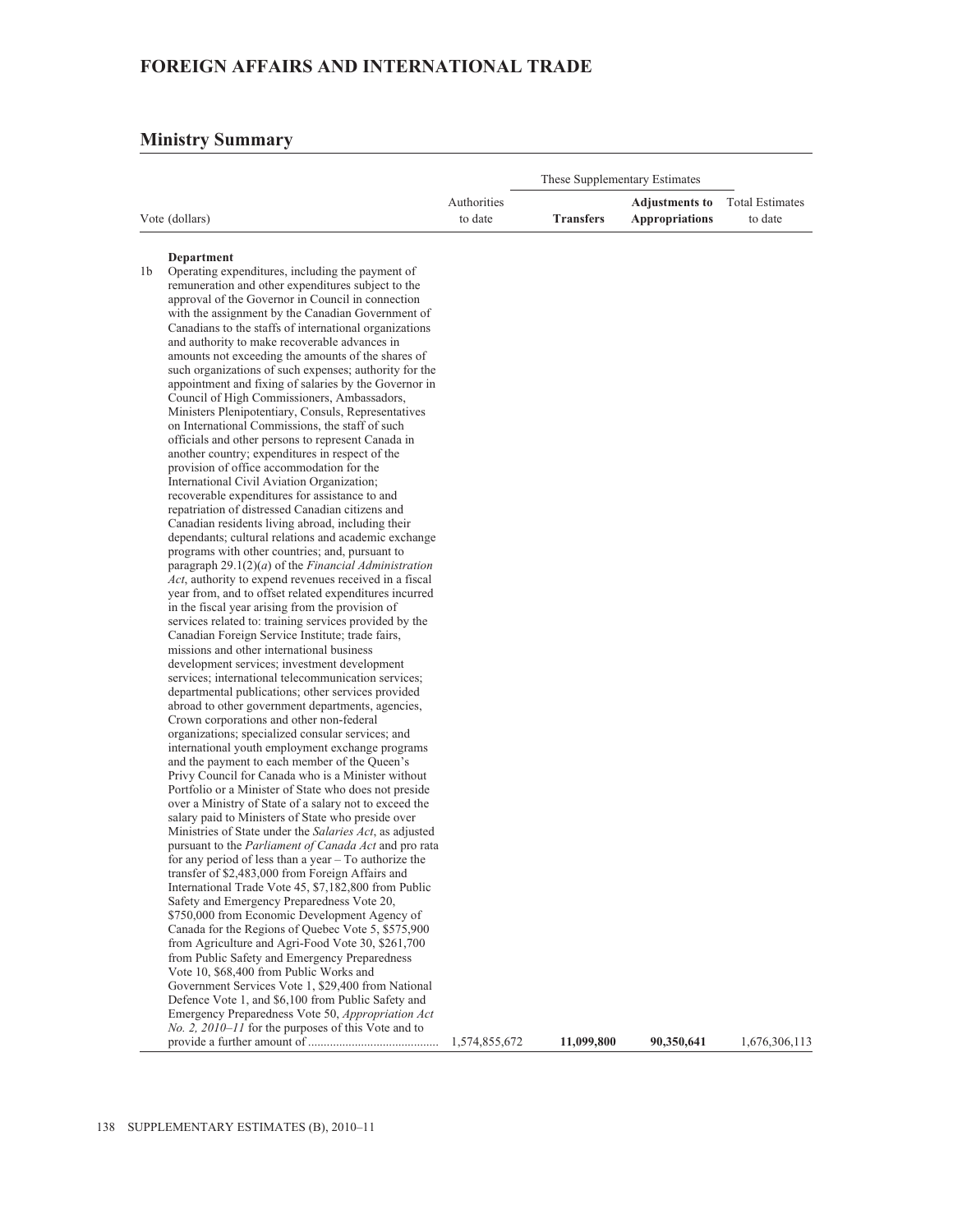### **Ministry Summary**

|     |                                                                                                                      |                        | These Supplementary Estimates |                                                |                                   |
|-----|----------------------------------------------------------------------------------------------------------------------|------------------------|-------------------------------|------------------------------------------------|-----------------------------------|
|     | Vote (dollars)                                                                                                       | Authorities<br>to date | <b>Transfers</b>              | <b>Adjustments to</b><br><b>Appropriations</b> | <b>Total Estimates</b><br>to date |
|     |                                                                                                                      |                        |                               |                                                |                                   |
| 5b  | Capital expenditures – To authorize the transfer of                                                                  |                        |                               |                                                |                                   |
|     | \$213,000 from National Defence Vote 5,                                                                              |                        |                               |                                                |                                   |
|     | Appropriation Act No. 2, 2010–11 for the purposes of<br>this Vote and to provide a further amount of                 | 223,065,548            | 213,000                       | 11,067,933                                     | 234,346,481                       |
|     | 10b The grants listed in the Estimates, contributions,                                                               |                        |                               |                                                |                                   |
|     | which may include: with respect to Canada's Global                                                                   |                        |                               |                                                |                                   |
|     | Partnership Program (under the G8 Global                                                                             |                        |                               |                                                |                                   |
|     | Partnership), cash payments or the provision of                                                                      |                        |                               |                                                |                                   |
|     | goods, equipment and services for the purpose of                                                                     |                        |                               |                                                |                                   |
|     | assistance to countries of the former Soviet Union;                                                                  |                        |                               |                                                |                                   |
|     | with respect to Canada's Counter-Terrorism Capacity                                                                  |                        |                               |                                                |                                   |
|     | Building Program and the Anti-Crime Capacity<br>Building Program, cash payments or the provision of                  |                        |                               |                                                |                                   |
|     | goods and services for the purpose of                                                                                |                        |                               |                                                |                                   |
|     | counter-terrorism and anti-crime assistance to states                                                                |                        |                               |                                                |                                   |
|     | and government entities; and, with respect to the                                                                    |                        |                               |                                                |                                   |
|     | Global Peace and Security Program, Global Peace                                                                      |                        |                               |                                                |                                   |
|     | Operations Program, and Glyn Berry Program, cash                                                                     |                        |                               |                                                |                                   |
|     | payments or the provision of goods, services,                                                                        |                        |                               |                                                |                                   |
|     | equipment and technology for the purpose of global<br>peace and security assistance; and the authority to            |                        |                               |                                                |                                   |
|     | make commitments for the current fiscal year not                                                                     |                        |                               |                                                |                                   |
|     | exceeding \$30,000,000, in respect of contributions to                                                               |                        |                               |                                                |                                   |
|     | persons, groups of persons, councils and associations                                                                |                        |                               |                                                |                                   |
|     | to promote the development of Canadian export sales;                                                                 |                        |                               |                                                |                                   |
|     | and the authority to pay assessments in the amounts                                                                  |                        |                               |                                                |                                   |
|     | and in the currencies in which they are levied as well                                                               |                        |                               |                                                |                                   |
|     | as the authority to pay other amounts specified in the                                                               |                        |                               |                                                |                                   |
|     | currencies of the countries indicated, notwithstanding                                                               |                        |                               |                                                |                                   |
|     | that the total of such payments may exceed the<br>equivalent in Canadian dollars, estimated as of                    |                        |                               |                                                |                                   |
|     | September 2009 – To authorize the transfer of                                                                        |                        |                               |                                                |                                   |
|     | \$1,000,000 from Foreign Affairs and International                                                                   |                        |                               |                                                |                                   |
|     | Trade Vote 25, and \$100,000 from Public Safety and                                                                  |                        |                               |                                                |                                   |
|     | Emergency Preparedness Vote 5, Appropriation Act                                                                     |                        |                               |                                                |                                   |
|     | No. 2, 2010–11 for the purposes of this Vote and to                                                                  |                        |                               |                                                |                                   |
|     |                                                                                                                      | 956,586,292            | 1,100,000                     | 6,200,000                                      | 963,886,292                       |
|     | $12b$ In accordance with subsection 4(3) of the <i>Revolving</i><br>Funds Act (R.S., 1985, c. R-8), to increase from |                        |                               |                                                |                                   |
|     | \$4,000,000 to \$89,000,000, for the period                                                                          |                        |                               |                                                |                                   |
|     | commencing April 1, 2010 and ending                                                                                  |                        |                               |                                                |                                   |
|     | March 31, 2011, the amount by which the aggregate                                                                    |                        |                               |                                                |                                   |
|     | of expenditures made for the purpose of the fund may                                                                 |                        |                               |                                                |                                   |
|     | exceed the revenues for Passport Canada                                                                              |                        |                               |                                                |                                   |
| (S) |                                                                                                                      | 86,624,049             | .                             |                                                | 86,624,049                        |
| (S) | Minister of Foreign Affairs - Salary and motor car                                                                   |                        |                               |                                                | 78,649                            |
| (S) | Minister of International Trade - Salary and motor                                                                   | 78,649                 | .                             |                                                |                                   |
|     |                                                                                                                      | 78,649                 |                               |                                                | 78,649                            |
| (S) | Minister of State – Salary and motor car allowance                                                                   | 2,000                  |                               |                                                | 2,000                             |
| (S) | Payments to Export Development Canada to                                                                             |                        |                               |                                                |                                   |
|     | discharge obligations incurred pursuant to Section 23                                                                |                        |                               |                                                |                                   |
|     | of the Export Development Act (Canada Account) for                                                                   |                        |                               |                                                |                                   |
|     | the purpose of facilitating and developing trade                                                                     |                        |                               |                                                |                                   |
|     | between Canada and other countries                                                                                   | 500,000                |                               |                                                | 500,000                           |
|     |                                                                                                                      |                        |                               | .                                              |                                   |

<u> 1980 - Johann Barbara, martxa alemaniar amerikan basar da a</u>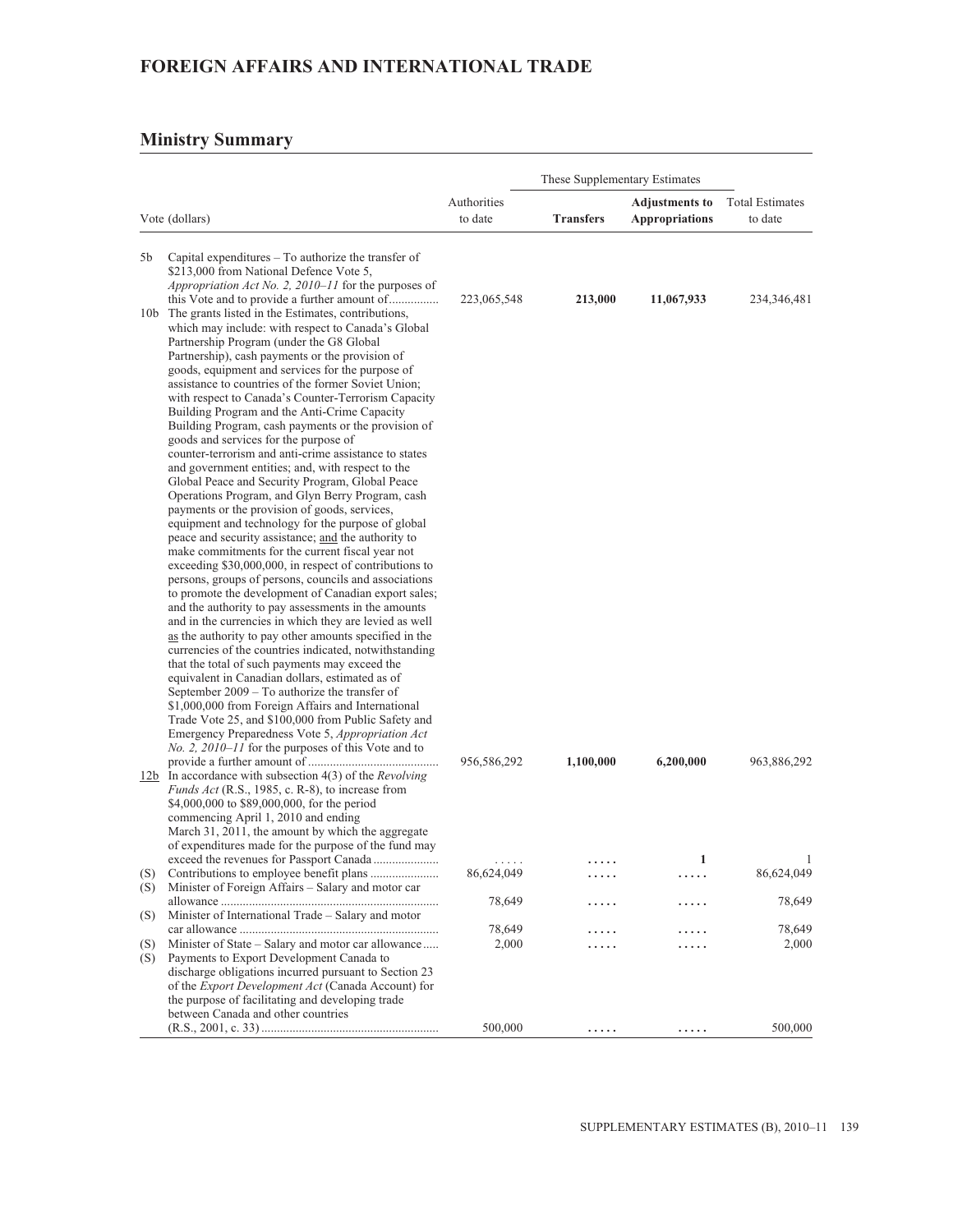### **Ministry Summary**

|     |                                                                                                                                                                                                                                                                                                                                                                                                                                                                                                                                                                                                                                                                                                                                                                                                                                                                                                                                                                                                                                                                                                                                                                                                                                                                                                                                                                                                                                |                        | These Supplementary Estimates |                                                |                                   |
|-----|--------------------------------------------------------------------------------------------------------------------------------------------------------------------------------------------------------------------------------------------------------------------------------------------------------------------------------------------------------------------------------------------------------------------------------------------------------------------------------------------------------------------------------------------------------------------------------------------------------------------------------------------------------------------------------------------------------------------------------------------------------------------------------------------------------------------------------------------------------------------------------------------------------------------------------------------------------------------------------------------------------------------------------------------------------------------------------------------------------------------------------------------------------------------------------------------------------------------------------------------------------------------------------------------------------------------------------------------------------------------------------------------------------------------------------|------------------------|-------------------------------|------------------------------------------------|-----------------------------------|
|     | Vote (dollars)                                                                                                                                                                                                                                                                                                                                                                                                                                                                                                                                                                                                                                                                                                                                                                                                                                                                                                                                                                                                                                                                                                                                                                                                                                                                                                                                                                                                                 | Authorities<br>to date | <b>Transfers</b>              | <b>Adjustments to</b><br><b>Appropriations</b> | <b>Total Estimates</b><br>to date |
| (S) | Payments under the Diplomatic Service (Special)                                                                                                                                                                                                                                                                                                                                                                                                                                                                                                                                                                                                                                                                                                                                                                                                                                                                                                                                                                                                                                                                                                                                                                                                                                                                                                                                                                                |                        |                               |                                                |                                   |
| (S) | Passport Office Revolving Fund (Revolving Funds                                                                                                                                                                                                                                                                                                                                                                                                                                                                                                                                                                                                                                                                                                                                                                                                                                                                                                                                                                                                                                                                                                                                                                                                                                                                                                                                                                                | 250,000                | .                             | .                                              | 250,000                           |
|     |                                                                                                                                                                                                                                                                                                                                                                                                                                                                                                                                                                                                                                                                                                                                                                                                                                                                                                                                                                                                                                                                                                                                                                                                                                                                                                                                                                                                                                | 2,842,040,859          | 12,412,800                    | 107,618,575                                    | 2,962,072,234                     |
| (S) | Payments to Export Development Canada to<br>discharge obligations incurred pursuant to Section 23<br>of the Export Development Act (Canada Account) for<br>the purpose of facilitating and developing trade<br>between Canada and other countries                                                                                                                                                                                                                                                                                                                                                                                                                                                                                                                                                                                                                                                                                                                                                                                                                                                                                                                                                                                                                                                                                                                                                                              |                        |                               |                                                |                                   |
|     |                                                                                                                                                                                                                                                                                                                                                                                                                                                                                                                                                                                                                                                                                                                                                                                                                                                                                                                                                                                                                                                                                                                                                                                                                                                                                                                                                                                                                                | 166,500,000            |                               | (1,132,000,000)                                | (965,500,000)                     |
|     |                                                                                                                                                                                                                                                                                                                                                                                                                                                                                                                                                                                                                                                                                                                                                                                                                                                                                                                                                                                                                                                                                                                                                                                                                                                                                                                                                                                                                                | 166,500,000            | .                             | (1,132,000,000)                                | (965,500,000)                     |
|     |                                                                                                                                                                                                                                                                                                                                                                                                                                                                                                                                                                                                                                                                                                                                                                                                                                                                                                                                                                                                                                                                                                                                                                                                                                                                                                                                                                                                                                | 3,008,540,859          | 12,412,800                    | (1,024,381,425)                                | 1,996,572,234                     |
| 15  | <b>Canadian Commercial Corporation</b><br>Payments to the Canadian Commercial Corporation                                                                                                                                                                                                                                                                                                                                                                                                                                                                                                                                                                                                                                                                                                                                                                                                                                                                                                                                                                                                                                                                                                                                                                                                                                                                                                                                      | 15,549,962             |                               |                                                | 15,549,962                        |
|     |                                                                                                                                                                                                                                                                                                                                                                                                                                                                                                                                                                                                                                                                                                                                                                                                                                                                                                                                                                                                                                                                                                                                                                                                                                                                                                                                                                                                                                | 15,549,962             | .                             | .                                              | 15,549,962                        |
|     | 20b Operating expenditures and authority to:<br>( <i>a</i> ) engage persons for service in developing countries<br>and in countries in transition; and<br>$(b)$ provide education or training for persons from<br>developing countries and from countries in transition,<br>in accordance with the Technical Assistance<br>Regulations, made by Order in Council P.C.<br>1986-993 of April 24, 1986 (and registered as<br>SOR/86-475), as may be amended, or any other<br>regulations that may be made by the Governor in<br>Council with respect to:<br>(i) the remuneration payable to persons for service in<br>developing countries and in countries in transition,<br>and the payment of their expenses or of allowances<br>with respect thereto,<br>(ii) the maintenance of persons from developing<br>countries and from countries in transition who are<br>undergoing education or training, and the payment of<br>their expenses or of allowances with respect thereto,<br>and<br>(iii) the payment of special expenses directly or<br>indirectly related to the service of persons in<br>developing countries and in countries in transition or<br>the education or training of persons from developing<br>countries and from countries in transition - To<br>authorize the transfer of \$5,921,200 from Foreign<br>Affairs and International Trade Vote 25,<br>Appropriation Act No. 2, 2010–11 for the purposes of | 212,554,204            | 4,260,815                     | 1                                              | 216,815,020                       |

<u> 1989 - Johann Barn, mars eta bainar eta baina eta baina eta baina eta baina eta baina eta baina eta baina e</u>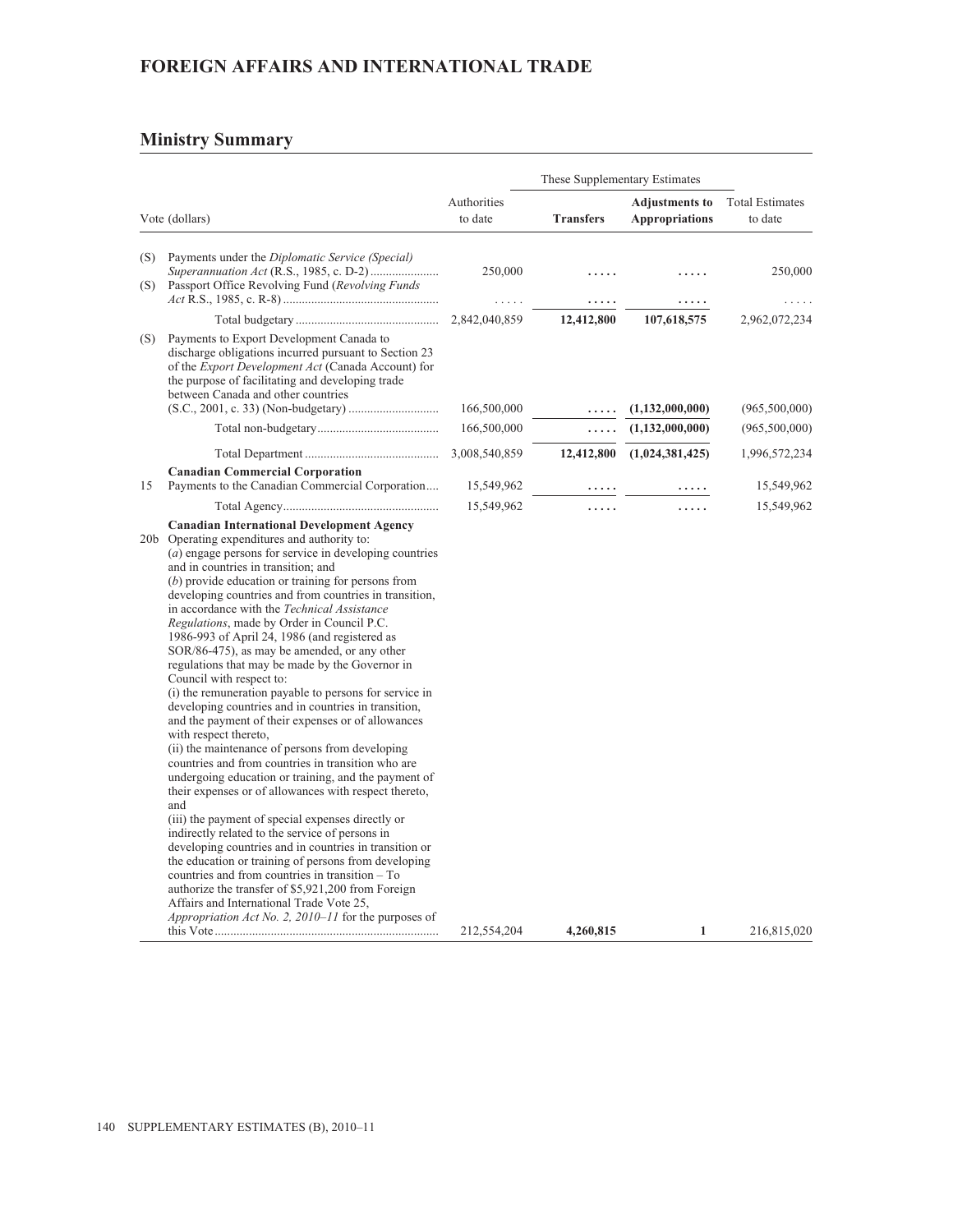### **Ministry Summary**

| These Supplementary Estimates |                                                                                                                                                                                                                                                                                                                                                                                                                                                                                                                                                                                                                                           |                             |                  |                                                |                                   |
|-------------------------------|-------------------------------------------------------------------------------------------------------------------------------------------------------------------------------------------------------------------------------------------------------------------------------------------------------------------------------------------------------------------------------------------------------------------------------------------------------------------------------------------------------------------------------------------------------------------------------------------------------------------------------------------|-----------------------------|------------------|------------------------------------------------|-----------------------------------|
|                               | Vote (dollars)                                                                                                                                                                                                                                                                                                                                                                                                                                                                                                                                                                                                                            | Authorities<br>to date      | <b>Transfers</b> | <b>Adjustments to</b><br><b>Appropriations</b> | <b>Total Estimates</b><br>to date |
|                               | 25b The grants listed in the Estimates, contributions and<br>payments to international financial institutions in<br>accordance with the International Development<br>(Financial Institutions) Assistance Act, for<br>international development assistance, international<br>humanitarian assistance and other specified purposes,<br>in the form of cash payments or the provision of<br>goods, commodities or services – To authorize the<br>transfer of \$1,660,385 from Foreign Affairs and<br>International Trade Vote 20, Appropriation Act No. 2,<br>$2010 - 11$ for the purposes of this Vote and to provide                       |                             |                  |                                                |                                   |
| (S)<br>(S)                    | Minister of International Cooperation - Salary and                                                                                                                                                                                                                                                                                                                                                                                                                                                                                                                                                                                        | 2,751,041,919<br>26,031,290 | (5,260,815)      | 265, 755, 615                                  | 3,011,536,719<br>26,031,290       |
| (S)                           | Encashment of notes issued to the development<br>assistance funds of the international financial<br>institutions in accordance with the International                                                                                                                                                                                                                                                                                                                                                                                                                                                                                     | 78,649                      |                  |                                                | 78,649                            |
| (S)                           | Development (Financial Institutions) Assistance Act<br>Pursuant to Section 144 of the Budget and Economic<br>Statement Implementation Act, 2007 a payment to the<br>World Bank for the Advance Market Commitment for<br>Pneumococcal Vaccines in respect of the period<br>commencing on April 1, 2010 and ending on<br>March 31, 2011, in an amount not to exceed                                                                                                                                                                                                                                                                         | 230,691,000                 |                  | 18,450,000                                     | 249,141,000                       |
|                               |                                                                                                                                                                                                                                                                                                                                                                                                                                                                                                                                                                                                                                           |                             |                  | 20,468,404                                     | 20,468,404                        |
|                               |                                                                                                                                                                                                                                                                                                                                                                                                                                                                                                                                                                                                                                           | 3,220,397,062               | (1,000,000)      | 304,674,020                                    | 3,524,071,082                     |
|                               | L30b The issuance and payment of non-interest bearing,<br>non-negotiable demand notes in an amount not to<br>exceed \$245,482,000 in accordance with the<br>International Development (Financial Institutions)<br><i>Assistance Act</i> for the purpose of contributions to the<br>International Financial Institution Fund Accounts                                                                                                                                                                                                                                                                                                      | 1                           |                  | 1                                              | $\mathfrak{2}$                    |
|                               | L32b Pursuant to section 3 (c) of the <i>International</i><br>Development (Financial Institutions) Assistance Act,<br>the amount of financial assistance provided by the<br>Minister of Foreign Affairs, in consultation with the<br>Minister of Finance for the purchase on behalf of Her<br>Majesty in right of Canada of shares of international<br>financial institutions shall not exceed, in respect of<br>the period commencing on April 1, 2010 and ending<br>on March 31, 2011, an amount of \$35,724,849 United<br>States dollars notwithstanding that the amount may<br>exceed the equivalent in Canadian dollars estimated at |                             |                  | 1                                              | 1                                 |
| (S)                           | Payments (encashment of notes) to International                                                                                                                                                                                                                                                                                                                                                                                                                                                                                                                                                                                           |                             |                  |                                                |                                   |
|                               | Financial Institutions – Capital subscriptions                                                                                                                                                                                                                                                                                                                                                                                                                                                                                                                                                                                            |                             |                  | 36,846,610                                     | 36,846,610                        |
|                               |                                                                                                                                                                                                                                                                                                                                                                                                                                                                                                                                                                                                                                           | 1                           | .                | 36,846,612                                     | 36,846,613                        |
|                               |                                                                                                                                                                                                                                                                                                                                                                                                                                                                                                                                                                                                                                           | 3,220,397,063               | (1,000,000)      | 341,520,632                                    | 3,560,917,695                     |

<u> 1989 - Johann Stoff, fransk politik (d. 1989)</u>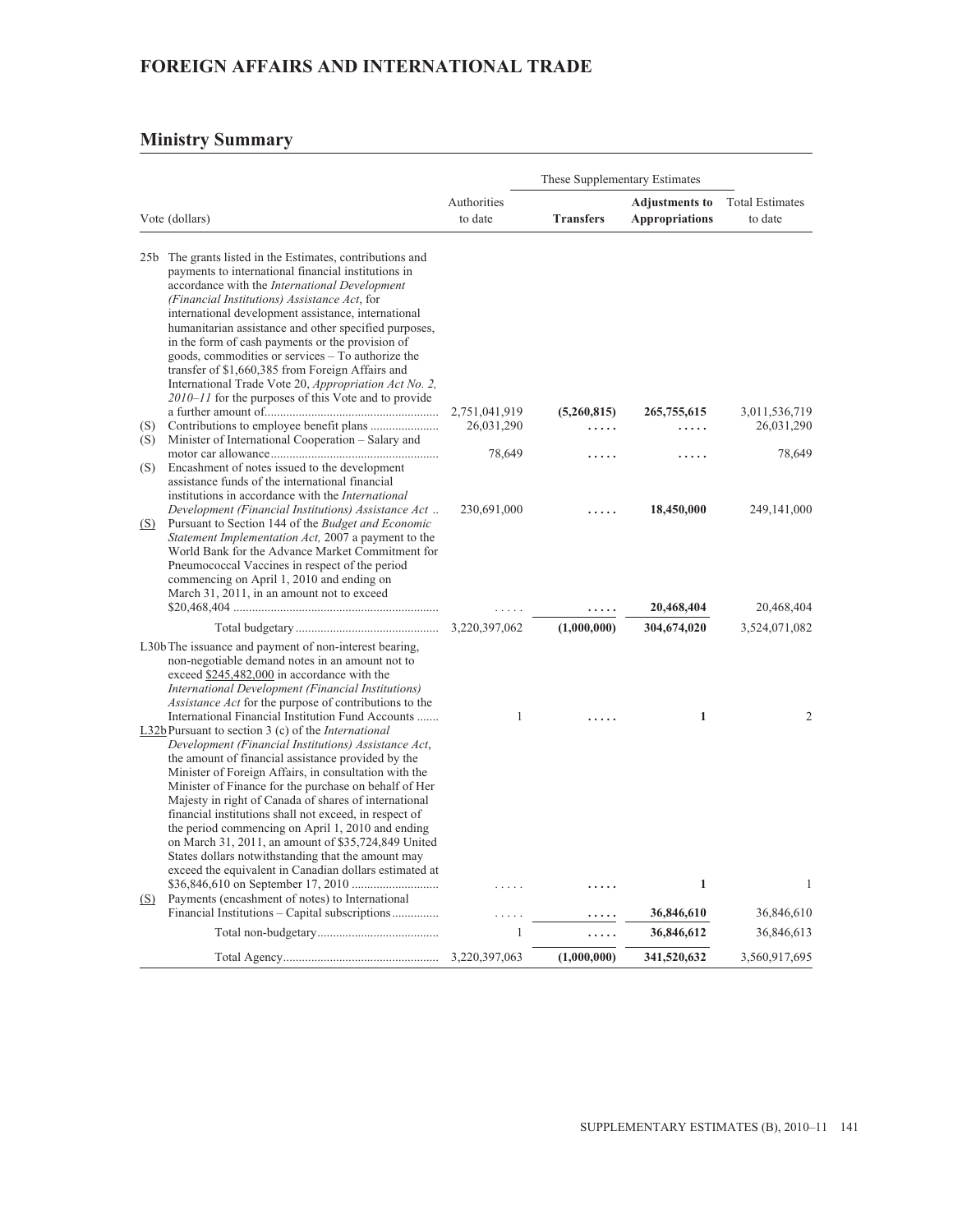### **Ministry Summary**

|                 |                                                                                                                                                                                                                                                                                                                     |                            | These Supplementary Estimates |                                                |                                   |
|-----------------|---------------------------------------------------------------------------------------------------------------------------------------------------------------------------------------------------------------------------------------------------------------------------------------------------------------------|----------------------------|-------------------------------|------------------------------------------------|-----------------------------------|
|                 | Vote (dollars)                                                                                                                                                                                                                                                                                                      | Authorities<br>to date     | <b>Transfers</b>              | <b>Adjustments to</b><br><b>Appropriations</b> | <b>Total Estimates</b><br>to date |
|                 | <b>International Development Research Centre</b><br>35b Payments to the International Development Research<br>Centre – To authorize the transfer of \$171,946 from<br>Health Vote 40, <i>Appropriation Act No. 2, 2010–11</i> for<br>the purposes of this Vote and to provide a further                             | 181,475,708<br>181,475,708 | 171,946<br>171,946            | 13,440,778<br>13,440,778                       | 195,088,432<br>195,088,432        |
| 40 <sub>b</sub> | <b>International Joint Commission</b><br>Program expenditures – Salaries and expenses of the<br>Canadian Section, expenses of studies, surveys and<br>investigations by the Commission under International<br>References and expenses of the Commission under<br>the Canada/United States Great Lakes Water Quality |                            |                               |                                                |                                   |
| (S)             |                                                                                                                                                                                                                                                                                                                     | 8,228,701<br>569,222       |                               | 224,754                                        | 8,453,455<br>569,222              |
|                 |                                                                                                                                                                                                                                                                                                                     | 8,797,923                  | .                             | 224,754                                        | 9,022,677                         |
| 45b<br>(S)      | <b>NAFTA Secretariat, Canadian Section</b>                                                                                                                                                                                                                                                                          | 2,857,820<br>192,749       | (2,483,000)                   |                                                | 374,820<br>192,749                |
|                 |                                                                                                                                                                                                                                                                                                                     | 3,050,569<br>6,437,812,084 | (2,483,000)<br>9,101,746      | .<br>(669, 195, 261)                           | 567,569<br>5,777,718,569          |

Note: Order in Council P.C. 2010-1083 establishes NAFTA Secretariat, Canadian Section in the Department of Foreign Affairs and International Trade for the purpose of facilitating the operation of the Agreement, effective August 27, 2010.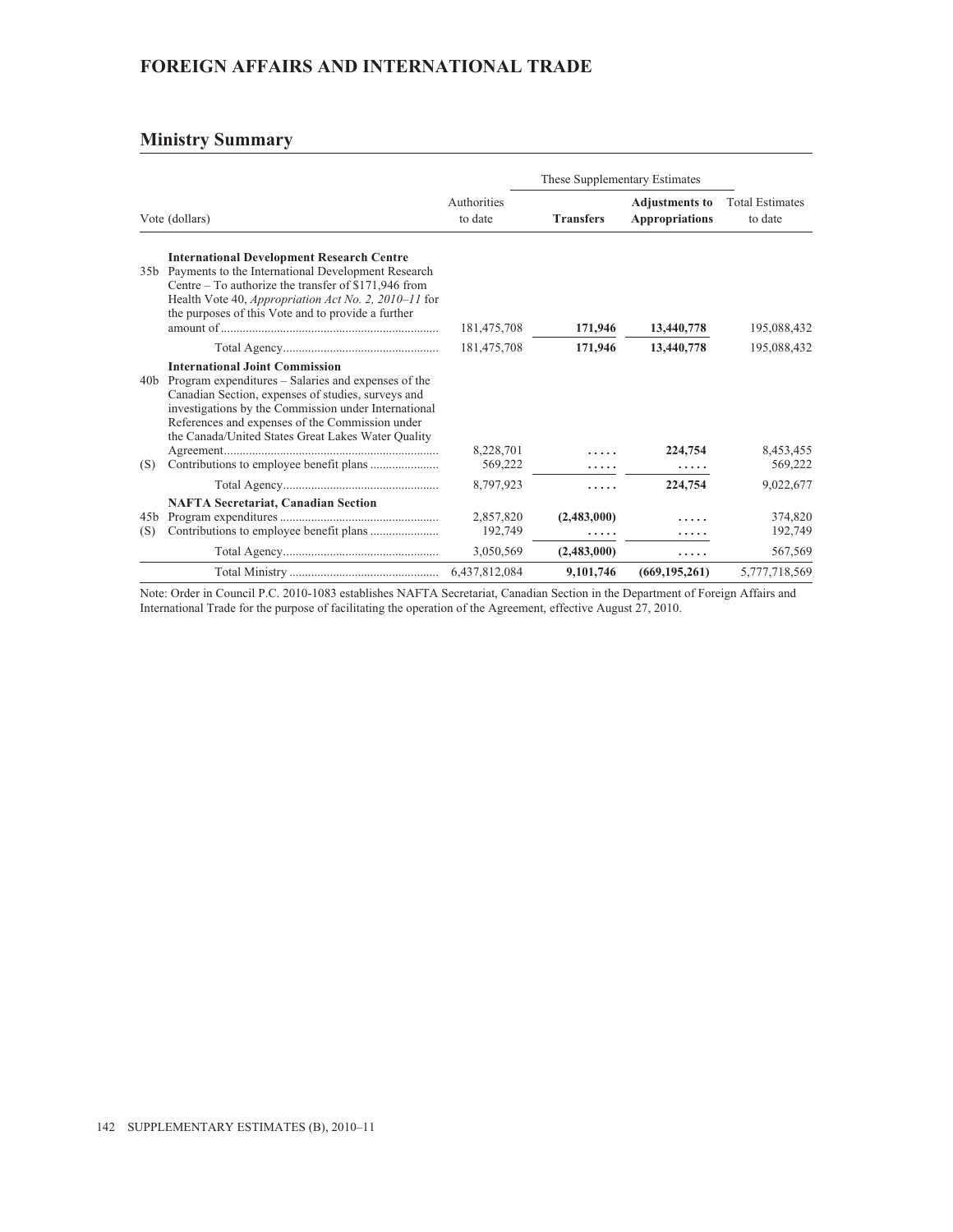# **FOREIGN AFFAIRS AND INTERNATIONAL TRADE Department**

#### **Explanation of Requirements (thousands of dollars)**

Foreign Affairs and International Trade requests funds for the following items:

| <b>Voted Appropriations</b>                                                                                                                                                                                                                                               | Vote 1   | Vote 5 | Vote 10 | Vote 12                                    | Total       |
|---------------------------------------------------------------------------------------------------------------------------------------------------------------------------------------------------------------------------------------------------------------------------|----------|--------|---------|--------------------------------------------|-------------|
| Funding for the settlement of AbitibiBowater<br>Inc.'s NAFTA Chapter 11 Claim regarding the<br>expropriation of assets in Newfoundland and                                                                                                                                | 80,000   |        |         |                                            | 80,000      |
| Funding for strengthening security at missions                                                                                                                                                                                                                            |          |        |         |                                            |             |
|                                                                                                                                                                                                                                                                           | 7,190    | 6,828  | .       | .                                          | 14,018      |
| Canada's response to the floods in Pakistan                                                                                                                                                                                                                               |          |        |         |                                            |             |
|                                                                                                                                                                                                                                                                           | .        | .      | 6,200   | .                                          | 6,200       |
| Funding for promotional activities to advance<br>Canada's interests with business and policy<br>decision makers and influencers in the United                                                                                                                             | 6,000    |        |         |                                            | 6,000       |
| Funding for the renovations of the chanceries in<br>Havana and Madrid (\$2,610), information<br>management and technology projects (\$964)<br>and for the construction of the Emergency<br>Watch and Response Centre in the Lester B.                                     |          | .      | .       |                                            |             |
|                                                                                                                                                                                                                                                                           |          | 4,240  |         |                                            | 4,240       |
| Funding for the implementation of Canada's<br>Cyber Security Strategy to protect digital                                                                                                                                                                                  | 500      |        |         |                                            | 500         |
| Funding to manage immigration cases involving<br>classified information under Division 9 of the<br>Immigration and Refugee Protection Act                                                                                                                                 |          | .      | .       |                                            |             |
| To increase from \$4,000,000 to \$89,000,000,<br>commencing April 1, 2010 and ending<br>March 31, 2011, the amount by which the<br>aggregate of expenditures made for the<br>purpose of the fund may exceed the revenues<br>to fund the ePassport project and to maintain | 282<br>. | .      | .       | .                                          | 282         |
| Gross Voted Appropriations                                                                                                                                                                                                                                                | 93,972   | 11,068 | 6,200   |                                            | 111,240     |
|                                                                                                                                                                                                                                                                           |          |        |         | $\mathbb{Z}^2$ . The set of $\mathbb{Z}^2$ |             |
| <b>Funds Available</b>                                                                                                                                                                                                                                                    |          |        |         |                                            |             |
| Less: Spending authorities available within the                                                                                                                                                                                                                           | 3,621    |        |         |                                            | 3,621       |
| <b>Total Voted Appropriations</b>                                                                                                                                                                                                                                         | 90,351   | 11,068 | 6,200   | .                                          | 107,619     |
| <b>Statutory Appropriations</b>                                                                                                                                                                                                                                           |          |        |         |                                            |             |
|                                                                                                                                                                                                                                                                           |          |        |         |                                            |             |
| Payments to Export Development Canada to<br>discharge obligations incurred pursuant to<br>Section 23 of the <i>Export Development Act</i><br>(Canada Account) for the purpose of<br>facilitating and developing trade between<br>Canada and other countries               |          |        |         |                                            |             |
|                                                                                                                                                                                                                                                                           |          |        |         |                                            | (1,132,000) |
| <b>Total Adjustments to Appropriations</b>                                                                                                                                                                                                                                |          |        |         |                                            | (1,024,381) |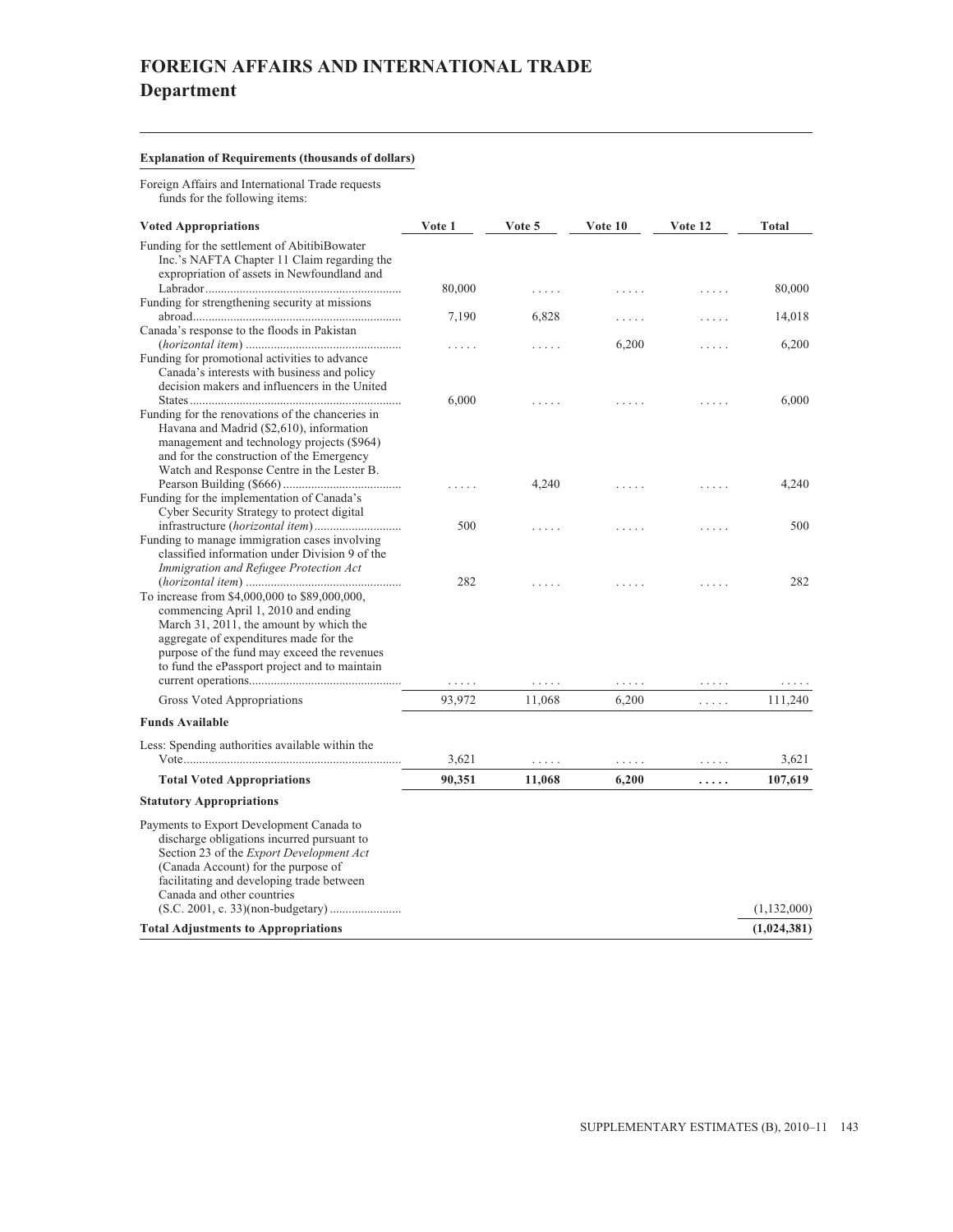# **FOREIGN AFFAIRS AND INTERNATIONAL TRADE Department**

**Explanation of Requirements (thousands of dollars)**

| <b>Transfers</b>                                                                                                                                                                                                                                                                                                                   | Vote 1  | Vote 5 | Vote 10 | Vote 12 | Total       |
|------------------------------------------------------------------------------------------------------------------------------------------------------------------------------------------------------------------------------------------------------------------------------------------------------------------------------------|---------|--------|---------|---------|-------------|
| Transfer from Canadian Security Intelligence<br>Service (\$7,183), Canadian Food Inspection<br>Agency (\$576), Canada Border Services<br>Agency (\$262), National Defence (\$242),<br>Public Works and Government Services (\$68)<br>and Royal Canadian Mounted Police (\$6) – To<br>provide support to departmental staff located |         |        |         |         |             |
| Transfer from NAFTA Secretariat, Canadian<br>Section – To establish the NAFTA Secretariat,<br>Canadian Section within the Department of<br>Foreign Affairs and International Trade for the<br>purpose of facilitating the operation of the                                                                                         | 8,124   | 213    |         |         | 8,337       |
| North American Free Trade Agreement                                                                                                                                                                                                                                                                                                | 2,483   |        |         |         | 2,483       |
| Transfer from Canadian International                                                                                                                                                                                                                                                                                               |         |        |         |         |             |
| Development Agency - For the Association of                                                                                                                                                                                                                                                                                        |         |        |         |         |             |
| Francophone Mayors and Senghor University<br>Transfer from Economic Development Agency of<br>Canada for the Regions of Quebec $-$ To<br>provide support to the North American<br>Platform Program Partnership for Canada's                                                                                                         |         |        | 1,000   |         | 1,000       |
| Transfer from Public Safety and Emergency<br>Preparedness – For a joint contribution to the<br>Inter-American Drug Abuse Control<br>Commission (CICAD) and to provide training<br>to hemispheric law enforcement organizations                                                                                                     | 750     |        |         |         | 750         |
| on specialized investigative techniques related<br>Transfer to Industry (\$200), Health (\$49) and<br>Agriculture and Agri-Food (\$8) – Adjustment<br>to funding previously provided for                                                                                                                                           |         |        | 100     | 1.1.1   | 100         |
| departmental staff located at missions abroad                                                                                                                                                                                                                                                                                      | (257)   | .      | .       | .       | (257)       |
| <b>Total Transfers</b>                                                                                                                                                                                                                                                                                                             | 11,100  | 213    | 1,100   | .       | 12,413      |
| <b>These Supplementary Estimates</b>                                                                                                                                                                                                                                                                                               | 101,451 | 11,281 | 7,300   | .       | (1,011,968) |

#### **Explanation of Funds Available (dollars)**

**Vote 1**: \$3,620,819 in total authorities is available within the Vote due to savings identified as part of the cost containment measures to reduce the rate of growth in operating expenditures announced in Budget 2010 (\$2,772,578) and savings identified as part of the reduction in the budgets for the Offices of the Ministers and the Minister of State (\$848,241).

| <b>Transfer Payments (dollars)</b>                                            | Voted     | <b>Statutory</b> |
|-------------------------------------------------------------------------------|-----------|------------------|
| <b>Contributions</b>                                                          |           |                  |
|                                                                               | 6,200,000 | .                |
| Projects and development activities resulting from Summits of La Francophonie | 1,000,000 | .                |
|                                                                               | 100,000   | .                |
| <b>Total Transfer Payments</b>                                                | 7.300.000 | .                |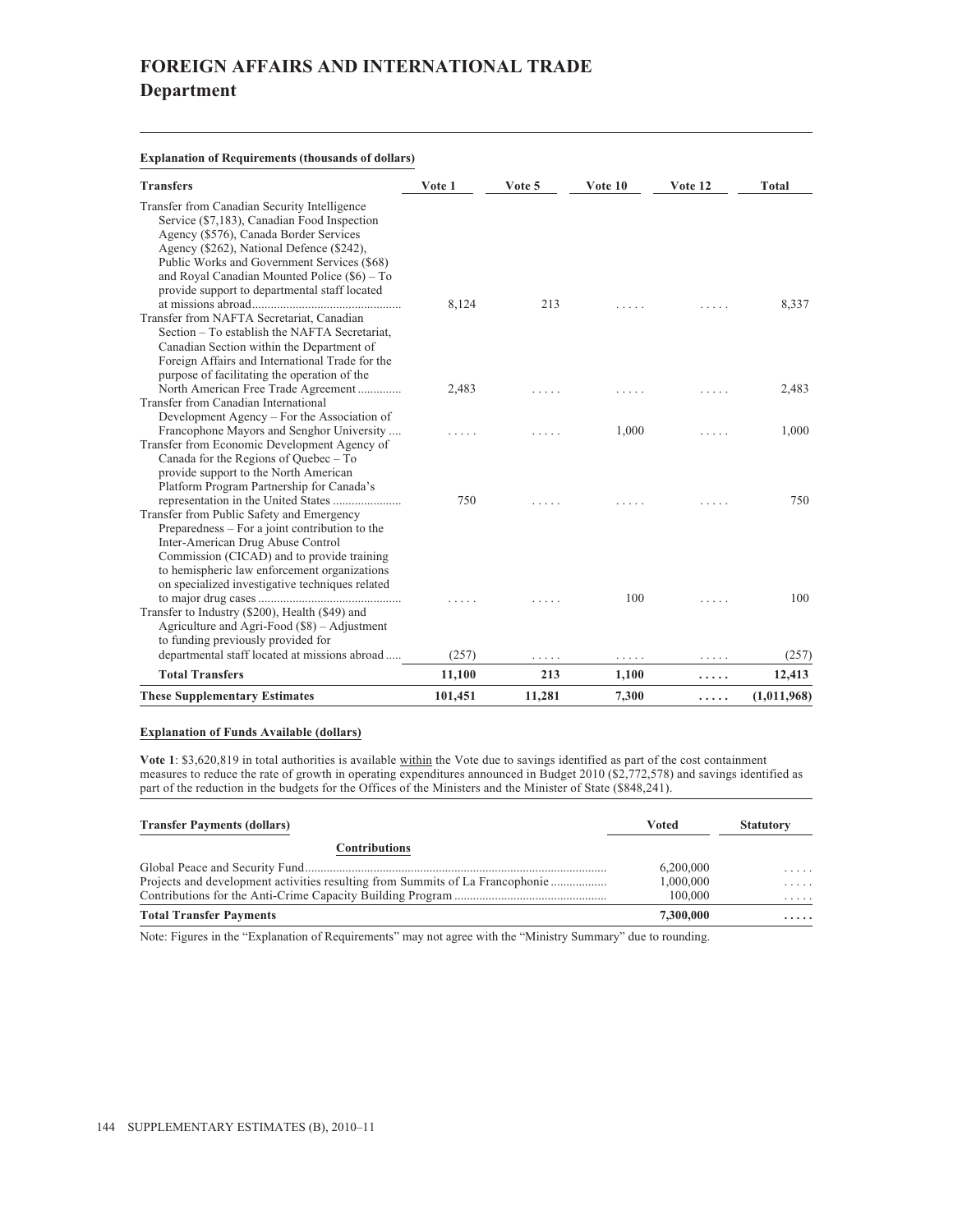# **FOREIGN AFFAIRS AND INTERNATIONAL TRADE Canadian International Development Agency**

#### **Explanation of Requirements (thousands of dollars)**

Canadian International Development Agency requests funds for the following items:

| <b>Voted Appropriations</b>                                                                   | Vote 20 | Vote 25 | Vote L30 | Vote L32 | <b>Total</b> |
|-----------------------------------------------------------------------------------------------|---------|---------|----------|----------|--------------|
| Funding to support maternal, newborn and child<br>health programming activities in developing |         |         |          |          |              |
|                                                                                               | .       | 173,456 |          | .        | 173,456      |
| Funding for Canada's Fast Start Climate Change                                                |         |         |          |          |              |
| Financing Initiative for developing countries                                                 |         | 75,000  |          |          | 75,000       |
| Funding for programming activities in support of                                              |         |         |          |          |              |
|                                                                                               | .       | 40,000  | .        | .        | 40,000       |
| Funding for additional grants to international                                                |         |         |          |          |              |
| organizations for development assistance,                                                     |         |         |          |          |              |
|                                                                                               | .       | 38,000  | .        | .        | 38,000       |
| Funding in support of the Global Fund to Fight                                                |         |         |          |          |              |
|                                                                                               | .       | 32,400  | .        | .        | 32,400       |
| Canada's response to the floods in Pakistan                                                   |         |         |          |          | 16,500       |
| Funds to cover the cost of a secured presence in                                              | .       | 16,500  | .        | .        |              |
| Afghanistan, and to provide necessary                                                         |         |         |          |          |              |
| headquarters support for aid delivery                                                         | 5,312   |         |          |          | 5,312        |
| Funding for additional grants for cooperation with                                            |         |         |          |          |              |
| other donor countries: programming in the                                                     |         |         |          |          |              |
| West Bank delivered with Germany to                                                           |         |         |          |          |              |
| improve the policy, legal and regulatory                                                      |         |         |          |          |              |
| framework for Micro, Small and Medium                                                         |         |         |          |          |              |
| Enterprises; and programming in Mali                                                          |         |         |          |          |              |
| delivered with the European Commission to                                                     |         |         |          |          |              |
| reinforce the capacities of the civil society                                                 |         | 5,000   |          |          | 5,000        |
| Funding for continued support of the Youth                                                    |         |         |          |          |              |
| Employment Strategy (horizontal item)                                                         |         | 2,460   |          |          | 2,460        |
| To increase the ceiling for the issuance and                                                  |         |         |          |          |              |
| payment of non-interest bearing,                                                              |         |         |          |          |              |
| non-negotiable demand notes by \$18,450,000                                                   |         |         |          |          |              |
| for a total amount not to exceed \$245,482,000                                                |         |         |          |          |              |
| in accordance with the International                                                          |         |         |          |          |              |
| Development (Financial Institutions) Act, in                                                  |         |         |          |          |              |
| support of the Global Environment Facility                                                    |         |         |          |          |              |
| Purchase of shares of the Asian Development                                                   |         |         |          |          |              |
| Bank in an amount not to exceed \$35,724,849                                                  |         |         |          |          |              |
| United States dollars notwithstanding that the                                                |         |         |          |          |              |
| amount may exceed the equivalent in                                                           |         |         |          |          |              |
| Canadian dollars estimated at \$36,846,610 on                                                 |         |         |          |          |              |
|                                                                                               | .       |         |          |          |              |
| Gross Voted Appropriations                                                                    | 5,312   | 382,816 | .        | .        | 388,128      |
| <b>Funds Available</b>                                                                        |         |         |          |          |              |
| Less: Spending authorities available within the                                               |         |         |          |          |              |
|                                                                                               | 5,312   | 117,060 |          |          | 122,372      |
| <b>Total Voted Appropriations</b>                                                             | .       | 265,756 | .        | .        | 265,756      |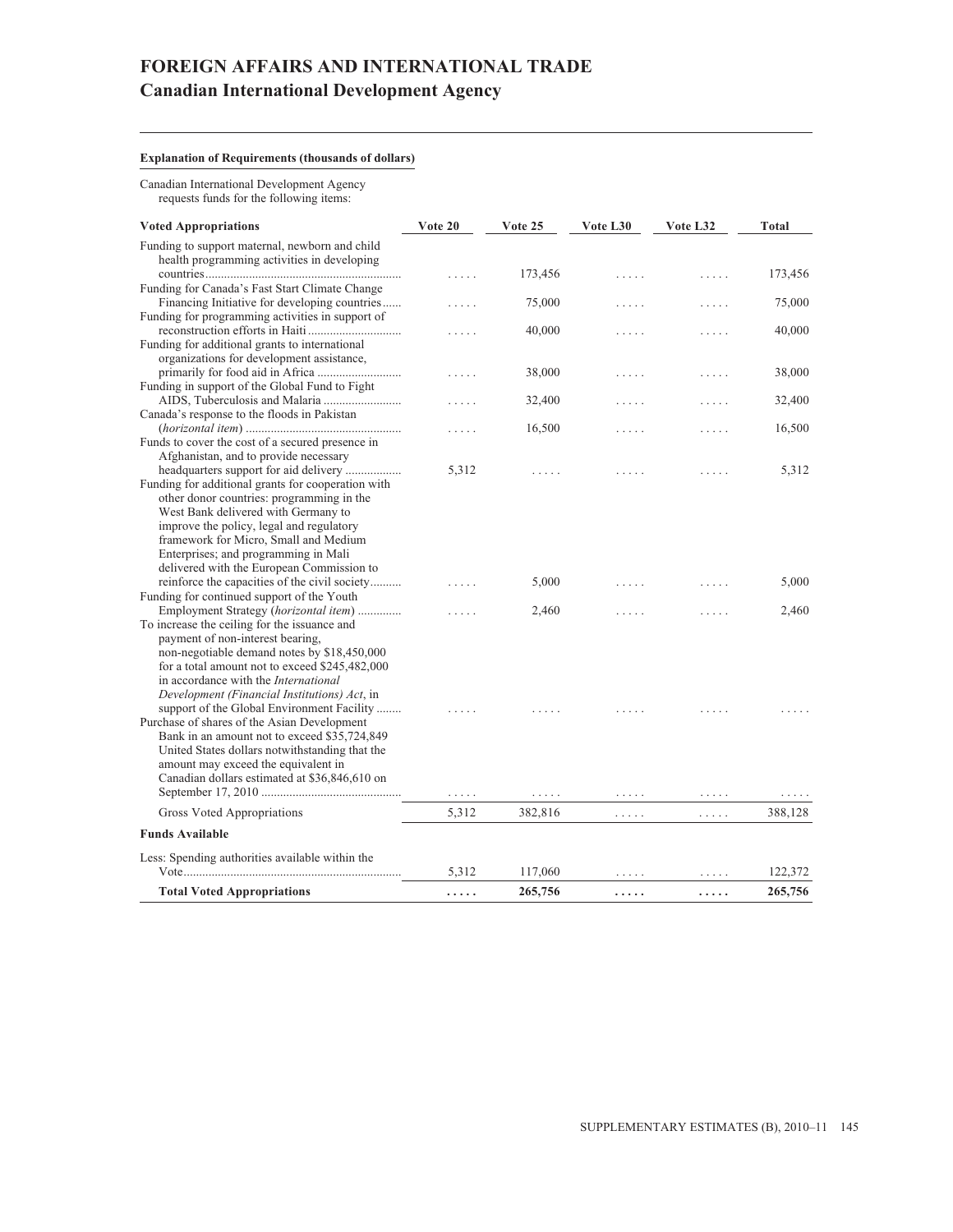# **FOREIGN AFFAIRS AND INTERNATIONAL TRADE Canadian International Development Agency**

| <b>Explanation of Requirements (thousands of dollars)</b>                                                                                                                                                                                                                                                          |         |         |          |          |                  |
|--------------------------------------------------------------------------------------------------------------------------------------------------------------------------------------------------------------------------------------------------------------------------------------------------------------------|---------|---------|----------|----------|------------------|
| <b>Statutory Appropriations</b>                                                                                                                                                                                                                                                                                    | Vote 20 | Vote 25 | Vote L30 | Vote L32 | <b>Total</b>     |
| Payments to International Financial Institutions -<br>Pursuant to Section 144 of the <i>Budget and</i><br>Economic Statement Implementation Act,<br>2007 a payment to the World Bank for the<br>Advance Market Commitment for<br>Pneumococcal Vaccines in respect of the<br>period commencing on April 1, 2010 and |         |         |          |          | 36,847           |
| ending on March 31, 2011, in an amount not<br>Encashment of notes issued to the development<br>assistance funds of the international financial<br>institutions in accordance with the<br>International Development (Financial                                                                                      |         |         |          |          | 20,468<br>18,450 |
| <b>Total Statutory Appropriations</b>                                                                                                                                                                                                                                                                              |         |         |          |          | 75,765           |
| <b>Total Adjustments to Appropriations</b>                                                                                                                                                                                                                                                                         |         |         |          |          | 341,521          |
| <b>Transfers</b>                                                                                                                                                                                                                                                                                                   |         |         |          |          |                  |
| Internal reallocation of resources – To reduce the<br>Internal reallocation of resources – To cover the<br>cost of a secured presence in Afghanistan, and                                                                                                                                                          | (1,660) | 1,660   |          |          |                  |
| to provide necessary headquarters support for                                                                                                                                                                                                                                                                      | 5,921   | (5,921) |          |          |                  |
| Transfer to Foreign Affairs and International<br>Trade – For the Association of Francophone                                                                                                                                                                                                                        |         |         |          |          |                  |
|                                                                                                                                                                                                                                                                                                                    | .       | (1,000) | .        | .        | (1,000)          |
| <b>Total Transfers</b>                                                                                                                                                                                                                                                                                             | 4,261   | (5,261) | .        | .        | (1,000)          |
| <b>These Supplementary Estimates</b>                                                                                                                                                                                                                                                                               | 4,261   | 260,495 | .        | .        | 340,521          |

#### **Explanation of Funds Available (dollars)**

**Vote 20**: \$5,312,000 in total authorities is available within the Vote due to the cost of participating in the arrangement for the reimbursement of paylist requirements (\$5,200,000); and savings identified as part of the cost containment measures to reduce the rate of growth in operating expenditures announced in Budget 2010 (\$112,000).

**Vote 25**: \$117,060,385 in total authorities is available: \$115,400,000 within the Vote due to the realignment from contributions to grants towards delivering more efficient international assistance; and \$1,660,385 from Vote 20 due to savings identified as part of the cost containment measures to reduce the rate of growth in operating expenditures announced in Budget  $\tilde{2}010$  (\$1,283,606) and savings identified as part of the reduction in the budget for the Office of the Minister (\$376,779).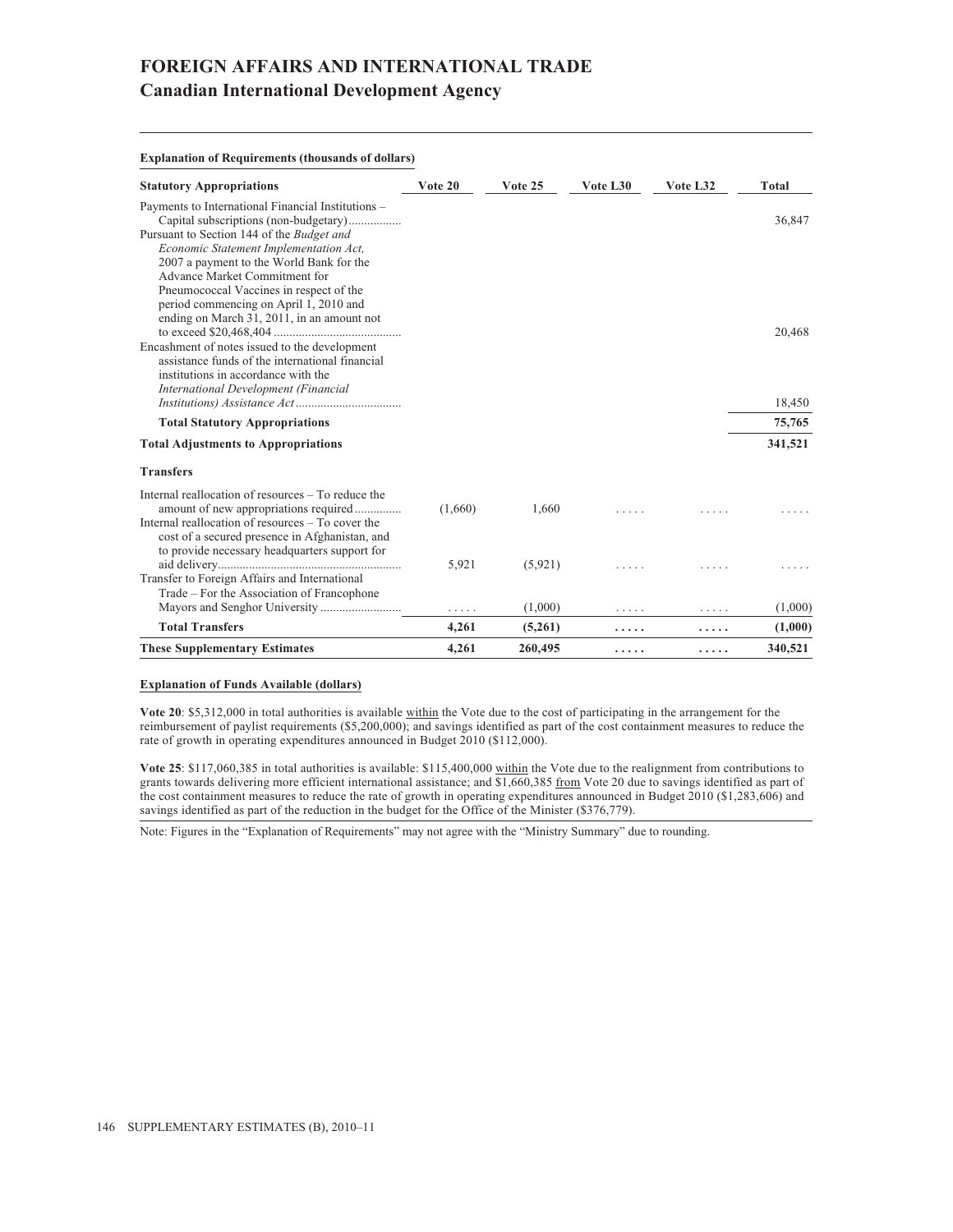# **FOREIGN AFFAIRS AND INTERNATIONAL TRADE Canadian International Development Agency**

| <b>Transfer Payments (dollars)</b>                                                                                                                                                                                                                                                                                                                                                                                                                                                                                                                                                                                                                                                                                                                                                                                                                                                                        | <b>Voted</b>             | <b>Statutory</b> |
|-----------------------------------------------------------------------------------------------------------------------------------------------------------------------------------------------------------------------------------------------------------------------------------------------------------------------------------------------------------------------------------------------------------------------------------------------------------------------------------------------------------------------------------------------------------------------------------------------------------------------------------------------------------------------------------------------------------------------------------------------------------------------------------------------------------------------------------------------------------------------------------------------------------|--------------------------|------------------|
| <b>Grants</b>                                                                                                                                                                                                                                                                                                                                                                                                                                                                                                                                                                                                                                                                                                                                                                                                                                                                                             |                          |                  |
| Grants for Multilateral Programming: Grants in support of development assistance,<br>humanitarian assistance or disaster preparedness, including peace building, for global<br>operations, programs, projects, activities and appeals; as well as in support of<br>programming against hunger, malnutrition and disease for the benefit of developing                                                                                                                                                                                                                                                                                                                                                                                                                                                                                                                                                     | 327,356,000              |                  |
| Grants for Bilateral Programming: Grants for cooperation with other donor countries for<br>the benefit of developing countries or territories or countries in transition                                                                                                                                                                                                                                                                                                                                                                                                                                                                                                                                                                                                                                                                                                                                  | 5,000,000                |                  |
| <b>Total Gross Grants</b>                                                                                                                                                                                                                                                                                                                                                                                                                                                                                                                                                                                                                                                                                                                                                                                                                                                                                 | 332,356,000              |                  |
| <b>Contributions</b>                                                                                                                                                                                                                                                                                                                                                                                                                                                                                                                                                                                                                                                                                                                                                                                                                                                                                      |                          |                  |
| Contributions for Bilateral Programming: Contributions in support of development<br>assistance, including payments for loan agreements issued under the authority of<br>previous Appropriation Acts, contributions for cooperation with countries in transition<br>and contributions in support of regional or country specific development assistance<br>projects, programs and activities for the benefit of developing countries or territories or<br>Contributions for Partnership Programming: Contributions for development assistance<br>programs, projects and activities intended to support development and public<br>engagement initiatives or to enhance the awareness, understanding, and engagement of<br>Canadians with respect to development and contributions for education and training<br>programs, projects and activities for the benefit of developing countries or territories or | 42,000,000<br>8,460,000  |                  |
| <b>Total Gross Contributions</b>                                                                                                                                                                                                                                                                                                                                                                                                                                                                                                                                                                                                                                                                                                                                                                                                                                                                          | 50,460,000               |                  |
| <b>Other Transfer Payments</b>                                                                                                                                                                                                                                                                                                                                                                                                                                                                                                                                                                                                                                                                                                                                                                                                                                                                            |                          |                  |
| Payments to the World Bank for the Advance Market Commitment for Pneumococcal<br>Vaccines in accordance with the Section 144 of the Budget and Economic Statement<br>Encashment of notes issued to the development assistance funds of the international<br>financial institutions in accordance with the <i>International Development (Financial</i>                                                                                                                                                                                                                                                                                                                                                                                                                                                                                                                                                     |                          | 20,468,404       |
|                                                                                                                                                                                                                                                                                                                                                                                                                                                                                                                                                                                                                                                                                                                                                                                                                                                                                                           | .                        | 18,450,000       |
| <b>Total Gross Other Transfer Payments</b>                                                                                                                                                                                                                                                                                                                                                                                                                                                                                                                                                                                                                                                                                                                                                                                                                                                                | .                        | 38,918,404       |
| <b>Total Gross Transfer Payments</b>                                                                                                                                                                                                                                                                                                                                                                                                                                                                                                                                                                                                                                                                                                                                                                                                                                                                      | 382,816,000              | 38,918,404       |
|                                                                                                                                                                                                                                                                                                                                                                                                                                                                                                                                                                                                                                                                                                                                                                                                                                                                                                           | 115,400,000<br>6,921,200 | .                |
| <b>Net Transfer Payments</b>                                                                                                                                                                                                                                                                                                                                                                                                                                                                                                                                                                                                                                                                                                                                                                                                                                                                              | 260,494,800              | 38,918,404       |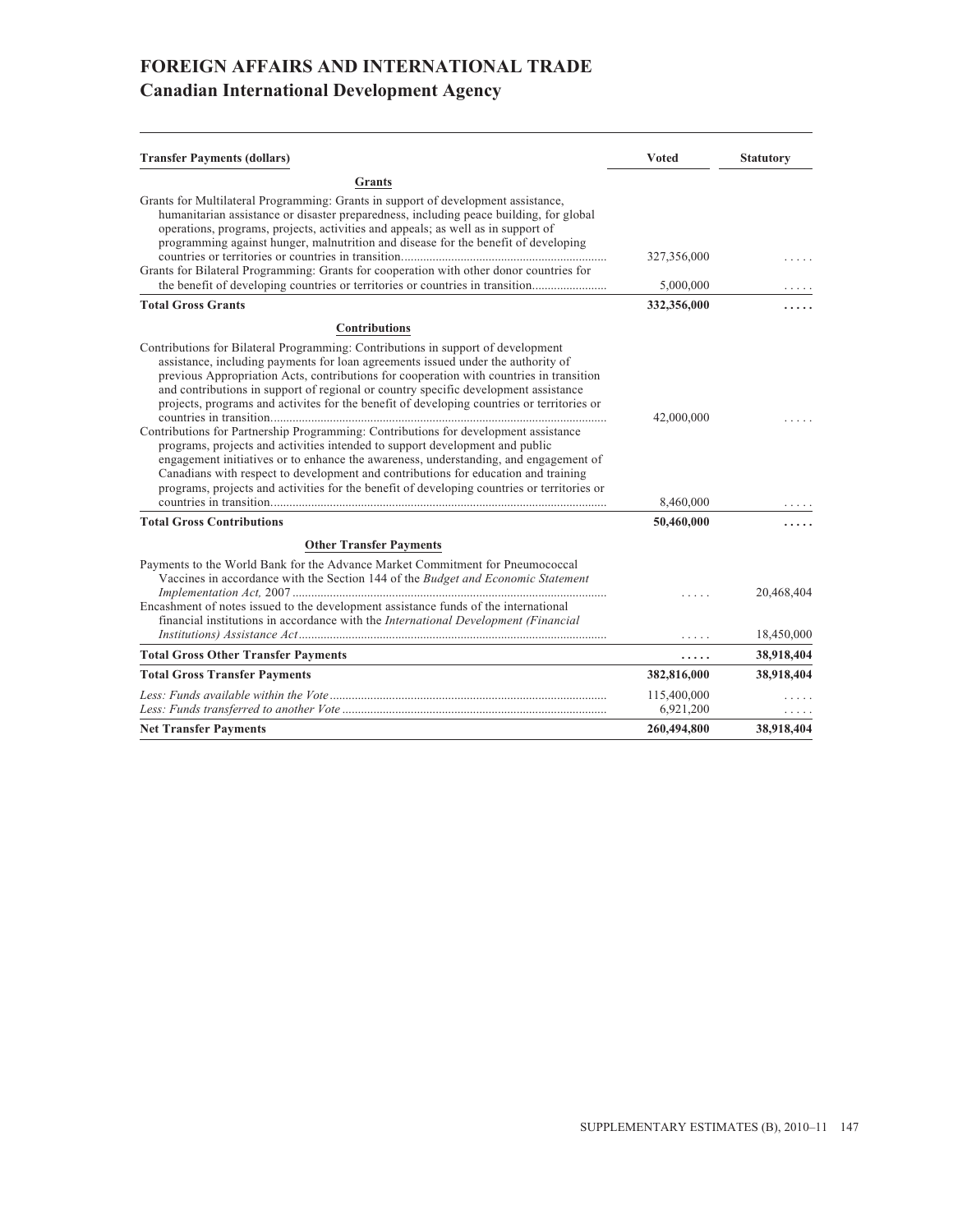# **FOREIGN AFFAIRS AND INTERNATIONAL TRADE International Development Research Centre**

#### **Explanation of Requirements (thousands of dollars)**

International Development Research Centre requests funds for the following items:

| <b>Voted Appropriations</b>                                                                                                                                                                                                     | Vote 35 |
|---------------------------------------------------------------------------------------------------------------------------------------------------------------------------------------------------------------------------------|---------|
| Funding for the Next Einstein Initiative, to strengthen science and innovation in Africa (\$4,000); and support for the                                                                                                         | 14,000  |
| <b>Funds Available</b>                                                                                                                                                                                                          |         |
|                                                                                                                                                                                                                                 | 559     |
| <b>Total Voted Appropriations</b>                                                                                                                                                                                               | 13,441  |
| <b>Transfers</b>                                                                                                                                                                                                                |         |
| Transfer from Public Health Agency of Canada – For the Global Health Research Initiative to create and share<br>knowledge to strengthen health systems and build global health research capacity in developing countries and in |         |
| Canada                                                                                                                                                                                                                          | 172     |
| <b>These Supplementary Estimates</b>                                                                                                                                                                                            | 13.613  |

#### **Explanation of Funds Available (dollars)**

**Vote 35**: \$559,222 in total authorities is available within the Vote due to savings identified as part of the cost containment measures to reduce the rate of growth in operating expenditures announced in Budget 2010.

Note: Figures in the "Explanation of Requirements" may not agree with the "Ministry Summary" due to rounding.

### **International Joint Commission**

| <b>Explanation of Requirements (thousands of dollars)</b> |  |
|-----------------------------------------------------------|--|
|-----------------------------------------------------------|--|

International Joint Commission requests funds for the following items:

| <b>Voted Appropriations</b>                                                                                    | Vote 40 |
|----------------------------------------------------------------------------------------------------------------|---------|
| Funding for the International Watersheds Initiative related to boundary and transboundary water management and | 250     |
| <b>Funds Available</b>                                                                                         |         |
|                                                                                                                | 25      |
| <b>These Supplementary Estimates</b>                                                                           | 225     |

#### **Explanation of Funds Available (dollars)**

**Vote 40**: \$25,246 in total authorities is available within the Vote due to savings identified as part of the cost containment measures to reduce the rate of growth in operating expenditures announced in Budget 2010.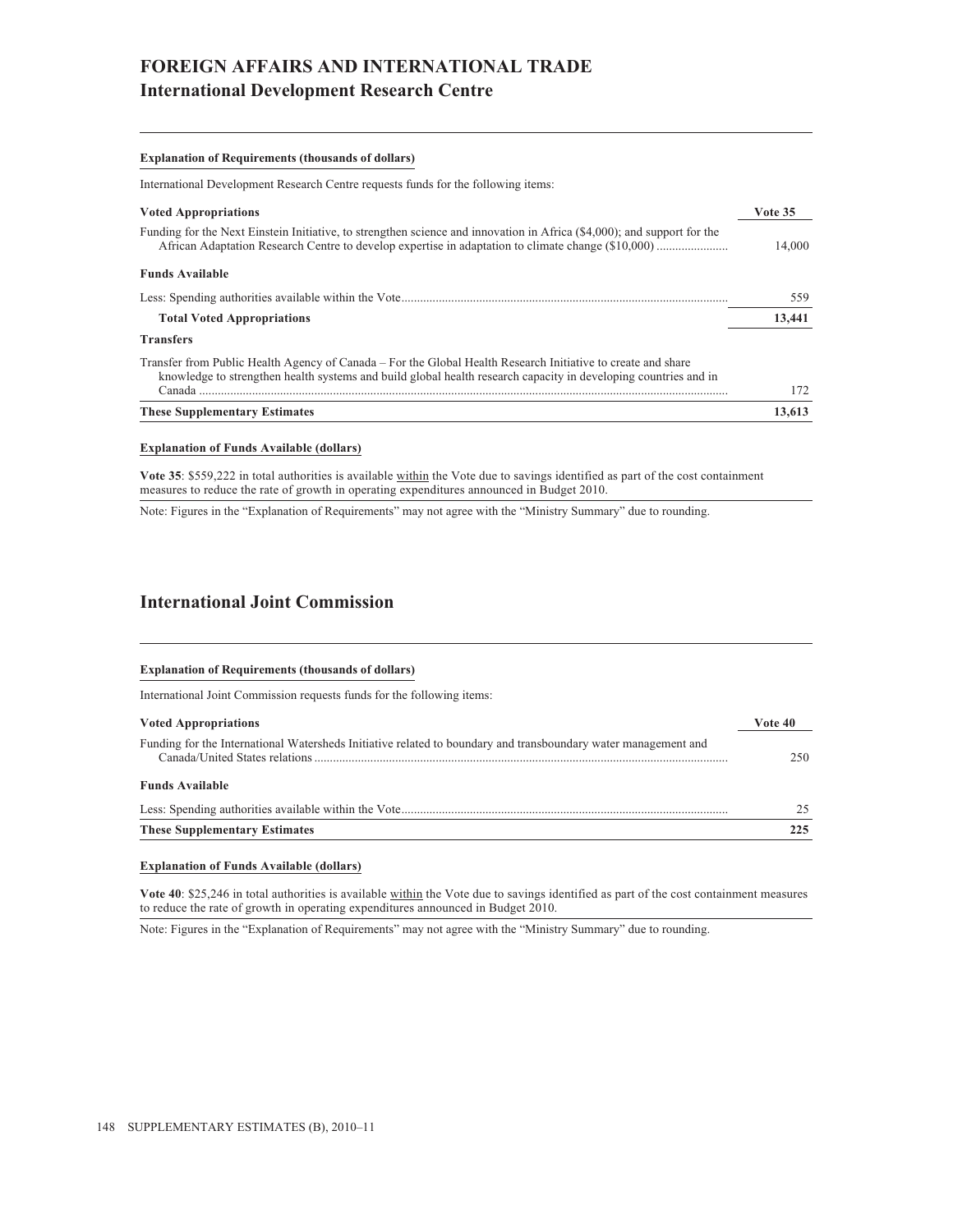# **FOREIGN AFFAIRS AND INTERNATIONAL TRADE NAFTA Secretariat, Canadian Section**

### **Explanation of Requirements (thousands of dollars)**

NAFTA Secretariat, Canadian Section – *No additional funding being requested*

| <b>Transfers</b>                                                                                                  | Vote 45 |
|-------------------------------------------------------------------------------------------------------------------|---------|
| Transfer to Foreign Affairs and International Trade – To establish the NAFTA Secretariat, Canadian Section within |         |
| the Department of Foreign Affairs and International Trade for the purpose of facilitating the operation of the    |         |
|                                                                                                                   | (2.483) |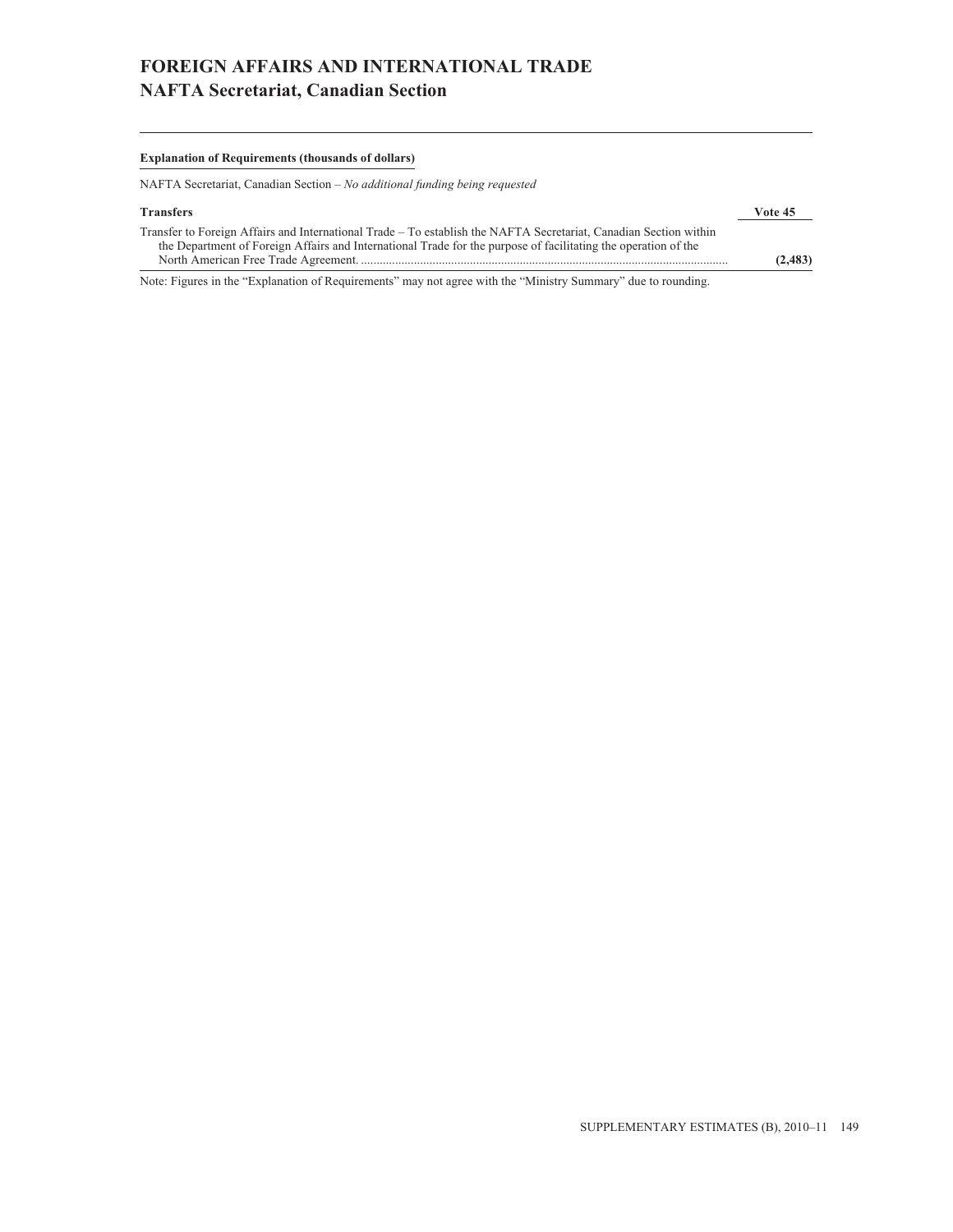|            | These Supplementary Estimates                                                                                                                                                                                                                                                                                                                                                                                                                                                                                                                                                                                                                                                                                                                                                                                                                                                                                                                       |                            |                  |                       |                          |  |
|------------|-----------------------------------------------------------------------------------------------------------------------------------------------------------------------------------------------------------------------------------------------------------------------------------------------------------------------------------------------------------------------------------------------------------------------------------------------------------------------------------------------------------------------------------------------------------------------------------------------------------------------------------------------------------------------------------------------------------------------------------------------------------------------------------------------------------------------------------------------------------------------------------------------------------------------------------------------------|----------------------------|------------------|-----------------------|--------------------------|--|
|            |                                                                                                                                                                                                                                                                                                                                                                                                                                                                                                                                                                                                                                                                                                                                                                                                                                                                                                                                                     | Authorities                |                  | <b>Adjustments to</b> | <b>Total Estimates</b>   |  |
|            | Vote (dollars)                                                                                                                                                                                                                                                                                                                                                                                                                                                                                                                                                                                                                                                                                                                                                                                                                                                                                                                                      | to date                    | <b>Transfers</b> | <b>Appropriations</b> | to date                  |  |
| 1b         | Department<br>Operating expenditures and, pursuant to<br>paragraph $29.1(2)(a)$ of the Financial Administration<br>Act, authority to spend revenues to offset<br>expenditures incurred in the fiscal year arising from<br>the provision of services or the sale of products<br>related to health protection, regulatory activities and<br>medical services and the payment to each member of<br>the Queen's Privy Council for Canada who is a<br>Minister without Portfolio or a Minister of State who<br>does not preside over a Ministry of State of a salary<br>not to exceed the salary paid to Ministers of State<br>who preside over Ministries of State under the<br>Salaries Act, as adjusted pursuant to the Parliament of<br>Canada Act and pro rata for any period of less than a<br>$year - To authorize the transfer of $200,000 from$<br>Health Vote 10, \$152,000 from Health Vote 50,<br>\$765,000 from Indian Affairs and Northern |                            |                  |                       |                          |  |
|            | Development Vote 5, \$75,000 from Canadian<br>Heritage Vote 1, and \$49,300 from Foreign Affairs<br>and International Trade Vote 1, Appropriation Act<br>No. 2, 2010–11 for the purposes of this Vote and to                                                                                                                                                                                                                                                                                                                                                                                                                                                                                                                                                                                                                                                                                                                                        | 2,011,667,003              | 1,114,945        | 13,107,832            | 2,025,889,780            |  |
| 5b         | Capital expenditures – To authorize the transfer of<br>\$1,504,500 from National Defence Vote 5,<br>Appropriation Act No. 2, 2010–11 for the purposes of                                                                                                                                                                                                                                                                                                                                                                                                                                                                                                                                                                                                                                                                                                                                                                                            | 38,576,271                 | 1,504,500        | 1                     | 40,080,772               |  |
|            | 10b The grants listed in the Estimates and contributions –<br>To authorize the transfer of \$75,000 from Canadian<br>Heritage Vote 5, Appropriation Act No. 2, 2010-11<br>for the purposes of this Vote and to provide a further                                                                                                                                                                                                                                                                                                                                                                                                                                                                                                                                                                                                                                                                                                                    |                            |                  |                       |                          |  |
|            |                                                                                                                                                                                                                                                                                                                                                                                                                                                                                                                                                                                                                                                                                                                                                                                                                                                                                                                                                     | 1,510,369,928              | (125,000)        | 32,495,404            | 1,542,740,332            |  |
| (S)<br>(S) | Minister of Health - Salary and motor car allowance                                                                                                                                                                                                                                                                                                                                                                                                                                                                                                                                                                                                                                                                                                                                                                                                                                                                                                 | 122,825,392<br>78,649      | .                | .                     | 122,825,392<br>78,649    |  |
|            |                                                                                                                                                                                                                                                                                                                                                                                                                                                                                                                                                                                                                                                                                                                                                                                                                                                                                                                                                     |                            | .<br>2,494,445   | .                     |                          |  |
|            |                                                                                                                                                                                                                                                                                                                                                                                                                                                                                                                                                                                                                                                                                                                                                                                                                                                                                                                                                     | 3,683,517,243              |                  | 45,603,237            | 3,731,614,925            |  |
| 15         | <b>Assisted Human Reproduction Agency of Canada</b>                                                                                                                                                                                                                                                                                                                                                                                                                                                                                                                                                                                                                                                                                                                                                                                                                                                                                                 | 10,425,284                 |                  |                       | 10,425,284               |  |
| (S)        |                                                                                                                                                                                                                                                                                                                                                                                                                                                                                                                                                                                                                                                                                                                                                                                                                                                                                                                                                     | 594,174                    | .                |                       | 594,174                  |  |
|            |                                                                                                                                                                                                                                                                                                                                                                                                                                                                                                                                                                                                                                                                                                                                                                                                                                                                                                                                                     | 11,019,458                 | .                | .                     | 11,019,458               |  |
|            | <b>Canadian Institutes of Health Research</b>                                                                                                                                                                                                                                                                                                                                                                                                                                                                                                                                                                                                                                                                                                                                                                                                                                                                                                       |                            |                  |                       |                          |  |
|            | 25b The grants listed in the Estimates – To authorize the<br>transfer of \$220,000 from Health Vote 40, and<br>\$4,394,511 from Health Vote 50, Appropriation Act                                                                                                                                                                                                                                                                                                                                                                                                                                                                                                                                                                                                                                                                                                                                                                                   | 51,156,900                 |                  | 1,171,618             | 52,328,518               |  |
| (S)        | No. 2, 2010-11 for the purposes of this Vote and to                                                                                                                                                                                                                                                                                                                                                                                                                                                                                                                                                                                                                                                                                                                                                                                                                                                                                                 | 926, 933, 740<br>4,900,322 | 4,614,511<br>.   | 25,896,667<br>.       | 957,444,918<br>4,900,322 |  |
|            |                                                                                                                                                                                                                                                                                                                                                                                                                                                                                                                                                                                                                                                                                                                                                                                                                                                                                                                                                     | 982,990,962                | 4,614,511        | 27,068,285            | 1,014,673,758            |  |
|            | <b>Hazardous Materials Information Review</b><br><b>Commission</b>                                                                                                                                                                                                                                                                                                                                                                                                                                                                                                                                                                                                                                                                                                                                                                                                                                                                                  |                            |                  |                       |                          |  |
| 30         |                                                                                                                                                                                                                                                                                                                                                                                                                                                                                                                                                                                                                                                                                                                                                                                                                                                                                                                                                     | 5,223,047                  |                  |                       | 5,223,047                |  |
| (S)        |                                                                                                                                                                                                                                                                                                                                                                                                                                                                                                                                                                                                                                                                                                                                                                                                                                                                                                                                                     | 723,742                    | .                |                       | 723,742                  |  |
|            |                                                                                                                                                                                                                                                                                                                                                                                                                                                                                                                                                                                                                                                                                                                                                                                                                                                                                                                                                     | 5,946,789                  | .                | .                     | 5,946,789                |  |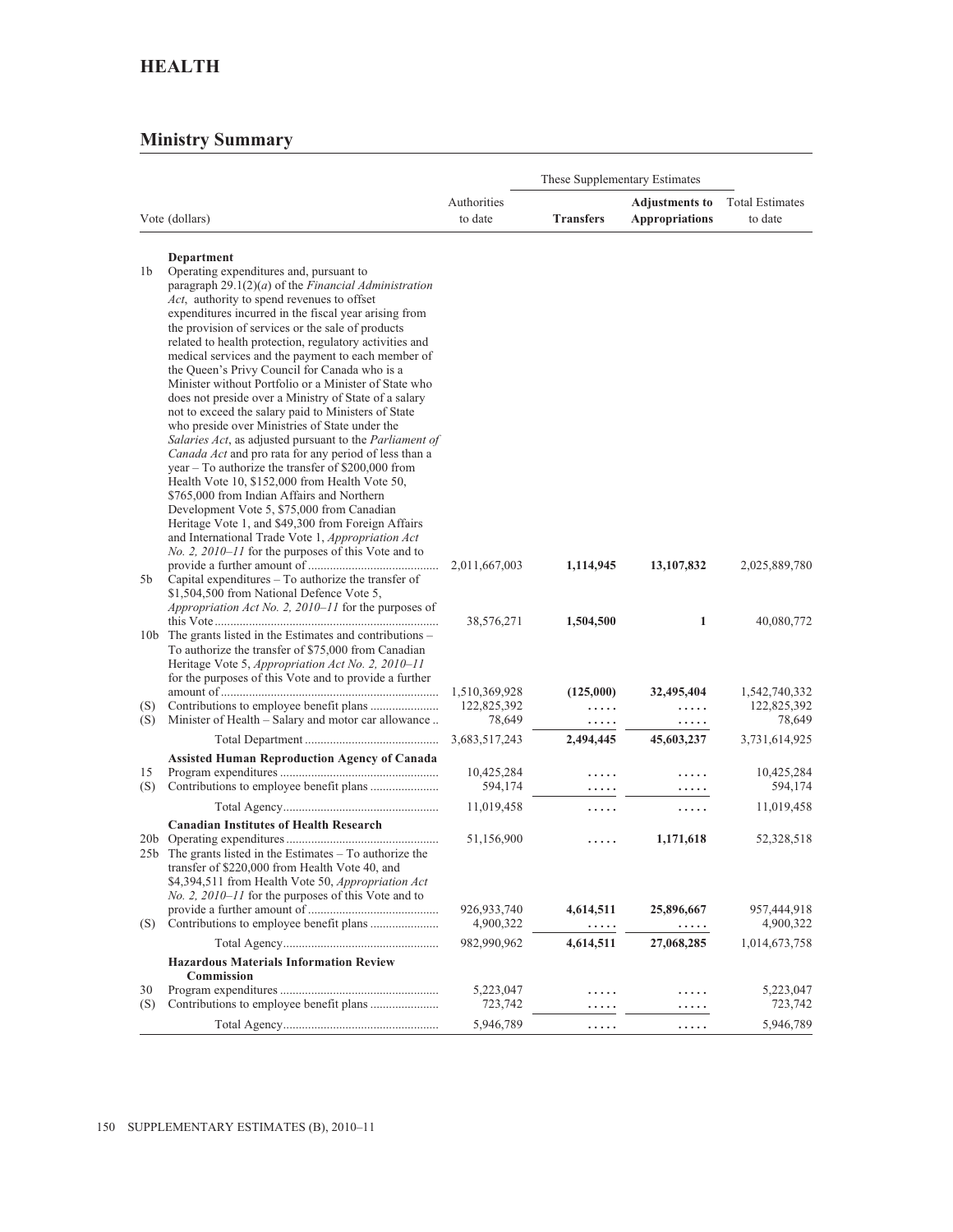### **HEALTH**

|                 |                                                                                                                                                                                                                                                                                                                                                                                               |                         | These Supplementary Estimates |                                                |                                   |
|-----------------|-----------------------------------------------------------------------------------------------------------------------------------------------------------------------------------------------------------------------------------------------------------------------------------------------------------------------------------------------------------------------------------------------|-------------------------|-------------------------------|------------------------------------------------|-----------------------------------|
|                 | Vote (dollars)                                                                                                                                                                                                                                                                                                                                                                                | Authorities<br>to date  | <b>Transfers</b>              | <b>Adjustments to</b><br><b>Appropriations</b> | <b>Total Estimates</b><br>to date |
| 35<br>(S)       | <b>Patented Medicine Prices Review Board</b>                                                                                                                                                                                                                                                                                                                                                  | 11,556,718<br>1,018,349 | .                             |                                                | 11,556,718<br>1,018,349           |
|                 |                                                                                                                                                                                                                                                                                                                                                                                               | 12,575,067              |                               |                                                | 12,575,067                        |
| 40 <sub>b</sub> | <b>Public Health Agency of Canada</b><br>Operating expenditures and, pursuant to paragraph<br>$29.1(2)(a)$ of the <i>Financial Administration Act</i> ,<br>authority to spend revenues to offset expenditures<br>incurred in the fiscal year arising from the sale of<br>products – To authorize the transfer of $$671,600$ from<br>National Defence Vote 5, <i>Appropriation Act No. 2</i> , |                         |                               |                                                |                                   |
|                 |                                                                                                                                                                                                                                                                                                                                                                                               | 431,876,106             | 254,654                       |                                                | 432, 130, 761                     |
| 45              |                                                                                                                                                                                                                                                                                                                                                                                               | 36,773,594              | .                             |                                                | 36,773,594                        |
| 50 <sub>b</sub> | The grants listed in the Estimates and contributions                                                                                                                                                                                                                                                                                                                                          | 206,020,000             | (4,546,511)                   |                                                | 201,473,489                       |
| (S)             | Contributions to employee benefit plans                                                                                                                                                                                                                                                                                                                                                       | 31,805,944              | .                             | .                                              | 31,805,944                        |
|                 |                                                                                                                                                                                                                                                                                                                                                                                               | 706,475,644             | (4,291,857)                   | 1                                              | 702,183,788                       |
|                 |                                                                                                                                                                                                                                                                                                                                                                                               | 5,402,525,163           | 2,817,099                     | 72,671,523                                     | 5.478.013.785                     |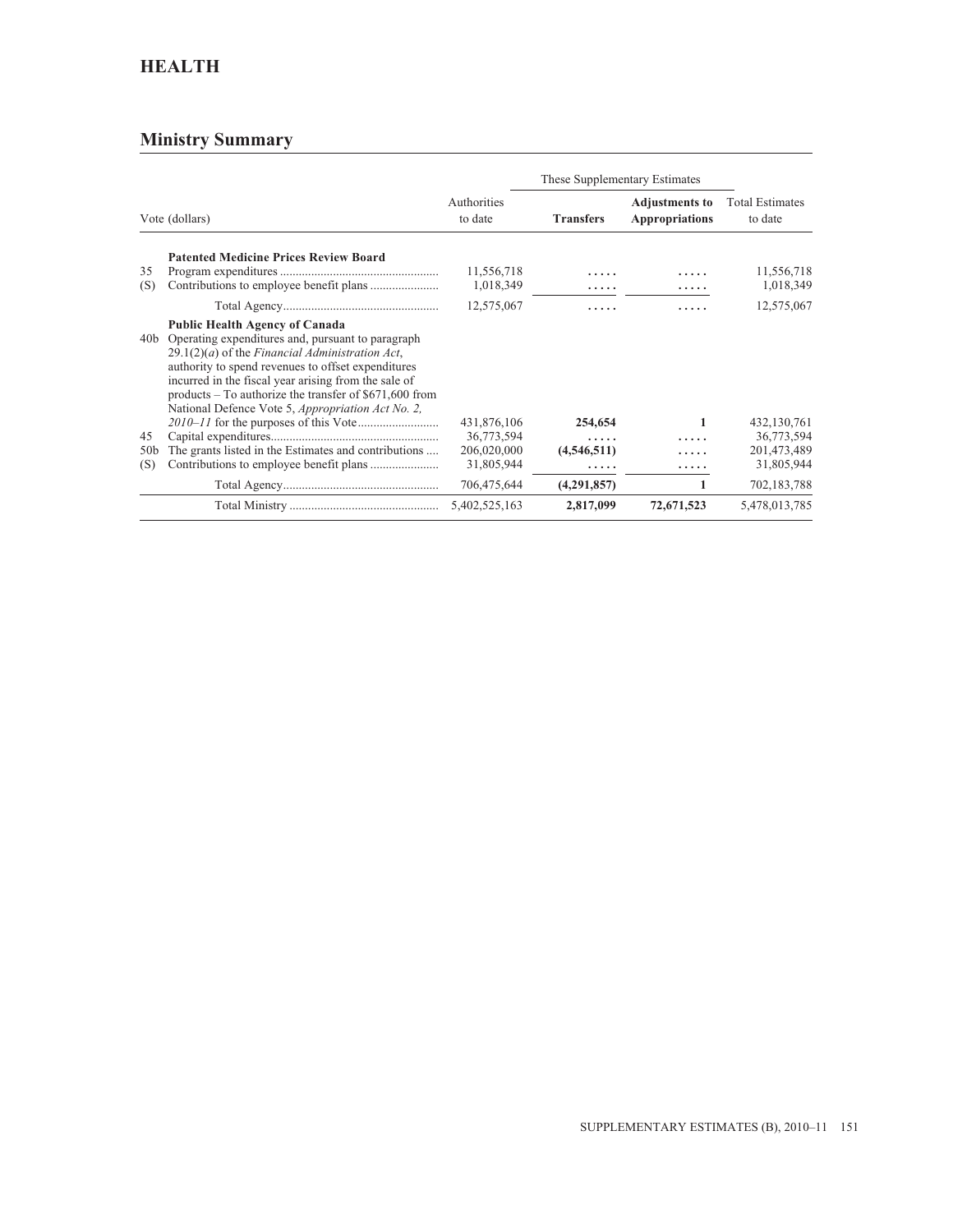#### **Explanation of Requirements (thousands of dollars)**

Health requests funds for the following items:

| <b>Voted Appropriations</b>                                                                                                                                                                           | Vote 1 | Vote 5     | Vote 10    | <b>Total</b> |
|-------------------------------------------------------------------------------------------------------------------------------------------------------------------------------------------------------|--------|------------|------------|--------------|
| Funding for mental health and emotional support services and for the<br>administration and research required to support the federal<br>government's obligations under the Indian Residential Schools  |        |            |            |              |
|                                                                                                                                                                                                       | 5,325  | .          | 26,921     | 32,246       |
| Funding to support the defence of Canada against third party claims                                                                                                                                   | 10,254 |            | .          | 10,254       |
| Funding for additional health programs for two Labrador Innu<br>communities, Natuashish and Sheshatshiu, through the Labrador                                                                         |        |            |            |              |
| Funding to subsidize the shipment of food to isolated northern                                                                                                                                        | 1,852  | .          | 3,225      | 5,077        |
| communities and to promote nutrition ( <i>horizontal item</i> )                                                                                                                                       | 181    | .          | 1,349      | 1,530        |
| Funding to support non-reactor-based production of medical isotopes<br>and optimal use of existing isotope supply (horizontal item)<br>Funding for continued development, monitoring and reporting on | .      |            | 1,000      | 1,000        |
| priority environmental indicators (Canadian Environmental<br>Sustainability Indicators initiative) (horizontal item)                                                                                  | 240    | .          | .          | 240          |
| Grant to the Canadian Institute for Health Information                                                                                                                                                | .      | .          | 1          | 1            |
| Gross Voted Appropriations                                                                                                                                                                            | 17,852 | .          | 32,496     | 50,348       |
| <b>Funds Available</b>                                                                                                                                                                                |        |            |            |              |
| Less: Spending authorities available within the Vote                                                                                                                                                  | 4,745  | .          | .          | 4,745        |
| <b>Total Voted Appropriations</b>                                                                                                                                                                     | 13,107 | .          | 32,496     | 45,603       |
| <b>Transfers</b>                                                                                                                                                                                      |        |            |            |              |
| Transfer from National Defence – For public security initiatives<br>related to the Chemical, Biological, Radiological and Nuclear                                                                     |        | 1,505      |            | 1,505        |
| Transfer from Indian Affairs and Northern Development - To<br>support activities related to the Arctic Research Infrastructure                                                                        |        |            |            |              |
| Transfer from Public Health Agency of Canada – To fund the                                                                                                                                            | 765    | .          | $\cdots$   | 765          |
| Transfer from Canadian Heritage – To support research into access                                                                                                                                     | 152    | .          |            | 152          |
| to health and social services for French-speaking minority<br>Transfer from Foreign Affairs and International Trade - Adjustment                                                                      | 75     | .          | 75         | 150          |
| to funding previously provided for departmental staff located at                                                                                                                                      | 49     |            | .          | 49           |
| Internal reallocation of resources – To fund the Canadian HIV                                                                                                                                         | 200    | .          | (200)      | .            |
| Transfer to Treasury Board Secretariat-To support the National                                                                                                                                        | (126)  |            |            | (126)        |
| <b>Total Transfers</b>                                                                                                                                                                                | 1,115  | .<br>1,505 | .<br>(125) | 2,495        |
| <b>These Supplementary Estimates</b>                                                                                                                                                                  | 14,222 | 1,505      | 32,371     | 48,098       |
|                                                                                                                                                                                                       |        |            |            |              |

#### **Explanation of Funds Available (dollars)**

**Vote 1**: \$4,744,728 in total authorities is available within the Vote due to savings identified as part of the cost containment measures to reduce the rate of growth in operating expenditures announced in Budget 2010.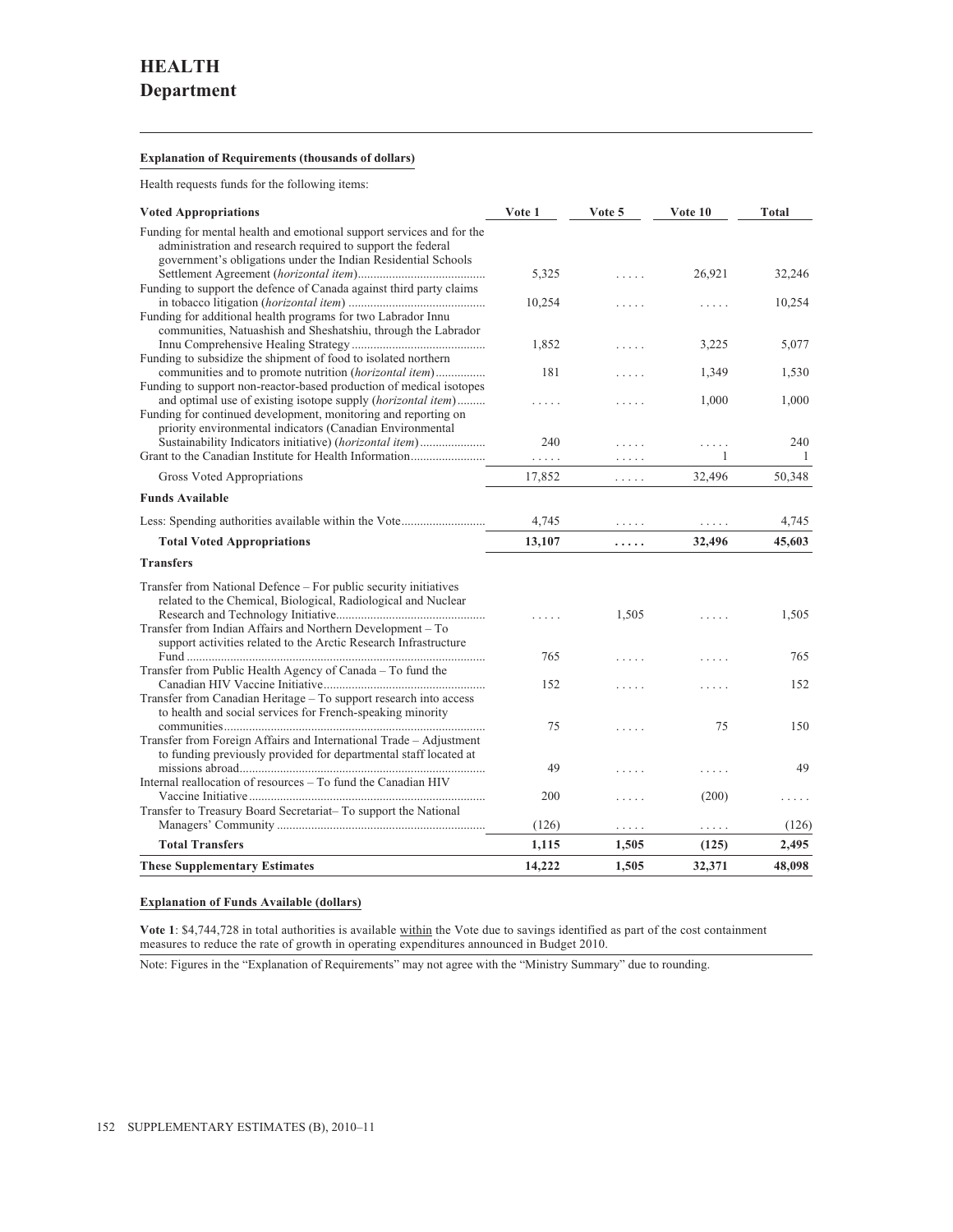## **HEALTH Department**

| <b>Transfer Payments (dollars)</b>                                                 | <b>Voted</b>                      | <b>Statutory</b> |
|------------------------------------------------------------------------------------|-----------------------------------|------------------|
| <b>Grants</b>                                                                      |                                   |                  |
|                                                                                    | 1,000,000<br>294                  | .                |
| <b>Total Gross Grants</b>                                                          | 1,000,294                         |                  |
| <b>Contributions</b>                                                               |                                   |                  |
| Contributions for the Indian Residential Schools Resolution Health Support Program | 26,921,067<br>4,574,043<br>75,000 | .<br>.<br>.      |
| <b>Total Gross Contributions</b>                                                   | 31,570,110                        | .                |
| <b>Total Gross Transfer Payments</b>                                               | 32,570,404                        | .                |
|                                                                                    | 200,000                           | .                |
| <b>Net Transfer Payments</b>                                                       | 32,370,404                        | .                |

### **Canadian Institutes of Health Research**

### **Explanation of Requirements (thousands of dollars)**

Canadian Institutes of Health Research requests funds for the following items:

| <b>Voted Appropriations</b>                                                                                                                                         | Vote 20 | Vote 25 | Total  |
|---------------------------------------------------------------------------------------------------------------------------------------------------------------------|---------|---------|--------|
| Funding for the Strategy on Patient-Oriented Research, the International<br>Collaborative Research Strategy for Alzheimer's Disease and the Open Operating          |         |         |        |
|                                                                                                                                                                     | 885     | 15,000  | 15,885 |
| Funding to support non-reactor-based production of medical isotopes and optimal use                                                                                 | 259     | 4.680   | 4.939  |
| Funding for the Canada Excellence Research Chairs program which supports research<br>Funding for the Banting Postdoctoral Fellowships Program to attract and retain |         | 4,583   | 4.583  |
|                                                                                                                                                                     | 33      | 1.633   | 1.666  |
| Gross Voted Appropriations                                                                                                                                          | 1,177   | 25,896  | 27,073 |
| <b>Funds Available</b>                                                                                                                                              |         |         |        |
|                                                                                                                                                                     | 5       | .       | 5.     |
| <b>Total Voted Appropriations</b>                                                                                                                                   | 1.172   | 25,896  | 27,068 |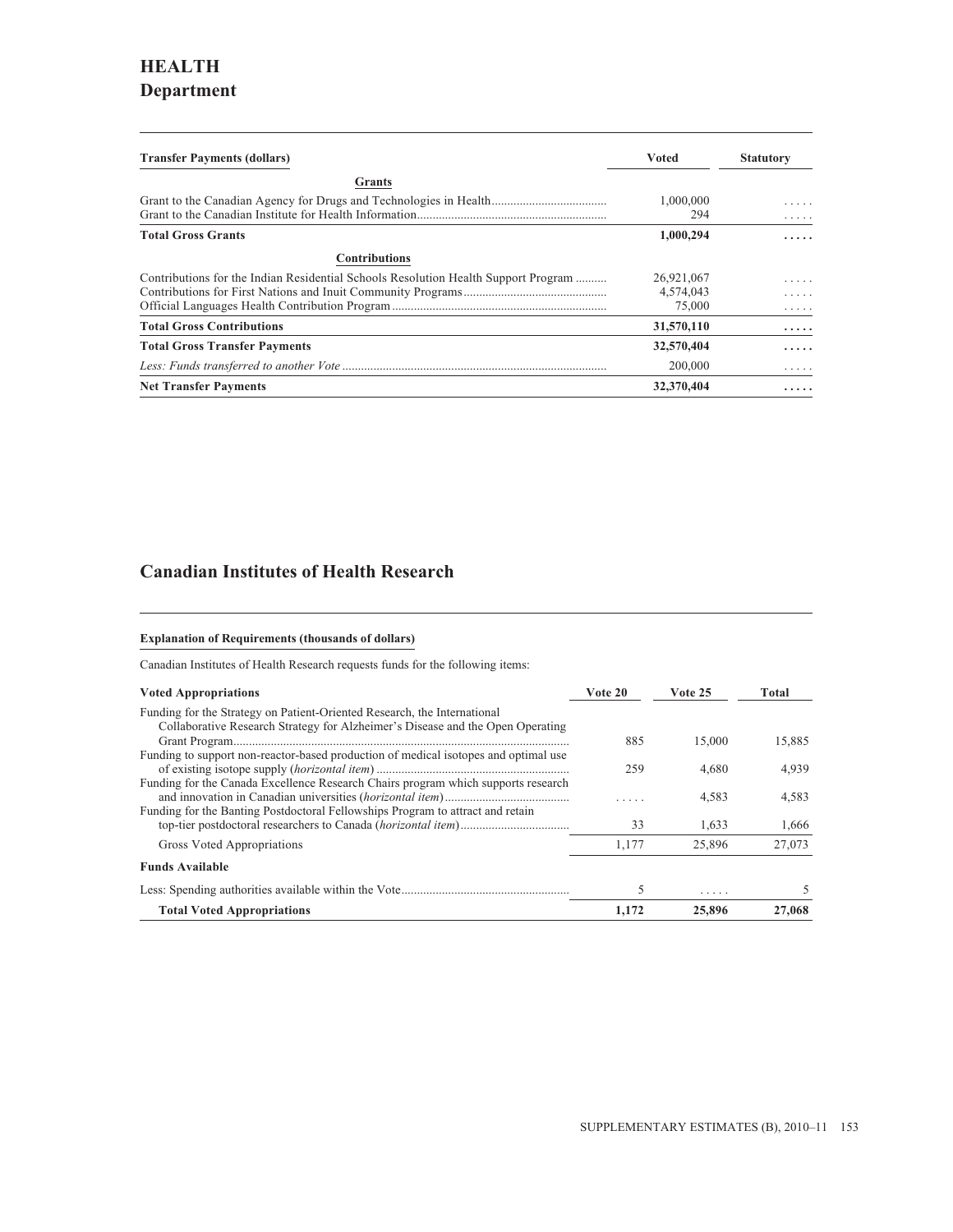### **HEALTH Canadian Institutes of Health Research**

#### **Explanation of Requirements (thousands of dollars)**

| <b>Transfers</b>                                                                  | Vote 20 | Vote 25 | Total  |
|-----------------------------------------------------------------------------------|---------|---------|--------|
| Transfer from Public Health Agency of Canada – For the permanent transfer of the  |         |         |        |
| Canadian Breast Cancer Research grant which funds targeted breast cancer          |         |         |        |
|                                                                                   |         | 3,000   | 3.000  |
| Transfer from Public Health Agency of Canada – To support intervention research   |         |         |        |
|                                                                                   |         | 600     | 600    |
| Transfer from Public Health Agency of Canada – To support research on             |         |         |        |
|                                                                                   |         | 495     | 495    |
| Transfer from Public Health Agency of Canada – To fund knowledge syntheses on     |         |         |        |
|                                                                                   |         | 300     | 300    |
| Transfer from Public Health Agency of Canada – To conduct injury risk assessments |         |         |        |
|                                                                                   | .       | 220     | 220    |
| <b>Total Transfers</b>                                                            | .       | 4.615   | 4.615  |
| <b>These Supplementary Estimates</b>                                              | 1.172   | 30,511  | 31,683 |

#### **Explanation of Funds Available (dollars)**

**Vote 20**: \$5,232 in total authorities is available within the Vote due to savings identified as part of the cost containment measures to reduce the rate of growth in operating expenditures announced in Budget 2010.

| <b>Transfer Payments (dollars)</b> | Voted      | <b>Statutory</b> |
|------------------------------------|------------|------------------|
| Grants                             |            |                  |
|                                    | 25,927,845 | .                |
|                                    | 4.583.333  | .                |
| <b>Total Transfer Payments</b>     | 30,511,178 | .                |

Note: Figures in the "Explanation of Requirements" may not agree with the "Ministry Summary" due to rounding.

### **Public Health Agency of Canada**

#### **Explanation of Requirements (thousands of dollars)**

Public Health Agency of Canada requests funds for the following items:

| <b>Transfers</b>                                                                                                                                                | Vote 40 | Vote 50 | Total   |
|-----------------------------------------------------------------------------------------------------------------------------------------------------------------|---------|---------|---------|
| Transfer from National Defence – For public security initiatives related to the<br>Chemical, Biological, Radiological and Nuclear Research and Technology       |         |         |         |
|                                                                                                                                                                 | 672     |         | 672     |
| Transfer to Office of the Co-ordinator, Status of Women – To fund gender-based                                                                                  |         |         |         |
|                                                                                                                                                                 | (25)    | .       | (25)    |
|                                                                                                                                                                 |         | (152)   | (152)   |
| Transfer to International Development Research Centre - For the Global Health<br>Research Initiative to create and share knowledge to strengthen health systems |         |         |         |
| and build global health research capacity in developing countries and in Canada                                                                                 | (172)   |         | (172)   |
| Transfer to Canadian Institutes of Health Research – To conduct injury risk                                                                                     | (220)   |         | (220)   |
| Transfer to Canadian Institutes of Health Research – To fund knowledge syntheses on                                                                             |         |         |         |
|                                                                                                                                                                 |         | (300)   | (300)   |
| Transfer to Canadian Institutes of Health Research – To support research on                                                                                     |         |         |         |
|                                                                                                                                                                 |         | (495)   | (495)   |
| Transfer to Canadian Institutes of Health Research – To support intervention research                                                                           |         | (600)   | (600)   |
| Transfer to Canadian Institutes of Health Research – For the permanent transfer of the                                                                          |         |         |         |
| Canadian Breast Cancer Research grant which funds targeted breast cancer                                                                                        |         |         |         |
|                                                                                                                                                                 |         | (3,000) | (3,000) |
| <b>These Supplementary Estimates</b>                                                                                                                            | 255     | (4,547) | (4,292) |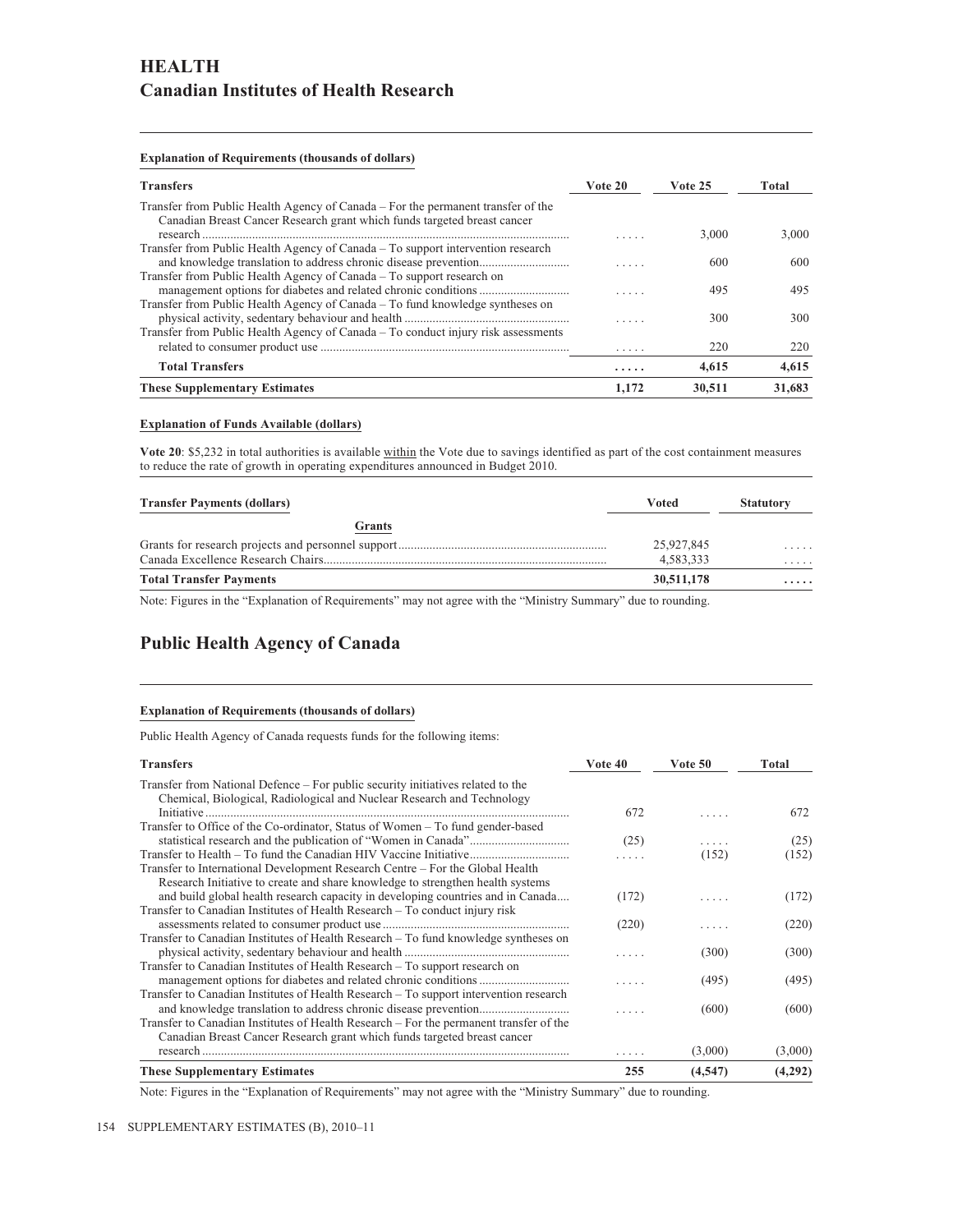### **HUMAN RESOURCES AND SKILLS DEVELOPMENT**

### **Ministry Summary**

|     |                                                                                                        |                              | These Supplementary Estimates |                                                |                                   |  |
|-----|--------------------------------------------------------------------------------------------------------|------------------------------|-------------------------------|------------------------------------------------|-----------------------------------|--|
|     | Vote (dollars)                                                                                         | Authorities<br>to date       | <b>Transfers</b>              | <b>Adjustments to</b><br><b>Appropriations</b> | <b>Total Estimates</b><br>to date |  |
|     | Department                                                                                             |                              |                               |                                                |                                   |  |
| 1b  | Operating expenditures and                                                                             |                              |                               |                                                |                                   |  |
|     | $(a)$ authority to make recoverable expenditures on                                                    |                              |                               |                                                |                                   |  |
|     | behalf of the Canada Pension Plan, the Employment                                                      |                              |                               |                                                |                                   |  |
|     | Insurance Account and the Specified Purpose                                                            |                              |                               |                                                |                                   |  |
|     | Account for the administration of the Millennium                                                       |                              |                               |                                                |                                   |  |
|     | Excellence Awards;                                                                                     |                              |                               |                                                |                                   |  |
|     | (b) pursuant to paragraph $29.1(2)(a)$ of the <i>Financial</i>                                         |                              |                               |                                                |                                   |  |
|     | Administration Act, authority to spend, to offset<br>related expenditures incurred in the fiscal year, |                              |                               |                                                |                                   |  |
|     | revenues received in the fiscal year arising from:                                                     |                              |                               |                                                |                                   |  |
|     | (i) the provision of Public Access Programs Sector                                                     |                              |                               |                                                |                                   |  |
|     | services;                                                                                              |                              |                               |                                                |                                   |  |
|     | (ii) services to assist provinces in the administration                                                |                              |                               |                                                |                                   |  |
|     | of provincial programs funded under Labour Market                                                      |                              |                               |                                                |                                   |  |
|     | Development Agreements;                                                                                |                              |                               |                                                |                                   |  |
|     | (iii) receiving agent services offered to Canadians on                                                 |                              |                               |                                                |                                   |  |
|     | behalf of Passport Canada;                                                                             |                              |                               |                                                |                                   |  |
|     | (iv) services to offset the administration and delivery                                                |                              |                               |                                                |                                   |  |
|     | of Millennium Excellence Awards to eligible students                                                   |                              |                               |                                                |                                   |  |
|     | on behalf of the Canada Millennium Scholarship<br>Foundation;                                          |                              |                               |                                                |                                   |  |
|     | (v) the amount charged to any Crown Corporation                                                        |                              |                               |                                                |                                   |  |
|     | under paragraph $14(b)$ of Government Employees                                                        |                              |                               |                                                |                                   |  |
|     | Compensation Act in relation to the litigation costs for                                               |                              |                               |                                                |                                   |  |
|     | subrogated claims for Crown Corporations;                                                              |                              |                               |                                                |                                   |  |
|     | (vi) the portion of Government Employees                                                               |                              |                               |                                                |                                   |  |
|     | Compensation Act departmental or agency subrogated                                                     |                              |                               |                                                |                                   |  |
|     | claim settlements related to litigation costs; and                                                     |                              |                               |                                                |                                   |  |
|     | $(c)$ the payment to each member of the Queen's Privy                                                  |                              |                               |                                                |                                   |  |
|     | Council for Canada who is a Minister without<br>Portfolio or a Minister of State who does not preside  |                              |                               |                                                |                                   |  |
|     | over a Ministry of State of a salary not to exceed the                                                 |                              |                               |                                                |                                   |  |
|     | salary paid to Ministers of State who preside over                                                     |                              |                               |                                                |                                   |  |
|     | Ministries of State under the Salaries Act, as adjusted                                                |                              |                               |                                                |                                   |  |
|     | pursuant to the Parliament of Canada Act and pro rata                                                  |                              |                               |                                                |                                   |  |
|     |                                                                                                        | 758,624,225                  | (4, 557, 782)                 |                                                | 754,066,443                       |  |
| 5b  | The grants listed in the Estimates and contributions -                                                 |                              |                               |                                                |                                   |  |
|     | To authorize the transfer of \$4,557,782 from Human                                                    |                              |                               |                                                |                                   |  |
|     | Resources and Skills Development Vote 1,                                                               |                              |                               |                                                |                                   |  |
|     | Appropriation Act No. 2, 2010-11 for the purposes of<br>this Vote and to provide a further amount of   |                              |                               |                                                |                                   |  |
| (S) |                                                                                                        | 2,192,339,400<br>241,339,063 | 4,557,782                     | 76,105,843                                     | 2,273,003,025<br>241,339,063      |  |
| (S) | Minister of Human Resources and Skills                                                                 |                              | .                             | .                                              |                                   |  |
|     | Development – Salary and motor car allowance                                                           | 78,649                       |                               |                                                | 78,649                            |  |
| (S) | Minister of Labour - Salary and motor car allowance.                                                   | 78,649                       |                               |                                                | 78,649                            |  |
| (S) | Minister of State (Seniors) – Motor car allowance                                                      | 2,000                        |                               | .                                              | 2,000                             |  |
| (S) | Old Age Security Payments (R.S.C., 1985, c. O-9) 28,048,000,000                                        |                              |                               | .                                              | 28,048,000,000                    |  |
| (S) | Guaranteed Income Supplement Payments                                                                  |                              |                               |                                                |                                   |  |
|     |                                                                                                        | 8,257,000,000                |                               | $\cdots$                                       | 8,257,000,000                     |  |
| (S) |                                                                                                        | 2,594,000,000                |                               |                                                | 2,594,000,000                     |  |
| (S) | Canada Education Savings grant payments to<br>Registered Education Savings Plan (RESP) trustees        |                              |                               |                                                |                                   |  |
|     | on behalf of RESP beneficiaries to encourage                                                           |                              |                               |                                                |                                   |  |
|     | Canadians to save for post-secondary education for                                                     |                              |                               |                                                |                                   |  |
|     |                                                                                                        | 587,000,000                  |                               |                                                | 587,000,000                       |  |
| (S) | Allowance Payments (R.S.C., 1985, c. O-9)                                                              | 560,000,000                  |                               |                                                | 560,000,000                       |  |
| (S) | Canada Study Grants to qualifying full and part-time                                                   |                              |                               |                                                |                                   |  |
|     | students pursuant to the Canada Student Financial                                                      |                              |                               |                                                |                                   |  |
|     |                                                                                                        | 557,213,024                  |                               |                                                | 557,213,024                       |  |

<u> 1980 - Johann Barbara, martxa alemaniar amerikan basar da a</u>

SUPPLEMENTARY ESTIMATES (B), 2010–11 155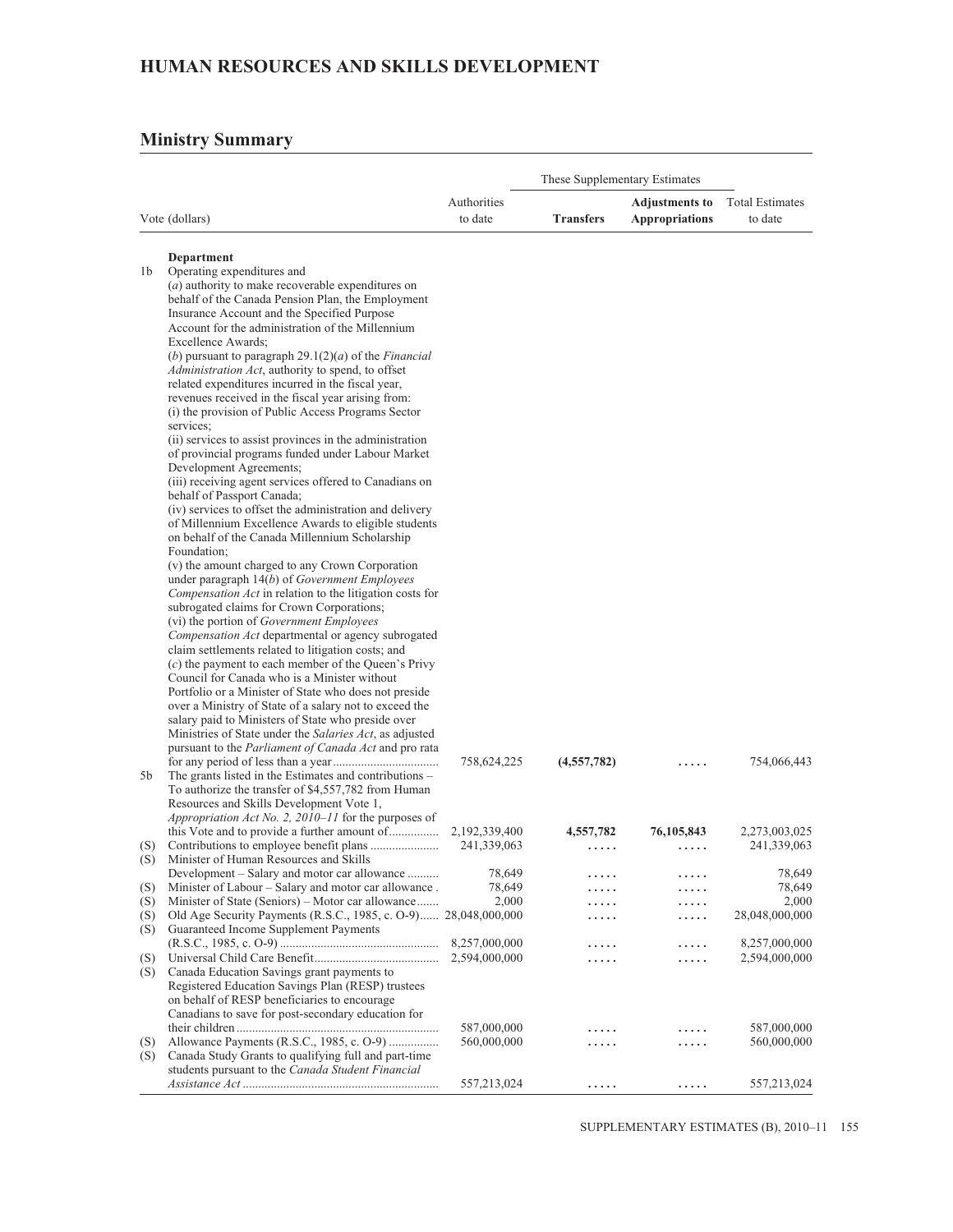### **HUMAN RESOURCES AND SKILLS DEVELOPMENT**

|            |                                                                                                                                                                                                                                                                        |                        | These Supplementary Estimates |                                                |                                   |  |  |
|------------|------------------------------------------------------------------------------------------------------------------------------------------------------------------------------------------------------------------------------------------------------------------------|------------------------|-------------------------------|------------------------------------------------|-----------------------------------|--|--|
|            | Vote (dollars)                                                                                                                                                                                                                                                         | Authorities<br>to date | <b>Transfers</b>              | <b>Adjustments to</b><br><b>Appropriations</b> | <b>Total Estimates</b><br>to date |  |  |
|            |                                                                                                                                                                                                                                                                        |                        |                               |                                                |                                   |  |  |
| (S)<br>(S) | Payments related to the direct financing arrangement<br>under the Canada Student Financial Assistance Act<br>Canada Learning Bond payments to Registered<br>Education Savings Plan (RESP) trustees on behalf of                                                        | 444, 143, 015          |                               |                                                | 444, 143, 015                     |  |  |
|            | RESP beneficiaries to support access to<br>post-secondary education for children from                                                                                                                                                                                  | 64,000,000             |                               |                                                | 64,000,000                        |  |  |
| (S)        | Wage Earner Protection Program payments to eligible<br>applicants owed wages and vacation pay, severance<br>pay and termination pay from employers who are<br>either bankrupt or in receivership as well as payments<br>to trustees and receivers who will provide the |                        |                               |                                                |                                   |  |  |
| (S)        | necessary information to determine eligibility<br>Payments of compensation respecting government<br>employees (R.S.C., 1985, c. G-5) and merchant                                                                                                                      | 56,200,000             |                               |                                                | 56,200,000                        |  |  |
| (S)        | The provision of funds for interest and other<br>payments to lending institutions and liabilities under                                                                                                                                                                | 51,000,000             |                               |                                                | 51,000,000                        |  |  |
| (S)        | the Canada Student Financial Assistance Act<br>Canada Disability Savings Grant payments to<br>Registered Disability Savings Plan (RDSP) issuers on                                                                                                                     | 15,460,033             |                               |                                                | 15,460,033                        |  |  |
| (S)        | behalf of RDSP beneficiaries to encourage long-term<br>financial security of eligible individuals with<br>Canada Disability Savings Bond payments to<br>Registered Disability Savings Plan (RDSP) issuers on<br>behalf of RDSP beneficiaries to encourage long-term    | 10,200,000             |                               |                                                | 10,200,000                        |  |  |
| (S)        | financial security of eligible individuals with<br>The provision of funds for liabilities including                                                                                                                                                                    | 5,700,000              |                               |                                                | 5,700,000                         |  |  |
|            | liabilities in the form of guaranteed loans under the                                                                                                                                                                                                                  | 4,178,320              |                               |                                                | 4,178,320                         |  |  |
| (S)<br>(S) | Civil Service Insurance actuarial liability adjustments.<br>Supplementary Retirement Benefits - Annuities                                                                                                                                                              | 145,000                | .                             | .                                              | 145,000                           |  |  |
| (S)        | The provision of funds for interest payments to<br>lending institutions under the Canada Student Loans                                                                                                                                                                 | 35,000                 | .                             | .                                              | 35,000                            |  |  |
| (S)        | The provision of funds for enhanced Employment<br>Insurance benefits in accordance with the Budget                                                                                                                                                                     | 8,391                  |                               |                                                | 8,391                             |  |  |
|            |                                                                                                                                                                                                                                                                        |                        | .                             | 2,900,000,000                                  | 2,900,000,000                     |  |  |
|            |                                                                                                                                                                                                                                                                        |                        | .                             | 2,976,105,843                                  | 47, 422, 850, 612                 |  |  |
| (S)        | Loans disbursed under the Canada Student Financial                                                                                                                                                                                                                     | 765,110,776            | .                             | .                                              | 765,110,776                       |  |  |
|            |                                                                                                                                                                                                                                                                        | 765,110,776            | .                             | .                                              | 765,110,776                       |  |  |
|            |                                                                                                                                                                                                                                                                        |                        | .                             | 2,976,105,843                                  | 48, 187, 961, 388                 |  |  |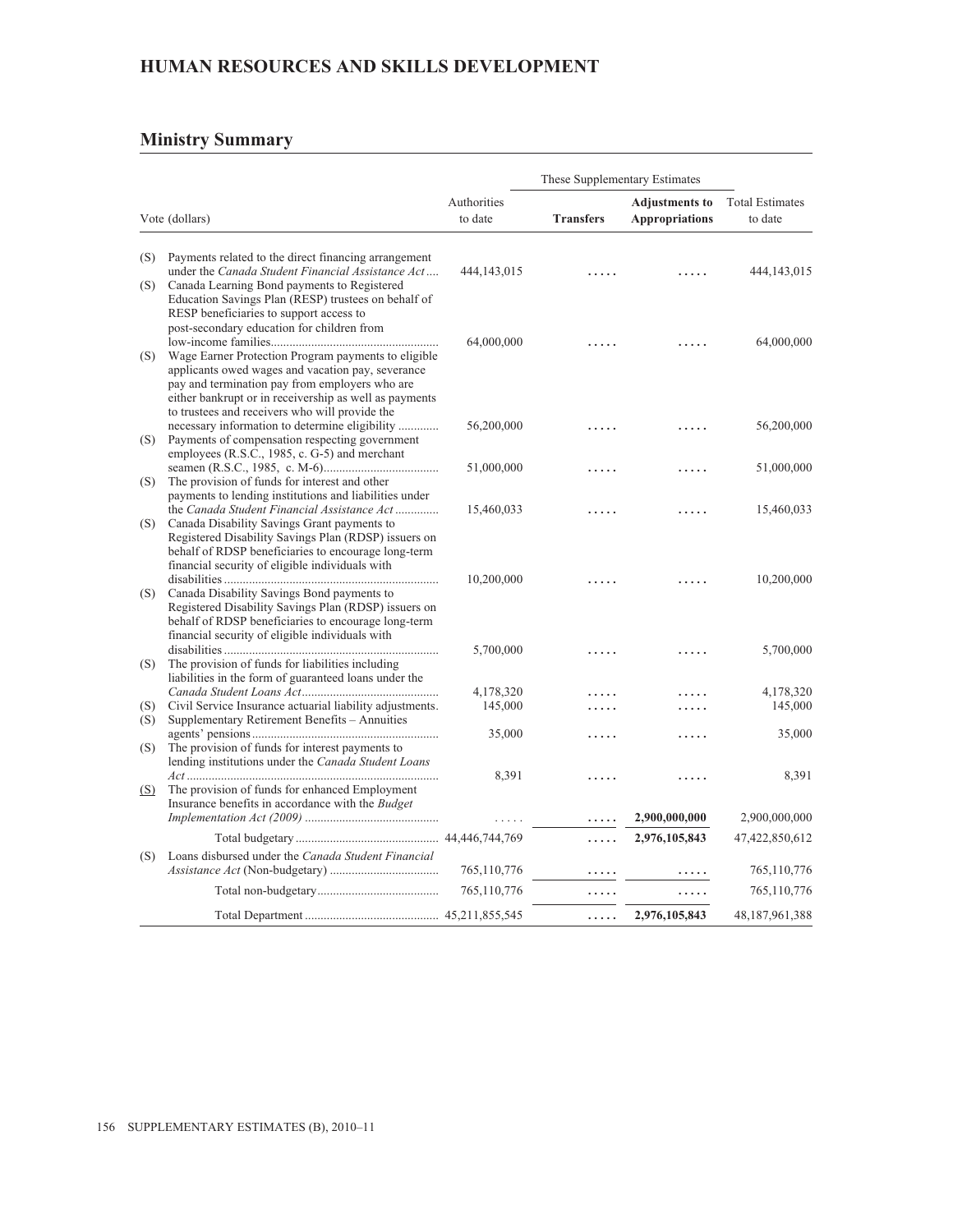### **HUMAN RESOURCES AND SKILLS DEVELOPMENT**

### **Ministry Summary**

| Authorities<br><b>Total Estimates</b><br><b>Adjustments to</b><br><b>Transfers</b><br>Vote (dollars)<br>to date<br><b>Appropriations</b><br>to date<br><b>Canada Industrial Relations Board</b><br>11,862,094<br>11,862,094<br>10<br>1,527,229<br>1,527,229<br>(S)<br>13,389,323<br>13,389,323<br>.<br>.<br><b>Canada Mortgage and Housing Corporation</b><br>To reimburse Canada Mortgage and Housing<br>15<br>Corporation for the amounts of loans forgiven, grants,<br>contributions and expenditures made, and losses,<br>costs and expenses incurred under the provisions of<br>the National Housing Act or in respect of the exercise<br>of powers or the carrying out of duties or functions<br>conferred on the Corporation pursuant to the authority<br>of any Act of Parliament of Canada other than the<br>National Housing Act, in accordance with the<br>Corporation's authority under the Canada Mortgage<br>2,993,841,000<br>2,993,841,000<br>75,000,000<br>Renovation and Retrofit of Social Housing<br>(S)<br>75,000,000<br>62,500,000<br>62,500,000<br>(S)<br>.<br>.<br>3,131,341,000<br>3,131,341,000<br>.<br>.<br>Advances under the National Housing Act<br>(S)<br>(2,504,996,000)<br>.<br>(2,504,996,000)<br>.<br>.<br>626, 345, 000<br>626,345,000<br>.<br><b>Canadian Artists and Producers Professional</b><br><b>Relations Tribunal</b><br>1,982,827<br>20<br>1,982,827<br>176,770<br>176,770<br>(S)<br>2,159,597<br>2,159,597<br>.<br>.<br>Canadian Centre for Occupational Health and<br><b>Safety</b><br>4,323,098<br>25<br>4,323,098<br>(S)<br>1,055,967<br>1,055,967<br>.<br>5,379,065<br>5,379,065<br>.<br>. | These Supplementary Estimates |  |  |   |               |                |
|----------------------------------------------------------------------------------------------------------------------------------------------------------------------------------------------------------------------------------------------------------------------------------------------------------------------------------------------------------------------------------------------------------------------------------------------------------------------------------------------------------------------------------------------------------------------------------------------------------------------------------------------------------------------------------------------------------------------------------------------------------------------------------------------------------------------------------------------------------------------------------------------------------------------------------------------------------------------------------------------------------------------------------------------------------------------------------------------------------------------------------------------------------------------------------------------------------------------------------------------------------------------------------------------------------------------------------------------------------------------------------------------------------------------------------------------------------------------------------------------------------------------------------------------------------------------------------------------------------------------------------------------|-------------------------------|--|--|---|---------------|----------------|
|                                                                                                                                                                                                                                                                                                                                                                                                                                                                                                                                                                                                                                                                                                                                                                                                                                                                                                                                                                                                                                                                                                                                                                                                                                                                                                                                                                                                                                                                                                                                                                                                                                              |                               |  |  |   |               |                |
|                                                                                                                                                                                                                                                                                                                                                                                                                                                                                                                                                                                                                                                                                                                                                                                                                                                                                                                                                                                                                                                                                                                                                                                                                                                                                                                                                                                                                                                                                                                                                                                                                                              |                               |  |  |   |               |                |
|                                                                                                                                                                                                                                                                                                                                                                                                                                                                                                                                                                                                                                                                                                                                                                                                                                                                                                                                                                                                                                                                                                                                                                                                                                                                                                                                                                                                                                                                                                                                                                                                                                              |                               |  |  |   |               |                |
|                                                                                                                                                                                                                                                                                                                                                                                                                                                                                                                                                                                                                                                                                                                                                                                                                                                                                                                                                                                                                                                                                                                                                                                                                                                                                                                                                                                                                                                                                                                                                                                                                                              |                               |  |  |   |               |                |
|                                                                                                                                                                                                                                                                                                                                                                                                                                                                                                                                                                                                                                                                                                                                                                                                                                                                                                                                                                                                                                                                                                                                                                                                                                                                                                                                                                                                                                                                                                                                                                                                                                              |                               |  |  |   |               |                |
|                                                                                                                                                                                                                                                                                                                                                                                                                                                                                                                                                                                                                                                                                                                                                                                                                                                                                                                                                                                                                                                                                                                                                                                                                                                                                                                                                                                                                                                                                                                                                                                                                                              |                               |  |  |   |               |                |
|                                                                                                                                                                                                                                                                                                                                                                                                                                                                                                                                                                                                                                                                                                                                                                                                                                                                                                                                                                                                                                                                                                                                                                                                                                                                                                                                                                                                                                                                                                                                                                                                                                              |                               |  |  |   |               |                |
|                                                                                                                                                                                                                                                                                                                                                                                                                                                                                                                                                                                                                                                                                                                                                                                                                                                                                                                                                                                                                                                                                                                                                                                                                                                                                                                                                                                                                                                                                                                                                                                                                                              |                               |  |  |   |               |                |
|                                                                                                                                                                                                                                                                                                                                                                                                                                                                                                                                                                                                                                                                                                                                                                                                                                                                                                                                                                                                                                                                                                                                                                                                                                                                                                                                                                                                                                                                                                                                                                                                                                              |                               |  |  |   |               |                |
|                                                                                                                                                                                                                                                                                                                                                                                                                                                                                                                                                                                                                                                                                                                                                                                                                                                                                                                                                                                                                                                                                                                                                                                                                                                                                                                                                                                                                                                                                                                                                                                                                                              |                               |  |  |   |               |                |
|                                                                                                                                                                                                                                                                                                                                                                                                                                                                                                                                                                                                                                                                                                                                                                                                                                                                                                                                                                                                                                                                                                                                                                                                                                                                                                                                                                                                                                                                                                                                                                                                                                              |                               |  |  |   |               |                |
|                                                                                                                                                                                                                                                                                                                                                                                                                                                                                                                                                                                                                                                                                                                                                                                                                                                                                                                                                                                                                                                                                                                                                                                                                                                                                                                                                                                                                                                                                                                                                                                                                                              |                               |  |  |   |               |                |
|                                                                                                                                                                                                                                                                                                                                                                                                                                                                                                                                                                                                                                                                                                                                                                                                                                                                                                                                                                                                                                                                                                                                                                                                                                                                                                                                                                                                                                                                                                                                                                                                                                              |                               |  |  |   |               |                |
|                                                                                                                                                                                                                                                                                                                                                                                                                                                                                                                                                                                                                                                                                                                                                                                                                                                                                                                                                                                                                                                                                                                                                                                                                                                                                                                                                                                                                                                                                                                                                                                                                                              |                               |  |  |   |               |                |
|                                                                                                                                                                                                                                                                                                                                                                                                                                                                                                                                                                                                                                                                                                                                                                                                                                                                                                                                                                                                                                                                                                                                                                                                                                                                                                                                                                                                                                                                                                                                                                                                                                              |                               |  |  |   |               |                |
|                                                                                                                                                                                                                                                                                                                                                                                                                                                                                                                                                                                                                                                                                                                                                                                                                                                                                                                                                                                                                                                                                                                                                                                                                                                                                                                                                                                                                                                                                                                                                                                                                                              |                               |  |  |   |               |                |
|                                                                                                                                                                                                                                                                                                                                                                                                                                                                                                                                                                                                                                                                                                                                                                                                                                                                                                                                                                                                                                                                                                                                                                                                                                                                                                                                                                                                                                                                                                                                                                                                                                              |                               |  |  |   |               |                |
|                                                                                                                                                                                                                                                                                                                                                                                                                                                                                                                                                                                                                                                                                                                                                                                                                                                                                                                                                                                                                                                                                                                                                                                                                                                                                                                                                                                                                                                                                                                                                                                                                                              |                               |  |  |   |               |                |
|                                                                                                                                                                                                                                                                                                                                                                                                                                                                                                                                                                                                                                                                                                                                                                                                                                                                                                                                                                                                                                                                                                                                                                                                                                                                                                                                                                                                                                                                                                                                                                                                                                              |                               |  |  | . | 2,976,105,843 | 48,835,234,373 |

<u> 1989 - Johann Barbara, martxa alemaniar a</u>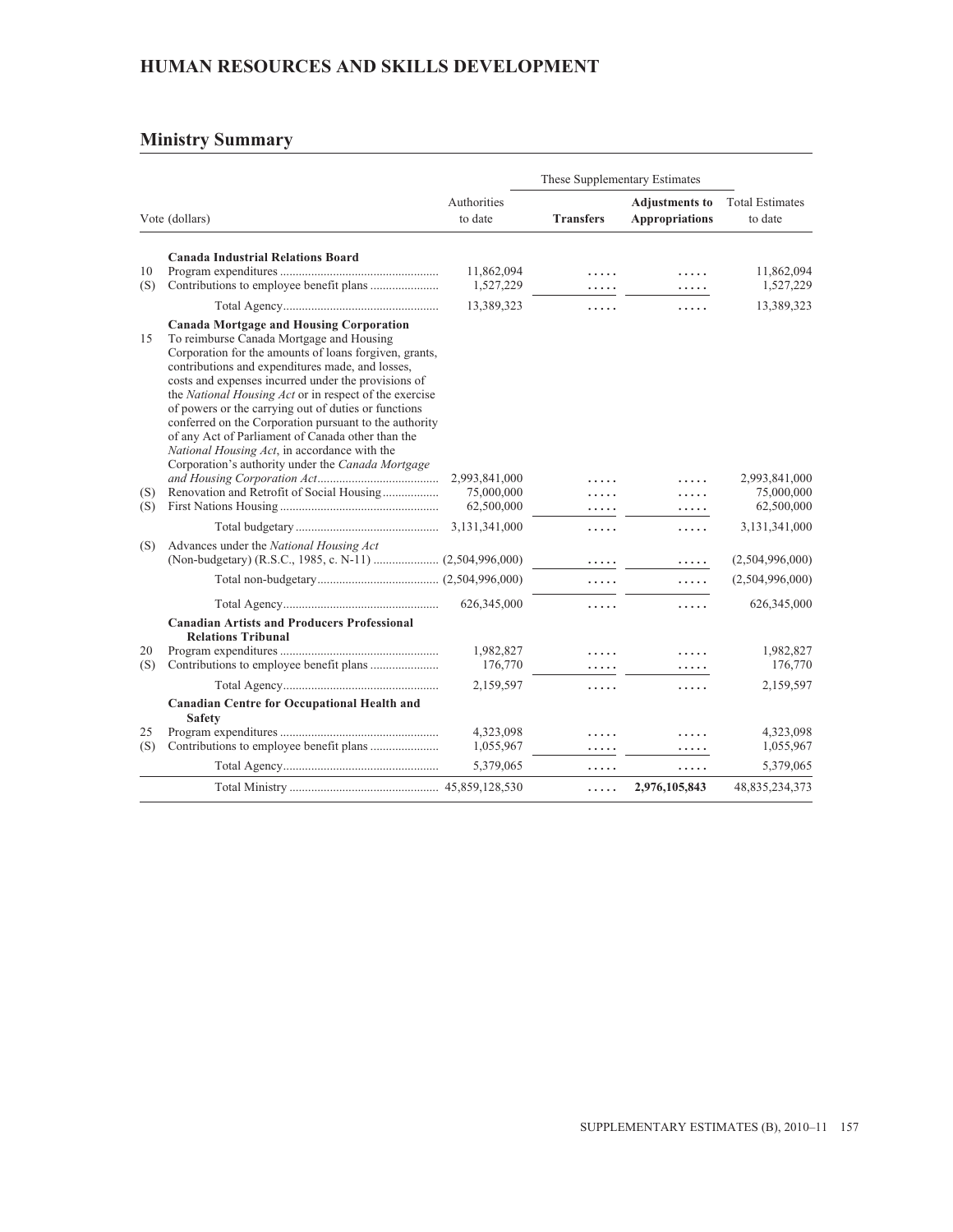## **HUMAN RESOURCES AND SKILLS DEVELOPMENT Department**

#### **Explanation of Requirements (thousands of dollars)**

Human Resources and Skills Development requests funds for the following items:

| <b>Voted Appropriations</b>                                                                                                                                                                                                                                      | Vote 1  | Vote 5 | <b>Total</b> |
|------------------------------------------------------------------------------------------------------------------------------------------------------------------------------------------------------------------------------------------------------------------|---------|--------|--------------|
| Funding for continued support of the Youth Employment Strategy ( <i>horizontal item</i> )<br>Funding for the Homelessness Partnering Strategy in order to promote strategic<br>partnerships and structures, housing solutions and stable supports; and to assist | .       | 41,574 | 41,574       |
| Funding for the Enabling Accessibility Fund to construct and renovate permanent                                                                                                                                                                                  | .       | 26,190 | 26,190       |
| structures and small projects to be fully accessible to all Canadians with varying<br>Funding for the New Horizons for Seniors Program to support projects which focus                                                                                           | 1,774   | 9,400  | 11,174       |
| on volunteering among seniors and ensuring that today's seniors can mentor the<br>Funding for the Apprenticeship Completion Grant which encourages apprentices to<br>finish their training, receive journeyperson certification in designated Red Seal           | .       | 5,000  | 5,000        |
|                                                                                                                                                                                                                                                                  | .       | 5,000  | 5,000        |
| Gross Voted Appropriations                                                                                                                                                                                                                                       | 1.774   | 87,164 | 88,938       |
| <b>Funds Available</b>                                                                                                                                                                                                                                           |         |        |              |
|                                                                                                                                                                                                                                                                  | 1,774   | 6,500  | 8,274        |
|                                                                                                                                                                                                                                                                  |         | 4,558  | 4,558        |
| <b>Total Funds Available</b>                                                                                                                                                                                                                                     | 1.774   | 11,058 | 12,832       |
| <b>Total Voted Appropriations</b>                                                                                                                                                                                                                                | .       | 76,106 | 76,106       |
| <b>Statutory Appropriations</b>                                                                                                                                                                                                                                  |         |        |              |
| Funds for enhanced Employment Insurance benefits in accordance with the <i>Budget</i>                                                                                                                                                                            |         |        | 2,900,000    |
| <b>Total Adjustments to Appropriations</b>                                                                                                                                                                                                                       |         |        | 2,976,106    |
| <b>Transfers</b>                                                                                                                                                                                                                                                 |         |        |              |
| Internal reallocation of resources – To reduce the amount of new appropriations                                                                                                                                                                                  | (4,558) | 4,558  |              |
| <b>These Supplementary Estimates</b>                                                                                                                                                                                                                             | (4,558) | 80,664 | 2,976,106    |

#### **Explanation of Funds Available (dollars)**

**Vote 1**: \$1,773,866 in total authorities is available within the vote due to savings identified as part of the cost containment measures to reduce the rate of growth in operating expenditures announced in Budget 2010.

Vote 5: \$11,057,782 in total authorities is available: \$6,500,000 within the Vote due to a decrease in requirements for the Apprenticeship Incentive Grant Program (\$5,000,000); and savings identified as part of the government's ongoing strategic review of departmental spending (\$1,500,000). \$4,557,782 from Vote 1 due to savings identified as part of the cost containment measures to reduce the rate of growth in operating expenditures announced in Budget 2010 (\$2,381,747); reduced requirements related to the Canada Student Loans Program for the processing of documentation (\$862,000); savings identified as part of the reduction in the budget for the Offices of the Ministers and Minister of State (\$827,547); and savings identified as part of the government's ongoing strategic review of departmental spending (\$486,488).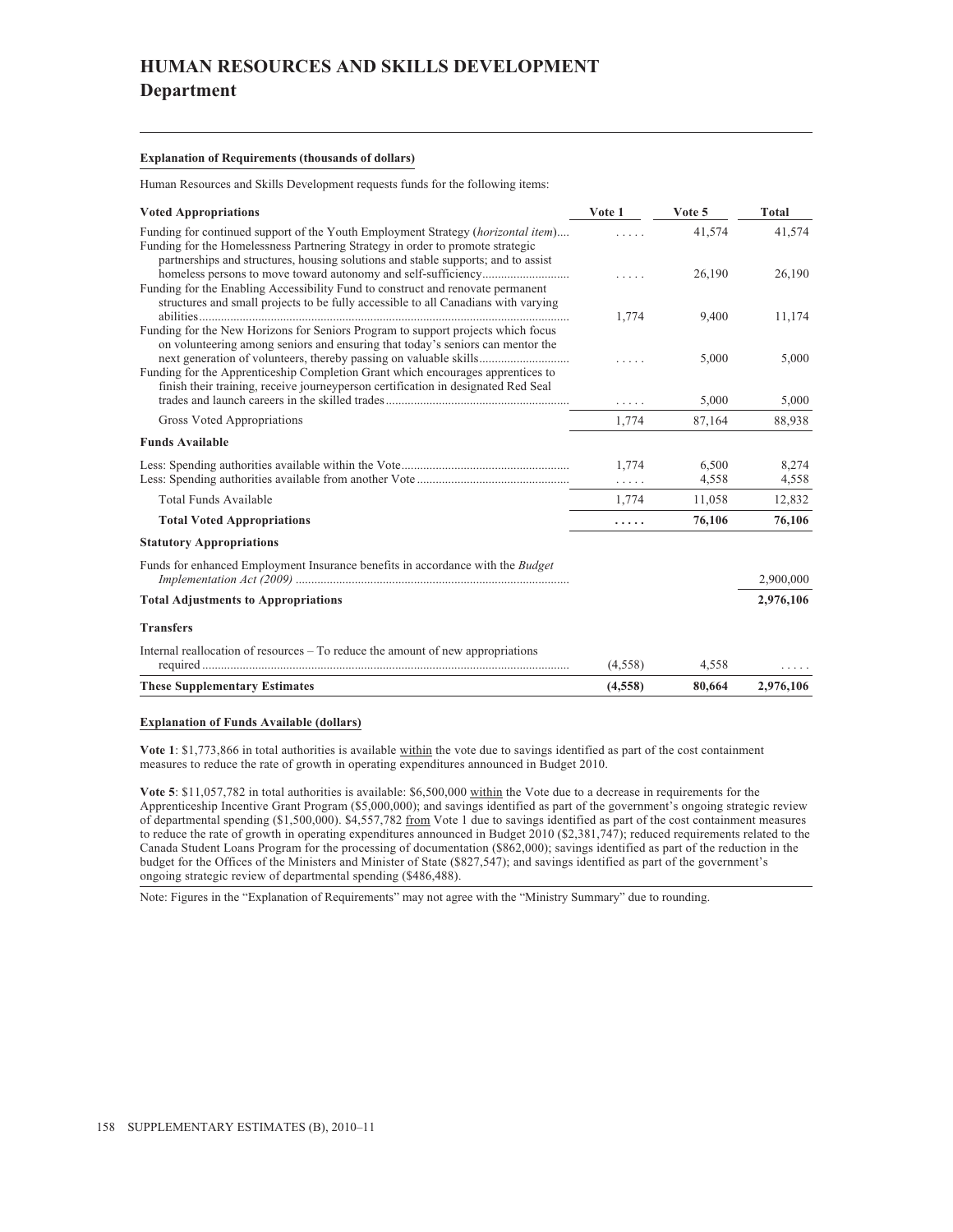# **HUMAN RESOURCES AND SKILLS DEVELOPMENT Department**

| <b>Transfer Payments (dollars)</b>                                                                                                                                                                                                                                                                                                                                                                                                                                                                                                                                                                                                                                                                                                                                                                     | <b>Voted</b>                        | <b>Statutory</b> |
|--------------------------------------------------------------------------------------------------------------------------------------------------------------------------------------------------------------------------------------------------------------------------------------------------------------------------------------------------------------------------------------------------------------------------------------------------------------------------------------------------------------------------------------------------------------------------------------------------------------------------------------------------------------------------------------------------------------------------------------------------------------------------------------------------------|-------------------------------------|------------------|
| <b>Grants</b>                                                                                                                                                                                                                                                                                                                                                                                                                                                                                                                                                                                                                                                                                                                                                                                          |                                     |                  |
| Grant to construct/renovate permanent structures and small projects emphasizing<br>community support to be fully accessible to all people of varying abilities across                                                                                                                                                                                                                                                                                                                                                                                                                                                                                                                                                                                                                                  | 9,400,000<br>5,000,000<br>5,000,000 |                  |
| Grants to not-for-profit organizations, individuals, municipal governments, Band/tribal<br>councils and other Aboriginal organizations, public health and educational institutions,<br>Régies régionales, for-profit enterprises, research organizations and research institutes<br>to carry out research on homelessness to help communities better understand and more                                                                                                                                                                                                                                                                                                                                                                                                                               | 200,000                             |                  |
| <b>Total Gross Grants</b>                                                                                                                                                                                                                                                                                                                                                                                                                                                                                                                                                                                                                                                                                                                                                                              | 19,600,000                          |                  |
| <b>Contributions</b>                                                                                                                                                                                                                                                                                                                                                                                                                                                                                                                                                                                                                                                                                                                                                                                   |                                     |                  |
| Payments to provinces, territories, municipalities, other public bodies, organizations,<br>groups, communities, employers and individuals for the provision of training and/or<br>work experience, the mobilization of community resources, and human resource<br>planning and adjustment measures necessary for the efficient functioning of the<br>Contributions to not-for-profit organizations, individuals, municipal governments,<br>Band/tribal councils and other Aboriginal organizations, public health and educational<br>institutions, Régies régionales, for-profit enterprises, research organizations and<br>research institutes to support activities to help alleviate and prevent homelessness<br>across Canada and to carry out research on homelessness to help communities better | 41,574,000<br>25,989,625            |                  |
| <b>Total Gross Contributions</b>                                                                                                                                                                                                                                                                                                                                                                                                                                                                                                                                                                                                                                                                                                                                                                       | 67,563,625                          | .                |
| <b>Total Gross Transfer Payments</b>                                                                                                                                                                                                                                                                                                                                                                                                                                                                                                                                                                                                                                                                                                                                                                   | 87,163,625                          |                  |
|                                                                                                                                                                                                                                                                                                                                                                                                                                                                                                                                                                                                                                                                                                                                                                                                        | 6,500,000                           |                  |
| <b>Net Transfer Payments</b>                                                                                                                                                                                                                                                                                                                                                                                                                                                                                                                                                                                                                                                                                                                                                                           | 80,663,625                          |                  |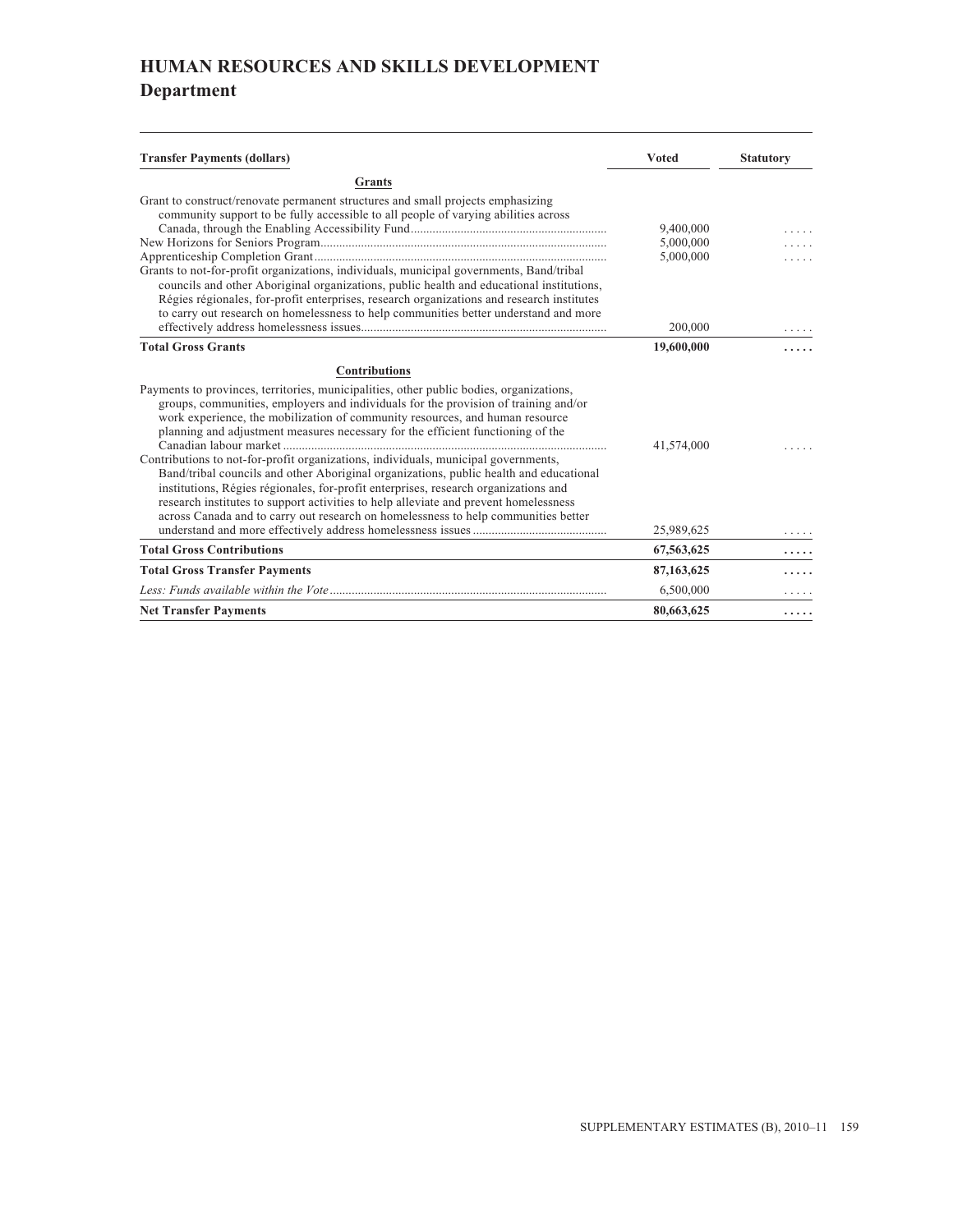### **INDIAN AFFAIRS AND NORTHERN DEVELOPMENT**

|    | Vote (dollars)                                                                                               | Authorities<br>to date | <b>Transfers</b> | <b>Adjustments to</b><br><b>Appropriations</b> | <b>Total Estimates</b><br>to date |
|----|--------------------------------------------------------------------------------------------------------------|------------------------|------------------|------------------------------------------------|-----------------------------------|
|    |                                                                                                              |                        |                  |                                                |                                   |
|    | Department                                                                                                   |                        |                  |                                                |                                   |
| 1b | Operating expenditures, and                                                                                  |                        |                  |                                                |                                   |
|    | $(a)$ expenditures on works, buildings and equipment;                                                        |                        |                  |                                                |                                   |
|    | and expenditures and recoverable expenditures in                                                             |                        |                  |                                                |                                   |
|    | respect of services provided and work performed on                                                           |                        |                  |                                                |                                   |
|    | other than federal property;<br>$(b)$ authority to provide, in respect of Indian and Inuit                   |                        |                  |                                                |                                   |
|    | economic development activities, for the capacity                                                            |                        |                  |                                                |                                   |
|    | development for Indian and Inuit and the furnishing                                                          |                        |                  |                                                |                                   |
|    | of materials and equipment;                                                                                  |                        |                  |                                                |                                   |
|    | (c) authority to sell electric power to private                                                              |                        |                  |                                                |                                   |
|    | consumers in remote locations when alternative local                                                         |                        |                  |                                                |                                   |
|    | sources of supply are not available, in accordance                                                           |                        |                  |                                                |                                   |
|    | with terms and conditions approved by the Governor                                                           |                        |                  |                                                |                                   |
|    | in Council; and                                                                                              |                        |                  |                                                |                                   |
|    | (d) the payment to each member of the Queen's Privy<br>Council for Canada who is a Minister without          |                        |                  |                                                |                                   |
|    | Portfolio or a Minister of State who does not preside                                                        |                        |                  |                                                |                                   |
|    | over a Ministry of State of a salary not to exceed the                                                       |                        |                  |                                                |                                   |
|    | salary paid to Ministers of State who preside over                                                           |                        |                  |                                                |                                   |
|    | Ministries of State under the Salaries Act, as adjusted                                                      |                        |                  |                                                |                                   |
|    | pursuant to the Parliament of Canada Act and pro rata                                                        |                        |                  |                                                |                                   |
|    | for any period of less than a year $-$ To authorize the                                                      |                        |                  |                                                |                                   |
|    | transfer of \$1,125,000 from Indian Affairs and<br>Northern Development Vote 10, Appropriation Act           |                        |                  |                                                |                                   |
|    | No. 2, $2010 - 11$ for the purposes of this Vote and to                                                      |                        |                  |                                                |                                   |
|    |                                                                                                              | 1,021,826,597          | (18, 024, 564)   | 392,927,018                                    | 1,396,729,051                     |
| 5b | Capital expenditures, and                                                                                    |                        |                  |                                                |                                   |
|    | $(a)$ expenditures on buildings, works, land and                                                             |                        |                  |                                                |                                   |
|    | equipment, the operation, control and ownership of                                                           |                        |                  |                                                |                                   |
|    | which may be transferred to provincial governments                                                           |                        |                  |                                                |                                   |
|    | on terms and conditions approved by the Governor in                                                          |                        |                  |                                                |                                   |
|    | Council, or to Indian bands, groups of Indians or<br>individual Indians at the discretion of the Minister of |                        |                  |                                                |                                   |
|    | Indian Affairs and Northern Development, and such                                                            |                        |                  |                                                |                                   |
|    | expenditures on other than federal property; and                                                             |                        |                  |                                                |                                   |
|    | $(b)$ authority to make recoverable expenditures in                                                          |                        |                  |                                                |                                   |
|    | amounts not exceeding the shares of provincial                                                               |                        |                  |                                                |                                   |
|    | governments of expenditures on roads and related                                                             |                        |                  |                                                |                                   |
|    | 10b The grants listed in the Estimates and contributions –                                                   | 6,431,000              |                  | 5,000,000                                      | 11,431,000                        |
|    | To authorize the transfer of \$18,803,264 from Indian                                                        |                        |                  |                                                |                                   |
|    | Affairs and Northern Development Vote 1, and                                                                 |                        |                  |                                                |                                   |
|    | \$80,000 from Fisheries and Oceans Vote 10,                                                                  |                        |                  |                                                |                                   |
|    | Appropriation Act No. 2, 2010–11 for the purposes of                                                         |                        |                  |                                                |                                   |
|    | this Vote and to provide a further amount of                                                                 | 6, 157, 176, 790       | 3,906,745        | 426,274,889                                    | 6,587,358,424                     |
|    | 15b Payments to Canada Post Corporation pursuant to an                                                       |                        |                  |                                                |                                   |
|    | agreement between the Department of Indian Affairs                                                           |                        |                  |                                                |                                   |
|    | and Northern Development and Canada Post<br>Corporation for the purpose of providing Northern                |                        |                  |                                                |                                   |
|    |                                                                                                              | 47,600,000             |                  | 9,400,000                                      | 57,000,000                        |
|    | 20a Office of the Federal Interlocutor for Métis and                                                         |                        |                  |                                                |                                   |
|    | non-Status Indians – Operating expenditures                                                                  | 9,700,043              |                  |                                                | 9,700,043                         |
|    | 25a Office of the Federal Interlocutor for Métis and                                                         |                        |                  |                                                |                                   |
|    |                                                                                                              | 29,939,000             |                  |                                                | 29,939,000                        |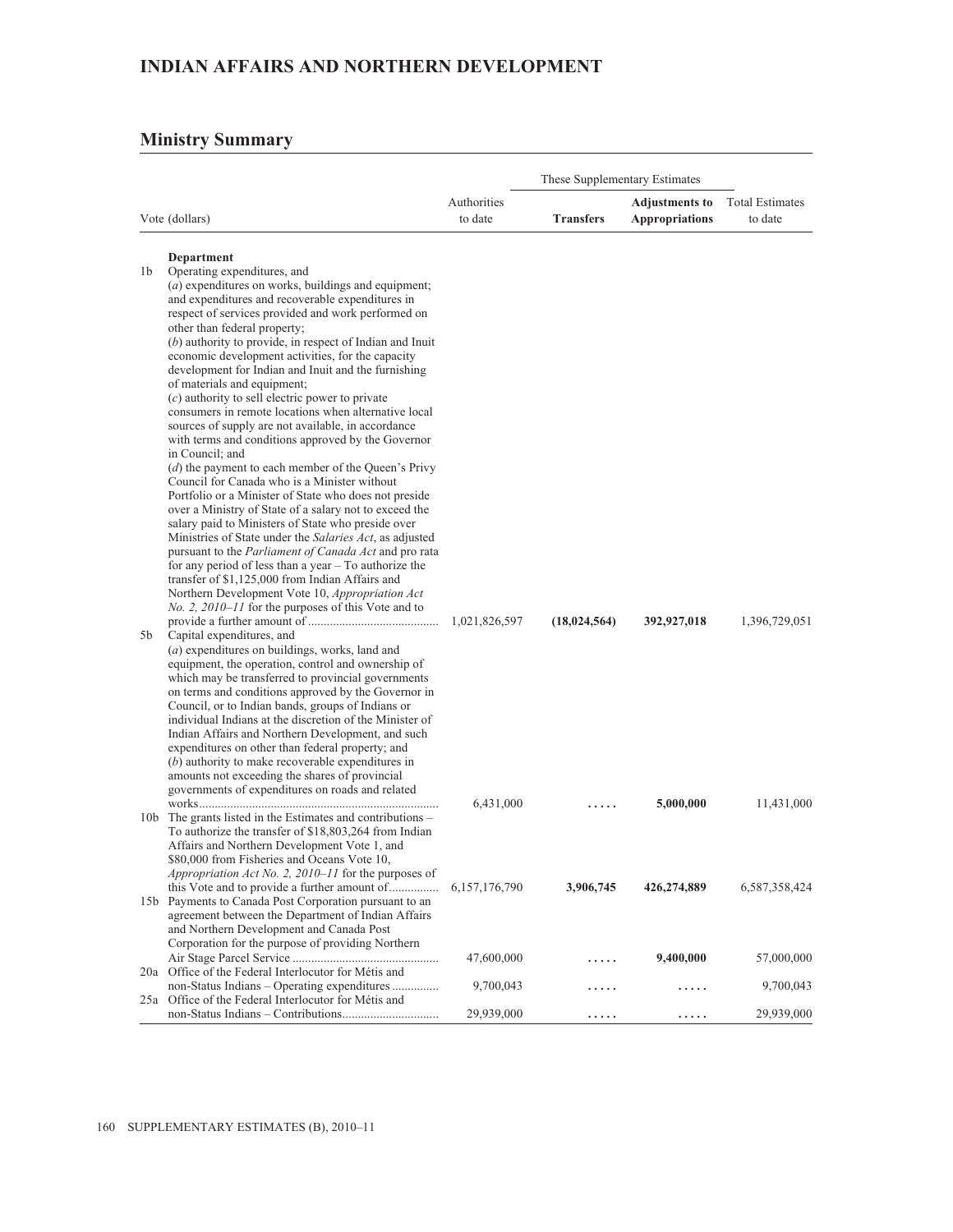### **INDIAN AFFAIRS AND NORTHERN DEVELOPMENT**

### **Ministry Summary**

|            | These Supplementary Estimates                                                                                                                                                                                                                                                                 |                          |                  |                       |                                   |
|------------|-----------------------------------------------------------------------------------------------------------------------------------------------------------------------------------------------------------------------------------------------------------------------------------------------|--------------------------|------------------|-----------------------|-----------------------------------|
|            |                                                                                                                                                                                                                                                                                               | Authorities              | <b>Transfers</b> | <b>Adjustments to</b> | <b>Total Estimates</b><br>to date |
|            | Vote (dollars)                                                                                                                                                                                                                                                                                | to date                  |                  | <b>Appropriations</b> |                                   |
| (S)<br>(S) | Minister of Indian Affairs and Northern<br>Development, Federal Interlocutor for Métis and<br>Non-Status Indians and Minister of the Canadian                                                                                                                                                 | 66,055,729               |                  |                       | 66,055,729                        |
| (S)        | Northern Economic Development Agency - Salary<br>Grants to Aboriginal organizations designated to<br>receive claim settlement payments pursuant to                                                                                                                                            | 78,649                   |                  |                       | 78,649                            |
| (S)        | Comprehensive Land Claim Settlement Acts<br>Grant to the Nunatsiavut Government for the<br>implementation of the Labrador Inuit Land Claims<br>Agreement pursuant to the <i>Labrador Inuit Land</i>                                                                                           | 67,970,146               |                  |                       | 67,970,146                        |
| (S)        | Liabilities in respect of loan guarantees made to                                                                                                                                                                                                                                             | 17,987,000               |                  |                       | 17,987,000                        |
| (S)        | Indians for Housing and Economic Development<br>Payments to comprehensive claim beneficiaries in                                                                                                                                                                                              | 2,000,000                |                  |                       | 2,000,000                         |
| (S)        |                                                                                                                                                                                                                                                                                               | 1,472,000<br>1,400,000   |                  |                       | 1,472,000<br>1,400,000            |
| (S)<br>(S) | Grassy Narrows and Islington Bands Mercury<br>Grants to Aboriginal organizations designated to<br>receive claim settlement payments pursuant to                                                                                                                                               | 15,000                   |                  |                       | 15,000                            |
|            | Comprehensive Land Claim Settlement Acts                                                                                                                                                                                                                                                      |                          |                  | 6,466,646             | 6,466,646                         |
|            |                                                                                                                                                                                                                                                                                               | 7,429,651,954            | (14, 117, 819)   | 840,068,553           | 8,255,602,688                     |
|            | L30 Loans to native claimants in accordance with terms<br>and conditions approved by the Governor in Council<br>for the purpose of defraying costs related to research,<br>L35 Loans to First Nations in British Columbia for the<br>purpose of supporting their participation in the British | 47,403,000<br>30,400,000 |                  |                       | 47,403,000<br>30,400,000          |
|            |                                                                                                                                                                                                                                                                                               | 77,803,000               | .                | .                     | 77,803,000                        |
|            |                                                                                                                                                                                                                                                                                               | 7,507,454,954            | (14, 117, 819)   | 840,068,553           | 8, 333, 405, 688                  |
|            | <b>Canadian Northern Economic Development</b>                                                                                                                                                                                                                                                 |                          |                  |                       |                                   |
| 40b        | Agency<br>45b Contributions – To authorize the transfer of $$75,000$<br>from Indian Affairs and Northern Development<br>Vote 40, Appropriation Act No. 2, 2010-11 for the<br>purposes of this Vote and to provide a further amount                                                            | 14,394,477               | (75,000)         | 3,712,120             | 18,031,597                        |
|            |                                                                                                                                                                                                                                                                                               | 46,312,294               | 75,000           | 1,644,657             | 48,031,951                        |
| (S)        |                                                                                                                                                                                                                                                                                               | 1,180,455                |                  | $\cdots$              | 1,180,455                         |
| (S)        |                                                                                                                                                                                                                                                                                               | $\cdots$                 | .                | 1,611,254             | 1,611,254                         |
|            |                                                                                                                                                                                                                                                                                               | 61,887,226               | .                | 6,968,031             | 68,855,257                        |
| 50<br>(S)  | <b>Canadian Polar Commission</b>                                                                                                                                                                                                                                                              | 984,294<br>76,830        | .<br>.           | .                     | 984,294<br>76,830                 |
|            |                                                                                                                                                                                                                                                                                               | 1,061,124                | .                | .                     | 1,061,124                         |
| 55         | <b>First Nations Statistical Institute</b><br>Payments to the First Nations Statistical Institute for                                                                                                                                                                                         |                          |                  |                       |                                   |
|            |                                                                                                                                                                                                                                                                                               | 5,000,000                | .                | $\cdots\cdots$        | 5,000,000                         |
|            |                                                                                                                                                                                                                                                                                               | 5,000,000                | .                | .                     | 5,000,000                         |

<u> 1989 - Johann Stein, marwolaethau a bhann an t-Amhainn an t-Amhainn an t-Amhainn an t-Amhainn an t-Amhainn a</u>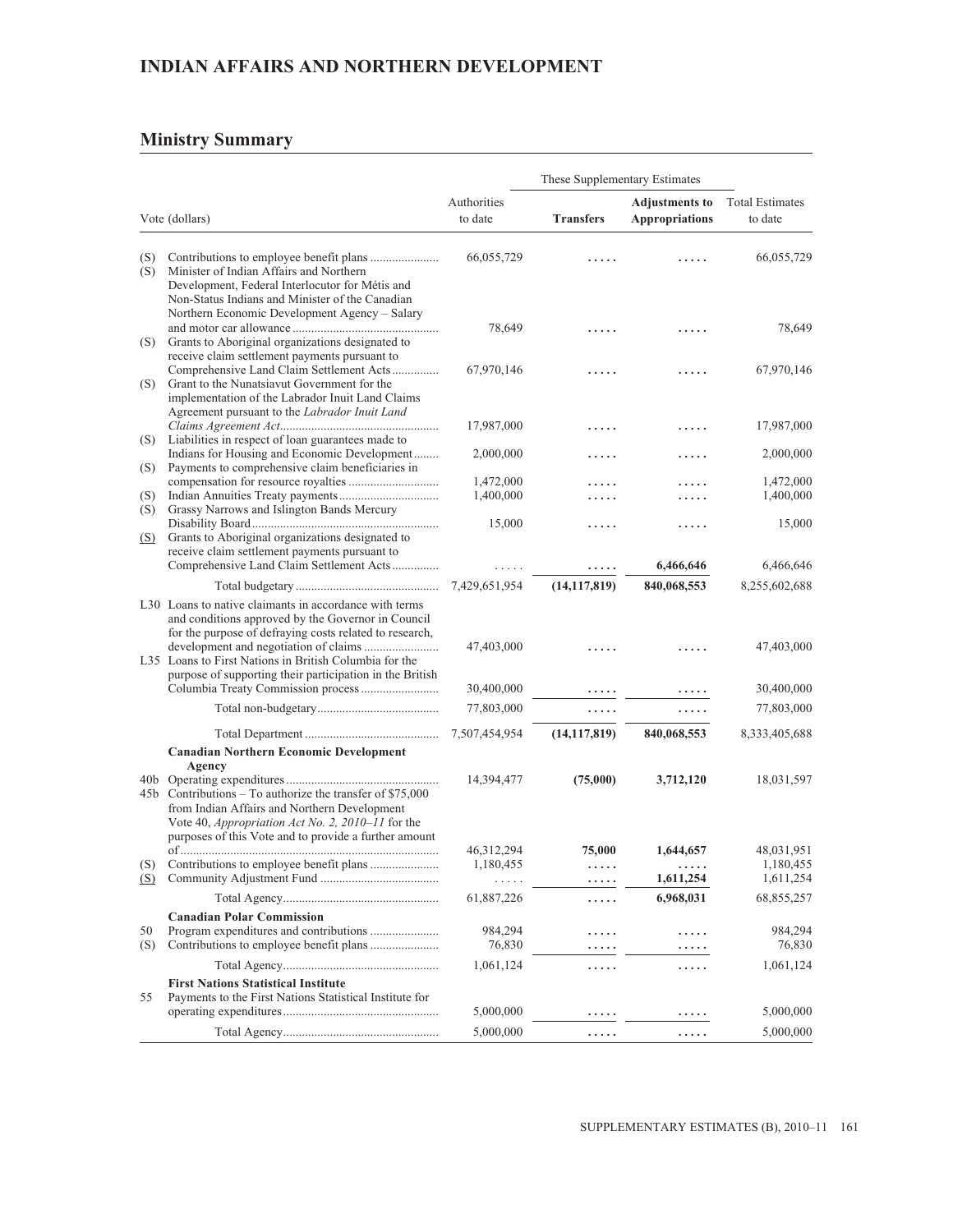### **INDIAN AFFAIRS AND NORTHERN DEVELOPMENT**

### **Ministry Summary**

|                |                                                                                 |                        | These Supplementary Estimates |                                         |                                   |  |
|----------------|---------------------------------------------------------------------------------|------------------------|-------------------------------|-----------------------------------------|-----------------------------------|--|
| Vote (dollars) |                                                                                 | Authorities<br>to date | <b>Transfers</b>              | <b>Adjustments to</b><br>Appropriations | <b>Total Estimates</b><br>to date |  |
|                | <b>Indian Residential Schools Truth and</b><br><b>Reconciliation Commission</b> |                        |                               |                                         |                                   |  |
| 60<br>(S)      |                                                                                 | 31,758,318<br>510,000  | .<br>.                        | .<br>.                                  | 31,758,318<br>510,000             |  |
|                |                                                                                 | 32,268,318             | .                             | .                                       | 32,268,318                        |  |
| 65<br>(S)      | <b>Registry of the Specific Claims Tribunal</b>                                 | 2,763,472<br>195.332   | .<br>.                        | .<br>.                                  | 2,763,472<br>195,332              |  |
|                |                                                                                 | 2,958,804              | .                             | .                                       | 2,958,804                         |  |
|                |                                                                                 | 7.610.630.426          | (14, 117, 819)                | 847,036,584                             | 8.443.549.191                     |  |

<u> 1980 - Johann Barbara, martxa alemaniar arg</u>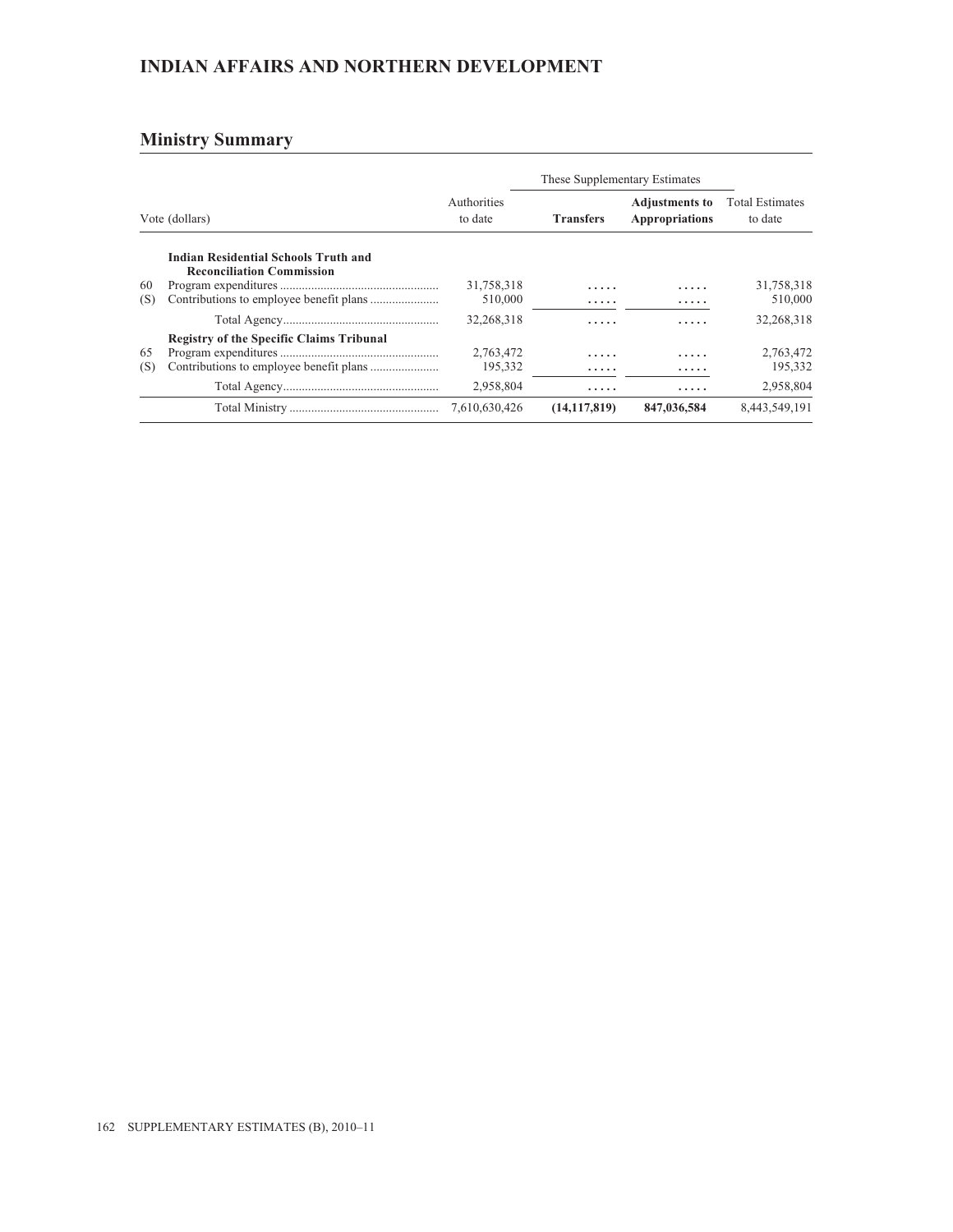## **INDIAN AFFAIRS AND NORTHERN DEVELOPMENT Department**

#### **Explanation of Requirements (thousands of dollars)**

Indian Affairs and Northern Development requests funds for the following items:

| <b>Voted Appropriations</b>                                                                                                                                                                                                                                            | Vote 1  | Vote 5                                 | Vote 10 | Vote 15  | <b>Total</b> |
|------------------------------------------------------------------------------------------------------------------------------------------------------------------------------------------------------------------------------------------------------------------------|---------|----------------------------------------|---------|----------|--------------|
| Funding for specific claims settlements*<br>Funding of awards to claimants resulting from the<br>Independent Assessment Process and<br>Alternative Dispute Resolution related to the<br>Indian Residential Schools Settlement<br>Agreement, including other settlement | .       | .                                      | 308,023 | .        | 308,023      |
| agreement costs that directly benefit claimants<br>Funding to settle the Treaty Land Entitlement<br>claims submitted by the Bigstone Cree                                                                                                                              | 294,600 | .                                      | .       | .        | 294,600      |
| Funding for mental health and emotional support<br>services and for the administration and<br>research required to support the federal<br>government's obligations under the Indian<br>Residential Schools Settlement Agreement                                        | 1,000   | .                                      | 59,000  | .        | 60,000       |
|                                                                                                                                                                                                                                                                        | 59,806  |                                        |         |          | 59,806       |
| Funding to the First Nations Child and Family<br>Services Program to implement a                                                                                                                                                                                       | 27,000  | .                                      |         |          | 27,000       |
| prevention-focused approach in Manitoba<br>Funding to support the implementation of the<br>Strategic Partnerships Initiative under<br>Canada's new Federal Framework for                                                                                               | .       | .                                      | 17,600  | .        | 17,600       |
| Aboriginal Economic Development<br>Funding to implement the Eeyou Marine Region                                                                                                                                                                                        | 2,677   | .                                      | 13,600  | .        | 16,277       |
| Land Claim Agreement (horizontal item)<br>Funding to subsidize the shipment of food to<br>isolated northern communities and to promote                                                                                                                                 | 320     | .                                      | 13,876  | .        | 14,196       |
| Funding to continue to implement treaty-related<br>measures with First Nations in British                                                                                                                                                                              | 1,383   | .                                      | .       | 9,400    | 10,783       |
| Funding for the development, implementation and<br>maintenance of an education information                                                                                                                                                                             | 120     | 5,000                                  | 4,880   | .        | 10,000       |
| Funding for the government response to the Joint<br>Review Panel assessment report on the                                                                                                                                                                              | 6,352   | .                                      | .       | .        | 6,352        |
| Mackenzie Gas Project (horizontal item)<br>Funding for the First Nations Infrastructure Fund<br>to improve quality of life and the environment                                                                                                                         | 2,653   | .                                      | 650     | .        | 3,303        |
| Funding for continued support of the Youth                                                                                                                                                                                                                             | .       | .                                      | 2,713   | .        | 2,713        |
| Employment Strategy (horizontal item)<br>Funding to support the Nunavut Sivuniksavut in<br>the purchase and renovation of a new school                                                                                                                                 |         | .                                      | 2,556   | $\cdots$ | 2,556        |
| Funding for payments awarded under the<br>adjudicated resolution process related to the<br>Indian Residential Schools Settlement                                                                                                                                       | .       | $\mathbb{Z}^2$ . In the $\mathbb{Z}^2$ | 2,500   | .        | 2,500        |
|                                                                                                                                                                                                                                                                        | 550     | .                                      | .       | .        | 550          |

\* \$207,359,800 was provided from the Treasury Board Contingencies Vote to pay for a portion of these items. A summary of temporary allocations from the Treasury Board Contingencies Vote can be found at the front of this document.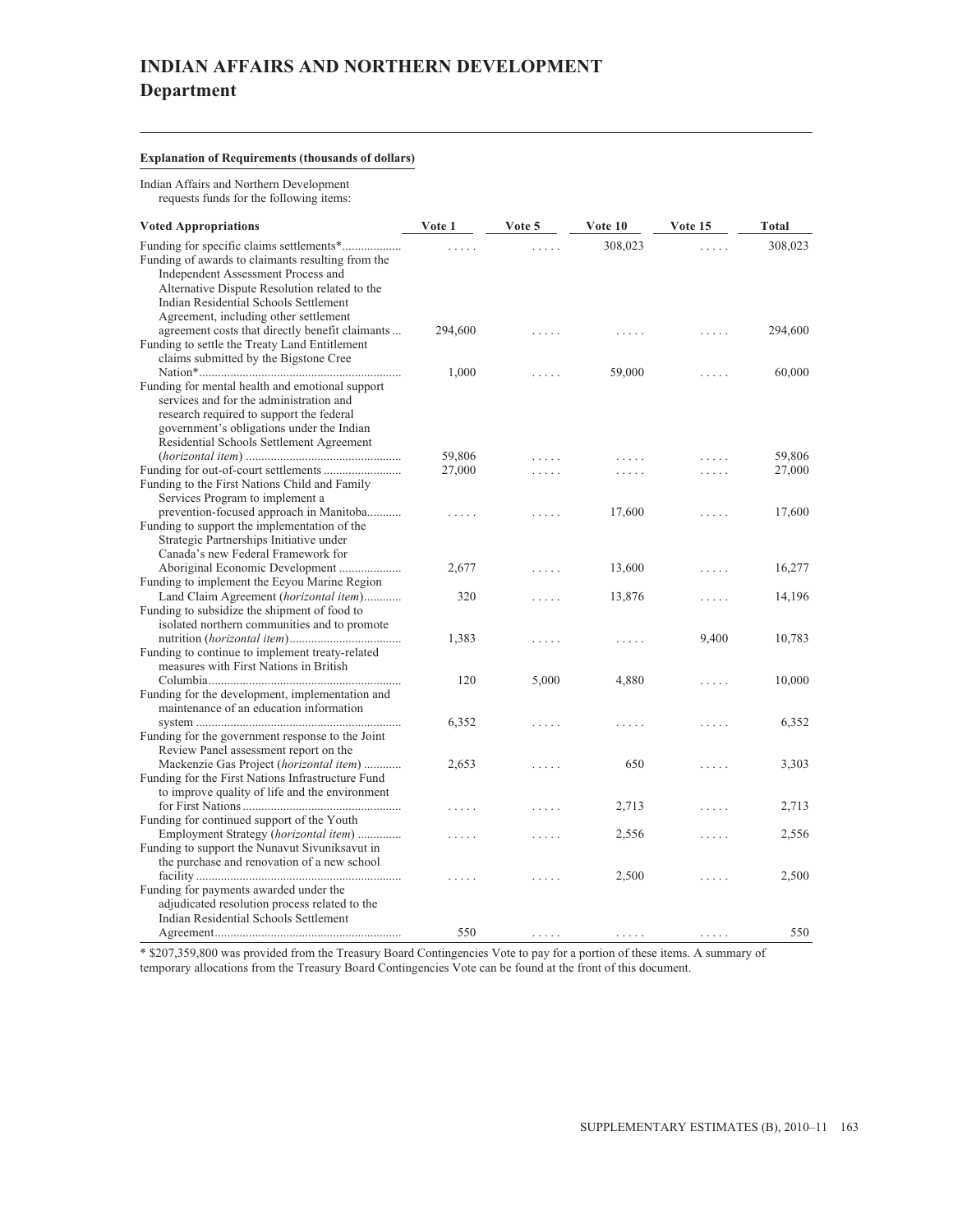## **INDIAN AFFAIRS AND NORTHERN DEVELOPMENT Department**

#### **Explanation of Requirements (thousands of dollars)**

Indian Affairs and Northern Development requests funds for the following items:

| <b>Voted Appropriations</b>                                                                                                                                                                                                    | Vote 1    | Vote 5 | Vote 10   | Vote 15    | <b>Total</b> |
|--------------------------------------------------------------------------------------------------------------------------------------------------------------------------------------------------------------------------------|-----------|--------|-----------|------------|--------------|
| Funding to support the execution of a tripartite<br>eligibility, enrolment and ratification process<br>for an agreement in principle for the<br>Algonquins of Ontario Comprehensive Land                                       |           |        | 400       |            | 400          |
| Funding to support investments in the First<br>Nations Infrastructure Fund and First Nations                                                                                                                                   |           | .      | 381       | $\cdots$   | 381          |
| Funding for the remediation of the Marwell tar pit                                                                                                                                                                             |           |        | 96        | .          | 96           |
| Gross Voted Appropriations                                                                                                                                                                                                     | 396,461   | 5,000  | 426,275   | 9,400      | 837,136      |
| <b>Funds Available</b>                                                                                                                                                                                                         |           |        |           |            |              |
| Less: Spending authorities available within the                                                                                                                                                                                |           |        |           |            |              |
|                                                                                                                                                                                                                                | 3,534     |        |           |            | 3,534        |
| Total Funds Available                                                                                                                                                                                                          | 3,534     | .      | .         | .          | 3,534        |
| <b>Total Voted Appropriations</b>                                                                                                                                                                                              | 392,927   | 5,000  | 426,275   | 9,400      | 833,602      |
| <b>Statutory Appropriations</b>                                                                                                                                                                                                |           |        |           |            |              |
| Funding to implement the Eeyou Marine Region                                                                                                                                                                                   |           |        |           |            |              |
| Land Claim Agreement (horizontal item)                                                                                                                                                                                         |           |        |           |            | 6,467        |
| <b>Total Adjustments to Appropriations</b>                                                                                                                                                                                     |           |        |           |            | 840,069      |
| <b>Transfers</b>                                                                                                                                                                                                               |           |        |           |            |              |
| Transfer from Fisheries and Oceans - To support<br>fisheries management in the Labrador Inuit<br>Settlement Area, specifically for the English                                                                                 |           |        |           |            |              |
| Internal reallocation of resources – To fund the<br>costs associated with the assessment,<br>management and remediation of federal                                                                                             |           |        | 80        |            | 80           |
| Internal reallocation of resources – For surveys<br>and environmental costs associated with the<br>settlement of the Treaty Land Entitlement                                                                                   | (18, 803) | .      | 18,803    |            |              |
| Transfer to Natural Resources (\$200) and<br>Fisheries and Oceans $(\$146)$ – To support<br>research activities surrounding the                                                                                                | 1,125     |        | (1,125)   |            |              |
| Transfer to Natural Resources – To support the<br>operations of the First Nations Forestry                                                                                                                                     | (346)     | .      |           | $\ldots$ . | (346)        |
| Program and facilitate their access to<br>forest-based economic opportunities<br>Transfer to Natural Resources (\$9,000), Health<br>(\$765), Parks Canada Agency (\$763), and<br>Environment $(\$448)$ – To support activities |           |        | (2,875)   |            | (2,875)      |
| related to the Arctic Research Infrastructure                                                                                                                                                                                  | $\cdots$  | .      | (10, 976) | .          | (10, 976)    |
| <b>Total Transfers</b>                                                                                                                                                                                                         | (18, 024) | .      | 3,907     | .          | (14, 117)    |
| <b>These Supplementary Estimates</b>                                                                                                                                                                                           | 374,903   | 5,000  | 430,182   | 9,400      | 825,952      |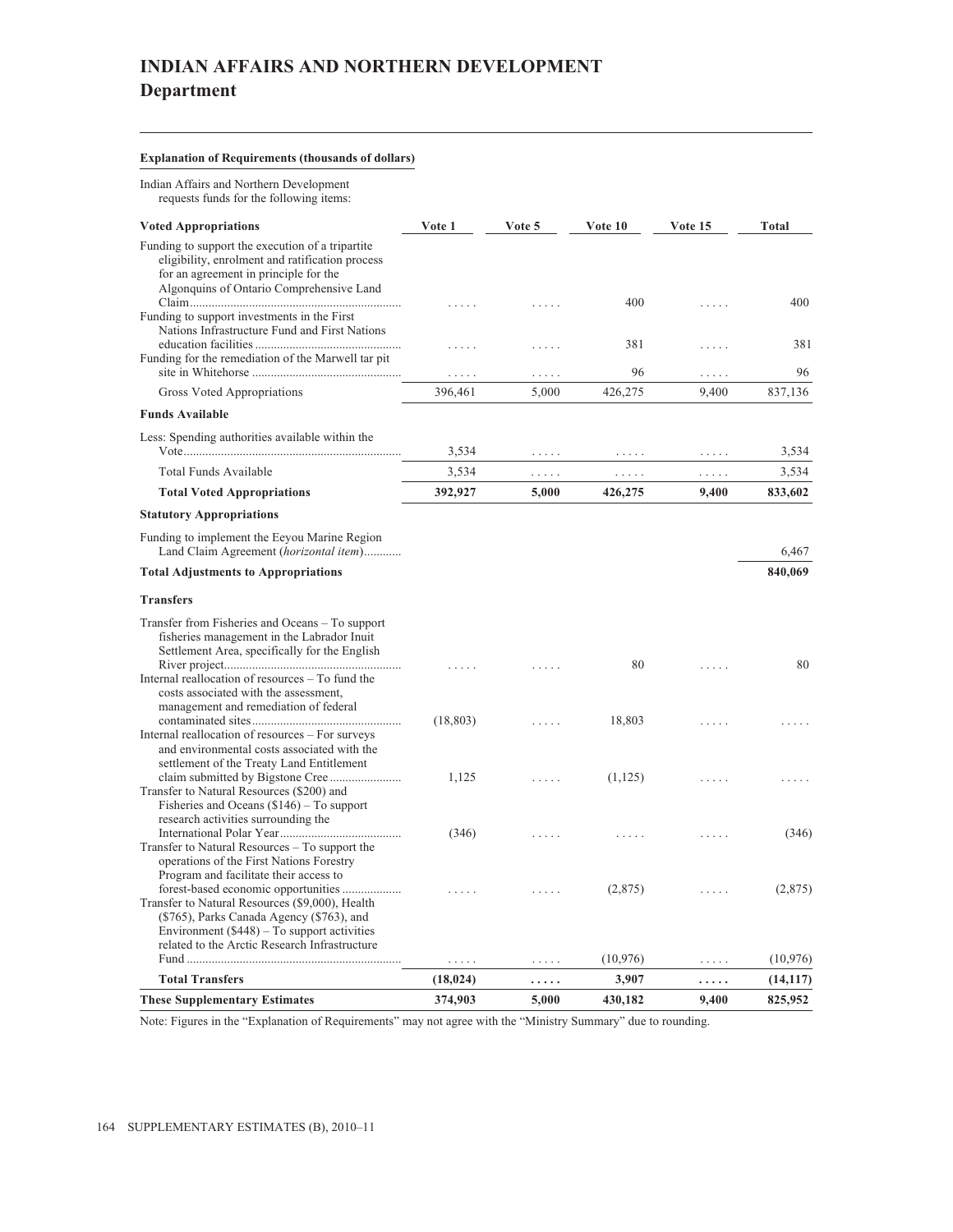## **INDIAN AFFAIRS AND NORTHERN DEVELOPMENT Department**

#### **Explanation of Funds Available (dollars)**

**Vote 1**: \$3,533,995 in total authorities is available within the Vote due to savings identified as part of the cost containment measures to reduce the rate of growth in operating expenditures announced in Budget 2010 (\$3,364,095); and from savings identified as part of the reduction in the budget for the Office of the Minister (\$169,900).

| <b>Transfer Payments (dollars)</b>                                                                                                                                                                                                                                   | <b>Voted</b>  | <b>Statutory</b> |
|----------------------------------------------------------------------------------------------------------------------------------------------------------------------------------------------------------------------------------------------------------------------|---------------|------------------|
| <b>Grants</b>                                                                                                                                                                                                                                                        |               |                  |
| Grants to First Nations to settle specific claims negotiated by Canada and / or awarded by<br>the Specific Claims Tribunal (Funds were provided from the Treasury Board<br>Grants to support First Nations, Inuit, Tribal Councils, Organizations or other levels of | 367,023,474   |                  |
| government for the implementation activities as stipulated in the various agreements                                                                                                                                                                                 | 12,087,000    |                  |
|                                                                                                                                                                                                                                                                      | 2,500,000     |                  |
| Payments to self-governing Aboriginal organizations, pursuant to comprehensive land<br>(L) Grants to Aboriginal organizations designated to receive claim settlement payments                                                                                        | 80,000        |                  |
|                                                                                                                                                                                                                                                                      |               | 6,466,646        |
| <b>Total Gross Grants</b>                                                                                                                                                                                                                                            | 381,690,474   | 6,466,646        |
| <b>Contributions</b>                                                                                                                                                                                                                                                 |               |                  |
| Contributions for promoting the safe use, development, conservation and protection of the<br>Payments to support Indians, Inuit and Innu for the purpose of supplying public services in                                                                             | 19,453,264    |                  |
|                                                                                                                                                                                                                                                                      | 17,600,000    |                  |
| Contributions to support the Aboriginal Economic Development Strategic Partnerships                                                                                                                                                                                  | 13,600,000    |                  |
| Contributions to First Nations, their organizations, provinces and third parties for interim                                                                                                                                                                         | 4,880,000     |                  |
| Payments to support Indians, Inuit and Innu for the purpose of supplying public services in<br>Payments to support Indians, Inuit and Innu for the purpose of supplying public services in                                                                           | 3,093,915     |                  |
| Contributions to beneficiaries and various implementing bodies for implementing                                                                                                                                                                                      | 2,556,000     |                  |
|                                                                                                                                                                                                                                                                      | 1,789,000     |                  |
| Contributions to support the negotiation process for comprehensive, specific, and special                                                                                                                                                                            | 400,000       |                  |
| Transfer payments to the Government of Yukon for the remediation of the Marwell Tar Pit                                                                                                                                                                              | 95,500        |                  |
| <b>Total Gross Contributions</b>                                                                                                                                                                                                                                     | 63,467,679    | .                |
| <b>Total Gross Transfer Payments</b>                                                                                                                                                                                                                                 | 445, 158, 153 | 6,466,646        |
|                                                                                                                                                                                                                                                                      | 14,976,519    | .                |
| <b>Net Transfer Payments Requirements</b>                                                                                                                                                                                                                            | 430,181,634   | 6,466,646        |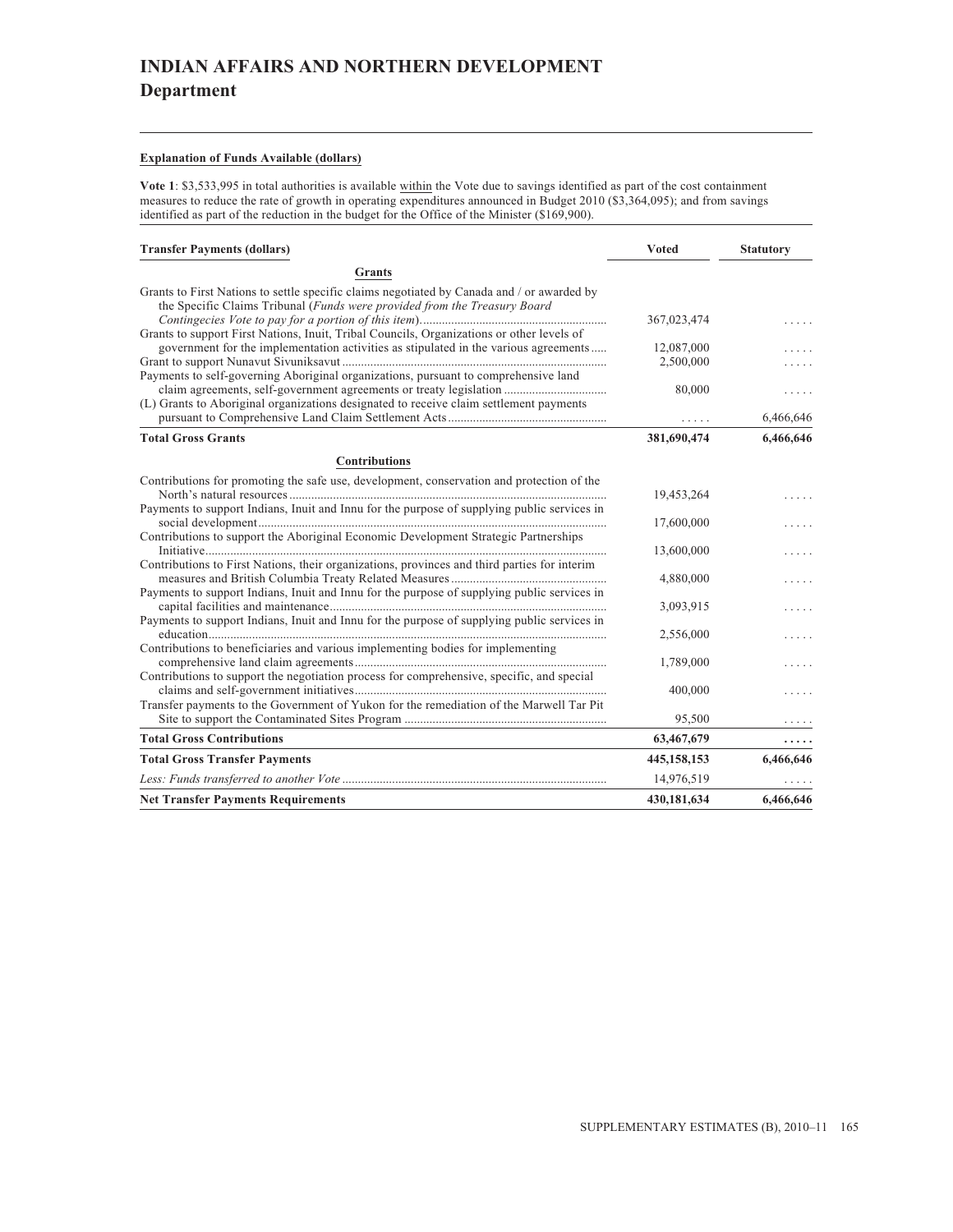# **INDIAN AFFAIRS AND NORTHERN DEVELOPMENT Canadian Northern Economic Development Agency**

#### **Explanation of Requirements (thousands of dollars)**

Canadian Northern Economic Development Agency requests funds for the following items:

| <b>Voted Appropriations</b>                                                                                                                                                                                                                     | Vote 40 | Vote 45 | Total |
|-------------------------------------------------------------------------------------------------------------------------------------------------------------------------------------------------------------------------------------------------|---------|---------|-------|
| Funding to support the implementation and operations of the Canadian Northern<br>Funding to support the Canadian Northern Economic Development Agency's                                                                                         | 3,802   |         | 3,802 |
| delivery of Indian Affairs and Northern Development programming in the                                                                                                                                                                          |         | 1,027   | 1,027 |
| Funding to support construction activities related to recreational infrastructure                                                                                                                                                               |         | 618     | 618   |
| Gross Voted Appropriations                                                                                                                                                                                                                      | 3,802   | 1,645   | 5,447 |
| <b>Funds Available</b>                                                                                                                                                                                                                          |         |         |       |
|                                                                                                                                                                                                                                                 | 90      | .       | 90    |
| <b>Total Voted Appropriations</b>                                                                                                                                                                                                               | 3,712   | 1,645   | 5,357 |
| <b>Statutory Appropriations</b>                                                                                                                                                                                                                 |         |         |       |
| Funding to foster economic development, science and technology initiatives and other<br>measures to promote economic diversification in Canadian communities in the<br>Yukon, the Northwest Territories and Nunavut (Community Adjustment Fund) |         |         | 1,611 |
| <b>Total Statutory Appropriations</b>                                                                                                                                                                                                           |         |         | 1,611 |
| <b>Total Adjustments to Appropriations</b>                                                                                                                                                                                                      |         |         | 6,968 |
| <b>Transfers</b>                                                                                                                                                                                                                                |         |         |       |
| Internal reallocation of resources – To fund the Centre for the North project                                                                                                                                                                   | (75)    | 75      | .     |
| <b>These Supplementary Estimates</b>                                                                                                                                                                                                            | 3,637   | 1,720   | 6,968 |

#### **Explanation of Funds Available (dollars)**

**Vote 40**: \$89,630 in total authorities is available within the vote from savings identified as part of the reduction in the budget for the Minister of State.

| <b>Transfer Payments (dollars)</b>                                                          | <b>Voted</b> | <b>Statutory</b> |
|---------------------------------------------------------------------------------------------|--------------|------------------|
| <b>Contributions</b>                                                                        |              |                  |
|                                                                                             | 967,250      | .                |
|                                                                                             | 617,857      | .                |
| Contributions for promoting regional development in Canada's three territories              | 75,000       | .                |
| Payments to support Indians, Inuit and Innu for the purpose of supplying public services in |              |                  |
|                                                                                             | 59,550       | .                |
|                                                                                             | .            | 1,611,254        |
| <b>Total Transfer Payments</b>                                                              | 1,719,657    | 1.611.254        |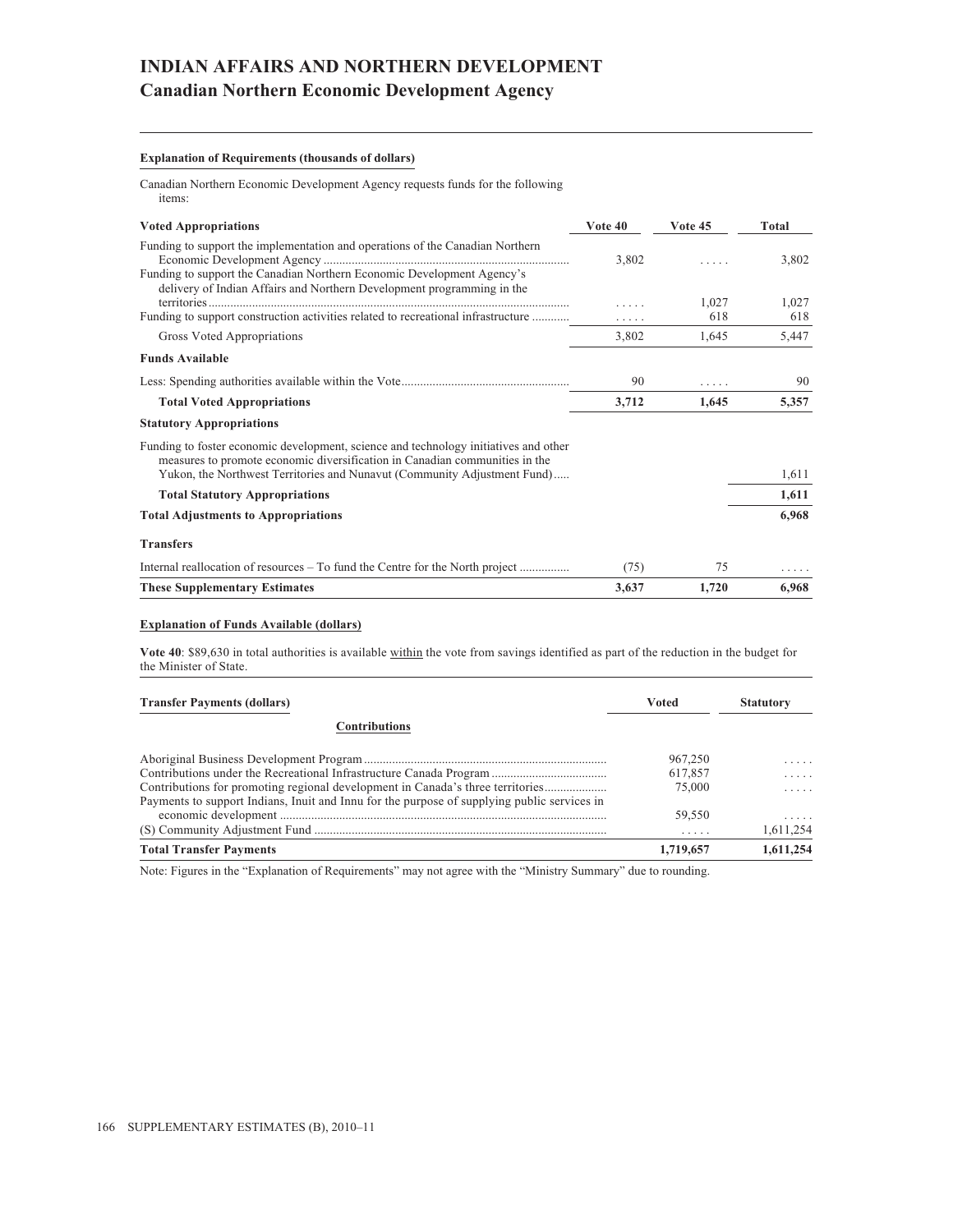|                 |                                                                                                                |                        | These Supplementary Estimates |                                                |                                   |
|-----------------|----------------------------------------------------------------------------------------------------------------|------------------------|-------------------------------|------------------------------------------------|-----------------------------------|
|                 | Vote (dollars)                                                                                                 | Authorities<br>to date | <b>Transfers</b>              | <b>Adjustments to</b><br><b>Appropriations</b> | <b>Total Estimates</b><br>to date |
|                 |                                                                                                                |                        |                               |                                                |                                   |
|                 | Department                                                                                                     |                        |                               |                                                |                                   |
| 1b              | Operating expenditures, and pursuant to paragraph                                                              |                        |                               |                                                |                                   |
|                 | $29.1(2)(a)$ of the Financial Administration Act,                                                              |                        |                               |                                                |                                   |
|                 | authority to expend revenue received during the fiscal                                                         |                        |                               |                                                |                                   |
|                 | year related to Communications Research,<br>Bankruptcy and Corporations and from services and                  |                        |                               |                                                |                                   |
|                 | regulatory processes, specifically pre-merger                                                                  |                        |                               |                                                |                                   |
|                 | notification filings, advance ruling certificates,                                                             |                        |                               |                                                |                                   |
|                 | advisory opinions and photocopies, provided under                                                              |                        |                               |                                                |                                   |
|                 | the Competition Act and the payment to each member                                                             |                        |                               |                                                |                                   |
|                 | of the Queen's Privy Council for Canada who is a                                                               |                        |                               |                                                |                                   |
|                 | Minister without Portfolio or a Minister of State who<br>does not preside over a Ministry of State of a salary |                        |                               |                                                |                                   |
|                 | not to exceed the salary paid to Ministers of State                                                            |                        |                               |                                                |                                   |
|                 | who preside over Ministries of State under the                                                                 |                        |                               |                                                |                                   |
|                 | Salaries Act, as adjusted pursuant to the Parliament of                                                        |                        |                               |                                                |                                   |
|                 | Canada Act and pro rata for any period of less than a                                                          |                        |                               |                                                |                                   |
|                 | $year - To authorize the transfer of $990,000 from$                                                            |                        |                               |                                                |                                   |
|                 | Industry Vote 10, and \$200,000 from Foreign Affairs                                                           |                        |                               |                                                |                                   |
|                 | and International Trade Vote 1, Appropriation Act<br>No. 2, 2010–11 for the purposes of this Vote and to       |                        |                               |                                                |                                   |
|                 |                                                                                                                | 411,872,756            | 731,800                       | 21, 227, 955                                   | 433,832,511                       |
| 5b              | Capital expenditures – To authorize the transfer of                                                            |                        |                               |                                                |                                   |
|                 | \$324,000 from Industry Vote 1, Appropriation Act                                                              |                        |                               |                                                |                                   |
|                 | $No. 2, 2010-11$ for the purposes of this Vote                                                                 | 15,192,050             | 324,000                       | 1                                              | 15,516,051                        |
| 10 <sub>b</sub> | The grants listed in the Estimates and contributions                                                           | 1,334,519,263          | (10, 254, 192)                | 95,538,761                                     | 1,419,803,832                     |
| (S)             |                                                                                                                | 53,997,679             | .                             |                                                | 53,997,679                        |
| (S)<br>(S)      | Minister of Industry - Salary and motor car allowance<br>Minister of State (Small Business and Tourism) –      | 78,649                 | .                             | .                                              | 78,649                            |
|                 |                                                                                                                | 2,000                  | .                             | .                                              | 2,000                             |
| (S)             | Minister of State (Science and Technology) (Federal                                                            |                        |                               |                                                |                                   |
|                 | Economic Development Agency for Southern                                                                       |                        |                               |                                                |                                   |
|                 |                                                                                                                | 2,000                  |                               |                                                | 2,000                             |
| (S)             | Contribution under the Knowledge Infrastructure                                                                |                        |                               |                                                |                                   |
|                 |                                                                                                                | 500,000,000            |                               | .                                              | 500,000,000                       |
| (S)             | Liabilities under the Canada Small Business                                                                    | 90,200,000             |                               | 18,400,000                                     | 108,600,000                       |
| (S)             |                                                                                                                | 43,000,000             | .<br>.                        | .                                              | 43,000,000                        |
| (S)             | Grant to CANARIE Inc. to operate and develop the                                                               |                        |                               |                                                |                                   |
|                 | next generation of Canada's Advanced Research                                                                  |                        |                               |                                                |                                   |
|                 |                                                                                                                | 31,000,000             |                               | (6,000,000)                                    | 25,000,000                        |
| (S)             | Canadian Intellectual Property Office Revolving Fund                                                           | 13,659,172             |                               | .                                              | 13,659,172                        |
| (S)             | Grant to the Perimeter Institute for Theoretical                                                               | 10,000,000             |                               |                                                | 10,000,000                        |
| (S)             | Liabilities under the <i>Small Business Loans Act</i>                                                          |                        | .                             |                                                |                                   |
|                 |                                                                                                                | 125,000                | .                             | .                                              | 125,000                           |
| (S)             |                                                                                                                | 5,000,000              |                               |                                                | 5,000,000                         |
|                 |                                                                                                                | 2,508,648,569          | (9, 198, 392)                 | 129,166,717                                    | 2,628,616,894                     |
|                 | L15 Payments pursuant to subsection $14(2)$ of the                                                             |                        |                               |                                                |                                   |
|                 |                                                                                                                | 300,000                | .                             | .                                              | 300,000                           |
|                 | L20 Loans pursuant to paragraph $14(1)(a)$ of the                                                              |                        |                               |                                                |                                   |
|                 |                                                                                                                | 500,000                | .                             | .                                              | 500,000                           |
|                 |                                                                                                                | 800,000                | .                             | .                                              | 800,000                           |
|                 |                                                                                                                | 2,509,448,569          | (9,198,392)                   | 129, 166, 717                                  | 2,629,416,894                     |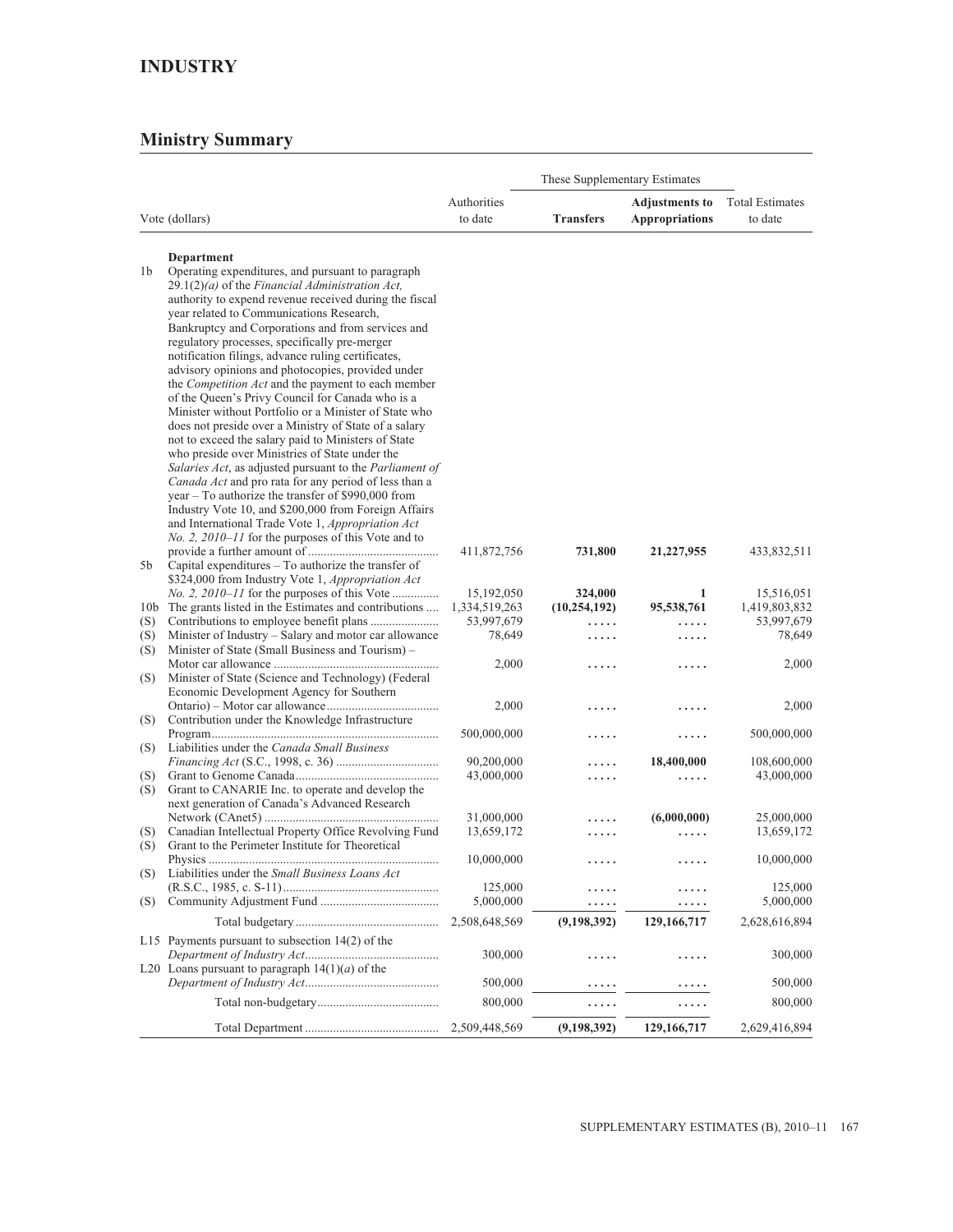|            |                                                                                                                                                                                                                                                                                                                                                                                                                                                                                         |                          | These Supplementary Estimates |                                                |                                   |
|------------|-----------------------------------------------------------------------------------------------------------------------------------------------------------------------------------------------------------------------------------------------------------------------------------------------------------------------------------------------------------------------------------------------------------------------------------------------------------------------------------------|--------------------------|-------------------------------|------------------------------------------------|-----------------------------------|
|            | Vote (dollars)                                                                                                                                                                                                                                                                                                                                                                                                                                                                          | Authorities<br>to date   | <b>Transfers</b>              | <b>Adjustments to</b><br><b>Appropriations</b> | <b>Total Estimates</b><br>to date |
|            | <b>Canadian Space Agency</b><br>25b Operating expenditures – To authorize the transfer of<br>\$100,000 from Transport Vote 1, Appropriation Act<br>No. 2, 2010–11 for the purposes of this Vote and to                                                                                                                                                                                                                                                                                  |                          |                               |                                                |                                   |
|            | 30b Capital expenditures – To authorize the transfer of<br>\$2,500,000 from National Defence Vote 5,<br>Appropriation Act No. 2, 2010–11 for the purposes of                                                                                                                                                                                                                                                                                                                            | 262,680,097              | (457, 105)                    | 232,611                                        | 262,455,603                       |
|            | 35b The grants listed in the Estimates and contributions –<br>To authorize the transfer of \$557,105 from Industry<br>Vote 25, Appropriation Act No. 2, 2010-11 for the                                                                                                                                                                                                                                                                                                                 | 81,394,000               | 2,500,000                     | 1                                              | 83,894,001                        |
| (S)        |                                                                                                                                                                                                                                                                                                                                                                                                                                                                                         | 46,327,001<br>10,792,628 | 557,105<br>.                  | 1<br>.                                         | 46,884,107<br>10,792,628          |
|            |                                                                                                                                                                                                                                                                                                                                                                                                                                                                                         | 401, 193, 726            | 2,600,000                     | 232,613                                        | 404,026,339                       |
|            | <b>Canadian Tourism Commission</b><br>40b Payments to the Canadian Tourism Commission – To<br>authorize the transfer of \$8,000,000 from Industry<br>Vote 10, Appropriation Act No. 2, 2010-11 for the                                                                                                                                                                                                                                                                                  | 100,643,061              |                               | 1                                              |                                   |
|            |                                                                                                                                                                                                                                                                                                                                                                                                                                                                                         |                          | 8,000,000                     |                                                | 108,643,062                       |
|            |                                                                                                                                                                                                                                                                                                                                                                                                                                                                                         | 100,643,061              | 8,000,000                     | $\mathbf{1}$                                   | 108,643,062                       |
| 45<br>(S)  | <b>Copyright Board</b>                                                                                                                                                                                                                                                                                                                                                                                                                                                                  | 2,934,593<br>292,844     | .                             | .                                              | 2,934,593<br>292,844              |
|            |                                                                                                                                                                                                                                                                                                                                                                                                                                                                                         | 3,227,437                | .                             | .                                              | 3,227,437                         |
|            | <b>Federal Economic Development Agency for</b><br><b>Southern Ontario</b><br>50b Operating expenditures – To authorize the transfer of<br>\$34,200 from Industry Vote 1, Appropriation Act<br>No. 2, 2010–11 for the purposes of this Vote and to<br>55b The grants listed in the Estimates and contributions –<br>To authorize the transfer of \$1,264,192 from Industry<br>Vote 10, Appropriation Act No. 2, 2010-11 for the<br>purposes of this Vote and to provide a further amount | 34,010,886               | 34,200                        | 3,620,838                                      | 37,665,924                        |
|            |                                                                                                                                                                                                                                                                                                                                                                                                                                                                                         | 424,523,095              | 1,264,192                     | 84,823,510                                     | 510,610,797                       |
| (S)<br>(S) |                                                                                                                                                                                                                                                                                                                                                                                                                                                                                         | 3,431,296<br>.           | .<br>.                        | .<br>42,500,000                                | 3,431,296<br>42,500,000           |
|            |                                                                                                                                                                                                                                                                                                                                                                                                                                                                                         | 461,965,277              | 1,298,392                     | 130,944,348                                    | 594,208,017                       |
|            | <b>National Research Council of Canada</b><br>$65b$ Capital expenditures – To authorize the transfer of<br>\$650,000 from National Defence Vote 5,                                                                                                                                                                                                                                                                                                                                      | 413,531,941              | (2,992,358)                   |                                                | 410,539,583                       |
|            | <i>Appropriation Act No. 2, 2010–11</i> for the purposes of<br>this Vote and to provide a further amount of<br>70b The grants listed in the Estimates and contributions –<br>To authorize the transfer of \$2,992,358 from Industry<br>Vote 60, <i>Appropriation Act No. 2, 2010–11</i> for the                                                                                                                                                                                         | 51,554,000               | 650,000                       | 988,000                                        | 53,192,000                        |
|            | purposes of this Vote and to provide a further amount                                                                                                                                                                                                                                                                                                                                                                                                                                   | 290,853,800              | 2,992,358                     | 631,642                                        | 294,477,800                       |
| (S)<br>(S) | Spending of revenues pursuant to paragraph $5(1)(e)$ of<br>the National Research Council Act (R.S.C., 1985,                                                                                                                                                                                                                                                                                                                                                                             | 45,581,698               | .                             | .                                              | 45,581,698                        |
|            |                                                                                                                                                                                                                                                                                                                                                                                                                                                                                         | 77,346,500               | .                             | .                                              | 77,346,500                        |
|            |                                                                                                                                                                                                                                                                                                                                                                                                                                                                                         | 878,867,939              | 650,000                       | 1,619,642                                      | 881, 137, 581                     |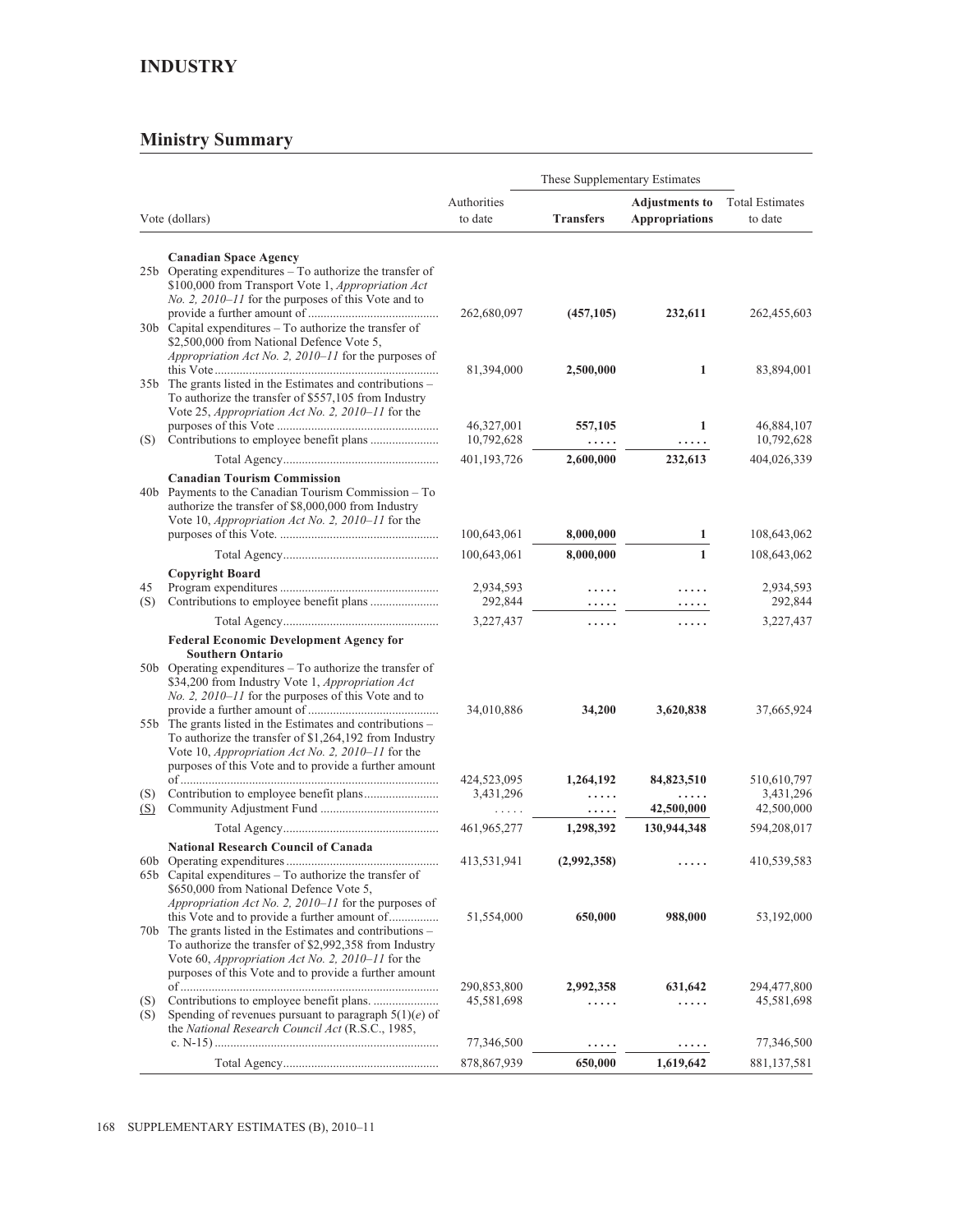### **INDUSTRY**

|     |                                                                                                                                                                                                                                  |                            | These Supplementary Estimates |                                                |                                   |
|-----|----------------------------------------------------------------------------------------------------------------------------------------------------------------------------------------------------------------------------------|----------------------------|-------------------------------|------------------------------------------------|-----------------------------------|
|     | Vote (dollars)                                                                                                                                                                                                                   | Authorities<br>to date     | <b>Transfers</b>              | <b>Adjustments to</b><br><b>Appropriations</b> | <b>Total Estimates</b><br>to date |
|     | <b>Natural Sciences and Engineering Research</b><br>Council                                                                                                                                                                      |                            |                               |                                                |                                   |
|     | 80b The grants listed in the Estimates – To authorize the<br>transfer of \$100,000 from Fisheries and Oceans<br>Vote 1, <i>Appropriation Act No. 2, 2010–11</i> for the<br>purposes of this Vote and to provide a further amount | 44,580,714                 |                               | 1,976,244                                      | 46,556,958                        |
|     |                                                                                                                                                                                                                                  | 972,754,500                | 100,000                       | 37,723,286                                     | 1,010,577,786                     |
| (S) |                                                                                                                                                                                                                                  | 4,424,920                  | .                             | .                                              | 4,424,920                         |
|     |                                                                                                                                                                                                                                  | 1,021,760,134              | 100,000                       | 39,699,530                                     | 1,061,559,664                     |
|     | <b>Registry of the Competition Tribunal</b>                                                                                                                                                                                      |                            |                               |                                                |                                   |
| 85  |                                                                                                                                                                                                                                  | 2,000,027<br>158,950       |                               |                                                | 2,000,027<br>158,950              |
| (S) |                                                                                                                                                                                                                                  |                            | .                             | .                                              |                                   |
|     |                                                                                                                                                                                                                                  | 2,158,977                  | .                             | .                                              | 2,158,977                         |
| 90b | <b>Social Sciences and Humanities Research Council</b><br>95b The grants listed in the Estimates - To authorize the<br>transfer of \$271,836 from Canadian Heritage Vote 5,                                                      | 24,802,428                 | .                             | 99,977                                         | 24,902,405                        |
|     | Appropriation Act No. 2, 2010–11 for the purposes of                                                                                                                                                                             |                            |                               |                                                |                                   |
| (S) | this Vote and to provide a further amount of                                                                                                                                                                                     | 648, 190, 253<br>2,500,111 | 271,836<br>.                  | 12,513,333<br>.                                | 660,975,422<br>2,500,111          |
|     |                                                                                                                                                                                                                                  | 675,492,792                | 271,836                       | 12,613,310                                     | 688, 377, 938                     |
|     | <b>Standards Council of Canada</b><br>100 Payments to the Standards Council of Canada<br>pursuant to section 5 of the Standards Council of                                                                                       | 7,129,000                  | .                             |                                                | 7,129,000                         |
|     |                                                                                                                                                                                                                                  | 7,129,000                  | .                             | .                                              | 7,129,000                         |
|     | <b>Statistics Canada</b><br>105b Program expenditures, contributions and pursuant to<br>paragraph $29.1(2)(a)$ of the <i>Financial Administration</i><br>Act, authority to expend revenue received during the                    |                            |                               |                                                |                                   |
|     |                                                                                                                                                                                                                                  | 514,154,148                |                               | 86,596                                         | 514,240,744                       |
| (S) |                                                                                                                                                                                                                                  | 71,731,988                 | .                             | $\cdots$ .                                     | 71,731,988                        |
|     |                                                                                                                                                                                                                                  | 585,886,136                | .                             | 86,596                                         | 585,972,732                       |
|     |                                                                                                                                                                                                                                  | 6,647,773,048              | 3,721,836                     | 314, 362, 757                                  | 6,965,857,641                     |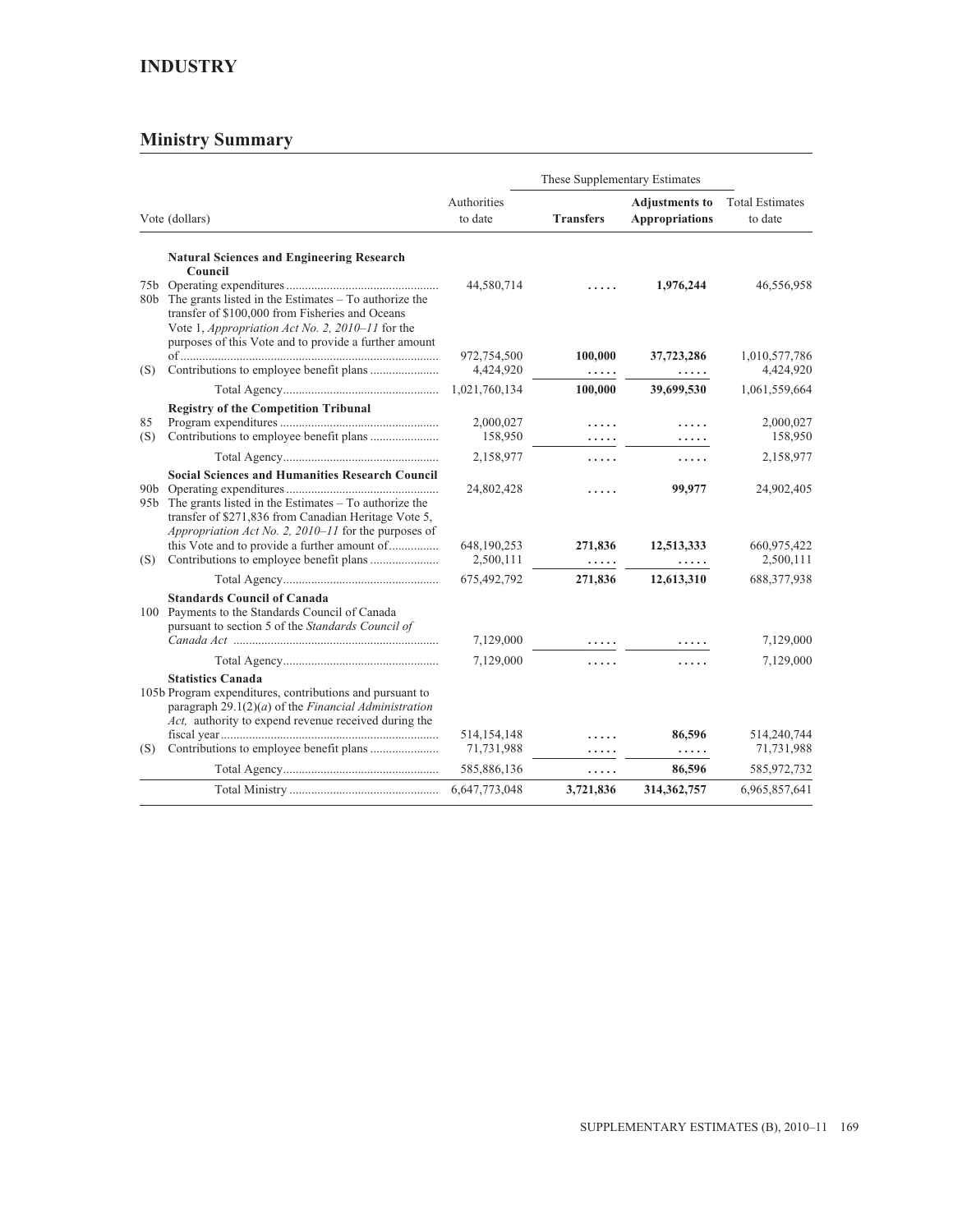### **Explanation of Requirements (thousands of dollars)**

Industry requests funds for the following items:

| <b>Voted Appropriations</b>                                                                                                            | Vote 1 | Vote 5 | Vote 10 | <b>Total</b> |
|----------------------------------------------------------------------------------------------------------------------------------------|--------|--------|---------|--------------|
| Funding to support strategic investments in innovation under the<br>Technology Partnerships Canada Program and the Strategic           |        |        |         |              |
|                                                                                                                                        |        |        | 50,990  | 50,990       |
| Reinvestment of receipts from repayable contributions to support                                                                       |        |        |         |              |
|                                                                                                                                        | 26,722 |        | .       | 26,722       |
| Funding to support the Bombardier CSeries for the reimbursement of                                                                     |        |        | 22,482  | 22,482       |
| Funding to assist youth with obtaining information and                                                                                 | .      | .      |         |              |
| communications technology skills to better prepare them in                                                                             |        |        |         |              |
|                                                                                                                                        | 469    | .      | 9,564   | 10,033       |
| Funding for continued support of the Youth Employment Strategy                                                                         |        |        |         |              |
|                                                                                                                                        | .      | .      | 6,612   | 6,612        |
| Funding to Precarn Inc. in support of research and development                                                                         |        |        |         |              |
| projects in the advanced robotics and intelligence systems fields                                                                      |        | .      | 5,500   | 5,500        |
| Funding to support the Community Access Program (CAP) that                                                                             |        |        |         |              |
| supports individual CAP sites located in communities across                                                                            |        |        |         |              |
| Canada with populations facing barriers to Internet use                                                                                | 734    | .      | 1,100   | 1,834        |
| Funding to encourage the purchase of Canadian-built vessels in the<br>form of reduced interest or lease expense (Structured Financing) |        |        |         |              |
|                                                                                                                                        |        |        | 1,720   | 1,720        |
| Incremental funding for the Community Futures Program, which                                                                           |        | .      |         |              |
| strengthens the ability of rural communities to diversify their                                                                        |        |        |         |              |
| economic base and provides key support to the development of                                                                           |        |        |         |              |
|                                                                                                                                        | .      |        | 1,136   | 1,136        |
|                                                                                                                                        | 335    |        | .       | 335          |
| Gross Voted Appropriations                                                                                                             | 28,260 | .      | 99,104  | 127,364      |
| <b>Funds Available</b>                                                                                                                 |        |        |         |              |
|                                                                                                                                        | 7,032  | .      | 3,565   | 10,597       |
| <b>Total Voted Appropriations</b>                                                                                                      | 21,228 | .      | 95,539  | 116,767      |
| <b>Statutory Appropriations</b>                                                                                                        |        |        |         |              |
| Funding for proposed payments to lenders in respect of claims for                                                                      |        |        |         |              |
| loans under the Canada Small Business Financing Act                                                                                    |        |        |         | 18,400       |
| Revised forecast of payments to CANARIE Inc. for the operation                                                                         |        |        |         |              |
| and development of Canada's Advanced Research Network                                                                                  |        |        |         |              |
|                                                                                                                                        |        |        |         | (6,000)      |
| <b>Total Statutory Appropriations</b>                                                                                                  |        |        |         | 12,400       |
| <b>Total Adjustments to Appropriations</b>                                                                                             |        |        |         | 129,167      |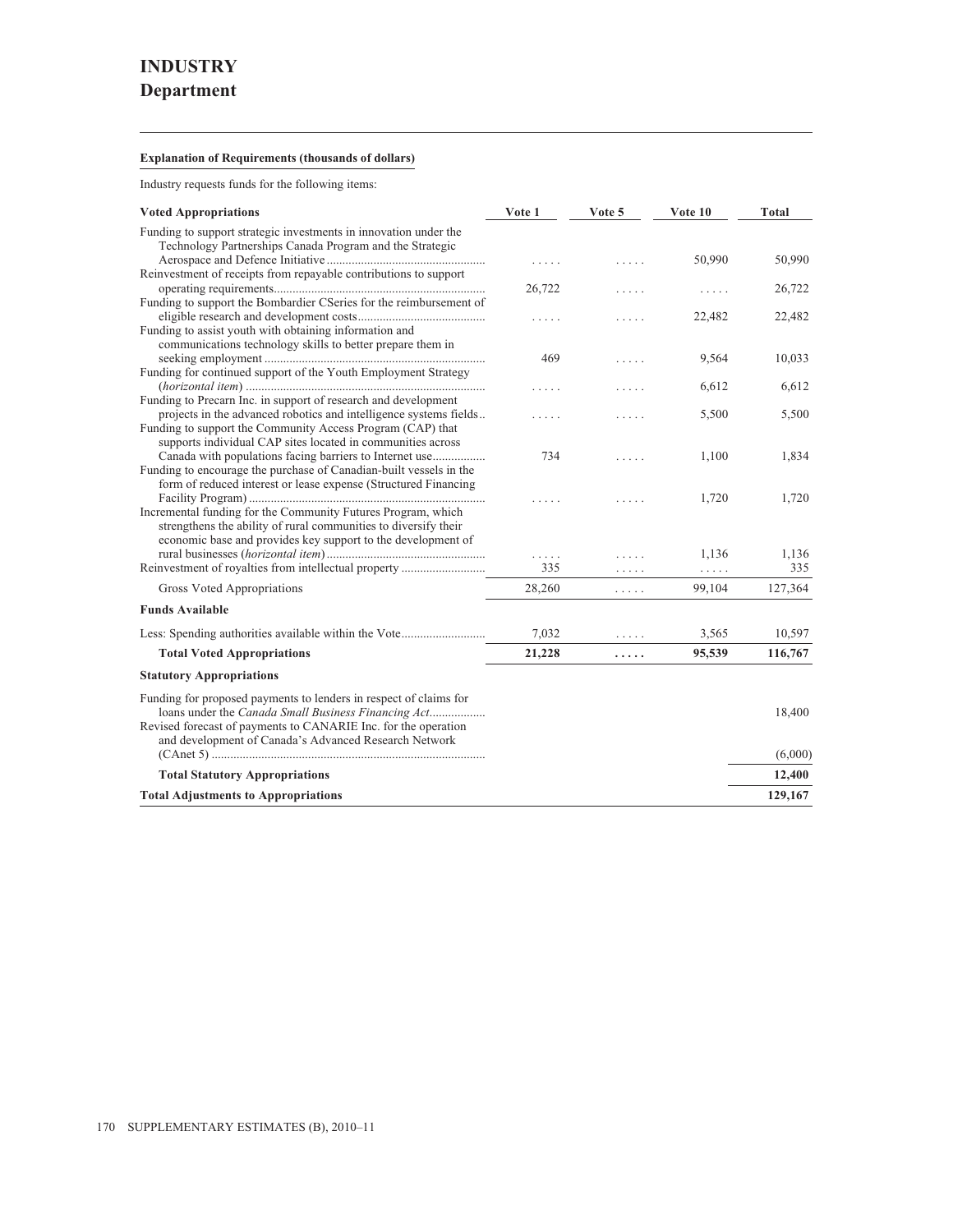### **INDUSTRY Department**

**Explanation of Requirements (thousands of dollars)**

| <b>Transfers</b>                                                                                                                                                                                                                                                    | Vote 1   | Vote 5   | Vote 10            | Total              |
|---------------------------------------------------------------------------------------------------------------------------------------------------------------------------------------------------------------------------------------------------------------------|----------|----------|--------------------|--------------------|
| Transfer from Foreign Affairs and International Trade – Adjustment<br>to funding previously provided for departmental staff located at                                                                                                                              | 200      |          |                    | 200                |
| Internal reallocation of resources – To support operating<br>requirements related to the Technology Partnerships Canada                                                                                                                                             |          |          |                    |                    |
| Program and the Strategic Aerospace and Defence Initiative<br>Internal reallocation of resources – To support information                                                                                                                                           | 990      |          | (990)              |                    |
| technology projects for the Office of the Superintendent of                                                                                                                                                                                                         | (324)    | 324      |                    |                    |
| Transfer to Atlantic Canada Opportunities Agency (\$40), Economic<br>Development Agency of Canada for the Regions of Quebec<br>$(\$40)$ and Western Economic Diversification $(\$20)$ – To foster<br>the development of new business expertise in official language | (100)    | .        | .                  | (100)              |
| Transfer to Federal Economic Development Agency for Southern<br>Ontario – To strengthen the ability of rural communities to<br>diversify their economic base and provide key support to the                                                                         |          |          |                    |                    |
| Transfer to Canadian Tourism Commission - To support marketing                                                                                                                                                                                                      | (34)     | .        | (1,264)<br>(8,000) | (1,298)<br>(8,000) |
| <b>Total Transfers</b>                                                                                                                                                                                                                                              | .<br>732 | .<br>324 | (10, 254)          | (9,198)            |
| <b>These Supplementary Estimates</b>                                                                                                                                                                                                                                | 21,960   | 324      | 85,285             | 119,969            |

#### **Explanation of Funds Available (dollars)**

**Vote 1**: \$7,032,223 in total authorities is available within the Vote due to the reduced operating requirements related to the realignment of activites for the Knowledge Infrastructure Program (\$3,700,000); savings identified as part of the cost containment measures to reduce the rate of growth in operating expenditures announced in Budget 2010 (\$2,927,370); and savings identified as part of the reduction in the budgets for the Offices of the Minister and Ministers of State (\$404,853).

**Vote 10**: \$3,565,000 in total authorities is available within the Vote due to the reprofiling of contributions under the Structure Financing Facility Program.

| <b>Transfer Payments (dollars)</b>                                                     | <b>Voted</b> | <b>Statutory</b> |
|----------------------------------------------------------------------------------------|--------------|------------------|
| Grants                                                                                 |              |                  |
|                                                                                        | .            | (6,000,000)      |
| <b>Total Gross Grants</b>                                                              |              | (6,000,000)      |
| <b>Contributions</b>                                                                   |              |                  |
|                                                                                        | 50,990,000   |                  |
|                                                                                        | 22,482,199   |                  |
| Contributions under the Youth Employment Strategy – Community Access Program           | 13,675,362   |                  |
|                                                                                        | 5,500,000    |                  |
|                                                                                        | 1,720,200    | .                |
| Contributions under the Youth Employment Strategy – Computers for Schools              | 1,500,000    |                  |
|                                                                                        | 1,136,000    | .                |
|                                                                                        | 1,100,000    | .                |
| Contributions under the Youth Employment Strategy – Small Business Internship Program. | 1,000,000    | .                |
|                                                                                        | .            | 18,400,000       |
| <b>Total Gross Contributions</b>                                                       | 99, 103, 761 | 18,400,000       |
| <b>Total Gross Transfer Payments</b>                                                   | 99, 103, 761 | 12,400,000       |
|                                                                                        | 3,565,000    |                  |
|                                                                                        | 10,254,192   | .                |
| <b>Net Transfer Payments</b>                                                           | 85,284,569   | 12,400,000       |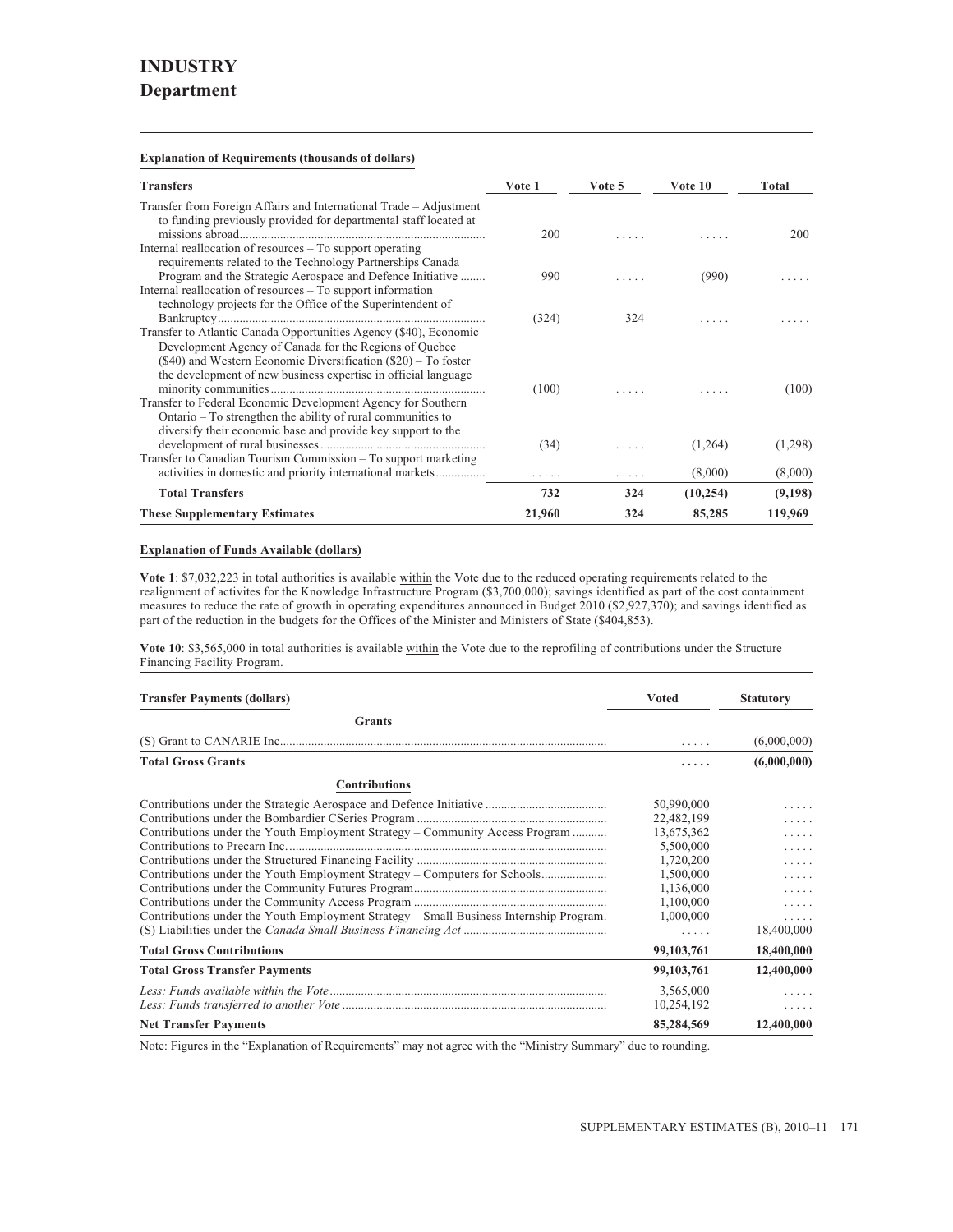### **INDUSTRY Canadian Space Agency**

#### **Explanation of Requirements (thousands of dollars)**

Canadian Space Agency requests funds for the following items:

| <b>Voted Appropriations</b>                                                                                                      | Vote 25 | Vote 30 | Vote 35 | Total |
|----------------------------------------------------------------------------------------------------------------------------------|---------|---------|---------|-------|
| Reinvestment of royalties from the sale of RADARSAT-1 data                                                                       | 585     | .       | .       | 585   |
| <b>Funds Available</b>                                                                                                           |         |         |         |       |
|                                                                                                                                  | 353     | .       | .       | 353   |
| <b>Total Voted Appropriations</b>                                                                                                | 232     | .       | .       | 232   |
| <b>Transfers</b>                                                                                                                 |         |         |         |       |
| Transfer from National Defence – To design a sensor for a radar<br>Transfer from Transport – To facilitate sharing of RADARSAT-2 |         | 2,500   | .       | 2,500 |
| Internal reallocation of resources – To support research, awareness                                                              | 100     | .       | .       | 100   |
|                                                                                                                                  | (557)   | .       | 557     | .     |
| <b>Total Transfers</b>                                                                                                           | (457)   | 2,500   | 557     | 2,600 |
| <b>These Supplementary Estimates</b>                                                                                             | (225)   | 2,500   | 557     | 2,832 |

#### **Explanation of Funds Available (dollars)**

**Vote 25**: \$352,674 in total authorities is available within the Vote due to savings identified as part of the cost containment measures to reduce the rate of growth in operating expenditures announced in Budget 2010.

| Voted   | <b>Statutory</b> |
|---------|------------------|
|         |                  |
| 441,000 | .                |
|         |                  |
| 116.105 | .                |
| 557,105 | .                |
|         |                  |

Note: Figures in the "Explanation of Requirements" may not agree with the "Ministry Summary" due to rounding.

### **Canadian Tourism Commission**

#### **Explanation of Requirements (thousands of dollars)**

Canadian Tourism Commission requests funds for the following items:

| <b>Transfers</b>                                                                                              | Vote 40 |
|---------------------------------------------------------------------------------------------------------------|---------|
|                                                                                                               | 8.000   |
| Note: Figures in the "Explanation of Requirements" may not agree with the "Ministry Summary" due to rounding. |         |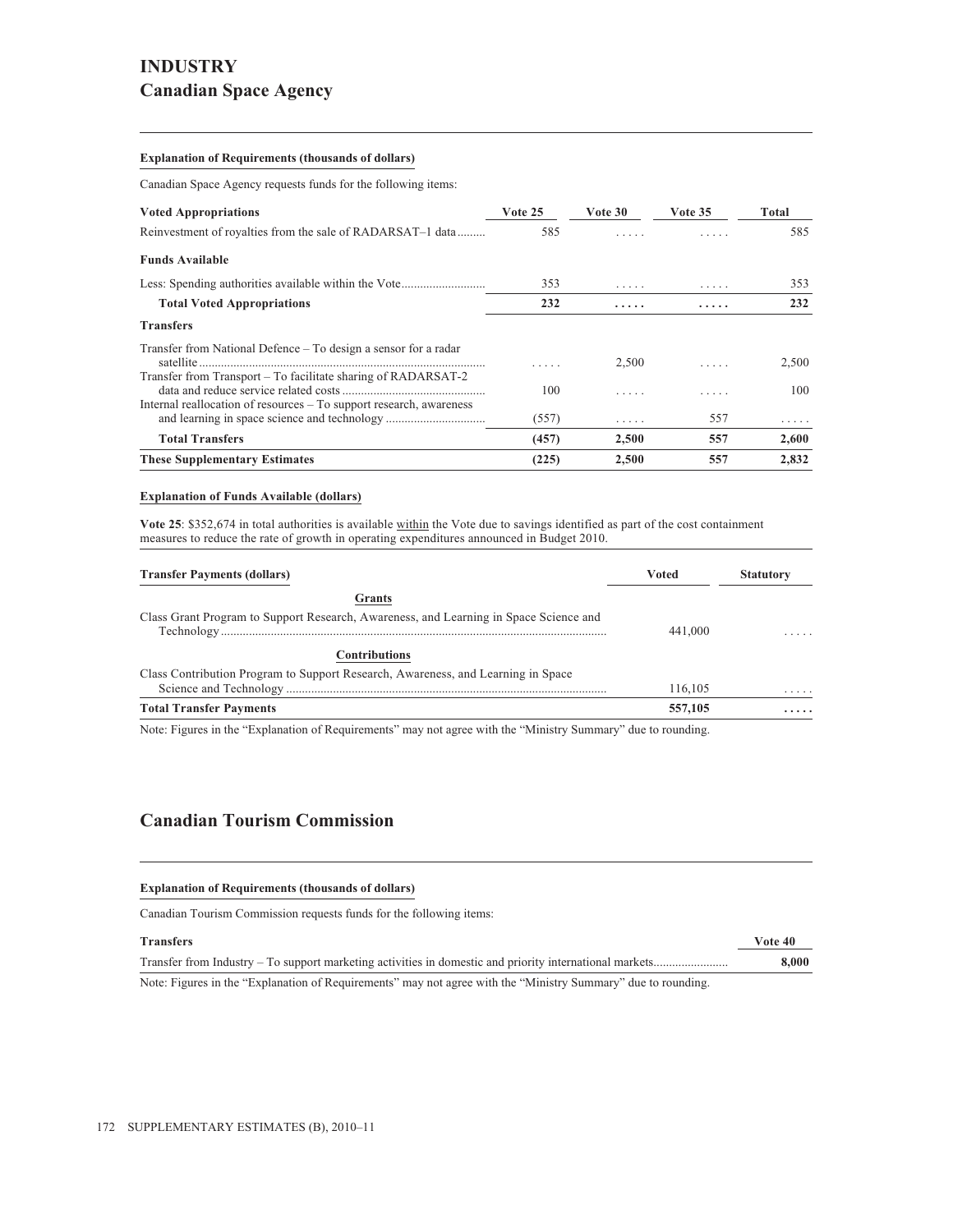#### **Explanation of Requirements (thousands of dollars)**

Federal Economic Development Agency for Southern Ontario requests funds for the following items:

| <b>Voted Appropriations</b>                                                                                                                                                                                                              | Vote 50 | Vote 55         | <b>Total</b>             |
|------------------------------------------------------------------------------------------------------------------------------------------------------------------------------------------------------------------------------------------|---------|-----------------|--------------------------|
| Funding to support construction activities related to recreational infrastructure<br>Funding to support activities related to the residential and commercial redevelopment                                                               | .       | 66,500          | 66,500                   |
| Funding to support municipal projects that improve the quality of the environment                                                                                                                                                        | .       | 8,070           | 8,070                    |
|                                                                                                                                                                                                                                          | .       | 5,465           | 5,465                    |
| Funding to support the rehabilitiation of the O'Connor Irish Heritage House Project                                                                                                                                                      | .       | 2,084           | 2,084                    |
| Funding for the delivery of large-scale and community-based infrastructure projects                                                                                                                                                      | 1,821   | .               | 1,821                    |
| Funding to support economic and community development, innovation, and<br>Incremental funding for the Community Futures Program, which strengthens the<br>ability of rural communities to diversify their economic base and provides key | 1,800   | .               | 1,800                    |
| Funding to support business and economic development activities that encourage                                                                                                                                                           | .       | 1,704           | 1,704                    |
|                                                                                                                                                                                                                                          | .       | 1,000           | 1,000                    |
| <b>Total Voted Appropriations</b>                                                                                                                                                                                                        | 3,621   | 84,823          | 88,444                   |
| <b>Statutory Appropriations</b>                                                                                                                                                                                                          |         |                 |                          |
| Funding to foster economic development, science and technology initiatives and other<br>measures to promote economic diversification in Canadian communities                                                                             |         |                 |                          |
|                                                                                                                                                                                                                                          |         |                 | 42,500                   |
| <b>Total Adjustments to Appropriations</b>                                                                                                                                                                                               |         |                 | 130,944                  |
| <b>Transfers</b>                                                                                                                                                                                                                         |         |                 |                          |
| Transfer from Industry - To strengthen the ability of rural communities to diversify<br>their economic base and provide key support to the development of rural                                                                          |         |                 |                          |
|                                                                                                                                                                                                                                          | 34      | 1,264           | 1,298                    |
| <b>These Supplementary Estimates</b>                                                                                                                                                                                                     | 3,655   | 86,087          | 132,242                  |
| <b>Transfer Payments (dollars)</b>                                                                                                                                                                                                       |         | <b>Voted</b>    | <b>Statutory</b>         |
| Grants                                                                                                                                                                                                                                   |         |                 |                          |
|                                                                                                                                                                                                                                          |         | 8,070,000       |                          |
| <b>Total Grants</b>                                                                                                                                                                                                                      |         | 8,070,000       | .                        |
| <b>Contributions</b>                                                                                                                                                                                                                     |         |                 |                          |
|                                                                                                                                                                                                                                          |         | 66,500,000      |                          |
|                                                                                                                                                                                                                                          |         | 5,465,190       |                          |
|                                                                                                                                                                                                                                          |         | 2,968,192       |                          |
|                                                                                                                                                                                                                                          |         | 2,084,320       |                          |
| Contributions under the Economic Development Initiative – Official Languages                                                                                                                                                             |         | 1,000,000       | .                        |
| <b>Total Contributions</b>                                                                                                                                                                                                               |         | .<br>78,017,702 | 42,500,000<br>42,500,000 |
|                                                                                                                                                                                                                                          |         |                 |                          |
| <b>Total Transfer Payments</b>                                                                                                                                                                                                           |         | 86,087,702      | 42,500,000               |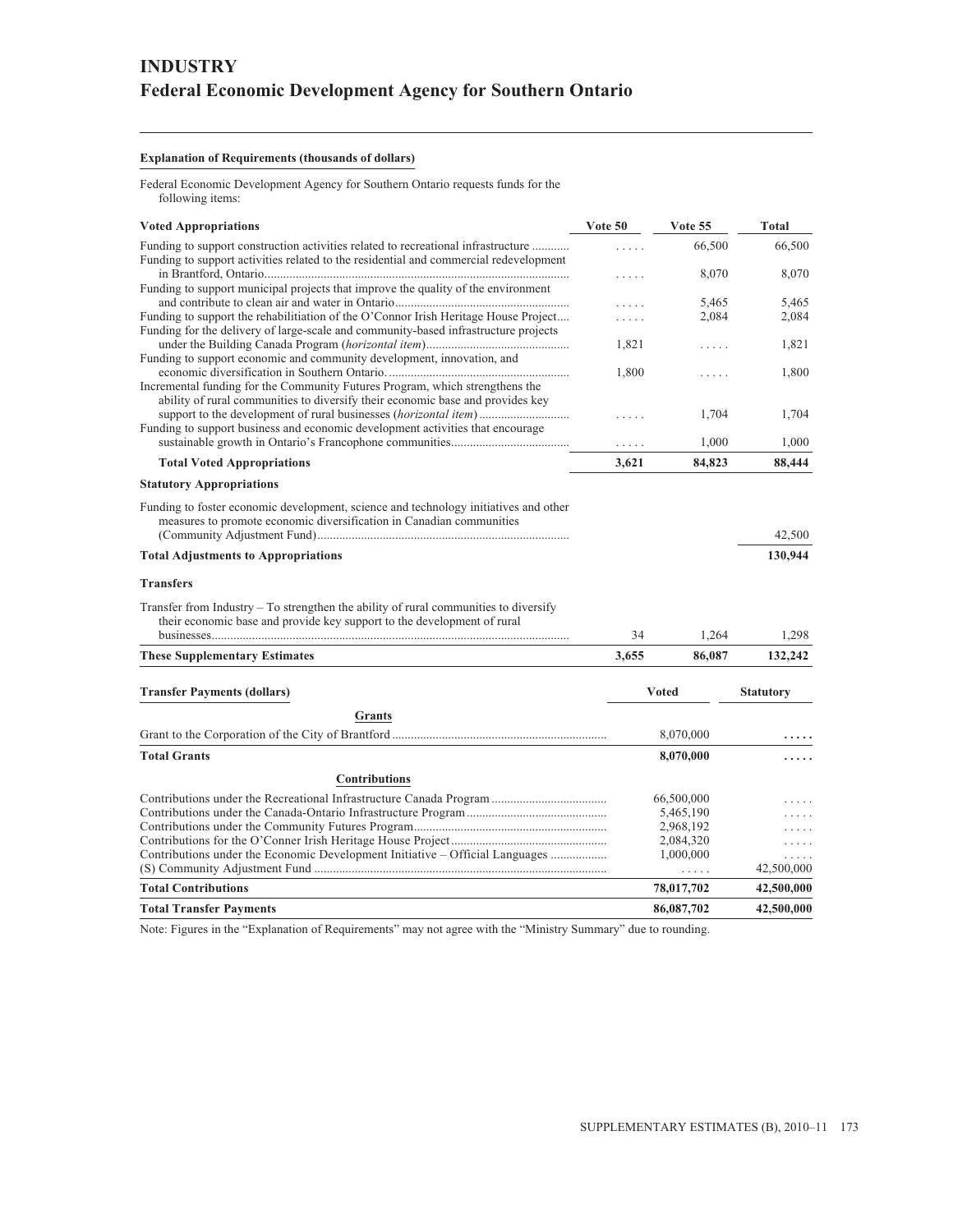### **INDUSTRY National Research Council of Canada**

#### **Explanation of Requirements (thousands of dollars)**

National Research Council of Canada requests funds for the following items:

| <b>Voted Appropriations</b>                                                                                                                                                                    | Vote 60 | Vote 65 | Vote 70 | Total |
|------------------------------------------------------------------------------------------------------------------------------------------------------------------------------------------------|---------|---------|---------|-------|
| Funding for continued support of the Youth Employment Strategy                                                                                                                                 |         |         | 3,624   | 3,624 |
| Funding to support modifications for jet engine testing at the<br>Institute for Aerospace Research in Thompson, Manitoba and the<br>purchase and installation of an Analytical High Resolution |         |         |         |       |
|                                                                                                                                                                                                |         | 988     | .       | 988   |
| Gross Voted Appropriations                                                                                                                                                                     | .       | 988     | 3,624   | 4,612 |
| <b>Funds Available</b>                                                                                                                                                                         |         |         |         |       |
|                                                                                                                                                                                                |         | .       | 2,992   | 2,992 |
| Total Funds Available                                                                                                                                                                          | .       | .       | 2,992   | 2,992 |
| <b>Total Voted Appropriations</b>                                                                                                                                                              | .       | 988     | 632     | 1,620 |
| <b>Total Adjustments to Appropriations</b>                                                                                                                                                     |         |         |         | 1,620 |
| <b>Transfers</b>                                                                                                                                                                               |         |         |         |       |
| Transfer from National Defence – For public security initiatives<br>related to the Chemical, Biological, Radiological and Nuclear                                                              |         |         |         |       |
|                                                                                                                                                                                                |         | 650     | .       | 650   |
| Internal reallocation of resources – To reduce the amount of new                                                                                                                               | (2,992) | .       | 2,992   | .     |
| <b>Total Transfers</b>                                                                                                                                                                         | (2,992) | 650     | 2,992   | 650   |
| <b>These Supplementary Estimates</b>                                                                                                                                                           | (2,992) | 1,638   | 3,624   | 2,270 |

#### **Explanation of Funds Available (dollars)**

**Vote 70**: \$2,992,358 in total authorities is available within the Vote due to savings identified as part of the cost containment measures to reduce the rate of growth in operating expenditures announced in Budget 2010.

| <b>Transfer Payments (dollars)</b>                                                | Voted     | <b>Statutory</b> |
|-----------------------------------------------------------------------------------|-----------|------------------|
| <b>Contributions</b>                                                              |           |                  |
| Industrial Research Assistance Program Contributions to Youth Employment Strategy | 3.624,000 | .                |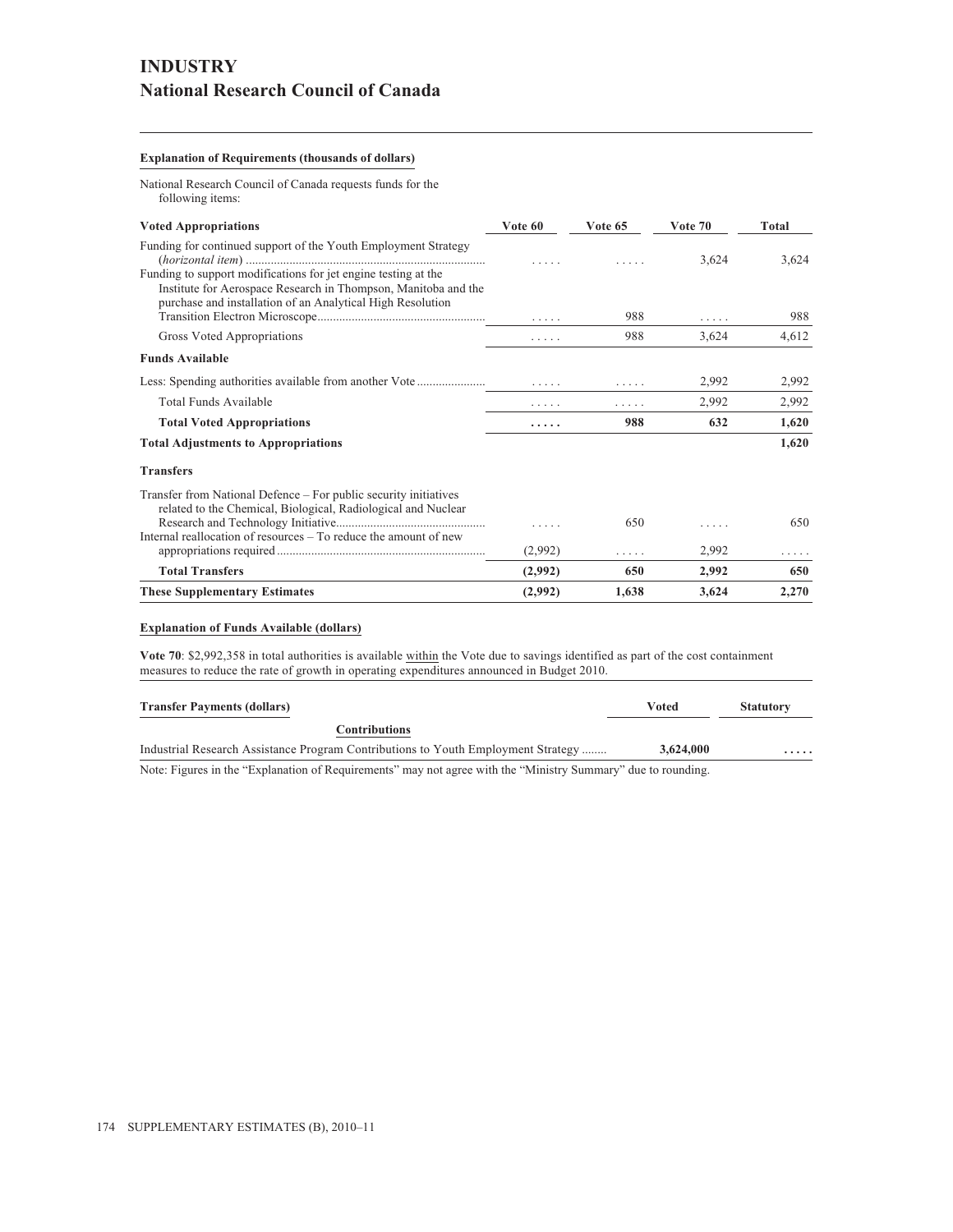### **INDUSTRY Natural Sciences and Engineering Research Council**

#### **Explanation of Requirements (thousands of dollars)**

Natural Sciences and Engineering Research Council requests funds for the following items:

| <b>Voted Appropriations</b>                                                                                                                                         | Vote 75 | Vote 80 | Total  |
|---------------------------------------------------------------------------------------------------------------------------------------------------------------------|---------|---------|--------|
| Funding to support partnerships between Canadian colleges and local companies<br>which will increase innovation at the community and/or regional level (College     |         |         |        |
| Funding to support advanced research and foster closer research collaborations                                                                                      | 1,277   | 13,483  | 14,760 |
|                                                                                                                                                                     | 1,017   | 11,824  | 12,841 |
| Funding for the Canada Excellence Research Chairs program which supports research<br>Funding for the Banting Postdoctoral Fellowships Program to attract and retain | .       | 10,783  | 10,783 |
|                                                                                                                                                                     | 33      | 1,633   | 1,666  |
| Gross Voted Appropriations                                                                                                                                          | 2,327   | 37,723  | 40,050 |
| <b>Funds Available</b>                                                                                                                                              |         |         |        |
|                                                                                                                                                                     | 351     | .       | 351    |
| <b>Total Voted Appropriations</b>                                                                                                                                   | 1,976   | 37,723  | 39,699 |
| <b>Transfers</b>                                                                                                                                                    |         |         |        |
| Transfer from Fisheries and Oceans – For the Strategic Network HydroNet which                                                                                       | .       | 100     | 100    |
| <b>These Supplementary Estimates</b>                                                                                                                                | 1,976   | 37,823  | 39,799 |

#### **Explanation of Funds Available (dollars)**

**Vote 75**: \$351,009 in total authorities is available within the Vote due to savings identified as part of the cost containment measures to reduce the rate of growth in operating expenditures announced in Budget 2010.

| <b>Transfer Payments (dollars)</b> |  |
|------------------------------------|--|
|                                    |  |

| <b>Transfer Payments (dollars)</b> | Voted      | <b>Statutory</b> |
|------------------------------------|------------|------------------|
| <b>Grants</b>                      |            |                  |
|                                    | 13.556.837 | .                |
|                                    | 13.483.116 | .                |
|                                    | 10.783.333 | .                |
| <b>Total Transfer Payments</b>     | 37,823,286 | .                |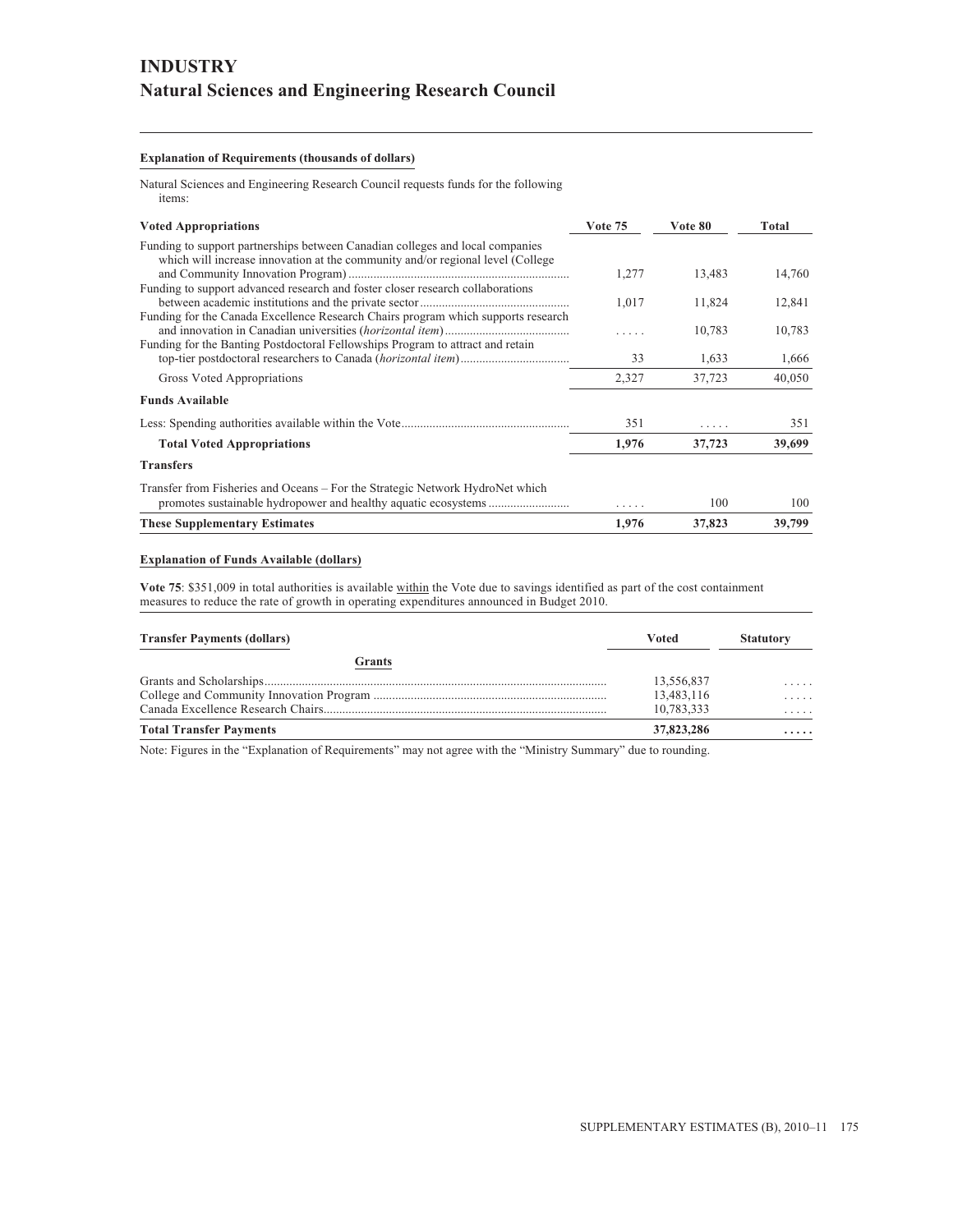#### **Explanation of Requirements (thousands of dollars)**

Social Sciences and Humanities Research Council requests funds for the following items:

| <b>Voted Appropriations</b>                                                                                                                                                                                                                                  | Vote 90 | Vote 95 | Total  |
|--------------------------------------------------------------------------------------------------------------------------------------------------------------------------------------------------------------------------------------------------------------|---------|---------|--------|
| Funding to support world-leading research in the social sciences and humanities and<br>help cover the indirect costs of research such as library acquisitions, maintenance<br>Funding for the Banting Postdoctoral Fellowships Program to attract and retain | 97      | 10.880  | 10,977 |
|                                                                                                                                                                                                                                                              | 33      | 1,633   | 1,666  |
| Gross Voted Appropriations                                                                                                                                                                                                                                   | 130     | 12,513  | 12,643 |
| <b>Funds Available</b>                                                                                                                                                                                                                                       |         |         |        |
|                                                                                                                                                                                                                                                              | 30      | .       | 30     |
| <b>Total Voted Appropriations</b>                                                                                                                                                                                                                            | 100     | 12,513  | 12,613 |
| <b>Transfers</b>                                                                                                                                                                                                                                             |         |         |        |
| Transfer from Canadian Heritage – For research projects that inform policy                                                                                                                                                                                   |         | 272     | 272    |
| <b>Total Transfers</b>                                                                                                                                                                                                                                       | .       | 272     | 272    |
| <b>These Supplementary Estimates</b>                                                                                                                                                                                                                         | 100     | 12,785  | 12,885 |

### **Explanation of Funds Available (dollars)**

**Vote 90**: \$30,223 in total authorities is available within the Vote due to savings identified as part of the cost containment measures to reduce the rate of growth in operating expenditures announced in Budget 2010

| <b>Transfer Payments (dollars)</b> | Voted      | <b>Statutory</b> |
|------------------------------------|------------|------------------|
| Grants                             |            |                  |
|                                    | 8,000,000  | .                |
|                                    | 4.785.169  | .                |
| <b>Total Transfer Payments</b>     | 12,785,169 | .                |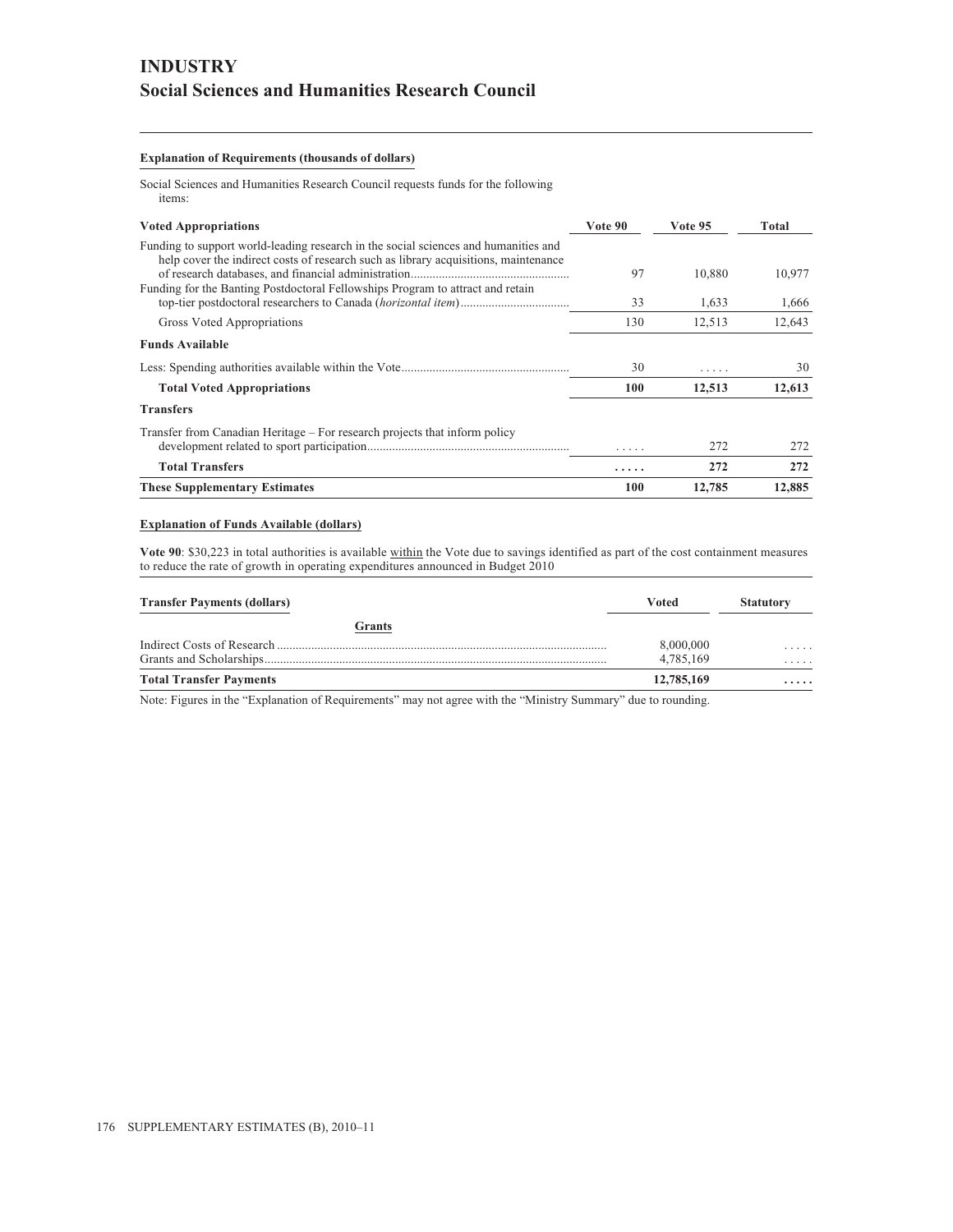#### **Explanation of Requirements (thousands of dollars)**

Statistics Canada requests funds for the following items:

| <b>Voted Appropriations</b>                                                                                 | <b>Vote 105</b> |
|-------------------------------------------------------------------------------------------------------------|-----------------|
| Funding to support additional activities for the 2011 Census of Population and to conduct the 2011 National | 2.000           |
| Funding for continued development, monitoring and reporting on priority environmental indicators (Canadian  | 1.564           |
| Gross Voted Appropriations                                                                                  | 3.564           |
| <b>Funds Available</b>                                                                                      |                 |
|                                                                                                             | 3.478           |
| <b>These Supplementary Estimates</b>                                                                        | 86              |

#### **Explanation of Funds Available (dollars)**

**Vote 105**: \$3,477,566 in total authorities is available within the Vote due to savings identified as part of the cost containment measures to reduce the rate of growth in operating expenditures announced in Budget 2010.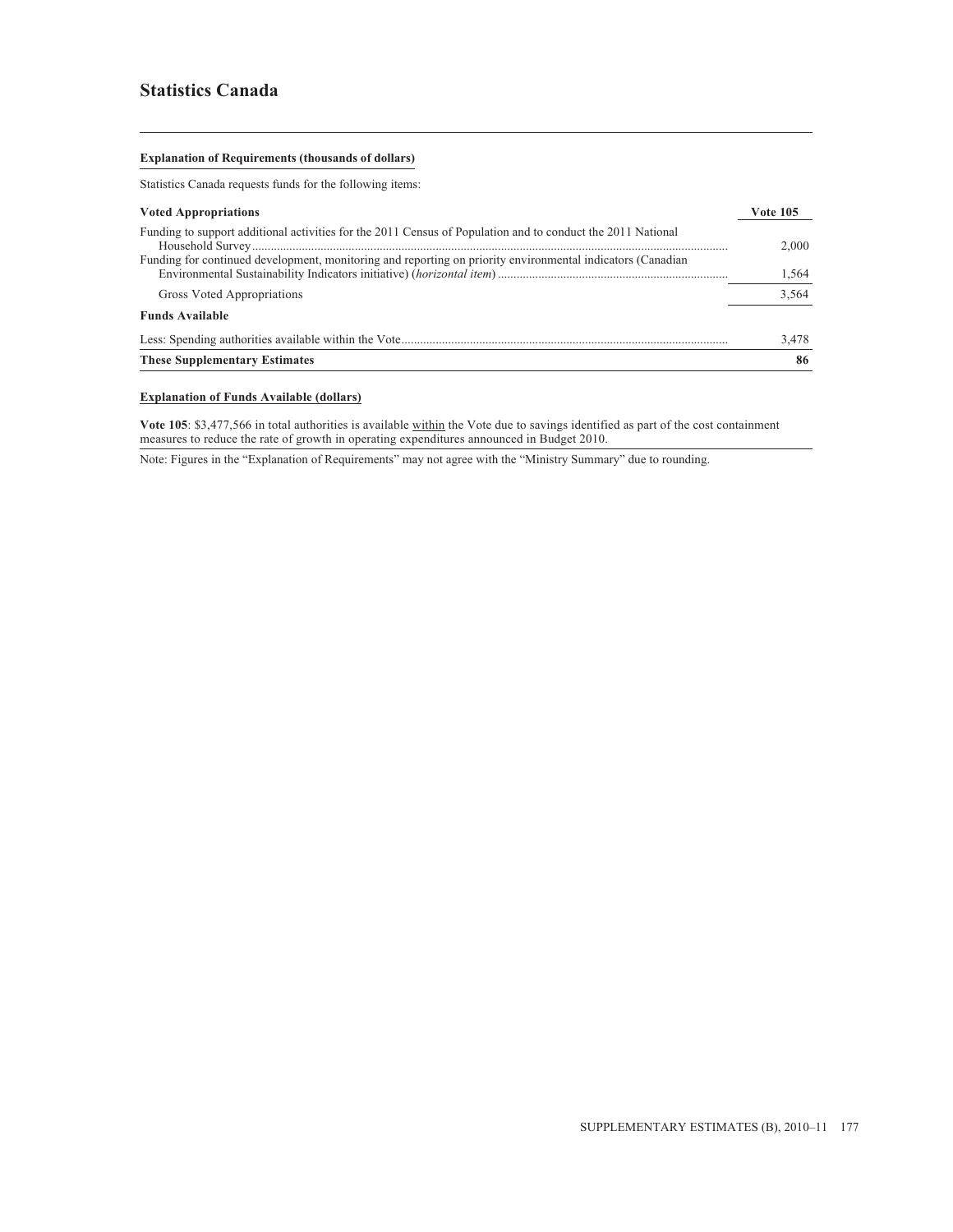|                |                                                                                                                   |                        | These Supplementary Estimates |                                                |                                   |
|----------------|-------------------------------------------------------------------------------------------------------------------|------------------------|-------------------------------|------------------------------------------------|-----------------------------------|
|                | Vote (dollars)                                                                                                    | Authorities<br>to date | <b>Transfers</b>              | <b>Adjustments to</b><br><b>Appropriations</b> | <b>Total Estimates</b><br>to date |
|                |                                                                                                                   |                        |                               |                                                |                                   |
|                | Department                                                                                                        |                        |                               |                                                |                                   |
| 1 <sub>b</sub> | Operating expenditures, and, pursuant to                                                                          |                        |                               |                                                |                                   |
|                | paragraph $29.1(2)(a)$ of the <i>Financial Administration</i>                                                     |                        |                               |                                                |                                   |
|                | Act, authority to expend revenues received in a fiscal<br>year, and to offset expenditures incurred in the fiscal |                        |                               |                                                |                                   |
|                | year, arising from the provision of mandatory legal                                                               |                        |                               |                                                |                                   |
|                | services to Government departments and agencies and                                                               |                        |                               |                                                |                                   |
|                | optional services to Crown corporations, non-federal                                                              |                        |                               |                                                |                                   |
|                | organizations and international organizations                                                                     |                        |                               |                                                |                                   |
|                | provided they are consistent with the Department's<br>mandate and the payment to each member of the               |                        |                               |                                                |                                   |
|                | Queen's Privy Council for Canada who is a Minister                                                                |                        |                               |                                                |                                   |
|                | without Portfolio or a Minister of State who does not                                                             |                        |                               |                                                |                                   |
|                | preside over a Ministry of State of a salary not to                                                               |                        |                               |                                                |                                   |
|                | exceed the salary paid to Ministers of State who                                                                  |                        |                               |                                                |                                   |
|                | preside over Ministries of State under the Salaries<br>Act, as adjusted pursuant to the Parliament of Canada      |                        |                               |                                                |                                   |
|                | Act and pro rata for any period of less than a year                                                               | 293,814,307            | (466, 013)                    | 9,323,836                                      | 302,672,130                       |
| 5b             | The grants listed in the Estimates and contributions –                                                            |                        |                               |                                                |                                   |
|                | To authorize the transfer of \$2,000,000 from                                                                     |                        |                               |                                                |                                   |
|                | Citizenship and Immigration Vote 5, Appropriation                                                                 |                        |                               |                                                |                                   |
|                | Act No. 2, 2010–11 for the purposes of this Vote and                                                              | 389,095,000            | 2,000,000                     | 6,861,000                                      | 397,956,000                       |
| (S)            |                                                                                                                   | 66,624,078             | .                             | .                                              | 66,624,078                        |
| (S)            | Minister of Justice and Attorney General of Canada -                                                              |                        |                               |                                                |                                   |
|                |                                                                                                                   | 78,649                 | .                             | .                                              | 78,649                            |
|                |                                                                                                                   | 749,612,034            | 1,533,987                     | 16,184,836                                     | 767,330,857                       |
|                | <b>Canadian Human Rights Commission</b>                                                                           |                        |                               |                                                |                                   |
| 10             |                                                                                                                   | 20,941,404             | .                             |                                                | 20,941,404                        |
| (S)            |                                                                                                                   | 2,365,078              | .                             |                                                | 2,365,078                         |
|                |                                                                                                                   | 23,306,482             | .                             | .                                              | 23,306,482                        |
| 15             | <b>Canadian Human Rights Tribunal</b>                                                                             | 4,311,061              |                               |                                                | 4,311,061                         |
| (S)            |                                                                                                                   | 394,031                | .<br>.                        | .<br>.                                         | 394,031                           |
|                |                                                                                                                   | 4,705,092              | .                             | .                                              | 4,705,092                         |
|                | <b>Commissioner for Federal Judicial Affairs</b>                                                                  |                        |                               |                                                |                                   |
| 20             | Operating expenditures, remuneration, allowances                                                                  |                        |                               |                                                |                                   |
|                | and expenses for judges, including deputy judges of                                                               |                        |                               |                                                |                                   |
|                | the Supreme Court of Yukon, the Supreme Court of                                                                  |                        |                               |                                                |                                   |
|                | the Northwest Territories and the Nunavut Court of<br>Justice, not provided for by the Judges Act and,            |                        |                               |                                                |                                   |
|                | pursuant to paragraph $29.1(2)(a)$ of the <i>Financial</i>                                                        |                        |                               |                                                |                                   |
|                | Administration Act, authority to spend revenues                                                                   |                        |                               |                                                |                                   |
|                | received during the fiscal year arising from the                                                                  |                        |                               |                                                |                                   |
|                | provision of administrative services and judicial                                                                 |                        |                               |                                                |                                   |
| 25             | Canadian Judicial Council - Operating expenditures                                                                | 8,414,071<br>1,673,623 |                               |                                                | 8,414,071<br>1,673,623            |
| (S)            |                                                                                                                   | 874,098                |                               | .                                              | 874,098                           |
| (S)            | Judges' salaries, allowances and annuities, annuities                                                             |                        |                               |                                                |                                   |
|                | to spouses and children of judges and lump sum                                                                    |                        |                               |                                                |                                   |
|                | payments to spouses of judges who die while in office                                                             |                        |                               |                                                |                                   |
|                |                                                                                                                   | 428,924,000            |                               |                                                | 428,924,000                       |
|                |                                                                                                                   | 439,885,792            |                               |                                                | 439,885,792                       |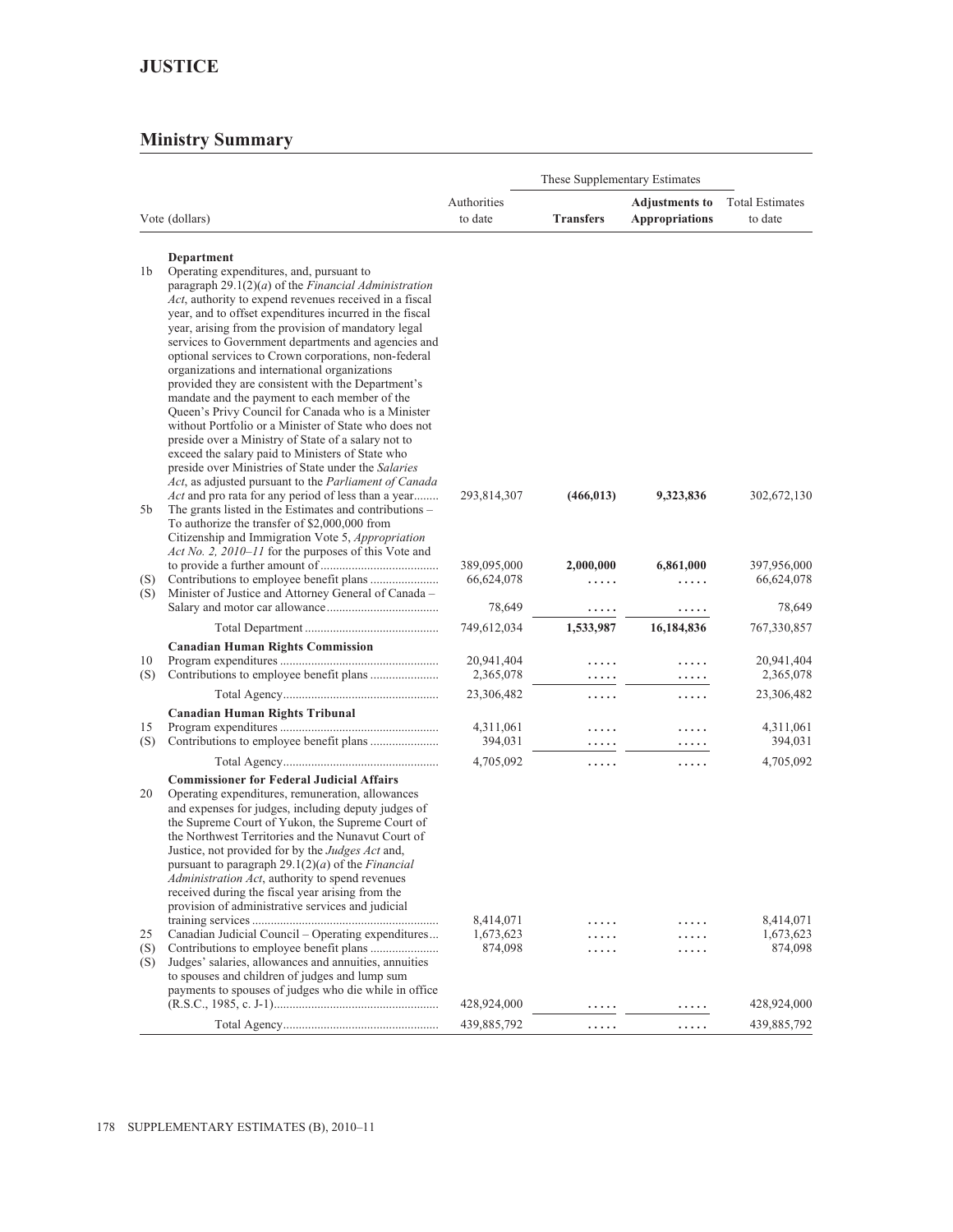### **JUSTICE**

|                  |                                                                                                                                                                                                                                                                                                                                                                                                                                                                                                                                                                                                                                                                                                                                    |                           | These Supplementary Estimates |                                                |                                   |
|------------------|------------------------------------------------------------------------------------------------------------------------------------------------------------------------------------------------------------------------------------------------------------------------------------------------------------------------------------------------------------------------------------------------------------------------------------------------------------------------------------------------------------------------------------------------------------------------------------------------------------------------------------------------------------------------------------------------------------------------------------|---------------------------|-------------------------------|------------------------------------------------|-----------------------------------|
|                  | Vote (dollars)                                                                                                                                                                                                                                                                                                                                                                                                                                                                                                                                                                                                                                                                                                                     | Authorities<br>to date    | <b>Transfers</b>              | <b>Adjustments to</b><br><b>Appropriations</b> | <b>Total Estimates</b><br>to date |
|                  | <b>Courts Administration Service</b>                                                                                                                                                                                                                                                                                                                                                                                                                                                                                                                                                                                                                                                                                               |                           |                               |                                                |                                   |
| (S)              |                                                                                                                                                                                                                                                                                                                                                                                                                                                                                                                                                                                                                                                                                                                                    | 54, 142, 172<br>6,375,551 | .                             | 2,997,853                                      | 57,140,025<br>6,375,551           |
|                  |                                                                                                                                                                                                                                                                                                                                                                                                                                                                                                                                                                                                                                                                                                                                    | 60,517,723                | .                             | 2,997,853                                      | 63,515,576                        |
|                  | <b>Office of the Director of Public Prosecutions</b><br>35b Program expenditures, and, pursuant to<br>paragraph $29.1(2)(a)$ of the <i>Financial Administration</i><br>Act, authority to expend revenues received in a fiscal<br>year, and to offset expenditures incurred in the fiscal<br>year, arising from the provision of prosecution and<br>prosecution-related services to Government<br>departments and agencies and optional services to<br>Crown corporations, non-federal organizations and<br>international organizations provided they are<br>consistent with the Office of the Director of Public<br>Prosecution's mandate $-$ To authorize the transfer of<br>\$466,013 from Justice Vote 1, Appropriation Act No. | 153,802,137<br>16,017,429 | 466,013                       | 1                                              | 154,268,151<br>16,017,429         |
| (S)              |                                                                                                                                                                                                                                                                                                                                                                                                                                                                                                                                                                                                                                                                                                                                    | 169,819,566               | .<br>466,013                  | .<br>1                                         | 170,285,580                       |
| 40               | Offices of the Information and Privacy<br><b>Commissioners of Canada</b><br>Office of the Information Commissioner of Canada -<br>45b Office of the Privacy Commissioner of Canada -                                                                                                                                                                                                                                                                                                                                                                                                                                                                                                                                               | 10,952,440                |                               |                                                | 10,952,440                        |
| (S)              |                                                                                                                                                                                                                                                                                                                                                                                                                                                                                                                                                                                                                                                                                                                                    | 21,079,256<br>3,603,429   |                               | 694,048<br>.                                   | 21,773,304<br>3,603,429           |
|                  |                                                                                                                                                                                                                                                                                                                                                                                                                                                                                                                                                                                                                                                                                                                                    | 35, 635, 125              | .                             | 694,048                                        | 36,329,173                        |
| 50<br>(S)<br>(S) | <b>Supreme Court of Canada</b><br>Judges' salaries, allowances and annuities, annuities<br>to spouses and children of judges and lump sum<br>payments to spouses of judges who die while in office                                                                                                                                                                                                                                                                                                                                                                                                                                                                                                                                 | 22,683,831<br>2,281,275   |                               | $\cdots$                                       | 22,683,831<br>2,281,275           |
|                  |                                                                                                                                                                                                                                                                                                                                                                                                                                                                                                                                                                                                                                                                                                                                    | 5,488,000                 |                               |                                                | 5,488,000                         |
|                  |                                                                                                                                                                                                                                                                                                                                                                                                                                                                                                                                                                                                                                                                                                                                    | 30,453,106                | .                             | .                                              | 30,453,106                        |
|                  |                                                                                                                                                                                                                                                                                                                                                                                                                                                                                                                                                                                                                                                                                                                                    | 1,513,934,920             | 2,000,000                     | 19,876,738                                     | 1,535,811,658                     |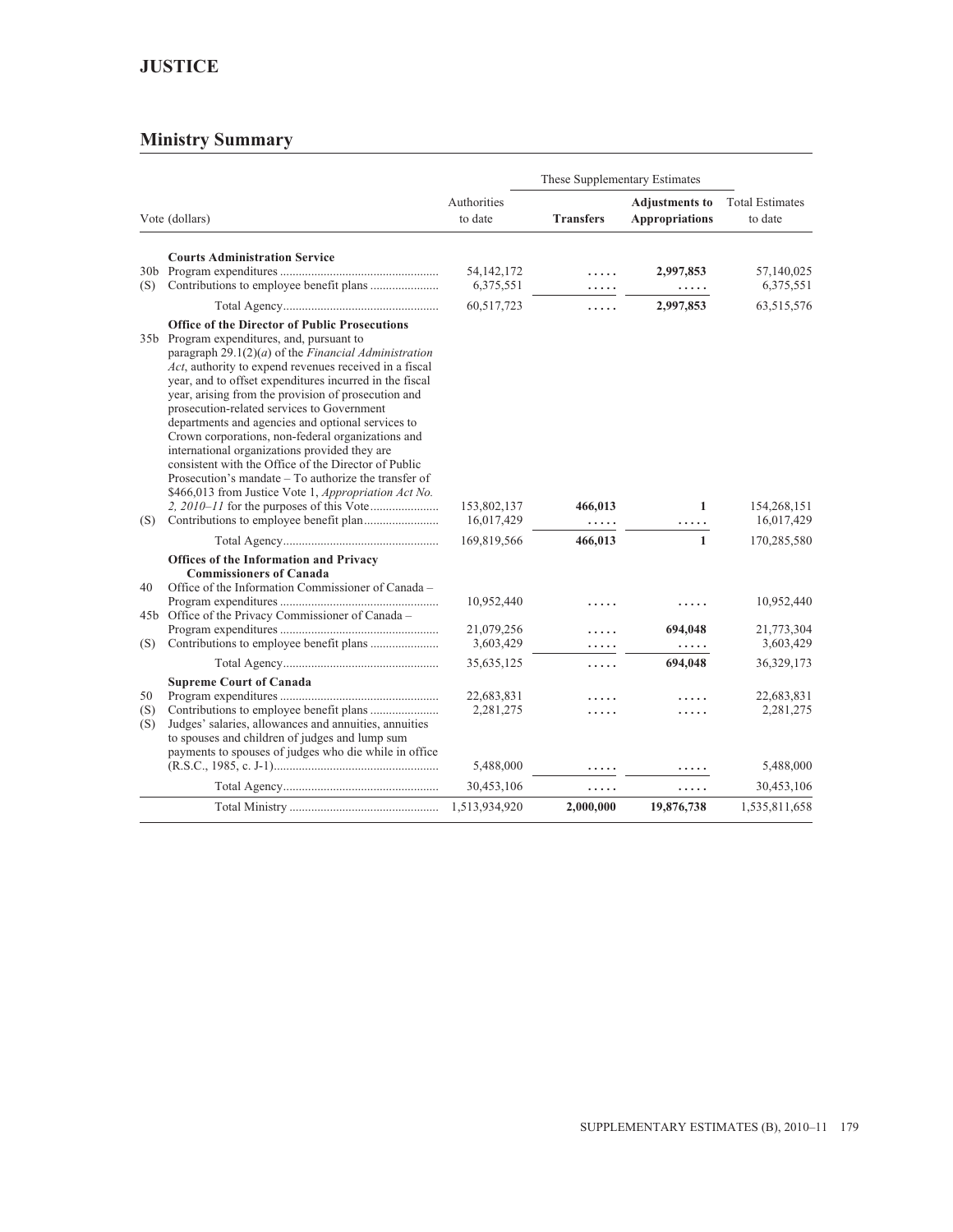#### **Explanation of Requirements (thousands of dollars)**

Justice requests funds for the following items:

| <b>Voted Appropriations</b>                                                                                                                                              | Vote 1 | Vote 5 | <b>Total</b> |
|--------------------------------------------------------------------------------------------------------------------------------------------------------------------------|--------|--------|--------------|
| Funding to manage immigration cases involving classified information under<br>Division 9 of the <i>Immigration and Refugee Protection Act</i> ( <i>horizontal item</i> ) | 5,073  | 2,800  | 7,873        |
| Funding for Canada's War Crimes Program to investigate suspected war criminals                                                                                           | 4,628  | .      | 4,628        |
| Funding to support victim services and violence prevention in Aboriginal<br>communities and to increase national support for missing persons investigations              | 496    | 1,953  | 2,449        |
| Funding to improve services to victims of crime, to strengthen supervision of<br>offenders in the community and to reduce risks posed by offenders with mental           |        |        |              |
| Funding for increased support for victims of crime through the Federal Victims                                                                                           | 341    | 1,058  | 1,399        |
| Strategy for the creation and enhancement of Child Advocacy Centres across                                                                                               | 282    | 1,050  | 1,332        |
| Funding for the implementation of Canada's Cyber Security Strategy to protect                                                                                            | 283    | .      | 283          |
| Gross Voted Appropriations                                                                                                                                               | 11,103 | 6,861  | 17,964       |
| <b>Funds Available</b>                                                                                                                                                   |        |        |              |
|                                                                                                                                                                          | 1,779  | .      | 1,779        |
| <b>Total Voted Appropriations</b>                                                                                                                                        | 9.324  | 6.861  | 16,185       |
| <b>Transfers</b>                                                                                                                                                         |        |        |              |
| Transfer from Citizenship and Immigration – To provide immigration and refugee                                                                                           |        | 2,000  | 2,000        |
| Transfer to the Office of the Director of Public Prosecutions – To support the<br>appointment of Crown Witness Coordinators under Victims of Crime Initiatives           |        |        |              |
| to provide court-based victim/witness support in the Territories                                                                                                         | (466)  | .      | (466)        |
| <b>Total Transfers</b>                                                                                                                                                   | (466)  | 2,000  | 1,534        |
| <b>These Supplementary Estimates</b>                                                                                                                                     | 8,858  | 8,861  | 17,719       |

#### **Explanation of Funds Available (dollars)**

**Vote 1**: \$1,779,450 in total authorities is available within the Vote due to a change in the funding model for legal services related to the administration of the Offshore Trusts and Foreign Investment Entities initiative (\$311,000); savings identified as part of the cost containment measures to reduce the rate of growth in operating expenditures announced in Budget 2010 (\$1,249,240); and savings identified as part of the reduction in the budgets for the Office of the Minister (\$219,210).

| <b>Transfer Payments (dollars)</b>                                             | Voted     | <b>Statutory</b> |
|--------------------------------------------------------------------------------|-----------|------------------|
| <b>Contributions</b>                                                           |           |                  |
|                                                                                | 3,081,500 | .                |
|                                                                                | 2,800,000 | .                |
| Contributions to the provinces to assist in the operation of legal aid systems | 2,000,000 | .                |
|                                                                                | 979.500   | .                |
| <b>Total Transfer Payments</b>                                                 | 8,861,000 | .                |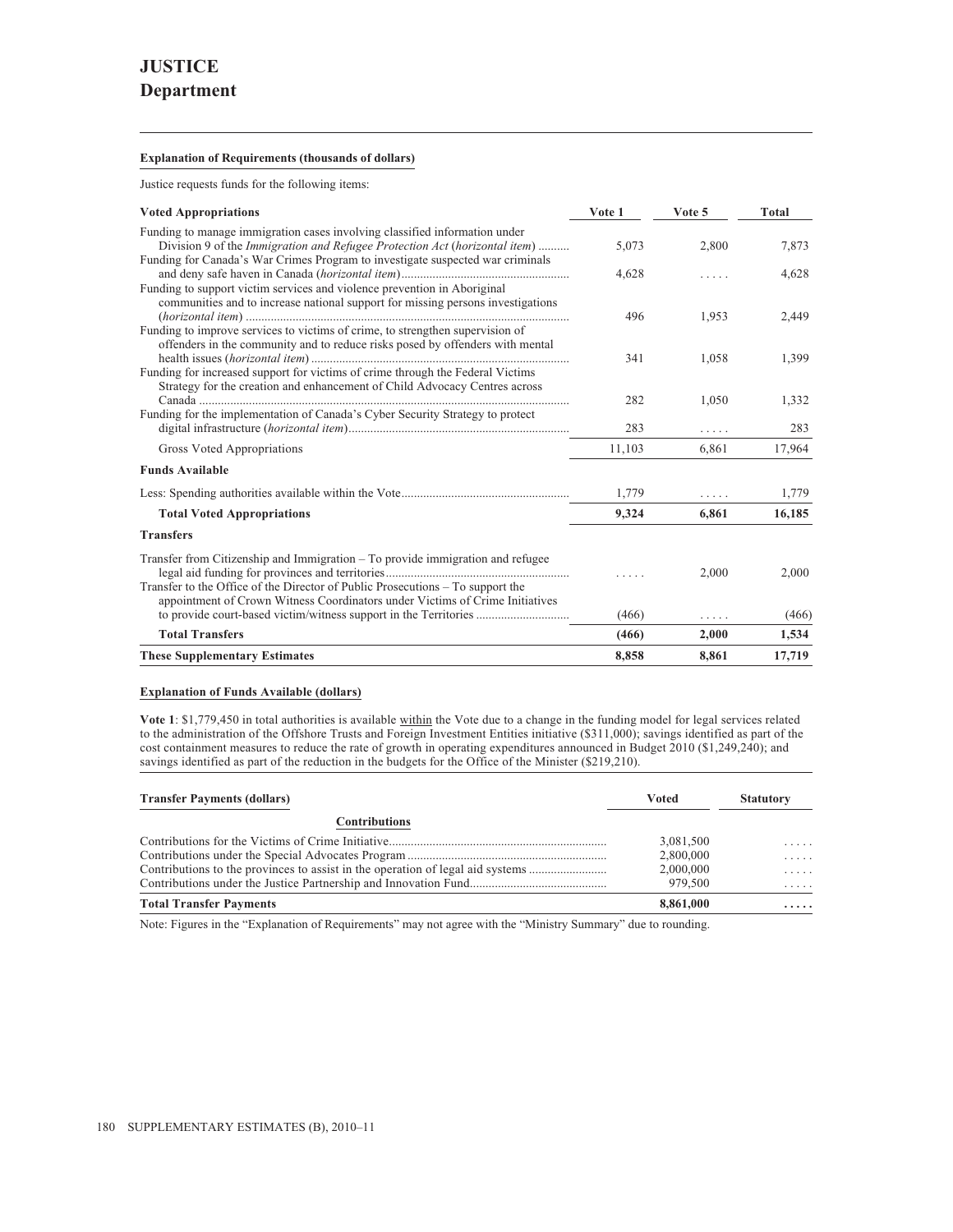### **JUSTICE Courts Administration Service**

#### **Explanation of Requirements (thousands of dollars)**

Courts Administration Service requests funds for the following items:

| <b>Voted Appropriations</b>                                                                                         | Vote 30 |
|---------------------------------------------------------------------------------------------------------------------|---------|
| Funding to manage immigration cases involving classified information under Division 9 of the <i>Immigration and</i> | 2.920   |
| Funding to support the reform of Canada's refugee determination system (Balanced Refugee Reform Act) (horizontal    | 460     |
| Gross Voted Appropriations                                                                                          | 3.380   |
| <b>Funds Available</b>                                                                                              |         |
|                                                                                                                     | 382     |
| <b>These Supplementary Estimates</b>                                                                                | 2.998   |

#### **Explanation of Funds Available (dollars)**

**Vote 30**: \$382,355 in total authorities is available within the Vote due to savings identified as part of the cost containment measures to reduce the rate of growth in operating expenditures announced in Budget 2010.

Note: Figures in the "Explanation of Requirements" may not agree with the "Ministry Summary" due to rounding.

### **Office of the Director of Public Prosecutions**

#### **Explanation of Requirements (thousands of dollars)**

Office of the Director of Public Prosecutions requests funds for the following items:

| <b>Voted Appropriations</b>                                                                             | Vote 35 |
|---------------------------------------------------------------------------------------------------------|---------|
|                                                                                                         | 151     |
| <b>Funds Available</b>                                                                                  |         |
|                                                                                                         | 151     |
| <b>Total Voted Appropriations</b>                                                                       |         |
| <b>Transfers</b>                                                                                        |         |
| Transfer from Justice – To support the appointment of Crown Witness Coordinators under Victims of Crime | 466     |
| <b>These Supplementary Estimates</b>                                                                    | 466     |

#### **Explanation of Funds Available (dollars)**

**Vote 35**: \$151,474 in total authorities is available within the Vote due to savings identified as part of the cost containment measures to reduce the rate of growth in operating expenditures announced in Budget 2010.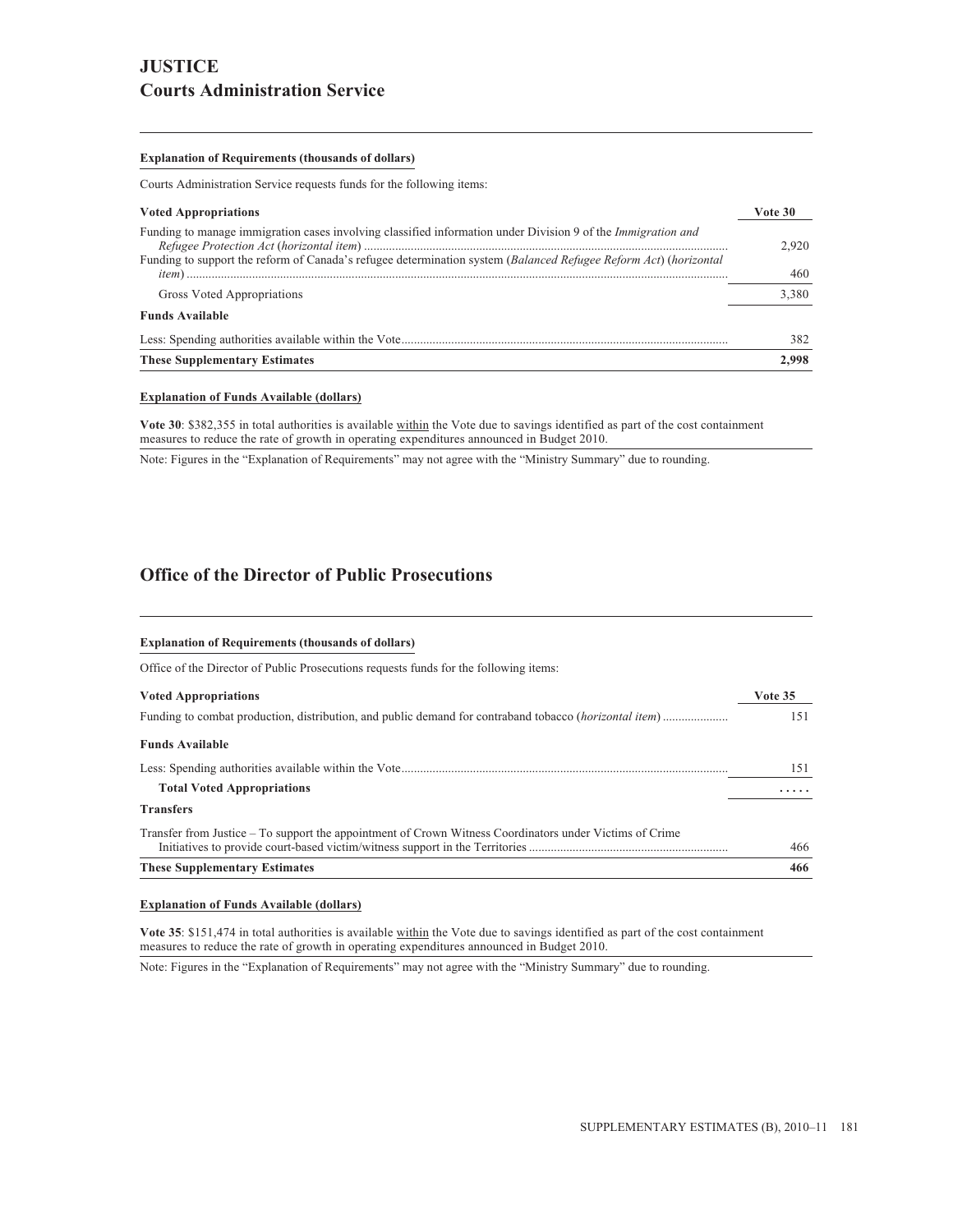#### **Explanation of Requirements (thousands of dollars)**

Offices of the Information and Privacy Commissioners of Canada request funds for the following items:

| <b>Voted Appropriations</b>                                                    | Vote 40 | Vote 45 | Total |
|--------------------------------------------------------------------------------|---------|---------|-------|
| Funding to implement and enforce legislation concerning unsolicited commercial | .       | 770     | 770   |
| <b>Funds Available</b>                                                         |         |         |       |
|                                                                                | .       | 76      | 76    |
| <b>These Supplementary Estimates</b>                                           | .       | 694     | 694   |

#### **Explanation of Funds Available (dollars)**

**Vote 45**: \$75,813 in total authorities is available within the Vote due to savings identified as part of the cost containment measures to reduce the rate of growth in operating expenditures announced in Budget 2010.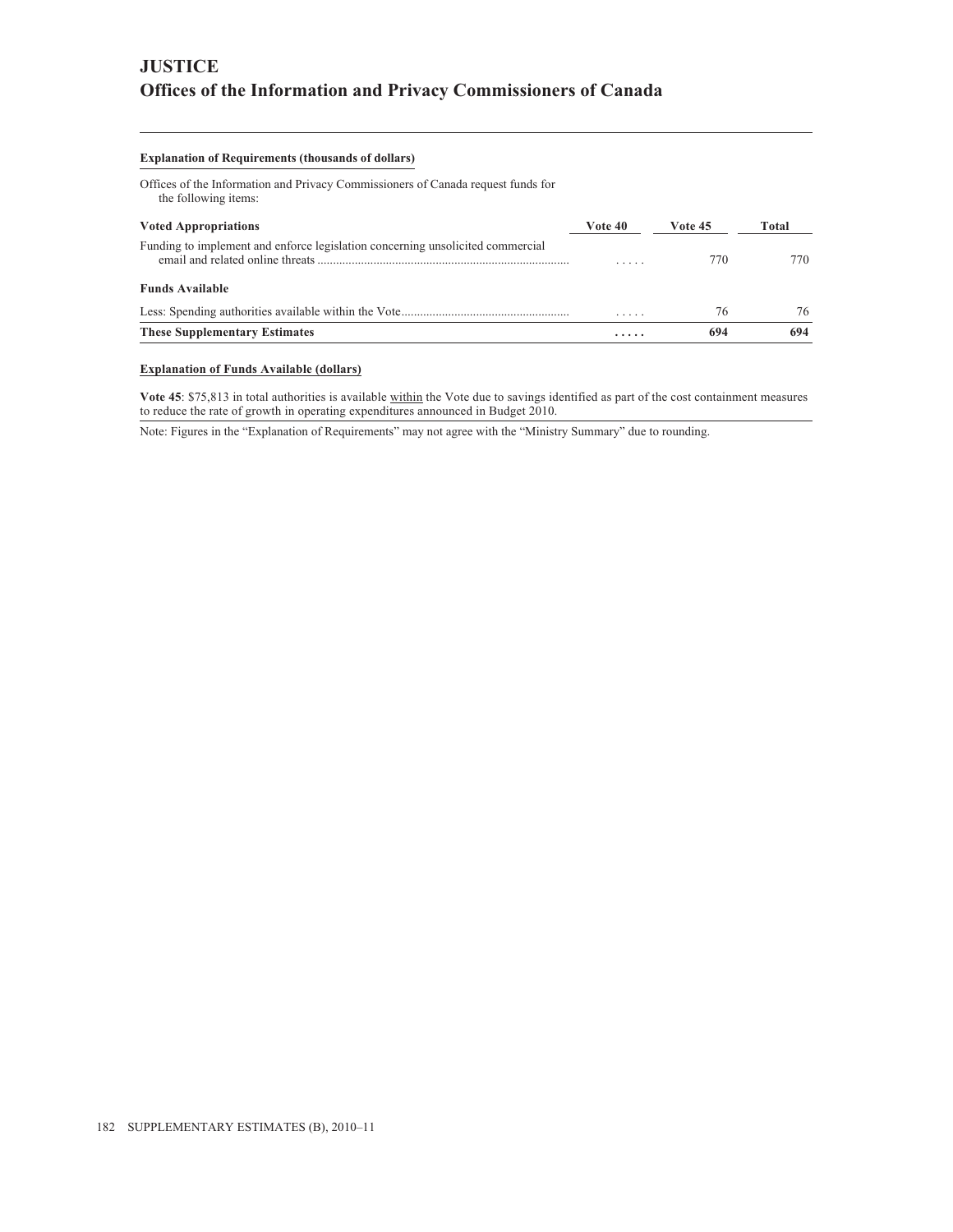# **NATIONAL DEFENCE**

|            |                                                                                                                                                                                                                                                                                                                                                                                                                                                                                                                                                                                                                                                                                                                                                                                                                                                                                                                                                                                                                                                                                                                                                                                                                                                                                                                                                           |                            |                  | These Supplementary Estimates                  |                                   |  |
|------------|-----------------------------------------------------------------------------------------------------------------------------------------------------------------------------------------------------------------------------------------------------------------------------------------------------------------------------------------------------------------------------------------------------------------------------------------------------------------------------------------------------------------------------------------------------------------------------------------------------------------------------------------------------------------------------------------------------------------------------------------------------------------------------------------------------------------------------------------------------------------------------------------------------------------------------------------------------------------------------------------------------------------------------------------------------------------------------------------------------------------------------------------------------------------------------------------------------------------------------------------------------------------------------------------------------------------------------------------------------------|----------------------------|------------------|------------------------------------------------|-----------------------------------|--|
|            | Vote (dollars)                                                                                                                                                                                                                                                                                                                                                                                                                                                                                                                                                                                                                                                                                                                                                                                                                                                                                                                                                                                                                                                                                                                                                                                                                                                                                                                                            | Authorities<br>to date     | <b>Transfers</b> | <b>Adjustments to</b><br><b>Appropriations</b> | <b>Total Estimates</b><br>to date |  |
| 1b         | Department<br>Operating expenditures and authority for total<br>commitments, subject to allotment by the Treasury<br>Board, of \$29,408,434,518 for the purposes of Votes<br>1, 5 and 10 of the Department regardless of the year<br>in which the payment of those commitments comes<br>due (of which it is estimated that \$9,238,213,000 will<br>come due for payment in future years), authority to<br>make payments from any of those Votes to provinces<br>or municipalities as contributions toward construction<br>done by those bodies, authority, subject to the<br>direction of the Treasury Board, to make recoverable<br>expenditures or advances from any of those Votes in<br>respect of materials supplied to or services performed<br>on behalf of individuals, corporations, outside<br>agencies, other government departments and agencies<br>and other governments and authority to expend<br>revenue, as authorized by the Treasury Board,<br>received during the fiscal year for the purposes of any<br>of those Votes and the payment to each member of<br>the Queen's Privy Council for Canada who is a<br>Minister without Portfolio or a Minister of State who<br>does not preside over a Ministry of State of a salary<br>not to exceed the salary paid to Ministers of State<br>who preside over Ministries of State under the |                            |                  |                                                |                                   |  |
| 5b         | Salaries Act, as adjusted pursuant to the Parliament of<br>Canada Act and pro rata for any period of less than a<br>Capital expenditures - To authorize the transfer of<br>\$3,138,000 from National Defence Vote 10,                                                                                                                                                                                                                                                                                                                                                                                                                                                                                                                                                                                                                                                                                                                                                                                                                                                                                                                                                                                                                                                                                                                                     |                            | (29, 400)        | 596,916,624                                    | 15,656,720,289                    |  |
|            | <i>Appropriation Act No. 2, 2010–11</i> for the purposes of<br>this Vote and to provide a further amount of<br>10b The grants listed in the Estimates and contributions,<br>which grants and contributions may include cash<br>payments or, in lieu of payment made to a recipient,<br>the provision of goods or services or of the use of<br>facilities, and which may also include the<br>contributions that may be approved by the Governor<br>in Council in accordance with section 3 of The<br>Defence Appropriation Act, 1950, for provision or<br>transfer of defence equipment or services or supplies<br>or facilities for defence purposes - To authorize the<br>transfer of \$30,000,000 from National Defence Vote<br>5, Appropriation Act No. 2, 2010-11 for the purposes                                                                                                                                                                                                                                                                                                                                                                                                                                                                                                                                                                    | 5,243,343,679              | (34,380,070)     | 102,310,998                                    | 5,311,274,607                     |  |
| (S)<br>(S) | Contributions to employee benefit plans - Members                                                                                                                                                                                                                                                                                                                                                                                                                                                                                                                                                                                                                                                                                                                                                                                                                                                                                                                                                                                                                                                                                                                                                                                                                                                                                                         | 245,628,668<br>362,592,783 | 26,862,000<br>.  | $\mathbf{1}$<br>.                              | 272,490,669<br>362, 592, 783      |  |
| (S)        | Minister of National Defence - Salary and motor car                                                                                                                                                                                                                                                                                                                                                                                                                                                                                                                                                                                                                                                                                                                                                                                                                                                                                                                                                                                                                                                                                                                                                                                                                                                                                                       | 1,001,715,141              | .                | . <b>.</b>                                     | 1,001,715,141                     |  |
| (S)        | Payments under the Supplementary Retirement                                                                                                                                                                                                                                                                                                                                                                                                                                                                                                                                                                                                                                                                                                                                                                                                                                                                                                                                                                                                                                                                                                                                                                                                                                                                                                               | 78,649                     | .                | .                                              | 78,649                            |  |
|            |                                                                                                                                                                                                                                                                                                                                                                                                                                                                                                                                                                                                                                                                                                                                                                                                                                                                                                                                                                                                                                                                                                                                                                                                                                                                                                                                                           | 5,459,452                  |                  | .                                              | 5,459,452                         |  |
| (S)<br>(S) | Payments under Parts I-IV of the Defence Services<br>Pension Continuation Act (R.S.C., 1970, c. D-3)<br>Payments to dependants of certain members of the<br>Royal Canadian Air Force killed while serving as<br>instructors under the British Commonwealth Air                                                                                                                                                                                                                                                                                                                                                                                                                                                                                                                                                                                                                                                                                                                                                                                                                                                                                                                                                                                                                                                                                            | 1,159,415                  |                  |                                                | 1,159,415                         |  |
|            | Training Plan (Appropriation Act No. 4,1968)                                                                                                                                                                                                                                                                                                                                                                                                                                                                                                                                                                                                                                                                                                                                                                                                                                                                                                                                                                                                                                                                                                                                                                                                                                                                                                              | 64,272                     |                  |                                                | 64,272                            |  |
|            |                                                                                                                                                                                                                                                                                                                                                                                                                                                                                                                                                                                                                                                                                                                                                                                                                                                                                                                                                                                                                                                                                                                                                                                                                                                                                                                                                           |                            | (7,547,470)      | 699,227,623                                    | 22,611,555,277                    |  |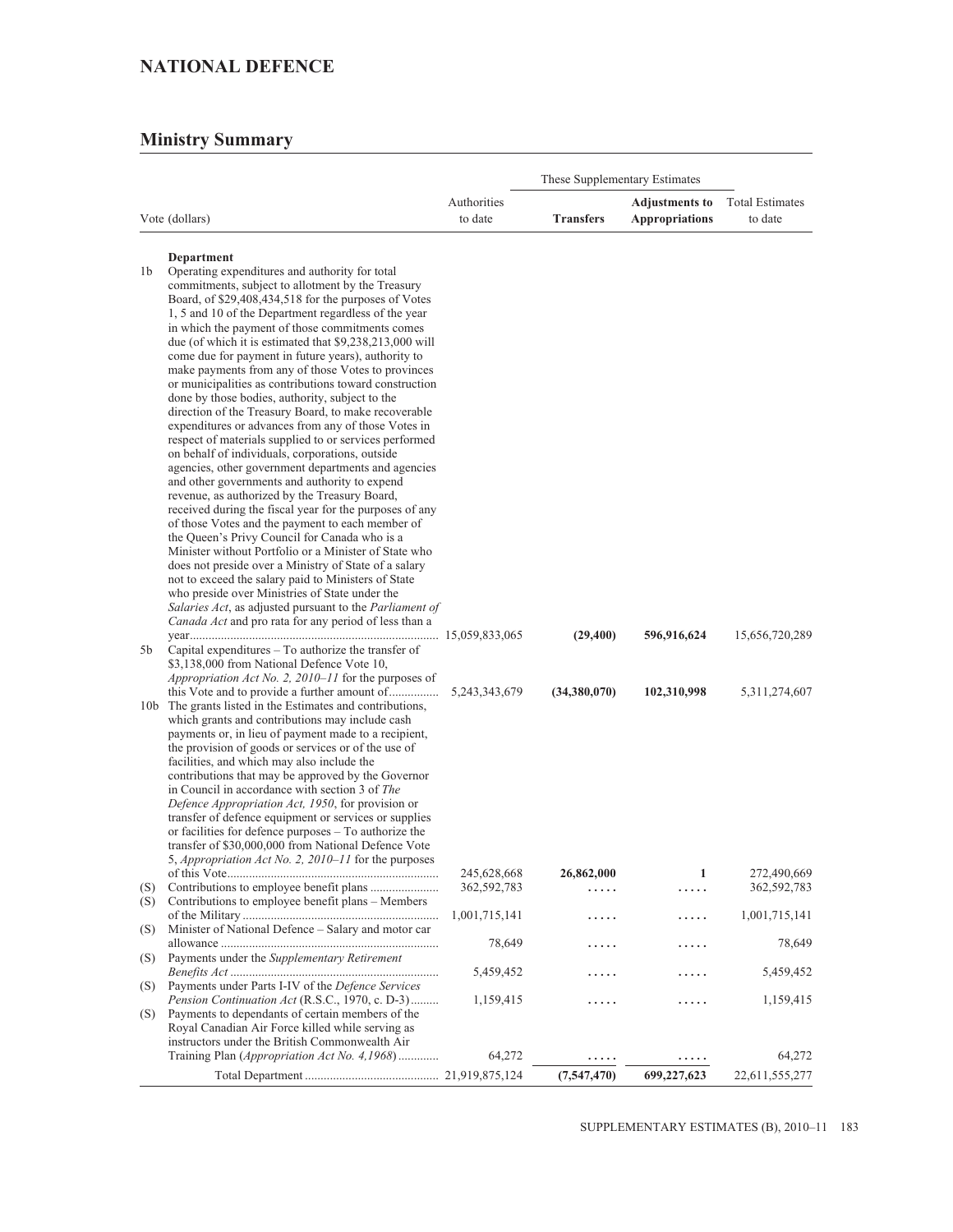# **NATIONAL DEFENCE**

|                 |                                                                                   |                        | These Supplementary Estimates |                                                |                                   |  |
|-----------------|-----------------------------------------------------------------------------------|------------------------|-------------------------------|------------------------------------------------|-----------------------------------|--|
| Vote (dollars)  |                                                                                   | Authorities<br>to date | <b>Transfers</b>              | <b>Adjustments to</b><br><b>Appropriations</b> | <b>Total Estimates</b><br>to date |  |
|                 | <b>Canadian Forces Grievance Board</b>                                            |                        |                               |                                                |                                   |  |
| 15<br>(S)       |                                                                                   | 6,348,236<br>587,755   | .                             |                                                | 6,348,236<br>587,755              |  |
|                 |                                                                                   | 6,935,991              | .                             |                                                | 6,935,991                         |  |
|                 | <b>Military Police Complaints Commission</b>                                      |                        |                               |                                                |                                   |  |
| 20 <sub>b</sub> |                                                                                   | 4,546,468              |                               | 2,081,900                                      | 6,628,368                         |  |
| (S)             |                                                                                   | 296,879                | .                             | .                                              | 296,879                           |  |
|                 |                                                                                   | 4,843,347              |                               | 2,081,900                                      | 6,925,247                         |  |
|                 | <b>Office of the Communications Security</b><br><b>Establishment Commissioner</b> |                        |                               |                                                |                                   |  |
| 25              |                                                                                   | 2,038,745              |                               |                                                | 2,038,745                         |  |
| (S)             |                                                                                   | 129,506                | .                             |                                                | 129,506                           |  |
|                 |                                                                                   | 2,168,251              | .                             | .                                              | 2,168,251                         |  |
|                 |                                                                                   |                        | (7,547,470)                   | 701,309,523                                    | 22,627,584,766                    |  |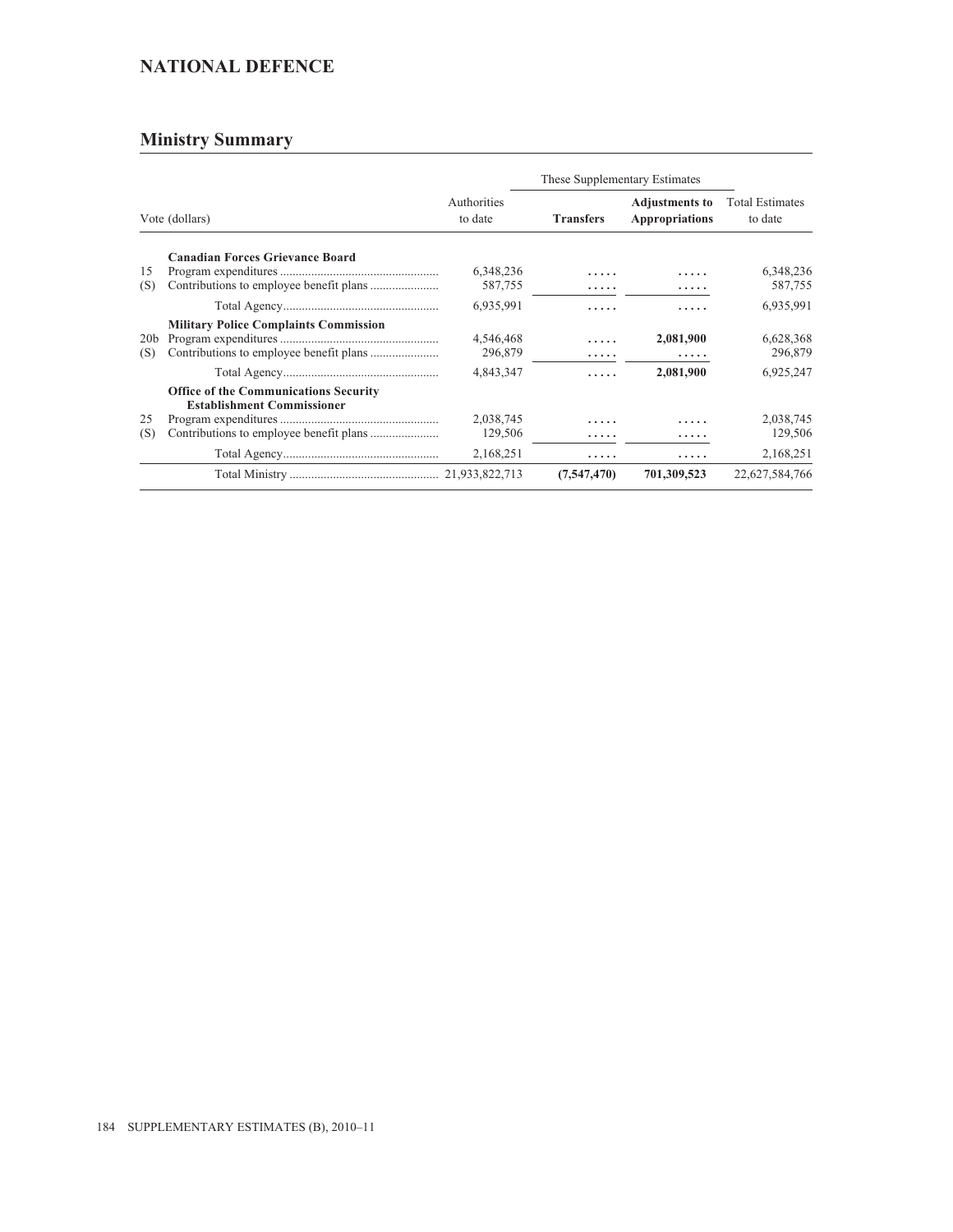# **NATIONAL DEFENCE**

### **Department**

#### **Explanation of Requirements (thousands of dollars)**

National Defence requests funds for the following items:

| <b>Voted Appropriations</b>                                           | Vote 1   | Vote 5    | Vote 10                                   | <b>Total</b> |
|-----------------------------------------------------------------------|----------|-----------|-------------------------------------------|--------------|
| Funding to continue the implementation of the Investment Plan in      |          |           |                                           |              |
|                                                                       | 649,062  | .         | .                                         | 649,062      |
|                                                                       | .        | 112,882   | $\cdots$                                  | 112,882      |
| Funding for the remaining expenses related to 2010 Olympic and        |          |           |                                           |              |
|                                                                       | 13,500   | .         |                                           | 13,500       |
| Reinvestment of revenues from the sale or transfer of real property   | .        | 8,717     |                                           | 8,717        |
| Funding for the implementation of Canada's Cyber Security Strategy    |          |           |                                           |              |
| to protect digital infrastructure <i>(horizontal item)</i>            | 2,870    | 3,423     | .                                         | 6,293        |
| Funding for the Communications Security Establishment Long-Term       |          |           |                                           |              |
|                                                                       | .        | 5,662     | .                                         | 5,662        |
| Funding for Public Security and Anti-Terrorism initiatives to         |          |           |                                           |              |
|                                                                       | .        | 5,660     | .                                         | 5,660        |
|                                                                       | 5,281    | .         | .                                         | 5,281        |
|                                                                       | 3,366    |           | .                                         | 3,366        |
| Renewal of incremental funding for the Public Security Technical      |          |           |                                           |              |
|                                                                       | 3,088    | .         | .                                         | 3,088        |
| For renovations at the Royal Canadian Regiment Museum, provided       |          |           |                                           |              |
|                                                                       | .        | 1,500     | $\cdots$                                  | 1,500        |
| Gross Voted Appropriations                                            | 677,167  | 137,844   | .                                         | 815,011      |
| <b>Funds Available</b>                                                |          |           |                                           |              |
|                                                                       |          |           |                                           |              |
|                                                                       | 80,250   | 32,395    | .                                         | 112,645      |
| Less: Spending authorities available from another Vote                | $\ldots$ | 3,138     | .                                         | 3,138        |
| Total Funds Available                                                 | 80,250   | 35,533    | $\ldots$                                  | 115,783      |
| <b>Total Voted Appropriations</b>                                     | 596,917  | 102,311   | .                                         | 699,228      |
| <b>Transfers</b>                                                      |          |           |                                           |              |
| Internal reallocation of resources – To reduce the amount of new      |          |           |                                           |              |
|                                                                       |          | 3,138     | (3,138)                                   |              |
| Internal reallocation of resources – To reallocate funding for the    |          |           |                                           |              |
|                                                                       | .        | (30,000)  | 30,000                                    |              |
| Transfer to Parks Canada Agency - For investments in search and       |          |           |                                           |              |
|                                                                       |          | (26)      | .                                         | (26)         |
| Transfer to Foreign Affairs and International Trade - To provide      |          |           |                                           |              |
| support to departmental staff located at missions abroad              | (29)     | (213)     | .                                         | (242)        |
| Transfer to Canadian Space Agency – To design a sensor for a radar    |          |           |                                           |              |
|                                                                       | .        | (2,500)   | $\sim$ $\sim$ $\sim$                      | (2,500)      |
| Transfer to Health (\$1,504), Natural Resources (\$852), Royal        |          |           |                                           |              |
| Canadian Mounted Police (\$730), Public Health Agency of              |          |           |                                           |              |
| Canada (\$672), National Research Council of Canada (\$650),          |          |           |                                           |              |
| Canadian Food Inspection Agency (\$308) and Canadian Security         |          |           |                                           |              |
| Intelligence Service (\$63) – For public security initiatives related |          |           |                                           |              |
| to the Chemical, Biological, Radiological and Nuclear Research        |          |           |                                           |              |
|                                                                       | .        | (4,779)   | $\alpha$ , $\alpha$ , $\alpha$ , $\alpha$ | (4,779)      |
| <b>Total Transfers</b>                                                | (29)     | (34, 380) | 26,862                                    | (7, 547)     |
| <b>These Supplementary Estimates</b>                                  | 596,888  | 67,931    | 26,862                                    | 691,681      |

#### **Explanation of Funds Available (dollars)**

**Vote 1**: \$80,249,901 in total authorities is available within the Vote due to savings identified as part of the cost containment measures to reduce the rate of growth in operating expenditures announced in Budget 2010 (\$79,884,621); and from savings identified as part of the reduction in the budget for the Office of the Minister (\$365,280).

**Vote 5**: \$35,533,082 in total authorities is available: \$32,395,082 within the Vote due to reprofiling of funds for the Marine Security Operations Centres and \$3,138,000 from Vote 10 due to reprofiling of funds for the contribution program in support of the remediation of former Mid-Canada Line Radar Sites in Ontario.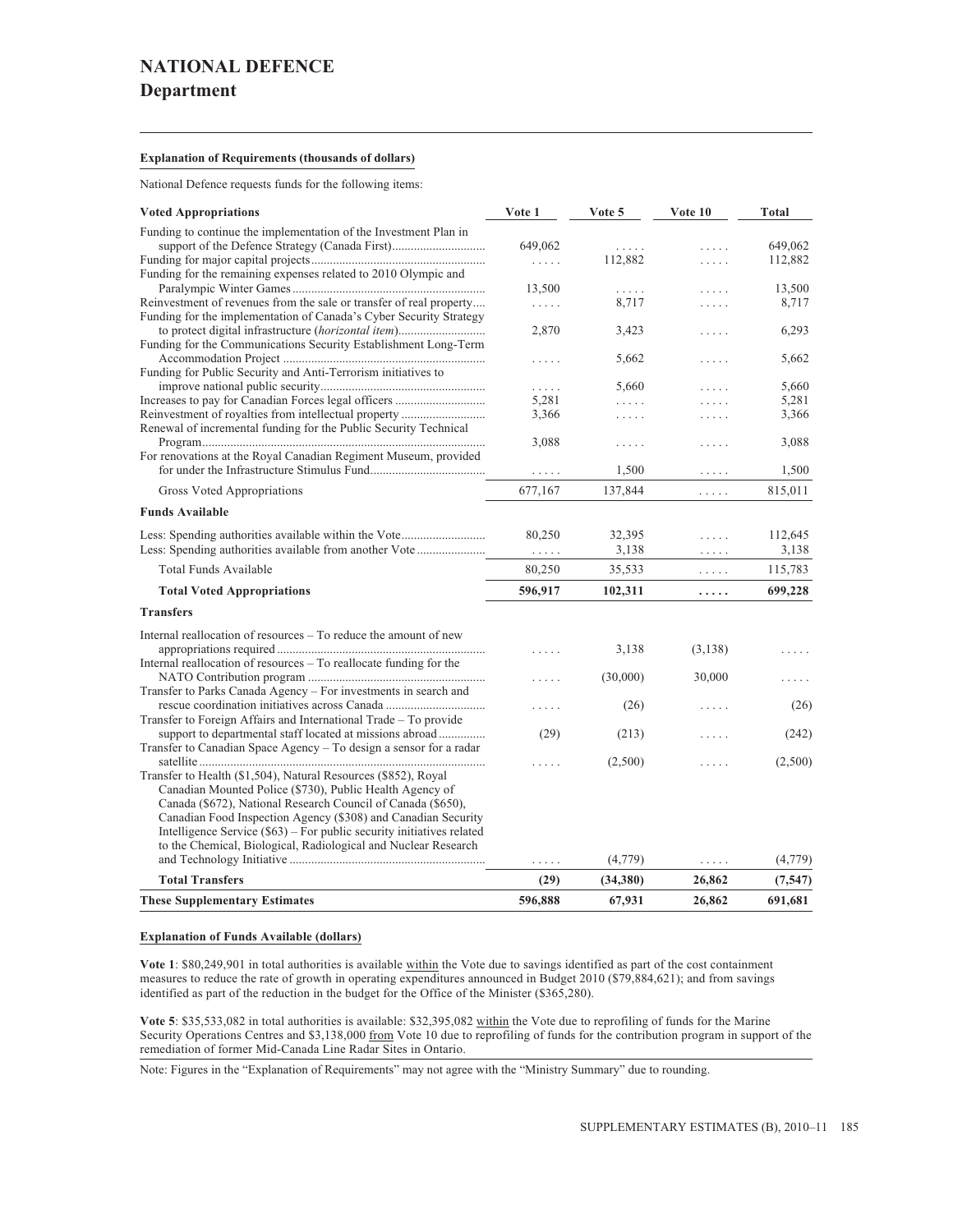# **NATIONAL DEFENCE Department**

| <b>Transfer Payments (dollars)</b>                                                 | Voted      | <b>Statutory</b> |
|------------------------------------------------------------------------------------|------------|------------------|
| <b>Contributions</b>                                                               |            |                  |
| North Atlantic Treaty Organization Contribution Programs: NATO Security Investment | 30,000,000 | .                |
| <b>Total Gross Transfer Payments</b>                                               | 30,000,000 | .                |
|                                                                                    | 3,138,000  | .                |
| <b>Net Transfer Payments</b>                                                       | 26,862,000 | .                |

### **Military Police Complaints Commission**

#### **Explanation of Requirements (thousands of dollars)**

Military Police Complaints Commission requests funds for the following items:

| <b>Voted Appropriations</b>          | Vote 20      |
|--------------------------------------|--------------|
|                                      | 2.090        |
| <b>Funds Available</b>               |              |
|                                      | $\mathbf{R}$ |
| <b>These Supplementary Estimates</b> | 2.082        |

#### **Explanation of Funds Available (dollars)**

**Vote 20**: \$8,276 in total authorities is available within the Vote due to savings identified as part of the cost containment measures to reduce the rate of growth in operating expenditures announced in Budget 2010.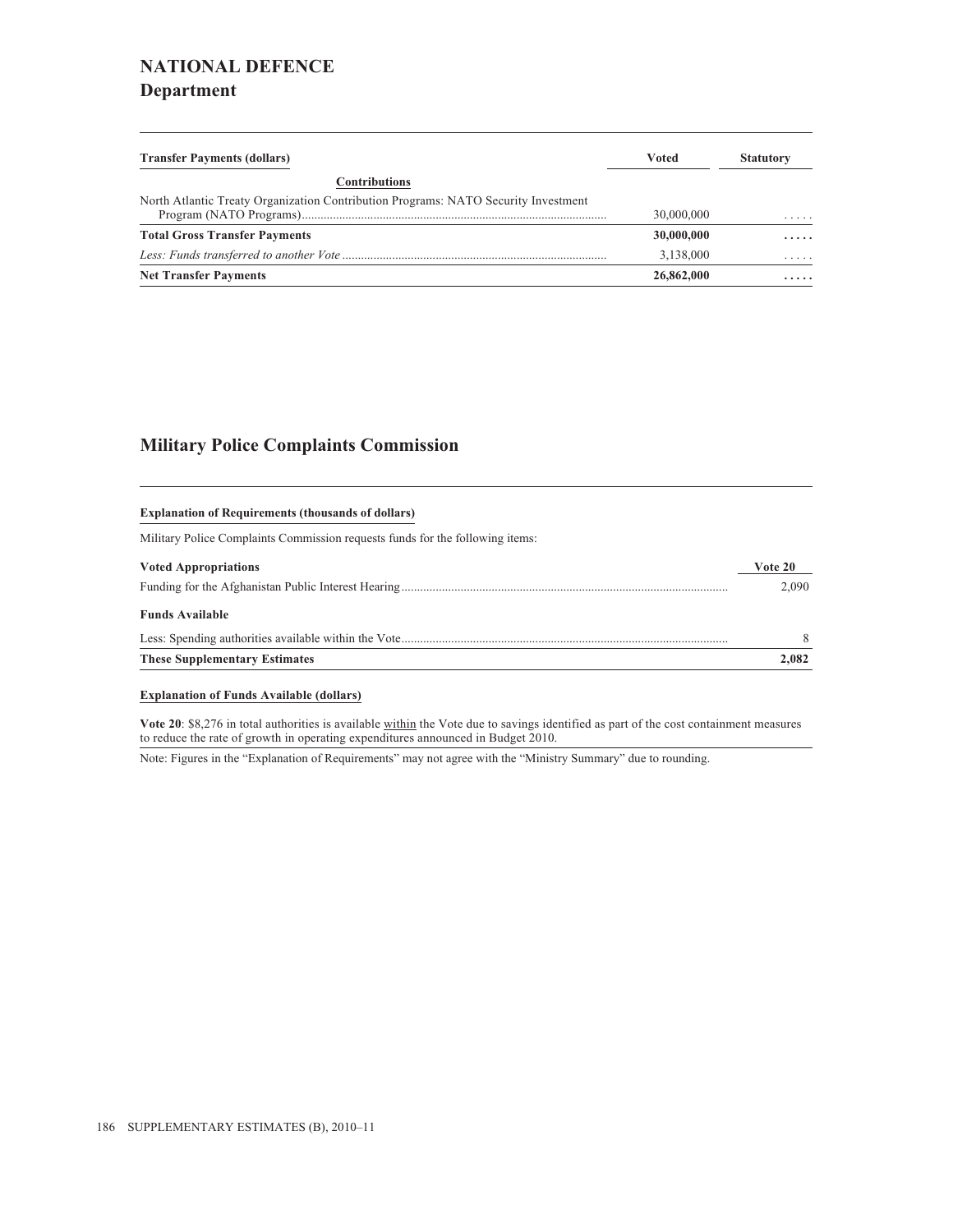# **NATURAL RESOURCES**

|                |                                                                                                                |               | These Supplementary Estimates |                       |                        |  |
|----------------|----------------------------------------------------------------------------------------------------------------|---------------|-------------------------------|-----------------------|------------------------|--|
|                |                                                                                                                | Authorities   |                               | <b>Adjustments to</b> | <b>Total Estimates</b> |  |
|                | Vote (dollars)                                                                                                 | to date       | <b>Transfers</b>              | <b>Appropriations</b> | to date                |  |
|                |                                                                                                                |               |                               |                       |                        |  |
|                | Department                                                                                                     |               |                               |                       |                        |  |
| 1 <sub>b</sub> | Operating expenditures and, pursuant to paragraph<br>$29.1(2)(a)$ of the Financial Administration Act,         |               |                               |                       |                        |  |
|                | authority to expend revenues received during the                                                               |               |                               |                       |                        |  |
|                | fiscal year from the sale of forestry and information                                                          |               |                               |                       |                        |  |
|                | products; licensing, training and certification                                                                |               |                               |                       |                        |  |
|                | activities related to the <i>Explosives Act</i> and <i>Explosives</i>                                          |               |                               |                       |                        |  |
|                | <i>Regulations</i> ; and from research, consultation, testing,                                                 |               |                               |                       |                        |  |
|                | analysis, and administration services as part of the                                                           |               |                               |                       |                        |  |
|                | departmental operations and the payment to each                                                                |               |                               |                       |                        |  |
|                | member of the Queen's Privy Council for Canada                                                                 |               |                               |                       |                        |  |
|                | who is a Minister without Portfolio or a Minister of                                                           |               |                               |                       |                        |  |
|                | State who does not preside over a Ministry of State of                                                         |               |                               |                       |                        |  |
|                | a salary not to exceed the salary paid to Ministers of<br>State who preside over Ministries of State under the |               |                               |                       |                        |  |
|                | <i>Salaries Act</i> , as adjusted pursuant to the <i>Parliament of</i>                                         |               |                               |                       |                        |  |
|                | Canada Act and pro rata for any period of less than a                                                          |               |                               |                       |                        |  |
|                | year $-$ To authorize the transfer of \$3,000,000 from                                                         |               |                               |                       |                        |  |
|                | Transport Vote 1, \$1,000,000 from Public Safety and                                                           |               |                               |                       |                        |  |
|                | Emergency Preparedness Vote 30, and \$200,000 from                                                             |               |                               |                       |                        |  |
|                | Indian Affairs and Northern Development Vote 1,                                                                |               |                               |                       |                        |  |
|                | Appropriation Act No. 2, 2010–11 for the purposes of                                                           |               |                               |                       |                        |  |
| 5b             | Capital expenditures – To authorize the transfer of                                                            | 850,582,760   | 685,715                       | 1                     | 851,268,476            |  |
|                | \$588,503 from Natural Resources Vote 1, \$9,000,000                                                           |               |                               |                       |                        |  |
|                | from Indian Affairs and Northern Development                                                                   |               |                               |                       |                        |  |
|                | Vote 10, and \$852,000 from National Defence                                                                   |               |                               |                       |                        |  |
|                | Vote 5, <i>Appropriation Act No. 2, 2010–11</i> for the                                                        |               |                               |                       |                        |  |
|                |                                                                                                                | 16,036,001    | 10,440,503                    | $\mathbf{1}$          | 26,476,505             |  |
|                | 10b The grants listed in the Estimates and contributions –                                                     |               |                               |                       |                        |  |
|                | To authorize the transfer of \$2,925,782 from Natural                                                          |               |                               |                       |                        |  |
|                | Resources Vote 1, and \$2,875,000 from Indian                                                                  |               |                               |                       |                        |  |
|                | Affairs and Northern Development Vote 10,                                                                      |               |                               |                       |                        |  |
|                | Appropriation Act No. 2, 2010–11 for the purposes of<br>this Vote and to provide a further amount of           | 1,877,635,560 | 5,800,782                     | 15,291,403            | 1,898,727,745          |  |
| (S)            |                                                                                                                | 57,568,179    | .                             | .                     | 57,568,179             |  |
| (S)            | Minister of Natural Resources – Salary and motor car                                                           |               |                               |                       |                        |  |
|                |                                                                                                                | 78,649        | .                             | .                     | 78,649                 |  |
| (S)            | Payments to the Newfoundland Offshore Petroleum                                                                |               |                               |                       |                        |  |
|                |                                                                                                                | 1,371,238,000 | .                             | .                     | 1,371,238,000          |  |
| (S)            | Payments to the Nova Scotia Offshore Revenue                                                                   |               |                               |                       |                        |  |
|                | Grant to the Canada Foundation for Sustainable                                                                 | 295,300,000   | .                             | .                     | 295,300,000            |  |
| (S)            |                                                                                                                | 20,000,000    | .                             | .                     | 20,000,000             |  |
| (S)            | Contribution to the Canada/Newfoundland Offshore                                                               |               |                               |                       |                        |  |
|                |                                                                                                                | 6,500,000     | .                             | .                     | 6,500,000              |  |
| (S)            | Contribution to the Canada/Nova Scotia Offshore                                                                |               |                               |                       |                        |  |
|                |                                                                                                                | 3,400,000     | .                             | .                     | 3,400,000              |  |
| (S)            |                                                                                                                | .             | .                             | .                     |                        |  |
|                |                                                                                                                | 4,498,339,149 | 16,927,000                    | 15,291,405            | 4,530,557,554          |  |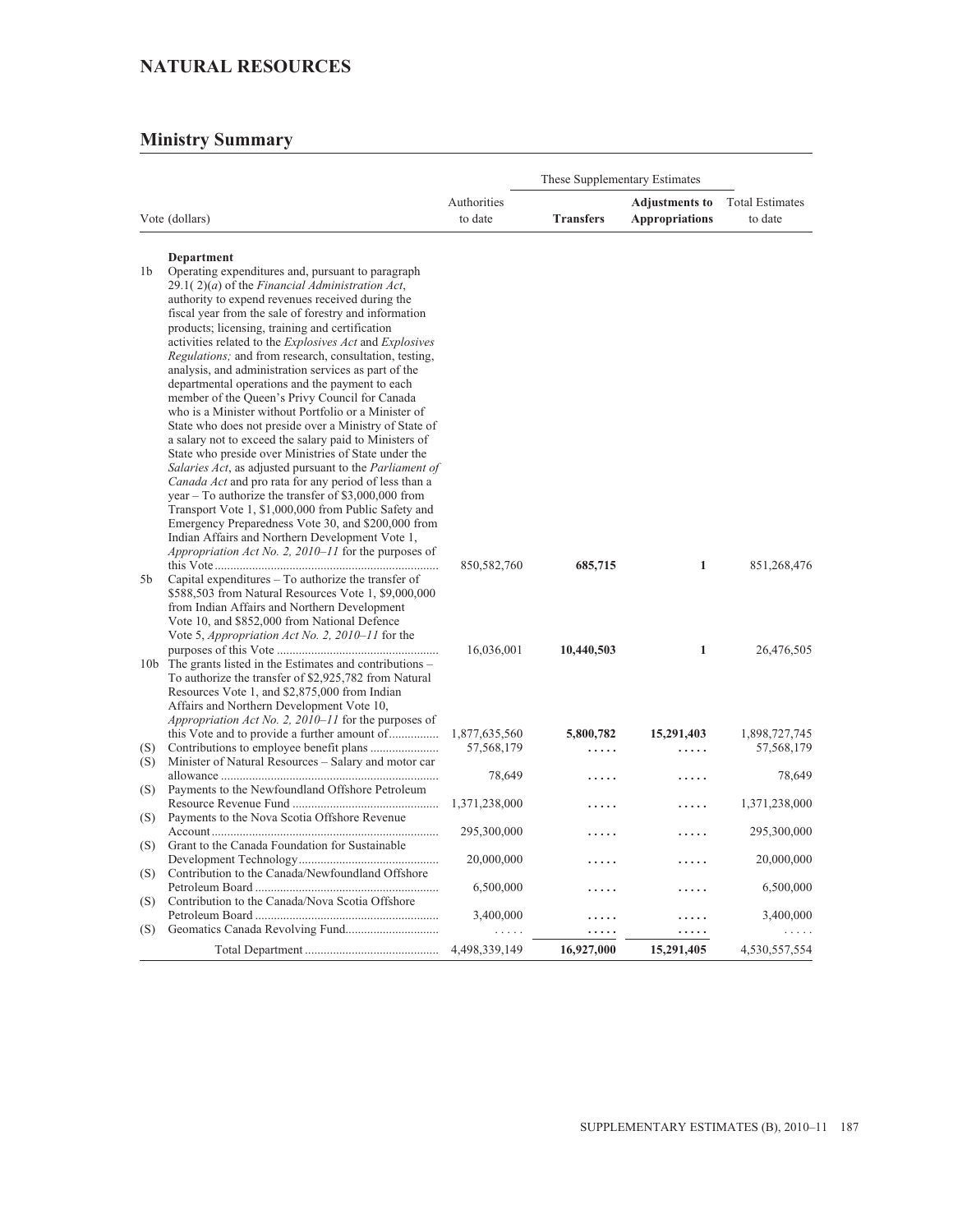# **NATURAL RESOURCES**

|                        |                                                                                             |                         | These Supplementary Estimates |                                                |                                   |
|------------------------|---------------------------------------------------------------------------------------------|-------------------------|-------------------------------|------------------------------------------------|-----------------------------------|
| Vote (dollars)         |                                                                                             | Authorities<br>to date  | <b>Transfers</b>              | <b>Adjustments to</b><br><b>Appropriations</b> | <b>Total Estimates</b><br>to date |
| 15b                    | <b>Atomic Energy of Canada Limited</b><br>Payments to Atomic Energy of Canada Limited for   | 402,452,000             | .                             | 294,000,000                                    | 696,452,000                       |
|                        |                                                                                             | 402,452,000             |                               | 294,000,000                                    | 696,452,000                       |
| 20 <sub>b</sub>        | <b>Canadian Nuclear Safety Commission</b><br>Program expenditures, the grants listed in the | 42,620,925              |                               | 1,342,650                                      | 43,963,575                        |
| (S)<br>(S)             | Expenditures pursuant to paragraph $29.1(1)$ of the                                         | 4,535,819<br>86,255,885 | .                             | 200,000                                        | 4,535,819<br>86,455,885           |
|                        |                                                                                             | 133,412,629             |                               | 1,542,650                                      | 134,955,279                       |
| 25 <sub>b</sub><br>(S) | <b>National Energy Board</b>                                                                | 55,275,519<br>6,344,274 |                               | 1,515,335                                      | 56,790,854<br>6,344,274           |
|                        |                                                                                             | 61,619,793              |                               | 1,515,335                                      | 63, 135, 128                      |
| 30<br>(S)              | <b>Northern Pipeline Agency</b>                                                             | 1,215,200<br>118,150    |                               |                                                | 1,215,200<br>118,150              |
|                        |                                                                                             | 1,333,350               | .                             | .                                              | 1,333,350                         |
|                        |                                                                                             | 5,097,156,921           | 16,927,000                    | 312,349,390                                    | 5,426,433,311                     |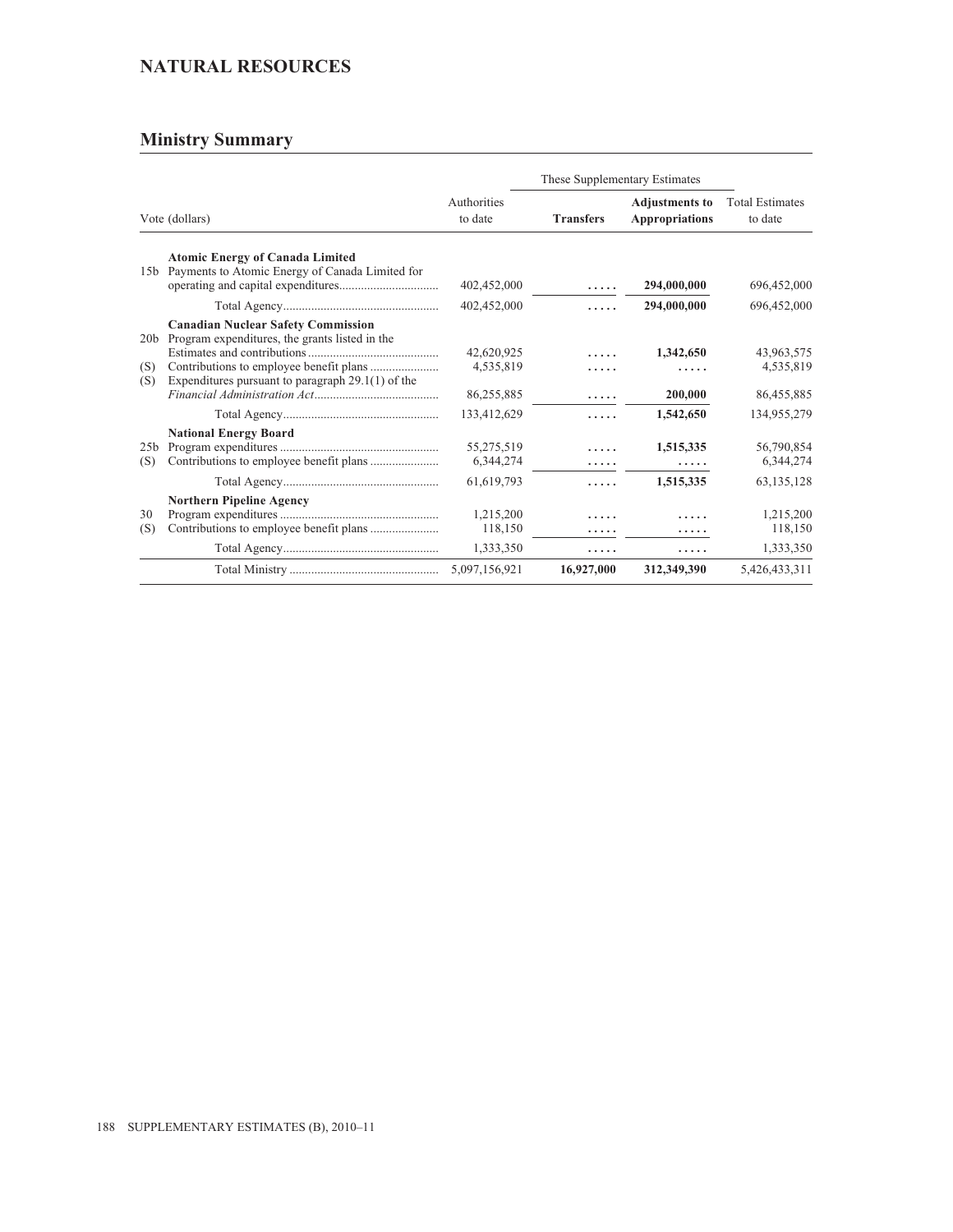# **NATURAL RESOURCES Department**

#### **Explanation of Requirements (thousands of dollars)**

Natural Resources requests funds for the following items:

| <b>Voted Appropriations</b>                                                                                                                                                                                                                                                | Vote 1      | Vote 5 | Vote 10         | <b>Total</b>    |
|----------------------------------------------------------------------------------------------------------------------------------------------------------------------------------------------------------------------------------------------------------------------------|-------------|--------|-----------------|-----------------|
| Funding to support the Investments in Forest Industry<br>Transformation Program that will make the forest industry<br>commercially and environmentally more sustainable by investing<br>in innovative technologies that lead to a diversified, higher-value                |             |        |                 |                 |
| product mix including bioenergy, biomaterials, biochemicals and                                                                                                                                                                                                            | 1,306       | .      | 23,636          | 24,942          |
| Funding to support non-reactor-based production of medical isotopes<br>and optimal use of existing isotope supply (horizontal item)<br>Funding in support of the renewal of the GeoConnections Program                                                                     | 3,454       | .      | 9,265           | 12,719          |
| to provide integrated geographic-related information to<br>Funding for Phase 4 of the Targeted Geoscience Initiative which<br>enables the mineral exploration industry to be more effective in                                                                             | 4,160       | .      | 500             | 4,660           |
| finding deeply buried mineral deposits in mineral producing<br>regions of Canada, thereby reducing business risk, increasing<br>industry competitiveness, creating jobs, sustaining communities,<br>Funding to continue the implementation of the Invasive Alien           | 3,468       |        |                 | 3,468           |
| Species Strategy for Canada which seeks to protect Canada's<br>aquatic and terrestrial ecosystems, biodiversity and indigenous<br>plant and animal species from the risks of invasive alien species<br>Funding in support of the Property Value Protection Program and the | 1,883       |        |                 | 1,883           |
| Municipal Tax Revenue Loss Protection Program associated with<br>low-level radioactive waste clean-up in the Port Hope area<br>Funding for continued support of the Youth Employment Strategy                                                                              | .           | .      | 450             | 450             |
| Funding for the government response to the Joint Review Panel<br>assessment report on the Mackenzie Gas Project (horizontal                                                                                                                                                |             |        | 405             | 405             |
|                                                                                                                                                                                                                                                                            | 289         | .      | $\cdots$        | 289             |
| Gross Voted Appropriations                                                                                                                                                                                                                                                 | 14,560      | .      | 34,256          | 48,816          |
| <b>Funds Available</b>                                                                                                                                                                                                                                                     |             |        |                 |                 |
|                                                                                                                                                                                                                                                                            | 14,560<br>. | .<br>. | 16,039<br>2,926 | 30,599<br>2,926 |
| Total Funds Available                                                                                                                                                                                                                                                      | 14,560      | .      | 18,965          | 33,525          |
| <b>Total Voted Appropriations</b>                                                                                                                                                                                                                                          | .           | .      | 15,291          | 15,291          |
| <b>Transfers</b>                                                                                                                                                                                                                                                           |             |        |                 |                 |
| Transfer from Indian Affairs and Northern Development – To<br>support activities related to the Arctic Research Infrastructure                                                                                                                                             |             | 9,000  |                 | 9,000           |
| Transfer from Transport (\$3,000) and from Correctional Service of<br>Canada $(\$1,000)$ – For the assessment, management and                                                                                                                                              |             |        |                 |                 |
| Transfer from Indian Affairs and Northern Development - To<br>support the operations of the First Nations Forestry Program and                                                                                                                                             | 4,000       | .      |                 | 4,000           |
| facilitate their access to forest-based economic opportunities<br>Transfer from National Defence - For public security initiatives<br>related to the Chemical, Biological, Radiological and Nuclear                                                                        |             |        | 2,875           | 2,875           |
| Transfer from Indian Affairs and Northern Development – To<br>support research activities surrounding the International Polar                                                                                                                                              | .           | 852    | $\cdots$        | 852             |
|                                                                                                                                                                                                                                                                            | 200         | .      |                 | 200             |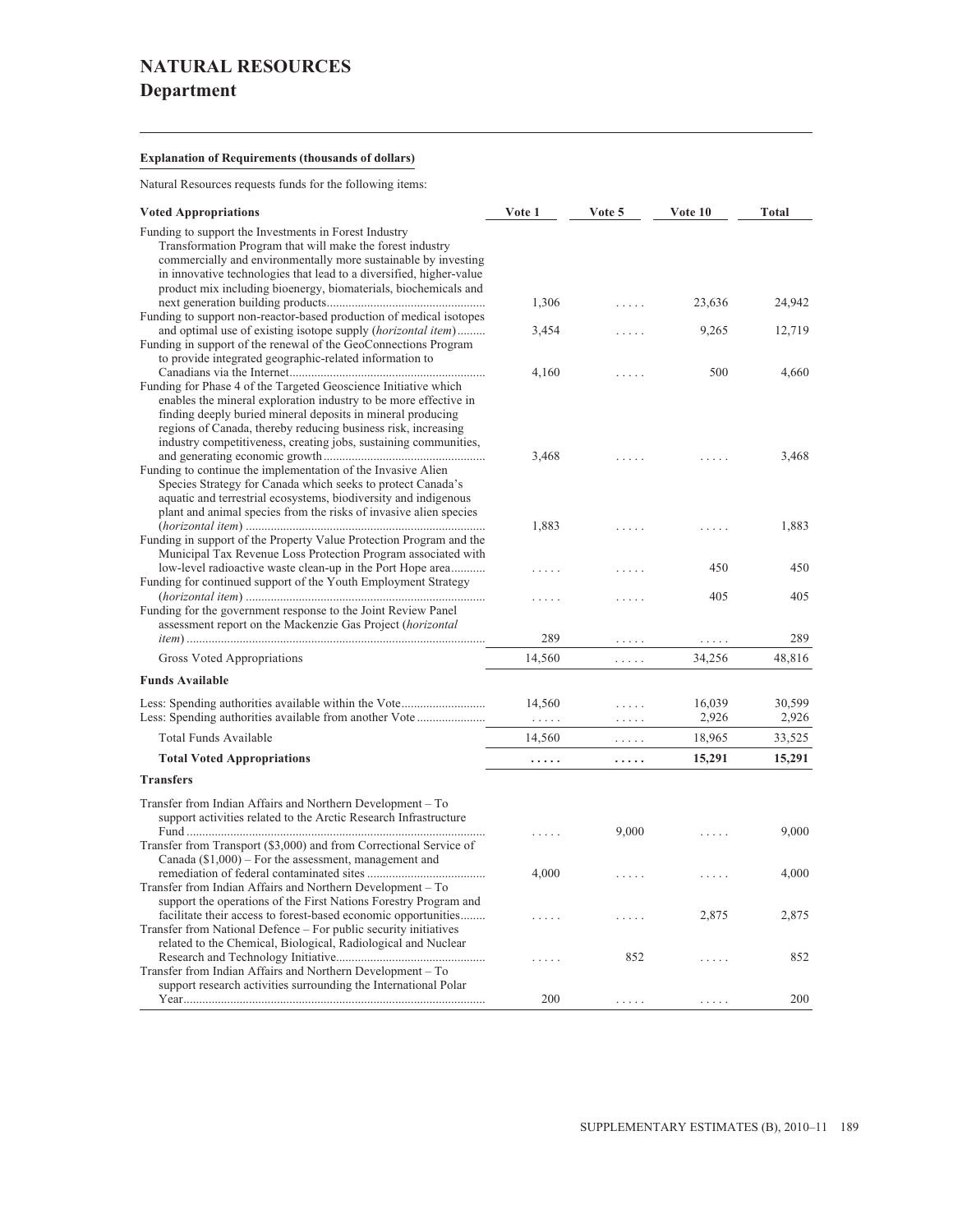# **NATURAL RESOURCES Department**

#### **Explanation of Requirements (thousands of dollars)**

| <b>Transfers</b>                                                                                                                      | Vote 1  | Vote 5 | Vote 10 | Total  |
|---------------------------------------------------------------------------------------------------------------------------------------|---------|--------|---------|--------|
| Internal reallocation of resources – For the modernization of the<br>Internal reallocation of resources – To reduce the amount of new | (589)   | 589    | .       | .      |
|                                                                                                                                       | (2.926) | .      | 2.926   | .      |
| <b>Total Transfers</b>                                                                                                                | 685     | 10.441 | 5.801   | 16.927 |
| <b>These Supplementary Estimates</b>                                                                                                  | 685     | 10.441 | 21,092  | 32,218 |

#### **Explanation of Funds Available (dollars)**

**Vote 1**: \$14,560,200 in total authorities is available within the Vote due to savings identified as part of the government's ongoing strategic review of departmental spending (\$10,699,884); savings identified as part of the cost containment measures to reduce the rate of growth in operating expenditures announced in Budget 2010 (\$2,219,795); savings from the realignment of funds for infrastructure related to the Port Hope Area Initiative (\$1,210,000); and savings identified as part of the reduction in the budget for the Office of the Minister (\$430,521).

**Vote 10**: \$18,964,782 in total authorities is available: \$16,039,000 within the Vote due to savings identified as part of the government's ongoing strategic review of departmental spending (\$7,789,000); reprofiling of funds from the alignment of revised projected program expenditures to approved resources for ecoENERGY for Biofuels (\$7,800,000); and the realignment of contributions associated with the research, development and promotion of activities that contribute to departmental objectives (\$450,000); and \$2,925,782 from Vote 1 due to savings identified as part of the government's ongoing strategic review of departmental spending.

| <b>Transfer Payments (dollars)</b>                                                                                                                                       | Voted        | <b>Statutory</b> |
|--------------------------------------------------------------------------------------------------------------------------------------------------------------------------|--------------|------------------|
| Grants                                                                                                                                                                   |              |                  |
| Grants in support of the Property Value Protection Program and the Municipal Tax<br>Revenue Loss Protection Program associated with low-level radioactive waste clean-up | 450,000      |                  |
| <b>Total Gross Grants</b>                                                                                                                                                | 450,000      |                  |
| <b>Contributions</b>                                                                                                                                                     |              |                  |
|                                                                                                                                                                          | 23,635,685   |                  |
|                                                                                                                                                                          | 9,265,500    | 1.1.1            |
|                                                                                                                                                                          | 2,875,000    | 1.1.1.1          |
|                                                                                                                                                                          | 500,000      | .                |
|                                                                                                                                                                          | 405,000      | .                |
| <b>Total Gross Contributions</b>                                                                                                                                         | 36,681,185   | .                |
| <b>Total Gross Transfer Payments</b>                                                                                                                                     | 37, 131, 185 |                  |
|                                                                                                                                                                          | 16,039,000   |                  |
| <b>Net Transfer Payments</b>                                                                                                                                             | 21,092,185   | .                |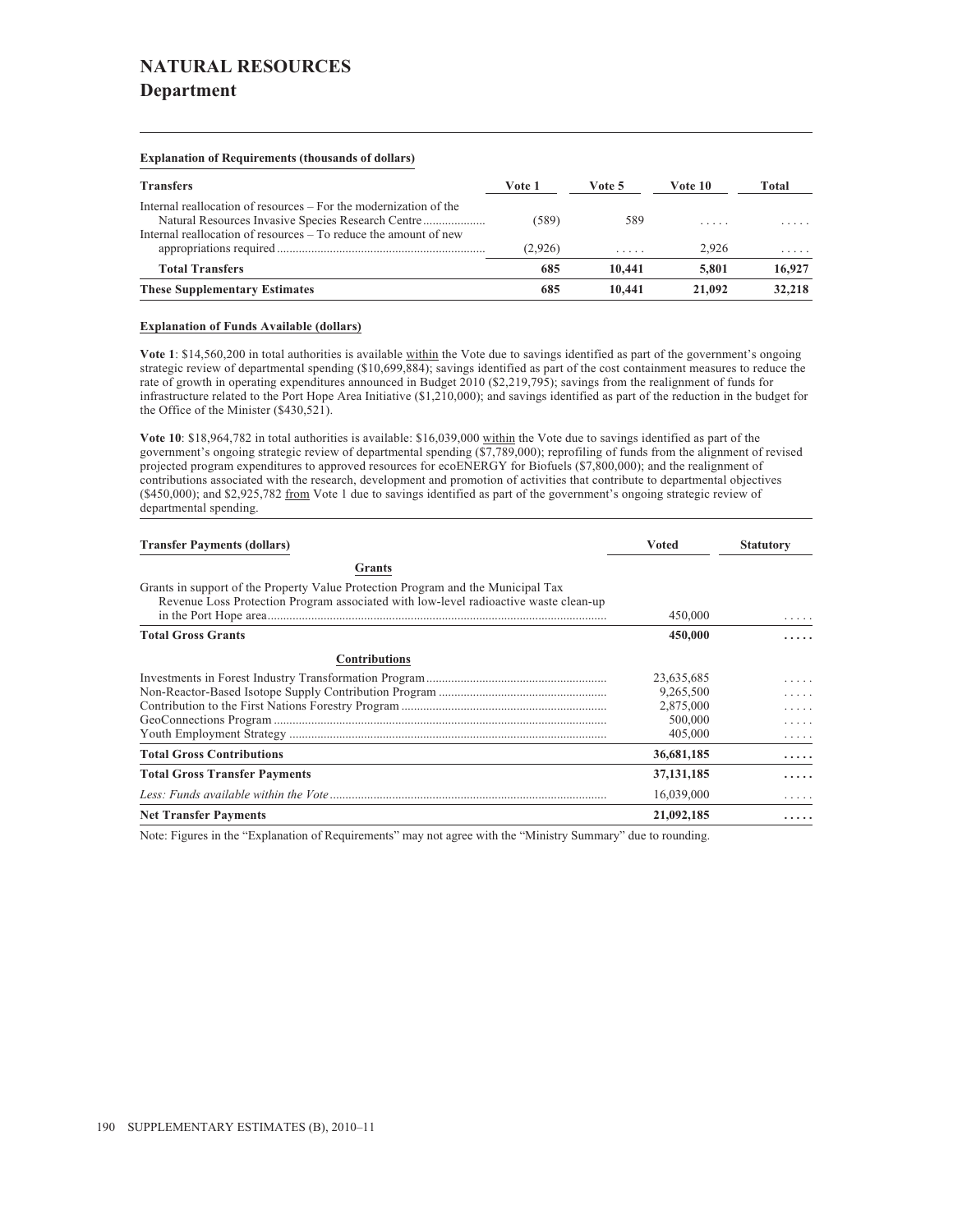# **NATURAL RESOURCES Atomic Energy of Canada Limited**

#### **Explanation of Requirements (thousands of dollars)**

Atomic Energy of Canada Limited requests funds for the following items:

#### **Voted Appropriations Vote 15**

| Funding to meet operational requirements such as ensuring continued isotope production, health and safety upgrades, |         |
|---------------------------------------------------------------------------------------------------------------------|---------|
| new-build reactor technology development, refurbishment project shortfalls and one-time employee reduction          |         |
| $costs^*$ .                                                                                                         | 294,000 |

Note: Figures in the "Explanation of Requirements" may not agree with the "Ministry Summary" due to rounding.

\* An amount of \$100,000,000 was provided from the Treasury Board Contingencies Vote to pay for a portion of this item. A summary of temporary allocations from the Treasury Board Contingencies Vote can be found at the front of this document.

### **Canadian Nuclear Safety Commission**

#### **Explanation of Requirements (thousands of dollars)**

Canadian Nuclear Safety Commission requests funds for the following items:

| <b>Voted Appropriations</b>                                                      | Vote 20 | <b>Statutory</b> | Total |
|----------------------------------------------------------------------------------|---------|------------------|-------|
| Funding for the Participant Funding Program to further improve regulatory review | 1,675   | .                | 1.675 |
|                                                                                  | 400     | .                | 400   |
| Gross Voted Appropriations                                                       | 2,075   | .                | 2,075 |
| <b>Funds Available</b>                                                           |         |                  |       |
|                                                                                  | 732     | .                | 732   |
| <b>Total Voted Appropriations</b>                                                | 1,343   | .                | 1,343 |
| <b>Statutory Appropriations</b>                                                  |         |                  |       |
| Funding for the Participant Funding Program to further improve regulatory review | .       | 200              | 200   |
| <b>These Supplementary Estimates</b>                                             | 1,343   | <b>200</b>       | 1,543 |

#### **Explanation of Funds Available (dollars)**

**Vote 20**: \$732,016 in total authorities is available within the Vote due to savings identified as part of the government's ongoing strategic review of departmental spending (\$682,500) and savings identified as part of the cost containment measures to reduce the rate of growth in operating expenditures announced in Budget 2010 (\$49,516).

| <b>Transfer Payments (dollars)</b> | <b>Voted</b> | <b>Statutory</b> |
|------------------------------------|--------------|------------------|
| <b>Contributions</b>               |              |                  |
|                                    | 400,000      | .                |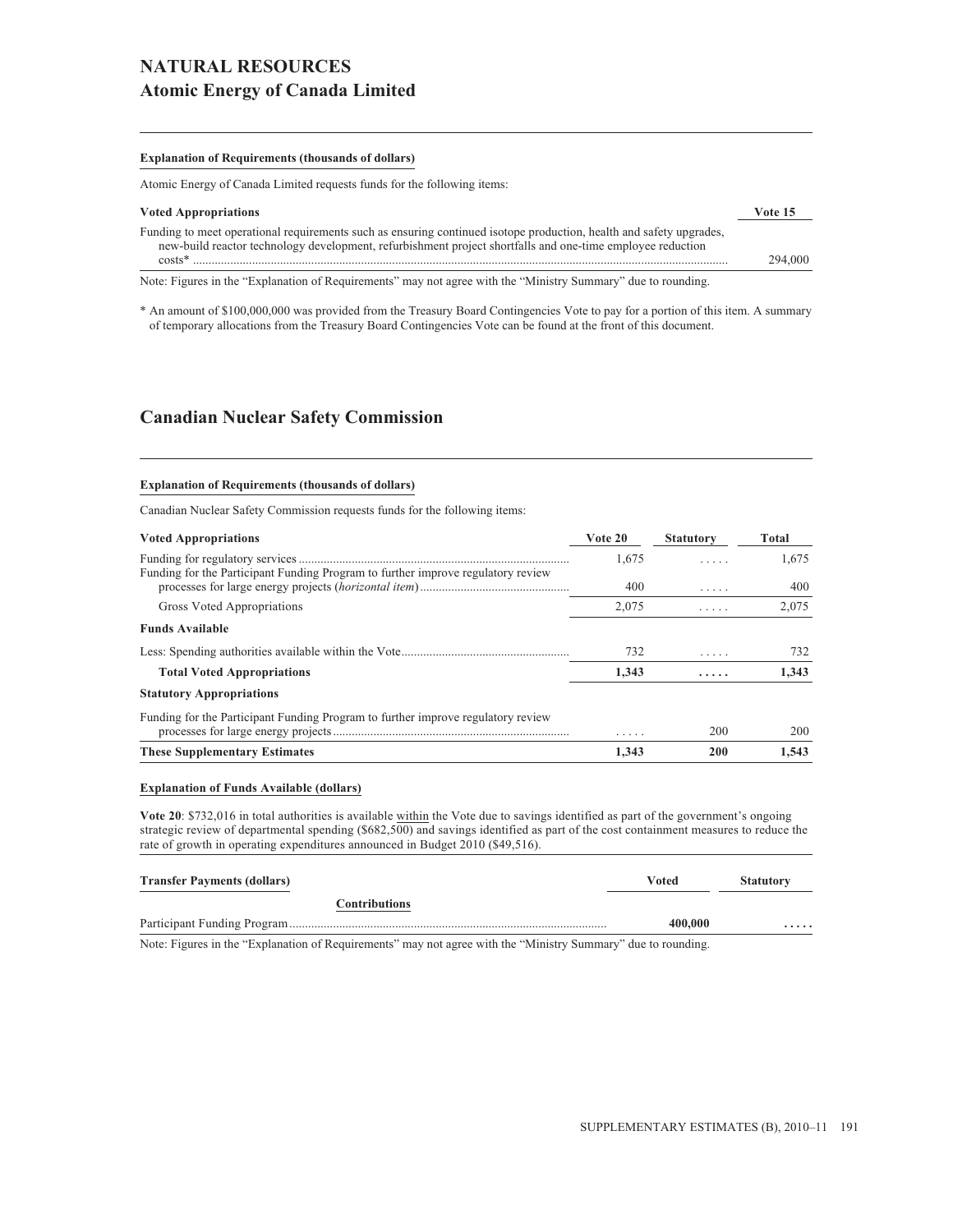# **NATURAL RESOURCES National Energy Board**

#### **Explanation of Requirements (thousands of dollars)**

National Energy Board requests funds for the following items:

| <b>Voted Appropriations</b>                                                                                          |           |                  |  |  |
|----------------------------------------------------------------------------------------------------------------------|-----------|------------------|--|--|
| Funding for the Participant Funding Program to further improve regulatory review processes for large energy projects |           |                  |  |  |
| <b>Transfer Payments (dollars)</b>                                                                                   | Voted     | <b>Statutory</b> |  |  |
| <b>Contributions</b>                                                                                                 |           |                  |  |  |
|                                                                                                                      | 1.343.290 | .                |  |  |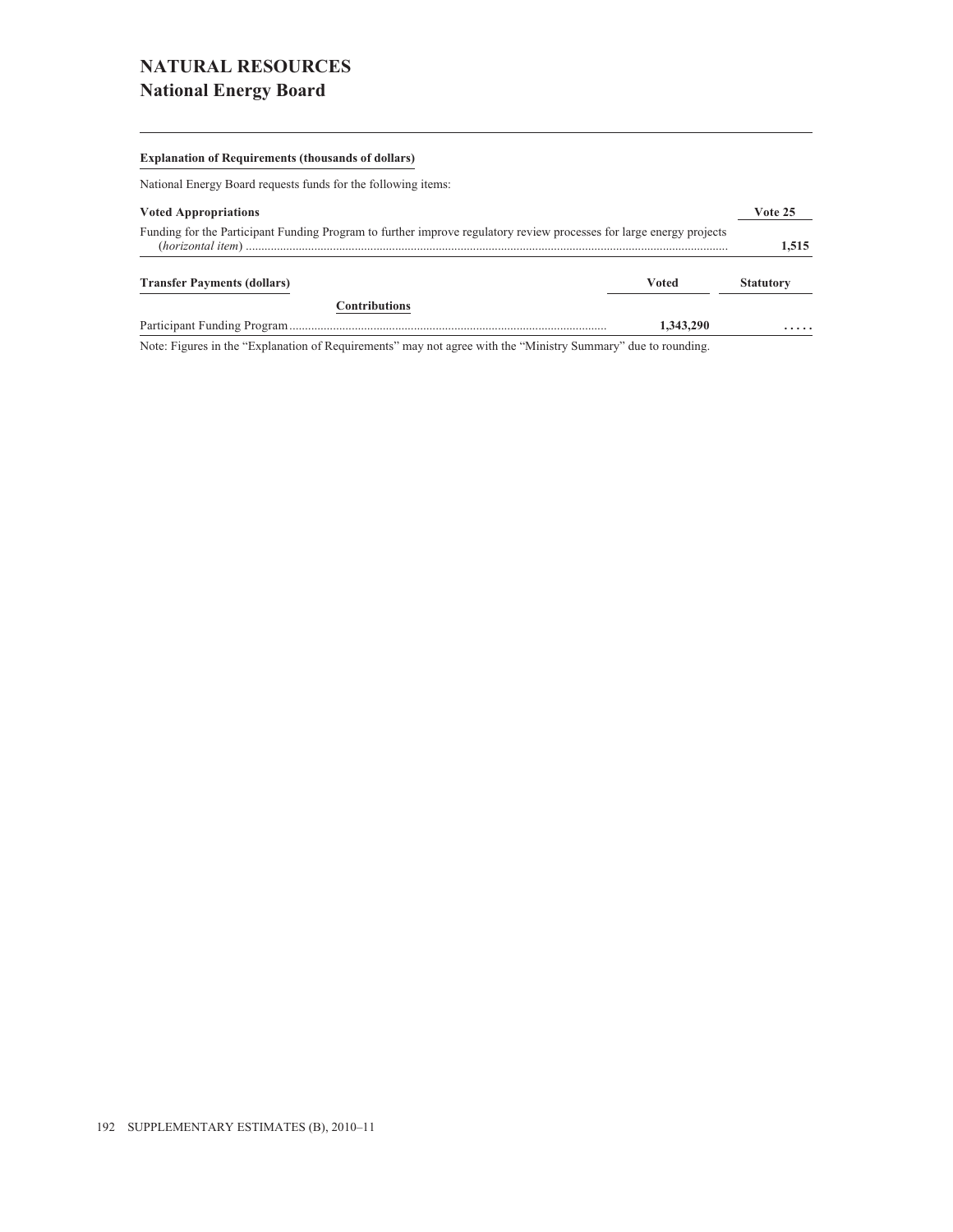# **PARLIAMENT**

| These Supplementary Estimates |                                                                                                                                                                                                                                                                                                                                                                                                                      |                           |                  |                       |                           |
|-------------------------------|----------------------------------------------------------------------------------------------------------------------------------------------------------------------------------------------------------------------------------------------------------------------------------------------------------------------------------------------------------------------------------------------------------------------|---------------------------|------------------|-----------------------|---------------------------|
|                               |                                                                                                                                                                                                                                                                                                                                                                                                                      | Authorities               |                  | <b>Adjustments to</b> | <b>Total Estimates</b>    |
|                               | Vote (dollars)                                                                                                                                                                                                                                                                                                                                                                                                       | to date                   | <b>Transfers</b> | <b>Appropriations</b> | to date                   |
| 1<br>(S)<br>(S)               | <b>The Senate</b><br>Program expenditures, including an allowance in lieu<br>of residence to the Speaker of the Senate, payments in<br>respect of the cost of operating Senators' offices,<br>contributions and authority to expend in the fiscal<br>year revenues received during that fiscal year arising<br>Officers and Members of the Senate – Salaries,<br>allowances and other payments to the Speaker of the | 59,490,350<br>6,725,550   |                  |                       | 59,490,350<br>6,725,550   |
|                               | Senate, Members and other officers of the Senate<br>under the <i>Parliament of Canada Act</i> ; contributions to<br>the Members of Parliament Retiring Allowances<br>Account and Members of Parliament Retirement<br>Compensation Arrangements Account                                                                                                                                                               | 26,655,200                |                  |                       | 26,655,200                |
|                               |                                                                                                                                                                                                                                                                                                                                                                                                                      | 92,871,100                | .                | .                     | 92,871,100                |
| 5                             | <b>House of Commons</b><br>Program expenditures, including allowances in lieu of<br>residence to the Speaker of the House of Commons,<br>and in lieu of an apartment to the Deputy Speaker of<br>the House of Commons, payments in respect of the<br>cost of operating Members' constituency offices,<br>contributions and authority to expend revenues                                                              |                           |                  |                       |                           |
| (S)<br>(S)                    | received during the fiscal year arising from the<br>Members of the House of Commons – Salaries and<br>allowances of Officers and Members of the House of<br>Commons under the Parliament of Canada Act and<br>contributions to the Members of Parliament Retiring<br>Allowances Account and the Members of Parliament                                                                                                | 290,992,318<br>35,997,440 |                  |                       | 290,992,318<br>35,997,440 |
|                               | Retirement Compensation Arrangements Account                                                                                                                                                                                                                                                                                                                                                                         | 113,322,588               |                  |                       | 113,322,588               |
|                               |                                                                                                                                                                                                                                                                                                                                                                                                                      | 440,312,346               |                  | .                     | 440,312,346               |
| (S)                           | <b>Library of Parliament</b><br>10b Program expenditures, including authority to expend<br>revenues received during the fiscal year arising from<br>the activities of the Library of Parliament                                                                                                                                                                                                                      | 37,496,000<br>4,959,920   | .                | 600,000<br>.          | 38,096,000<br>4,959,920   |
|                               |                                                                                                                                                                                                                                                                                                                                                                                                                      | 42,455,920                | .                | 600,000               | 43,055,920                |
|                               | <b>Office of the Conflict of Interest and Ethics</b><br>Commissioner                                                                                                                                                                                                                                                                                                                                                 |                           |                  |                       |                           |
| 15<br>(S)                     |                                                                                                                                                                                                                                                                                                                                                                                                                      | 6,338,000<br>767,210      | .<br>.           | .                     | 6,338,000<br>767,210      |
|                               |                                                                                                                                                                                                                                                                                                                                                                                                                      | 7,105,210                 | .                | .                     | 7,105,210                 |
| 20<br>(S)                     | <b>Senate Ethics Officer</b>                                                                                                                                                                                                                                                                                                                                                                                         | 719,500<br>103,700        | .<br>.           | .<br>.                | 719,500<br>103,700        |
|                               |                                                                                                                                                                                                                                                                                                                                                                                                                      | 823,200                   | .                | .                     | 823,200                   |
|                               |                                                                                                                                                                                                                                                                                                                                                                                                                      | 583, 567, 776             | .                | 600,000               | 584, 167, 776             |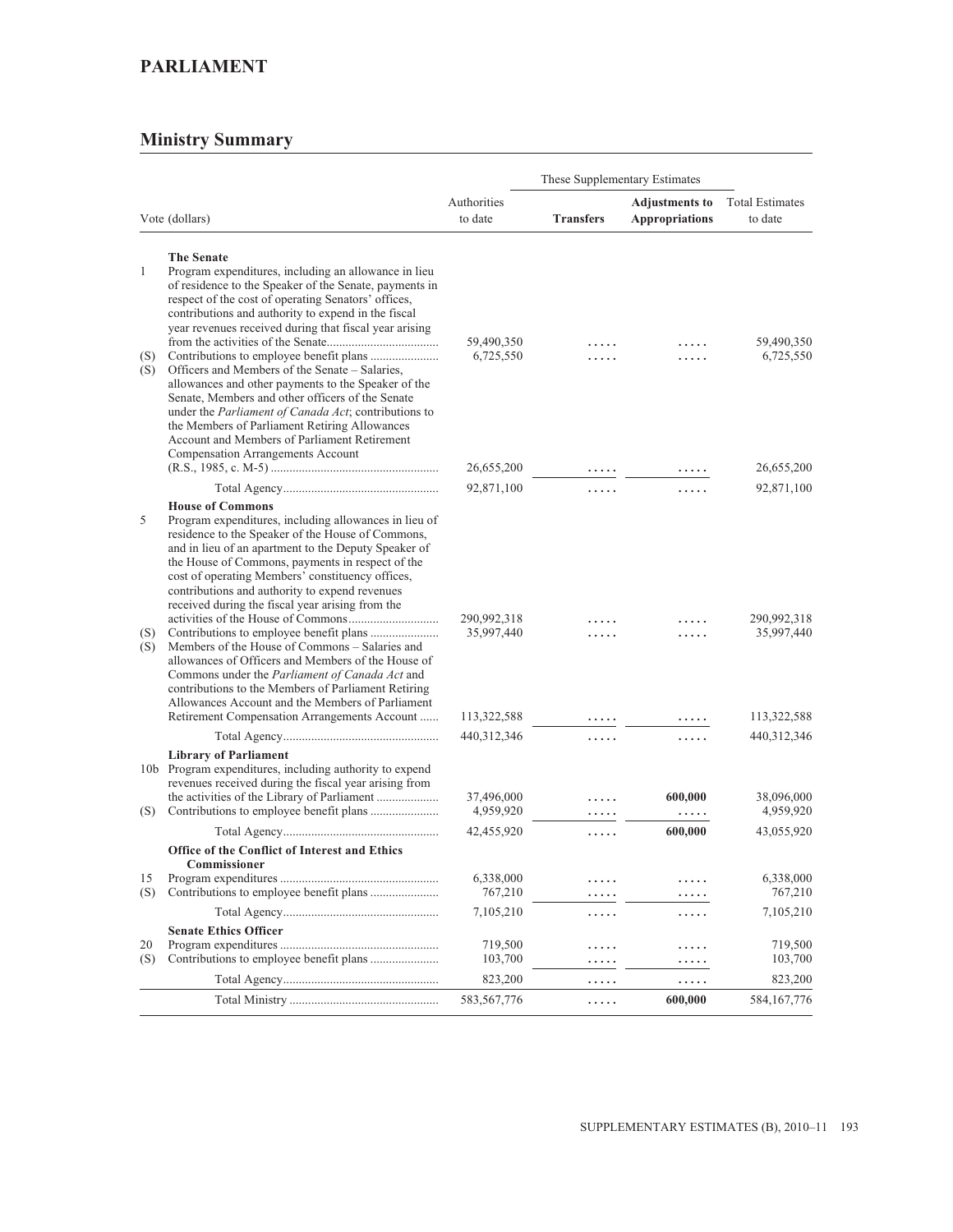# **PARLIAMENT Library of Parliament**

#### **Explanation of Requirements (thousands of dollars)**

Library of Parliament requests funds for the following items:

#### **Voted Appropriations Vote 10**

| Funding for severance pay, parental leave payments and economic increases resulting from collective bargaining |     |
|----------------------------------------------------------------------------------------------------------------|-----|
|                                                                                                                | 600 |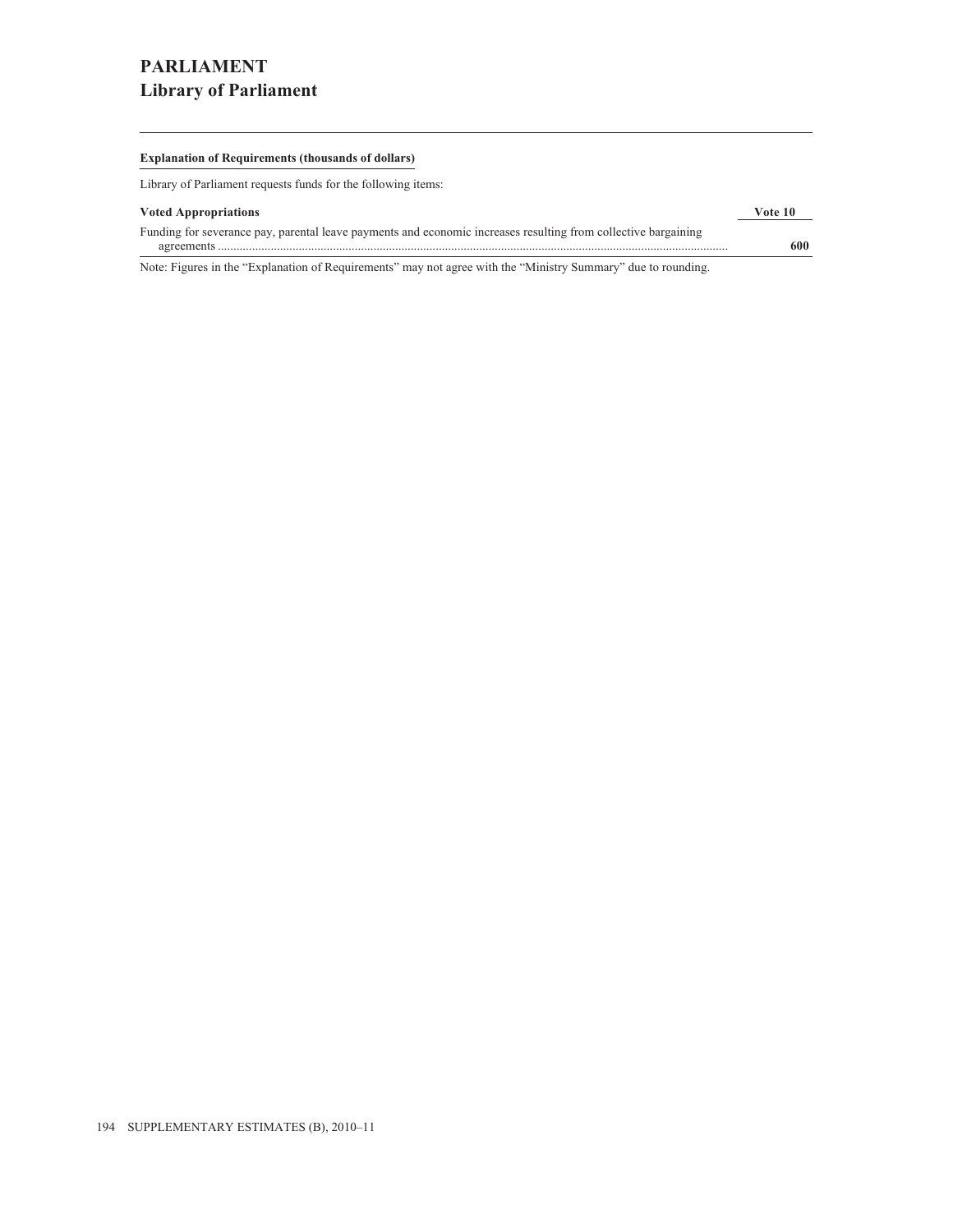# **PRIVY COUNCIL**

|                |                                                                                                                                                                                                                                                                                                                                                                                                                                                                                                                                                               |               | These Supplementary Estimates |                       |                        |
|----------------|---------------------------------------------------------------------------------------------------------------------------------------------------------------------------------------------------------------------------------------------------------------------------------------------------------------------------------------------------------------------------------------------------------------------------------------------------------------------------------------------------------------------------------------------------------------|---------------|-------------------------------|-----------------------|------------------------|
|                |                                                                                                                                                                                                                                                                                                                                                                                                                                                                                                                                                               | Authorities   |                               | <b>Adjustments to</b> | <b>Total Estimates</b> |
|                | Vote (dollars)                                                                                                                                                                                                                                                                                                                                                                                                                                                                                                                                                | to date       | <b>Transfers</b>              | <b>Appropriations</b> | to date                |
|                |                                                                                                                                                                                                                                                                                                                                                                                                                                                                                                                                                               |               |                               |                       |                        |
| 1 <sub>b</sub> | Department<br>Program expenditures, including operating<br>expenditures of Commissions of Inquiry not<br>otherwise provided for and the operation of the Prime<br>Minister's residence; and the payment to each<br>member of the Queen's Privy Council for Canada<br>who is a Minister without Portfolio or a Minister of<br>State who does not preside over a Ministry of State of<br>a salary not to exceed the salary paid to Ministers of<br>State who preside over Ministries of State under the<br>Salaries Act, as adjusted pursuant to the Parliament |               |                               |                       |                        |
|                | of Canada Act and pro rata for any period of less than                                                                                                                                                                                                                                                                                                                                                                                                                                                                                                        |               |                               |                       |                        |
|                |                                                                                                                                                                                                                                                                                                                                                                                                                                                                                                                                                               | 148, 377, 016 |                               | 1,403,190             | 149,780,206            |
| (S)            |                                                                                                                                                                                                                                                                                                                                                                                                                                                                                                                                                               | 14,518,870    | .                             | .                     | 14,518,870             |
| (S)<br>(S)     | Prime Minister - Salary and motor car allowance<br>Minister of Intergovernmental Affairs, President of<br>the Queen's Privy Council for Canada and Minister<br>for La Francophonie – Salary and motor car                                                                                                                                                                                                                                                                                                                                                     | 162,097       | .                             | .                     | 162,097                |
| (S)            | Leader of the Government in the Senate - Salary and                                                                                                                                                                                                                                                                                                                                                                                                                                                                                                           | 78,649        | .                             | .                     | 78,649                 |
| (S)            | Leader of the Government in the House of                                                                                                                                                                                                                                                                                                                                                                                                                                                                                                                      | 78,649        | .                             | .                     | 78,649                 |
| (S)            | Commons – Salary and motor car allowance<br>Minister of State (Democratic Reform) - Motor car                                                                                                                                                                                                                                                                                                                                                                                                                                                                 | 78,649        |                               |                       | 78,649                 |
| (S)            | Minister of State and Chief Government Whip -                                                                                                                                                                                                                                                                                                                                                                                                                                                                                                                 | 2,000         | .                             | .                     | 2,000                  |
|                |                                                                                                                                                                                                                                                                                                                                                                                                                                                                                                                                                               | 2,000         | .                             | .                     | 2,000                  |
|                | <b>Canadian Intergovernmental Conference</b>                                                                                                                                                                                                                                                                                                                                                                                                                                                                                                                  | 163,297,930   | .                             | 1,403,190             | 164,701,120            |
|                | <b>Secretariat</b>                                                                                                                                                                                                                                                                                                                                                                                                                                                                                                                                            |               |                               |                       |                        |
| 5              |                                                                                                                                                                                                                                                                                                                                                                                                                                                                                                                                                               | 6,477,589     | .                             | .                     | 6,477,589              |
| (S)            |                                                                                                                                                                                                                                                                                                                                                                                                                                                                                                                                                               | 442,820       | .                             |                       | 442,820                |
|                |                                                                                                                                                                                                                                                                                                                                                                                                                                                                                                                                                               | 6,920,409     | .                             | .                     | 6,920,409              |
|                | <b>Canadian Transportation Accident Investigation</b><br>and Safety Board                                                                                                                                                                                                                                                                                                                                                                                                                                                                                     |               |                               |                       |                        |
| 10             |                                                                                                                                                                                                                                                                                                                                                                                                                                                                                                                                                               | 27,322,499    | .                             | .                     | 27,322,499             |
| (S)            |                                                                                                                                                                                                                                                                                                                                                                                                                                                                                                                                                               | 3,431,768     | .                             | .                     | 3,431,768              |
|                |                                                                                                                                                                                                                                                                                                                                                                                                                                                                                                                                                               | 30,754,267    | .                             | .                     | 30,754,267             |
|                | <b>Chief Electoral Officer</b>                                                                                                                                                                                                                                                                                                                                                                                                                                                                                                                                |               |                               |                       |                        |
| 15             |                                                                                                                                                                                                                                                                                                                                                                                                                                                                                                                                                               | 30,937,800    | .                             | .                     | 30,937,800             |
| (S)            | Contributions to employee benefit plans                                                                                                                                                                                                                                                                                                                                                                                                                                                                                                                       | 5,026,553     | .                             | .                     | 5,026,553              |
| (S)            |                                                                                                                                                                                                                                                                                                                                                                                                                                                                                                                                                               | 86,950,411    | .                             |                       | 86,950,411             |
| (S)            |                                                                                                                                                                                                                                                                                                                                                                                                                                                                                                                                                               | 275,800       | .                             | .                     | 275,800                |
|                |                                                                                                                                                                                                                                                                                                                                                                                                                                                                                                                                                               | 123,190,564   | .                             | .                     | 123,190,564            |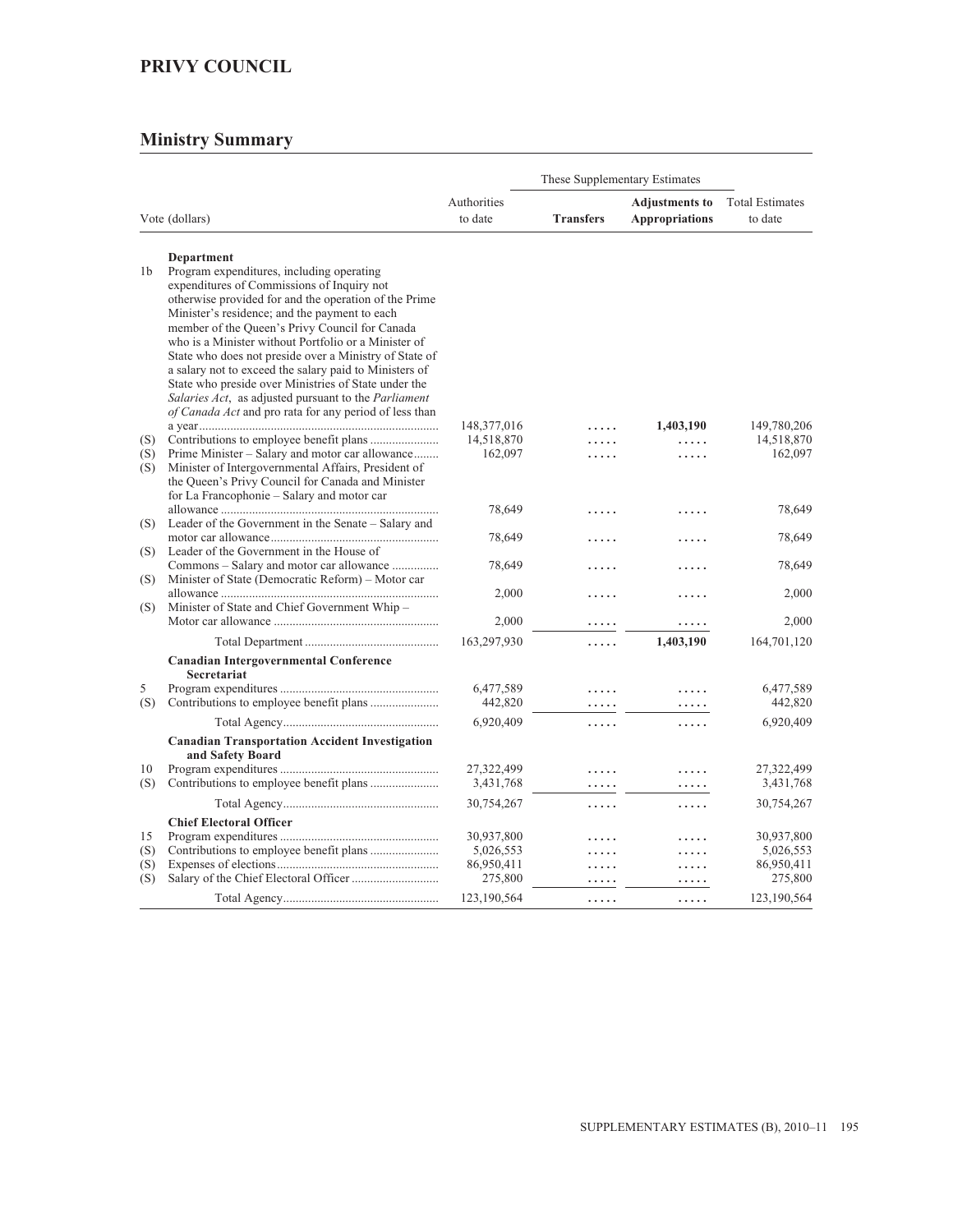# **PRIVY COUNCIL**

### **Ministry Summary**

|                 |                                                                                                                                                                                                                                                                                                                             |                         | These Supplementary Estimates |                                                |                                   |
|-----------------|-----------------------------------------------------------------------------------------------------------------------------------------------------------------------------------------------------------------------------------------------------------------------------------------------------------------------------|-------------------------|-------------------------------|------------------------------------------------|-----------------------------------|
|                 | Vote (dollars)                                                                                                                                                                                                                                                                                                              | Authorities<br>to date  | <b>Transfers</b>              | <b>Adjustments to</b><br><b>Appropriations</b> | <b>Total Estimates</b><br>to date |
| 20              | Office of the Commissioner of Official Languages                                                                                                                                                                                                                                                                            | 19,321,592              |                               |                                                | 19,321,592                        |
| (S)             |                                                                                                                                                                                                                                                                                                                             | 2,185,376<br>21,506,968 |                               |                                                | 2,185,376<br>21,506,968           |
| 23 <sub>b</sub> | Old Port of Montreal Corporation Inc.<br>Payments to the Old Port of Montreal Corporation<br>Inc. for operating and capital expenditures $-$ To<br>authorize the transfer of \$7,018,250 from Transport<br>Vote 65, <i>Appropriation Act No. 2, 2010–11</i> for the<br>purpose of this Vote and to provide a further amount |                         |                               |                                                |                                   |
|                 |                                                                                                                                                                                                                                                                                                                             |                         | 7,018,250                     | 913,795                                        | 7,932,045                         |
|                 |                                                                                                                                                                                                                                                                                                                             |                         | 7,018,250                     | 913,795                                        | 7,932,045                         |
| 25<br>(S)       | <b>Public Appointments Commission Secretariat</b><br>Contributions to employee benefit plans                                                                                                                                                                                                                                | 992,250<br>118,490      |                               |                                                | 992,250<br>118,490                |
|                 |                                                                                                                                                                                                                                                                                                                             | 1,110,740               | .                             |                                                | 1,110,740                         |
| 30<br>(S)       | <b>Security Intelligence Review Committee</b><br>Contributions to employee benefit plans                                                                                                                                                                                                                                    | 2,839,773<br>288,180    |                               |                                                | 2,839,773<br>288,180              |
|                 |                                                                                                                                                                                                                                                                                                                             | 3,127,953               | .                             | .                                              | 3,127,953                         |
|                 |                                                                                                                                                                                                                                                                                                                             | 349,908,831             | 7,018,250                     | 2,316,985                                      | 359,244,066                       |

Note: Order in Council P.C. 2010-1068 designates the Leader of the Government in the House of Commons, a member of the Queen's Privy Council for Canada, as the appropriate Minister for the Canada Lands Company Limited for the purposes of the *Financial Administration Act*.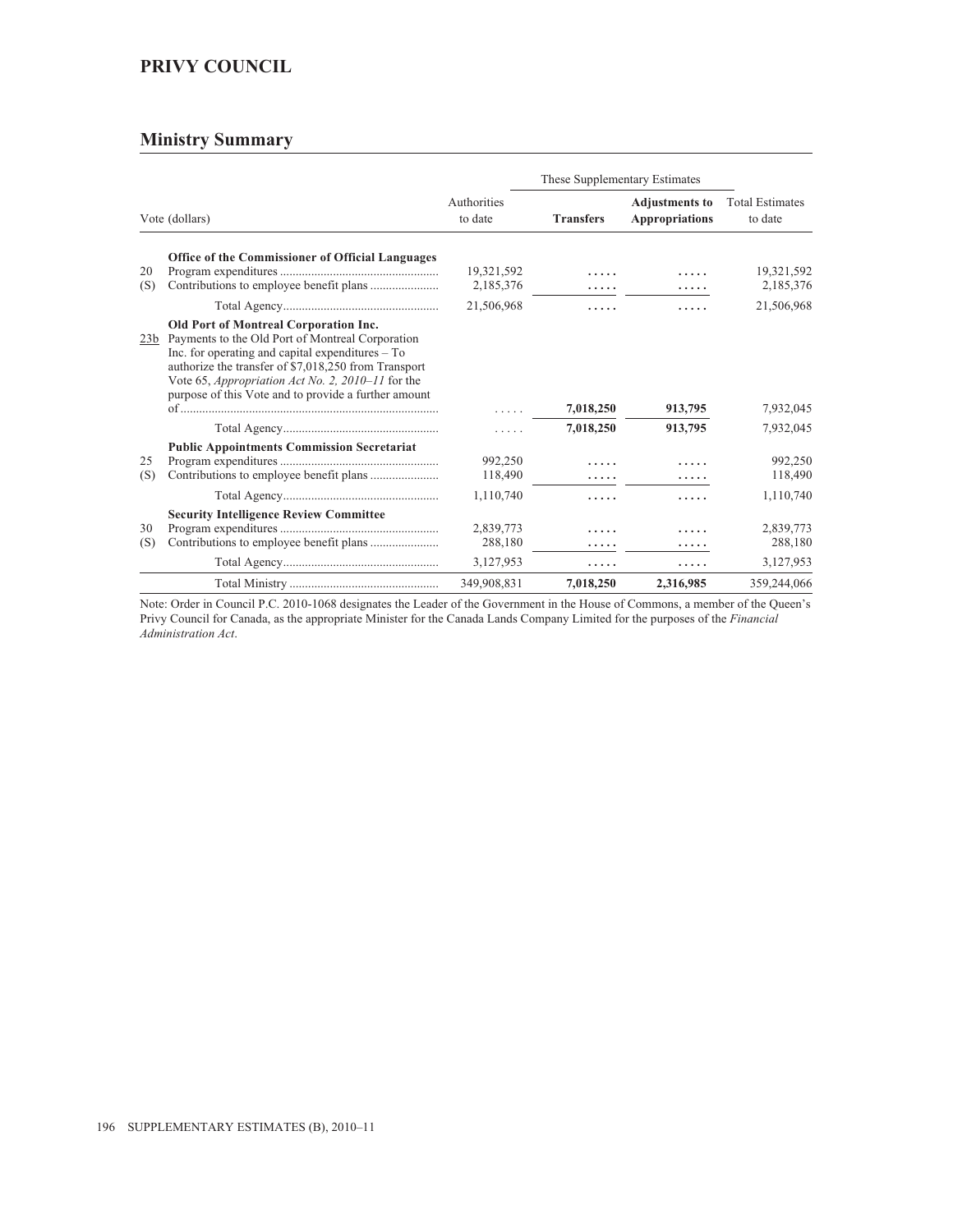# **PRIVY COUNCIL Department**

#### **Explanation of Requirements (thousands of dollars)**

Privy Council requests funds for the following items:

| <b>Voted Appropriations</b>                                                                                        | Vote 1 |
|--------------------------------------------------------------------------------------------------------------------|--------|
|                                                                                                                    | 2.927  |
| Funding to finalize the activities of the Commission of Inquiry into the Investigation of the Bombing of Air India | 580    |
| Funding to finalize the activities of the Commission of Inquiry into Certain Allegations Respecting Business and   |        |
|                                                                                                                    | 191    |
| Gross Voted Appropriations                                                                                         | 3.698  |
| <b>Funds Available</b>                                                                                             |        |
|                                                                                                                    | 2.295  |
| <b>These Supplementary Estimates</b>                                                                               | 1.403  |

#### **Explanation of Funds Available (dollars)**

**Vote 1**: \$2,294,582 in total authorities is available within the Vote due to savings identified as part of the reduction in the budgets for the Offices of the Ministers and Ministers of State (\$1,637,640); and savings identified as part of the cost containment measures to reduce the rate of growth in operating expenditures announced in Budget 2010 (\$656,942).

| <b>Transfer Payments (dollars)</b>                                                                                                                                | Voted | <b>Statutory</b> |
|-------------------------------------------------------------------------------------------------------------------------------------------------------------------|-------|------------------|
| <b>Contributions</b>                                                                                                                                              |       |                  |
| Commission of Inquiry into Certain Allegations Respecting Business and Financial<br>Dealings Between Karlheinz Schreiber and the Right Honourable Brian Mulroney: |       |                  |
|                                                                                                                                                                   | 1.000 | .                |

Note: Figures in the "Explanation of Requirements" may not agree with the "Ministry Summary" due to rounding.

# **Old Port of Montreal Corporation Inc.**

#### **Explanation of Requirements (thousands of dollars)**

Old Port of Montreal Corporation Inc. requests funds for the following items:

| <b>Voted Appropriations</b>                                                                                                                                                                                                                                                                                                                      | Vote 23 |
|--------------------------------------------------------------------------------------------------------------------------------------------------------------------------------------------------------------------------------------------------------------------------------------------------------------------------------------------------|---------|
| Funding to offset an unforeseen operating expense arising from a new parking tax levied by the City of Montreal                                                                                                                                                                                                                                  | 914     |
| <b>Transfers</b>                                                                                                                                                                                                                                                                                                                                 |         |
| Transfer from Old Port of Montreal Corporation Inc. – Transfer of the Old Port of Montreal Corporation Inc. from the<br>Transport portfolio to the Privy Council portfolio, as a result of government restructuring whereby the Leader of<br>the Government in the House of Commons is now the Minister responsible for the Canada Lands Company | 7.018   |
| <b>These Supplementary Estimates</b>                                                                                                                                                                                                                                                                                                             | 7,932   |
|                                                                                                                                                                                                                                                                                                                                                  |         |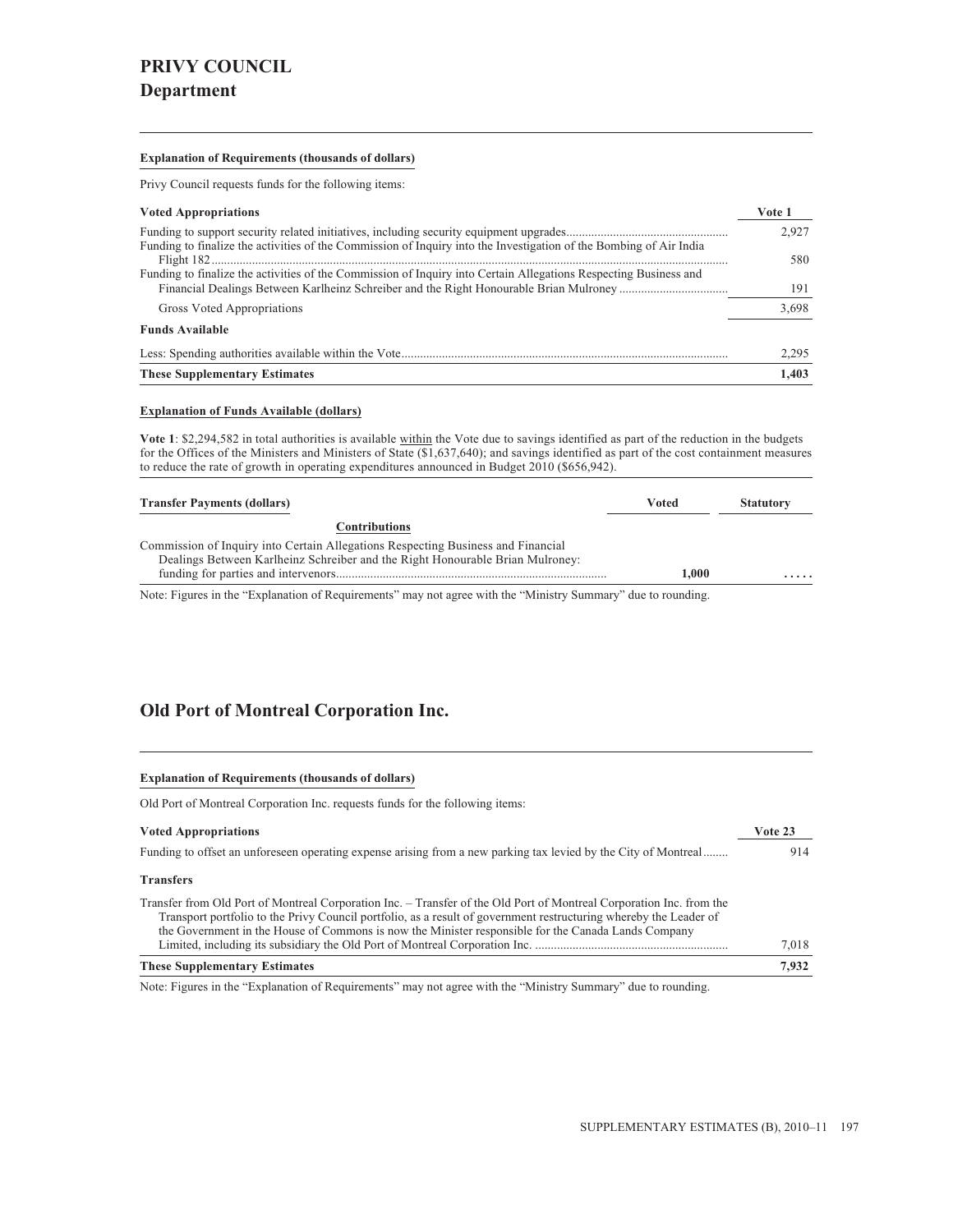# **Ministry Summary**

|                |                                                                                                                                                                                                                                                                                                                                                                                                                                                                                                                                                                                                                                                                          |                                                              | These Supplementary Estimates      |                                                |                                                              |
|----------------|--------------------------------------------------------------------------------------------------------------------------------------------------------------------------------------------------------------------------------------------------------------------------------------------------------------------------------------------------------------------------------------------------------------------------------------------------------------------------------------------------------------------------------------------------------------------------------------------------------------------------------------------------------------------------|--------------------------------------------------------------|------------------------------------|------------------------------------------------|--------------------------------------------------------------|
|                | Vote (dollars)                                                                                                                                                                                                                                                                                                                                                                                                                                                                                                                                                                                                                                                           | Authorities<br>to date                                       | <b>Transfers</b>                   | <b>Adjustments to</b><br><b>Appropriations</b> | <b>Total Estimates</b><br>to date                            |
| 1 <sub>b</sub> | Department<br>Operating expenditures and the payment to each<br>member of the Queen's Privy Council for Canada<br>who is a Minister without Portfolio or a Minister of<br>State who does not preside over a Ministry of State of<br>a salary not to exceed the salary paid to Ministers of<br>State who preside over Ministries of State under the<br>Salaries Act, as adjusted pursuant to the Parliament of<br>Canada Act and pro rata for any period of less than a                                                                                                                                                                                                   | 146, 472, 083                                                | (14,000)                           | 1,838,225                                      | 148,296,308                                                  |
| 5b             | The grants listed in the Estimates and contributions                                                                                                                                                                                                                                                                                                                                                                                                                                                                                                                                                                                                                     | 519,317,850                                                  | (290,000)                          | 1,000,000                                      | 520,027,850                                                  |
| (S)<br>(S)     | Minister of Public Safety - Salary and motor car                                                                                                                                                                                                                                                                                                                                                                                                                                                                                                                                                                                                                         | 13,703,682                                                   | .                                  | .                                              | 13,703,682                                                   |
|                |                                                                                                                                                                                                                                                                                                                                                                                                                                                                                                                                                                                                                                                                          | 78,649                                                       | .                                  | .                                              | 78,649                                                       |
|                |                                                                                                                                                                                                                                                                                                                                                                                                                                                                                                                                                                                                                                                                          | 679,572,264                                                  | (304,000)                          | 2,838,225                                      | 682,106,489                                                  |
| (S)            | <b>Canada Border Services Agency</b><br>10b Operating expenditures and, pursuant to paragraph<br>$29.1(2)(a)$ of the Financial Administration Act,<br>authority to expend in the current fiscal year revenues<br>received during the fiscal year related to the border<br>operations of the Canada Border Services Agency:<br>fees for the provision of a service or the use of a<br>facility or for a product, right or privilege; and<br>payments received under contracts entered into by the<br>Agency – To authorize the transfer of \$396,530 from<br>Transport Vote 1, Appropriation Act No. 2, 2010-11<br>for the purposes of this Vote and to provide a further | 1,452,324,706<br>173,966,753<br>163,702,468<br>1,789,993,927 | (265, 170)<br>.<br>.<br>(265, 170) | 33,323,519<br>7,271,766<br>40,595,285          | 1,485,383,055<br>181,238,519<br>163,702,468<br>1,830,324,042 |
|                |                                                                                                                                                                                                                                                                                                                                                                                                                                                                                                                                                                                                                                                                          |                                                              |                                    |                                                |                                                              |
|                | <b>Canadian Security Intelligence Service</b><br>20b Operating expenditures – To authorize the transfer of<br>\$63,000 from National Defence Vote 5,<br>Appropriation Act No. 2, 2010–11 for the purposes of                                                                                                                                                                                                                                                                                                                                                                                                                                                             |                                                              |                                    |                                                |                                                              |
| 25             | this Vote and to provide a further amount of                                                                                                                                                                                                                                                                                                                                                                                                                                                                                                                                                                                                                             | 450,842,796<br>31,610,000                                    | (7, 119, 800)                      | 12,831,259                                     | 456,554,255<br>31,610,000                                    |
| (S)            |                                                                                                                                                                                                                                                                                                                                                                                                                                                                                                                                                                                                                                                                          | 43,633,223                                                   | .                                  | .                                              | 43,633,223                                                   |
|                |                                                                                                                                                                                                                                                                                                                                                                                                                                                                                                                                                                                                                                                                          | 526,086,019                                                  | (7, 119, 800)                      | 12,831,259                                     | 531,797,478                                                  |

Note: The"Authorities to date" amount for Canada Border Services Agency includes \$91,636,514 in Vote 10 and \$66,274,988 in Vote 15, which were appropriated in 2009–10 and will be spent in 2010–11.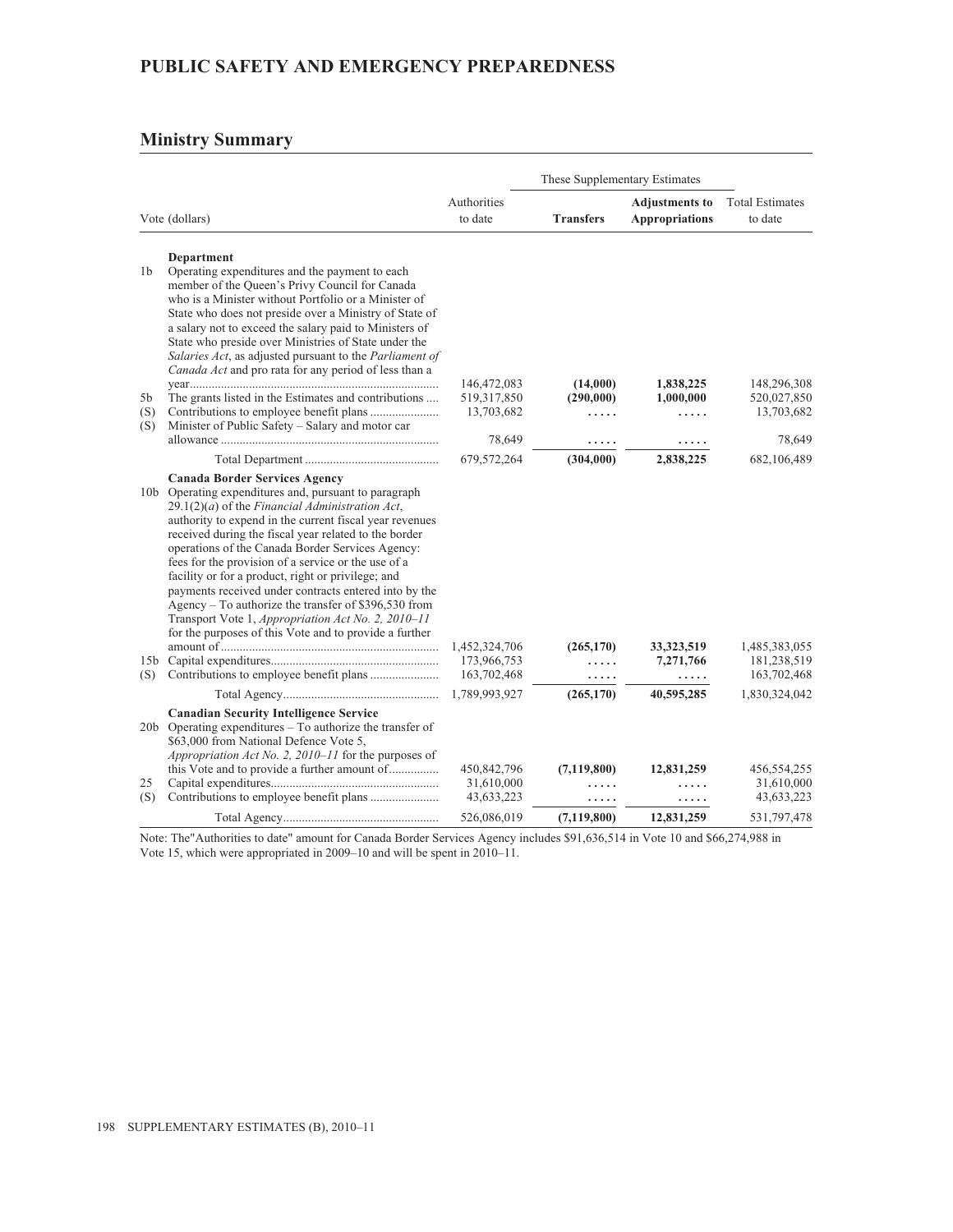# **PUBLIC SAFETY AND EMERGENCY PREPAREDNESS**

# **Ministry Summary**

|            |                                                                                                                                                                                                                                                                                                                                                                                                                                                                                                                                                                                      | These Supplementary Estimates     |                  |                                                |                                   |
|------------|--------------------------------------------------------------------------------------------------------------------------------------------------------------------------------------------------------------------------------------------------------------------------------------------------------------------------------------------------------------------------------------------------------------------------------------------------------------------------------------------------------------------------------------------------------------------------------------|-----------------------------------|------------------|------------------------------------------------|-----------------------------------|
|            | Vote (dollars)                                                                                                                                                                                                                                                                                                                                                                                                                                                                                                                                                                       | Authorities<br>to date            | <b>Transfers</b> | <b>Adjustments to</b><br><b>Appropriations</b> | <b>Total Estimates</b><br>to date |
|            |                                                                                                                                                                                                                                                                                                                                                                                                                                                                                                                                                                                      |                                   |                  |                                                |                                   |
|            | <b>Correctional Service of Canada</b><br>30b Operating expenditures, the grants listed in the<br>Estimates, contributions, and<br>(a) authority to pay into the Inmate Welfare Fund<br>revenue derived during the year from projects<br>operated by inmates and financed by that Fund;<br>$(b)$ authority to operate canteens in federal institutions<br>and to deposit revenue from sales into the Inmate<br>Welfare Fund:<br>$(c)$ payments, in accordance with terms and<br>conditions prescribed by the Governor in Council, to<br>or on behalf of discharged inmates who suffer |                                   |                  |                                                |                                   |
|            | physical disability caused by participation in normal<br>program activity in federal institutions, and to<br>dependants of deceased inmates and ex-inmates<br>whose death resulted from participation in normal<br>program activity in federal institutions; and<br>(d) authority for the Minister of Public Safety and                                                                                                                                                                                                                                                              |                                   |                  |                                                |                                   |
|            | Emergency Preparedness, subject to the approval of<br>the Governor in Council, to enter into an agreement<br>with any province for the confinement in institutions<br>of that province of any persons sentenced or<br>committed to a penitentiary, for compensation for the<br>maintenance of such persons and for payment in<br>respect of the construction and related costs of such                                                                                                                                                                                               |                                   |                  |                                                |                                   |
|            | 35a Capital expenditures, including payments as<br>contributions to<br>$(a)$ aboriginal communities as defined in section 79 of<br>the Corrections and Conditional Release Act in<br>connection with the provision of correctional services<br>pursuant to section 81 of that Act; and<br>$(b)$ non-profit organizations involved in community<br>corrections operations, provinces and municipalities                                                                                                                                                                               | 1,955,697,731                     | (2,400,000)      | 2,024,009                                      | 1,955,321,740                     |
| (S)<br>(S) | towards construction done by those bodies                                                                                                                                                                                                                                                                                                                                                                                                                                                                                                                                            | 337, 310, 720<br>212,841,622<br>. | .                | .                                              | 337,310,720<br>212,841,622        |
|            |                                                                                                                                                                                                                                                                                                                                                                                                                                                                                                                                                                                      | 2,505,850,073                     | (2,400,000)      | 2,024,009                                      | 2,505,474,082                     |
|            | <b>National Parole Board</b><br>40b Program expenditures and, pursuant to paragraph<br>$29.1(2)(a)$ of the Financial Administration Act,<br>authority to expend revenues received in a fiscal year,<br>and to offset expenditures incurred in the fiscal year<br>arising from the provision of services to process<br>pardon applications for persons convicted of offences                                                                                                                                                                                                          |                                   |                  |                                                |                                   |
|            |                                                                                                                                                                                                                                                                                                                                                                                                                                                                                                                                                                                      | 42,913,590                        | .                | 128,360                                        | 43,041,950<br>5,537,277           |
| (S)        |                                                                                                                                                                                                                                                                                                                                                                                                                                                                                                                                                                                      | 5,537,277<br>48,450,867           | .<br>.           | .<br>128,360                                   | 48,579,227                        |
|            | Office of the Correctional Investigator                                                                                                                                                                                                                                                                                                                                                                                                                                                                                                                                              |                                   |                  |                                                |                                   |
|            |                                                                                                                                                                                                                                                                                                                                                                                                                                                                                                                                                                                      | 3,587,934                         | .                | 37,400                                         | 3,625,334                         |
| (S)        |                                                                                                                                                                                                                                                                                                                                                                                                                                                                                                                                                                                      | 420,177<br>4,008,111              | .                | .<br>37,400                                    | 420,177<br>4,045,511              |
|            |                                                                                                                                                                                                                                                                                                                                                                                                                                                                                                                                                                                      |                                   | .                |                                                |                                   |

<u> 1980 - Johann Barbara, martxa alemaniar amerikan basar da a</u>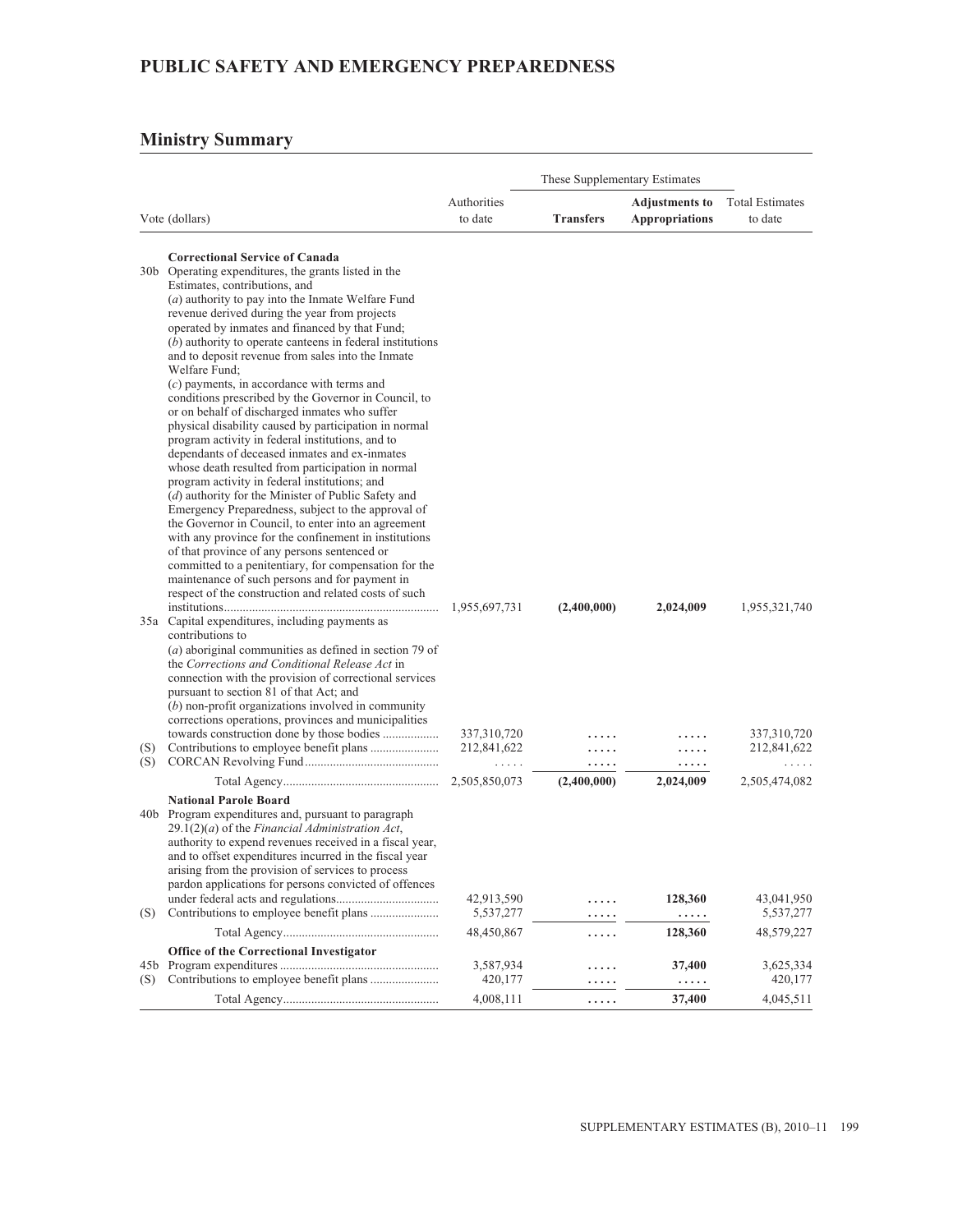# **PUBLIC SAFETY AND EMERGENCY PREPAREDNESS**

# **Ministry Summary**

|                 |                                                                                                                                                                                                                            |                        | These Supplementary Estimates |                                                |                                   |
|-----------------|----------------------------------------------------------------------------------------------------------------------------------------------------------------------------------------------------------------------------|------------------------|-------------------------------|------------------------------------------------|-----------------------------------|
|                 | Vote (dollars)                                                                                                                                                                                                             | Authorities<br>to date | <b>Transfers</b>              | <b>Adjustments to</b><br><b>Appropriations</b> | <b>Total Estimates</b><br>to date |
|                 | <b>Royal Canadian Mounted Police</b>                                                                                                                                                                                       |                        |                               |                                                |                                   |
| 50 <sub>b</sub> | Operating expenditures and authority to expend<br>revenue received during the fiscal year - To authorize<br>the transfer of \$427,500 from Transport Vote 1,<br>Appropriation Act No. 2, 2010–11 for the purposes of       |                        |                               |                                                |                                   |
|                 | 55b Capital expenditures – To authorize the transfer of<br>\$730,000 from National Defence Vote 5,<br>Appropriation Act No. 2, 2010–11 for the purposes of                                                                 | 2,405,001,341          | 421,400                       | 10,017,888                                     | 2,415,440,629                     |
|                 | this Vote and to provide a further amount of<br>60b The grants listed in the Estimates and contributions,<br>provided that the amount listed for any grant may be<br>increased or decreased subject to the approval of the | 305,311,884            | 730,000                       | 10,436,210                                     | 316,478,094                       |
|                 |                                                                                                                                                                                                                            | 102,219,829            |                               | 13,844,744                                     | 116,064,573                       |
| (S)<br>(S)      | Contributions to employee benefit plans<br>Pensions and other employee benefits - Members of                                                                                                                               | 80,206,045             |                               |                                                | 80,206,045                        |
| (S)             | Pensions under the Royal Canadian Mounted Police                                                                                                                                                                           | 341,931,033            |                               |                                                | 341,931,033                       |
|                 | Pension Continuation Act (R.S.C., 1970, c. R-10)                                                                                                                                                                           | 19,000,000             | .                             |                                                | 19,000,000                        |
|                 |                                                                                                                                                                                                                            | 3,253,670,132          | 1,151,400                     | 34,298,842                                     | 3,289,120,374                     |
|                 | <b>Royal Canadian Mounted Police External Review</b><br>Committee                                                                                                                                                          |                        |                               |                                                |                                   |
|                 |                                                                                                                                                                                                                            | 2,121,826              |                               |                                                | 2,121,826                         |
| (S)             |                                                                                                                                                                                                                            | 216,884                |                               |                                                | 216,884                           |
|                 |                                                                                                                                                                                                                            | 2,338,710              |                               |                                                | 2,338,710                         |
|                 | <b>Royal Canadian Mounted Police Public</b><br><b>Complaints Commission</b>                                                                                                                                                |                        |                               |                                                |                                   |
| 70a             |                                                                                                                                                                                                                            | 7,723,363              |                               |                                                | 7,723,363                         |
| (S)             |                                                                                                                                                                                                                            | 557,740                |                               |                                                | 557,740                           |
|                 |                                                                                                                                                                                                                            | 8,281,103              | .                             | .                                              | 8,281,103                         |
|                 |                                                                                                                                                                                                                            | 8,818,251,206          | (8,937,570)                   | 92,753,380                                     | 8,902,067,016                     |

<u> 1989 - Johann Barbara, martxa alemaniar a</u>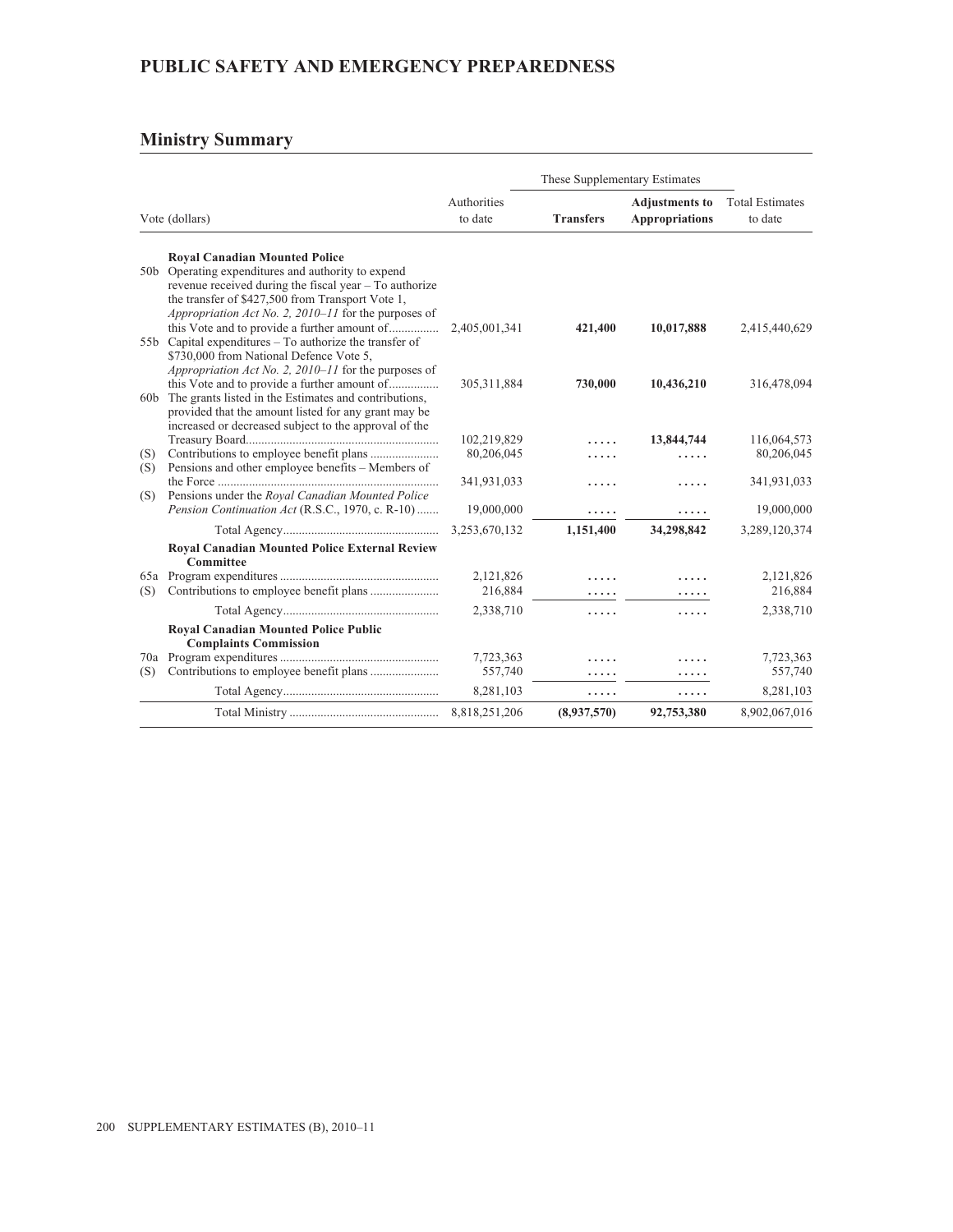# **PUBLIC SAFETY AND EMERGENCY PREPAREDNESS Department**

#### **Explanation of Requirements (thousands of dollars)**

Public Safety and Emergency Preparedness requests funds for the following items:

| <b>Voted Appropriations</b>                                                                                                                                                                                                                          | Vote 1 | Vote 5 | <b>Total</b> |
|------------------------------------------------------------------------------------------------------------------------------------------------------------------------------------------------------------------------------------------------------|--------|--------|--------------|
| Funding for contribution agreements with the provinces of Ontario and Quebec to                                                                                                                                                                      |        | 6,900  | 6,900        |
| Funding for the implementation of Canada's Cyber Security Strategy to protect                                                                                                                                                                        | 2,880  | .      | 2,880        |
| Funding to manage immigration cases involving classified information under<br>Division 9 of the <i>Immigration and Refugee Protection Act</i> ( <i>horizontal item</i> )<br>Funding to support victim services and violence prevention in Aboriginal | 586    | .      | 586          |
| communities and to increase national support for missing persons investigations                                                                                                                                                                      | 154    | 320    | 474          |
| Funding to improve services to victims of crime, to strengthen supervision of<br>offenders in the community and to reduce risks posed by offenders with mental                                                                                       | 340    | .      | 340          |
| Gross Voted Appropriations                                                                                                                                                                                                                           | 3,960  | 7,220  | 11,180       |
| <b>Funds Available</b>                                                                                                                                                                                                                               |        |        |              |
|                                                                                                                                                                                                                                                      | 2,121  | 6,220  | 8,341        |
| <b>Total Voted Appropriations</b>                                                                                                                                                                                                                    | 1,839  | 1,000  | 2,839        |
| <b>Transfers</b>                                                                                                                                                                                                                                     |        |        |              |
| Transfer to Office of the Co-ordinator, Status of Women – To fund gender-based<br>Transfer to Foreign Affairs and International Trade – For a joint contribution to the<br>Inter-American Drug Abuse Control Commission (CICAD) and to provide       | (4)    |        | (4)          |
| training to hemispheric law enforcement organizations on specialized                                                                                                                                                                                 |        | (100)  | (100)        |
| Transfer to Parks Canada Agency – For the building and unveiling of a memorial in                                                                                                                                                                    | (10)   | (190)  | (200)        |
| <b>Total Transfers</b>                                                                                                                                                                                                                               | (14)   | (290)  | (304)        |
| <b>These Supplementary Estimates</b>                                                                                                                                                                                                                 | 1,825  | 710    | 2,535        |

#### **Explanation of Funds Available (dollars)**

Vote 1: \$2,121,494 in total authorities is available within the Vote due to savings identified as part of the government's ongoing strategic review of departmental spending (\$1,093,480); savings identified as part of the cost containment measures to reduce the rate of growth in operating expenditures announced in Budget 2010 (\$639,926); and savings identified as part of the reduction in the budget for the Office of the Minister (\$388,088).

**Vote 5**: \$6,220,000 in total authorities is available within the Vote due to savings identified as part of the government's ongoing strategic review of departmental spending.

| <b>Transfer Payments (dollars)</b>   | Voted                | <b>Statutory</b> |
|--------------------------------------|----------------------|------------------|
| <b>Contributions</b>                 |                      |                  |
|                                      | 6,900,000<br>320,000 | .<br>.           |
| <b>Total Gross Transfer Payments</b> | 7,220,000            | .                |
|                                      | 6.220,000<br>290,000 | .<br>.           |
| <b>Net Transfer Payments</b>         | 710.000              | .                |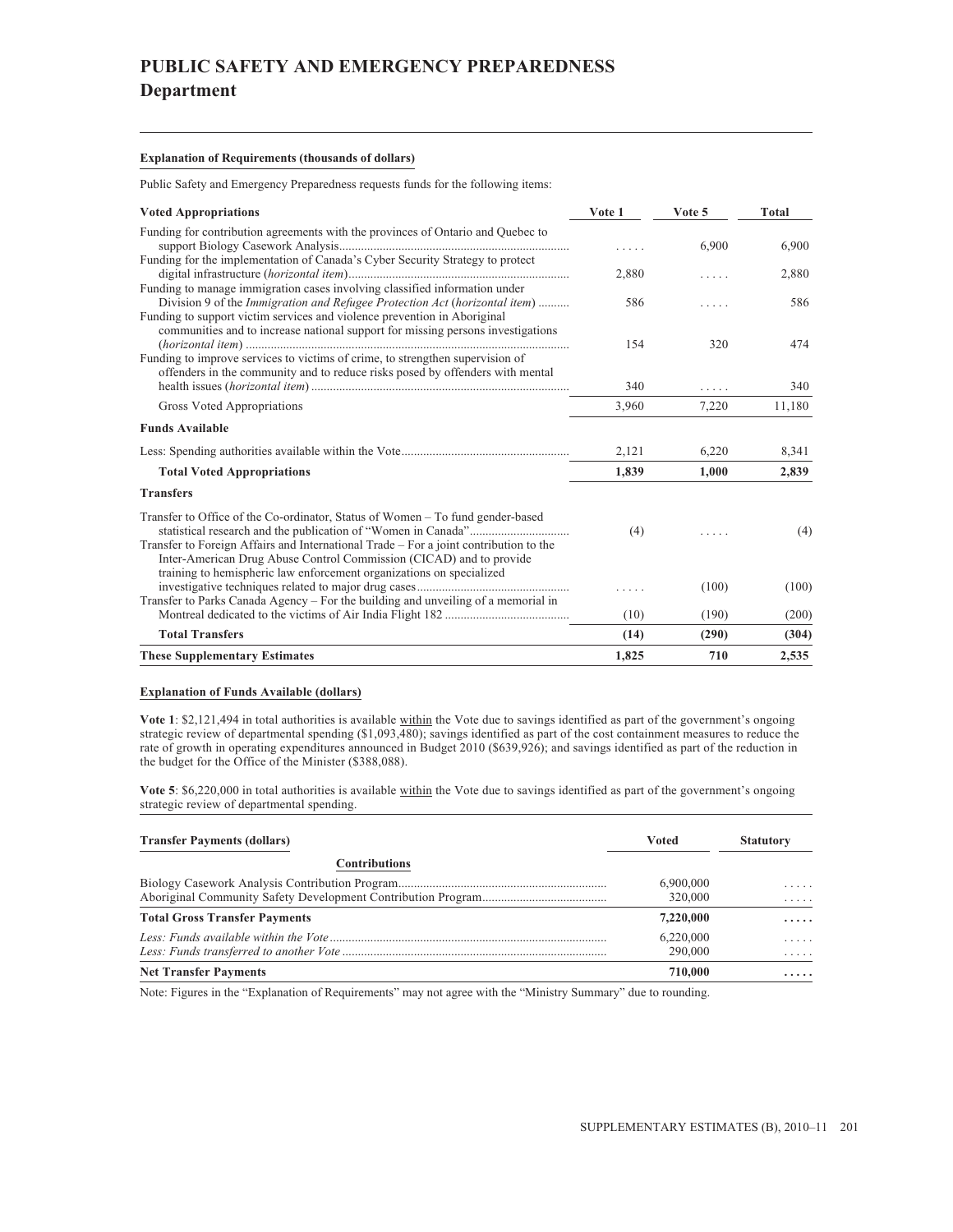# **PUBLIC SAFETY AND EMERGENCY PREPAREDNESS Canada Border Services Agency**

#### **Explanation of Requirements (thousands of dollars)**

Canada Border Services Agency requests funds for the following items:

| <b>Voted Appropriations</b>                                                                                                                                              | Vote 10 | Vote 15 | Total  |
|--------------------------------------------------------------------------------------------------------------------------------------------------------------------------|---------|---------|--------|
| Funding to ensure continued efficient and secure border services                                                                                                         | 30,677  | 32,900  | 63,577 |
| Funding for the the implementation of the Accounts Receivable Ledger project                                                                                             | 2,248   | 7,006   | 9,254  |
| Funding to support the reform of Canada's refugee determination system (Balanced                                                                                         |         |         |        |
|                                                                                                                                                                          | 7,874   | 559     | 8,433  |
| Funding to manage immigration cases involving classified information under                                                                                               |         | 35      |        |
| Division 9 of the <i>Immigration and Refugee Protection Act</i> ( <i>horizontal item</i> )<br>Funding to strengthen Canadian air cargo security <i>(horizontal item)</i> | 4.196   |         | 4,231  |
| Funding to combat production, distribution, and public demand for contraband                                                                                             | 2,508   | .       | 2,508  |
|                                                                                                                                                                          | 1,040   | 520     | 1,560  |
| Gross Voted Appropriations                                                                                                                                               | 48,543  | 41,020  | 89,563 |
| <b>Funds Available</b>                                                                                                                                                   |         |         |        |
|                                                                                                                                                                          | 15,220  | 33,748  | 48,968 |
| <b>Total Voted Appropriations</b>                                                                                                                                        | 33,323  | 7,272   | 40,595 |
| <b>Transfers</b>                                                                                                                                                         |         |         |        |
| Transfer from Transport – To develop process models for the Commercial Marine                                                                                            |         |         |        |
|                                                                                                                                                                          | 199     | .       | 199    |
| Transfer from Transport – To improve the security, processing, and policy framework                                                                                      |         |         |        |
|                                                                                                                                                                          | 197     | .       | 197    |
| Transfer to Foreign Affairs and International Trade - To provide support to                                                                                              |         |         |        |
|                                                                                                                                                                          | (262)   | .       | (262)  |
| Transfer to Citizenship and Immigration – To support the integration of case                                                                                             |         |         |        |
| processing through information technology (Global Case Management System)                                                                                                | (400)   | .       | (400)  |
| <b>Total Transfers</b>                                                                                                                                                   | (266)   |         | (266)  |
| <b>These Supplementary Estimates</b>                                                                                                                                     | 33,057  | 7,272   | 40,329 |

#### **Explanation of Funds Available (dollars)**

**Vote 10**: \$15,219,432 in total authorities is available within the Vote due to savings identified as part of the cost containment measures to reduce the rate of growth in operating expenditures announced in Budget 2010 (\$8,947,432); and savings identified as part of the government's ongoing strategic review of departmental spending (\$6,272,000).

**Vote 15**: \$33,748,436 in total authorities is available within the Vote due to the reprofiling of funds for the arming of border guards.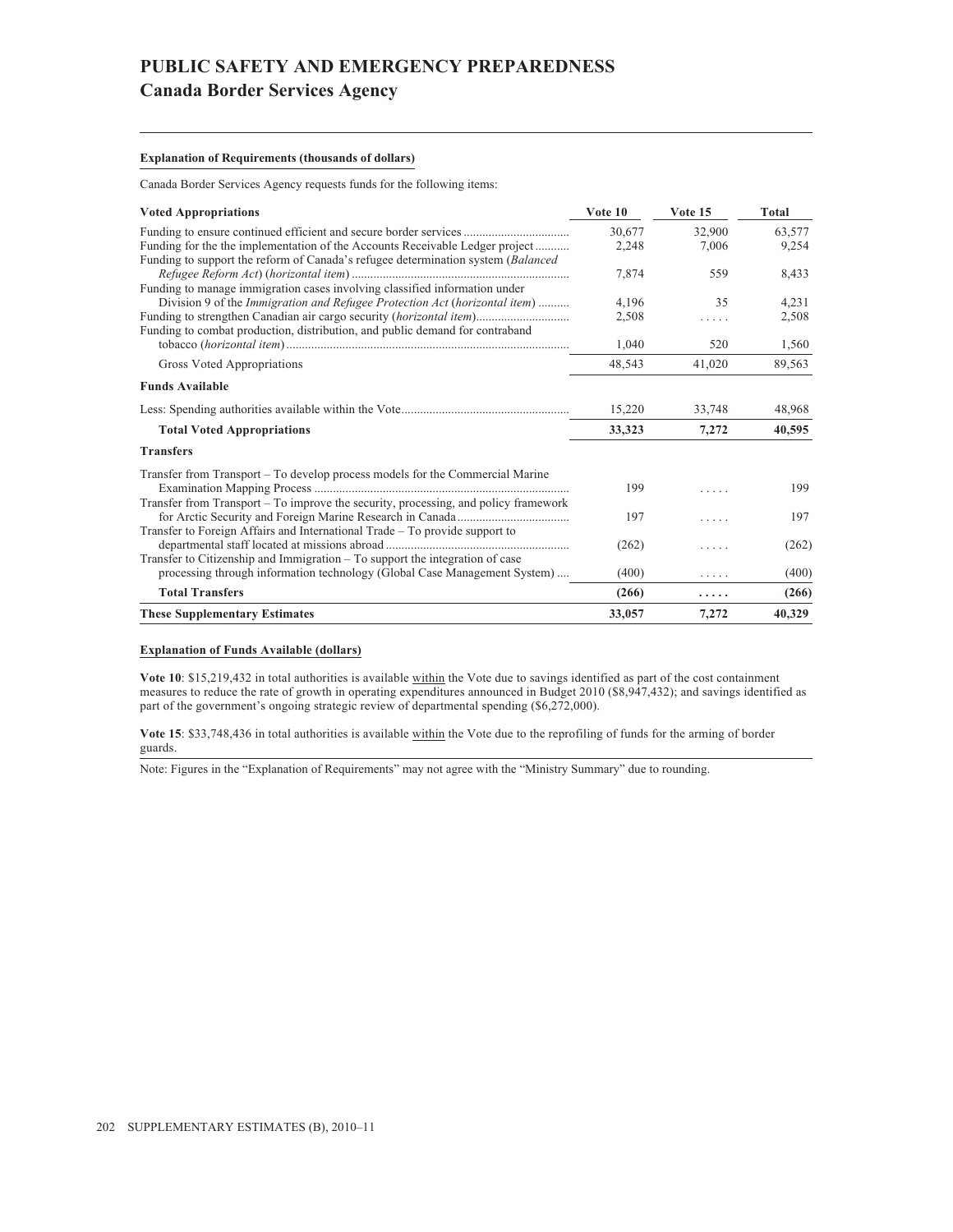# **PUBLIC SAFETY AND EMERGENCY PREPAREDNESS**

# **Canadian Security Intelligence Service**

#### **Explanation of Requirements (thousands of dollars)**

Canadian Security Intelligence Service requests funds for the following items:

| <b>Voted Appropriations</b>                                                                                            | Vote 20 |
|------------------------------------------------------------------------------------------------------------------------|---------|
|                                                                                                                        | 10,215  |
| Funding to manage immigration cases involving classified information under Division 9 of the Immigration and           | 5,072   |
| Recovery of the costs related to security screening of employees at nuclear power plants and provincial government     | 1,474   |
| Funding to support the reform of Canada's refugee determination system (Balanced Refugee Reform Act) (horizontal       | 937     |
| Funding for the implementation of Canada's Cyber Security Strategy to protect digital infrastructure (horizontal item) | 421     |
| Gross Voted Appropriations                                                                                             | 18,119  |
| <b>Funds Available</b>                                                                                                 |         |
|                                                                                                                        | 5,288   |
| <b>Total Voted Appropriations</b>                                                                                      | 12,831  |
| <b>Transfers</b>                                                                                                       |         |
| Transfer from National Defence – For public security initiatives related to the Chemical, Biological, Radiological and | 63      |
| Transfer to Foreign Affairs and International Trade – To provide support to departmental staff located at missions     | (7,183) |
| <b>Total Transfers</b>                                                                                                 | (7,120) |
|                                                                                                                        |         |
| <b>These Supplementary Estimates</b>                                                                                   | 5,711   |

#### **Explanation of Funds Available (dollars)**

**Vote 20**: \$5,288,076 in total authorities is available within the Vote due to savings identified as part of the cost containment measures to reduce the rate of growth in operating expenditures announced in Budget 2010.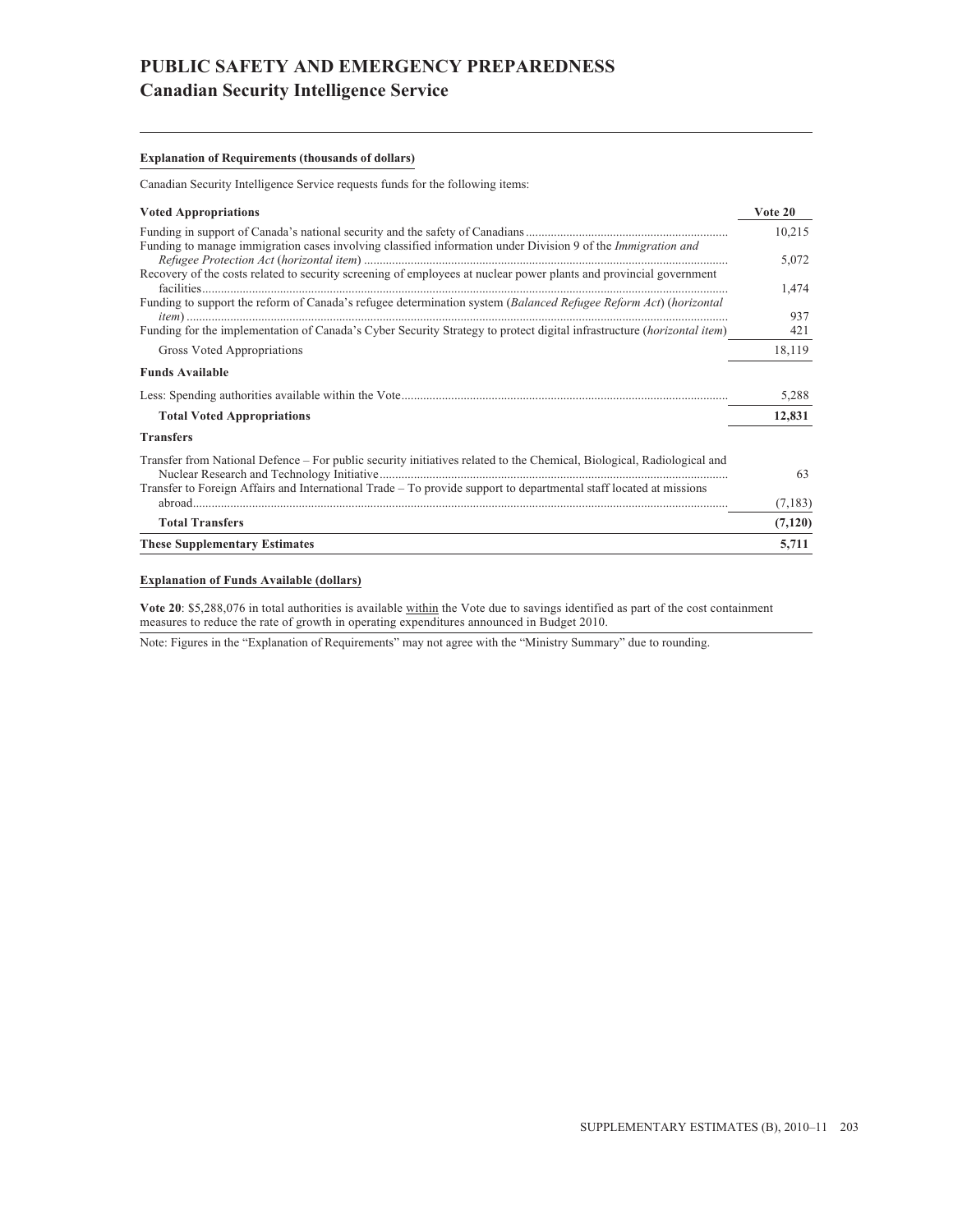# **PUBLIC SAFETY AND EMERGENCY PREPAREDNESS Correctional Service of Canada**

#### **Explanation of Requirements (thousands of dollars)**

Correctional Service of Canada requests funds for the following items:

| <b>Voted Appropriations</b>                                                                                      | Vote 30 |
|------------------------------------------------------------------------------------------------------------------|---------|
| Funding to improve services to victims of crime, to strengthen supervision of offenders in the community and to  | 6.886   |
| <b>Funds Available</b>                                                                                           |         |
|                                                                                                                  | 4,862   |
| <b>Total Voted Appropriations</b>                                                                                | 2.024   |
| <b>Transfers</b>                                                                                                 |         |
| Transfer to Public Works and Government Services $(1,400)$ and Natural Resources $(1,000)$ – For the assessment, | (2,400) |
| <b>Total Transfers</b>                                                                                           | (2,400) |
| <b>These Supplementary Estimates</b>                                                                             | (376)   |

#### **Explanation of Funds Available (dollars)**

**Vote 30**: \$4,862,493 in total authorities is available within the Vote due to savings identified as part of the cost containment measures to reduce the rate of growth in operating expenditures announced in Budget 2010.

Note: Figures in the "Explanation of Requirements" may not agree with the "Ministry Summary" due to rounding.

### **National Parole Board**

#### **Explanation of Requirements (thousands of dollars)**

National Parole Board requests funds for the following items:

| <b>Voted Appropriations</b>                                                                                     | Vote 40 |
|-----------------------------------------------------------------------------------------------------------------|---------|
| Funding to improve services to victims of crime, to strengthen supervision of offenders in the community and to | 507     |
| <b>Funds Available</b>                                                                                          |         |
|                                                                                                                 | 379     |
| <b>These Supplementary Estimates</b>                                                                            | 128     |

#### **Explanation of Funds Available (dollars)**

**Vote 40**: \$378,740 in total authorities is available within the Vote due to savings identified as part of the cost containment measures to reduce the rate of growth in operating expenditures announced in Budget 2010.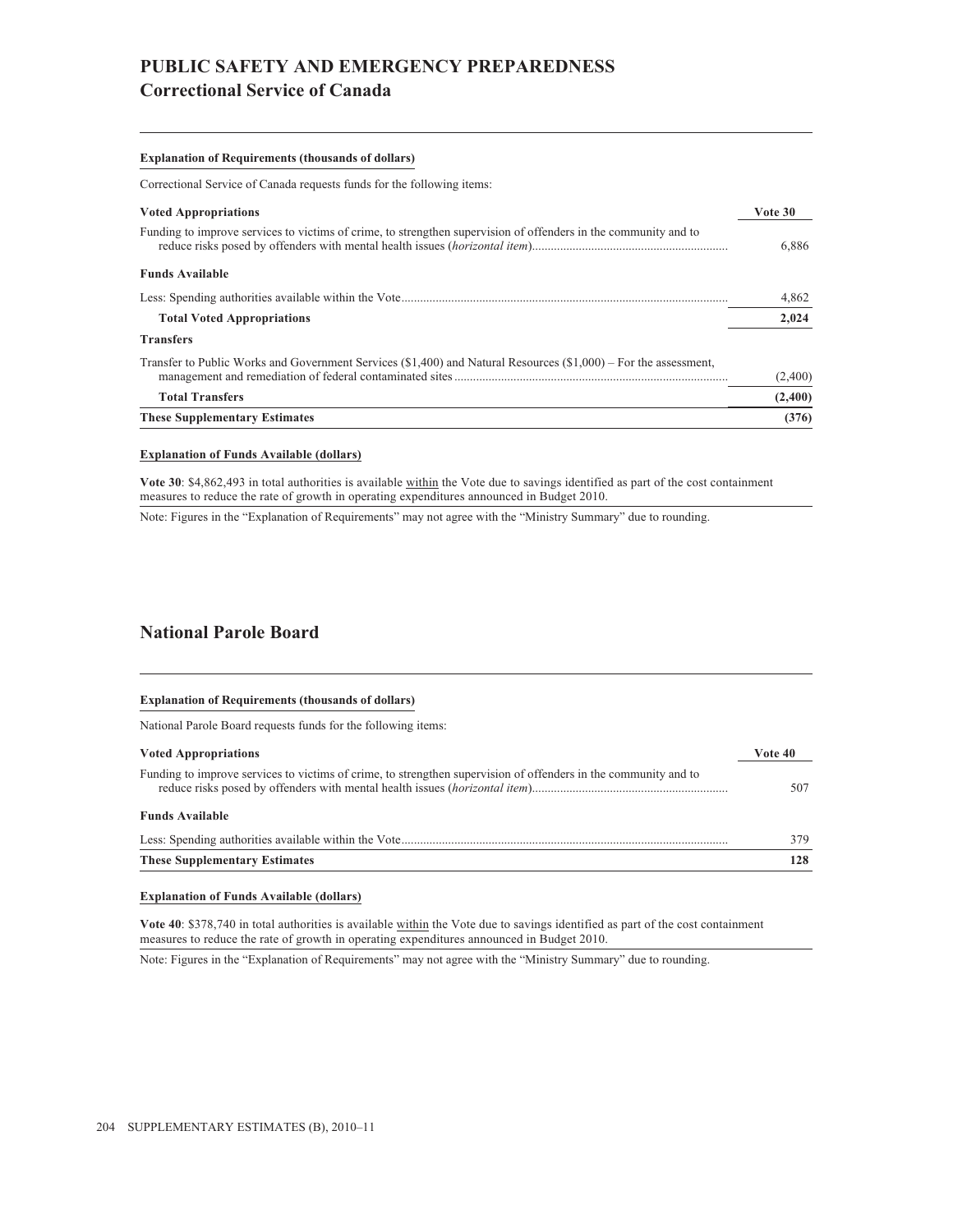# **PUBLIC SAFETY AND EMERGENCY PREPAREDNESS Office of the Correctional Investigator**

#### **Explanation of Requirements (thousands of dollars)**

Office of the Correctional Investigator requests funds for the following items:

| <b>Voted Appropriations</b>                                                                                     | Vote 45 |
|-----------------------------------------------------------------------------------------------------------------|---------|
| Funding to improve services to victims of crime, to strengthen supervision of offenders in the community and to | 60      |
| <b>Funds Available</b>                                                                                          |         |
|                                                                                                                 | 23      |
| <b>These Supplementary Estimates</b>                                                                            | 37      |

#### **Explanation of Funds Available (dollars)**

Vote 45: \$22,750 in total authorities is available within the Vote due to savings identified as part of the cost containment measures to reduce the rate of growth in operating expenditures announced in Budget 2010.

Note: Figures in the "Explanation of Requirements" may not agree with the "Ministry Summary" due to rounding.

### **Royal Canadian Mounted Police**

#### **Explanation of Requirements (thousands of dollars)**

Royal Canadian Mounted Police requests funds for the following items:

| <b>Voted Appropriations</b>                                         | Vote 50 | Vote 55 | Vote 60 | Total  |
|---------------------------------------------------------------------|---------|---------|---------|--------|
| Funding to compensate members of the Royal Canadian Mounted         |         |         | 13,845  | 13,845 |
| Funding for multi-year real property projects, the acquisition or   |         |         |         |        |
| replacement of air, land and marine assets, and information         |         | 7,020   |         | 7,020  |
| Funding for international police peacekeeping and peace operations  |         |         |         |        |
| in countries experiencing or threatened by conflict and in failed   |         |         |         |        |
|                                                                     | 4,963   | .       | .       | 4,963  |
| Funding for the Great Lakes/St Lawrence Seaway Marine Security      |         |         |         |        |
|                                                                     | .       | 2,769   | .       | 2,769  |
| Funding to combat production, distribution, and public demand for   |         |         |         |        |
|                                                                     | 2,333   | 57      | .       | 2,390  |
| Funding to enhance pre-employment screening for the aviation and    |         |         |         |        |
| maritime transportation industries (Transportation Security         |         |         |         |        |
| Funding to support victim services and violence prevention in       | 2,229   |         |         | 2,229  |
| Aboriginal communities and to increase national support for         |         |         |         |        |
|                                                                     | 1,885   |         |         | 1,885  |
| Funding for the implementation of Canada's Cyber Security Strategy  |         |         |         |        |
| to protect digital infrastructure (horizontal item)                 | 1,232   | 113     |         | 1,345  |
| Funding for Canada's War Crimes Program to investigate suspected    |         |         | .       |        |
| war criminals and deny safe haven in Canada (horizontal item)       | 620     | .       |         | 620    |
| Reinvestment of revenues from the sale or transfer of real property | .       | 477     | .       | 477    |
| Funding for criminal record checks related to applications for      |         |         |         |        |
|                                                                     | 379     | .       | .       | 379    |
| Gross Voted Appropriations                                          | 13,641  | 10,436  | 13,845  | 37,922 |
| <b>Funds Available</b>                                              |         |         |         |        |
|                                                                     | 3,623   | .       | .       | 3,623  |
| <b>Total Voted Appropriations</b>                                   | 10,018  | 10,436  | 13,845  | 34,299 |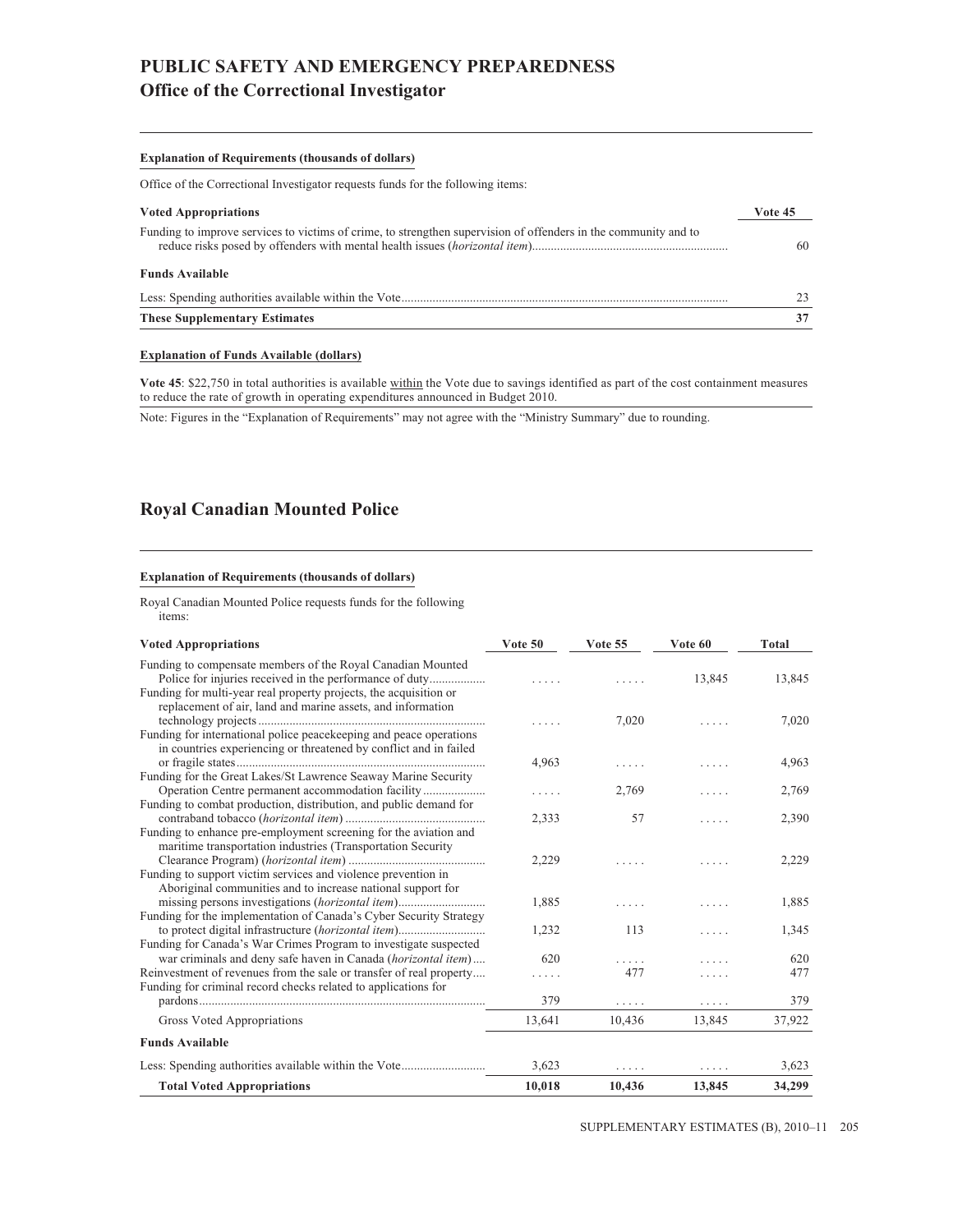# **PUBLIC SAFETY AND EMERGENCY PREPAREDNESS Royal Canadian Mounted Police**

#### **Explanation of Requirements (thousands of dollars)**

| <b>Transfers</b>                                                  | Vote 50 | Vote 55 | Vote 60 | Total  |
|-------------------------------------------------------------------|---------|---------|---------|--------|
| Transfer from National Defence – For public security initiatives  |         |         |         |        |
| related to the Chemical, Biological, Radiological and Nuclear     |         |         |         |        |
|                                                                   |         | 730     | .       | 730.   |
| Transfer from Transport – For the Operational Tool Kit project to |         |         |         |        |
| facilitate the quick allocation of resources in the event of a    |         |         |         |        |
|                                                                   | 228     |         |         | 228    |
| Transfer from Transport – To enhance waterfront surveillance      |         |         |         |        |
| capabilities and coordinate access to the monitoring facility for |         |         |         |        |
| the Prince Rupert Coordinated Port Surveillance Platform          | 200     |         | .       | 200    |
| Transfer to Foreign Affairs and International Trade – To provide  |         |         |         |        |
| support to departmental staff located at missions abroad          | (6)     | .       | .       | (6)    |
| <b>Total Transfers</b>                                            | 422     | 730     | .       | 1,152  |
| <b>These Supplementary Estimates</b>                              | 10.440  | 11.166  | 13,845  | 35,451 |

#### **Explanation of Funds Available (dollars)**

**Vote 50**: \$3,623,242 in total authorities is available within the Vote due to savings identified as part of the cost containment measures to reduce the rate of growth in operating expenditures announced in Budget 2010.

| <b>Transfer Payments (dollars)</b>                                                  | Voted      | <b>Statutory</b> |
|-------------------------------------------------------------------------------------|------------|------------------|
| <b>Grants</b>                                                                       |            |                  |
| To compensate members of the Royal Canadian Mounted Police for injuries received in |            |                  |
|                                                                                     | 13,844,744 | .                |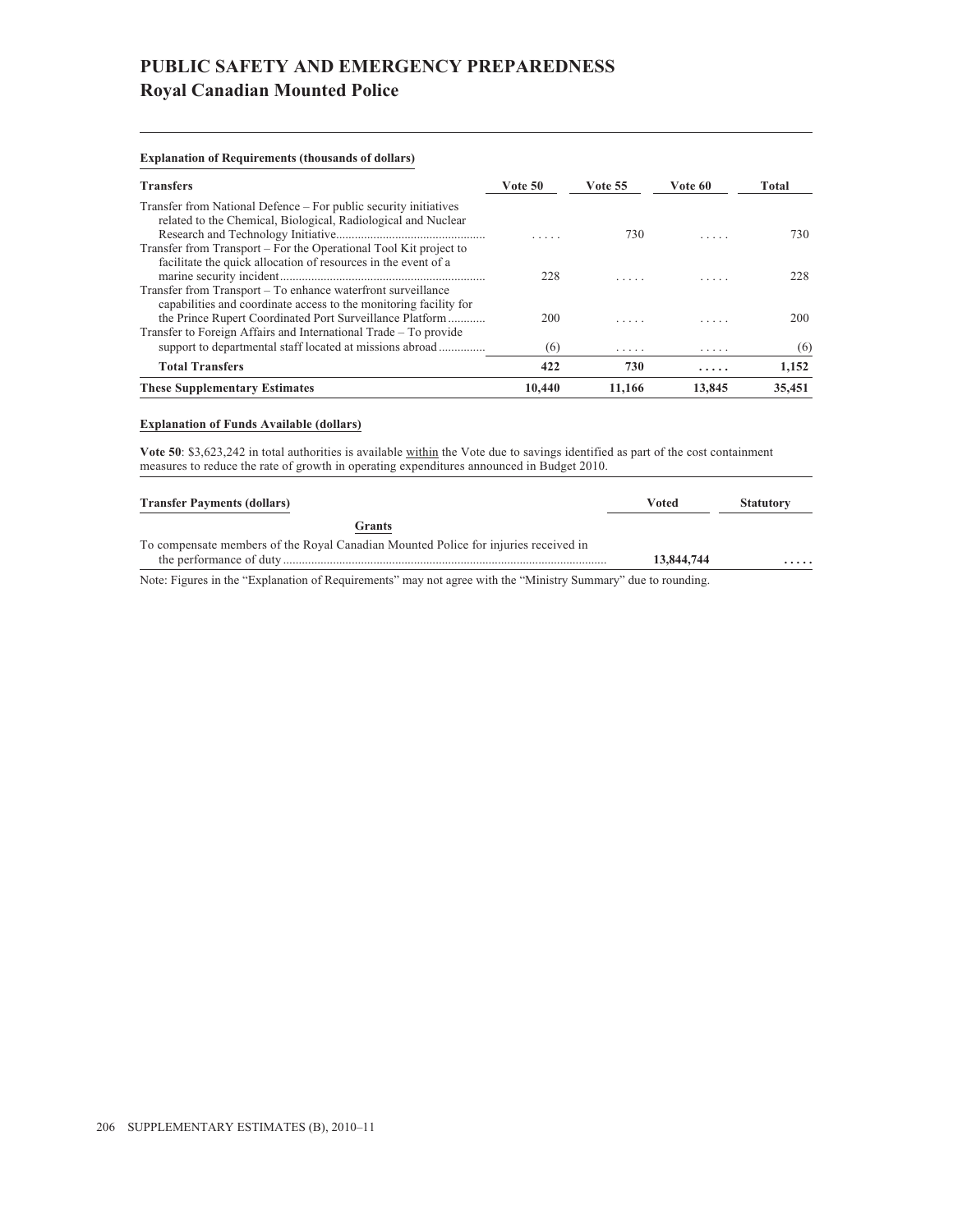# **PUBLIC WORKS AND GOVERNMENT SERVICES**

# **Ministry Summary**

|                   |                                                                                                                                                                                                                                                                                                                                                                                                                                                                                                                                                                                                                                                                                                                                                                                                                                                                                                                                                                                                                                                              |                                   | These Supplementary Estimates |                                                |                                   |
|-------------------|--------------------------------------------------------------------------------------------------------------------------------------------------------------------------------------------------------------------------------------------------------------------------------------------------------------------------------------------------------------------------------------------------------------------------------------------------------------------------------------------------------------------------------------------------------------------------------------------------------------------------------------------------------------------------------------------------------------------------------------------------------------------------------------------------------------------------------------------------------------------------------------------------------------------------------------------------------------------------------------------------------------------------------------------------------------|-----------------------------------|-------------------------------|------------------------------------------------|-----------------------------------|
|                   | Vote (dollars)                                                                                                                                                                                                                                                                                                                                                                                                                                                                                                                                                                                                                                                                                                                                                                                                                                                                                                                                                                                                                                               | Authorities<br>to date            | <b>Transfers</b>              | <b>Adjustments to</b><br><b>Appropriations</b> | <b>Total Estimates</b><br>to date |
| 1b                | Operating, contributions and expenditures for the<br>provision of accommodation, common and central<br>services including recoverable expenditures on behalf<br>of the Canada Pension Plan, the Employment<br>Insurance Act and the Seized Property Management<br>Act; authority to spend revenues received during the<br>fiscal year arising from accommodation and central<br>and common services in respect of these services and<br>the payment to each member of the Queen's Privy<br>Council for Canada who is a Minister without<br>Portfolio or a Minister of State who does not preside<br>over a Ministry of State of a salary not to exceed the<br>salary paid to Ministers of State who preside over<br>Ministries of State under the Salaries Act, as adjusted<br>pursuant to the Parliament of Canada Act and pro rata<br>for any period of less than a year $-$ To authorize the<br>transfer of \$14,098,672 from Canada Revenue<br>Agency Vote 1, and \$11,000,000 from Transport<br>Vote 1, <i>Appropriation Act No. 2, 2010–11</i> for the |                                   |                               |                                                |                                   |
| 5b                | purposes of this Vote and to provide a further amount<br>Capital expenditures including expenditures on works<br>other than federal property and authority to reimburse<br>tenants of federal property for improvements<br>authorized by the Minister of Public Works and<br>Government Services – To authorize the transfer of<br>\$51,847,100 from Public Works and Government<br>Services Vote 1, and \$1,400,000 from Public Safety<br>and Emergency Preparedness Vote 30, Appropriation<br>Act No. 2, 2010–11 for the purposes of this Vote and                                                                                                                                                                                                                                                                                                                                                                                                                                                                                                         | 2,394,750,072                     | (26,816,828)                  | 123,369,630                                    | 2,491,302,874                     |
| 7a                | Government Telecommunications and Informatics<br>Common Services Revolving Fund - In accordance<br>with Section 12 of the Revolving Funds Act<br>(R.S.C., 1985, c. R-8), to amend subsection 5.2(3) of<br>the Act, by increasing from \$20,000,000 to<br>\$40,000,000, the amount by which the aggregate of<br>expenditures made for the purpose of the fund may<br>exceed the revenues, effective April 1, 2010                                                                                                                                                                                                                                                                                                                                                                                                                                                                                                                                                                                                                                             | 469,750,707<br>1                  | 53,247,100                    | 3,432,287                                      | 526,430,094                       |
| (S)<br>(S)        | Minister of Public Works and Government Services -                                                                                                                                                                                                                                                                                                                                                                                                                                                                                                                                                                                                                                                                                                                                                                                                                                                                                                                                                                                                           | 87,196,363                        |                               |                                                | 87,196,363                        |
| (S)<br>(S)<br>(S) | Payment in lieu of taxes to municipalities and other                                                                                                                                                                                                                                                                                                                                                                                                                                                                                                                                                                                                                                                                                                                                                                                                                                                                                                                                                                                                         | 78,649<br>10,000,000<br>3,870,000 | .<br>.                        | .<br>.                                         | 78,649<br>10,000,000<br>3,870,000 |
|                   |                                                                                                                                                                                                                                                                                                                                                                                                                                                                                                                                                                                                                                                                                                                                                                                                                                                                                                                                                                                                                                                              | .                                 |                               |                                                | .                                 |
| (S)<br>(S)        | Consulting and Audit Canada Revolving Fund                                                                                                                                                                                                                                                                                                                                                                                                                                                                                                                                                                                                                                                                                                                                                                                                                                                                                                                                                                                                                   | .<br>(221, 825)                   |                               |                                                | .<br>(221, 825)                   |
| (S)<br>(S)        | Telecommunications and Informatics Common<br>Real Property Disposition Revolving Fund                                                                                                                                                                                                                                                                                                                                                                                                                                                                                                                                                                                                                                                                                                                                                                                                                                                                                                                                                                        | (742, 540)<br>(9,024,000)         | .<br>.                        | .<br>.                                         | (742, 540)<br>(9,024,000)         |
|                   |                                                                                                                                                                                                                                                                                                                                                                                                                                                                                                                                                                                                                                                                                                                                                                                                                                                                                                                                                                                                                                                              | 2,955,657,427                     | 26,430,272                    | 126,801,917                                    | 3,108,889,616                     |

<u> 1989 - Johann Barbara, martxa alemaniar a</u>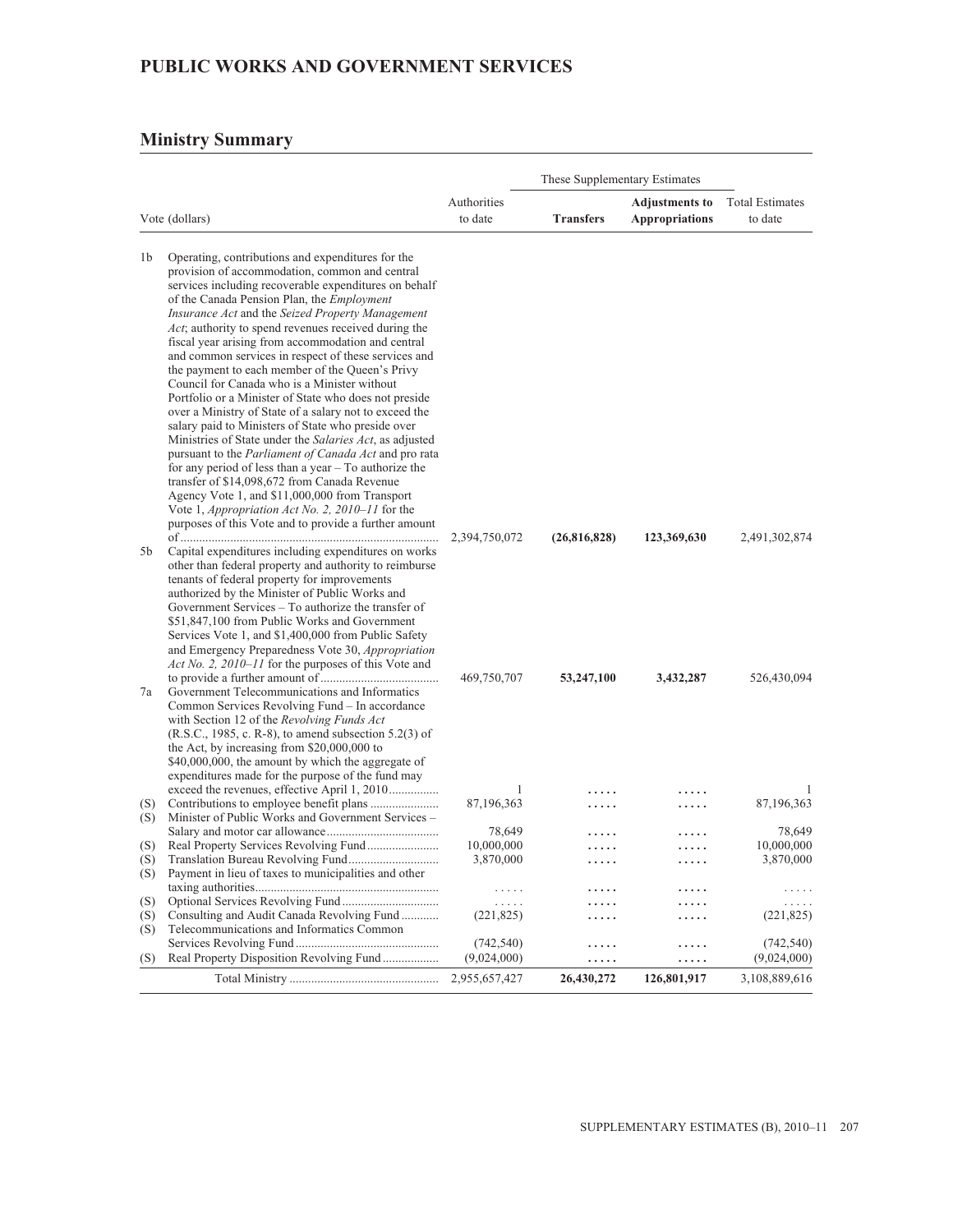### **PUBLIC WORKS AND GOVERNMENT SERVICES**

#### **Explanation of Requirements (thousands of dollars)**

Public Works and Government Services requests funds for the following items:

| <b>Voted Appropriations</b>                                                                                                                                       | Vote 1    | Vote 5 | <b>Total</b> |
|-------------------------------------------------------------------------------------------------------------------------------------------------------------------|-----------|--------|--------------|
| Funding for increases in non-discretionary expenses (fit-up, maintenance and<br>temporary accommodation) associated with Crown-owned buildings and leased         |           |        |              |
| Funding for the estimated cost of additional office accommodation provided to                                                                                     | 88,035    | .      | 88,035       |
| Funding to support the safeguarding of contract-related classified information and                                                                                | 14,444    | .      | 14,444       |
|                                                                                                                                                                   | 13,280    | .      | 13,280       |
| Funding to support an increase in demand for translation and interpretation services                                                                              | 5,604     | .      | 5,604        |
| Funding to support urgent repairs and upgrades to data centre building systems and to                                                                             |           |        |              |
|                                                                                                                                                                   | .         | 5,103  | 5,103        |
| Funding to assist Canadian small and medium-sized enterprises with introducing                                                                                    |           |        |              |
|                                                                                                                                                                   | 3,840     | .      | 3,840        |
| Funding for preliminary work associated with the reconstruction of the Grande-Allée                                                                               |           |        |              |
|                                                                                                                                                                   | 3,650     | .      | 3,650        |
| Funding to replace the existing East Tunnel linking Parliament Hill to the Cliff Street                                                                           |           |        |              |
|                                                                                                                                                                   | .         | 754    | 754          |
| Funding for the implementation of Canada's Cyber Security Strategy to protect                                                                                     | 642       |        | 642          |
|                                                                                                                                                                   |           | .      |              |
| Gross Voted Appropriations                                                                                                                                        | 129,495   | 5,857  | 135,352      |
| <b>Funds Available</b>                                                                                                                                            |           |        |              |
|                                                                                                                                                                   | 6,125     | 2,425  | 8,550        |
| <b>Total Voted Appropriations</b>                                                                                                                                 | 123,370   | 3,432  | 126,802      |
| <b>Transfers</b>                                                                                                                                                  |           |        |              |
| Transfer from Canada Revenue Agency – For accommodation and real property                                                                                         |           |        |              |
|                                                                                                                                                                   | 14,099    | .      | 14,099       |
| Transfer from Transport (\$11,000) and Correctional Service of Canada (\$1,400) – For<br>the assessment, management and remediation of federal contaminated sites | 11,000    | 1,400  | 12,400       |
| Internal reallocation of resources – For infrastructure projects related to the                                                                                   |           |        |              |
|                                                                                                                                                                   | (51, 847) | 51,847 |              |
| Transfer to Foreign Affairs and International Trade - To provide support to                                                                                       |           |        |              |
|                                                                                                                                                                   | (68)      | .      | (68)         |
| <b>Total Transfers</b>                                                                                                                                            | (26, 816) | 53,247 | 26,431       |
| <b>These Supplementary Estimates</b>                                                                                                                              | 96,554    | 56,679 | 153,233      |
|                                                                                                                                                                   |           |        |              |

#### **Explanation of Funds Available (dollars)**

**Vote 1**: \$6,125,199 in total authorities is available within the Vote due to savings identified as part of the cost containment measures to reduce the rate of growth in operating expenditures announced in Budget 2010 (\$5,335,366); savings identified as part of the reduction in the budget for the Office of the Minister (\$536,455); and reduced operating requirements for real property services (\$253,378).

**Vote 5**: \$2,424,800 in total authorities is available within the Vote due to the repayment of funding for the fit-up of the Agriculture and Agri-Food headquarters complex.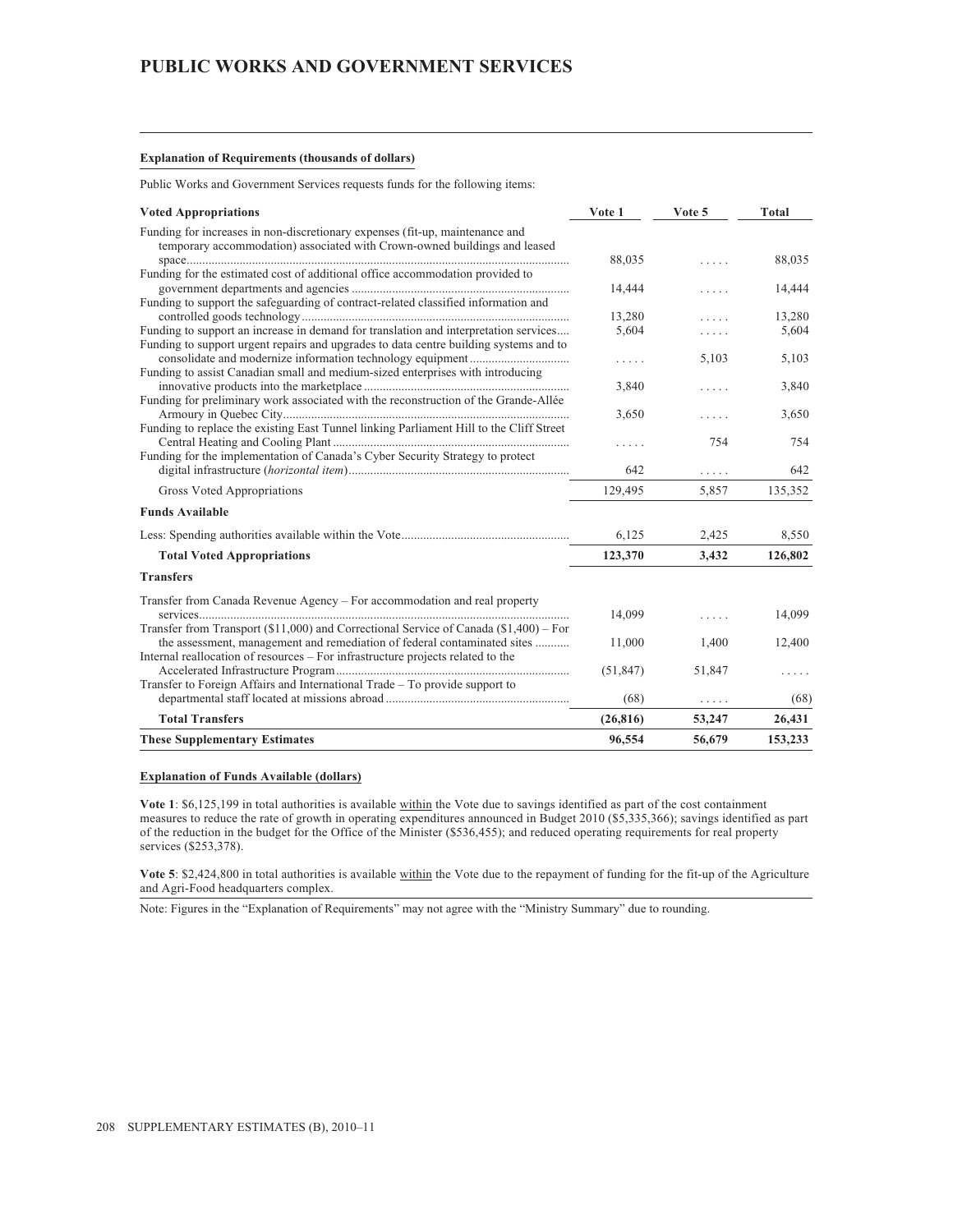|                 |                                                                                                               |               |                  | These Supplementary Estimates |                        |  |  |
|-----------------|---------------------------------------------------------------------------------------------------------------|---------------|------------------|-------------------------------|------------------------|--|--|
|                 |                                                                                                               | Authorities   |                  | <b>Adjustments to</b>         | <b>Total Estimates</b> |  |  |
|                 | Vote (dollars)                                                                                                | to date       | <b>Transfers</b> | <b>Appropriations</b>         | to date                |  |  |
|                 | Department                                                                                                    |               |                  |                               |                        |  |  |
| 1b              | Operating expenditures, and                                                                                   |               |                  |                               |                        |  |  |
|                 | $(a)$ authority to make expenditures on other than                                                            |               |                  |                               |                        |  |  |
|                 | federal property in the course of or arising out of the                                                       |               |                  |                               |                        |  |  |
|                 | exercise of jurisdiction in aeronautics;                                                                      |               |                  |                               |                        |  |  |
|                 | $(b)$ authority for the payment of commissions for                                                            |               |                  |                               |                        |  |  |
|                 | revenue collection pursuant to the Aeronautics Act;                                                           |               |                  |                               |                        |  |  |
|                 | (c) pursuant to paragraph $29.1(2)(a)$ of the Federal                                                         |               |                  |                               |                        |  |  |
|                 | Administration Act, authority to expend revenue<br>recovered during the fiscal year; and                      |               |                  |                               |                        |  |  |
|                 | $(d)$ the payment to each member of the Queen's Privy                                                         |               |                  |                               |                        |  |  |
|                 | Council for Canada who is a Minister without                                                                  |               |                  |                               |                        |  |  |
|                 | Portfolio or a Minister of State who does not preside                                                         |               |                  |                               |                        |  |  |
|                 | over a Ministry of State of a salary not to exceed the                                                        |               |                  |                               |                        |  |  |
|                 | salary paid to Ministers of State who preside over                                                            |               |                  |                               |                        |  |  |
|                 | Ministries of State under the Salaries Act, as adjusted                                                       |               |                  |                               |                        |  |  |
|                 | pursuant to the Parliament of Canada Act and pro rata                                                         |               |                  |                               |                        |  |  |
| 5b              | Capital expenditures including contributions to                                                               | 646,918,902   | (15,621,728)     | 21,403,458                    | 652,700,632            |  |  |
|                 | provinces or municipalities or local or private                                                               |               |                  |                               |                        |  |  |
|                 | authorities towards construction done by those bodies.                                                        | 221, 127, 382 |                  | 4,260,876                     | 225,388,258            |  |  |
| 10 <sub>b</sub> | The grants listed in the Estimates and contributions                                                          | 840,112,907   |                  | 10,063,842                    | 850,176,749            |  |  |
| (S)             |                                                                                                               | 69,557,658    | .                | .                             | 69,557,658             |  |  |
| (S)             | Minister of Transport, Infrastructure and                                                                     |               |                  |                               |                        |  |  |
|                 | Communities – Salary and motor car allowance                                                                  | 78,649        |                  |                               | 78,649                 |  |  |
| (S)             |                                                                                                               | 2,000         |                  |                               | 2,000                  |  |  |
| (S)             | Payments in respect of St. Lawrence Seaway<br>agreements under the Canada Marine Act                          |               |                  |                               |                        |  |  |
|                 |                                                                                                               | 62,800,000    | .                | 4,000,000                     | 66,800,000             |  |  |
| (S)             | Northumberland Strait Crossing Subsidy Payment                                                                |               |                  |                               |                        |  |  |
|                 | under the Northumberland Strait Crossing Act                                                                  |               |                  |                               |                        |  |  |
|                 |                                                                                                               | 57,771,301    |                  |                               | 57,771,301             |  |  |
| (S)             | Payments to the Canadian National Railway                                                                     |               |                  |                               |                        |  |  |
|                 | Company in respect of the termination of the                                                                  |               |                  |                               |                        |  |  |
|                 | collection of tolls on the Victoria Bridge, Montreal                                                          |               |                  |                               |                        |  |  |
|                 | and for rehabilitation work on the roadway portion of<br>the Bridge (Vote 107, Appropriation Act No. 5, 1963, |               |                  |                               |                        |  |  |
|                 |                                                                                                               | 3,300,000     |                  |                               | 3,300,000              |  |  |
|                 |                                                                                                               | 1,901,668,799 | (15,621,728)     | 39,728,176                    | 1,925,775,247          |  |  |
|                 |                                                                                                               |               |                  |                               |                        |  |  |
|                 | <b>Canada Post Corporation</b><br>Payments to the Canada Post Corporation for special                         |               |                  |                               |                        |  |  |
| 15              |                                                                                                               | 22,210,000    | .                |                               | 22,210,000             |  |  |
| 20              | In accordance with section 28 of the <i>Canada Post</i>                                                       |               |                  | .                             |                        |  |  |
|                 | Corporation Act and section 101 and subsection                                                                |               |                  |                               |                        |  |  |
|                 | 127(3) of the Financial Administration Act, to                                                                |               |                  |                               |                        |  |  |
|                 | authorize the Canada Post Corporation to borrow                                                               |               |                  |                               |                        |  |  |
|                 | otherwise than from the Crown not exceeding from                                                              |               |                  |                               |                        |  |  |
|                 | time to time an aggregate outstanding amount of<br>\$2,500,000,000 in accordance with terms and               |               |                  |                               |                        |  |  |
|                 | conditions approved by the Minister of Finance                                                                | 1             |                  |                               | 1                      |  |  |
|                 |                                                                                                               |               |                  |                               |                        |  |  |
|                 |                                                                                                               | 22,210,001    | .                | .                             | 22,210,001             |  |  |
|                 | <b>Canadian Air Transport Security Authority</b>                                                              |               |                  |                               |                        |  |  |
|                 | 25b Payments to the Canadian Air Transport Security<br>Authority for operating and capital expenditures       |               |                  | 500,000                       |                        |  |  |
|                 |                                                                                                               | 594,555,399   | .                |                               | 595,055,399            |  |  |
|                 |                                                                                                               | 594,555,399   | .                | 500,000                       | 595,055,399            |  |  |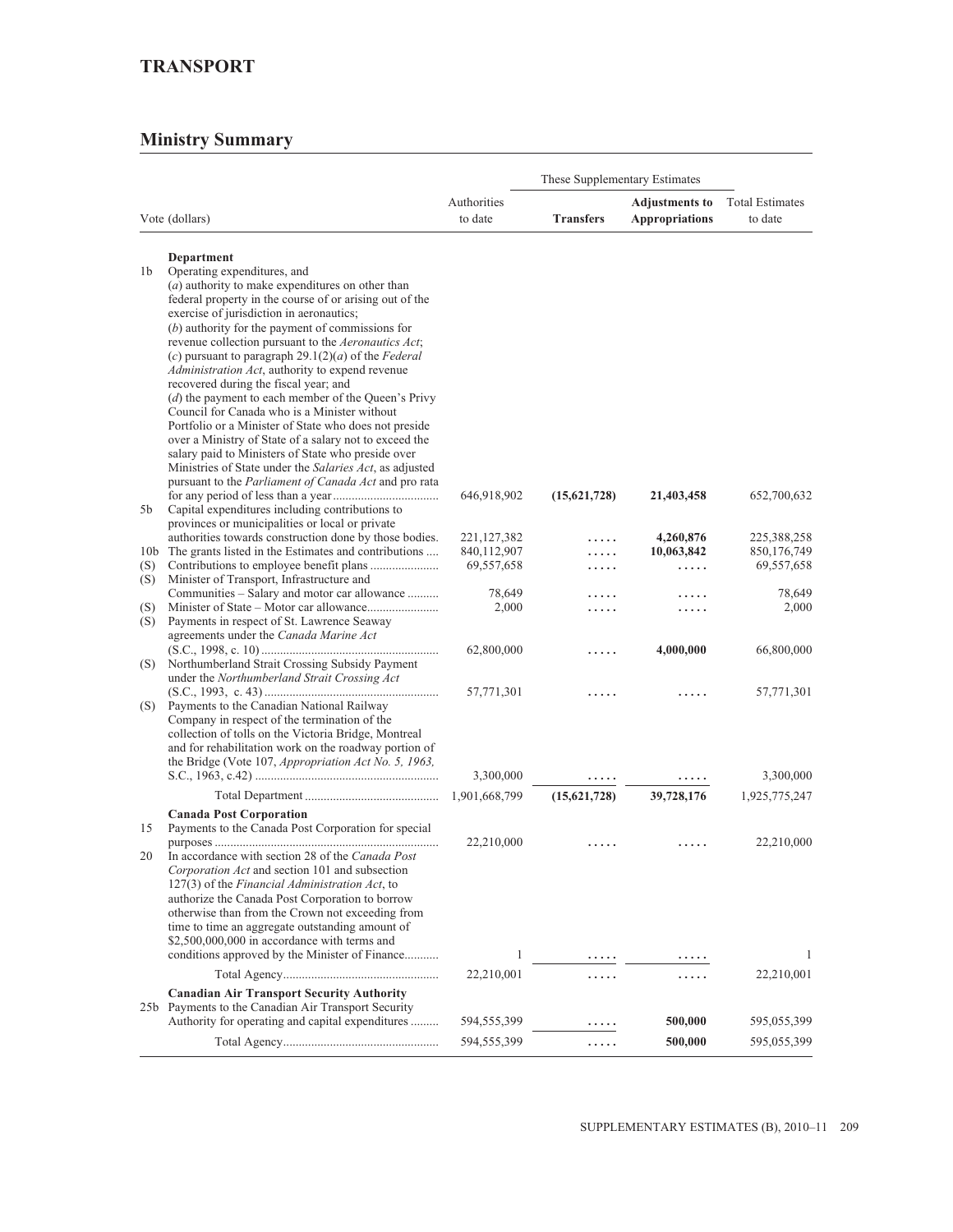# **TRANSPORT**

### **Ministry Summary**

|                   |                                                                                                                                                                                                                                                                                                                                                                                                                                                                                                                                                                         |                            | These Supplementary Estimates |                                                |                                   |
|-------------------|-------------------------------------------------------------------------------------------------------------------------------------------------------------------------------------------------------------------------------------------------------------------------------------------------------------------------------------------------------------------------------------------------------------------------------------------------------------------------------------------------------------------------------------------------------------------------|----------------------------|-------------------------------|------------------------------------------------|-----------------------------------|
|                   | Vote (dollars)                                                                                                                                                                                                                                                                                                                                                                                                                                                                                                                                                          | Authorities<br>to date     | <b>Transfers</b>              | <b>Adjustments to</b><br><b>Appropriations</b> | <b>Total Estimates</b><br>to date |
|                   |                                                                                                                                                                                                                                                                                                                                                                                                                                                                                                                                                                         |                            |                               |                                                |                                   |
| 30                | <b>Canadian Transportation Agency</b>                                                                                                                                                                                                                                                                                                                                                                                                                                                                                                                                   | 25,069,485                 |                               |                                                | 25,069,485                        |
| (S)               |                                                                                                                                                                                                                                                                                                                                                                                                                                                                                                                                                                         | 3,387,393                  | .                             | .                                              | 3,387,393                         |
|                   |                                                                                                                                                                                                                                                                                                                                                                                                                                                                                                                                                                         | 28,456,878                 | .                             | .                                              | 28,456,878                        |
| 35                | <b>Federal Bridge Corporation Limited</b><br>Payments to the Federal Bridge Corporation Limited                                                                                                                                                                                                                                                                                                                                                                                                                                                                         | 55,639,000                 | .                             | .                                              | 55,639,000                        |
|                   |                                                                                                                                                                                                                                                                                                                                                                                                                                                                                                                                                                         | 55,639,000                 | .                             | .                                              | 55,639,000                        |
|                   | Marine Atlantic Inc.<br>40b Payments to Marine Atlantic Inc. in respect of<br>(a) the costs of the management of the Company,<br>payments for capital purposes and for transportation<br>activities including the following water transportation<br>services pursuant to contracts with Her Majesty:<br>Newfoundland ferries and terminals; and<br>(b) payments made by the Company of the costs<br>incurred for the provision of early retirement benefits,<br>severance and other benefits where such costs result<br>from employee cutbacks or the discontinuance or |                            |                               |                                                |                                   |
|                   |                                                                                                                                                                                                                                                                                                                                                                                                                                                                                                                                                                         | 117,442,001                | .                             | 102,205,000                                    | 219,647,001                       |
|                   |                                                                                                                                                                                                                                                                                                                                                                                                                                                                                                                                                                         | 117,442,001                | .                             | 102,205,000                                    | 219,647,001                       |
| 45                | <b>National Capital Commission</b><br>Payments to the National Capital Commission for<br>50a Payments to the National Capital Commission for                                                                                                                                                                                                                                                                                                                                                                                                                            | 83,172,909<br>79,838,001   | .<br>.                        |                                                | 83,172,909<br>79,838,001          |
|                   |                                                                                                                                                                                                                                                                                                                                                                                                                                                                                                                                                                         | 163,010,910                | .                             | .                                              | 163,010,910                       |
|                   | <b>Office of Infrastructure of Canada</b><br>55b Operating expenditures – To authorize the transfer of<br>\$224,123 from Transport Vote 60, Appropriation Act<br>$No. 2, 2010-11$ for the purposes of this Vote and to                                                                                                                                                                                                                                                                                                                                                  | 56, 131, 378               | 224,123                       | 1,644,459                                      | 57,999,960                        |
|                   |                                                                                                                                                                                                                                                                                                                                                                                                                                                                                                                                                                         | 6,562,620,183              | (224, 123)                    | 717,667,486                                    | 7,280,063,546                     |
| (S)<br>(S)<br>(S) | Provincial-Territorial Infrastructure Base Funding                                                                                                                                                                                                                                                                                                                                                                                                                                                                                                                      | 5,156,445<br>874,498,759   | .<br>.                        | .<br>587,166,814                               | 5,156,445<br>1,461,665,573        |
| (S)<br>(S)        | Building Canada Fund Communities Component Top                                                                                                                                                                                                                                                                                                                                                                                                                                                                                                                          | 240,000,000<br>186,334,000 | .<br>.                        | 75,617,000<br>(16, 493, 772)                   | 315,617,000<br>169,840,228        |
|                   |                                                                                                                                                                                                                                                                                                                                                                                                                                                                                                                                                                         | 135,245,089                | .                             | 84,709,548                                     | 219,954,637                       |
|                   |                                                                                                                                                                                                                                                                                                                                                                                                                                                                                                                                                                         | 8,059,985,854              | .                             | 1,450,311,535                                  | 9,510,297,389                     |
|                   | Old Port of Montreal Corporation Inc.<br>65b Payments to the Old Port of Montreal Corporation                                                                                                                                                                                                                                                                                                                                                                                                                                                                           |                            |                               |                                                |                                   |
|                   |                                                                                                                                                                                                                                                                                                                                                                                                                                                                                                                                                                         | 28,073,000                 | (7,018,250)                   |                                                | 21,054,750                        |
|                   |                                                                                                                                                                                                                                                                                                                                                                                                                                                                                                                                                                         | 28,073,000                 | (7,018,250)                   | .                                              | 21,054,750                        |

Note: Order in Council P.C. 2010-1068 designates the Leader of the Government in the House of Commons, a member of the Queen's Privy Council for Canada, as the appropriate Minister for the Canada Lands Company Limited, for the purposes of the *Financial Administration Act*.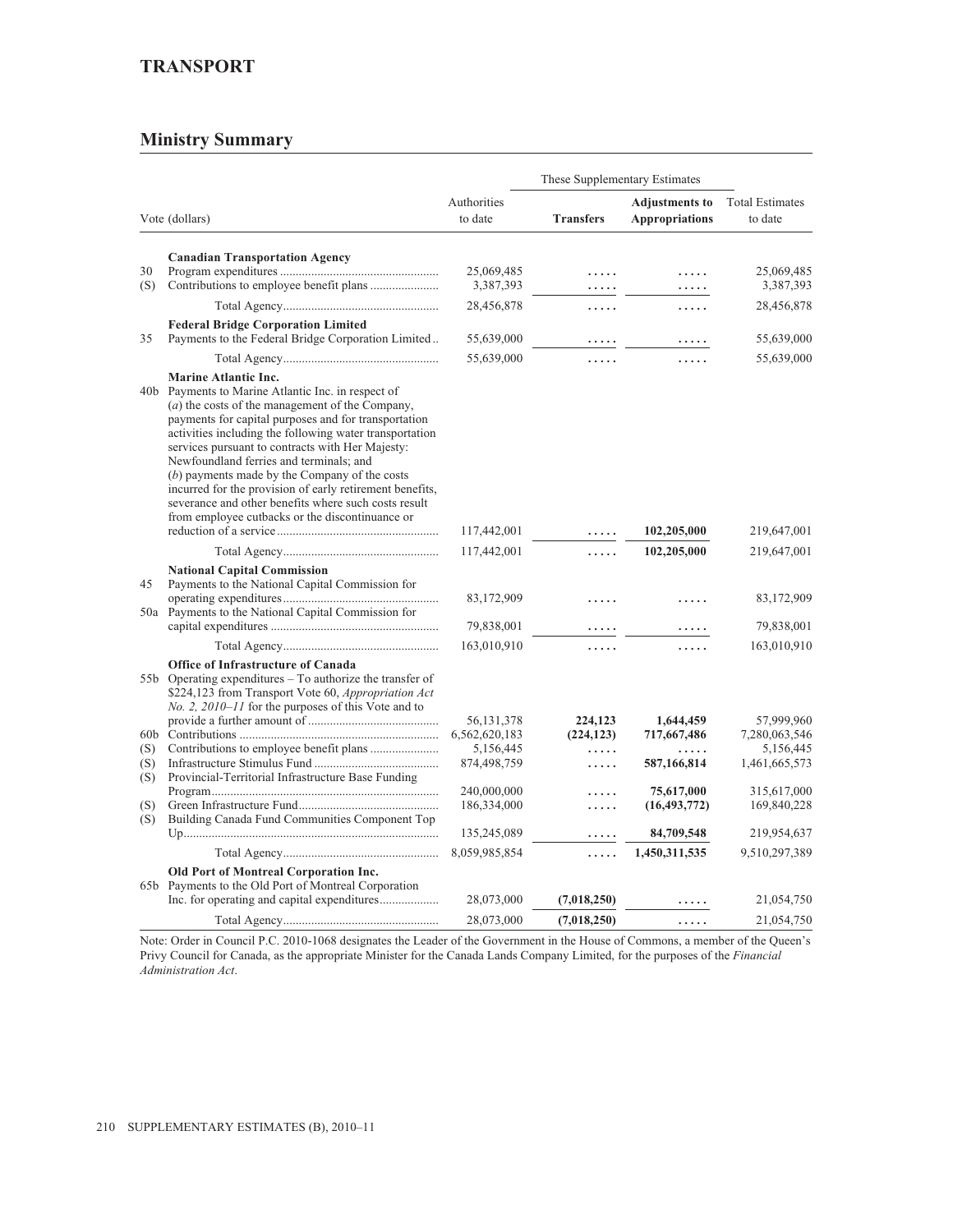|     |                                                                                                                                                                                                                                                                                                                                                                                           | These Supplementary Estimates |                                                                    |               |                                   |  |
|-----|-------------------------------------------------------------------------------------------------------------------------------------------------------------------------------------------------------------------------------------------------------------------------------------------------------------------------------------------------------------------------------------------|-------------------------------|--------------------------------------------------------------------|---------------|-----------------------------------|--|
|     | Vote (dollars)                                                                                                                                                                                                                                                                                                                                                                            | Authorities<br>to date        | <b>Adjustments to</b><br><b>Transfers</b><br><b>Appropriations</b> |               | <b>Total Estimates</b><br>to date |  |
|     | The Jacques Cartier and Champlain Bridges<br>Incorporated                                                                                                                                                                                                                                                                                                                                 |                               |                                                                    |               |                                   |  |
|     | 70b Payments to the Jacques Cartier and Champlain<br>Bridges Inc. to be applied in payment of the excess of<br>the expenditures over the revenues of the Corporation<br>(exclusive of depreciation on capital structures and<br>reserves) in the operation of the Jacques Cartier,<br>Champlain and Honoré Mercier Bridges, a portion of<br>the Bonaventure Autoroute, the Pont-Champlain | 92,358,001                    |                                                                    | 29,181,000    | 121,539,001                       |  |
|     |                                                                                                                                                                                                                                                                                                                                                                                           | 92,358,001                    |                                                                    | 29,181,000    | 121,539,001                       |  |
| (S) | <b>Transportation Appeal Tribunal of Canada</b><br>75b Program expenditures – To authorize the transfer of<br>\$310,698 from Transport Vote 1, Appropriation Act<br>$No. 2, 2010-11$ for the purposes of this Vote                                                                                                                                                                        | 1,353,663<br>123,879          | 310,698                                                            | 1             | 1,664,362<br>123,879              |  |
|     |                                                                                                                                                                                                                                                                                                                                                                                           | 1,477,542                     | 310,698                                                            | 1             | 1,788,241                         |  |
|     | VIA Rail Canada Inc.<br>80b Payments to VIA Rail Canada Inc. in respect of the<br>costs of the management of the Company, payments<br>for capital purposes and payments for the provision of<br>rail passenger services in Canada in accordance with<br>contracts entered into pursuant to subparagraph $(c)(i)$<br>of Transport Vote 52d, Appropriation Act No. 1, 1977                  | 550,521,000                   |                                                                    | 94,000,000    | 644,521,000                       |  |
|     |                                                                                                                                                                                                                                                                                                                                                                                           | 550,521,000                   |                                                                    | 94,000,000    | 644,521,000                       |  |
|     |                                                                                                                                                                                                                                                                                                                                                                                           |                               | .<br>(22, 329, 280)                                                |               | 13,308,994,817                    |  |
|     |                                                                                                                                                                                                                                                                                                                                                                                           |                               |                                                                    | 1,715,925,712 |                                   |  |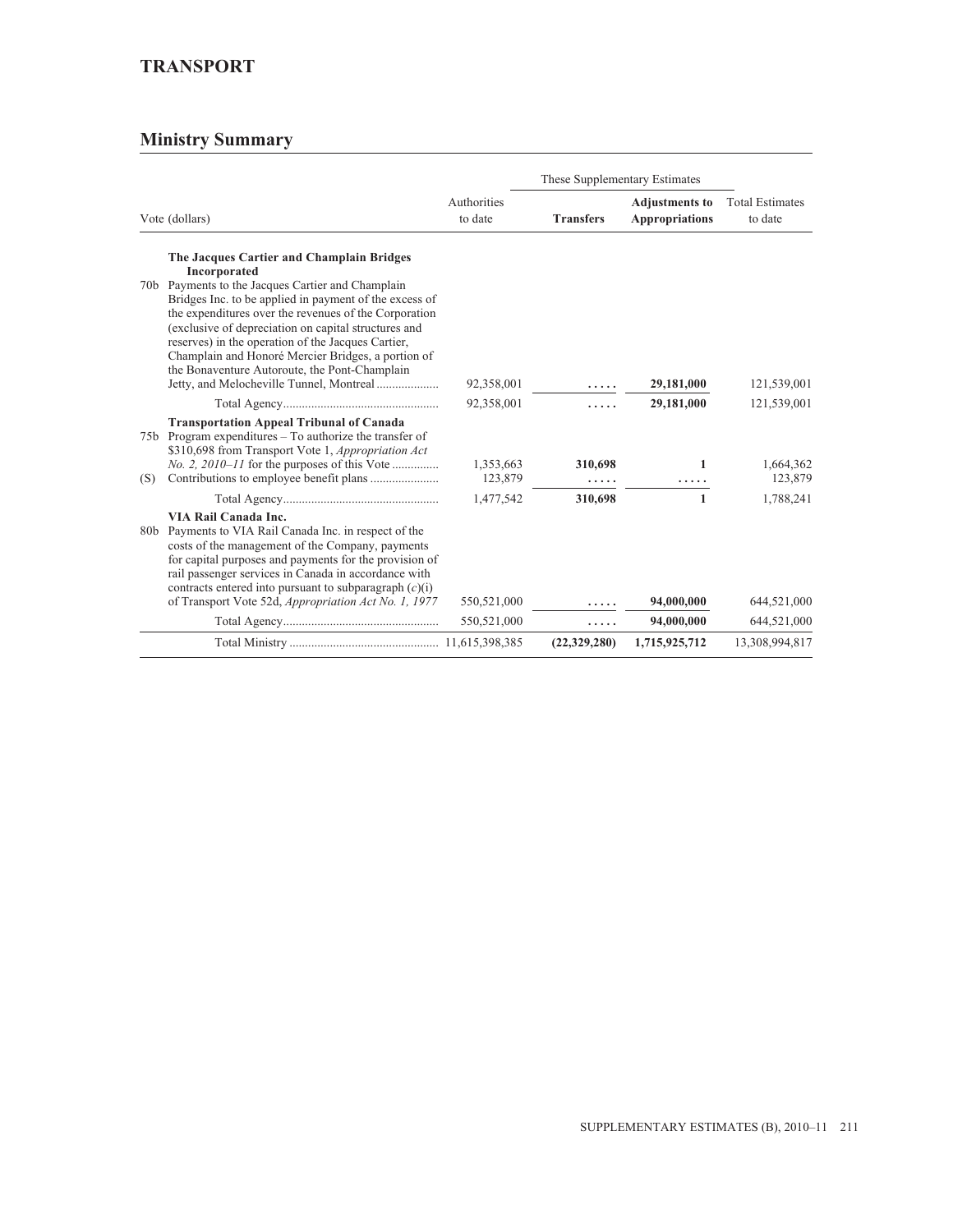#### **Explanation of Requirements (thousands of dollars)**

Transport requests funds for the following items:

| <b>Voted Appropriations</b>                                                                                                                 | Vote 1         | Vote 5               | Vote 10                            | <b>Total</b>   |
|---------------------------------------------------------------------------------------------------------------------------------------------|----------------|----------------------|------------------------------------|----------------|
| Funding to strengthen Canadian air cargo security (horizontal item)<br>Funding to provinces and territories to carry out the federal safety | 13,280         | 214                  | .                                  | 13,494         |
| enforcement responsibilities under the National Safety Code<br>Funding for the Road Safety Investigations Laboratory and for the            |                | .                    | 4,443                              | 4,443          |
| rehabilitation of the breakwater and reinforcement of the crest in                                                                          |                |                      |                                    |                |
| Funding to continue the development and implementation of                                                                                   | .              | 4,047                | .                                  | 4,047          |
| regulated security programs for the Canadian aviation industry                                                                              | 3,974          | .                    | $\cdots$                           | 3,974          |
| Funding for the Windsor-Detroit border crossing for the purpose of                                                                          |                |                      |                                    |                |
| conducting legal, financial and technical definition work                                                                                   |                |                      |                                    |                |
| Funding for continuation of the Passenger Protect Program                                                                                   | 2,625<br>2,373 |                      |                                    | 2,625<br>2,373 |
| Operating subsidy funding to provide safe, efficient, environmentally                                                                       |                |                      |                                    |                |
| responsible and client focused ferry services that contribute to                                                                            |                |                      |                                    |                |
| Funding related to the ecoTRANSPORT Strategy for Freight                                                                                    |                | .                    | 1,907                              | 1,907          |
|                                                                                                                                             | .              | .                    | 940                                | 940            |
| Funding related to payments made to the Province of British                                                                                 |                |                      |                                    |                |
| Columbia for the modernization of marine training simulators                                                                                |                | .                    | 867                                | 867            |
| Funding under the Gateways and Border Crossing Fund for the                                                                                 |                |                      |                                    |                |
| Funding to enhance pre-employment screening for the aviation and                                                                            |                | .                    | 847                                | 847            |
| maritime transportation industries (Transportation Security                                                                                 |                |                      |                                    |                |
|                                                                                                                                             | 694            | .                    |                                    | 694            |
| Funding to renew and enhance Canada's highway infrastructure                                                                                |                |                      |                                    |                |
| under the Canada Strategic Highway Infrastructure Program -                                                                                 |                |                      | 638                                | 638            |
| Funding for the government response to the Joint Review Panel                                                                               |                |                      |                                    |                |
| assessment report on the Mackenzie Gas Project (horizontal                                                                                  |                |                      |                                    |                |
|                                                                                                                                             | 427            |                      | $\sim$ $\sim$ $\sim$               | 427            |
| Funding to support incremental operating requirements under the<br>Building Canada Fund to Metrolinx for the construction of a              |                |                      |                                    |                |
| light rail transit line along Sheppard Avenue in Toronto                                                                                    | 316            | .                    |                                    | 316            |
| Funding related to the ecoTRANSPORT Strategy for Freight                                                                                    |                |                      |                                    |                |
|                                                                                                                                             | .              | .                    | 273                                | 273            |
| Funding for the Canada Strategic Infrastructure Fund to support the<br>second phase of the York Region VIVA bus rapid transit project       |                |                      |                                    |                |
|                                                                                                                                             | 178            | .                    | $\cdots$                           | 178            |
| Funding for the delivery of large-scale and community-based                                                                                 |                |                      |                                    |                |
| infrastructure projects under the Building Canada Program                                                                                   |                |                      |                                    |                |
| Funding related to the ecoTRANSPORT Strategy for the Marine                                                                                 | 175            | .                    |                                    | 175            |
|                                                                                                                                             | $\ldots$ .     | .                    | 149                                | 149            |
| Funding to support a contribution under the Building Canada Fund                                                                            |                |                      |                                    |                |
| to the Government of Quebec for the reconstruction of                                                                                       |                |                      |                                    |                |
| Funding to support an incremental operating requirement under the                                                                           | 132            | .                    | $\cdots$                           | 132            |
| Building Canada Fund to the Government of Québec for the                                                                                    |                |                      |                                    |                |
| implementation of the Réno-Systèmes program, Phase 3                                                                                        | 115            | $\cdots\cdots\cdots$ | $\sim$ $\sim$ $\sim$ $\sim$ $\sim$ | 115            |
| Gross Voted Appropriations                                                                                                                  | 24,289         | 4,261                | 10,064                             | 38,614         |
| <b>Funds Available</b>                                                                                                                      |                |                      |                                    |                |
|                                                                                                                                             | 2,885          | .                    | $\sim$ $\sim$ $\sim$ $\sim$ $\sim$ | 2,885          |
| <b>Total Voted Appropriations</b>                                                                                                           | 21,404         | 4,261                | 10,064                             | 35,729         |
| <b>Statutory Appropriations</b>                                                                                                             |                |                      |                                    |                |
| Funding related to Payments to the St. Lawrence Seaway<br>Corporation in respect of agreements under the <i>Canada Marine</i>               |                |                      |                                    |                |
|                                                                                                                                             |                |                      |                                    | 4,000          |
| <b>Total Adjustments to Appropriations</b>                                                                                                  |                |                      |                                    | 39,729         |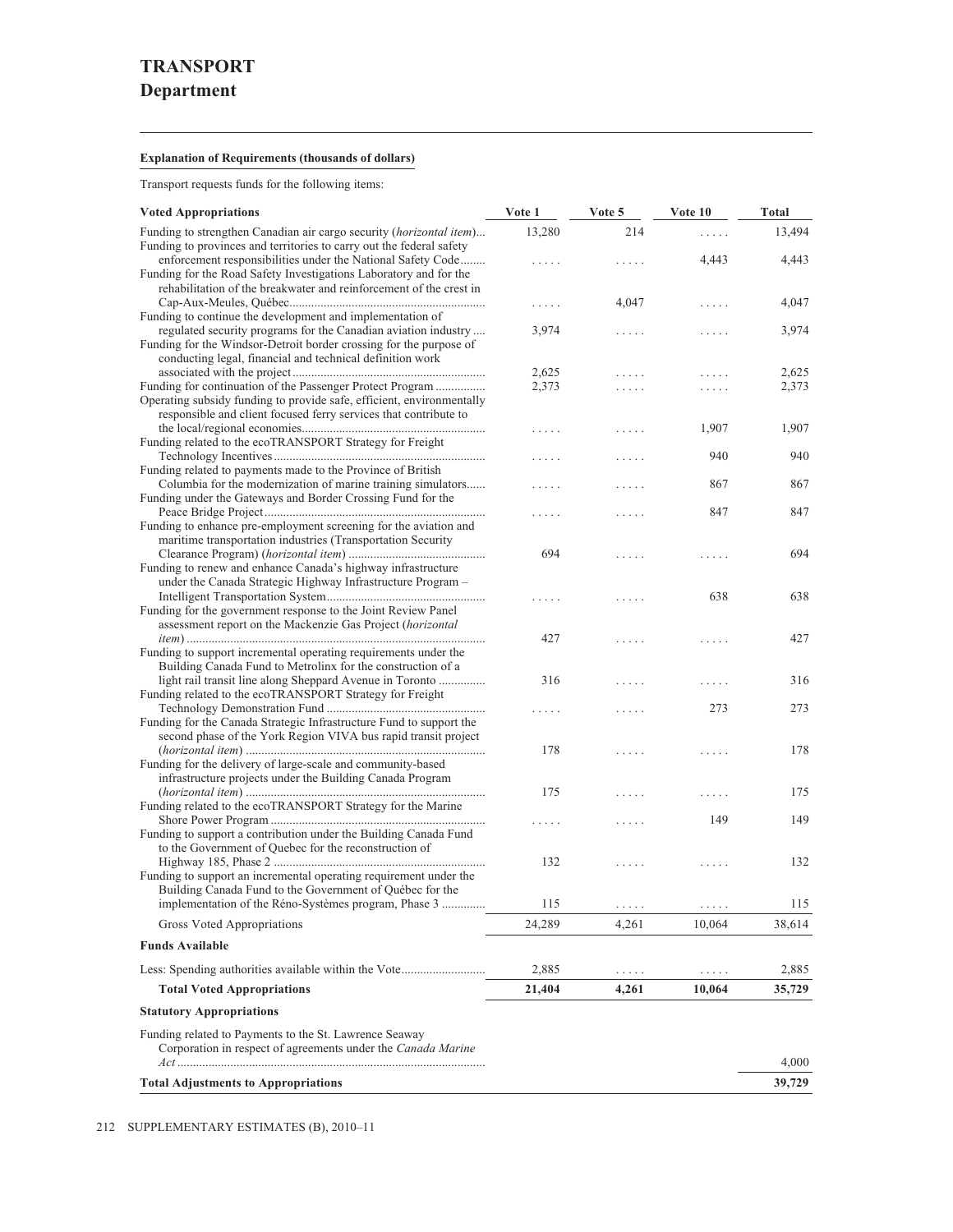# **TRANSPORT Department**

**Explanation of Requirements (thousands of dollars)**

| <b>Transfers</b>                                                                                                                                                                                       | Vote 1   | Vote 5 | Vote 10 | Total     |
|--------------------------------------------------------------------------------------------------------------------------------------------------------------------------------------------------------|----------|--------|---------|-----------|
| Transfer to Canadian Space Agency – To facilitate sharing of                                                                                                                                           | (100)    |        |         | (100)     |
| Transfer to Canada Border Services Agency – To improve the<br>security, processing, and policy framework for Arctic Security                                                                           | (197)    | .      | .       | (197)     |
| Transfer to Canada Border Services Agency – To develop process<br>models for the Commercial Marine Examination Mapping                                                                                 |          |        |         |           |
|                                                                                                                                                                                                        | (199)    |        |         | (199)     |
| Transfer to Royal Canadian Mounted Police - To enhance waterfront<br>surveillance capabilities and coordinate access to the monitoring<br>facility for the Prince Rupert Coordinated Port Surveillance |          |        |         |           |
|                                                                                                                                                                                                        | (200)    |        |         | (200)     |
| Transfer to Royal Canadian Mounted Police - For the Operational                                                                                                                                        |          |        |         |           |
| Tool Kit project to facilitate the quick allocation of resources in                                                                                                                                    | (228)    |        |         | (228)     |
| Transfer to Transportation Appeal Tribunal of Canada - To support                                                                                                                                      |          |        |         |           |
| an increase in workload as a result of an expanded jurisdiction<br>including an increase in the number of tribunal members and                                                                         |          |        |         |           |
| anticipated growth in the number of appeals related to aviation,                                                                                                                                       | (311)    |        |         | (311)     |
| Transfer to Fisheries and Oceans – For contract settlements related                                                                                                                                    |          |        |         |           |
|                                                                                                                                                                                                        | (387)    | .      |         | (387)     |
| Transfer to Public Works and Government Services (\$11,000) and                                                                                                                                        |          |        |         |           |
| Natural Resources $(\$3,000)$ – For the assessment, management                                                                                                                                         |          |        |         |           |
|                                                                                                                                                                                                        | (14,000) |        |         | (14,000)  |
| <b>Total Transfers</b>                                                                                                                                                                                 | (15,622) | .      | .       | (15, 622) |
| <b>These Supplementary Estimates</b>                                                                                                                                                                   | 5,782    | 4,261  | 10,064  | 24,107    |

#### **Explanation of Funds Available (dollars)**

**Vote 1**: \$2,885,325 in total authorities is available within the Vote due to savings identified as part of the cost containment measures to reduce the rate of growth in operating expenditures announced in Budget 2010 (\$2,136,930); and savings identified as part of the reduction in the budget for the Office of the Minister (\$748,395).

| <b>Transfer Payments (dollars)</b>                                                | Voted      | <b>Statutory</b> |
|-----------------------------------------------------------------------------------|------------|------------------|
| <b>Contributions</b>                                                              |            |                  |
|                                                                                   | 4,443,000  | .                |
|                                                                                   | 1,907,325  | .                |
|                                                                                   | 939.992    | .                |
| Contribution to the Provinces for the modernization of marine training simulators | 867,000    | .                |
|                                                                                   | 847,056    | .                |
| Strategic Highway Infrastructure Program – Intelligent Transportation System      | 637,650    | .                |
|                                                                                   | 273.319    | .                |
|                                                                                   | 148,500    | .                |
| <b>Total Transfer Payments</b>                                                    | 10,063,842 | .                |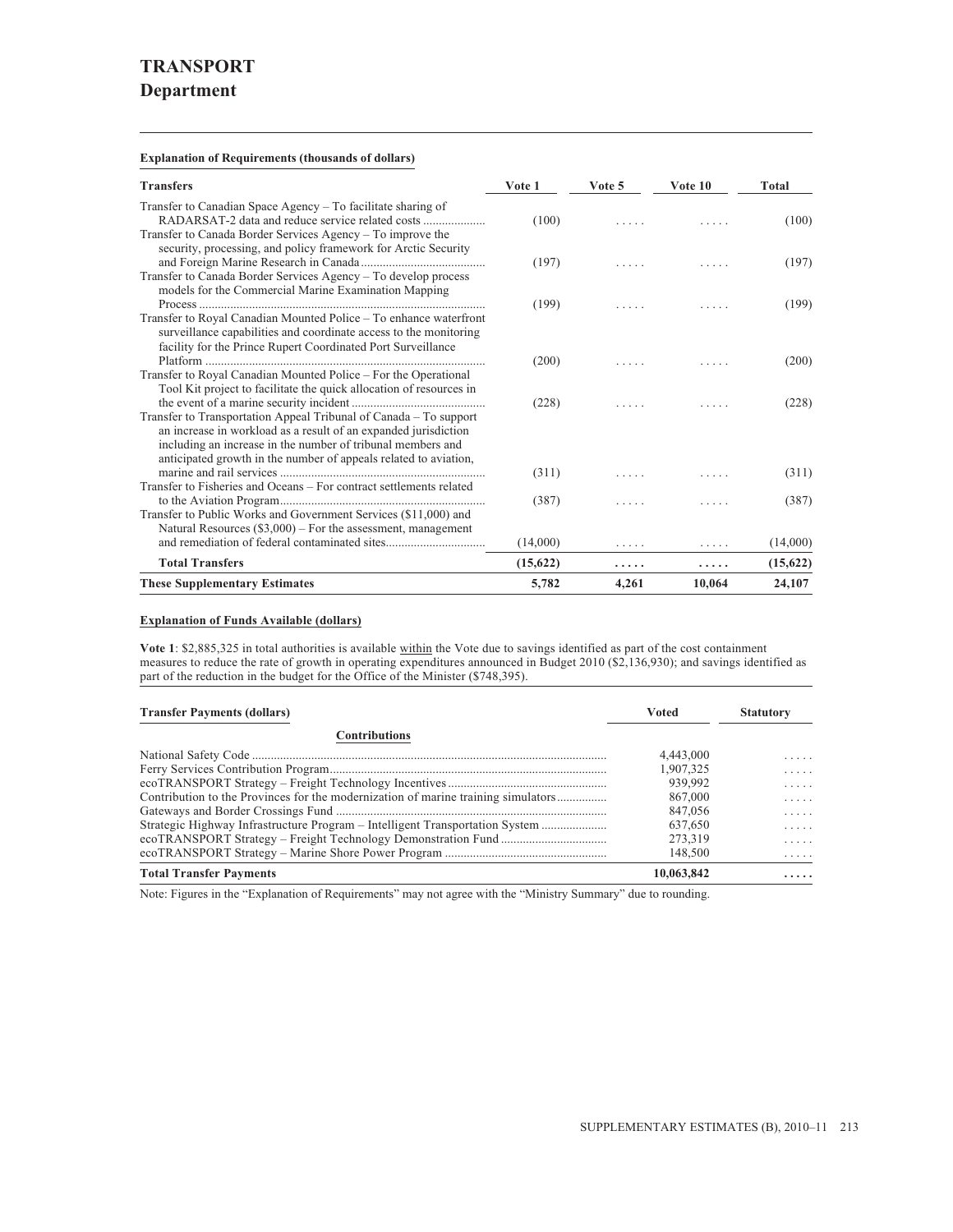# **TRANSPORT Canadian Air Transport Security Authority**

#### **Explanation of Requirements (thousands of dollars)**

Canadian Air Transport Security Authority requests funds for the following items:

**Voted Appropriations Vote 25** Funding to assist with screening air cargo received at the passenger terminals at a number of small and remote airports .......................................................................................................................................................................... **500**

Note: Figures in the "Explanation of Requirements" may not agree with the "Ministry Summary" due to rounding.

### **Marine Atlantic Inc.**

#### **Explanation of Requirements (thousands of dollars)**

Marine Atlantic Inc. requests funds for the following items:

| <b>Voted Appropriations</b>          | Vote 40         |
|--------------------------------------|-----------------|
|                                      | 99,160<br>3.045 |
| <b>These Supplementary Estimates</b> | 102,205         |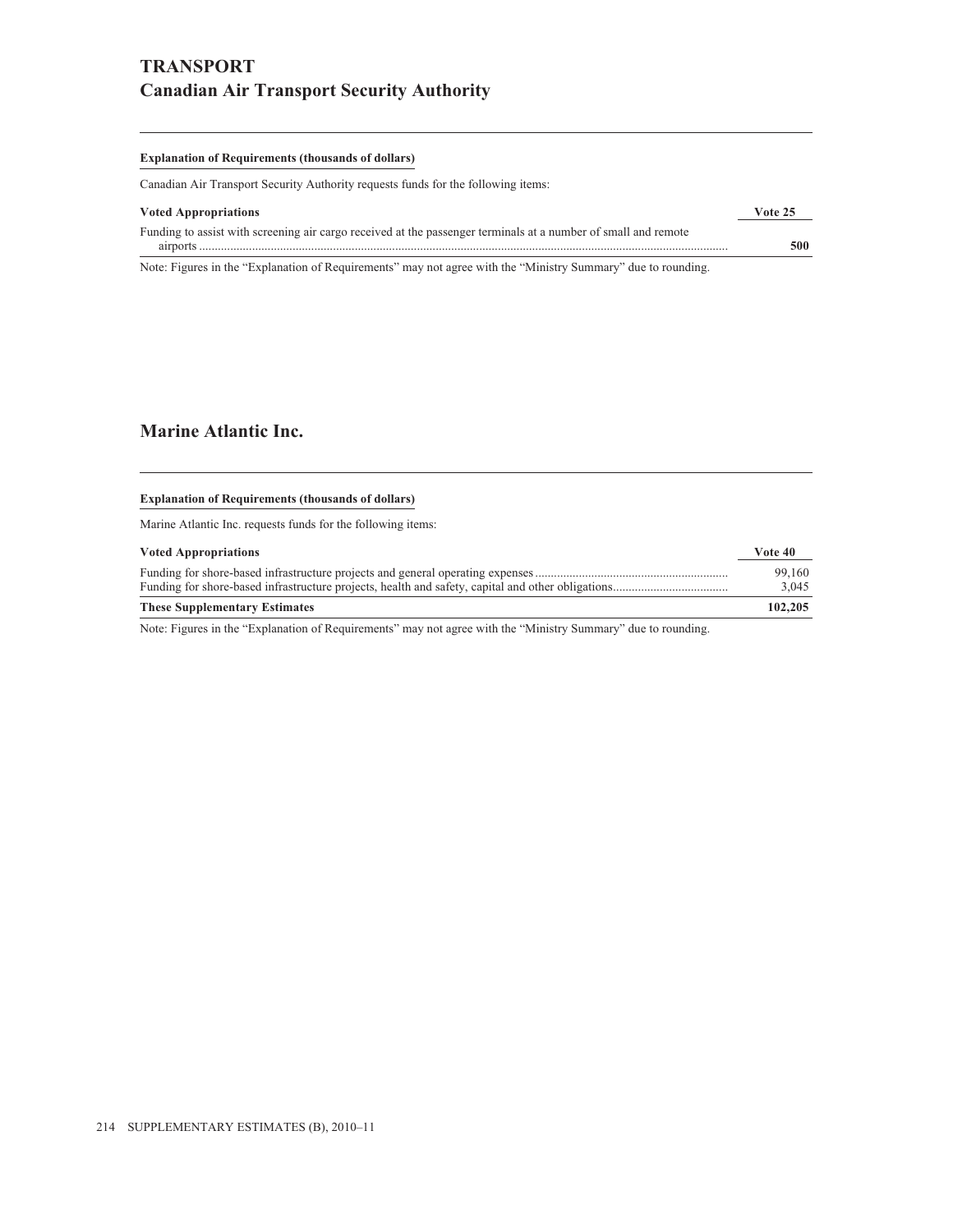# **TRANSPORT Office of Infrastructure of Canada**

#### **Explanation of Requirements (thousands of dollars)**

Office of Infrastructure of Canada requests funds for the following items:

| <b>Voted Appropriations</b>                                                                                                                                               | Vote 55   | Vote 60 | Total             |
|---------------------------------------------------------------------------------------------------------------------------------------------------------------------------|-----------|---------|-------------------|
| Funding for the Municipal Rural Infrastructure Fund to support smaller scale<br>municipal infrastructure such as water and wastewater treatment, and cultural and         |           |         |                   |
| Funding for the Building Canada Fund consisting of a major infrastructure<br>component relating to larger and strategic projects of national and regional                 |           | 184,188 | 184,188           |
| Funding for the Canada Strategic Infrastructure Fund to support large-scale projects                                                                                      |           | 166,512 | 166,512           |
| of major federal and regional significance in areas that are vital to sustaining<br>Funding for the Gas Tax Fund to support environmentally sustainable municipal         |           | 162,250 | 162,250           |
| infrastructure projects that contribute to cleaner air, cleaner water and reduced<br>Funding for the Building Canada Fund consisting of a communities component to        | .         | 102,606 | 102,606           |
| Funding for the Border Infrastructure Fund to support implementation of the Smart                                                                                         |           | 65,654  | 65,654            |
| Borders Action Plan in order to reduce congestion, enhance infrastructure<br>Funding for the Canada Strategic Infrastructure Fund to support the second phase of          | .         | 18,654  | 18,654            |
| Funding for the Infrastructure Stimulus Fund relating to the improvement of the Port                                                                                      | .         | 11,804  | 11,804            |
| Funding for the delivery of large-scale and community-based infrastructure projects                                                                                       | a a a a a | 6,000   | 6,000             |
|                                                                                                                                                                           | 1,783     | .       | 1,783             |
| Gross Voted Appropriations                                                                                                                                                | 1,783     | 717,668 | 719,451           |
| <b>Funds Available</b>                                                                                                                                                    |           |         |                   |
|                                                                                                                                                                           | 139       | .       | 139               |
| <b>Total Voted Appropriations</b>                                                                                                                                         | 1,644     | 717,668 | 719,312           |
| <b>Statutory Appropriations</b>                                                                                                                                           |           |         |                   |
| Funding to support the Infrastructure Stimulus Fund in order to accelerate and<br>increase the number of construction-ready provincial, territorial and municipal         |           |         |                   |
| Funding for the Communities Component of the Building Canada Fund                                                                                                         |           |         | 590,751<br>84,710 |
| Funding for the Provincial-Territorial Infrastructure Base Funding Program<br>Funding for the Green Infrastructure Fund to improve the quality of the environment         |           |         | 75,617            |
| Reduction of the Infrastructure Stimulus Fund in order to provide funds to other                                                                                          |           |         | 8,506             |
| Reduction of the Green Infrastructure Fund in order to reallocate the funds to Natural<br>Resources for supporting the Investments in Forest Industry Transformation      |           |         | (3, 584)          |
|                                                                                                                                                                           |           |         | (25,000)          |
| <b>Total Statutory Appropriations</b>                                                                                                                                     |           |         | 731,000           |
| <b>Total Adjustments to Appropriations</b>                                                                                                                                |           |         | 1,450,312         |
| <b>Transfers</b>                                                                                                                                                          |           |         |                   |
| Internal reallocation of resources – To support incremental operating requirements to<br>implement the contribution agreement in accordance with the Green Infrastructure | 224       | (224)   |                   |
| <b>These Supplementary Estimates</b>                                                                                                                                      | 1,868     | 717,444 | 1,450,312         |
|                                                                                                                                                                           |           |         |                   |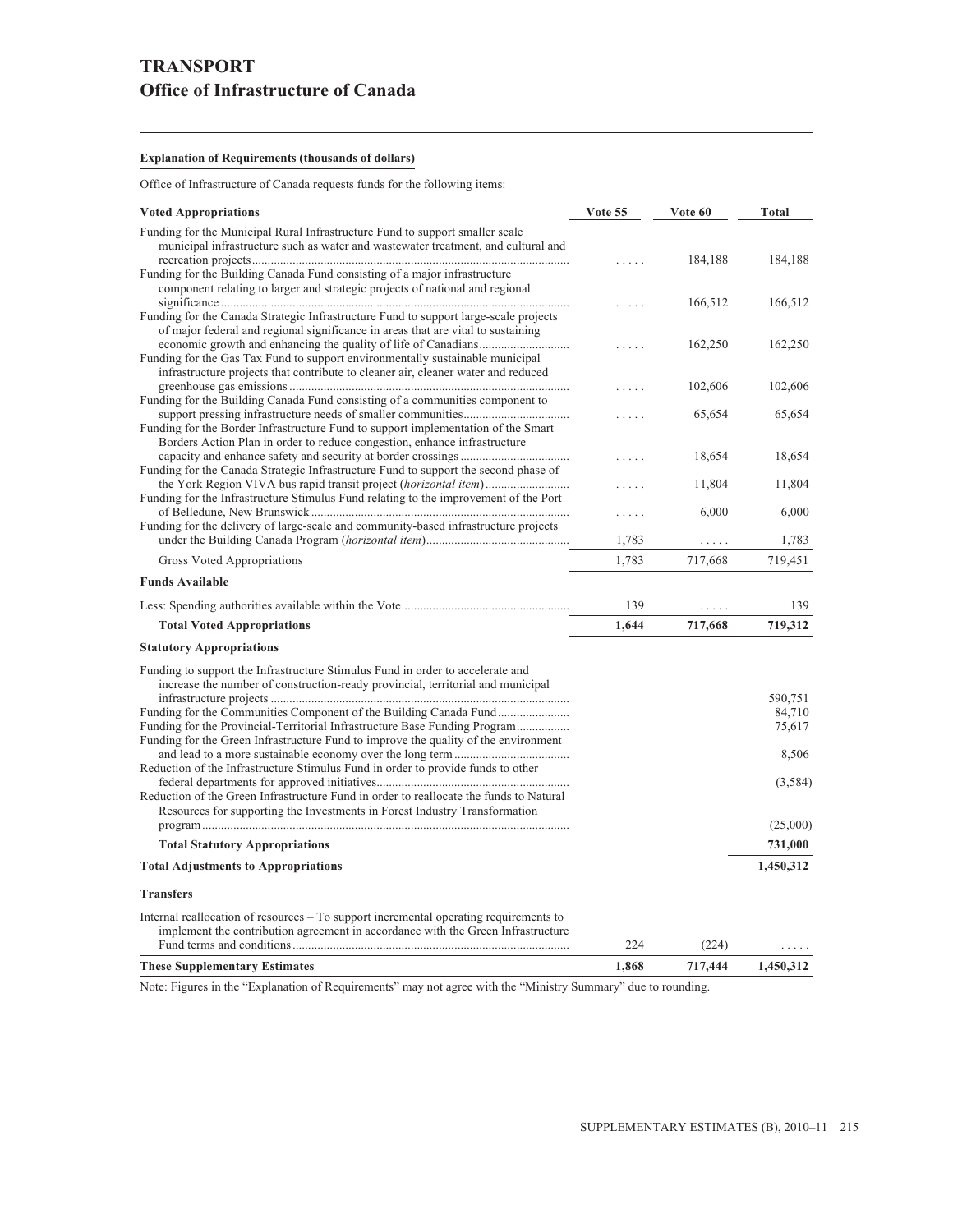# **TRANSPORT Office of Infrastructure of Canada**

#### **Explanation of Funds Available (dollars)**

**Vote 55**: \$138,656 in total authorities is available within the Vote due to savings identified as part of the cost containment measures to reduce the rate of growth in operating expenditures announced in Budget 2010.

| <b>Transfer Payments (dollars)</b>                                            | <b>Voted</b>  | <b>Statutory</b> |
|-------------------------------------------------------------------------------|---------------|------------------|
| <b>Contributions</b>                                                          |               |                  |
|                                                                               | 184, 188, 209 | .                |
|                                                                               | 174,054,000   | .                |
| Contributions under the Building Canada Fund Major Infrastructure Component   | 166,511,712   | .                |
|                                                                               | 102,605,525   | .                |
| Contributions under the Building Canada Fund Communities Component            | 65,653,982    | .                |
|                                                                               | 18,654,058    | .                |
|                                                                               | 6,000,000     | .                |
|                                                                               | 1.1.1.1       | 587,166,814      |
| (S) Contributions under the Building Canada Fund Communities Component Top Up | 1.1.1.1       | 84,709,548       |
|                                                                               | .             | 75,617,000       |
|                                                                               | .             | (16, 493, 772)   |
| <b>Total Gross Transfer Payments</b>                                          | 717,667,486   | 730,999,590      |
|                                                                               | 224.123       | .                |
| <b>Net Transfer Payments</b>                                                  | 717,443,363   | 730,999,590      |

### **Old Port of Montreal Corporation Inc.**

#### **Explanation of Requirements (thousands of dollars)**

Old Port of Montreal Corporation Inc. – *No additional funding being requested*

| <b>Transfers</b>                                                                                                                                                                                                                         | Vote 65 |
|------------------------------------------------------------------------------------------------------------------------------------------------------------------------------------------------------------------------------------------|---------|
| Transfer to the Old Port of Montreal Corporation Inc. – Transfer of the Old Port of Montreal Corporation Inc. from<br>the Transport portfolio to the Privy Council portfolio, as a result of government restructuring whereby the Leader |         |
| of the Government in the House of Commons is now the Minister responsible for the Canada Lands Company                                                                                                                                   | (7,018) |
|                                                                                                                                                                                                                                          |         |

Note: Figures in the "Explanation of Requirements" may not agree with the "Ministry Summary" due to rounding.

# **The Jacques Cartier and Champlain Bridges Incorporated**

|  | <b>Explanation of Requirements (thousands of dollars)</b> |  |  |
|--|-----------------------------------------------------------|--|--|
|--|-----------------------------------------------------------|--|--|

The Jacques Cartier and Champlain Bridges Incorporated requests funds for the following items:

| <b>Voted Appropriations</b>          | Vote 70 |
|--------------------------------------|---------|
|                                      | 28,078  |
|                                      | 900     |
|                                      | 203     |
| <b>These Supplementary Estimates</b> | 29.181  |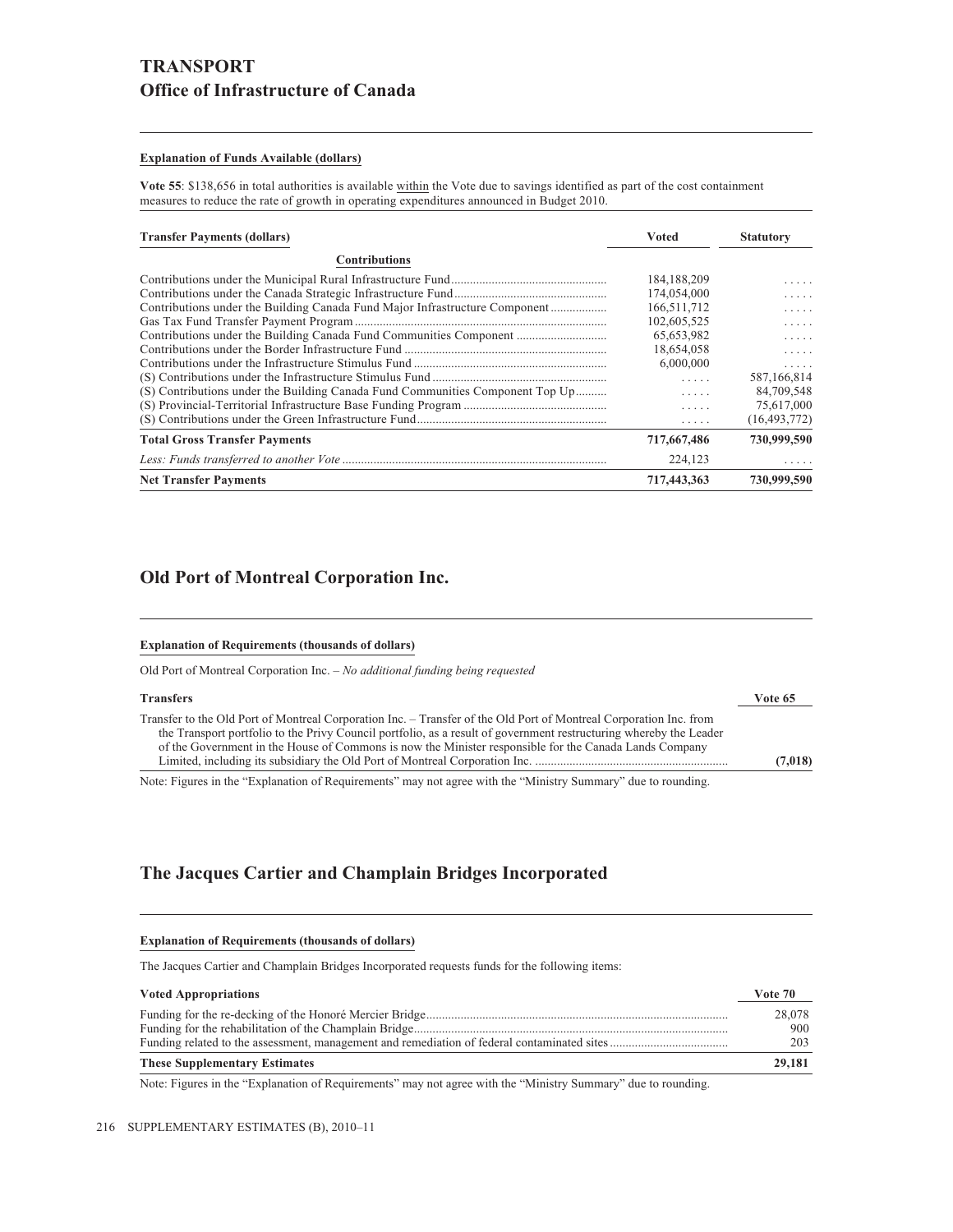#### **Explanation of Requirements (thousands of dollars)**

Transportation Appeal Tribunal of Canada requests funds for the following items:

#### **Transfers Vote 75**

Transfer from Transport – To support an increase in workload as a result of an expanded jurisdiction including an increase in the number of tribunal members and anticipated growth in the number of appeals related to aviation, marine and rail services ................................................................................................................................................ **311**

Note: Figures in the "Explanation of Requirements" may not agree with the "Ministry Summary" due to rounding.

### **VIA Rail Canada Inc.**

#### **Explanation of Requirements (thousands of dollars)**

VIA Rail Canada Inc. requests funds for the following items:

| <b>Voted Appropriations</b>          | Vote 80          |
|--------------------------------------|------------------|
|                                      | 75,000<br>19,000 |
| <b>These Supplementary Estimates</b> | 94.000           |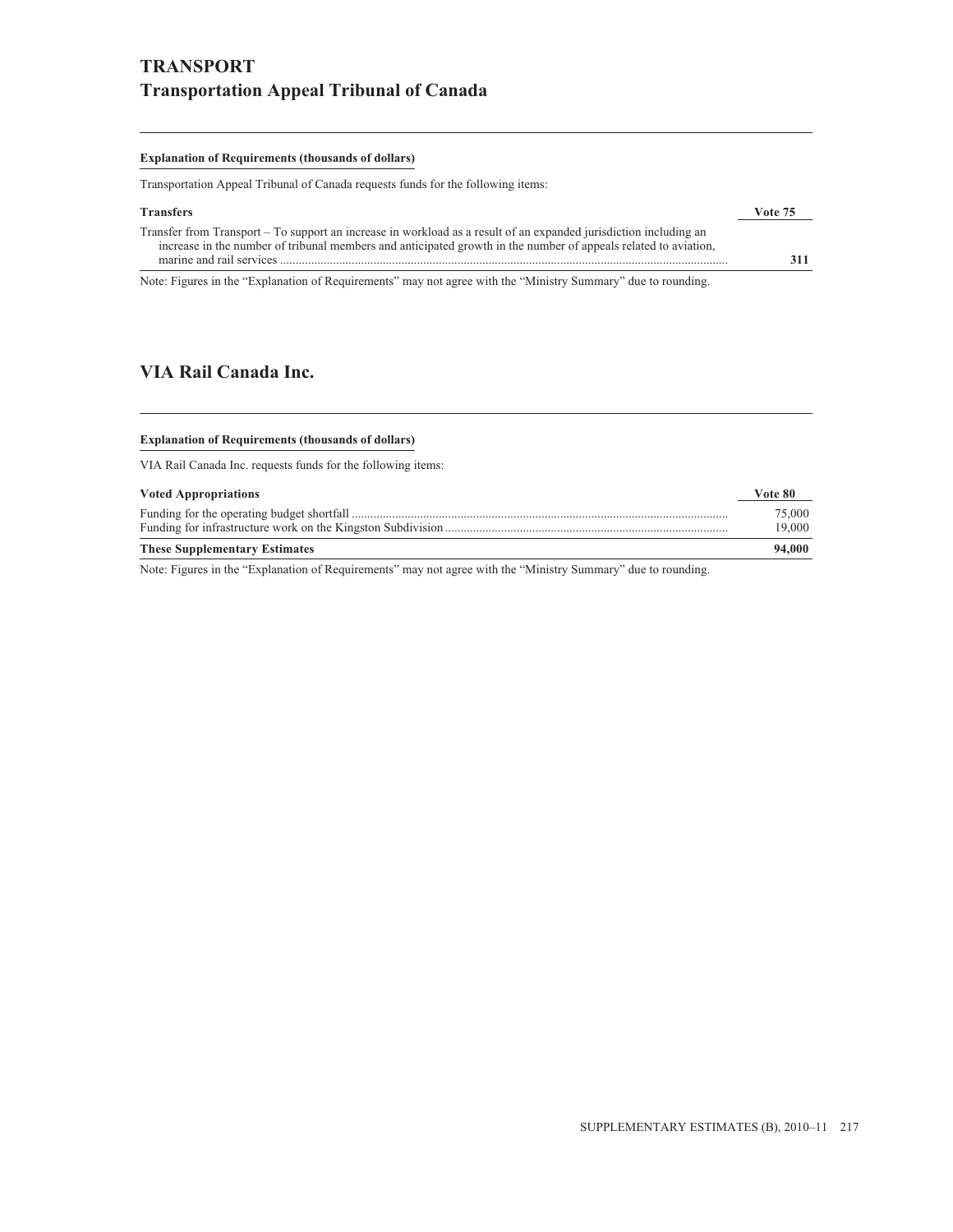# **TREASURY BOARD**

|                |                                                                                                                                                                                                                                                                                                                                                                                                                                                                                                                                                                                                                                                                                                                                                                                                                                                                   |                        | These Supplementary Estimates |                                                | <b>Total Estimates</b><br>to date |
|----------------|-------------------------------------------------------------------------------------------------------------------------------------------------------------------------------------------------------------------------------------------------------------------------------------------------------------------------------------------------------------------------------------------------------------------------------------------------------------------------------------------------------------------------------------------------------------------------------------------------------------------------------------------------------------------------------------------------------------------------------------------------------------------------------------------------------------------------------------------------------------------|------------------------|-------------------------------|------------------------------------------------|-----------------------------------|
| Vote (dollars) |                                                                                                                                                                                                                                                                                                                                                                                                                                                                                                                                                                                                                                                                                                                                                                                                                                                                   | Authorities<br>to date | <b>Transfers</b>              | <b>Adjustments to</b><br><b>Appropriations</b> |                                   |
| 1b<br>5        | Secretariat<br>Program expenditures and the payment to each<br>member of the Queen's Privy Council for Canada<br>who is a Minister without Portfolio or a Minister of<br>State who does not preside over a Ministry of State of<br>a salary not to exceed the salary paid to Ministers of<br>State who preside over Ministries of State under the<br>Salaries Act, as adjusted pursuant to the Parliament of<br>Canada Act and pro rata for any period of less than a<br>year and authority to expend revenues received during<br>the fiscal year arising from activities of the Treasury<br>Board Secretariat - To authorize the transfer of<br>\$200,000 from Canada Revenue Agency Vote 1, and<br>\$126,355 from Health Vote 1, Appropriation Act<br>No. 2, 2010–11 for the purposes of this Vote and to<br>Government Contingencies – Subject to the approval | 252,189,540            | 276,355                       | 1,237,952                                      | 253,703,847                       |
|                | of the Treasury Board, to supplement other<br>appropriations and to provide for miscellaneous,<br>urgent or unforeseen expenditures not otherwise<br>provided for, including grants and contributions not<br>listed in the Estimates and the increase of the amount<br>of grants listed in these, where those expenditures are<br>within the legal mandate of a government<br>organization, and authority to re-use any sums<br>allotted and repaid to this appropriation from other                                                                                                                                                                                                                                                                                                                                                                              | 750,000,000            |                               |                                                | 750,000,000                       |
| 10a            | Government-Wide Initiatives – Subject to the<br>approval of the Treasury Board, to supplement other<br>appropriations in support of the implementation of<br>strategic management initiatives in the public service                                                                                                                                                                                                                                                                                                                                                                                                                                                                                                                                                                                                                                               |                        |                               |                                                |                                   |
|                | $15b$ Compensation Adjustments – Subject to the approval<br>of the Treasury Board, to supplement other<br>appropriations that may need to be partially or fully<br>funded as a result of adjustments made to terms and<br>conditions of service or employment of the federal<br>public administration, including members of the<br>Royal Canadian Mounted Police and the Canadian<br>Forces, Governor in Council appointees and Crown<br>corporations as defined in section 83 of the Financial                                                                                                                                                                                                                                                                                                                                                                   | 6,562,893              |                               |                                                | 6,562,893                         |
| 20             | Public Service Insurance – Payments, in respect of<br>insurance, pension or benefit programs or other<br>arrangements, or in respect of the administration of<br>such programs, or arrangements, including premiums,<br>contributions, benefits, fees and other expenditures,<br>made in respect of the public service or any part<br>thereof and for such other persons, as Treasury Board<br>determines, and authority to expend any revenues or<br>other amounts received in respect of such programs or<br>arrangements to offset any such expenditures in<br>respect of such programs or arrangements and to<br>provide for the return to certain employees of their<br>share of the premium reduction under                                                                                                                                                 |                        |                               | 137,119,071                                    | 137, 119, 071                     |
| 25             | subsection $96(3)$ of the <i>Employment Insurance Act</i><br>Operating Budget Carry Forward – Subject to the<br>approval of the Treasury Board, to supplement other<br>appropriations for the operating budget carry forward                                                                                                                                                                                                                                                                                                                                                                                                                                                                                                                                                                                                                                      | 2,223,793,511          |                               |                                                | 2,223,793,511                     |
|                |                                                                                                                                                                                                                                                                                                                                                                                                                                                                                                                                                                                                                                                                                                                                                                                                                                                                   | 128,041,265            |                               |                                                | 128,041,265                       |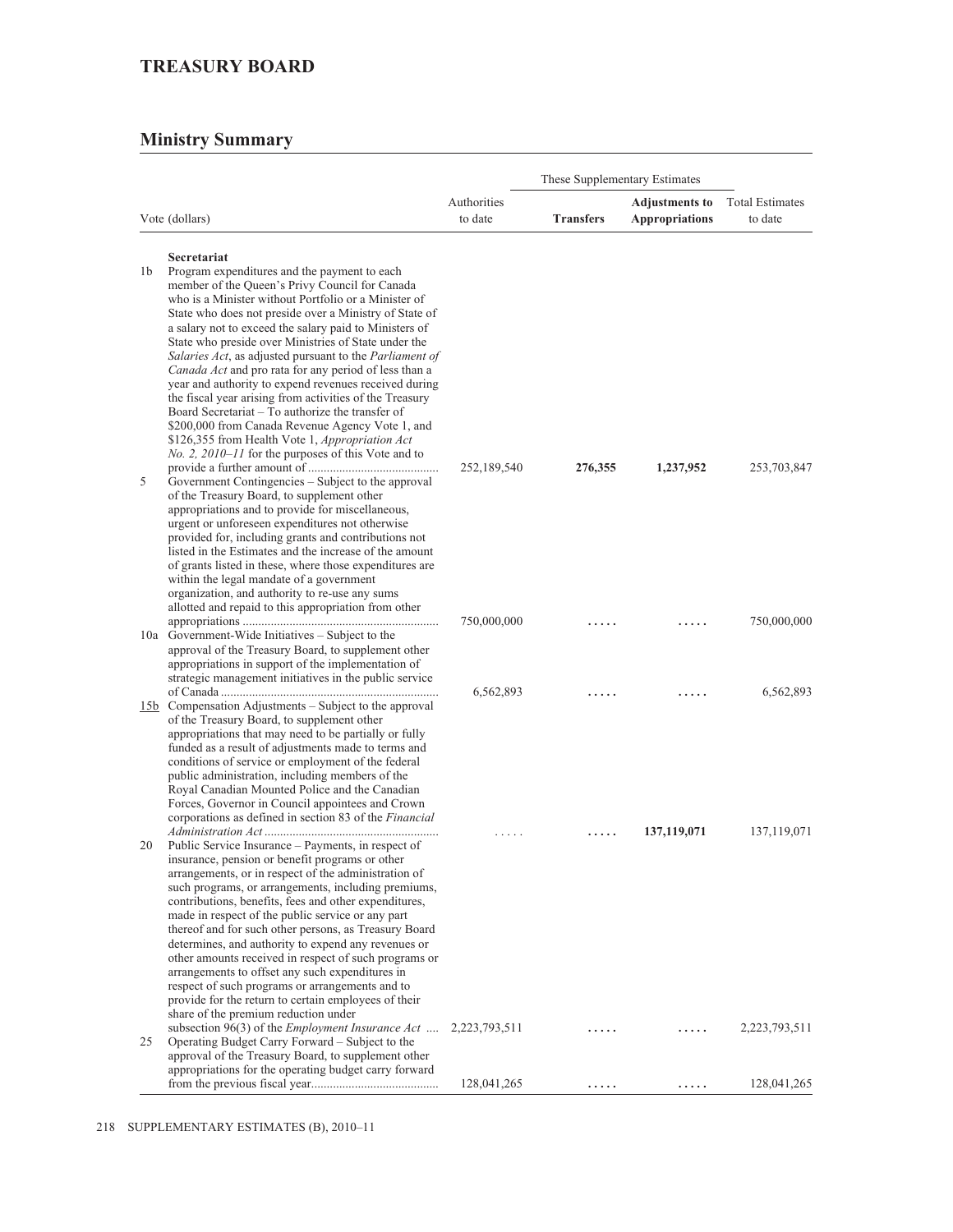### **TREASURY BOARD**

# **Ministry Summary**

|            |                                                                                                                                                                                                                                                                                                                                                                                                                                                                                                    |                           | These Supplementary Estimates |                                                |                                   |
|------------|----------------------------------------------------------------------------------------------------------------------------------------------------------------------------------------------------------------------------------------------------------------------------------------------------------------------------------------------------------------------------------------------------------------------------------------------------------------------------------------------------|---------------------------|-------------------------------|------------------------------------------------|-----------------------------------|
|            | Vote (dollars)                                                                                                                                                                                                                                                                                                                                                                                                                                                                                     | Authorities<br>to date    | <b>Transfers</b>              | <b>Adjustments to</b><br><b>Appropriations</b> | <b>Total Estimates</b><br>to date |
| (S)        | 30a Paylist Requirements – Subject to the approval of the<br>Treasury Board, to supplement other appropriations<br>for requirements related to parental and maternity<br>allowances, entitlements on cessation of service or<br>employment and adjustments made to terms and<br>conditions of service or employment of the Federal<br>public administration including members of the Royal<br>Canadian Mounted Police and the Canadian Forces,<br>where these have not been provided from Vote 15, | 600,000,000<br>29,591,684 |                               |                                                | 600,000,000<br>29,591,684         |
| (S)        | President of the Treasury Board and Minister for the<br>Asia-Pacific Gateway – Salary and motor car                                                                                                                                                                                                                                                                                                                                                                                                | 78,649                    |                               |                                                | 78,649                            |
| (S)        | Payments under the Public Service Pension                                                                                                                                                                                                                                                                                                                                                                                                                                                          | 20,000                    | .                             |                                                | 20,000                            |
|            |                                                                                                                                                                                                                                                                                                                                                                                                                                                                                                    | 3,990,277,542             | 276,355                       | 138,357,023                                    | 4,128,910,920                     |
|            | <b>Canada School of Public Service</b>                                                                                                                                                                                                                                                                                                                                                                                                                                                             |                           |                               |                                                |                                   |
| 35         |                                                                                                                                                                                                                                                                                                                                                                                                                                                                                                    | 56,661,981                |                               |                                                | 56,661,981                        |
| (S)<br>(S) | Spending of revenues pursuant to subsection $18(2)$ of                                                                                                                                                                                                                                                                                                                                                                                                                                             | 6,477,030                 |                               |                                                | 6,477,030                         |
|            |                                                                                                                                                                                                                                                                                                                                                                                                                                                                                                    | 50,000,000                |                               |                                                | 50,000,000                        |
|            |                                                                                                                                                                                                                                                                                                                                                                                                                                                                                                    | 113,139,011               | .                             | .                                              | 113,139,011                       |
|            | Office of the Commissioner of Lobbying                                                                                                                                                                                                                                                                                                                                                                                                                                                             |                           |                               |                                                |                                   |
| 40         |                                                                                                                                                                                                                                                                                                                                                                                                                                                                                                    | 4,409,093                 |                               |                                                | 4,409,093                         |
| (S)        |                                                                                                                                                                                                                                                                                                                                                                                                                                                                                                    | 422,122                   | .                             |                                                | 422,122                           |
|            |                                                                                                                                                                                                                                                                                                                                                                                                                                                                                                    | 4,831,215                 | .                             | .                                              | 4,831,215                         |
|            | Office of the Public Sector Integrity<br>Commissioner                                                                                                                                                                                                                                                                                                                                                                                                                                              |                           |                               |                                                |                                   |
| 45         |                                                                                                                                                                                                                                                                                                                                                                                                                                                                                                    | 6,334,650                 |                               |                                                | 6,334,650                         |
| (S)        |                                                                                                                                                                                                                                                                                                                                                                                                                                                                                                    | 505,240                   | .                             |                                                | 505,240                           |
|            |                                                                                                                                                                                                                                                                                                                                                                                                                                                                                                    | 6,839,890                 | .                             | .                                              | 6,839,890                         |
|            |                                                                                                                                                                                                                                                                                                                                                                                                                                                                                                    | 4,115,087,658             | 276,355                       | 138,357,023                                    | 4,253,721,036                     |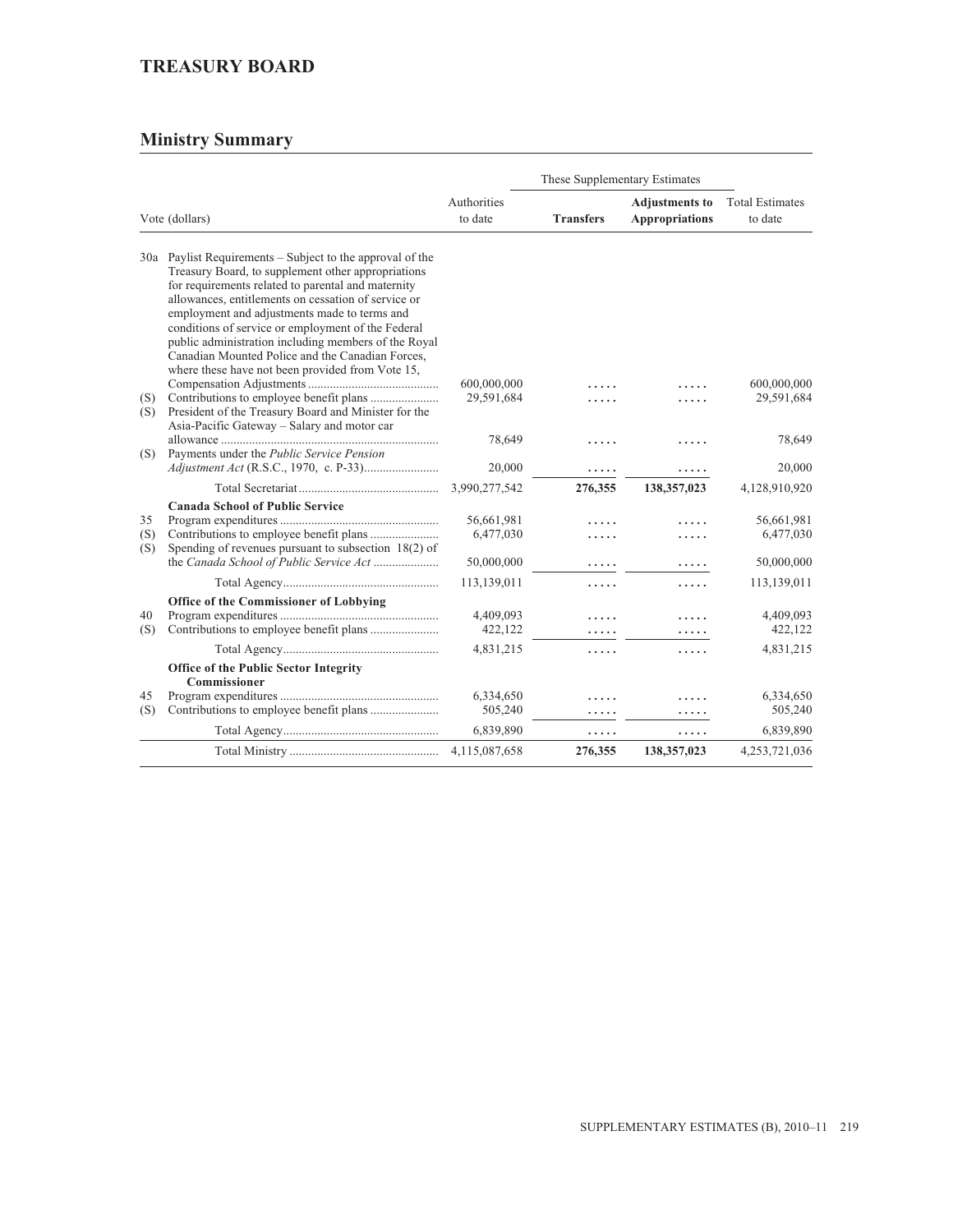### **TREASURY BOARD Secretariat**

#### **Explanation of Requirements (thousands of dollars)**

Treasury Board Secretariat requests funds for the following items: **Centrally-**

|                                                                                                                                                                                                                                             |        | managed |         |
|---------------------------------------------------------------------------------------------------------------------------------------------------------------------------------------------------------------------------------------------|--------|---------|---------|
| <b>Voted Appropriations</b>                                                                                                                                                                                                                 | Vote 1 | Vote 15 | Total   |
| Compensation adjustments – Transfers to departments and agencies for salary<br>adjustments (for retroactive pay for the period prior to April 1, 2010)<br>Funding to support management of the Classification Program for the core public   | .      | 137,119 | 137,119 |
|                                                                                                                                                                                                                                             | 1,749  | .       | 1,749   |
| Funding for the implementation of Canada's Cyber Security Strategy to protect<br>Funding to administer the Government of Canada Public Service Readiness Plan, and<br>to develop a succession strategy for the management and collection of | 908    | .       | 908     |
|                                                                                                                                                                                                                                             | 786    | .       | 786     |
| Gross Voted Appropriations                                                                                                                                                                                                                  | 3,443  | 137,119 | 140,562 |
| <b>Funds Available</b>                                                                                                                                                                                                                      |        |         |         |
|                                                                                                                                                                                                                                             | 2,205  | .       | 2,205   |
| <b>Total Voted Appropriations</b>                                                                                                                                                                                                           | 1,238  | 137,119 | 138,357 |
| <b>Transfers</b>                                                                                                                                                                                                                            |        |         |         |
| Transfer from Canada Revenue Agency (\$200) and Health (\$126) - To support the<br>Transfer to Office of the Co-ordinator, Status of Women – To fund gender-based                                                                           | 326    | .       | 326     |
|                                                                                                                                                                                                                                             | (50)   | .       | (50)    |
| <b>Total Transfers</b>                                                                                                                                                                                                                      | 276    | .       | 276     |
| <b>These Supplementary Estimates</b>                                                                                                                                                                                                        | 1,514  | 137,119 | 138,633 |

#### **Explanation of Funds Available (dollars)**

**Vote 1**: \$2,204,823 in total authorities is available within the Vote due to savings identified as part of the cost containment measures to reduce the rate of growth in operating expenditures announced in Budget 2010 (\$1,445,441); and from savings identified as part of the reduction in the budget for the Office of the President (\$759,382).

Note: Figures in the "Explanation of Requirements" may not agree with the "Ministry Summary" due to rounding.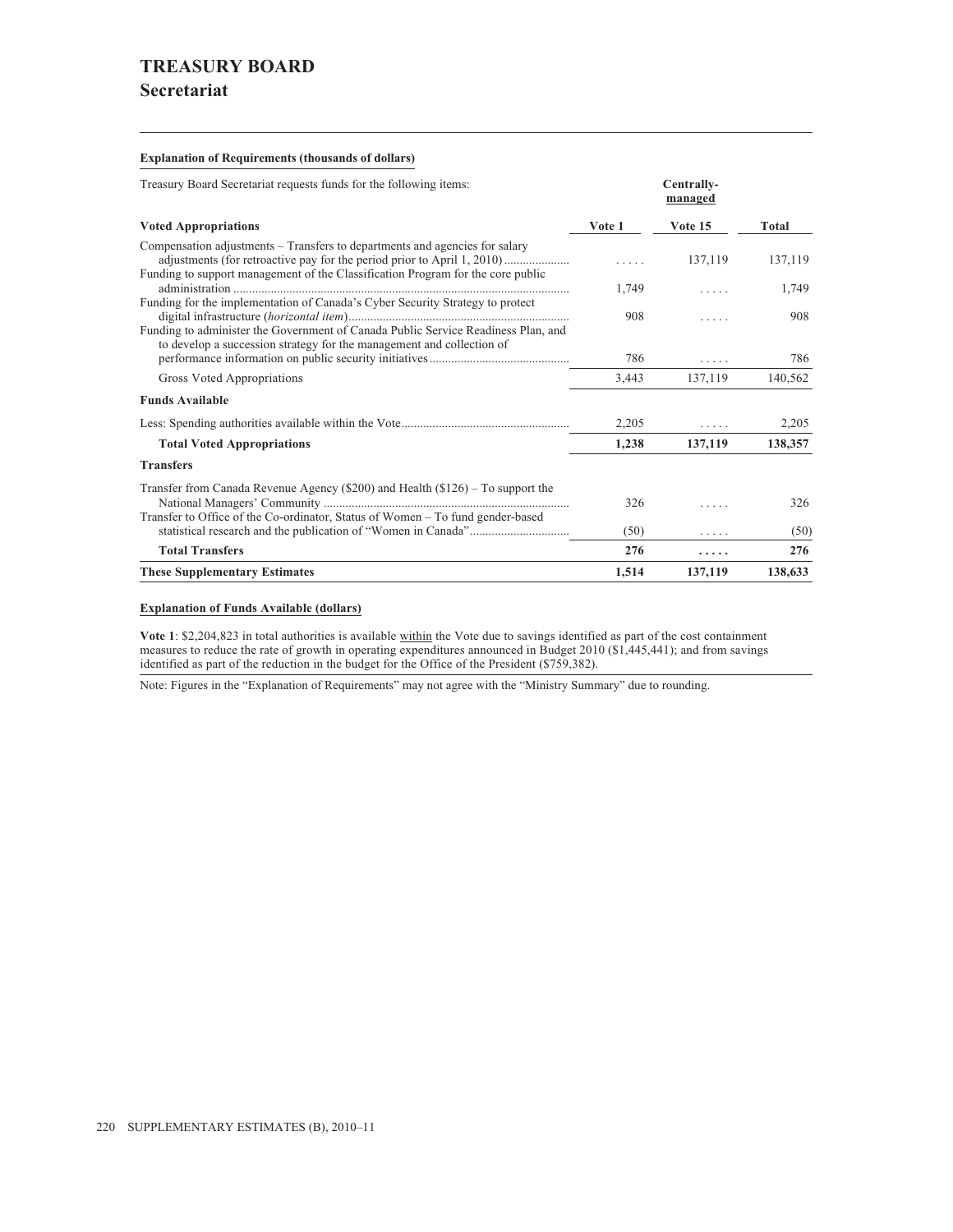# **WESTERN ECONOMIC DIVERSIFICATION**

# **Ministry Summary**

|                |                                                                                                                                                                                                                                                                                                                                                                                                                                                                                                                                                                                                                                              |                        | These Supplementary Estimates |                                                | <b>Total Estimates</b><br>to date |
|----------------|----------------------------------------------------------------------------------------------------------------------------------------------------------------------------------------------------------------------------------------------------------------------------------------------------------------------------------------------------------------------------------------------------------------------------------------------------------------------------------------------------------------------------------------------------------------------------------------------------------------------------------------------|------------------------|-------------------------------|------------------------------------------------|-----------------------------------|
| Vote (dollars) |                                                                                                                                                                                                                                                                                                                                                                                                                                                                                                                                                                                                                                              | Authorities<br>to date | <b>Transfers</b>              | <b>Adjustments to</b><br><b>Appropriations</b> |                                   |
| 1b             | Operating expenditures and the payment to each<br>member of the Queen's Privy Council for Canada<br>who is a Minister without Portfolio or a Minister of<br>State who does not preside over a Ministry of State of<br>a salary not to exceed the salary paid to Ministers of<br>State who preside over Ministries of State under the<br>Salaries Act, as adjusted pursuant to the Parliament of<br><i>Canada Act</i> and pro rata for any period of less than a<br>year $-$ To authorize the transfer of \$20,000 from<br>Industry Vote 1, <i>Appropriation Act No. 2, 2010–11</i><br>for the purposes of this Vote and to provide a further | 56,981,030             | 20,000                        | 2,396,126                                      | 59, 397, 156                      |
| 5b             | The grants listed in the Estimates and contributions                                                                                                                                                                                                                                                                                                                                                                                                                                                                                                                                                                                         | 377,382,894            | (250,000)                     | 28,183,480                                     | 405,316,374                       |
| (S)<br>(S)     |                                                                                                                                                                                                                                                                                                                                                                                                                                                                                                                                                                                                                                              | 5,872,702<br>2,000     |                               |                                                | 5,872,702<br>2,000                |
| (S)            |                                                                                                                                                                                                                                                                                                                                                                                                                                                                                                                                                                                                                                              | 13,500,000             | .                             | .                                              | 13,500,000                        |
| (S)            | Contributions to the Rick Hansen Foundation                                                                                                                                                                                                                                                                                                                                                                                                                                                                                                                                                                                                  | .                      | .<br>.                        | .<br>4,500,000                                 | 4,500,000                         |
|                |                                                                                                                                                                                                                                                                                                                                                                                                                                                                                                                                                                                                                                              | 453,738,626            | (230,000)                     | 35,079,606                                     | 488,588,232                       |